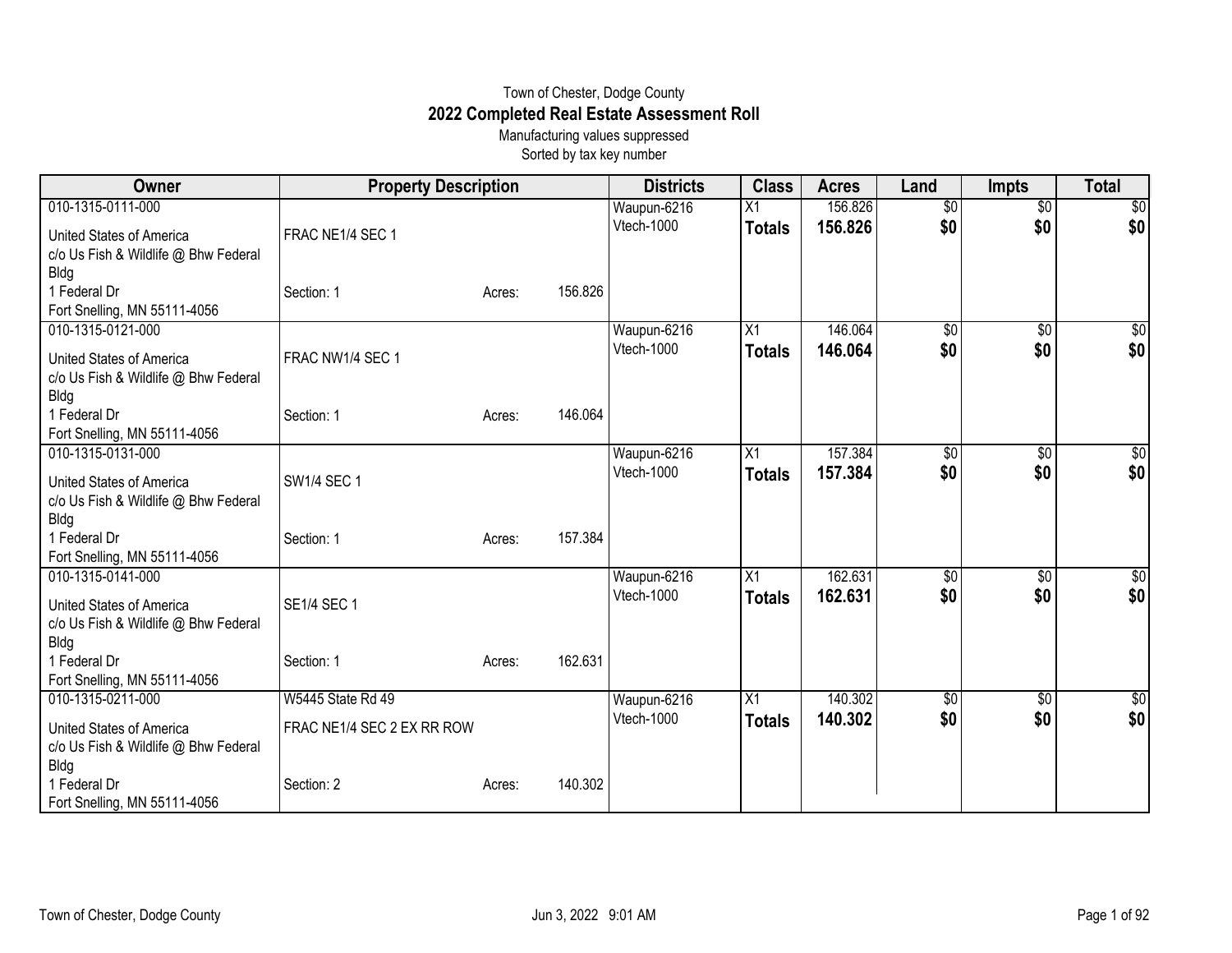| Owner                                |                                                 | <b>Property Description</b> |        | <b>Districts</b> | <b>Class</b>             | <b>Acres</b> | Land            | <b>Impts</b>    | <b>Total</b>    |
|--------------------------------------|-------------------------------------------------|-----------------------------|--------|------------------|--------------------------|--------------|-----------------|-----------------|-----------------|
| 010-1315-0221-000                    | W5559 State Rd 49                               |                             |        | Waupun-6216      | $\overline{G1}$          | 2.490        | \$29,200        | \$183,900       | \$213,100       |
| Chad C. Jesko                        | THAT PT FRAC NE1/4 NW1/4 SEC 2 LYG N OF RR      |                             |        | Vtech-1000       | G <sub>5</sub>           | 6.000        | \$5,100         | \$0             | \$5,100         |
| Anne L. Jesko                        | ROW & E OF RD                                   |                             |        |                  | <b>Totals</b>            | 8.490        | \$34,300        | \$183,900       | \$218,200       |
| W5559 State Rd 49                    |                                                 |                             |        |                  |                          |              |                 |                 |                 |
| Waupun, WI 53963                     | Section: 2                                      | Acres:                      | 8.490  |                  |                          |              |                 |                 |                 |
| 010-1315-0221-001                    | State Highway 49                                |                             |        | Waupun-6216      | G4                       | 7.334        | \$2,200         | $\sqrt{6}$      | \$2,200         |
| Raymond M. Malterer                  | THAT PT FRAC NE1/4 NW1/4 SEC 2 LYG N OF RR      |                             |        | Vtech-1000       | <b>Totals</b>            | 7.334        | \$2,200         | \$0             | \$2,200         |
| Mary N. Malterer                     | ROW & W OF RD EX PARC DESC IN V630 P270         |                             |        |                  |                          |              |                 |                 |                 |
| N2678 Banner Rd                      |                                                 |                             |        |                  |                          |              |                 |                 |                 |
| Waupun, WI 53963                     | Section: 2                                      | Acres:                      | 7.334  |                  |                          |              |                 |                 |                 |
| 010-1315-0221-002                    | <b>W5593 State Rd 49</b>                        |                             |        | Waupun-6216      | $\overline{G1}$          | 0.960        | \$21,600        | \$158,200       | \$179,800       |
|                                      |                                                 |                             |        | Vtech-1000       | <b>Totals</b>            | 0.960        | \$21,600        | \$158,200       | \$179,800       |
| Geschke Living Trust                 | PT N1/2 NW1/4 SEC 2 COM NW COR SEC 2 TH N       |                             |        |                  |                          |              |                 |                 |                 |
| W5593 State Rd 49                    | 88DEG 7MIN E 1521.40 FT TH N 87DEG 52MIN E 2.80 |                             |        |                  |                          |              |                 |                 |                 |
| Waupun, WI 53963                     | FT TH S 38DEG 6MIN E 86.49 FT TO S ROW LN STH   |                             |        |                  |                          |              |                 |                 |                 |
|                                      | Section: 2                                      | Acres:                      | 0.960  |                  |                          |              |                 |                 |                 |
| 010-1315-0221-003                    |                                                 |                             |        | Waupun-6216      | $\overline{\mathsf{X2}}$ | 7.555        | \$0             | \$0             | \$0             |
| State of Wisconsin Dnr               | RR ROW IN SEC 2 (INCL PARC DESC IN V842 P691)   |                             |        | Vtech-1000       | <b>Totals</b>            | 7.555        | \$0             | \$0             | \$0             |
| PO Box 7921                          |                                                 |                             |        |                  |                          |              |                 |                 |                 |
| Madison, WI 53707-7921               |                                                 |                             |        |                  |                          |              |                 |                 |                 |
|                                      | Section: 2                                      | Acres:                      | 7.555  |                  |                          |              |                 |                 |                 |
| 010-1315-0222-000                    | State Highway 49                                |                             |        | Waupun-6216      | $\overline{G4}$          | 18.922       | \$4,800         | $\overline{50}$ | \$4,800         |
| Raymond M. Malterer                  | FRAC NW1/4 NW1/4 SEC 2                          |                             |        | Vtech-1000       | G <sub>5</sub>           | 0.500        | \$300           | \$0             | \$300           |
| Mary N. Malterer                     |                                                 |                             |        |                  | G5M                      | 6.000        | \$8,100         | \$0             | \$8,100         |
| N2678 Banner Rd                      |                                                 |                             |        |                  | <b>Totals</b>            | 25.422       | \$13,200        | \$0             | \$13,200        |
| Waupun, WI 53963                     | Section: 2                                      | Acres:                      | 25.422 |                  |                          |              |                 |                 |                 |
| 010-1315-0223-000                    | State Highway 49                                |                             |        | Waupun-6216      | $\overline{G4}$          | 17.000       | \$4,600         | $\overline{50}$ | \$4,600         |
|                                      |                                                 |                             |        | Vtech-1000       | G <sub>5</sub>           | 8.006        | \$6,800         | \$0             | \$6,800         |
| Raymond M. Malterer                  | THAT PT S1/2 NW1/4 SEC 2 LYG N & W OF RR ROW &  |                             |        |                  | <b>Totals</b>            | 25.006       | \$11,400        | \$0             | \$11,400        |
| Mary N. Malterer                     | THAT PT NW1/4 SW1/4 SD SEC LYG N & W OF RR      |                             |        |                  |                          |              |                 |                 |                 |
| N2678 Banner Rd                      | <b>ROW</b>                                      |                             |        |                  |                          |              |                 |                 |                 |
| Waupun, WI 53963                     | Section: 2                                      | Acres:                      | 25.006 |                  |                          |              |                 |                 |                 |
| 010-1315-0224-000                    |                                                 |                             |        | Waupun-6216      | $\overline{X1}$          | 57.351       | $\overline{60}$ | $\overline{50}$ | $\overline{50}$ |
| United States of America             | THAT PT FRAC NW1/4 SEC 2 LYG S & E OF RR ROW    |                             |        | Vtech-1000       | <b>Totals</b>            | 57.351       | \$0             | \$0             | \$0             |
| c/o Us Fish & Wildlife @ Bhw Federal |                                                 |                             |        |                  |                          |              |                 |                 |                 |
| Bldg                                 |                                                 |                             |        |                  |                          |              |                 |                 |                 |
| 1 Federal Dr                         | Section: 2                                      | Acres:                      | 57.351 |                  |                          |              |                 |                 |                 |
| Fort Snelling, MN 55111-4056         |                                                 |                             |        |                  |                          |              |                 |                 |                 |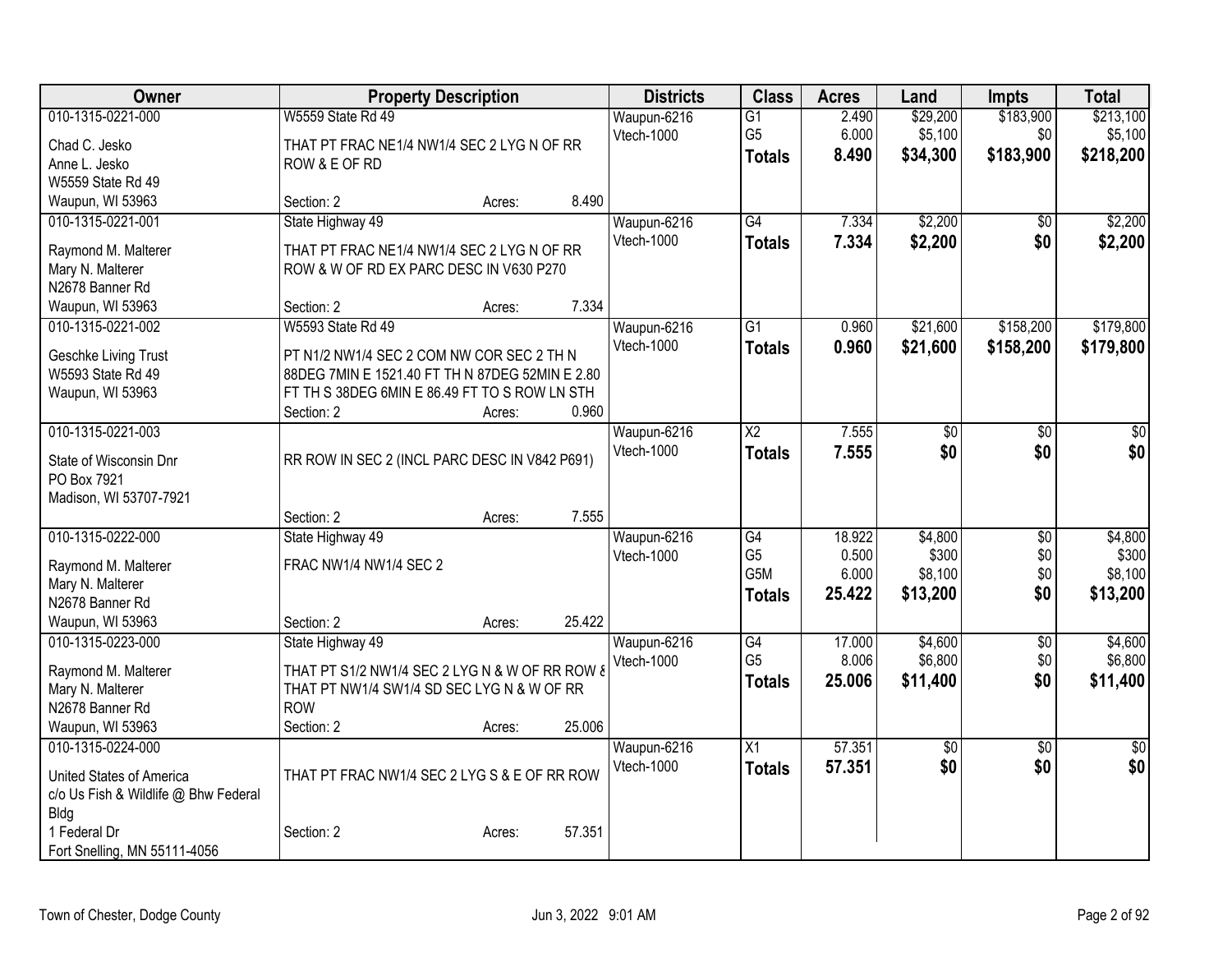| Owner                                | <b>Property Description</b>                                                                      |        |         | <b>Districts</b>  | <b>Class</b>          | <b>Acres</b>   | Land                | <b>Impts</b>    | Total               |
|--------------------------------------|--------------------------------------------------------------------------------------------------|--------|---------|-------------------|-----------------------|----------------|---------------------|-----------------|---------------------|
| 010-1315-0231-000                    |                                                                                                  |        |         | Waupun-6216       | $\overline{X1}$       | 157.239        | $\overline{50}$     | $\overline{50}$ | $\overline{50}$     |
| United States of America             | SW1/4 SEC 2 EX THAT PT OF NW1/4 SW1/4 LYG N &                                                    |        |         | Vtech-1000        | <b>Totals</b>         | 157.239        | \$0                 | \$0             | \$0                 |
| c/o Us Fish & Wildlife @ Bhw Federal | W OF RR ROW                                                                                      |        |         |                   |                       |                |                     |                 |                     |
| <b>Bldg</b>                          |                                                                                                  |        |         |                   |                       |                |                     |                 |                     |
| 1 Federal Dr                         | Section: 2                                                                                       | Acres: | 157.239 |                   |                       |                |                     |                 |                     |
| Fort Snelling, MN 55111-4056         |                                                                                                  |        |         |                   |                       |                |                     |                 |                     |
| 010-1315-0241-000                    |                                                                                                  |        |         | Waupun-6216       | X1                    | 159.651        | $\overline{60}$     | $\overline{50}$ | \$0                 |
| United States of America             | <b>SE1/4 SEC 2</b>                                                                               |        |         | Vtech-1000        | <b>Totals</b>         | 159.651        | \$0                 | \$0             | \$0                 |
| c/o Us Fish & Wildlife @ Bhw Federal |                                                                                                  |        |         |                   |                       |                |                     |                 |                     |
| Bldg                                 |                                                                                                  |        |         |                   |                       |                |                     |                 |                     |
| 1 Federal Dr                         | Section: 2                                                                                       | Acres: | 159.651 |                   |                       |                |                     |                 |                     |
| Fort Snelling, MN 55111-4056         |                                                                                                  |        |         |                   |                       |                |                     |                 |                     |
| 010-1315-0311-000                    | W5759 State Rd 49                                                                                |        |         | Waupun-6216       | G1                    | 2.150          | \$28,400            | \$266,700       | \$295,100           |
| Michael L & Susan K Vande Slunt      | THAT PT OF N1/2 OF NE1/4 SEC 3 LYG E OF                                                          |        |         | Vtech-1000        | G4                    | 11.960         | \$3,100             | \$0             | \$3,100             |
| Revocable Trust Dated J              | SHAMROCK RD EX THAT PT E OF CL ROCK RIVER                                                        |        |         |                   | G <sub>5</sub><br>G5M | 7.450<br>8.000 | \$6,400<br>\$10,800 | \$0<br>\$0      | \$6,400<br>\$10,800 |
| W5759 State Rd 49                    | AS DESC IN V915 P844                                                                             |        |         |                   |                       | 29.560         | \$48,700            | \$266,700       | \$315,400           |
| Waupun, WI 53963                     | Section: 3                                                                                       | Acres: | 29.560  |                   | <b>Totals</b>         |                |                     |                 |                     |
| 010-1315-0312-001                    | N12005 Shamrock Rd                                                                               |        |         | Waupun-6216       | $\overline{G1}$       | 1.355          | \$24,100            | \$139,300       | \$163,400           |
| Alice Hennig                         | PT FRAC NW1/4 NE1/4 SEC 3 AS DESC IN V418 P161                                                   |        |         | <b>Vtech-1000</b> | <b>Totals</b>         | 1.355          | \$24,100            | \$139,300       | \$163,400           |
| N12005 Shamrock Rd                   | (MORE CORRECTLY DESC IN V329 P338) & V526                                                        |        |         |                   |                       |                |                     |                 |                     |
| Waupun, WI 53963                     | P <sub>133</sub>                                                                                 |        |         |                   |                       |                |                     |                 |                     |
|                                      | Section: 3                                                                                       | Acres: | 1.355   |                   |                       |                |                     |                 |                     |
| 010-1315-0312-002                    | N12015 Shamrock Rd                                                                               |        |         | Waupun-6216       | $\overline{G1}$       | 0.720          | \$19,200            | \$122,300       | \$141,500           |
| Gerrad J. Kibbel                     | PARC DESC IN CSM V2 P160 BEING PT NW1/4 NE1/4                                                    |        |         | Vtech-1000        | <b>Totals</b>         | 0.720          | \$19,200            | \$122,300       | \$141,500           |
| Dana M. Kibbel                       | SEC <sub>3</sub>                                                                                 |        |         |                   |                       |                |                     |                 |                     |
| N12015 Shamrock Rd                   |                                                                                                  |        |         |                   |                       |                |                     |                 |                     |
| Waupun, WI 53963                     | Section: 3                                                                                       | Acres: | 0.720   |                   |                       |                |                     |                 |                     |
| 010-1315-0312-003                    | N12029 Shamrock Rd                                                                               |        |         | Waupun-6216       | $\overline{G1}$       | 0.700          | \$19,000            | \$145,400       | \$164,400           |
| James P. Alwin                       | LOT 2 CSM V4 P279 BEING PT NW1/4 NE1/4 SEC 3                                                     |        |         | Vtech-1000        | <b>Totals</b>         | 0.700          | \$19,000            | \$145,400       | \$164,400           |
| Carol Alwin                          |                                                                                                  |        |         |                   |                       |                |                     |                 |                     |
| N12029 Shamrock Rd                   |                                                                                                  |        |         |                   |                       |                |                     |                 |                     |
| Waupun, WI 53963                     | Section: 3                                                                                       | Acres: | 0.700   |                   |                       |                |                     |                 |                     |
| 010-1315-0312-004                    | N12039 Shamrock Rd                                                                               |        |         | Waupun-6216       | $\overline{G1}$       | 0.870          | \$20,700            | $\sqrt{6}$      | \$20,700            |
| James P. Alwin                       |                                                                                                  |        |         | Vtech-1000        | <b>Totals</b>         | 0.870          | \$20,700            | \$0             | \$20,700            |
| Carol J. Alwin                       | THAT PT PARC B OF CSM 441 IN V6 P231 BEING LOT<br>3 CSM IN V4 P279 & PARC DESC IN V526 P568 (ALL |        |         |                   |                       |                |                     |                 |                     |
| N12029 Shamrock Rd                   | DESC IN V831 P89 - SD V/P INCORRECTLY DESCS                                                      |        |         |                   |                       |                |                     |                 |                     |
| Waupun, WI 53963                     | Section: 3                                                                                       | Acres: | 0.870   |                   |                       |                |                     |                 |                     |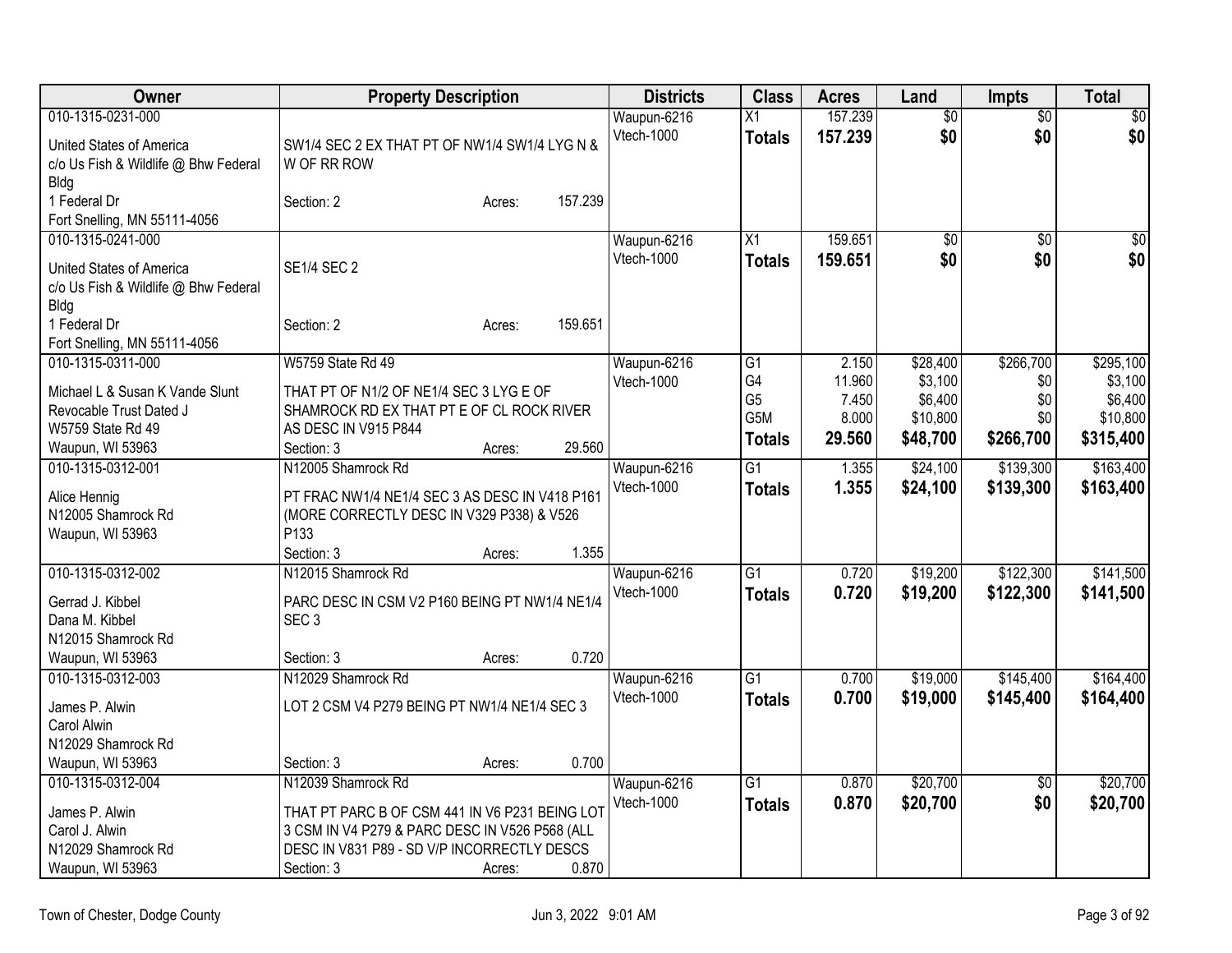| Owner                    |                                                 | <b>Property Description</b> |       | <b>Districts</b>  | <b>Class</b>    | <b>Acres</b> | Land     | <b>Impts</b> | <b>Total</b> |
|--------------------------|-------------------------------------------------|-----------------------------|-------|-------------------|-----------------|--------------|----------|--------------|--------------|
| 010-1315-0312-005        | N12071 Shamrock Rd                              |                             |       | Waupun-6216       | $\overline{G1}$ | 1.130        | \$22,800 | \$173,300    | \$196,100    |
| Nick Kartechner          | PARC A CSM 441 IN V6 P231 BEING PT NW1/4 NE1/4  |                             |       | Vtech-1000        | <b>Totals</b>   | 1.130        | \$22,800 | \$173,300    | \$196,100    |
| N12071 Shamrock Rd       | SEC <sub>3</sub>                                |                             |       |                   |                 |              |          |              |              |
| Waupun, WI 53963         |                                                 |                             |       |                   |                 |              |          |              |              |
|                          | Section: 3                                      | Acres:                      | 1.130 |                   |                 |              |          |              |              |
| 010-1315-0312-006        | W5839 State Rd 49                               |                             |       | Waupun-6216       | $\overline{G1}$ | 0.830        | \$20,300 | \$92,500     | \$112,800    |
| Gerald H. Vanloo         | THAT PT NW1/4 NE1/4 SEC 3 AS DESC IN V301 P174  |                             |       | <b>Vtech-1000</b> | <b>Totals</b>   | 0.830        | \$20,300 | \$92,500     | \$112,800    |
| W5839 State Rd 49        | ALSO THAT PT PARC B CSM 441 IN V6 P231 AS       |                             |       |                   |                 |              |          |              |              |
| Waupun, WI 53963         | DESC IN V528 P6 BEING PT SD 1/4 1/4             |                             |       |                   |                 |              |          |              |              |
|                          | Section: 3                                      | Acres:                      | 0.830 |                   |                 |              |          |              |              |
| 010-1315-0312-008        | W5885 State Road 49 East                        |                             |       | Waupun-6216       | $\overline{G1}$ | 0.669        | \$18,700 | \$161,800    | \$180,500    |
|                          |                                                 |                             |       | Vtech-1000        | <b>Totals</b>   | 0.669        | \$18,700 | \$161,800    | \$180,500    |
| Brenda L. Rose           | PT FRAC NW1/4 NE1/4 SEC 3 BEG 1485 FT E OF INT  |                             |       |                   |                 |              |          |              |              |
| Brenda L. Goss           | CL STH 49 & CTH I TH S 240 FT E 100 FT TH N 240 |                             |       |                   |                 |              |          |              |              |
| W5885 State Road 49 East | FT TH W 100 FT TO POB ALSO THAT PT SD 1/4 1/4   |                             |       |                   |                 |              |          |              |              |
| Waupun, WI 53963         | Section: 3                                      | Acres:                      | 0.669 |                   |                 |              |          |              |              |
| 010-1315-0312-009        | W5893 State Rd 49                               |                             |       | Waupun-6216       | $\overline{G1}$ | 0.609        | \$18,100 | \$127,000    | \$145,100    |
| Trisha J. Schwanke       | THAT PT FRAC NW1/4 NE1/4 SEC 3 AS DESC IN V321  |                             |       | Vtech-1000        | <b>Totals</b>   | 0.609        | \$18,100 | \$127,000    | \$145,100    |
| W5893 State Rd 49        | P655 ALSO THAT PT SD 1/4 1/4 AS DESC IN V1375   |                             |       |                   |                 |              |          |              |              |
| Waupun, WI 53963         | P605                                            |                             |       |                   |                 |              |          |              |              |
|                          | Section: 3                                      | Acres:                      | 0.609 |                   |                 |              |          |              |              |
| 010-1315-0312-010        | <b>W5901 State Rd 49</b>                        |                             |       | Waupun-6216       | $\overline{G1}$ | 0.608        | \$18,100 | \$111,700    | \$129,800    |
| Christopher M. Landers   | PT FRAC NW1/4 NE1/4 & NE1/4 NW1/4 SEC 3 AS      |                             |       | Vtech-1000        | <b>Totals</b>   | 0.608        | \$18,100 | \$111,700    | \$129,800    |
| Nevada Riel              | DESC IN V354 P60 ALSO THAT PT SD 1/4 1/4'S AS   |                             |       |                   |                 |              |          |              |              |
| 239 S Pleasant St        | <b>DESC IN V1375 P606</b>                       |                             |       |                   |                 |              |          |              |              |
| Appleton, WI 54914       | Section: 3                                      | Acres:                      | 0.608 |                   |                 |              |          |              |              |
| 010-1315-0313-001        | N11977 Shamrock Rd                              |                             |       | Waupun-6216       | $\overline{G1}$ | 5.000        | \$35,500 | \$219,100    | \$254,600    |
|                          |                                                 |                             |       | <b>Vtech-1000</b> | G <sub>6</sub>  | 1.526        | \$4,300  | \$0          | \$4,300      |
| Cheryl L. Denhartigh     | LOT 1 CSM 4067 IN V25 P119 BEING PT FRAC SW1/4  |                             |       |                   | <b>Totals</b>   | 6.526        | \$39,800 | \$219,100    | \$258,900    |
| David L. Denhartigh      | <b>NE1/4 SEC 3</b>                              |                             |       |                   |                 |              |          |              |              |
| N11977 Shamrock Rd       |                                                 |                             |       |                   |                 |              |          |              |              |
| Waupun, WI 53963         | Section: 3                                      | Acres:                      | 6.526 |                   |                 |              |          |              |              |
| 010-1315-0313-002        | N11903 Shamrock Rd                              |                             |       | Waupun-6216       | $\overline{G1}$ | 2.000        | \$28,000 | \$253,900    | \$281,900    |
| Martin A. Koehler        | LOT 2 CSM 4067 IN V25 P119 BEING PT FRAC SW1/4  |                             |       | Vtech-1000        | G <sub>6</sub>  | 4.526        | \$12,700 | \$0          | \$12,700     |
| Karen M. Koehler         | <b>NE1/4 SEC 3</b>                              |                             |       |                   | <b>Totals</b>   | 6.526        | \$40,700 | \$253,900    | \$294,600    |
| N11903 Shamrock Rd       |                                                 |                             |       |                   |                 |              |          |              |              |
| Waupun, WI 53963         | Section: 3                                      | Acres:                      | 6.526 |                   |                 |              |          |              |              |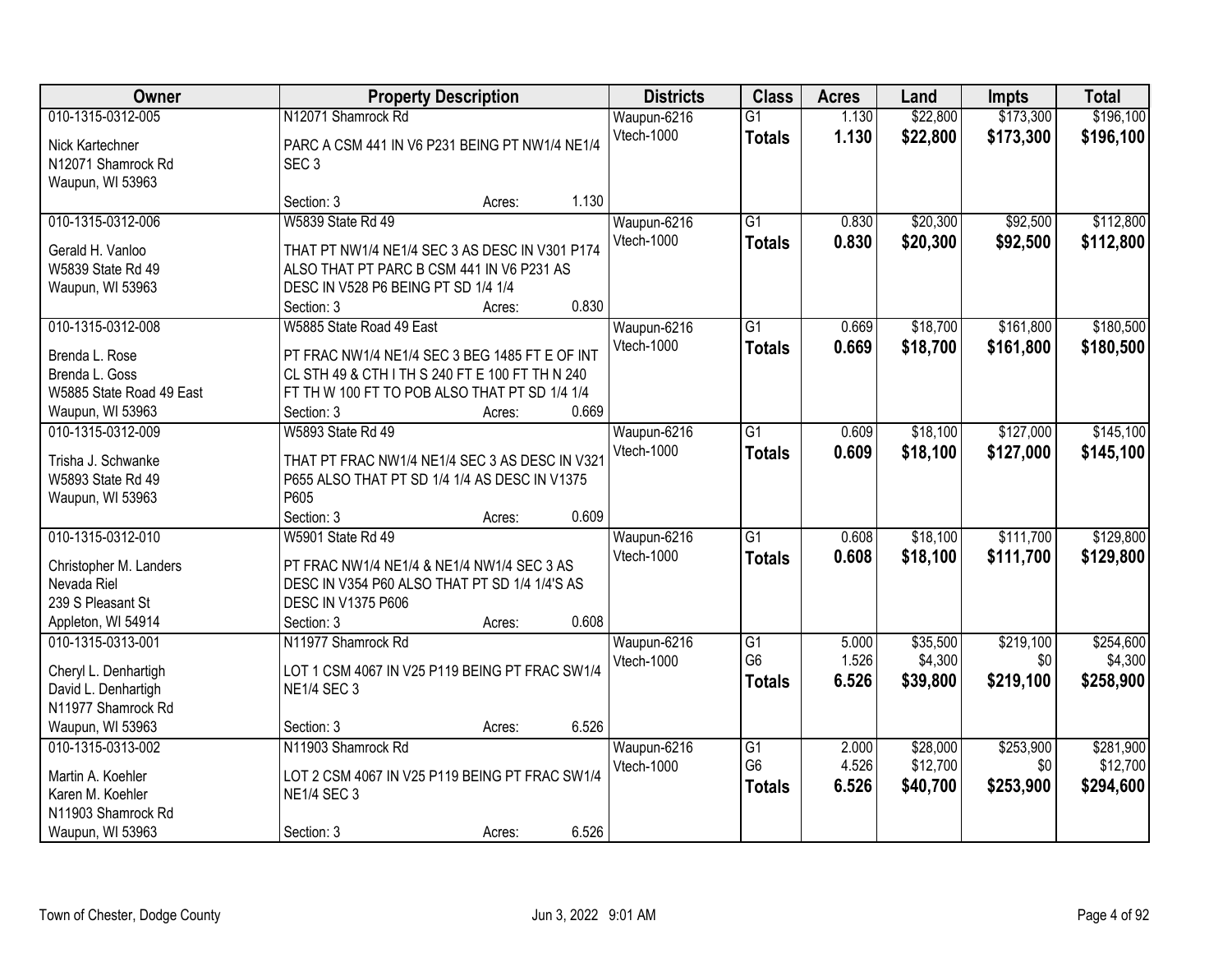| Owner                                    | <b>Property Description</b>                                   | <b>Districts</b>                 | <b>Class</b>                           | <b>Acres</b>              | Land                            | Impts                         | <b>Total</b>                    |
|------------------------------------------|---------------------------------------------------------------|----------------------------------|----------------------------------------|---------------------------|---------------------------------|-------------------------------|---------------------------------|
| 010-1315-0314-001<br>Raymond M. Malterer | State Highway 49<br>THAT PT FRAC NE1/4 SEC 3 LYG E OF CL ROCK | Waupun-6216<br>Vtech-1000        | $\overline{G5}$<br>G6<br><b>Totals</b> | 19.800<br>3.000<br>22.800 | \$16,900<br>\$8,400<br>\$25,300 | $\overline{50}$<br>\$0<br>\$0 | \$16,900<br>\$8,400<br>\$25,300 |
| Mary N. Malterer<br>N2678 Banner Rd      | <b>RIVER</b>                                                  |                                  |                                        |                           |                                 |                               |                                 |
| Waupun, WI 53963                         | 22.800<br>Section: 3<br>Acres:                                |                                  |                                        |                           |                                 |                               |                                 |
| 010-1315-0314-002                        | Shamrock Rd                                                   | Waupun-6216                      | G4                                     | 4.000                     | \$1,000                         | $\overline{50}$               | \$1,000                         |
|                                          |                                                               | <b>Vtech-1000</b>                | G <sub>5</sub>                         | 2.305                     | \$2,000                         | \$0                           | \$2,000                         |
| William A. Koenen                        | LOT 1 CSM 4068 IN V25 P121 BEING PT FRAC SE1/4                |                                  | <b>Totals</b>                          | 6.305                     | \$3,000                         | \$0                           | \$3,000                         |
| R Sharon Koenen                          | NE1/4 & PT FRAC SW1/4 NE1/4 SEC 3                             |                                  |                                        |                           |                                 |                               |                                 |
| N11978 Shamrock Rd                       | 6.305                                                         |                                  |                                        |                           |                                 |                               |                                 |
| Waupun, WI 53963<br>010-1315-0314-003    | Section: 3<br>Acres:<br>N11978 Shamrock Rd                    |                                  | G1                                     | 1.000                     | \$22,000                        | \$350,700                     | \$372,700                       |
|                                          |                                                               | Waupun-6216<br>Vtech-1000        | G4                                     | 10.000                    | \$2,700                         | \$0                           | \$2,700                         |
| William A. Koenen                        | LOT 2 CSM 4068 IN V25 P121 BEING PT FRAC SE1/4                |                                  | G <sub>5</sub>                         | 12.895                    | \$11,000                        | \$0                           | \$11,000                        |
| R Sharon Koenen                          | NE1/4 & PT FRAC SW1/4 NE1/4 SEC 3                             |                                  | G5M                                    | 4.968                     | \$6,700                         | \$0                           | \$6,700                         |
| N11978 Shamrock Rd                       |                                                               |                                  | <b>Totals</b>                          | 28.863                    | \$42,400                        | \$350,700                     | \$393,100                       |
| Waupun, WI 53963                         | 28.863<br>Section: 3<br>Acres:                                |                                  |                                        |                           |                                 |                               |                                 |
| 010-1315-0321-000                        | County Rd I                                                   | Waupun-6216                      | G4                                     | 29.280                    | \$8,500                         | $\sqrt[6]{}$                  | \$8,500                         |
| Daniel L. Bos                            | THAT PT OF E1/2 OF N FRAC 1/2 OF NW1/4 LYG E OF               | Vtech-1000                       | <b>Totals</b>                          | 29.280                    | \$8,500                         | \$0                           | \$8,500                         |
| Pamela J. Bos                            | CTH I & THAT PT OF N FRAC 1/2 OF NE1/4 LYG W OF               |                                  |                                        |                           |                                 |                               |                                 |
| W6256 Milligan Rd                        | CL SHAMROCK RD ALL IN SEC 3 EX THAT PT LYG N                  |                                  |                                        |                           |                                 |                               |                                 |
| Waupun, WI 53963                         | 29.280<br>Section: 3<br>Acres:                                |                                  |                                        |                           |                                 |                               |                                 |
| 010-1315-0321-001                        | <b>W5909 State Rd 49</b>                                      | Waupun-6216                      | $\overline{G1}$                        | 0.610                     | \$18,100                        | \$111,400                     | \$129,500                       |
| John A. Hoekstra                         | PT NE1/4 NW1/4 SEC 3 COM 1185 FT E OF INTR CTH                | Vtech-1000                       | <b>Totals</b>                          | 0.610                     | \$18,100                        | \$111,400                     | \$129,500                       |
| W5909 State Rd 49                        | 1 & STH 49 TH S 265 FT TH E 100 FT TH N 265 FT TH             |                                  |                                        |                           |                                 |                               |                                 |
| Waupun, WI 53963                         | W 100 FT TO POB                                               |                                  |                                        |                           |                                 |                               |                                 |
|                                          | 0.610<br>Section: 3<br>Acres:                                 |                                  |                                        |                           |                                 |                               |                                 |
| 010-1315-0321-002                        | W5923 State Rd 49                                             | Waupun-6216                      | $\overline{G1}$                        | 1.220                     | \$23,300                        | \$174,800                     | \$198,100                       |
|                                          |                                                               | <b>Vtech-1000</b>                | <b>Totals</b>                          | 1.220                     | \$23,300                        | \$174,800                     | \$198,100                       |
| James C. Hoelzel                         | PT NE1/4 NW1/4 SEC 3 COM INTR STH 49 & CTH I TH               |                                  |                                        |                           |                                 |                               |                                 |
| Lori J. Hoelzel                          | ELY ALG CEN HWY 49 985 FT TH SLY 265 FT TH ELY                |                                  |                                        |                           |                                 |                               |                                 |
| W5923 State Rd 49                        | 200 FT TH NLY 265 FT TH WLY 200 FT TO POB                     |                                  |                                        |                           |                                 |                               |                                 |
| Waupun, WI 53963                         | 1.220<br>Section: 3<br>Acres:                                 |                                  |                                        |                           |                                 |                               |                                 |
| 010-1315-0321-003                        | W5931 State Rd 49                                             | Waupun-6216<br><b>Vtech-1000</b> | $\overline{G1}$                        | 0.610                     | \$18,100                        | \$131,800                     | \$149,900                       |
| Johnson Living Trust Dated January 8     | PT FRAC NE1/4 NW1/4 SEC 3 AS DESC IN V312 P173                |                                  | <b>Totals</b>                          | 0.610                     | \$18,100                        | \$131,800                     | \$149,900                       |
| 2019                                     |                                                               |                                  |                                        |                           |                                 |                               |                                 |
| W5931 State Rd 49                        |                                                               |                                  |                                        |                           |                                 |                               |                                 |
| Waupun, WI 53963                         | 0.610<br>Section: 3<br>Acres:                                 |                                  |                                        |                           |                                 |                               |                                 |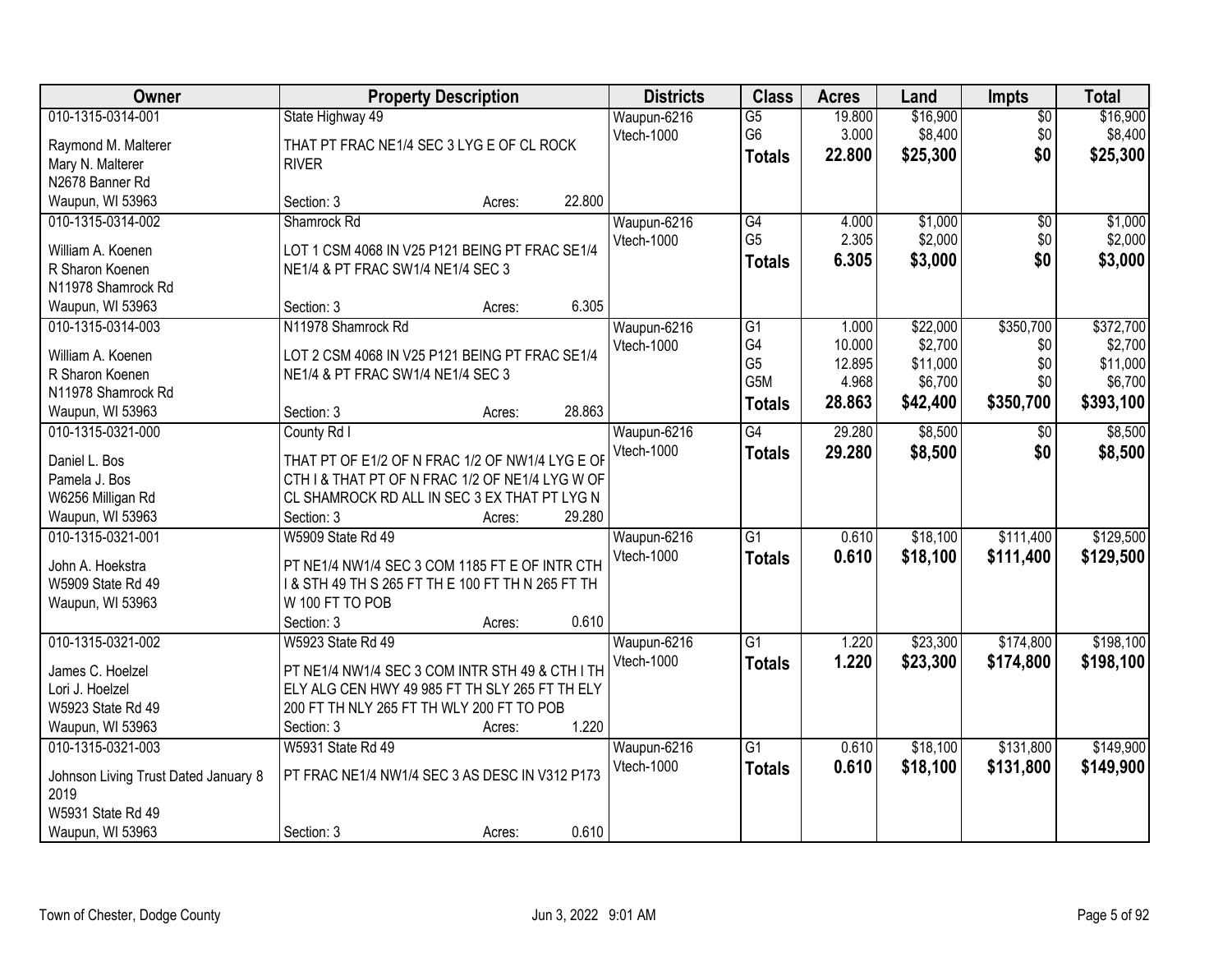| Owner                             |                                                   | <b>Property Description</b> |        | <b>Districts</b>          | <b>Class</b>    | <b>Acres</b> | Land     | <b>Impts</b>    | <b>Total</b> |
|-----------------------------------|---------------------------------------------------|-----------------------------|--------|---------------------------|-----------------|--------------|----------|-----------------|--------------|
| 010-1315-0321-004                 | W5937 State Rd 49                                 |                             |        | Waupun-6216               | $\overline{G1}$ | 0.610        | \$18,100 | \$140,200       | \$158,300    |
| Benjamin A. Kreis                 | PT NE1/4 NW1/4 SEC 3 AS DESC IN V320 P10          |                             |        | Vtech-1000                | <b>Totals</b>   | 0.610        | \$18,100 | \$140,200       | \$158,300    |
| Stephanie P. Kreis                |                                                   |                             |        |                           |                 |              |          |                 |              |
| W5937 State Rd 49                 |                                                   |                             |        |                           |                 |              |          |                 |              |
| Waupun, WI 53963                  | Section: 3                                        | Acres:                      | 0.610  |                           |                 |              |          |                 |              |
| 010-1315-0321-005                 | <b>W5943 State Rd 49</b>                          |                             |        | Waupun-6216               | $\overline{G1}$ | 0.610        | \$18,100 | \$179,200       | \$197,300    |
| Michael A Koehler Revocable Trust | PT NE1/4 NW1/4 SEC 3 COM 685 FT E OF INTR STH     |                             |        | <b>Vtech-1000</b>         | <b>Totals</b>   | 0.610        | \$18,100 | \$179,200       | \$197,300    |
| Dated June 8 2018                 | 49 & CTH I TH S 265 FT E 100 FT N 265 FT W 100 FT |                             |        |                           |                 |              |          |                 |              |
| 340 S Water St                    | TO BEG                                            |                             |        |                           |                 |              |          |                 |              |
| Lomira, WI 53048                  | Section: 3                                        | Acres:                      | 0.610  |                           |                 |              |          |                 |              |
| 010-1315-0321-006                 | W5953 State Rd 49                                 |                             |        | Waupun-6216               | $\overline{G1}$ | 0.610        | \$18,100 | \$173,800       | \$191,900    |
|                                   |                                                   |                             |        | Vtech-1000                | <b>Totals</b>   | 0.610        | \$18,100 | \$173,800       | \$191,900    |
| Frank T. Van Bever                | PT NE1/4 NW1/4 SEC 3 COM 585 FT E OF INTR STH     |                             |        |                           |                 |              |          |                 |              |
| W5953 State Rd 49                 | 49 & CTH I TH S 265 FT TH E 100 FT TH N 265 FT TH |                             |        |                           |                 |              |          |                 |              |
| Waupun, WI 53963                  | W 100 FT TO POB<br>Section: 3                     |                             | 0.610  |                           |                 |              |          |                 |              |
| 010-1315-0321-007                 | W5961 State Rd 49                                 | Acres:                      |        |                           | $\overline{G1}$ | 0.610        | \$18,100 | \$179,600       | \$197,700    |
|                                   |                                                   |                             |        | Waupun-6216<br>Vtech-1000 |                 | 0.610        |          |                 |              |
| Arlene D. Golz                    | PT NE1/4 NW1/4 SEC 3 AS DESC IN V324 P37          |                             |        |                           | <b>Totals</b>   |              | \$18,100 | \$179,600       | \$197,700    |
| W5961 State Rd 49                 |                                                   |                             |        |                           |                 |              |          |                 |              |
| Waupun, WI 53963                  |                                                   |                             |        |                           |                 |              |          |                 |              |
|                                   | Section: 3                                        | Acres:                      | 0.610  |                           |                 |              |          |                 |              |
| 010-1315-0321-008                 | State Highway 49                                  |                             |        | Waupun-6216               | G4              | 1.821        | \$600    | $\overline{50}$ | \$600        |
| Arlene D. Golz                    | DOC# 1321479 IN ERROR PT FRAC NE1/4 NW1/4         |                             |        | Vtech-1000                | G <sub>5</sub>  | 0.500        | \$500    | \$0             | \$500        |
| W5961 State Rd 49                 | SEC 3 AS DESC IN V372 P172 ALSO INC PARC DESC     |                             |        |                           | <b>Totals</b>   | 2.321        | \$1,100  | \$0             | \$1,100      |
| Waupun, WI 53963                  | IN V618 P634                                      |                             |        |                           |                 |              |          |                 |              |
|                                   | Section: 3                                        | Acres:                      | 2.321  |                           |                 |              |          |                 |              |
| 010-1315-0322-000                 | N12071 County Rd I                                |                             |        | Waupun-6216               | G4              | 12.390       | \$3,800  | $\overline{50}$ | \$3,800      |
| Martin Van Buren                  | PT NW1/4 NW1/4 SEC 3 COM NE COR SD 1/4 1/4 TH S   |                             |        | Vtech-1000                | G <sub>5</sub>  | 1.091        | \$100    | \$0             | \$100        |
| Norma Jean Van Buren              | 828.3 FT TH W 795.96 FT TH N 828.3 FT TH E 795.96 |                             |        |                           | G7              | 0.750        | \$13,100 | \$14,300        | \$27,400     |
| N11389 County Rd I                | FT TO POB EX HWY DESC IN V312 P326                |                             |        |                           | <b>Totals</b>   | 14.231       | \$17,000 | \$14,300        | \$31,300     |
| Waupun, WI 53963                  | Section: 3                                        | Acres:                      | 14.231 |                           |                 |              |          |                 |              |
| 010-1315-0322-001                 | W6085 State Rd 49                                 |                             |        | Waupun-6216               | $\overline{G1}$ | 1.370        | \$24,200 | \$150,600       | \$174,800    |
|                                   |                                                   |                             |        | Vtech-1000                | <b>Totals</b>   | 1.370        | \$24,200 | \$150,600       | \$174,800    |
| Jason T. Zingsheim                | LOT 1 CSM 2200 IN V13 P377 BEING PT NW1/4 NW1/4   |                             |        |                           |                 |              |          |                 |              |
| W6085 State Rd 49                 | SEC <sub>3</sub>                                  |                             |        |                           |                 |              |          |                 |              |
| Waupun, WI 53963                  |                                                   |                             |        |                           |                 |              |          |                 |              |
|                                   | Section: 3                                        | Acres:                      | 1.370  |                           |                 |              |          |                 |              |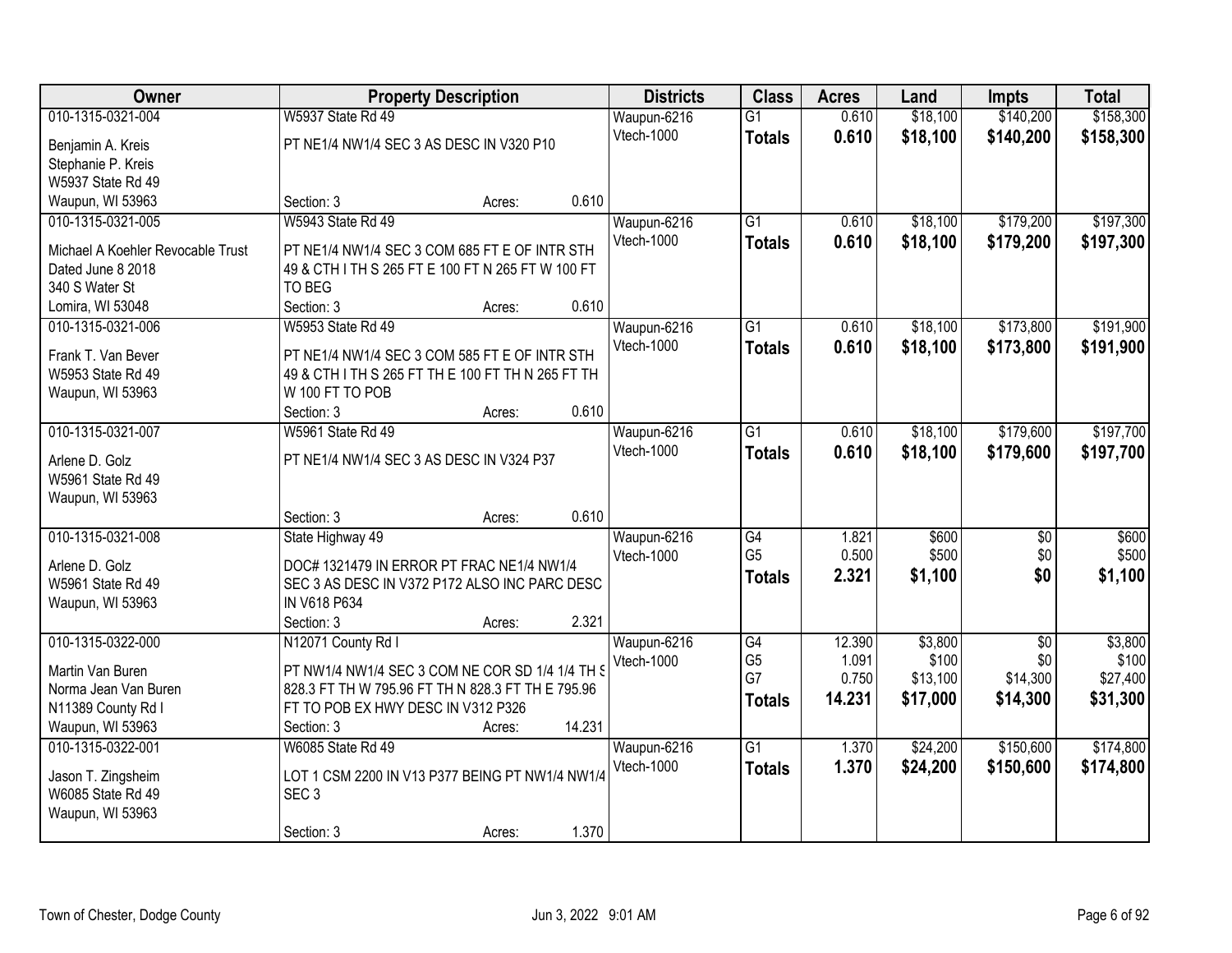| Owner                                                                                                 | <b>Property Description</b>                                                                                             |        |        | <b>Districts</b>                 | <b>Class</b>                                                         | <b>Acres</b>                     | Land                                       | <b>Impts</b>                         | <b>Total</b>                                 |
|-------------------------------------------------------------------------------------------------------|-------------------------------------------------------------------------------------------------------------------------|--------|--------|----------------------------------|----------------------------------------------------------------------|----------------------------------|--------------------------------------------|--------------------------------------|----------------------------------------------|
| 010-1315-0322-002<br>Thomas M. Hoinacki<br>Suzanne K. Hoinacki<br>W6081 State Rd 49                   | W6081 State Rd 49<br>LOT 2 CSM 2200 IN V13 P377 BEING PT NW1/4 NW1/4<br>SEC <sub>3</sub>                                |        |        | Waupun-6216<br>Vtech-1000        | $\overline{G1}$<br>G <sub>5</sub><br>G <sub>6</sub><br><b>Totals</b> | 1.520<br>4.200<br>0.800<br>6.520 | \$25,100<br>\$3,600<br>\$2,200<br>\$30,900 | \$274,600<br>\$0<br>\$0<br>\$274,600 | \$299,700<br>\$3,600<br>\$2,200<br>\$305,500 |
| Waupun, WI 53963                                                                                      | Section: 3                                                                                                              | Acres: | 6.520  |                                  |                                                                      |                                  |                                            |                                      |                                              |
| 010-1315-0322-003<br>Theodore K. Neuburg<br>Terri L. Neuburg<br>W6071 State Rd 49<br>Waupun, WI 53963 | W6071 State Rd 49<br>LOT 2 CSM 181 IN V5 P253 BEING PT NW1/4 NW1/4<br>SEC <sub>3</sub><br>Section: 3                    | Acres: | 0.850  | Waupun-6216<br>Vtech-1000        | $\overline{G1}$<br><b>Totals</b>                                     | 0.850<br>0.850                   | \$20,500<br>\$20,500                       | \$138,600<br>\$138,600               | \$159,100<br>\$159,100                       |
| 010-1315-0322-004                                                                                     | W6065 State Rd 49                                                                                                       |        |        | Waupun-6216                      | G1                                                                   | 0.850                            | \$20,500                                   | \$302,300                            | \$322,800                                    |
| Kerrie Landheer<br>Jerad W. Landheer<br>W6065 State Rd 49                                             | LOT 3 CSM 181 IN V5 P253 BEING PT NW1/4 NW1/4<br>SEC <sub>3</sub>                                                       |        |        | <b>Vtech-1000</b>                | <b>Totals</b>                                                        | 0.850                            | \$20,500                                   | \$302,300                            | \$322,800                                    |
| Waupun, WI 53963                                                                                      | Section: 3                                                                                                              | Acres: | 0.850  |                                  |                                                                      |                                  |                                            |                                      |                                              |
| 010-1315-0323-001<br>James C. Devries<br>Linda E. Devries<br>N11903 County Rd I                       | N11903 County Rd I<br>LOT 1 CSM 4031 IN V25 P39 BEING PT FRAC SW1/4<br><b>NW1/4 SEC 3</b>                               |        |        | Waupun-6216<br>Vtech-1000        | G1<br><b>Totals</b>                                                  | 5.000<br>5.000                   | \$35,500<br>\$35,500                       | \$176,400<br>\$176,400               | \$211,900<br>\$211,900                       |
| Waupun, WI 53963                                                                                      | Section: 3                                                                                                              | Acres: | 5.000  |                                  |                                                                      |                                  |                                            |                                      |                                              |
| 010-1315-0323-002<br>Neil D. Drummy<br>Nancy L. Drummy<br>N11802 County Rd I<br>Waupun, WI 53963      | County Rd I<br>SW1/4 NW1/4 SEC 3 EX CSM 4031 IN V25 P39<br>Section: 3                                                   | Acres: | 35.397 | Waupun-6216<br>Vtech-1000        | $\overline{G4}$<br>G <sub>5</sub><br><b>Totals</b>                   | 34.697<br>0.700<br>35.397        | \$9,500<br>\$100<br>\$9,600                | $\overline{50}$<br>\$0<br>\$0        | \$9,500<br>\$100<br>\$9,600                  |
| 010-1315-0324-000<br>Neil D. Drummy<br>Nancy L. Drummy<br>N11802 County Rd I<br>Waupun, WI 53963      | County Rd I<br>SE1/4 NW1/4 & THAT PT SW1/4 NE1/4 SEC 3 LYG W<br>OF CL SHAMROCK RD EX CSM 4067 IN V25 P119<br>Section: 3 | Acres: | 52.910 | Waupun-6216<br><b>Vtech-1000</b> | $\overline{G4}$<br>G <sub>5</sub><br><b>Totals</b>                   | 52.010<br>0.900<br>52.910        | \$15,200<br>\$100<br>\$15,300              | $\overline{50}$<br>\$0<br>\$0        | \$15,200<br>\$100<br>\$15,300                |
| 010-1315-0331-000<br>State of Wisconsin Publ Welf<br>1 W Lincoln St<br>Waupun, WI 53963               | N1/2 OF NE1/4 SW1/4 SEC 3<br>Section: 3                                                                                 | Acres: | 20.617 | Waupun-6216<br>Vtech-1000        | $\overline{\text{X2}}$<br><b>Totals</b>                              | 20.617<br>20.617                 | \$0<br>\$0                                 | $\overline{30}$<br>\$0               | $\overline{50}$<br>\$0                       |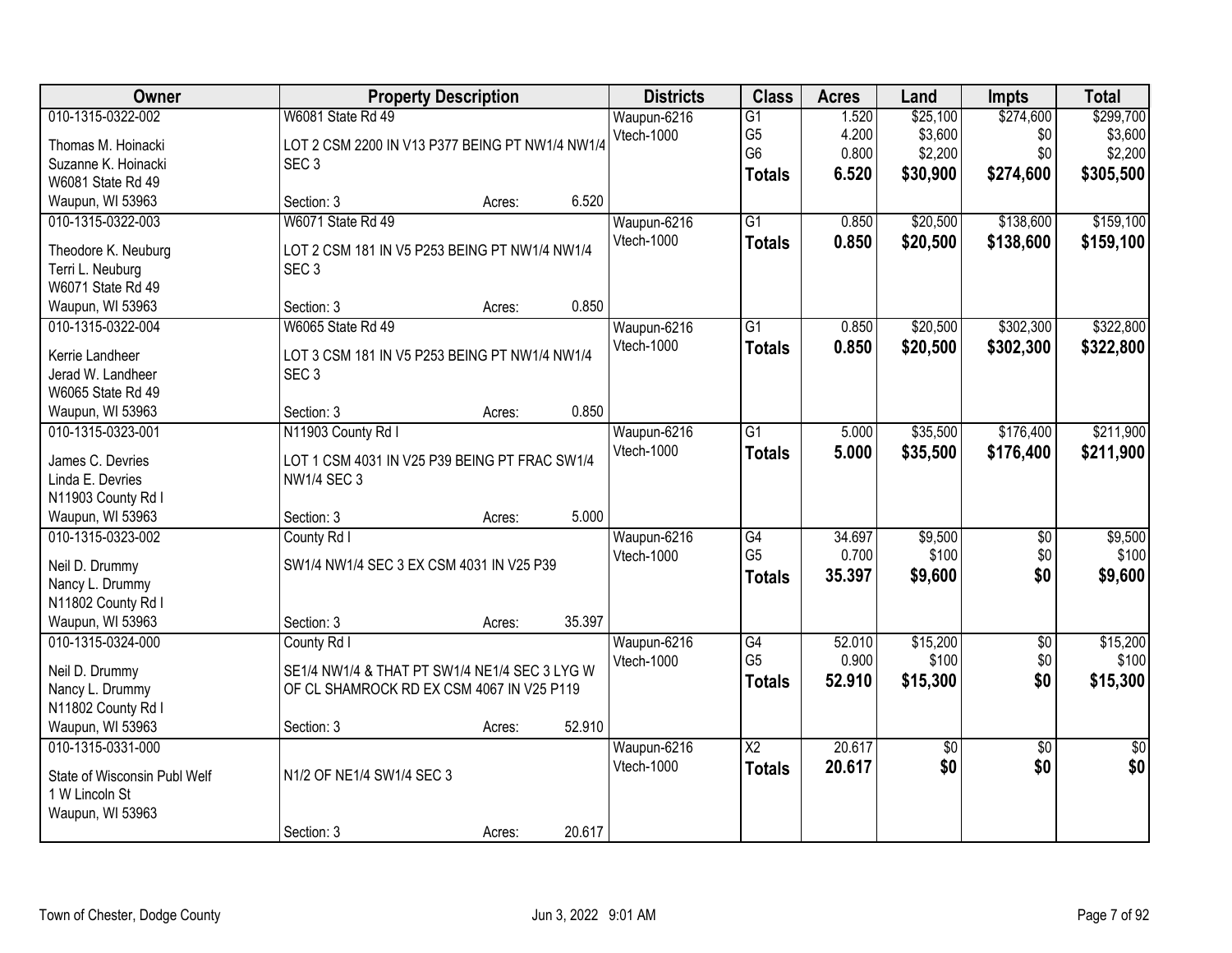| Owner                        | <b>Property Description</b>                       | <b>Districts</b> | <b>Class</b>           | <b>Acres</b> | Land     | Impts           | <b>Total</b>    |
|------------------------------|---------------------------------------------------|------------------|------------------------|--------------|----------|-----------------|-----------------|
| 010-1315-0331-001            | N11802 County Rd I                                | Waupun-6216      | $\overline{G4}$        | 18.953       | \$5,200  | $\overline{50}$ | \$5,200         |
| Neil D. Drummy               | S1/2 OF NE1/4 SW1/4 SEC 3                         | Vtech-1000       | G7                     | 2.000        | \$25,000 | \$139,800       | \$164,800       |
| Nancy L. Drummy              |                                                   |                  | <b>Totals</b>          | 20.953       | \$30,200 | \$139,800       | \$170,000       |
| N11802 County Rd I           |                                                   |                  |                        |              |          |                 |                 |
| Waupun, WI 53963             | 20.953<br>Section: 3<br>Acres:                    |                  |                        |              |          |                 |                 |
| 010-1315-0332-000            | N11829 County Rd I                                | Waupun-6216      | $\overline{G1}$        | 3.297        | \$31,200 | \$379,100       | \$410,300       |
|                              |                                                   | Vtech-1000       | G <sub>5</sub>         | 15.000       | \$12,800 | \$0             | \$12,800        |
| David Kartechner             | NW1/4 SW1/4 SEC 3 EX BEG NE COR OF NW1/4 SW1      |                  | <b>Totals</b>          | 18.297       | \$44,000 | \$379,100       | \$423,100       |
| Cassandra Kartechner         | TH S 495 FT TH W TO A PT 330 FT E OF W LN OF SD   |                  |                        |              |          |                 |                 |
| N11829 County Rd I           | 1/4 1/4 TH S TO S LN OF SD 1/4 1/4 TH W 330 FT TO |                  |                        |              |          |                 |                 |
| Waupun, WI 53963             | 18.297<br>Section: 3<br>Acres:                    |                  |                        |              |          |                 |                 |
| 010-1315-0332-001            | County Rd I                                       | Waupun-6216      | $\overline{\text{X2}}$ | 21.591       | \$0      | $\overline{50}$ | $\overline{50}$ |
| State of Wisconsin Publ Welf | PT NW1/4 SW1/4 SEC 3 BEG NE COR TH S 495 FT W     | Vtech-1000       | <b>Totals</b>          | 21.591       | \$0      | \$0             | \$0             |
| 1 W Lincoln St               | TO POINT 330 FT E OF W LN SD 1/4 1/4 TH S TO S LN |                  |                        |              |          |                 |                 |
| Waupun, WI 53963             | TH W 330 FT TO SW COR TH N TO NW COR THE TO       |                  |                        |              |          |                 |                 |
|                              | 21.591<br>Section: 3<br>Acres:                    |                  |                        |              |          |                 |                 |
| 010-1315-0332-002            | N11803 County Rd I                                | Waupun-6216      | $\overline{G1}$        | 1.610        | \$25,700 | \$144,600       | \$170,300       |
|                              |                                                   | Vtech-1000       | <b>Totals</b>          | 1.610        | \$25,700 | \$144,600       | \$170,300       |
| Kartechner Brothers, LLC     | PARCEL DESC IN CSM V2 P253 BEING PT NW1/4         |                  |                        |              |          |                 |                 |
| N11829 County Rd I           | SW1/4 SEC 3                                       |                  |                        |              |          |                 |                 |
| Waupun, WI 53963             |                                                   |                  |                        |              |          |                 |                 |
|                              | 1.610<br>Section: 3<br>Acres:                     |                  |                        |              |          |                 |                 |
| 010-1315-0333-000            | N11775X County Rd I                               | Waupun-6216      | $\overline{G4}$        | 27.410       | \$7,200  | $\overline{50}$ | \$7,200         |
| David A. Teasdale            | SW1/4 SW1/4 SEC 3 EX COM NW COR SD 1/4 1/4 TH     | Vtech-1000       | G <sub>5</sub>         | 10.338       | \$8,800  | \$0             | \$8,800         |
| N11777 County Rd I           | 89DEG 26 MIN 06SEC E 843.88 FT TO POB TH N        |                  | G7                     | 0.500        | \$8,800  | \$8,100         | \$16,900        |
| Waupun, WI 53963             | 89DEG 26MIN 06SEC E 533.47 FT TH S 2DEG 35MIN     |                  | <b>Totals</b>          | 38.248       | \$24,800 | \$8,100         | \$32,900        |
|                              | Section: 3<br>38.248<br>Acres:                    |                  |                        |              |          |                 |                 |
| 010-1315-0333-001            | N11777 County Rd I                                | Waupun-6216      | $\overline{G1}$        | 4.590        | \$34,500 | \$266,400       | \$300,900       |
| David A. Teasdale            | PT SW1/4 SW1/4 SEC 3 COM W1/4 COR SEC 3 TH S      | Vtech-1000       | <b>Totals</b>          | 4.590        | \$34,500 | \$266,400       | \$300,900       |
| N11777 County Rd I           | 0DEG 41 MIN 48SEC E 1332.06 FT TH N 89DEG         |                  |                        |              |          |                 |                 |
| Waupun, WI 53963             | 26MIN 06SEC E 843.88 FT TO POB TH N 89DEG         |                  |                        |              |          |                 |                 |
|                              | 4.590<br>Section: 3<br>Acres:                     |                  |                        |              |          |                 |                 |
| 010-1315-0334-000            | N11760 County Rd I                                | Waupun-6216      | $\overline{G4}$        | 25.913       | \$6,300  | $\overline{50}$ | \$6,300         |
|                              |                                                   | Vtech-1000       | G <sub>5</sub>         | 16.000       | \$11,400 | \$0             | \$11,400        |
| Nancy L. Drummy              | SE1/4 SW1/4 SEC 3                                 |                  | G7                     | 1.000        | \$17,500 | \$76,600        | \$94,100        |
| Neil D. Drummy               |                                                   |                  | <b>Totals</b>          | 42.913       | \$35,200 | \$76,600        | \$111,800       |
| N11760 County Rd I           |                                                   |                  |                        |              |          |                 |                 |
| Waupun, WI 53963             | 42.913<br>Section: 3<br>Acres:                    |                  |                        |              |          |                 |                 |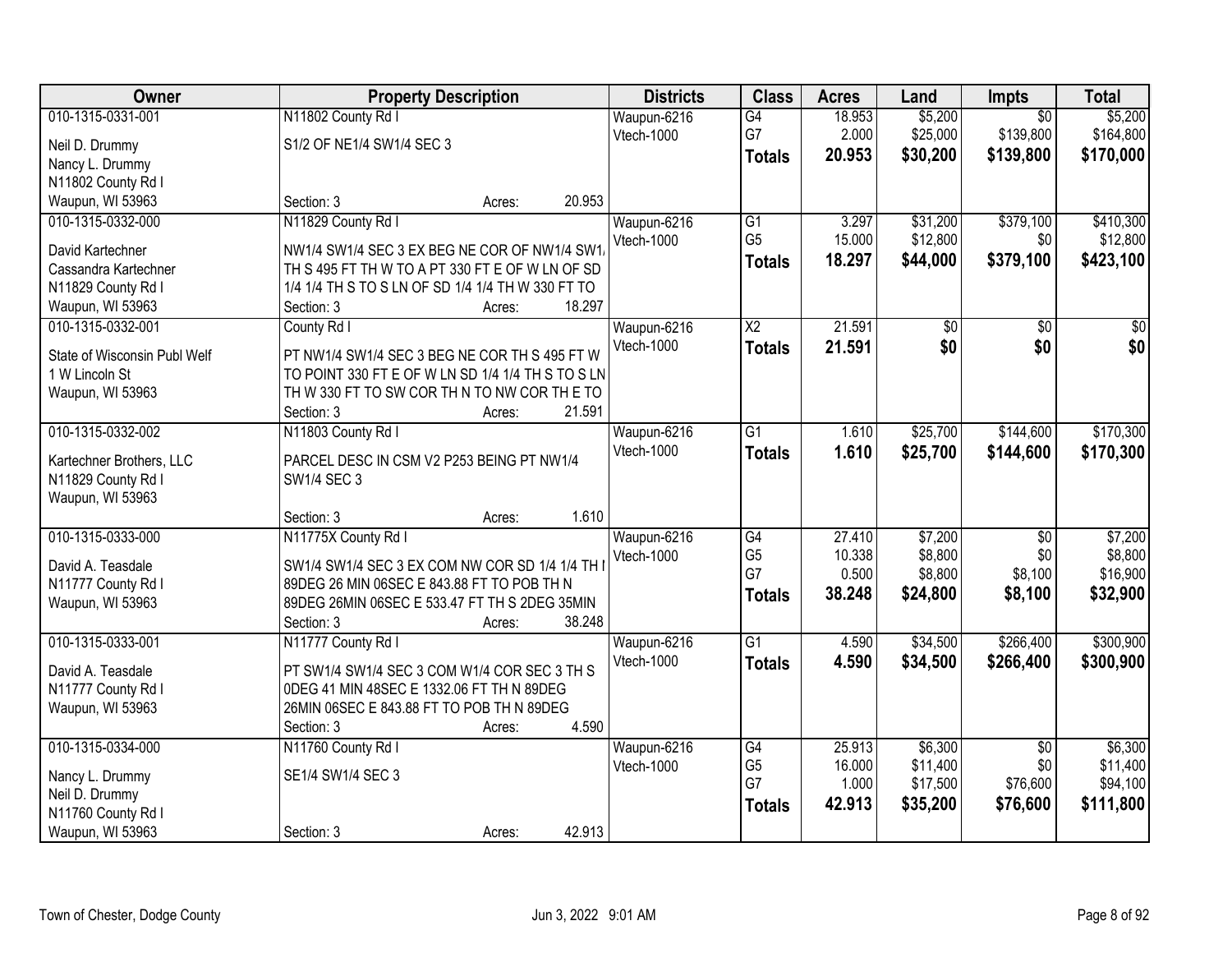| <b>Owner</b>                      |                                             | <b>Property Description</b> |        | <b>Districts</b> | <b>Class</b>    | <b>Acres</b> | Land     | <b>Impts</b>    | <b>Total</b> |
|-----------------------------------|---------------------------------------------|-----------------------------|--------|------------------|-----------------|--------------|----------|-----------------|--------------|
| 010-1315-0341-000                 |                                             |                             |        | Waupun-6216      | $\overline{G5}$ | 5.300        | \$4,500  | $\overline{50}$ | \$4,500      |
| Neil D. Drummy                    | LOT 1 TOWN OF CHESTER'S ASSESSOR'S PLAT #1  |                             |        | Vtech-1000       | G <sub>6</sub>  | 2.850        | \$8,000  | \$0             | \$8,000      |
| Nancy L. Drummy                   |                                             |                             |        |                  | <b>Totals</b>   | 8.150        | \$12,500 | \$0             | \$12,500     |
| N11760 County Rd I                |                                             |                             |        |                  |                 |              |          |                 |              |
| Waupun, WI 53963                  | Section: 3                                  | Acres:                      | 8.150  |                  |                 |              |          |                 |              |
| 010-1315-0341-001                 |                                             |                             |        | Waupun-6216      | $\overline{G5}$ | 1.450        | \$1,300  | \$0             | \$1,300      |
|                                   | LOT 2 TOWN OF CHESTER'S ASSESSOR'S PLAT #1  |                             |        | Vtech-1000       | G <sub>6</sub>  | 2.000        | \$5,600  | \$0             | \$5,600      |
| Nancy L. Drummy<br>Neil D. Drummy |                                             |                             |        |                  | <b>Totals</b>   | 3.450        | \$6,900  | \$0             | \$6,900      |
| N11760 County Rd I                |                                             |                             |        |                  |                 |              |          |                 |              |
| Waupun, WI 53963                  | Section: 3                                  | Acres:                      | 3.450  |                  |                 |              |          |                 |              |
| 010-1315-0341-002                 |                                             |                             |        | Waupun-6216      | G4              | 23.500       | \$4,900  | \$0             | \$4,900      |
|                                   |                                             |                             |        | Vtech-1000       | G <sub>5</sub>  | 6.410        | \$4,300  | \$0             | \$4,300      |
| Neil D. Drummy                    | LOT 3 TOWN OF CHESTER'S ASSESSOR'S PLAT #1  |                             |        |                  | <b>Totals</b>   | 29.910       | \$9,200  | \$0             | \$9,200      |
| Nancy L. Drummy                   |                                             |                             |        |                  |                 |              |          |                 |              |
| N11760 County Rd I                |                                             |                             |        |                  |                 |              |          |                 |              |
| Waupun, WI 53963                  | Section: 3                                  | Acres:                      | 29.910 |                  |                 |              |          |                 |              |
| 010-1315-0341-003                 | W5788 East Waupun Rd                        |                             |        | Waupun-6216      | $\overline{G1}$ | 0.140        | \$6,700  | \$73,200        | \$79,900     |
| Dennis G. Varisco                 | LOT 4 TOWN OF CHESTER'S ASSESSOR'S PLAT #1  |                             |        | Vtech-1000       | <b>Totals</b>   | 0.140        | \$6,700  | \$73,200        | \$79,900     |
| Dawn M. Varisco                   |                                             |                             |        |                  |                 |              |          |                 |              |
| W5788 E Waupun Rd                 |                                             |                             |        |                  |                 |              |          |                 |              |
| Waupun, WI 53963                  | Section: 3                                  | Acres:                      | 0.140  |                  |                 |              |          |                 |              |
| 010-1315-0341-004                 | E Waupun Rd                                 |                             |        | Waupun-6216      | G4              | 4.000        | \$700    | \$0             | \$700        |
| Nancy L. Drummy                   | LOT 5 TOWN OF CHESTER'S ASSESSOR'S PLAT #1  |                             |        | Vtech-1000       | G <sub>5</sub>  | 1.010        | \$900    | \$0             | \$900        |
| Neil D. Drummy                    |                                             |                             |        |                  | <b>Totals</b>   | 5.010        | \$1,600  | \$0             | \$1,600      |
| N11760 County Rd I                |                                             |                             |        |                  |                 |              |          |                 |              |
| Waupun, WI 53963                  | Section: 3                                  | Acres:                      | 5.010  |                  |                 |              |          |                 |              |
| 010-1315-0341-005                 | W5756 East Waupun Rd                        |                             |        | Waupun-6216      | $\overline{G1}$ | 2.120        | \$28,300 | \$78,000        | \$106,300    |
|                                   |                                             |                             |        | Vtech-1000       | <b>Totals</b>   | 2.120        | \$28,300 | \$78,000        | \$106,300    |
| Michael J. Brown Jr               | LOT 6 TOWN OF CHESTER'S ASSESSOR'S PLAT #1  |                             |        |                  |                 |              |          |                 |              |
| Kathleen Brown                    |                                             |                             |        |                  |                 |              |          |                 |              |
| W5756 E Waupun Rd                 |                                             |                             |        |                  |                 |              |          |                 |              |
| Waupun, WI 53963                  | Section: 3                                  | Acres:                      | 2.120  |                  |                 |              |          |                 |              |
| 010-1315-0341-006                 | N11805 Olcott Rd                            |                             |        | Waupun-6216      | $\overline{G1}$ | 0.200        | \$9,500  | \$113,400       | \$122,900    |
| Geoffrey J. Aalsma                | LOT 10 TOWN OF CHESTER'S ASSESSOR'S PLAT #1 |                             |        | Vtech-1000       | <b>Totals</b>   | 0.200        | \$9,500  | \$113,400       | \$122,900    |
| N11805 Olcott Rd                  |                                             |                             |        |                  |                 |              |          |                 |              |
| Waupun, WI 53963                  |                                             |                             |        |                  |                 |              |          |                 |              |
|                                   | Section: 3                                  | Acres:                      | 0.200  |                  |                 |              |          |                 |              |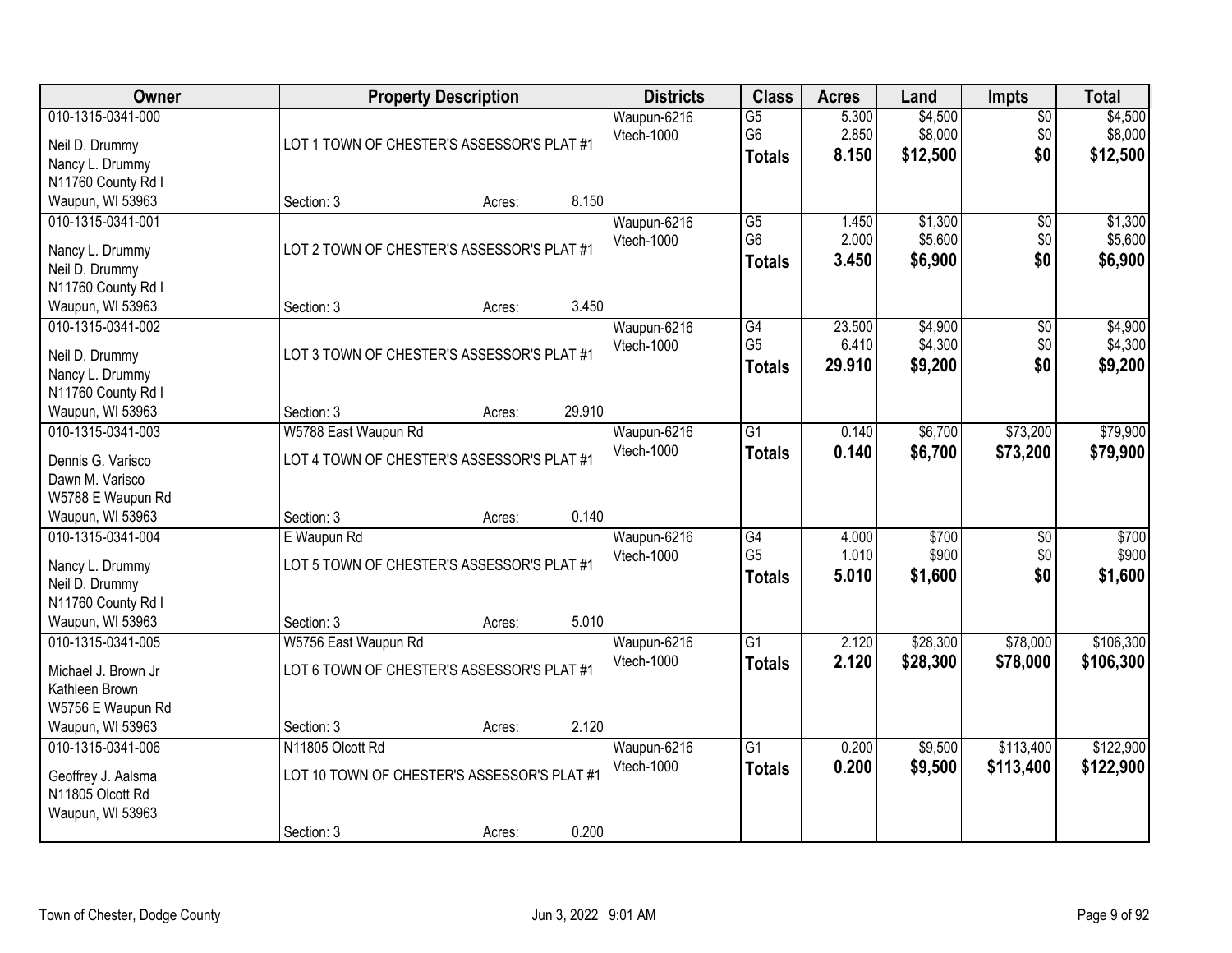| Owner                                                           |                                                 | <b>Property Description</b> |        | <b>Districts</b>  | <b>Class</b>           | <b>Acres</b> | Land            | <b>Impts</b>    | <b>Total</b>    |
|-----------------------------------------------------------------|-------------------------------------------------|-----------------------------|--------|-------------------|------------------------|--------------|-----------------|-----------------|-----------------|
| 010-1315-0341-007                                               | N11799 Olcott Rd                                |                             |        | Waupun-6216       | $\overline{G1}$        | 0.310        | \$10,500        | \$59,200        | \$69,700        |
| Chere S. Rydzewski<br>721 E South St<br>Beaver Dam, WI 53916    | LOT 11 TOWN OF CHESTER'S ASSESSOR'S PLAT #1     |                             |        | Vtech-1000        | <b>Totals</b>          | 0.310        | \$10,500        | \$59,200        | \$69,700        |
|                                                                 | Section: 3                                      | Acres:                      | 0.310  |                   |                        |              |                 |                 |                 |
| 010-1315-0341-008                                               | E Waupun Rd                                     |                             |        | Waupun-6216       | $\overline{\text{X2}}$ | 1.170        | $\overline{50}$ | $\overline{50}$ | $\sqrt{50}$     |
| State of Wisconsin Dnr<br>PO Box 7921<br>Madison, WI 53707-7921 | OL 2 TOWN OF CHESTER'S ASSESSOR'S PLAT #1       |                             |        | Vtech-1000        | <b>Totals</b>          | 1.170        | \$0             | \$0             | \$0             |
|                                                                 | Section: 3                                      | Acres:                      | 1.170  |                   |                        |              |                 |                 |                 |
| 010-1315-0341-009                                               |                                                 |                             |        | Waupun-6216       | X2                     | 2.250        | \$0             | \$0             | $\overline{50}$ |
| State of Wisconsin Dnr<br>PO Box 7921<br>Madison, WI 53707-7921 | OL 3 TOWN OF CHESTER'S ASSESSOR'S PLAT #1       |                             |        | Vtech-1000        | <b>Totals</b>          | 2.250        | \$0             | \$0             | \$0             |
|                                                                 | Section: 3                                      | Acres:                      | 2.250  |                   |                        |              |                 |                 |                 |
| 010-1315-0342-000                                               | Shamrock Rd                                     |                             |        | Waupun-6216       | $\overline{G4}$        | 19.000       | \$4,900         | \$0             | \$4,900         |
| Neil D. Drummy                                                  | W1/2 OF NW1/4 SE1/4 SEC 3                       |                             |        | <b>Vtech-1000</b> | G <sub>5</sub>         | 1.000        | \$100           | \$0             | \$100           |
| Nancy L. Drummy                                                 |                                                 |                             |        |                   | <b>Totals</b>          | 20.000       | \$5,000         | \$0             | \$5,000         |
| N11802 County Rd I                                              |                                                 |                             |        |                   |                        |              |                 |                 |                 |
| Waupun, WI 53963                                                | Section: 3                                      | Acres:                      | 20.000 |                   |                        |              |                 |                 |                 |
| 010-1315-0342-001                                               | W5837 East Waupun Rd                            |                             |        | Waupun-6216       | $\overline{\text{X2}}$ | 0.250        | $\overline{50}$ | $\overline{30}$ | \$0             |
| State of Wisconsin Dnr                                          | LOT 9 TOWN OF CHESTER'S ASSESSOR'S PLAT #1      |                             |        | Vtech-1000        | <b>Totals</b>          | 0.250        | \$0             | \$0             | \$0             |
| c/o 101 S Webster                                               |                                                 |                             |        |                   |                        |              |                 |                 |                 |
| PO Box 7921                                                     |                                                 |                             |        |                   |                        |              |                 |                 |                 |
| Madison, WI 53707                                               | Section: 3                                      | Acres:                      | 0.250  |                   |                        |              |                 |                 |                 |
| 010-1315-0343-000                                               | Shamrock Rd                                     |                             |        | Waupun-6216       | $\overline{G4}$        | 14.287       | \$2,700         | $\overline{60}$ | \$2,700         |
| Neil D. Drummy                                                  | W1/2 OF SW1/4 SE1/4 SEC 3 EX RR ROW AS DESC IN  |                             |        | Vtech-1000        | G <sub>5</sub>         | 4.938        | \$4,200         | \$0             | \$4,200         |
| Nancy L. Drummy                                                 | V629 P696                                       |                             |        |                   | <b>Totals</b>          | 19.225       | \$6,900         | \$0             | \$6,900         |
| N11760 County Rd I                                              |                                                 |                             |        |                   |                        |              |                 |                 |                 |
| Waupun, WI 53963                                                | Section: 3                                      | Acres:                      | 19.225 |                   |                        |              |                 |                 |                 |
| 010-1315-0343-001                                               |                                                 |                             |        | Waupun-6216       | X4                     | 0.230        | $\overline{50}$ | $\overline{50}$ | $\frac{1}{6}$   |
|                                                                 | THAT PT FORMER RR ROW IN W1/2 OF SW1/4 SE1/4    |                             |        | Vtech-1000        | <b>Totals</b>          | 0.230        | \$0             | \$0             | \$0             |
| Unknown Owner<br>c/o State of Wisconsin Dnr                     | SEC 3 (BEING THAT PT LYG IN SE1/4 SEC 3 EX THAT |                             |        |                   |                        |              |                 |                 |                 |
| PO Box 7921                                                     | PT LYG IN ASSESSOR'S PLAT NO 1)                 |                             |        |                   |                        |              |                 |                 |                 |
| Madison, WI 53707-7921                                          | Section: 3                                      | Acres:                      | 0.230  |                   |                        |              |                 |                 |                 |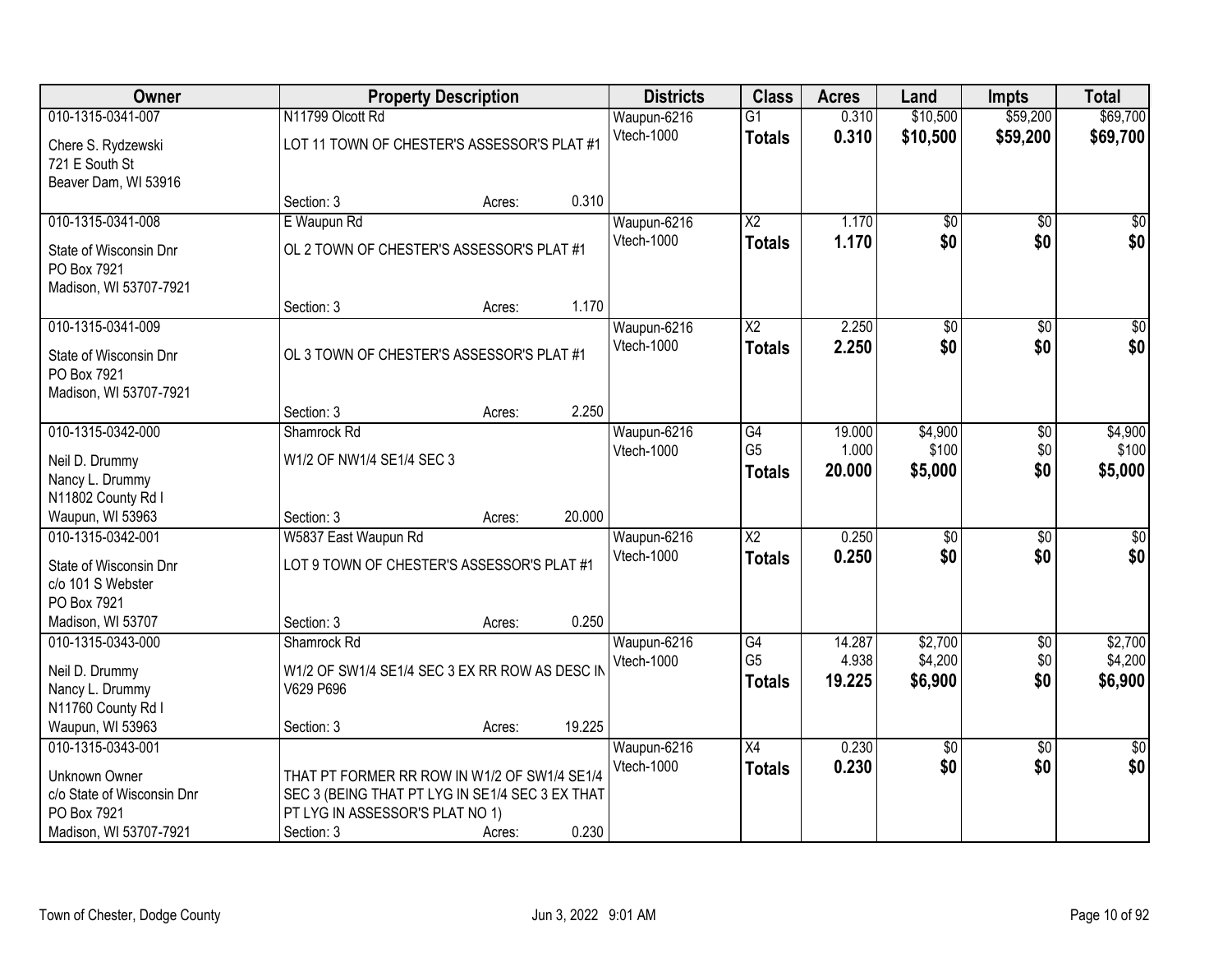| Owner                                                                                                                                         |                                                                               | <b>Property Description</b> |        | <b>Districts</b>          | <b>Class</b>                            | <b>Acres</b>               | Land                            | Impts                         | <b>Total</b>                    |
|-----------------------------------------------------------------------------------------------------------------------------------------------|-------------------------------------------------------------------------------|-----------------------------|--------|---------------------------|-----------------------------------------|----------------------------|---------------------------------|-------------------------------|---------------------------------|
| 010-1315-0344-000<br>Nancy L. Drummy<br>Neil D. Drummy<br>N11760 County Rd I                                                                  | LOT 7 TOWN OF CHESTER'S ASSESSOR'S PLAT #1                                    |                             |        | Waupun-6216<br>Vtech-1000 | G4<br>G <sub>5</sub><br><b>Totals</b>   | 28.520<br>15.020<br>43.540 | \$6,800<br>\$11,400<br>\$18,200 | $\overline{50}$<br>\$0<br>\$0 | \$6,800<br>\$11,400<br>\$18,200 |
| Waupun, WI 53963                                                                                                                              | Section: 3                                                                    | Acres:                      | 43.540 |                           |                                         |                            |                                 |                               |                                 |
| 010-1315-0344-001<br>United States of America<br>c/o Us Fish & Wildlife @ Bhw Federal<br>Bldg<br>1 Federal Dr<br>Fort Snelling, MN 55111-4056 | LOT 8 TOWN OF CHESTER'S ASSESSOR'S PLAT #1<br>Section: 3                      | Acres:                      | 10.000 | Waupun-6216<br>Vtech-1000 | X1<br><b>Totals</b>                     | 10.000<br>10.000           | \$0<br>\$0                      | \$0<br>\$0                    | $\overline{50}$<br>\$0          |
| 010-1315-0344-002                                                                                                                             | N11793 Olcott Rd                                                              |                             |        | Waupun-6216               | $\overline{G1}$                         | 0.410                      | \$12,000                        | \$127,900                     | \$139,900                       |
| Octaviano & Diane Garcia Trust<br>N11793 Olcott Rd<br>Waupun, WI 53963                                                                        | LOT 12 TOWN OF CHESTER'S ASSESSOR'S PLAT #1                                   |                             |        | Vtech-1000                | <b>Totals</b>                           | 0.410                      | \$12,000                        | \$127,900                     | \$139,900                       |
|                                                                                                                                               | Section: 3                                                                    | Acres:                      | 0.410  |                           |                                         |                            |                                 |                               |                                 |
| 010-1315-0344-003<br>Octaviano & Diane Garcia Trust<br>N11793 Olcott Rd<br>Waupun, WI 53963                                                   | N11783 Olcott Rd<br>LOT 13 TOWN OF CHESTER'S ASSESSOR'S PLAT #1               |                             |        | Waupun-6216<br>Vtech-1000 | $\overline{G1}$<br><b>Totals</b>        | 0.550<br>0.550             | \$13,800<br>\$13,800            | \$7,000<br>\$7,000            | \$20,800<br>\$20,800            |
|                                                                                                                                               | Section: 3                                                                    | Acres:                      | 0.550  |                           |                                         |                            |                                 |                               |                                 |
| 010-1315-0344-004<br>Gloria M. Brown et al<br>N2767 Banner Rd<br>Waupun, WI 53963                                                             | N11804 Olcott Rd<br>LOT 14 TOWN OF CHESTER'S ASSESSOR'S PLAT #1<br>Section: 3 | Acres:                      | 0.300  | Waupun-6216<br>Vtech-1000 | $\overline{G1}$<br><b>Totals</b>        | 0.300<br>0.300             | \$13,000<br>\$13,000            | \$10,600<br>\$10,600          | \$23,600<br>\$23,600            |
| 010-1315-0344-005                                                                                                                             | Olcott Rd                                                                     |                             |        | Waupun-6216               | $\overline{G1}$                         | 0.350                      | \$4,400                         | $\overline{50}$               | \$4,400                         |
| Octaviano & Diane Garcia Trust<br>N11793 Olcott Rd<br>Waupun, WI 53963                                                                        | LOT 15 TOWN OF CHESTER'S ASSESSOR'S PLAT #1                                   |                             |        | Vtech-1000                | <b>Totals</b>                           | 0.350                      | \$4,400                         | \$0                           | \$4,400                         |
|                                                                                                                                               | Section: 3                                                                    | Acres:                      | 0.350  |                           |                                         |                            |                                 |                               |                                 |
| 010-1315-0344-006<br>State of Wisconsin Dnr<br>PO Box 7921<br>Madison, WI 53707-7921                                                          | OL 1 TOWN OF CHESTER'S ASSESSOR'S PLAT #1                                     |                             |        | Waupun-6216<br>Vtech-1000 | $\overline{\text{X2}}$<br><b>Totals</b> | 0.980<br>0.980             | $\overline{60}$<br>\$0          | $\overline{30}$<br>\$0        | $\overline{50}$<br>\$0          |
|                                                                                                                                               | Section: 3                                                                    | Acres:                      | 0.980  |                           |                                         |                            |                                 |                               |                                 |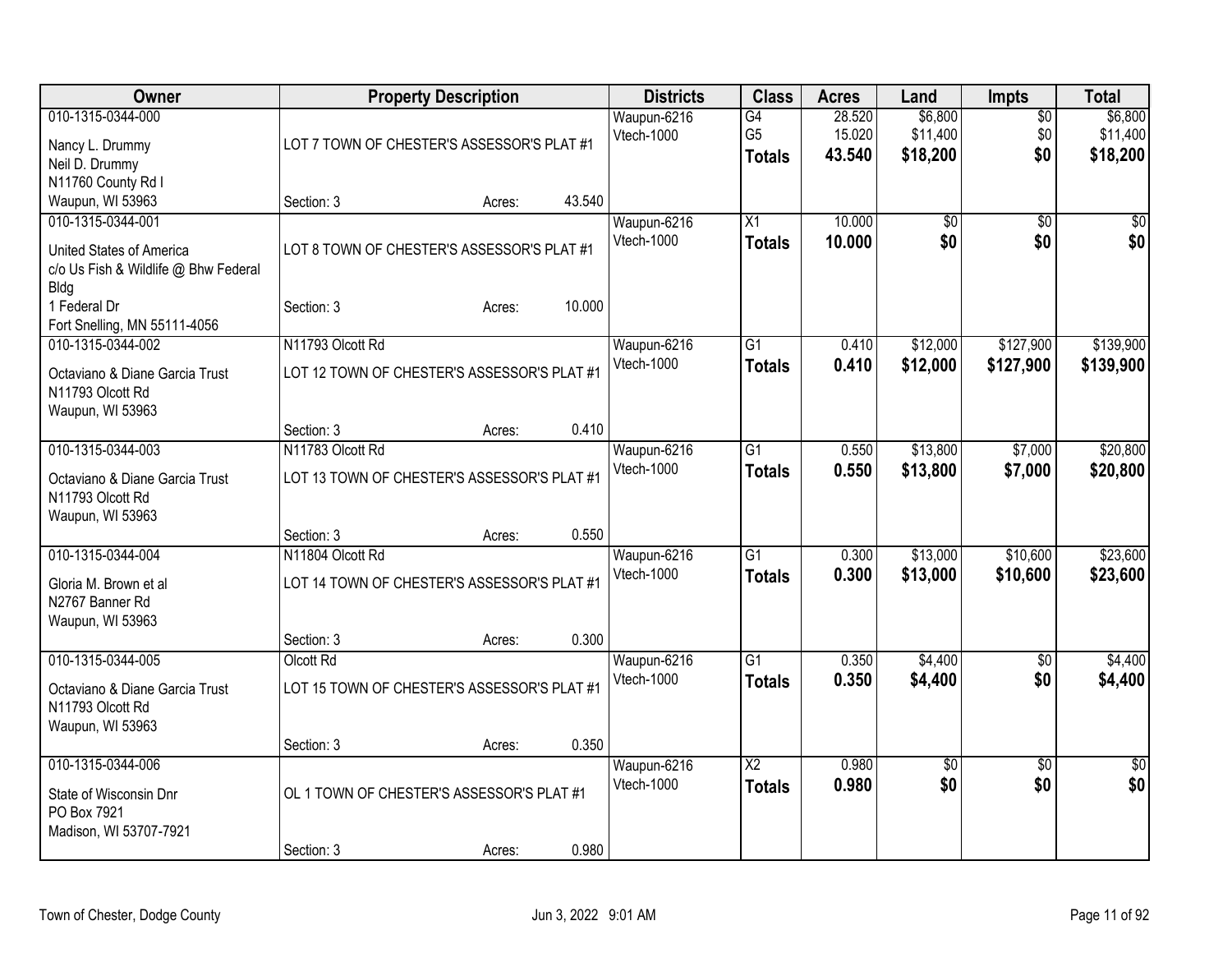| Owner                                       |                                                                                        | <b>Property Description</b> |         | <b>Districts</b> | <b>Class</b>           | <b>Acres</b> | Land            | <b>Impts</b>    | <b>Total</b> |
|---------------------------------------------|----------------------------------------------------------------------------------------|-----------------------------|---------|------------------|------------------------|--------------|-----------------|-----------------|--------------|
| 010-1315-0414-000                           | W6199 State Rd 49                                                                      |                             |         | Waupun-6216      | $\overline{X2}$        | 136.134      | $\overline{60}$ | $\overline{50}$ | \$0          |
| State of Wisconsin Prison<br>1 W Lincoln St | ALL THAT PT OF NE1/4 & E1/2 NW1/4 SEC 4 LYG ELY<br>OF USH 151 EX HWY DESC IN V315 P553 |                             |         | Vtech-1000       | <b>Totals</b>          | 136.134      | \$0             | \$0             | \$0          |
| Waupun, WI 53963                            |                                                                                        |                             |         |                  |                        |              |                 |                 |              |
|                                             | Section: 4                                                                             | Acres:                      | 136.134 |                  |                        |              |                 |                 |              |
| 010-1315-0424-002                           | 357 Young St                                                                           |                             |         | Waupun-6216      | $\overline{G1}$        | 0.236        | \$14,200        | \$67,100        | \$81,300     |
| Andrew J. Amend Jr                          | LOT 4 BLK 4 PLEASANT VIEW ADD                                                          |                             |         | Vtech-1000       | <b>Totals</b>          | 0.236        | \$14,200        | \$67,100        | \$81,300     |
| Luanne F. Amend                             |                                                                                        |                             |         |                  |                        |              |                 |                 |              |
| 357 Young St                                |                                                                                        |                             |         |                  |                        |              |                 |                 |              |
| Waupun, WI 53963                            | Section: 4                                                                             | Acres:                      | 0.236   |                  |                        |              |                 |                 |              |
| 010-1315-0424-003                           | 900 Wilcox St                                                                          |                             |         | Waupun-6216      | $\overline{G1}$        | 0.236        | \$14,200        | \$85,400        | \$99,600     |
| Shawn Waldmann                              | LOT 5 BLK 4 PLEASANT VIEW ADD                                                          |                             |         | Vtech-1000       | <b>Totals</b>          | 0.236        | \$14,200        | \$85,400        | \$99,600     |
| 900 Wilcox St                               |                                                                                        |                             |         |                  |                        |              |                 |                 |              |
| Waupun, WI 53963                            |                                                                                        |                             |         |                  |                        |              |                 |                 |              |
|                                             | Section: 4                                                                             | Acres:                      | 0.236   |                  |                        |              |                 |                 |              |
| 010-1315-0431-000                           |                                                                                        |                             |         | Waupun-6216      | $\overline{\text{X2}}$ | 11.501       | \$0             | \$0             | \$0          |
| State of Wisconsin Prison                   | THAT PT NE1/4 SW1/4 SEC 4 LYG E OF USH 151 EX                                          |                             |         | Vtech-1000       | <b>Totals</b>          | 11.501       | \$0             | \$0             | \$0          |
| 1 W Lincoln St                              | HWY DESC IN V315 P553                                                                  |                             |         |                  |                        |              |                 |                 |              |
| Waupun, WI 53963                            |                                                                                        |                             |         |                  |                        |              |                 |                 |              |
|                                             | Section: 4                                                                             | Acres:                      | 11.501  |                  |                        |              |                 |                 |              |
| 010-1315-0432-002                           | 501 S Watertown St                                                                     |                             |         | Waupun-6216      | $\overline{G1}$        | 0.376        | \$17,600        | \$88,200        | \$105,800    |
| Kenneth W. Arndt                            | LOTS 1 & 2 PLAT OF LIBBY ADD EX S 2 FT OF SD                                           |                             |         | Vtech-1000       | <b>Totals</b>          | 0.376        | \$17,600        | \$88,200        | \$105,800    |
| Diane L. Arndt                              | LOT <sub>2</sub>                                                                       |                             |         |                  |                        |              |                 |                 |              |
| 501 S Watertown St                          |                                                                                        |                             |         |                  |                        |              |                 |                 |              |
| Waupun, WI 53963                            | Section: 4                                                                             | Acres:                      | 0.376   |                  |                        |              |                 |                 |              |
| 010-1315-0432-003                           | N11886 S Watertown St                                                                  |                             |         | Waupun-6216      | $\overline{G2}$        | 0.205        | \$14,400        | \$55,500        | \$69,900     |
| <b>Edmunds Real Estate LLC</b>              | LOT 3 & S 2 FT OF LOT 2 PLAT OF LIBBY ADD                                              |                             |         | Vtech-1000       | <b>Totals</b>          | 0.205        | \$14,400        | \$55,500        | \$69,900     |
| PO Box 110                                  |                                                                                        |                             |         |                  |                        |              |                 |                 |              |
| Waupun, WI 53963                            |                                                                                        |                             |         |                  |                        |              |                 |                 |              |
|                                             | Section: 4                                                                             | Acres:                      | 0.205   |                  |                        |              |                 |                 |              |
| 010-1315-0432-004                           | 507 S Watertown St                                                                     |                             |         | Waupun-6216      | $\overline{G2}$        | 0.602        | \$32,800        | \$46,700        | \$79,500     |
| Edmunds Real Estate LLC                     | LOTS 4, 5, & 6 PLAT OF LIBBY ADD                                                       |                             |         | Vtech-1000       | <b>Totals</b>          | 0.602        | \$32,800        | \$46,700        | \$79,500     |
| PO Box 110                                  |                                                                                        |                             |         |                  |                        |              |                 |                 |              |
| Waupun, WI 53963                            |                                                                                        |                             |         |                  |                        |              |                 |                 |              |
|                                             | Section: 4                                                                             | Acres:                      | 0.602   |                  |                        |              |                 |                 |              |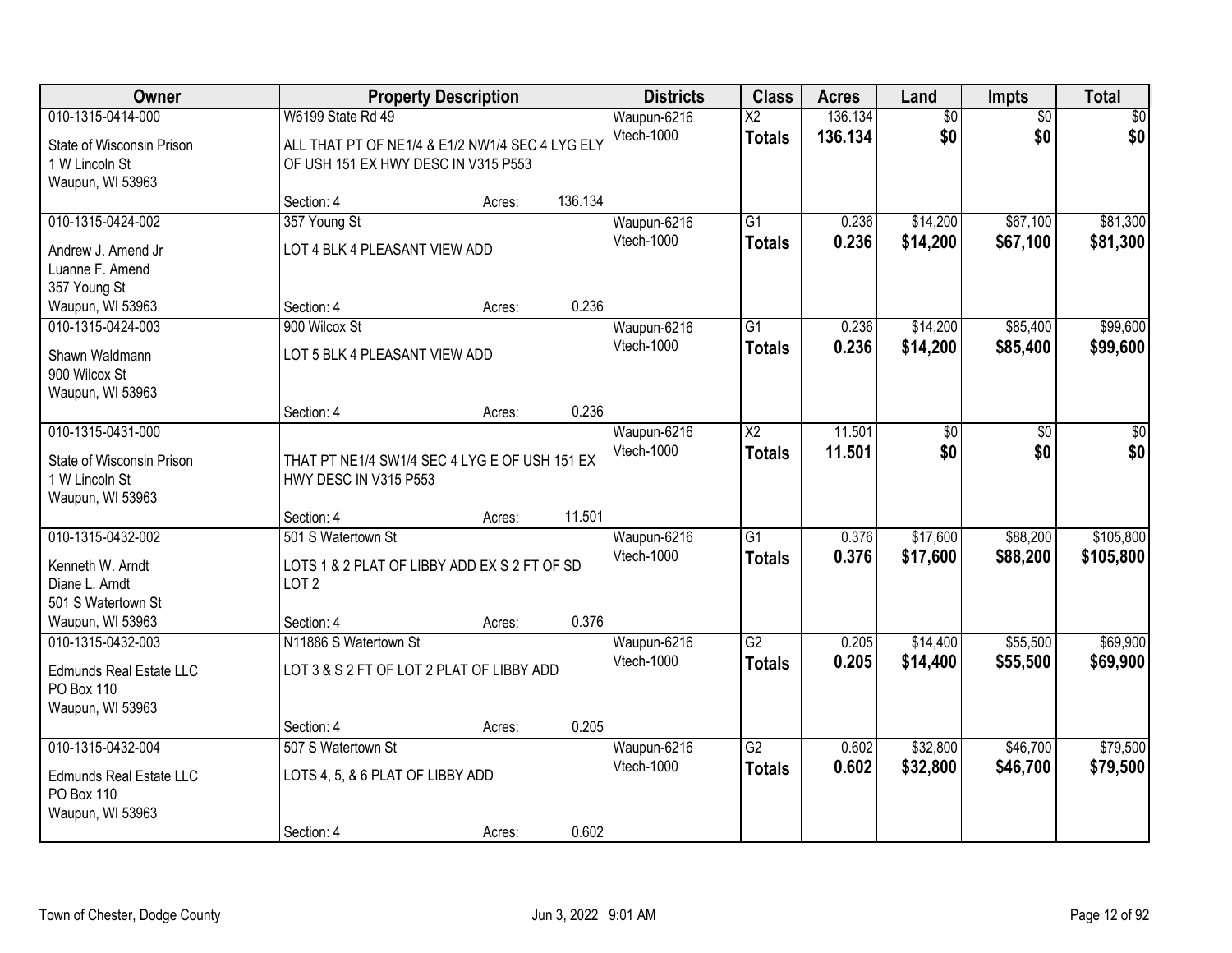| Owner                                        | <b>Property Description</b>       |        |       | <b>Districts</b>          | <b>Class</b>    | <b>Acres</b> | Land     | <b>Impts</b> | <b>Total</b> |
|----------------------------------------------|-----------------------------------|--------|-------|---------------------------|-----------------|--------------|----------|--------------|--------------|
| 010-1315-0432-005                            | S Watertown St                    |        |       | Waupun-6216               | $\overline{G2}$ | 0.201        | \$13,100 | \$3,600      | \$16,700     |
| <b>Edmunds Real Estate LLC</b><br>PO Box 110 | LOT 7 PLAT OF LIBBY ADD           |        |       | Vtech-1000                | <b>Totals</b>   | 0.201        | \$13,100 | \$3,600      | \$16,700     |
| Waupun, WI 53963                             |                                   |        |       |                           |                 |              |          |              |              |
|                                              | Section: 4                        | Acres: | 0.201 |                           |                 |              |          |              |              |
| 010-1315-0432-006                            | 523 S Watertown St                |        |       | Waupun-6216               | $\overline{G2}$ | 0.602        | \$32,800 | \$291,800    | \$324,600    |
| <b>Edmunds Real Estate LLC</b><br>PO Box 110 | LOTS 8, 9, & 10 PLAT OF LIBBY ADD |        |       | Vtech-1000                | <b>Totals</b>   | 0.602        | \$32,800 | \$291,800    | \$324,600    |
| Waupun, WI 53963                             |                                   |        |       |                           |                 |              |          |              |              |
|                                              | Section: 4                        | Acres: | 0.602 |                           |                 |              |          |              |              |
| 010-1315-0432-007                            | N11854 S Watertown St             |        |       | Waupun-6216               | $\overline{G2}$ | 0.252        | \$13,700 | \$72,900     | \$86,600     |
| Mark J. Vande Zande et al<br>701 S Grove St  | LOT 11 PLAT OF LIBBY ADD          |        |       | Vtech-1000                | <b>Totals</b>   | 0.252        | \$13,700 | \$72,900     | \$86,600     |
| Waupun, WI 53963                             |                                   |        |       |                           |                 |              |          |              |              |
|                                              | Section: 4                        | Acres: | 0.252 |                           |                 |              |          |              |              |
| 010-1315-0432-008                            | 601 S Watertown St                |        |       | Waupun-6216               | $\overline{G1}$ | 0.220        | \$13,200 | \$61,600     | \$74,800     |
| Jessica L. Roeder                            | LOT 12 PLAT OF LIBBY ADD          |        |       | Vtech-1000                | <b>Totals</b>   | 0.220        | \$13,200 | \$61,600     | \$74,800     |
| 601 S Watertown St                           |                                   |        |       |                           |                 |              |          |              |              |
| Waupun, WI 53963                             |                                   |        |       |                           |                 |              |          |              |              |
|                                              | Section: 4                        | Acres: | 0.220 |                           |                 |              |          |              |              |
| 010-1315-0432-009                            | 603 S Watertown St                |        |       | Waupun-6216               | $\overline{G1}$ | 0.220        | \$10,500 | \$33,700     | \$44,200     |
| Gloria M. Lemke                              | LOT 13 PLAT OF LIBBY ADD          |        |       | Vtech-1000                | <b>Totals</b>   | 0.220        | \$10,500 | \$33,700     | \$44,200     |
| 603 S Watertown St                           |                                   |        |       |                           |                 |              |          |              |              |
| Waupun, WI 53963                             |                                   |        |       |                           |                 |              |          |              |              |
|                                              | Section: 4                        | Acres: | 0.220 |                           |                 |              |          |              |              |
| 010-1315-0432-010                            | 615 S Watertown St                |        |       | Waupun-6216               | G1              | 0.220        | \$13,200 | \$62,500     | \$75,700     |
| Kim A. Halverson                             | LOT 14 PLAT OF LIBBY ADD          |        |       | Vtech-1000                | <b>Totals</b>   | 0.220        | \$13,200 | \$62,500     | \$75,700     |
| Wendy K. Halverson                           |                                   |        |       |                           |                 |              |          |              |              |
| N11838 S Watertown St                        |                                   |        |       |                           |                 |              |          |              |              |
| Waupun, WI 53963                             | Section: 4                        | Acres: | 0.220 |                           |                 |              |          |              |              |
| 010-1315-0432-011                            | 617 S Watertown St                |        |       | Waupun-6216<br>Vtech-1000 | $\overline{G1}$ | 0.220        | \$13,200 | \$88,800     | \$102,000    |
| Ryan A. Dykstra                              | LOT 15 PLAT OF LIBBY ADD          |        |       |                           | <b>Totals</b>   | 0.220        | \$13,200 | \$88,800     | \$102,000    |
| 617 S Watertown St                           |                                   |        |       |                           |                 |              |          |              |              |
| Waupun, WI 53963                             |                                   |        |       |                           |                 |              |          |              |              |
|                                              | Section: 4                        | Acres: | 0.220 |                           |                 |              |          |              |              |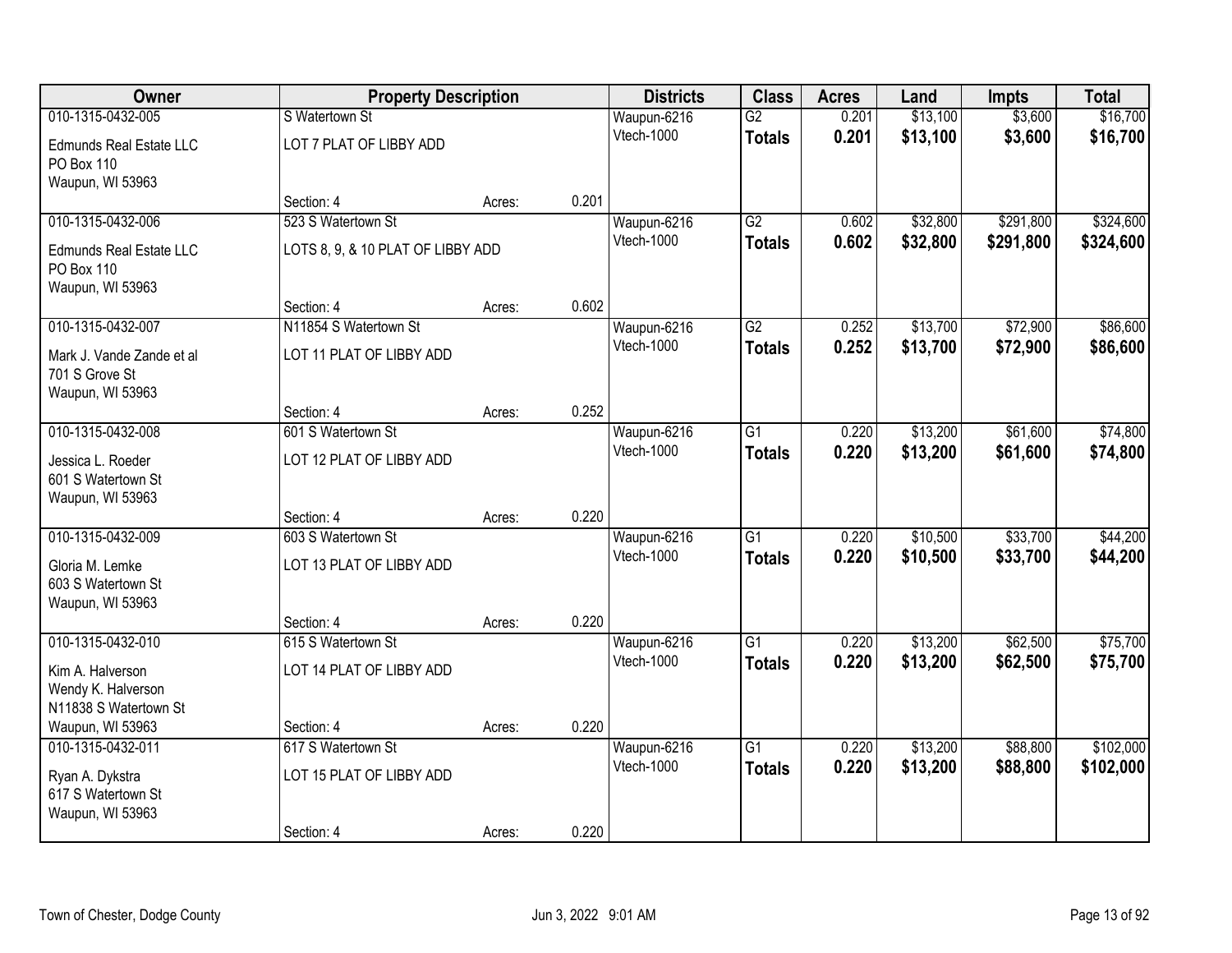| Owner                           | <b>Property Description</b>                    |        |       | <b>Districts</b> | <b>Class</b>    | <b>Acres</b> | Land     | <b>Impts</b>    | <b>Total</b> |
|---------------------------------|------------------------------------------------|--------|-------|------------------|-----------------|--------------|----------|-----------------|--------------|
| 010-1315-0432-012               | 619 S Watertown St                             |        |       | Waupun-6216      | $\overline{G1}$ | 0.220        | \$13,200 | \$114,000       | \$127,200    |
| Karen L. Erickson               | LOT 16 PLAT OF LIBBY ADD                       |        |       | Vtech-1000       | <b>Totals</b>   | 0.220        | \$13,200 | \$114,000       | \$127,200    |
| 619 S Watertown St              |                                                |        |       |                  |                 |              |          |                 |              |
| Waupun, WI 53963                |                                                |        |       |                  |                 |              |          |                 |              |
|                                 | Section: 4                                     | Acres: | 0.220 |                  |                 |              |          |                 |              |
| 010-1315-0432-015               | 625 S Watertown St                             |        |       | Waupun-6216      | $\overline{G1}$ | 0.197        | \$4,900  | \$108,800       | \$113,700    |
| Vossekuil Properties LLC        | LOT 19 PLAT OF LIBBY ADD                       |        |       | Vtech-1000       | <b>Totals</b>   | 0.197        | \$4,900  | \$108,800       | \$113,700    |
| 504 County Park Rd              |                                                |        |       |                  |                 |              |          |                 |              |
| Waupun, WI 53963                |                                                |        |       |                  |                 |              |          |                 |              |
|                                 | Section: 4                                     | Acres: | 0.197 |                  |                 |              |          |                 |              |
| 010-1315-0432-017               | 700 S Grove St                                 |        |       | Waupun-6216      | G2              | 0.220        | \$15,000 | \$15,500        | \$30,500     |
| Todd R. Rohde                   | LOT 37 PLAT OF LIBBY ADD                       |        |       | Vtech-1000       | <b>Totals</b>   | 0.220        | \$15,000 | \$15,500        | \$30,500     |
| Jackie L. Rohde                 |                                                |        |       |                  |                 |              |          |                 |              |
| PO Box 171                      |                                                |        |       |                  |                 |              |          |                 |              |
| Fairwater, WI 53931             | Section: 4                                     | Acres: | 0.220 |                  |                 |              |          |                 |              |
| 010-1315-0432-018               | 610 Doty St                                    |        |       | Waupun-6216      | $\overline{G2}$ | 0.417        | \$23,200 | \$80,100        | \$103,300    |
| <b>Steven Dassow</b>            | LOTS 38 & 39 & S 5 FT OF LOT 40 PLAT OF LIBBY  |        |       | Vtech-1000       | <b>Totals</b>   | 0.417        | \$23,200 | \$80,100        | \$103,300    |
| 610 Doty St                     | <b>ADD</b>                                     |        |       |                  |                 |              |          |                 |              |
| Waupun, WI 53963                |                                                |        |       |                  |                 |              |          |                 |              |
|                                 | Section: 4                                     | Acres: | 0.417 |                  |                 |              |          |                 |              |
| 010-1315-0432-021               | 606X S Grove St                                |        |       | Waupun-6216      | $\overline{G1}$ | 0.220        | \$10,500 | \$6,900         | \$17,400     |
| Cari A. Vande Zande             | LOT 42 PLAT OF LIBBY ADD                       |        |       | Vtech-1000       | <b>Totals</b>   | 0.220        | \$10,500 | \$6,900         | \$17,400     |
| Ira Palmer                      |                                                |        |       |                  |                 |              |          |                 |              |
| 606 S Grove St                  |                                                |        |       |                  |                 |              |          |                 |              |
| Waupun, WI 53963                | Section: 4                                     | Acres: | 0.220 |                  |                 |              |          |                 |              |
| 010-1315-0432-045               | 605 S Grove St                                 |        |       | Waupun-6216      | $\overline{G1}$ | 0.665        | \$21,700 | \$18,500        | \$40,200     |
| Marcus A. Cox                   | LOTS 72, 73 & 74 PLAT OF LIBBY ADD             |        |       | Vtech-1000       | <b>Totals</b>   | 0.665        | \$21,700 | \$18,500        | \$40,200     |
| 601 S Grove St                  |                                                |        |       |                  |                 |              |          |                 |              |
| Waupun, WI 53963                |                                                |        |       |                  |                 |              |          |                 |              |
|                                 | Section: 4                                     | Acres: | 0.665 |                  |                 |              |          |                 |              |
| 010-1315-0433-003               | S Watertown St                                 |        |       | Waupun-6216      | $\overline{G4}$ | 1.143        | \$300    | $\overline{30}$ | \$300        |
| Silgan Containers Manufacturing | THAT PT SW1/4 SW1/4 & SE1/4 SW1/4 DESC AS PAR( |        |       | Vtech-1000       | <b>Totals</b>   | 1.143        | \$300    | \$0             | \$300        |
| Corporation                     | B IN V645 P88 EX THAT PT DESC IN DOC# 1187521  |        |       |                  |                 |              |          |                 |              |
| 21600 Oxnard St Ste 1600        |                                                |        |       |                  |                 |              |          |                 |              |
| Woodland Hills, CA 91367        | Section: 4                                     | Acres: | 1.143 |                  |                 |              |          |                 |              |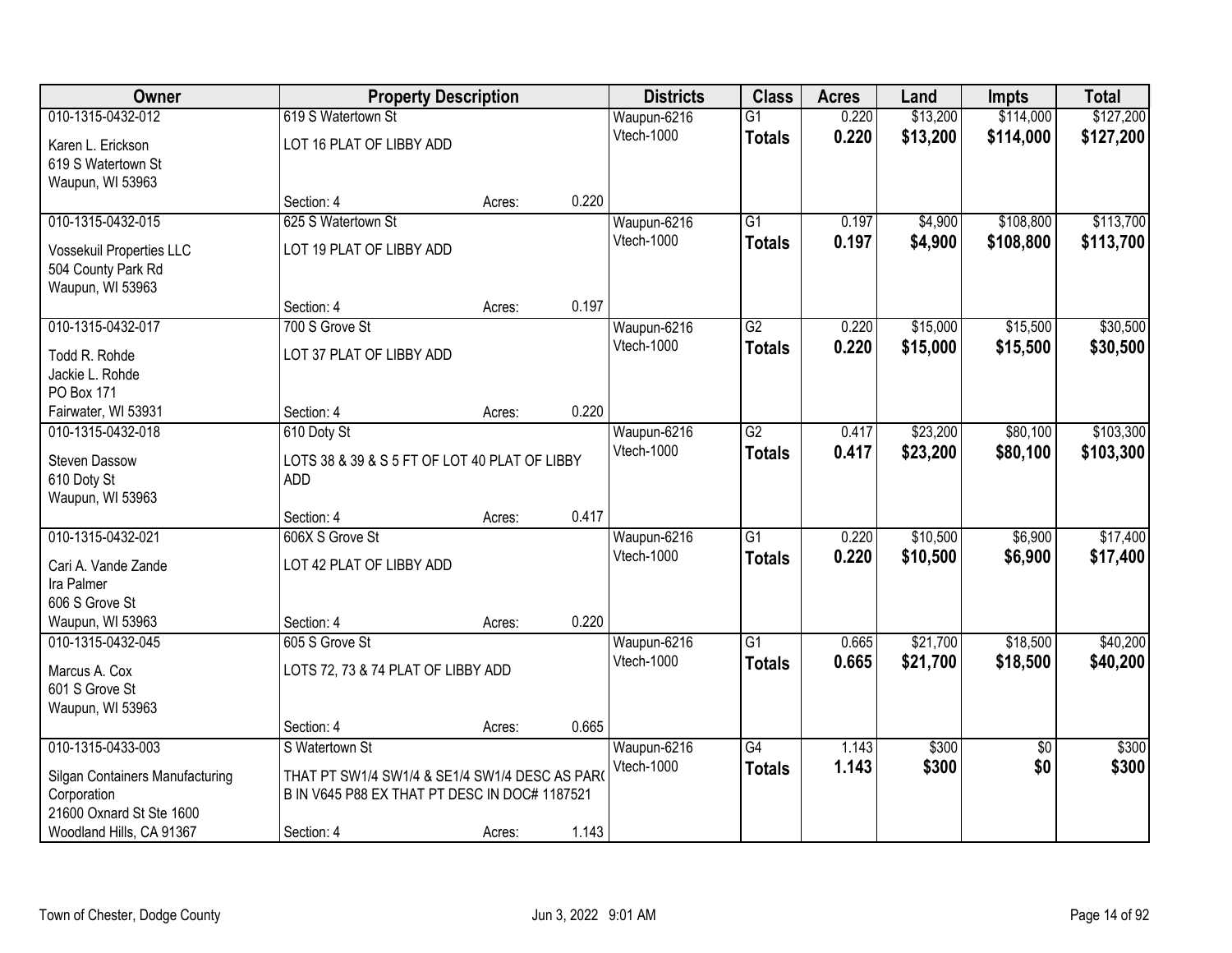| Owner                     |                                                | <b>Property Description</b> |        | <b>Districts</b> | <b>Class</b>           | <b>Acres</b> | Land            | <b>Impts</b>    | <b>Total</b>    |
|---------------------------|------------------------------------------------|-----------------------------|--------|------------------|------------------------|--------------|-----------------|-----------------|-----------------|
| 010-1315-0433-005         | 703 S Watertown St                             |                             |        | Waupun-6216      | G2                     | 0.439        | \$15,200        | \$182,000       | \$197,200       |
| Todd R. Rohde             | LOTS 23 & 24 PLAT OF LIBBY ADD                 |                             |        | Vtech-1000       | <b>Totals</b>          | 0.439        | \$15,200        | \$182,000       | \$197,200       |
| Jackie L. Rohde           |                                                |                             |        |                  |                        |              |                 |                 |                 |
| PO Box 171                |                                                |                             |        |                  |                        |              |                 |                 |                 |
| Fairwater, WI 53931       | Section: 4                                     | Acres:                      | 0.439  |                  |                        |              |                 |                 |                 |
| 010-1315-0433-012         | 702 S Grove St                                 |                             |        | Waupun-6216      | $\overline{G1}$        | 0.659        | \$18,600        | \$144,200       | \$162,800       |
| David A. Browne           | LOTS 34, 35 & 36 PLAT OF LIBBY ADD             |                             |        | Vtech-1000       | <b>Totals</b>          | 0.659        | \$18,600        | \$144,200       | \$162,800       |
| 702 S Grove St            |                                                |                             |        |                  |                        |              |                 |                 |                 |
| Waupun, WI 53963          |                                                |                             |        |                  |                        |              |                 |                 |                 |
|                           | Section: 4                                     | Acres:                      | 0.659  |                  |                        |              |                 |                 |                 |
| 010-1315-0433-025         | N11706 State Rd 26                             |                             |        | Waupun-6216      | G1                     | 0.920        | \$23,000        | \$185,000       | \$208,000       |
| Vossekuil Properties LLC  | LOT 1 CSM 6770 IN V46 P84 BEING PT SW1/4 SW1/4 |                             |        | Vtech-1000       | <b>Totals</b>          | 0.920        | \$23,000        | \$185,000       | \$208,000       |
| 504 County Park Rd        | SEC <sub>4</sub>                               |                             |        |                  |                        |              |                 |                 |                 |
| Waupun, WI 53963          |                                                |                             |        |                  |                        |              |                 |                 |                 |
|                           | Section: 4                                     | Acres:                      | 0.920  |                  |                        |              |                 |                 |                 |
| 010-1315-0433-026         | N11738 State Rd 26                             |                             |        | Waupun-6216      | $\overline{G1}$        | 5.406        | \$38,500        | \$269,200       | \$307,700       |
| Annette M. Deuman         | LOT 2 CSM 6770 IN V46 P84 BEING PT SW1/4 SW1/4 |                             |        | Vtech-1000       | <b>Totals</b>          | 5.406        | \$38,500        | \$269,200       | \$307,700       |
| Scott R. Denneau          | SEC <sub>4</sub>                               |                             |        |                  |                        |              |                 |                 |                 |
| N11738 State Rd 26        |                                                |                             |        |                  |                        |              |                 |                 |                 |
| Waupun, WI 53963          | Section: 4                                     | Acres:                      | 5.406  |                  |                        |              |                 |                 |                 |
| 010-1315-0434-000         |                                                |                             |        | Waupun-6216      | $\overline{\text{X2}}$ | 16.704       | \$0             | \$0             | \$0             |
| State of Wisconsin Prison | THAT PT SE1/4 SW1/4 SEC 4 LYG E OF USH 151 EX  |                             |        | Vtech-1000       | <b>Totals</b>          | 16.704       | \$0             | \$0             | \$0             |
| 1 W Lincoln St            | THAT PT COM SW COR SEC 4 TH E TO S1/4 COR      |                             |        |                  |                        |              |                 |                 |                 |
| Waupun, WI 53963          | SEC 4 TH N 33 FT TH S 88DEG 33MIN W TO W LN    |                             |        |                  |                        |              |                 |                 |                 |
|                           | Section: 4                                     | Acres:                      | 16.704 |                  |                        |              |                 |                 |                 |
| 010-1315-0441-000         |                                                |                             |        | Waupun-6216      | $\overline{X2}$        | 40.805       | $\overline{60}$ | $\overline{50}$ | \$0             |
| State of Wisconsin Prison | NE1/4 SE1/4 SEC 4                              |                             |        | Vtech-1000       | <b>Totals</b>          | 40.805       | \$0             | \$0             | \$0             |
| 1 W Lincoln St            |                                                |                             |        |                  |                        |              |                 |                 |                 |
| Waupun, WI 53963          |                                                |                             |        |                  |                        |              |                 |                 |                 |
|                           | Section: 4                                     | Acres:                      | 40.805 |                  |                        |              |                 |                 |                 |
| 010-1315-0442-000         |                                                |                             |        | Waupun-6216      | $\overline{\text{X2}}$ | 40.671       | $\overline{60}$ | $\overline{30}$ | $\overline{30}$ |
| State of Wisconsin Prison | NW1/4 SE1/4 SEC 4                              |                             |        | Vtech-1000       | <b>Totals</b>          | 40.671       | \$0             | \$0             | \$0             |
| 1 W Lincoln St            |                                                |                             |        |                  |                        |              |                 |                 |                 |
| Waupun, WI 53963          |                                                |                             |        |                  |                        |              |                 |                 |                 |
|                           | Section: 4                                     | Acres:                      | 40.671 |                  |                        |              |                 |                 |                 |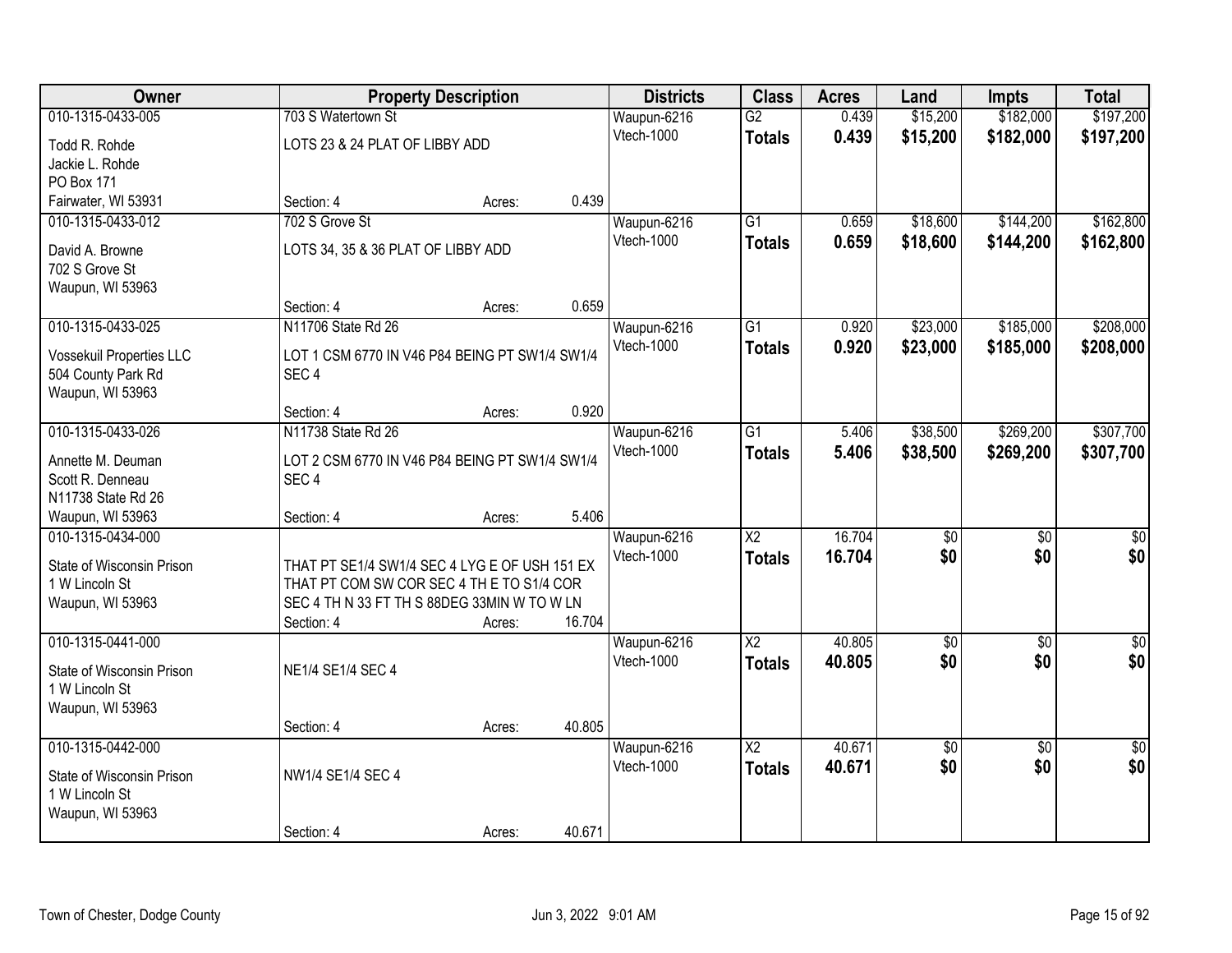| Owner                     |                                                  | <b>Property Description</b> |        | <b>Districts</b>  | <b>Class</b>           | <b>Acres</b> | Land            | <b>Impts</b>    | <b>Total</b>    |
|---------------------------|--------------------------------------------------|-----------------------------|--------|-------------------|------------------------|--------------|-----------------|-----------------|-----------------|
| 010-1315-0443-000         |                                                  |                             |        | Waupun-6216       | $\overline{\text{X2}}$ | 40.539       | $\overline{50}$ | $\overline{50}$ | $\overline{30}$ |
| State of Wisconsin Prison | SW1/4 SE1/4 SEC 4                                |                             |        | Vtech-1000        | <b>Totals</b>          | 40.539       | \$0             | \$0             | \$0             |
| 1 W Lincoln St            |                                                  |                             |        |                   |                        |              |                 |                 |                 |
| Waupun, WI 53963          |                                                  |                             |        |                   |                        |              |                 |                 |                 |
|                           | Section: 4                                       | Acres:                      | 40.539 |                   |                        |              |                 |                 |                 |
| 010-1315-0444-000         |                                                  |                             |        | Waupun-6216       | G4                     | 25.000       | \$6,200         | \$0             | \$6,200         |
| David A. Teasdale         | SE1/4 SE1/4 SEC 4                                |                             |        | Vtech-1000        | G <sub>5</sub>         | 15.673       | \$13,300        | \$0             | \$13,300        |
| N11777 County Rd I        |                                                  |                             |        |                   | <b>Totals</b>          | 40.673       | \$19,500        | \$0             | \$19,500        |
| Waupun, WI 53963          |                                                  |                             |        |                   |                        |              |                 |                 |                 |
|                           | Section: 4                                       | Acres:                      | 40.673 |                   |                        |              |                 |                 |                 |
| 010-1315-0534-000         |                                                  |                             |        | Waupun-6216       | $\overline{X2}$        | 0.981        | $\overline{50}$ | \$0             | $\sqrt{50}$     |
| State of Wisconsin Dot    | DEED IN ERROR IN V580 P839 THAT PT FORMER RR     |                             |        | Vtech-1000        | <b>Totals</b>          | 0.981        | \$0             | \$0             | \$0             |
| c/o 4802 Sheboygan Ave    | ROW LYG IN SE1/4 SW1/4 SEC 5                     |                             |        |                   |                        |              |                 |                 |                 |
| PO Box 7914               |                                                  |                             |        |                   |                        |              |                 |                 |                 |
| Madison, WI 53707-7914    | Section: 5                                       | Acres:                      | 0.981  |                   |                        |              |                 |                 |                 |
| 010-1315-0543-000         | 700 S Madison St                                 |                             |        | Waupun-6216       | G1                     | 0.591        | \$21,000        | \$135,800       | \$156,800       |
| <b>Bret Grant</b>         | PT SW1/4 SE1/4 SEC 5 AS DESC IN V228 P35         |                             |        | <b>Vtech-1000</b> | <b>Totals</b>          | 0.591        | \$21,000        | \$135,800       | \$156,800       |
| 700 S Madison St          |                                                  |                             |        |                   |                        |              |                 |                 |                 |
| Waupun, WI 53963          |                                                  |                             |        |                   |                        |              |                 |                 |                 |
|                           | Section: 5                                       | Acres:                      | 0.591  |                   |                        |              |                 |                 |                 |
| 010-1315-0543-001         | 307 Doty St                                      |                             |        | Waupun-6216       | $\overline{G1}$        | 0.220        | \$13,200        | \$75,200        | \$88,400        |
| Gary G. Bossenbroeck      | PT OF SW1/4 SE1/4 SEC 5 COM S LN DOTY ST 223.5   |                             |        | Vtech-1000        | <b>Totals</b>          | 0.220        | \$13,200        | \$75,200        | \$88,400        |
| Sandra J. Bossenbroeck    | FT W OF NE COR OF SD 1/4 1/4 TH S 135.34 FT TH W |                             |        |                   |                        |              |                 |                 |                 |
| 307 Doty St               | 70 FT TH N 135.34 FT TH E 70 FT TO POB           |                             |        |                   |                        |              |                 |                 |                 |
| Waupun, WI 53963          | Section: 5                                       | Acres:                      | 0.220  |                   |                        |              |                 |                 |                 |
| 010-1315-0543-002         | 305 Doty St                                      |                             |        | Waupun-6216       | $\overline{G1}$        | 0.190        | \$11,400        | \$86,800        | \$98,200        |
| Richard D. Bonack         | W 62 FT OF E 355.5 FT OF N 135.32 FT SW1/4 SE1/4 |                             |        | <b>Vtech-1000</b> | <b>Totals</b>          | 0.190        | \$11,400        | \$86,800        | \$98,200        |
| Judith C. Bonack          | SEC <sub>5</sub>                                 |                             |        |                   |                        |              |                 |                 |                 |
| 305 Doty St               |                                                  |                             |        |                   |                        |              |                 |                 |                 |
| Waupun, WI 53963          | Section: 5                                       | Acres:                      | 0.190  |                   |                        |              |                 |                 |                 |
| 010-1315-0543-003         | 255 Doty St                                      |                             |        | Waupun-6216       | $\overline{G1}$        | 0.225        | \$13,500        | \$72,700        | \$86,200        |
| Ronald P. Braatz          | W 72.37 FT OF E 477.37 FT OF N 135.32 FT SW1/4   |                             |        | Vtech-1000        | <b>Totals</b>          | 0.225        | \$13,500        | \$72,700        | \$86,200        |
| 255 Doty St               | <b>SE1/4 SEC 5</b>                               |                             |        |                   |                        |              |                 |                 |                 |
| Waupun, WI 53963          |                                                  |                             |        |                   |                        |              |                 |                 |                 |
|                           | Section: 5                                       | Acres:                      | 0.225  |                   |                        |              |                 |                 |                 |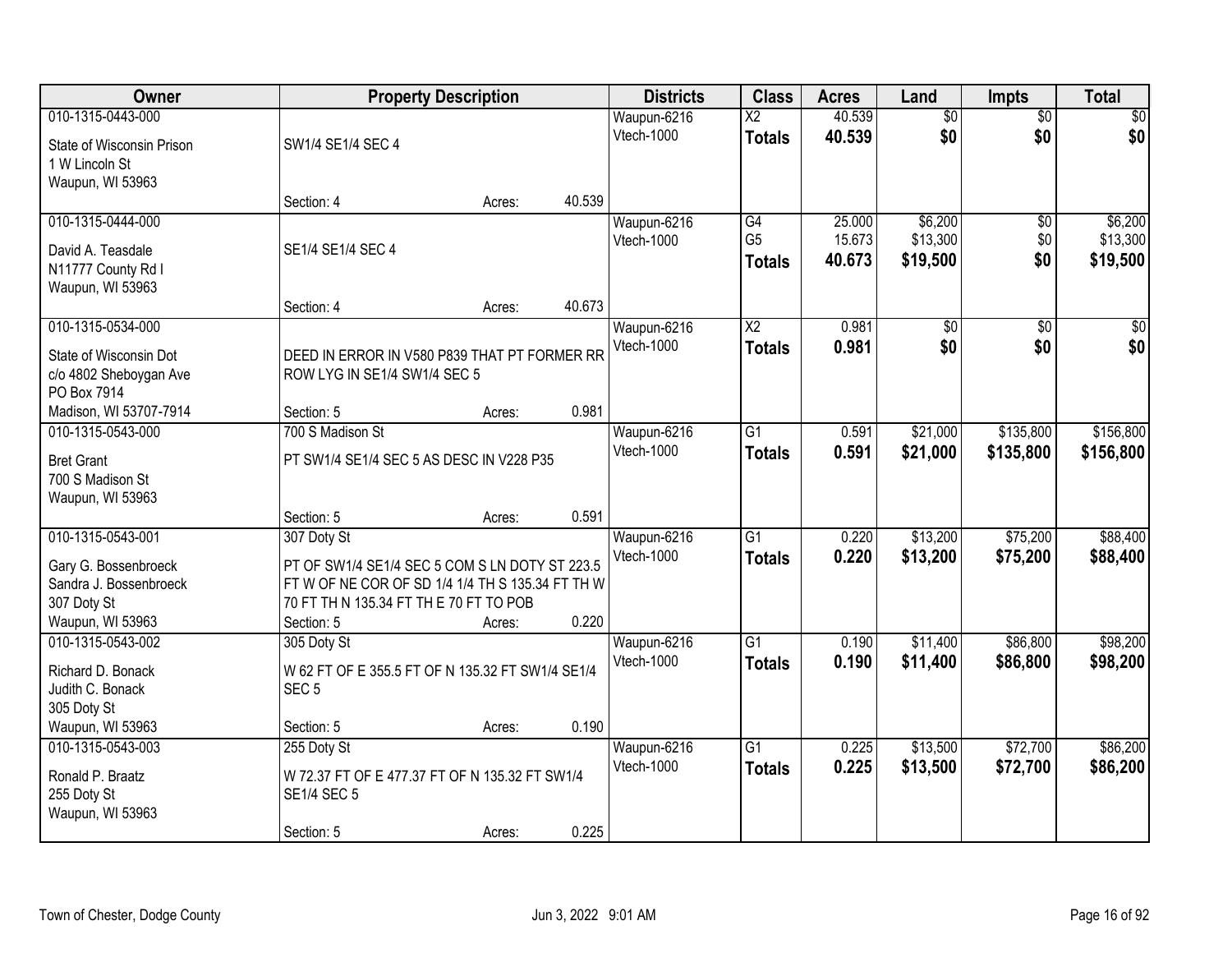| 010-1315-0543-004<br>\$13,500<br>\$82,500<br>\$96,000<br>225 Doty St<br>$\overline{G1}$<br>0.224<br>Waupun-6216<br>Vtech-1000<br>0.224<br>\$82,500<br>\$13,500<br>\$96,000<br><b>Totals</b><br>THAT PT SW1/4 SE1/4 SEC 5 AS DESC IN V342 P592<br>John K. Hammann<br>225 Doty St<br>Waupun, WI 53963<br>0.224<br>Section: 5<br>Acres:<br>\$67,700<br>010-1315-0543-005<br>211 Doty St<br>Waupun-6216<br>$\overline{G1}$<br>\$9,000<br>0.150<br>Vtech-1000<br>0.150<br>\$9,000<br>\$67,700<br><b>Totals</b><br>Demaa Properties LLC<br>W 48 FT OF E 597.37 FT OF N 135.32 FT SW1/4 SE1/4<br>721 Fern St<br>SEC <sub>5</sub><br>Waupun, WI 53963<br>0.150<br>Section: 5<br>Acres:<br>\$58,900<br>010-1315-0543-006<br>Waupun-6216<br>$\overline{G1}$<br>0.150<br>\$9,000<br>209 Doty St<br>Vtech-1000<br>0.150<br>\$9,000<br>\$58,900<br><b>Totals</b><br>W 48.38 FT OF E 645.75 FT OF N 135.32 FT OF SW1/4<br>Demaa Properties LLC<br>721 Fern St<br><b>SE1/4 SEC 5</b><br>Waupun, WI 53963<br>0.150<br>Section: 5<br>Acres:<br>010-1315-0543-007<br>$\overline{G1}$<br>\$10,200<br>\$54,900<br>207 Doty St<br>Waupun-6216<br>0.170<br>Vtech-1000<br>0.170<br>\$10,200<br>\$54,900<br><b>Totals</b><br>Jane A. Schmit<br>W 57 FT OF E 702.75 FT OF N 135.32 FT SW1/4 SE1/4<br>SEC 5 AS DESC IN V269 P303<br>207 Doty St<br>Waupun, WI 53963<br>0.170<br>Section: 5<br>Acres:<br>$\overline{G1}$<br>\$68,600<br>010-1315-0543-008<br>205 Doty St<br>0.171<br>\$10,300<br>Waupun-6216<br>0.171<br>Vtech-1000<br>\$10,300<br>\$68,600<br><b>Totals</b><br>W 55 FT OF E 757.75 FT OF N 135.32 FT SW1/4 SE1/4<br>Douglas Woxland<br><b>Betty Woxland</b><br>SEC <sub>5</sub><br>516 Morse St<br>Waupun, WI 53963<br>0.171<br>Section: 5<br>Acres:<br>$\overline{\text{X2}}$<br>3.410<br>$\overline{60}$<br>$\overline{50}$<br>010-1315-0543-010<br>Waupun-6216<br>1 Doty St<br>\$0<br>Vtech-1000<br>3.410<br>\$0<br><b>Totals</b><br>State of Wisconsin Publ Welf<br>THAT PT SW1/4 SE1/4 SEC 5 DESC AS PARCELS B, D<br>1 Doty St<br>& E IN V273 P602<br>Waupun, WI 53963<br>3.410<br>Section: 5<br>Acres:<br>\$137,300<br>010-1315-0543-011<br>710 S Madison St<br>Waupun-6216<br>$\overline{G1}$<br>2.350<br>\$28,900<br>Vtech-1000<br>2.350<br>\$28,900<br>\$137,300<br><b>Totals</b><br>E 757.75 FT OF S 135.32 FT OF N 264.64 FT SW1/4<br>Robert C. Schatz<br>Rebecca J. Schatz<br>SE1/4 SEC 5 AS DESC IN V879 P321<br>710 S Madison St | Owner            |            | <b>Property Description</b> |       | <b>Districts</b> | <b>Class</b> | <b>Acres</b> | Land | <b>Impts</b> | <b>Total</b> |
|--------------------------------------------------------------------------------------------------------------------------------------------------------------------------------------------------------------------------------------------------------------------------------------------------------------------------------------------------------------------------------------------------------------------------------------------------------------------------------------------------------------------------------------------------------------------------------------------------------------------------------------------------------------------------------------------------------------------------------------------------------------------------------------------------------------------------------------------------------------------------------------------------------------------------------------------------------------------------------------------------------------------------------------------------------------------------------------------------------------------------------------------------------------------------------------------------------------------------------------------------------------------------------------------------------------------------------------------------------------------------------------------------------------------------------------------------------------------------------------------------------------------------------------------------------------------------------------------------------------------------------------------------------------------------------------------------------------------------------------------------------------------------------------------------------------------------------------------------------------------------------------------------------------------------------------------------------------------------------------------------------------------------------------------------------------------------------------------------------------------------------------------------------------------------------------------------------------------------------------------------------------------------------------------------------------------------------------------------------------------------------------------------------------------------------------|------------------|------------|-----------------------------|-------|------------------|--------------|--------------|------|--------------|--------------|
|                                                                                                                                                                                                                                                                                                                                                                                                                                                                                                                                                                                                                                                                                                                                                                                                                                                                                                                                                                                                                                                                                                                                                                                                                                                                                                                                                                                                                                                                                                                                                                                                                                                                                                                                                                                                                                                                                                                                                                                                                                                                                                                                                                                                                                                                                                                                                                                                                                      |                  |            |                             |       |                  |              |              |      |              |              |
|                                                                                                                                                                                                                                                                                                                                                                                                                                                                                                                                                                                                                                                                                                                                                                                                                                                                                                                                                                                                                                                                                                                                                                                                                                                                                                                                                                                                                                                                                                                                                                                                                                                                                                                                                                                                                                                                                                                                                                                                                                                                                                                                                                                                                                                                                                                                                                                                                                      |                  |            |                             |       |                  |              |              |      |              |              |
| \$76,700<br>\$76,700<br>\$67,900<br>\$67,900<br>\$65,100<br>\$65,100<br>\$78,900<br>\$78,900<br>\$0                                                                                                                                                                                                                                                                                                                                                                                                                                                                                                                                                                                                                                                                                                                                                                                                                                                                                                                                                                                                                                                                                                                                                                                                                                                                                                                                                                                                                                                                                                                                                                                                                                                                                                                                                                                                                                                                                                                                                                                                                                                                                                                                                                                                                                                                                                                                  |                  |            |                             |       |                  |              |              |      |              |              |
|                                                                                                                                                                                                                                                                                                                                                                                                                                                                                                                                                                                                                                                                                                                                                                                                                                                                                                                                                                                                                                                                                                                                                                                                                                                                                                                                                                                                                                                                                                                                                                                                                                                                                                                                                                                                                                                                                                                                                                                                                                                                                                                                                                                                                                                                                                                                                                                                                                      |                  |            |                             |       |                  |              |              |      |              |              |
|                                                                                                                                                                                                                                                                                                                                                                                                                                                                                                                                                                                                                                                                                                                                                                                                                                                                                                                                                                                                                                                                                                                                                                                                                                                                                                                                                                                                                                                                                                                                                                                                                                                                                                                                                                                                                                                                                                                                                                                                                                                                                                                                                                                                                                                                                                                                                                                                                                      |                  |            |                             |       |                  |              |              |      |              |              |
|                                                                                                                                                                                                                                                                                                                                                                                                                                                                                                                                                                                                                                                                                                                                                                                                                                                                                                                                                                                                                                                                                                                                                                                                                                                                                                                                                                                                                                                                                                                                                                                                                                                                                                                                                                                                                                                                                                                                                                                                                                                                                                                                                                                                                                                                                                                                                                                                                                      |                  |            |                             |       |                  |              |              |      |              |              |
|                                                                                                                                                                                                                                                                                                                                                                                                                                                                                                                                                                                                                                                                                                                                                                                                                                                                                                                                                                                                                                                                                                                                                                                                                                                                                                                                                                                                                                                                                                                                                                                                                                                                                                                                                                                                                                                                                                                                                                                                                                                                                                                                                                                                                                                                                                                                                                                                                                      |                  |            |                             |       |                  |              |              |      |              |              |
|                                                                                                                                                                                                                                                                                                                                                                                                                                                                                                                                                                                                                                                                                                                                                                                                                                                                                                                                                                                                                                                                                                                                                                                                                                                                                                                                                                                                                                                                                                                                                                                                                                                                                                                                                                                                                                                                                                                                                                                                                                                                                                                                                                                                                                                                                                                                                                                                                                      |                  |            |                             |       |                  |              |              |      |              |              |
|                                                                                                                                                                                                                                                                                                                                                                                                                                                                                                                                                                                                                                                                                                                                                                                                                                                                                                                                                                                                                                                                                                                                                                                                                                                                                                                                                                                                                                                                                                                                                                                                                                                                                                                                                                                                                                                                                                                                                                                                                                                                                                                                                                                                                                                                                                                                                                                                                                      |                  |            |                             |       |                  |              |              |      |              |              |
|                                                                                                                                                                                                                                                                                                                                                                                                                                                                                                                                                                                                                                                                                                                                                                                                                                                                                                                                                                                                                                                                                                                                                                                                                                                                                                                                                                                                                                                                                                                                                                                                                                                                                                                                                                                                                                                                                                                                                                                                                                                                                                                                                                                                                                                                                                                                                                                                                                      |                  |            |                             |       |                  |              |              |      |              |              |
|                                                                                                                                                                                                                                                                                                                                                                                                                                                                                                                                                                                                                                                                                                                                                                                                                                                                                                                                                                                                                                                                                                                                                                                                                                                                                                                                                                                                                                                                                                                                                                                                                                                                                                                                                                                                                                                                                                                                                                                                                                                                                                                                                                                                                                                                                                                                                                                                                                      |                  |            |                             |       |                  |              |              |      |              |              |
|                                                                                                                                                                                                                                                                                                                                                                                                                                                                                                                                                                                                                                                                                                                                                                                                                                                                                                                                                                                                                                                                                                                                                                                                                                                                                                                                                                                                                                                                                                                                                                                                                                                                                                                                                                                                                                                                                                                                                                                                                                                                                                                                                                                                                                                                                                                                                                                                                                      |                  |            |                             |       |                  |              |              |      |              |              |
|                                                                                                                                                                                                                                                                                                                                                                                                                                                                                                                                                                                                                                                                                                                                                                                                                                                                                                                                                                                                                                                                                                                                                                                                                                                                                                                                                                                                                                                                                                                                                                                                                                                                                                                                                                                                                                                                                                                                                                                                                                                                                                                                                                                                                                                                                                                                                                                                                                      |                  |            |                             |       |                  |              |              |      |              |              |
|                                                                                                                                                                                                                                                                                                                                                                                                                                                                                                                                                                                                                                                                                                                                                                                                                                                                                                                                                                                                                                                                                                                                                                                                                                                                                                                                                                                                                                                                                                                                                                                                                                                                                                                                                                                                                                                                                                                                                                                                                                                                                                                                                                                                                                                                                                                                                                                                                                      |                  |            |                             |       |                  |              |              |      |              |              |
|                                                                                                                                                                                                                                                                                                                                                                                                                                                                                                                                                                                                                                                                                                                                                                                                                                                                                                                                                                                                                                                                                                                                                                                                                                                                                                                                                                                                                                                                                                                                                                                                                                                                                                                                                                                                                                                                                                                                                                                                                                                                                                                                                                                                                                                                                                                                                                                                                                      |                  |            |                             |       |                  |              |              |      |              |              |
|                                                                                                                                                                                                                                                                                                                                                                                                                                                                                                                                                                                                                                                                                                                                                                                                                                                                                                                                                                                                                                                                                                                                                                                                                                                                                                                                                                                                                                                                                                                                                                                                                                                                                                                                                                                                                                                                                                                                                                                                                                                                                                                                                                                                                                                                                                                                                                                                                                      |                  |            |                             |       |                  |              |              |      |              |              |
|                                                                                                                                                                                                                                                                                                                                                                                                                                                                                                                                                                                                                                                                                                                                                                                                                                                                                                                                                                                                                                                                                                                                                                                                                                                                                                                                                                                                                                                                                                                                                                                                                                                                                                                                                                                                                                                                                                                                                                                                                                                                                                                                                                                                                                                                                                                                                                                                                                      |                  |            |                             |       |                  |              |              |      |              |              |
|                                                                                                                                                                                                                                                                                                                                                                                                                                                                                                                                                                                                                                                                                                                                                                                                                                                                                                                                                                                                                                                                                                                                                                                                                                                                                                                                                                                                                                                                                                                                                                                                                                                                                                                                                                                                                                                                                                                                                                                                                                                                                                                                                                                                                                                                                                                                                                                                                                      |                  |            |                             |       |                  |              |              |      |              |              |
|                                                                                                                                                                                                                                                                                                                                                                                                                                                                                                                                                                                                                                                                                                                                                                                                                                                                                                                                                                                                                                                                                                                                                                                                                                                                                                                                                                                                                                                                                                                                                                                                                                                                                                                                                                                                                                                                                                                                                                                                                                                                                                                                                                                                                                                                                                                                                                                                                                      |                  |            |                             |       |                  |              |              |      |              |              |
|                                                                                                                                                                                                                                                                                                                                                                                                                                                                                                                                                                                                                                                                                                                                                                                                                                                                                                                                                                                                                                                                                                                                                                                                                                                                                                                                                                                                                                                                                                                                                                                                                                                                                                                                                                                                                                                                                                                                                                                                                                                                                                                                                                                                                                                                                                                                                                                                                                      |                  |            |                             |       |                  |              |              |      |              |              |
|                                                                                                                                                                                                                                                                                                                                                                                                                                                                                                                                                                                                                                                                                                                                                                                                                                                                                                                                                                                                                                                                                                                                                                                                                                                                                                                                                                                                                                                                                                                                                                                                                                                                                                                                                                                                                                                                                                                                                                                                                                                                                                                                                                                                                                                                                                                                                                                                                                      |                  |            |                             |       |                  |              |              |      |              |              |
|                                                                                                                                                                                                                                                                                                                                                                                                                                                                                                                                                                                                                                                                                                                                                                                                                                                                                                                                                                                                                                                                                                                                                                                                                                                                                                                                                                                                                                                                                                                                                                                                                                                                                                                                                                                                                                                                                                                                                                                                                                                                                                                                                                                                                                                                                                                                                                                                                                      |                  |            |                             |       |                  |              |              |      |              |              |
|                                                                                                                                                                                                                                                                                                                                                                                                                                                                                                                                                                                                                                                                                                                                                                                                                                                                                                                                                                                                                                                                                                                                                                                                                                                                                                                                                                                                                                                                                                                                                                                                                                                                                                                                                                                                                                                                                                                                                                                                                                                                                                                                                                                                                                                                                                                                                                                                                                      |                  |            |                             |       |                  |              |              |      |              |              |
|                                                                                                                                                                                                                                                                                                                                                                                                                                                                                                                                                                                                                                                                                                                                                                                                                                                                                                                                                                                                                                                                                                                                                                                                                                                                                                                                                                                                                                                                                                                                                                                                                                                                                                                                                                                                                                                                                                                                                                                                                                                                                                                                                                                                                                                                                                                                                                                                                                      |                  |            |                             |       |                  |              |              |      |              |              |
| \$0<br>\$166,200<br>\$166,200                                                                                                                                                                                                                                                                                                                                                                                                                                                                                                                                                                                                                                                                                                                                                                                                                                                                                                                                                                                                                                                                                                                                                                                                                                                                                                                                                                                                                                                                                                                                                                                                                                                                                                                                                                                                                                                                                                                                                                                                                                                                                                                                                                                                                                                                                                                                                                                                        |                  |            |                             |       |                  |              |              |      |              |              |
|                                                                                                                                                                                                                                                                                                                                                                                                                                                                                                                                                                                                                                                                                                                                                                                                                                                                                                                                                                                                                                                                                                                                                                                                                                                                                                                                                                                                                                                                                                                                                                                                                                                                                                                                                                                                                                                                                                                                                                                                                                                                                                                                                                                                                                                                                                                                                                                                                                      |                  |            |                             |       |                  |              |              |      |              |              |
|                                                                                                                                                                                                                                                                                                                                                                                                                                                                                                                                                                                                                                                                                                                                                                                                                                                                                                                                                                                                                                                                                                                                                                                                                                                                                                                                                                                                                                                                                                                                                                                                                                                                                                                                                                                                                                                                                                                                                                                                                                                                                                                                                                                                                                                                                                                                                                                                                                      |                  |            |                             |       |                  |              |              |      |              |              |
|                                                                                                                                                                                                                                                                                                                                                                                                                                                                                                                                                                                                                                                                                                                                                                                                                                                                                                                                                                                                                                                                                                                                                                                                                                                                                                                                                                                                                                                                                                                                                                                                                                                                                                                                                                                                                                                                                                                                                                                                                                                                                                                                                                                                                                                                                                                                                                                                                                      |                  |            |                             |       |                  |              |              |      |              |              |
|                                                                                                                                                                                                                                                                                                                                                                                                                                                                                                                                                                                                                                                                                                                                                                                                                                                                                                                                                                                                                                                                                                                                                                                                                                                                                                                                                                                                                                                                                                                                                                                                                                                                                                                                                                                                                                                                                                                                                                                                                                                                                                                                                                                                                                                                                                                                                                                                                                      |                  |            |                             |       |                  |              |              |      |              |              |
|                                                                                                                                                                                                                                                                                                                                                                                                                                                                                                                                                                                                                                                                                                                                                                                                                                                                                                                                                                                                                                                                                                                                                                                                                                                                                                                                                                                                                                                                                                                                                                                                                                                                                                                                                                                                                                                                                                                                                                                                                                                                                                                                                                                                                                                                                                                                                                                                                                      |                  |            |                             |       |                  |              |              |      |              |              |
|                                                                                                                                                                                                                                                                                                                                                                                                                                                                                                                                                                                                                                                                                                                                                                                                                                                                                                                                                                                                                                                                                                                                                                                                                                                                                                                                                                                                                                                                                                                                                                                                                                                                                                                                                                                                                                                                                                                                                                                                                                                                                                                                                                                                                                                                                                                                                                                                                                      |                  |            |                             |       |                  |              |              |      |              |              |
|                                                                                                                                                                                                                                                                                                                                                                                                                                                                                                                                                                                                                                                                                                                                                                                                                                                                                                                                                                                                                                                                                                                                                                                                                                                                                                                                                                                                                                                                                                                                                                                                                                                                                                                                                                                                                                                                                                                                                                                                                                                                                                                                                                                                                                                                                                                                                                                                                                      |                  |            |                             |       |                  |              |              |      |              |              |
|                                                                                                                                                                                                                                                                                                                                                                                                                                                                                                                                                                                                                                                                                                                                                                                                                                                                                                                                                                                                                                                                                                                                                                                                                                                                                                                                                                                                                                                                                                                                                                                                                                                                                                                                                                                                                                                                                                                                                                                                                                                                                                                                                                                                                                                                                                                                                                                                                                      |                  |            |                             |       |                  |              |              |      |              |              |
|                                                                                                                                                                                                                                                                                                                                                                                                                                                                                                                                                                                                                                                                                                                                                                                                                                                                                                                                                                                                                                                                                                                                                                                                                                                                                                                                                                                                                                                                                                                                                                                                                                                                                                                                                                                                                                                                                                                                                                                                                                                                                                                                                                                                                                                                                                                                                                                                                                      | Waupun, WI 53963 | Section: 5 | Acres:                      | 2.350 |                  |              |              |      |              |              |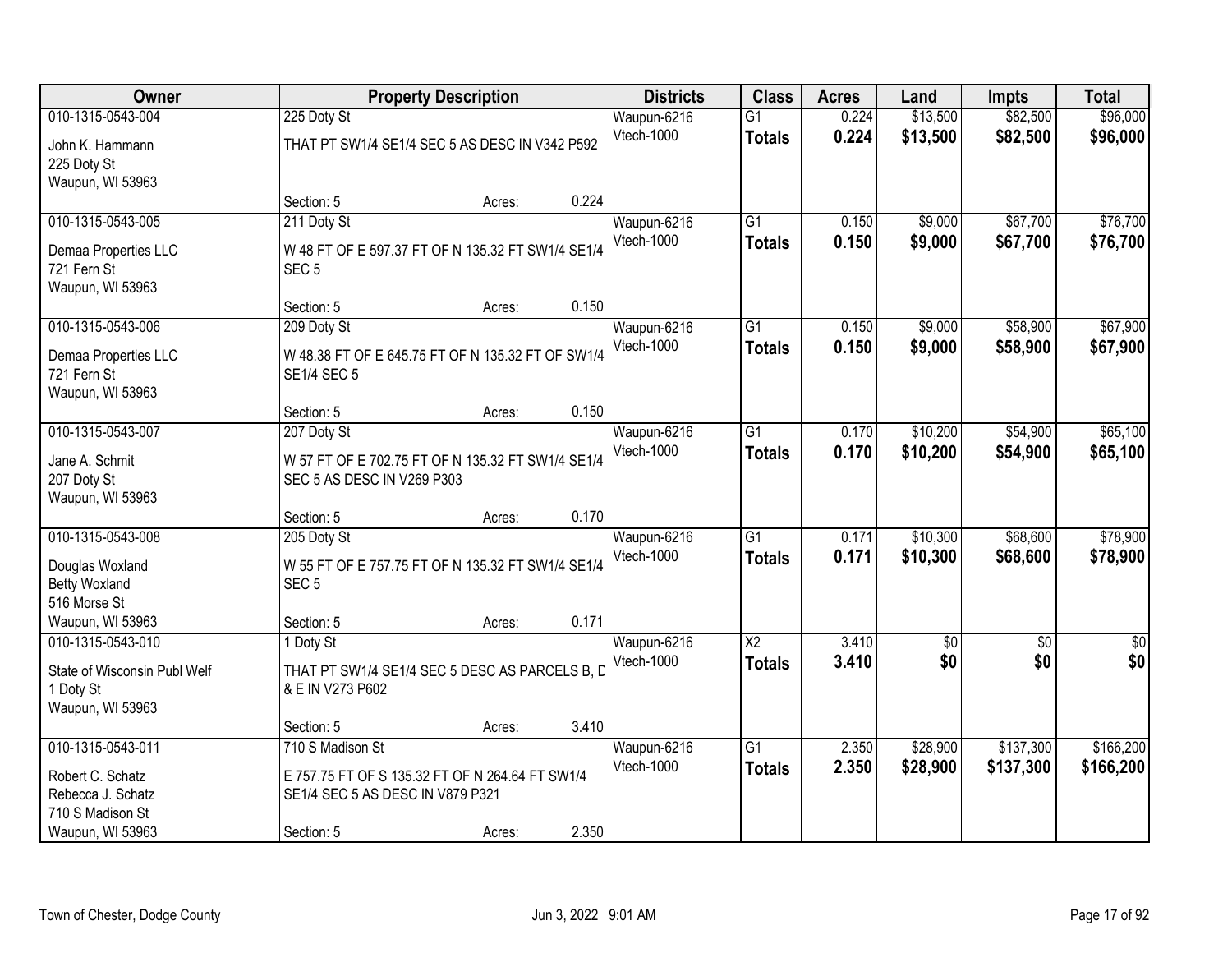| Owner                                      | <b>Property Description</b>                                                                            | <b>Districts</b>  | <b>Class</b>           | <b>Acres</b> | Land            | <b>Impts</b>    | <b>Total</b> |
|--------------------------------------------|--------------------------------------------------------------------------------------------------------|-------------------|------------------------|--------------|-----------------|-----------------|--------------|
| 010-1315-0543-012                          | 734 S Madison St                                                                                       | Waupun-6216       | $\overline{G1}$        | 0.310        | \$16,200        | \$129,200       | \$145,400    |
| Derek S. Vandenhoek                        | PT SW1/4 SE1/4 SEC 5 COM 270.64 FT S OF NE COR                                                         | Vtech-1000        | <b>Totals</b>          | 0.310        | \$16,200        | \$129,200       | \$145,400    |
| 734 S Madison St                           | SD 1/4 1/4 TH S 103 FT TH W 170 FT TH N 103 FT TH                                                      |                   |                        |              |                 |                 |              |
| Waupun, WI 53963                           | E 170 FT TO POB EX 0.09 AC HWY DESC IN V612                                                            |                   |                        |              |                 |                 |              |
|                                            | Section: 5<br>Acres:                                                                                   | 0.310             |                        |              |                 |                 |              |
| 010-1315-0543-014                          | S Madison St                                                                                           | Waupun-6216       | G4                     | 7.789        | \$2,400         | $\overline{50}$ | \$2,400      |
| National Rivet & Mfg Company               | PT SW1/4 SE1/4 SEC 5 COM 891.5 FT W & 556.94 FT                                                        | Vtech-1000        | G <sub>5</sub>         | 0.310        | \$100           | \$0             | \$100        |
| PO Box 471                                 | OF NE COR SD 1/4 1/4 TH N 286 FT TH N 88DEG E                                                          |                   | <b>Totals</b>          | 8.099        | \$2,500         | \$0             | \$2,500      |
| Waupun, WI 53963                           | 443 FT TH S // W LN 610 FT TO CEN OF HWY 151 TH                                                        |                   |                        |              |                 |                 |              |
|                                            | Section: 5<br>Acres:                                                                                   | 8.099             |                        |              |                 |                 |              |
| 010-1315-0543-015                          |                                                                                                        | Waupun-6216       | G4                     | 4.580        | \$1,400         | \$0             | \$1,400      |
|                                            |                                                                                                        | Vtech-1000        | G <sub>5</sub>         | 1.450        | \$1,000         | \$0             | \$1,000      |
| National Rivet & Mfg Company<br>PO Box 471 | PT SW1/4 SE1/4 SEC 5 COM 891.5 FT W & 556.64 FT \<br>OF NE COR SD 1/4 1/4 TH W 395.4 FT TH S 527.78 FT |                   | <b>Totals</b>          | 6.030        | \$2,400         | \$0             | \$2,400      |
| Waupun, WI 53963                           | S 50DEG 27MIN E 370 FT TH N 51DEG E 138 FT TH N                                                        |                   |                        |              |                 |                 |              |
|                                            | Section: 5<br>Acres:                                                                                   | 6.030             |                        |              |                 |                 |              |
| 010-1315-0543-017                          |                                                                                                        | Waupun-6216       | $\overline{\text{X2}}$ | 1.528        | $\overline{30}$ | \$0             | \$0          |
|                                            |                                                                                                        | Vtech-1000        | <b>Totals</b>          | 1.528        | \$0             | \$0             | \$0          |
| State of Wisconsin Dot                     | THAT PT FORMER RR ROW LYG IN SW1/4 SE1/4 SEC                                                           |                   |                        |              |                 |                 |              |
| c/o 4802 Sheboygan Ave<br>PO Box 7914      | 5                                                                                                      |                   |                        |              |                 |                 |              |
| Madison, WI 53707-7914                     | Section: 5<br>Acres:                                                                                   | 1.528             |                        |              |                 |                 |              |
| 010-1315-0543-021                          | N11763 County Rd M                                                                                     | Waupun-6216       | $\overline{G1}$        | 2.134        | \$30,300        | \$129,800       | \$160, 100   |
|                                            |                                                                                                        | Vtech-1000        | <b>Totals</b>          | 2.134        | \$30,300        | \$129,800       | \$160,100    |
| Molly J. Thompson                          | LOT 1 CSM 6430 IN V43 P248 BEING PT SW1/4 SE1/4                                                        |                   |                        |              |                 |                 |              |
| James D. Thompson Jr                       | SEC <sub>5</sub>                                                                                       |                   |                        |              |                 |                 |              |
| 712 S Madison St                           |                                                                                                        |                   |                        |              |                 |                 |              |
| Waupun, WI 53963                           | Section: 5<br>Acres:                                                                                   | 2.134             |                        |              |                 |                 |              |
| 010-1315-0543-022                          | 820 S Madison St                                                                                       | Waupun-6216       | $\overline{G2}$        | 1.406        | \$22,000        | \$58,000        | \$80,000     |
| Christopher Braaksma Properties LLC        | LOT 2 CSM 6430 IN V43 P248 BEING PT SW1/4 SE1/4                                                        | Vtech-1000        | <b>Totals</b>          | 1.406        | \$22,000        | \$58,000        | \$80,000     |
| PO Box 152                                 | SEC <sub>5</sub>                                                                                       |                   |                        |              |                 |                 |              |
| Waupun, WI 53963                           |                                                                                                        |                   |                        |              |                 |                 |              |
|                                            | Section: 5<br>Acres:                                                                                   | 1.406             |                        |              |                 |                 |              |
| 010-1315-0544-000                          | N11790 County Rd M                                                                                     | Waupun-6216       | $\overline{G1}$        | 2.000        | \$30,000        | \$10,900        | \$40,900     |
| <b>Thomas Moul</b>                         | N 132 FT OFF N SIDE OF NW1/4 OF SE1/4 SE1/4 SEC                                                        | <b>Vtech-1000</b> | <b>Totals</b>          | 2.000        | \$30,000        | \$10,900        | \$40,900     |
| W6056 Tower Rd                             | 5                                                                                                      |                   |                        |              |                 |                 |              |
| Burnett, WI 53922                          |                                                                                                        |                   |                        |              |                 |                 |              |
|                                            | Section: 5<br>Acres:                                                                                   | 2.000             |                        |              |                 |                 |              |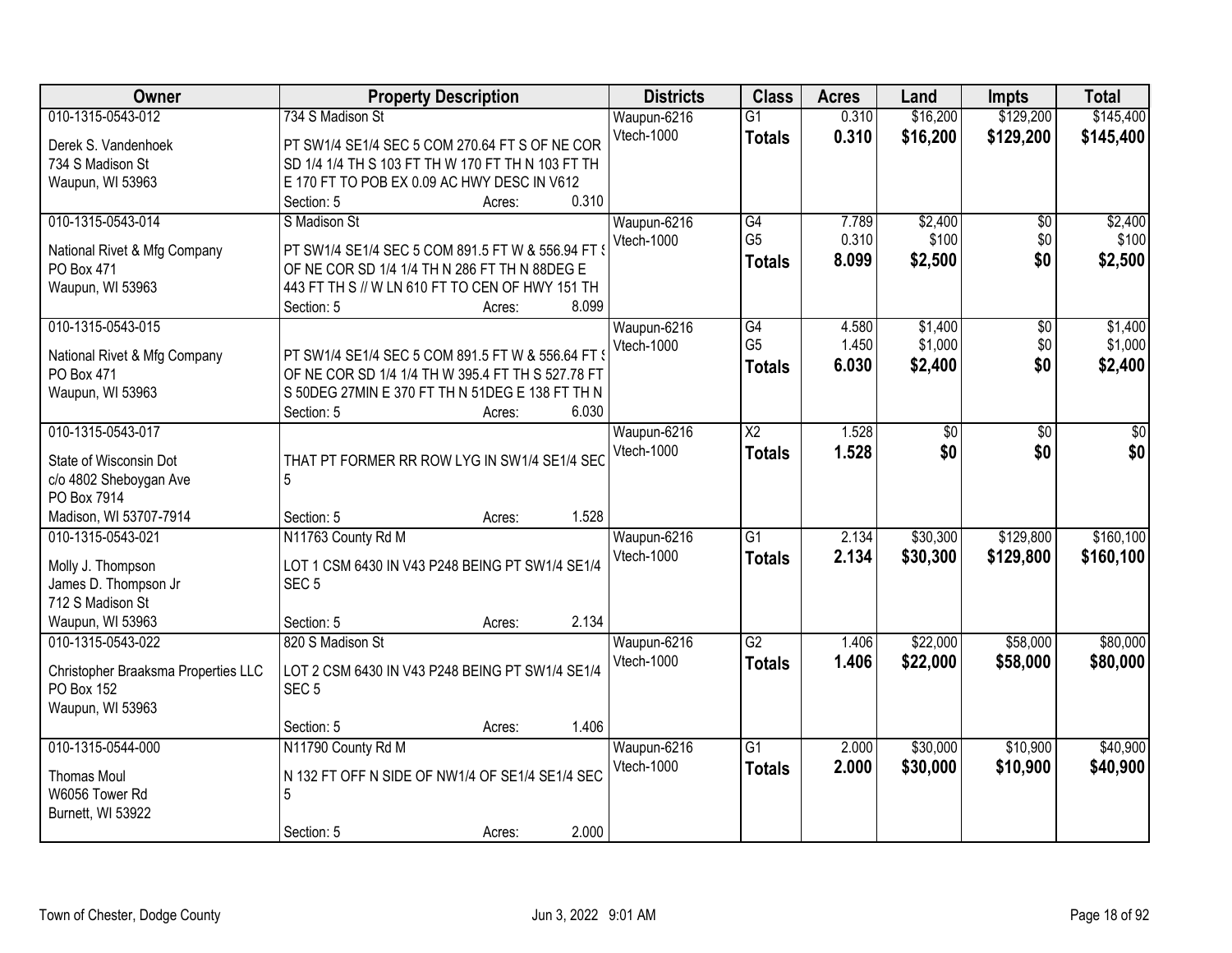| Owner                                        |                                                                                                   | <b>Property Description</b> |       | <b>Districts</b> | <b>Class</b>    | <b>Acres</b> | Land     | <b>Impts</b> | <b>Total</b> |
|----------------------------------------------|---------------------------------------------------------------------------------------------------|-----------------------------|-------|------------------|-----------------|--------------|----------|--------------|--------------|
| 010-1315-0544-001                            | 715 S Madison St                                                                                  |                             |       | Waupun-6216      | $\overline{G1}$ | 3.400        | \$33,500 | \$67,400     | \$100,900    |
| <b>Thomas Moul</b>                           | PT SE1/4 SE1/4 SEC 5 AS DESC IN V388 P535                                                         |                             |       | Vtech-1000       | <b>Totals</b>   | 3.400        | \$33,500 | \$67,400     | \$100,900    |
| W6056 Tower Rd                               |                                                                                                   |                             |       |                  |                 |              |          |              |              |
| Burnett, WI 53922                            |                                                                                                   |                             |       |                  |                 |              |          |              |              |
|                                              | Section: 5                                                                                        | Acres:                      | 3.400 |                  |                 |              |          |              |              |
| 010-1315-0544-002                            | 735 S Madison St                                                                                  |                             |       | Waupun-6216      | $\overline{G1}$ | 0.250        | \$15,000 | \$94,400     | \$109,400    |
|                                              |                                                                                                   |                             |       | Vtech-1000       | <b>Totals</b>   | 0.250        | \$15,000 | \$94,400     | \$109,400    |
| Kathleen G. Oppermann<br>Donald J. Oppermann | PT OF SE1/4 SE1/4 SEC 5 COM 379.5 FT S OF NW<br>COR IN CL OF HWY THE 132 FT TH N // TO CL 114.5   |                             |       |                  |                 |              |          |              |              |
| 735 S Madison St                             | FT TH W 132 FT TO CL TH S 114.5 FT TO POB EX                                                      |                             |       |                  |                 |              |          |              |              |
| Waupun, WI 53963                             | Section: 5                                                                                        | Acres:                      | 0.250 |                  |                 |              |          |              |              |
| 010-1315-0613-001                            | W7070 State Rd 68                                                                                 |                             |       | Waupun-6216      | $\overline{G1}$ | 0.540        | \$17,400 | \$94,600     | \$112,000    |
|                                              |                                                                                                   |                             |       | Vtech-1000       | <b>Totals</b>   | 0.540        | \$17,400 | \$94,600     | \$112,000    |
| Lisa M. West                                 | PT W1/2 NE1/4 SEC 6 COM NW COR SW1/4 NE1/4 TH                                                     |                             |       |                  |                 |              |          |              |              |
| W7070 State Rd 68                            | E 510 FT TO POB TH N 60 FT TH E 66 FT TH S 344                                                    |                             |       |                  |                 |              |          |              |              |
| Waupun, WI 53963                             | FT TO CL STH 68 TH S 70DEG W ALG CL STH 68,                                                       |                             |       |                  |                 |              |          |              |              |
|                                              | Section: 6                                                                                        | Acres:                      | 0.540 |                  |                 |              |          |              |              |
| 010-1315-0613-002                            | W7072 State Rd 68                                                                                 |                             |       | Waupun-6216      | $\overline{G1}$ | 2.000        | \$28,000 | \$104,400    | \$132,400    |
| Benjamin J. Casey                            | PT W1/2 NE1/4 SEC 6 COM 8 FT S & 330 FT E OF NW                                                   |                             |       | Vtech-1000       | <b>Totals</b>   | 2.000        | \$28,000 | \$104,400    | \$132,400    |
| Kimberly A. Casey                            | COR SW1/4 NE1/4 TH N 168.5 FT TH E 180 FT TH S                                                    |                             |       |                  |                 |              |          |              |              |
| W7072 State Rd 68                            | 451 FT TO CTR OF STH 68 TH S 70DEG W ALG CL OF                                                    |                             |       |                  |                 |              |          |              |              |
| Waupun, WI 53963                             | Section: 6                                                                                        | Acres:                      | 2.000 |                  |                 |              |          |              |              |
| 010-1315-0613-003                            | W7080 State Rd 68                                                                                 |                             |       | Waupun-6216      | $\overline{G1}$ | 4.250        | \$33,600 | \$418,800    | \$452,400    |
|                                              |                                                                                                   |                             |       | Vtech-1000       | <b>Totals</b>   | 4.250        | \$33,600 | \$418,800    | \$452,400    |
| Walter J. Klug                               | PT OF SW1/4 NE1/4 SEC 6 COM 8 FT S OF NW COR                                                      |                             |       |                  |                 |              |          |              |              |
| Peggy S. Klug<br>W7088 State Rd 68           | TH E // TO E-W 1/4 LN 330 FT TH S 348 FT TO CL<br>HWY TH S 70DEG W 349.4 FT TH N ALG CL SEC 6 45. |                             |       |                  |                 |              |          |              |              |
| Waupun, WI 53963                             | Section: 6                                                                                        | Acres:                      | 4.250 |                  |                 |              |          |              |              |
| 010-1315-0621-000                            | W7197 State Rd 49                                                                                 |                             |       | Waupun-6216      | G2              | 1.500        | \$41,300 | \$152,500    | \$193,800    |
|                                              |                                                                                                   |                             |       | Vtech-1000       |                 | 1.500        | \$41,300 | \$152,500    | \$193,800    |
| Growmark Inc                                 | W 164.1 FT OF N 396 FT FRAC NE1/4 NW1/4 SEC 6                                                     |                             |       |                  | <b>Totals</b>   |              |          |              |              |
| 222 E Puerner St                             | AS DESC IN V340 P110                                                                              |                             |       |                  |                 |              |          |              |              |
| Jefferson, WI 53549                          |                                                                                                   |                             |       |                  |                 |              |          |              |              |
|                                              | Section: 6                                                                                        | Acres:                      | 1.500 |                  |                 |              |          |              |              |
| 010-1315-0621-001                            | W7185 State Rd 49                                                                                 |                             |       | Waupun-6216      | $\overline{G2}$ | 3.190        | \$53,900 | \$873,400    | \$927,300    |
| Samsyl Properties LLC                        | PT NE1/4 NW1/4 SEC 6 COM 1525.10 FT ELY OF NW                                                     |                             |       | Vtech-1000       | <b>Totals</b>   | 3.190        | \$53,900 | \$873,400    | \$927,300    |
| c/o N9935 Pleasant Rd                        | COR SD SEC TH S 2DEG 10MIN E 396 FT TH N                                                          |                             |       |                  |                 |              |          |              |              |
| PO Box 150                                   | 88DEG 6MIN E 350 FT TH N 2DEG 10MIN W 396 FT                                                      |                             |       |                  |                 |              |          |              |              |
| Randolph, WI 53956                           | Section: 6                                                                                        | Acres:                      | 3.190 |                  |                 |              |          |              |              |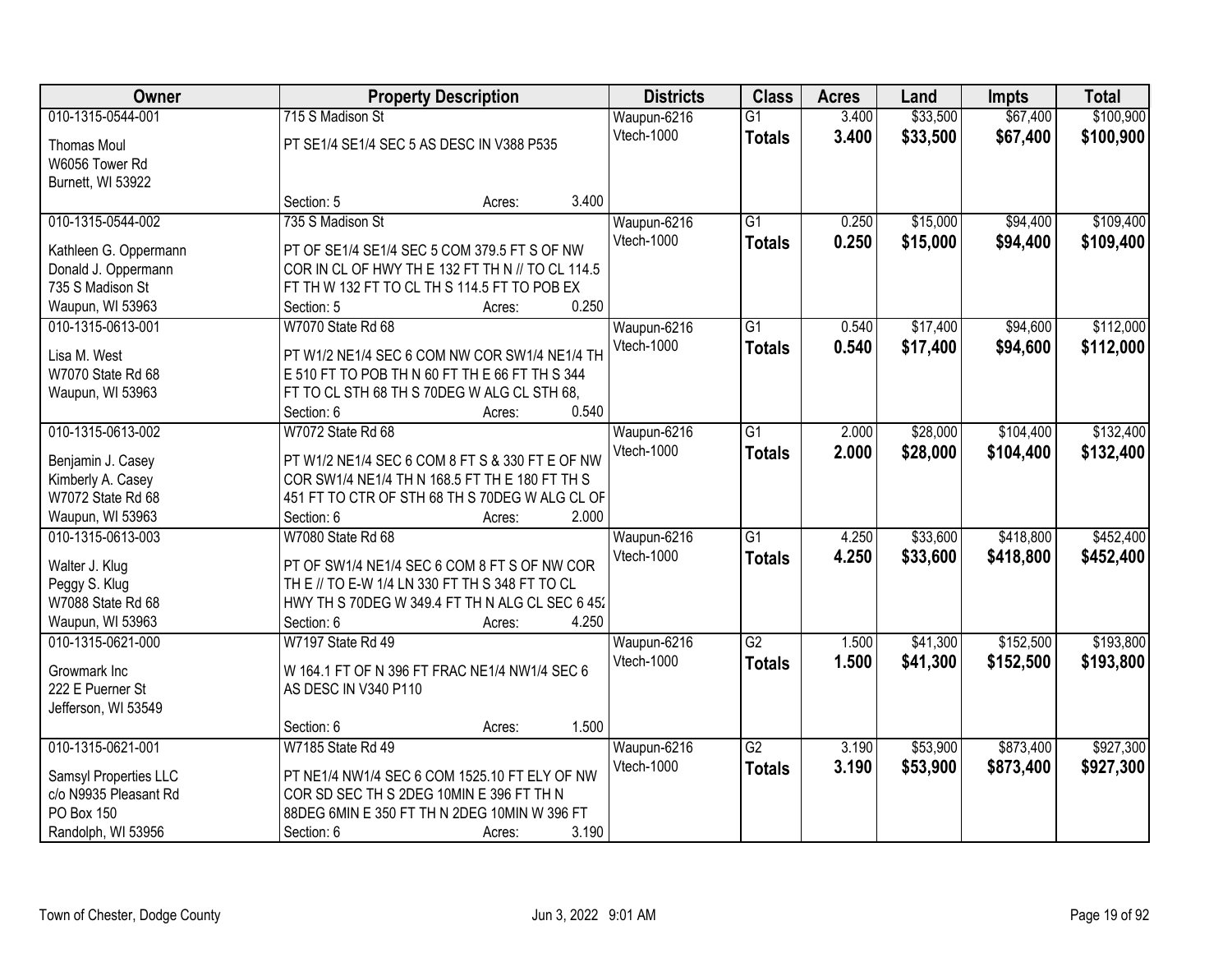| Owner                                                                                                     |                                                                                                        | <b>Property Description</b> |        | <b>Districts</b>          | <b>Class</b>                     | <b>Acres</b>             | Land                            | <b>Impts</b>                   | <b>Total</b>                      |
|-----------------------------------------------------------------------------------------------------------|--------------------------------------------------------------------------------------------------------|-----------------------------|--------|---------------------------|----------------------------------|--------------------------|---------------------------------|--------------------------------|-----------------------------------|
| 010-1315-0622-000<br>Vz LLC<br>N2984 County Rd M<br>Waupun, WI 53963                                      | W7209 State Rd 49<br>LOT 1 CSM 6223 IN V42 P75 BEING PT NW1/4 NW1/4<br>SEC <sub>6</sub>                |                             |        | Waupun-6216<br>Vtech-1000 | $\overline{G2}$<br><b>Totals</b> | 1.966<br>1.966           | \$44,700<br>\$44,700            | \$173,800<br>\$173,800         | \$218,500<br>\$218,500            |
|                                                                                                           | Section: 6                                                                                             | Acres:                      | 1.966  |                           |                                  |                          |                                 |                                |                                   |
| 010-1315-0622-001<br>W&W Electric Motors Inc<br>W7219 Highway 49<br>Waupun, WI 53693                      | W7219 State Rd 49<br>PT NW1/4 NW1/4 SEC 6 AS DESC IN V303 P531 EX S<br>184 FT DESC IN V443 P358 EX HWY |                             |        | Waupun-6216<br>Vtech-1000 | $\overline{G2}$<br><b>Totals</b> | 0.414<br>0.414           | \$15,500<br>\$15,500            | \$47,600<br>\$47,600           | \$63,100<br>\$63,100              |
|                                                                                                           | Section: 6                                                                                             | Acres:                      | 0.414  |                           |                                  |                          |                                 |                                |                                   |
| 010-1315-0622-002<br>Angela Miller et al<br>W7225 State Rd 49<br>Waupun, WI 53963                         | W7225 State Rd 49<br>PARCEL B OF CSM V2 P107 BEING PT NW1/4 NW1/4<br>SEC <sub>6</sub>                  |                             |        | Waupun-6216<br>Vtech-1000 | $\overline{G1}$<br><b>Totals</b> | 0.520<br>0.520           | \$18,200<br>\$18,200            | \$81,900<br>\$81,900           | \$100, 100<br>\$100,100           |
|                                                                                                           | Section: 6                                                                                             | Acres:                      | 0.520  |                           |                                  |                          |                                 |                                |                                   |
| 010-1315-0622-003<br>Farmers Elevator Company Ltd<br>c/o Larry Buwalda<br>2 W Main St                     | W7231 State Rd 49<br>PARC A CSM IN V2 P107 BEING PT NW1/4 NW1/4 SEO<br>6                               |                             |        | Waupun-6216<br>Vtech-1000 | $\overline{G2}$<br><b>Totals</b> | 1.300<br>1.300           | \$39,800<br>\$39,800            | \$106,400<br>\$106,400         | \$146,200<br>\$146,200            |
| Waupun, WI 53963                                                                                          | Section: 6                                                                                             | Acres:                      | 1.300  |                           |                                  |                          |                                 |                                |                                   |
| 010-1315-0622-004<br>Farmers Elevator Company Ltd<br>c/o Larry Buwalda<br>2 W Main St<br>Waupun, WI 53963 | W7241 State Rd 49<br>PT NW1/4 NW1/4 SEC 6 DESC IN V292 P70<br>Section: 6                               | Acres:                      | 1.500  | Waupun-6216<br>Vtech-1000 | $\overline{G2}$<br><b>Totals</b> | 1.500<br>1.500           | \$41,300<br>\$41,300            | \$50,900<br>\$50,900           | \$92,200<br>\$92,200              |
| 010-1315-0622-005<br>Gruetts, Inc.<br>101 W Main St<br>Potter, WI 54160                                   | W7257 State Rd 49<br>THAT PT OF W 20 AC NW1/4 NW1/4 SEC 6 LYG E OF<br><b>VER HAGE RD</b>               |                             |        | Waupun-6216<br>Vtech-1000 | G2<br>G4<br><b>Totals</b>        | 8.980<br>5.000<br>13.980 | \$93,500<br>\$1,500<br>\$95,000 | \$332,400<br>\$0 <br>\$332,400 | \$425,900<br>\$1,500<br>\$427,400 |
|                                                                                                           | Section: 6                                                                                             | Acres:                      | 13.980 |                           |                                  |                          |                                 |                                |                                   |
| 010-1315-0622-006<br>Verhage Holdings LLC<br>183 Harmsen Ave<br>Waupun, WI 53963                          | N12071 Ver Hage Rd<br>LOT 1 CSM IN V2 P97 BEING PT NW1/4 NW1/4 SEC 6<br>Section: 6                     | Acres:                      | 1.020  | Waupun-6216<br>Vtech-1000 | $\overline{G2}$<br><b>Totals</b> | 1.020<br>1.020           | \$23,700<br>\$23,700            | $\overline{50}$<br>\$0         | \$23,700<br>\$23,700              |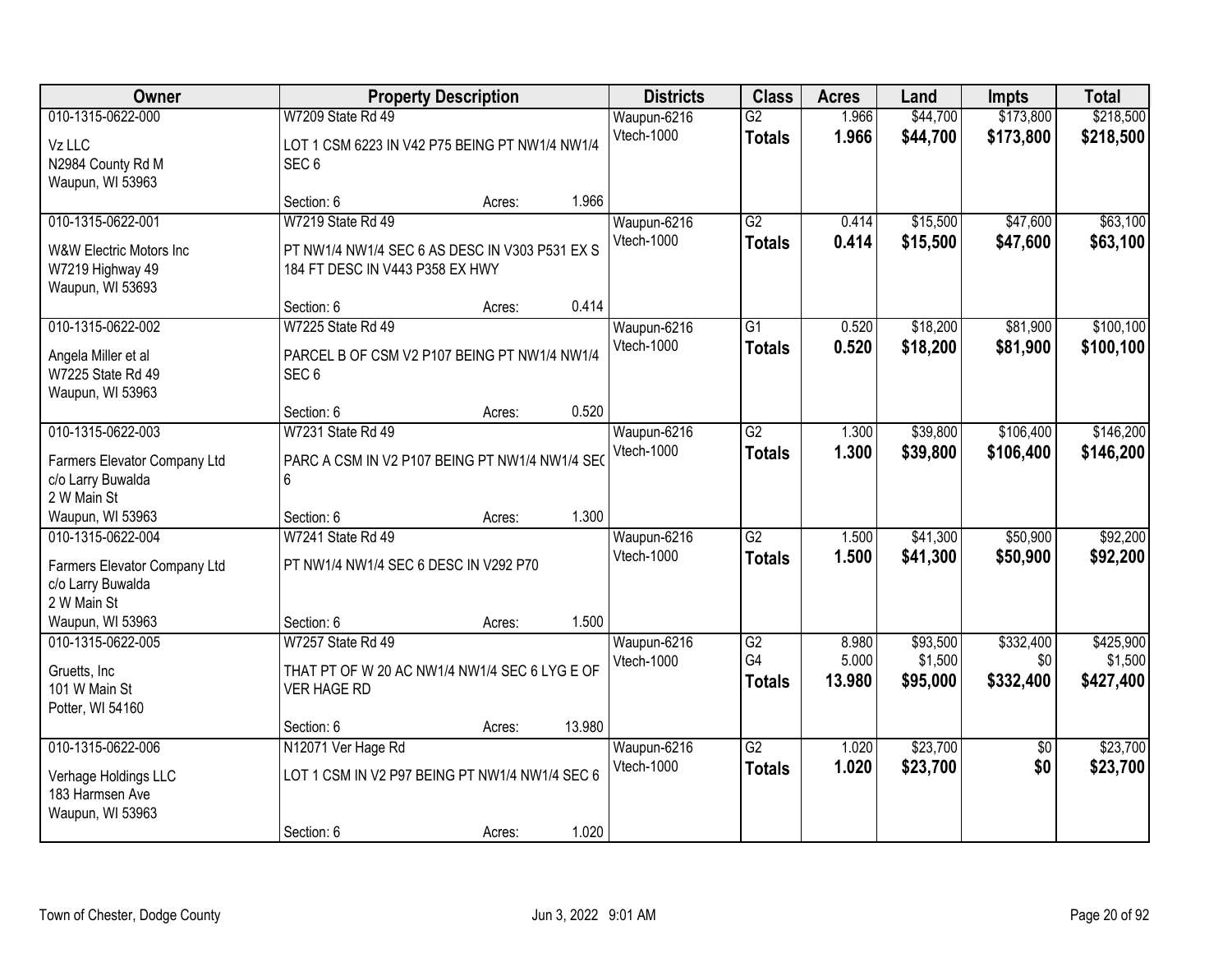| Owner                                              |                                                                    | <b>Property Description</b> |        | <b>Districts</b>          | <b>Class</b>    | <b>Acres</b>     | Land                | <b>Impts</b>     | <b>Total</b>         |
|----------------------------------------------------|--------------------------------------------------------------------|-----------------------------|--------|---------------------------|-----------------|------------------|---------------------|------------------|----------------------|
| 010-1315-0622-007                                  | N12071 Ver Hage Rd                                                 |                             |        | Waupun-6216               | $\overline{G2}$ | 1.000            | \$23,500            | \$116,500        | \$140,000            |
| Verhage Holdings LLC                               | LOT 2 CSM V2 P97 BEING PT NW1/4 NW1/4 SEC 6                        |                             |        | Vtech-1000                | <b>Totals</b>   | 1.000            | \$23,500            | \$116,500        | \$140,000            |
| 183 Harmsen Ave                                    |                                                                    |                             |        |                           |                 |                  |                     |                  |                      |
| Waupun, WI 53963                                   | Section: 6                                                         | Acres:                      | 1.000  |                           |                 |                  |                     |                  |                      |
| 010-1315-0622-008                                  | N12053 Ver Hage Rd                                                 |                             |        | Waupun-6216               | $\overline{G2}$ | 1.000            | \$23,500            | \$120,300        | \$143,800            |
|                                                    |                                                                    |                             |        | Vtech-1000                | <b>Totals</b>   | 1.000            | \$23,500            | \$120,300        | \$143,800            |
| West Town Mini-Storage LLC et al                   | LOT 3 CSM V2 P97 BEING PT NW1/4 NW1/4 SEC 6                        |                             |        |                           |                 |                  |                     |                  |                      |
| 720 W Brown St<br>Waupun, WI 53963                 |                                                                    |                             |        |                           |                 |                  |                     |                  |                      |
|                                                    | Section: 6                                                         | Acres:                      | 1.000  |                           |                 |                  |                     |                  |                      |
| 010-1315-0622-009                                  | N12017 Ver Hage Rd                                                 |                             |        | Waupun-6216               | $\overline{G2}$ | 1.000            | \$23,500            | \$26,800         | \$50,300             |
| David G. Vande Zande                               | LOT 4 OF CSM V2 P97 BEING PT NW1/4 NW1/4 SEC 6                     |                             |        | Vtech-1000                | <b>Totals</b>   | 1.000            | \$23,500            | \$26,800         | \$50,300             |
| W10859 Cherry Rd                                   |                                                                    |                             |        |                           |                 |                  |                     |                  |                      |
| Waupun, WI 53963                                   |                                                                    |                             |        |                           |                 |                  |                     |                  |                      |
|                                                    | Section: 6                                                         | Acres:                      | 1.000  |                           |                 |                  |                     |                  |                      |
| 010-1315-0622-010                                  |                                                                    |                             |        | Waupun-6216               | $\overline{X4}$ | 3.800            | \$0                 | \$0              | \$0                  |
| Town of Chester                                    | PT FRAC W1/2 NW1/4 SEC 6 BEG 165 FT E OF NW                        |                             |        | Vtech-1000                | <b>Totals</b>   | 3.800            | \$0                 | \$0              | \$0                  |
| W6498 Oakwood Rd                                   | COR TH S 2495.35 FT TO CL STH 68 & 33 FT E & W                     |                             |        |                           |                 |                  |                     |                  |                      |
| Waupun, WI 53963                                   | OF THIS DESC BEING 66 FT WIDE STRIP FOR RD                         |                             |        |                           |                 |                  |                     |                  |                      |
|                                                    | Section: 6                                                         | Acres:                      | 3.800  |                           |                 |                  |                     |                  |                      |
| 010-1315-0623-000                                  | Ver Hage Rd                                                        |                             |        | Waupun-6216               | G4              | 11.161           | \$3,400             | \$0              | \$3,400              |
| Mulder Farms Inc                                   | SW1/4 NW1/4 SEC 6 EX RD DESC IN V379 P569 EX                       |                             |        | Vtech-1000                | G <sub>5</sub>  | 0.540            | \$100               | \$0<br>\$0       | \$100                |
| W7291 State Rd 68                                  | THAT PT CSM 879 IN V7 P388 LYG IN SD 1/4 1/4 EX                    |                             |        |                           | <b>Totals</b>   | 11.701           | \$3,500             |                  | \$3,500              |
| Waupun, WI 53963                                   | CSM 3392 IN V20 P136                                               |                             |        |                           |                 |                  |                     |                  |                      |
|                                                    | Section: 6                                                         | Acres:                      | 11.701 |                           |                 |                  |                     |                  |                      |
| 010-1315-0623-001                                  | W7246 State Rd 68                                                  |                             |        | Waupun-6216<br>Vtech-1000 | G2<br>G4        | 10.000<br>13.500 | \$60,000<br>\$4,100 | \$753,100<br>\$0 | \$813,100<br>\$4,100 |
| <b>Ballweg Properties LLC</b>                      | LOT 1 CSM 879 IN V7 P388 & PARC DESC IN V554                       |                             |        |                           | G <sub>5</sub>  | 12.690           | \$10,800            | \$0              | \$10,800             |
| 170 Summit St                                      | P119 BEING PT S1/2 NW1/4 SEC 6                                     |                             |        |                           | <b>Totals</b>   | 36.190           | \$74,900            | \$753,100        | \$828,000            |
| Markesan, WI 53946                                 | Section: 6                                                         | Acres:                      | 36.190 |                           |                 |                  |                     |                  |                      |
| 010-1315-0623-002                                  | N11995 Ver Hage Rd                                                 |                             |        | Waupun-6216               | $\overline{G2}$ | 1.300            | \$25,800            | \$88,700         | \$114,500            |
|                                                    |                                                                    |                             |        | Vtech-1000                | <b>Totals</b>   | 1.300            | \$25,800            | \$88,700         | \$114,500            |
| West Town Mini-Storage LLC et al<br>720 W Brown St | LOT 1 OF CSM 3392 IN V20 P136 BEING PT SW1/4<br><b>NW1/4 SEC 6</b> |                             |        |                           |                 |                  |                     |                  |                      |
| Waupun, WI 53963                                   |                                                                    |                             |        |                           |                 |                  |                     |                  |                      |
|                                                    | Section: 6                                                         | Acres:                      | 1.300  |                           |                 |                  |                     |                  |                      |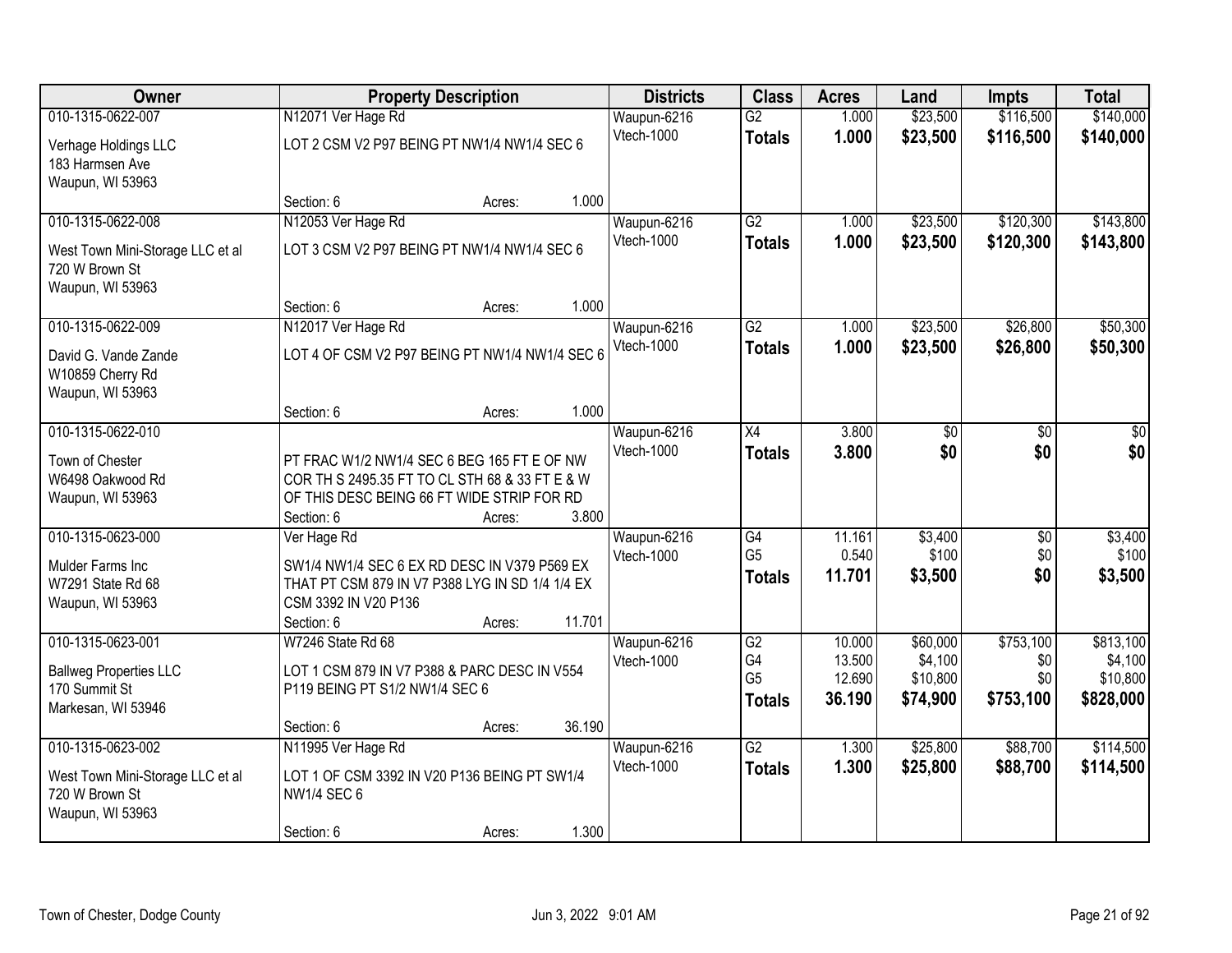| Owner                                       | <b>Property Description</b>                                                                       |                  | <b>Districts</b> | <b>Class</b>                      | <b>Acres</b>    | Land              | <b>Impts</b>           | <b>Total</b>      |
|---------------------------------------------|---------------------------------------------------------------------------------------------------|------------------|------------------|-----------------------------------|-----------------|-------------------|------------------------|-------------------|
| 010-1315-0624-001                           | State Rd 68                                                                                       |                  | Waupun-6216      | $\overline{X4}$                   | 0.280           | $\overline{60}$   | $\overline{50}$        | \$0               |
| Christian Home & Rehabilitation Center      | THAT PT SE1/4 NW1/4 SEC 6 LYG N OF CL STH 68 EX                                                   |                  | Vtech-1000       | <b>Totals</b>                     | 0.280           | \$0               | \$0                    | \$0               |
| Inc.                                        | THAT PT CSM 879 IN V7 P388 LYG IN SD 1/4 1/4 EX                                                   |                  |                  |                                   |                 |                   |                        |                   |
| 452 Fox Lake Rd                             | PARC DESC IN V554 P119 EX THAT PT ANNEXED IN                                                      |                  |                  |                                   |                 |                   |                        |                   |
| Waupun, WI 53963                            | Section: 6                                                                                        | 0.280<br>Acres:  |                  |                                   |                 |                   |                        |                   |
| 010-1315-0624-002                           | State Rd 68                                                                                       |                  | Waupun-6216      | X4                                | 23.793          | $\overline{50}$   | $\overline{50}$        | \$0               |
| Central Wisconsin Christian Schools, Inc.   | THAT PT SE1/4 NW1/4 SEC 6 LYG S OF CL STH 68 &                                                    |                  | Vtech-1000       | <b>Totals</b>                     | 23.793          | \$0               | \$0                    | \$0               |
| 301 Fox Lake Rd                             | E OF HARRIS CREEK EX THAT PT SD 1/4 1/4 AS                                                        |                  |                  |                                   |                 |                   |                        |                   |
| Waupun, WI 53963                            | DESC IN V419 P125 ALSO THAT PT VAC MULDER ST                                                      |                  |                  |                                   |                 |                   |                        |                   |
|                                             | Section: 6                                                                                        | 23.793<br>Acres: |                  |                                   |                 |                   |                        |                   |
| 010-1315-0624-003                           |                                                                                                   |                  | Waupun-6216      | $\overline{G4}$                   | 45.301          | \$12,700          | $\overline{50}$        | \$12,700          |
|                                             |                                                                                                   |                  | Vtech-1000       | G <sub>5</sub>                    | 11.050          | \$9,400           | \$0                    | \$9,400           |
| Mulder Properties, LLC<br>W7291 State Rd 68 | THAT PT SE1/4 SW1/4 & NE1/4 SW1/4 SEC 6 AS DESO<br>IN DOC# 1312666 ALSO THAT PT SE1/4 NW1/4 SEC 6 |                  |                  | G <sub>5</sub> M                  | 10.994          | \$14,900          | \$0                    | \$14,900          |
| Waupun, WI 53963                            | LYG S OF CL STH 68 & W OF HARRIS CREEK                                                            |                  |                  | <b>Totals</b>                     | 67.345          | \$37,000          | \$0                    | \$37,000          |
|                                             | Section: 6                                                                                        | 67.345<br>Acres: |                  |                                   |                 |                   |                        |                   |
| 010-1315-0624-004                           |                                                                                                   |                  | Waupun-6216      | X4                                | 0.243           | \$0               | \$0                    | \$0               |
|                                             |                                                                                                   |                  | Vtech-1000       | <b>Totals</b>                     | 0.243           | \$0               | \$0                    | \$0               |
| City of Waupun                              | PT SW1/4, NE1/4 & NW1/4, SE1/4 SEC 6 COM E1/4                                                     |                  |                  |                                   |                 |                   |                        |                   |
| 201 E Main St                               | COR SD SEC 6 COM E1/4 COR TH S 84DEG 58MIN                                                        |                  |                  |                                   |                 |                   |                        |                   |
| Waupun, WI 53963                            | 45SEC W 1319.3 FT TH S 85DEG 41MIN 30SEC W                                                        |                  |                  |                                   |                 |                   |                        |                   |
|                                             | Section: 6<br>W7291 State Rd 68                                                                   | 0.243<br>Acres:  |                  |                                   |                 |                   |                        |                   |
| 010-1315-0632-000                           |                                                                                                   |                  | Waupun-6216      | $\overline{G4}$<br>G <sub>5</sub> | 38.100<br>1.000 | \$11,100<br>\$100 | $\overline{50}$<br>\$0 | \$11,100<br>\$100 |
| Mulder Farms Inc                            | FRAC NW1/4 SW1/4 SEC 6                                                                            |                  | Vtech-1000       | G7                                | 2.010           | \$25,100          | \$175,500              | \$200,600         |
| W7291 State Rd 68                           |                                                                                                   |                  |                  | <b>Totals</b>                     | 41.110          | \$36,300          | \$175,500              | \$211,800         |
| Waupun, WI 53963                            |                                                                                                   |                  |                  |                                   |                 |                   |                        |                   |
|                                             | Section: 6                                                                                        | 41.110<br>Acres: |                  |                                   |                 |                   |                        |                   |
| 010-1315-0633-000                           | Airport Rd                                                                                        |                  | Waupun-6216      | G4                                | 32.930          | \$7,100           | \$0                    | \$7,100           |
| Mulder Farms Inc                            | FRAC SW1/4 SW1/4 SEC 6                                                                            |                  | Vtech-1000       | G <sub>5</sub>                    | 8.000           | \$6,800           | \$0                    | \$6,800           |
| W7291 State Rd 68                           |                                                                                                   |                  |                  | <b>Totals</b>                     | 40.930          | \$13,900          | \$0                    | \$13,900          |
| Waupun, WI 53963                            |                                                                                                   |                  |                  |                                   |                 |                   |                        |                   |
|                                             | Section: 6                                                                                        | 40.930<br>Acres: |                  |                                   |                 |                   |                        |                   |
| 010-1315-0642-000                           | N11885 Rens Way                                                                                   |                  | Waupun-6216      | $\overline{G5}$                   | 1.040           | \$900             | $\overline{30}$        | \$900             |
| Andrew Trewyn                               | LOT 1 CSM 7295 IN V50 P202 BEING PT NE1/4 SE1/4                                                   |                  | Vtech-1000       | G7                                | 1.395           | \$20,500          | \$66,400               | \$86,900          |
| Susan Procise                               | & NW1/4 SE1/4 SEC 6                                                                               |                  |                  | <b>Totals</b>                     | 2.435           | \$21,400          | \$66,400               | \$87,800          |
| 229 S Watertown St                          |                                                                                                   |                  |                  |                                   |                 |                   |                        |                   |
| Waupun, WI 53963                            | Section: 6                                                                                        | 2.435<br>Acres:  |                  |                                   |                 |                   |                        |                   |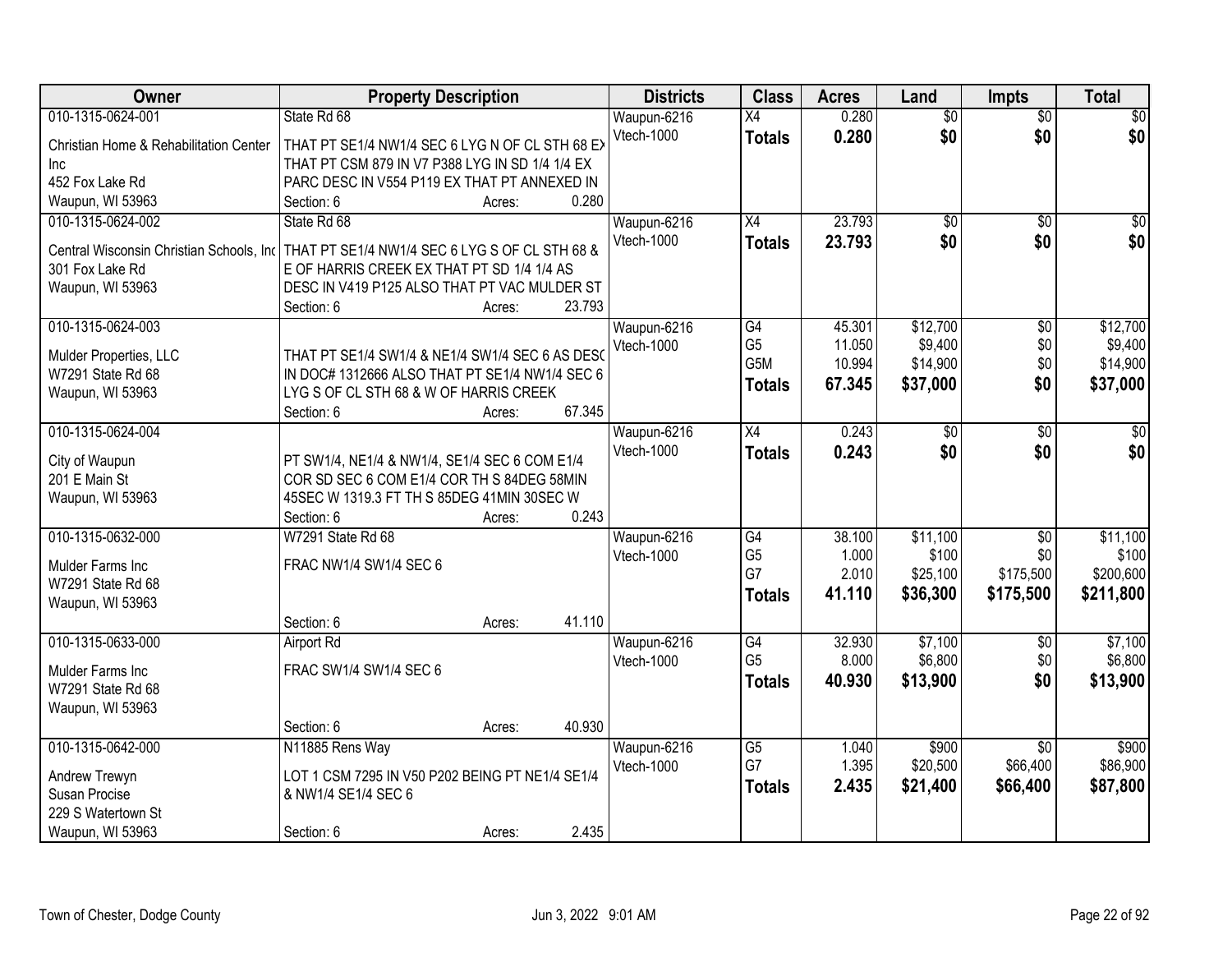| Owner                                 | <b>Property Description</b>                     | <b>Districts</b>          | <b>Class</b>    | <b>Acres</b>    | Land     | Impts                  | <b>Total</b> |
|---------------------------------------|-------------------------------------------------|---------------------------|-----------------|-----------------|----------|------------------------|--------------|
| 010-1315-0643-000                     | Rens Way                                        | Waupun-6216               | G4              | 107.045         | \$30,200 | $\overline{50}$        | \$30,200     |
| Double S Dairy, LLC                   | THAT PT SW1/4 SE1/4, SE1/4 SW1/4, NE1/4 SW1/4,  | Vtech-1000                | G <sub>5</sub>  | 9.380           | \$8,000  | \$0                    | \$8,000      |
| N3447 Marshview Rd                    | NW1/4 SE1/4, & SE1/4 SE1/4 SEC 6 ALL AS DESC IN |                           | G5M             | 5.420           | \$6,500  | \$0                    | \$6,500      |
| Markesan, WI 53946                    | DOC# 1312665 EX THAT PT NE1/4 SW1/4 SD SEC AS   |                           | <b>Totals</b>   | 121.845         | \$44,700 | \$0                    | \$44,700     |
|                                       | Section: 6<br>121.845<br>Acres:                 |                           |                 |                 |          |                        |              |
| 010-1315-0644-001                     | County Rd MM                                    | Waupun-6216               | $\overline{G1}$ | 1.980           | \$27,900 | $\overline{50}$        | \$27,900     |
| Jeffrey Respalje                      | LOT 1 CSM V3 P238 BEING PT SE1/4 SE1/4 SEC 6    | Vtech-1000                | <b>Totals</b>   | 1.980           | \$27,900 | \$0                    | \$27,900     |
| Deanna Respalje                       |                                                 |                           |                 |                 |          |                        |              |
| N11777 County Rd Mm                   |                                                 |                           |                 |                 |          |                        |              |
| Waupun, WI 53963                      | 1.980<br>Section: 6<br>Acres:                   |                           |                 |                 |          |                        |              |
| 010-1315-0644-002                     | N11777 County Rd MM                             | Waupun-6216               | G1              | 1.880           | \$27,300 | \$240,200              | \$267,500    |
| Jeffrey Respalje                      | LOT 2 CSM V3 P238 BEING PT SE1/4 SE1/4 SEC 6    | Vtech-1000                | <b>Totals</b>   | 1.880           | \$27,300 | \$240,200              | \$267,500    |
| Deanna Respalje                       |                                                 |                           |                 |                 |          |                        |              |
| N11777 County Rd Mm                   |                                                 |                           |                 |                 |          |                        |              |
| Waupun, WI 53963                      | 1.880<br>Section: 6<br>Acres:                   |                           |                 |                 |          |                        |              |
| 010-1315-0711-000                     | County Rd M                                     | Waupun-6216               | G4              | 30.637          | \$8,800  | \$0                    | \$8,800      |
| Smits Bros LLC                        | NE1/4 NE1/4 SEC 7 EX CSM 4908 IN V31 P264       | <b>Vtech-1000</b>         | G <sub>5</sub>  | 0.730           | \$100    | \$0                    | \$100        |
| 35 Birdie Blvd                        |                                                 |                           | <b>Totals</b>   | 31.367          | \$8,900  | \$0                    | \$8,900      |
| Waupun, WI 53963                      |                                                 |                           |                 |                 |          |                        |              |
|                                       | 31.367<br>Section: 7<br>Acres:                  |                           |                 |                 |          |                        |              |
| 010-1315-0711-001                     | N11619 County Rd MM                             | Waupun-6216               | $\overline{G1}$ | 1.000           | \$22,000 | \$177,600              | \$199,600    |
|                                       |                                                 | Vtech-1000                | G4              | 7.000           | \$2,000  | \$0                    | \$2,000      |
| Randal L. Posthuma                    | LOT 1 CSM 4908 IN V31 P264 BEING PT NE1/4 NE1/4 |                           | G <sub>5</sub>  | 1.575           | \$1,400  | \$0                    | \$1,400      |
| Diane E. Posthuma                     | SEC <sub>7</sub>                                |                           | <b>Totals</b>   | 9.575           | \$25,400 | \$177,600              | \$203,000    |
| N11619 County Rd Mm                   |                                                 |                           |                 |                 |          |                        |              |
| Waupun, WI 53963<br>010-1315-0712-000 | 9.575<br>Section: 7<br>Acres:                   |                           | $\overline{G4}$ |                 | \$10,400 |                        | \$10,400     |
|                                       |                                                 | Waupun-6216<br>Vtech-1000 | G <sub>5</sub>  | 38.852<br>2.000 | \$1,700  | $\overline{50}$<br>\$0 | \$1,700      |
| Smits Bros LLC                        | NW1/4 NE1/4 SEC 7                               |                           |                 | 40.852          |          | \$0                    | \$12,100     |
| 35 Birdie Blvd                        |                                                 |                           | <b>Totals</b>   |                 | \$12,100 |                        |              |
| Waupun, WI 53963                      |                                                 |                           |                 |                 |          |                        |              |
|                                       | 40.852<br>Section: 7<br>Acres:                  |                           |                 |                 |          |                        |              |
| 010-1315-0713-000                     |                                                 | Waupun-6216               | $\overline{G4}$ | 26.406          | \$7,000  | $\overline{50}$        | \$7,000      |
| Mark A. Burk                          | SW1/4 NE1/4 SEC 7                               | Vtech-1000                | G <sub>5</sub>  | 14.500          | \$12,400 | \$0                    | \$12,400     |
| N11585 County Rd Mm                   |                                                 |                           | <b>Totals</b>   | 40.906          | \$19,400 | \$0                    | \$19,400     |
| Waupun, WI 53963                      |                                                 |                           |                 |                 |          |                        |              |
|                                       | 40.906<br>Section: 7<br>Acres:                  |                           |                 |                 |          |                        |              |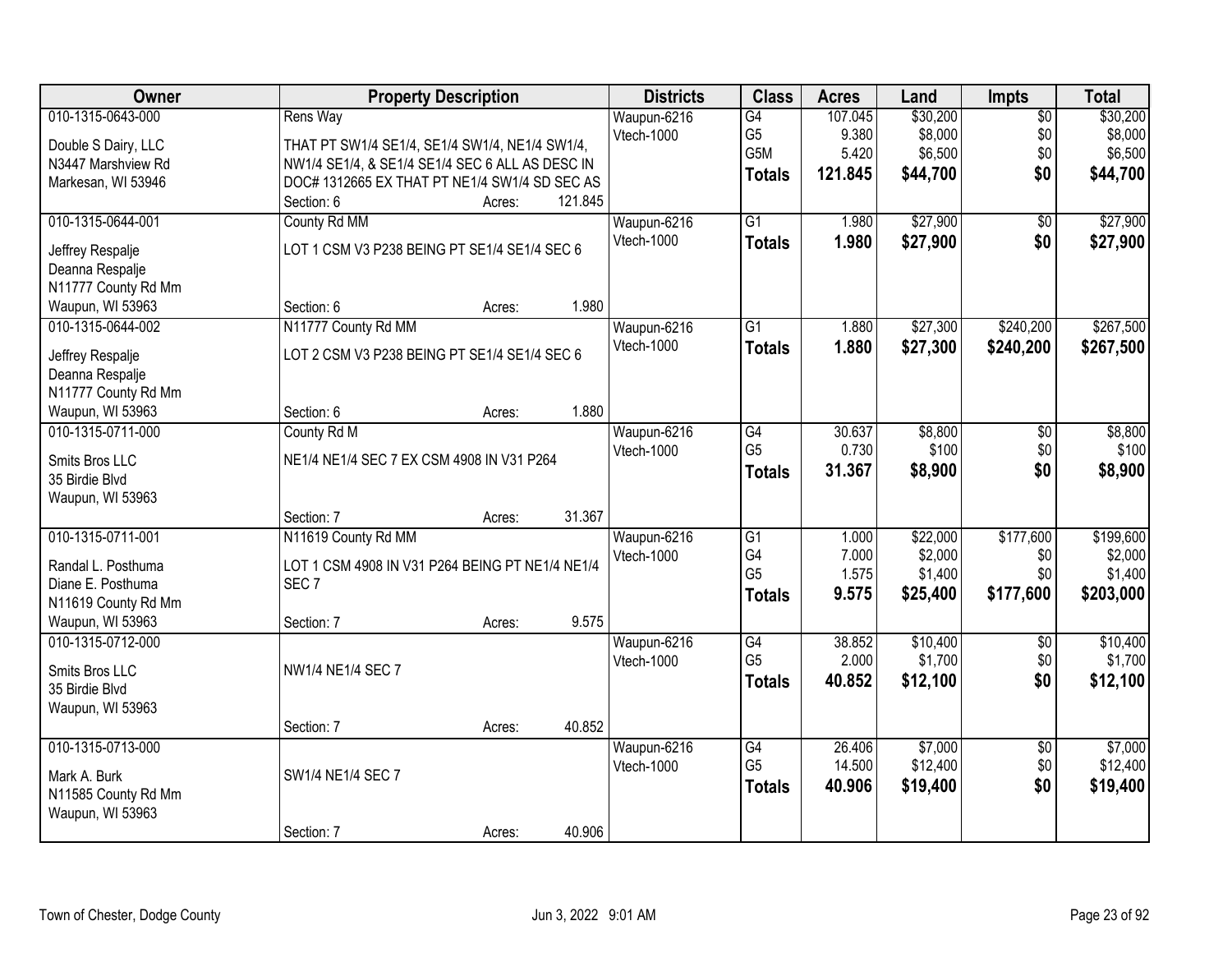| Owner                                                                                         | <b>Property Description</b>                                                                                                                                                                                 | <b>Districts</b>          | <b>Class</b>                                             | <b>Acres</b>                       | Land                                       | Impts                                            | <b>Total</b>                                 |
|-----------------------------------------------------------------------------------------------|-------------------------------------------------------------------------------------------------------------------------------------------------------------------------------------------------------------|---------------------------|----------------------------------------------------------|------------------------------------|--------------------------------------------|--------------------------------------------------|----------------------------------------------|
| 010-1315-0714-000<br>Mark A. Burk<br>N11585 County Rd Mm<br>Waupun, WI 53963                  | N11585 County Rd MM<br>SE1/4 NE1/4 SEC 7 EX COM SE COR SD 1/4 1/4 TH W<br>1200 FT TO CTR OF DITCH TH N ALG CTR OF DITCH<br>780 FT TH E 345 FT TH N 55 FT TH E 835 FT TH S<br>18.876<br>Section: 7<br>Acres: | Waupun-6216<br>Vtech-1000 | G4<br>G <sub>5</sub><br>G7<br><b>Totals</b>              | 16.226<br>0.650<br>2.000<br>18.876 | \$4,400<br>\$600<br>\$25,000<br>\$30,000   | $\overline{50}$<br>\$0<br>\$266,200<br>\$266,200 | \$4,400<br>\$600<br>\$291,200<br>\$296,200   |
| 010-1315-0714-001<br>Daniel R. Mcgurk et al<br>N11521 County Rd Mm<br>Waupun, WI 53963        | N11521 County Rd MM<br>LOT 1 CSM 1717 IN V11 P217 BEING PT SE1/4 NE1/4<br>SEC 7 EX HWY DESC IN V671 P969<br>3.110<br>Section: 7<br>Acres:                                                                   | Waupun-6216<br>Vtech-1000 | $\overline{G1}$<br><b>Totals</b>                         | 3.110<br>3.110                     | \$30,800<br>\$30,800                       | \$144,200<br>\$144,200                           | \$175,000<br>\$175,000                       |
| 010-1315-0714-002<br>Daniel R. Mcgurk<br>N11521 County Rd Mm<br>Waupun, WI 53963              | N11525 County Rd MM<br>PARC A OF CSM 1899 IN V12 P221 BEING PT SE1/4<br>NE1/4 SEC 7 EX 0.10 AC HWY DESC IN V687 P39<br>6.660<br>Section: 7<br>Acres:                                                        | Waupun-6216<br>Vtech-1000 | $\overline{G2}$<br>G <sub>5</sub><br><b>Totals</b>       | 3.660<br>3.000<br>6.660            | \$18,300<br>\$2,600<br>\$20,900            | \$8,300<br>\$0<br>\$8,300                        | \$26,600<br>\$2,600<br>\$29,200              |
| 010-1315-0714-003<br>Benjamin J. Rens<br>Lisa Rens<br>N11561 County Rd Mm<br>Waupun, WI 53963 | N11561 County Rd MM<br>PARC B OF CSM 1899 IN V12 P221 BEING PT SE1/4<br>NE1/4 SEC 7 EX 0.51 AC HWY DESC IN V671 P972<br>11.450<br>Section: 7<br>Acres:                                                      | Waupun-6216<br>Vtech-1000 | $\overline{G1}$<br>G4<br>G <sub>5</sub><br><b>Totals</b> | 2.000<br>6.450<br>3.000<br>11.450  | \$28,000<br>\$2,000<br>\$2,600<br>\$32,600 | \$153,000<br>\$0<br>\$0<br>\$153,000             | \$181,000<br>\$2,000<br>\$2,600<br>\$185,600 |
| 010-1315-0721-000<br>Smits Bros LLC<br>35 Birdie Blvd<br>Waupun, WI 53963                     | NE1/4 NW1/4 SEC 7<br>40.000<br>Section: 7<br>Acres:                                                                                                                                                         | Waupun-6216<br>Vtech-1000 | G4<br>G <sub>5</sub><br><b>Totals</b>                    | 32.000<br>8.000<br>40.000          | \$9,400<br>\$4,800<br>\$14,200             | $\overline{60}$<br>\$0<br>\$0                    | \$9,400<br>\$4,800<br>\$14,200               |
| 010-1315-0722-000<br>Mulder Farms Inc<br>W7291 State Rd 68<br>Waupun, WI 53963                | FRAC NW1/4 NW1/4 SEC 7                                                                                                                                                                                      | Waupun-6216<br>Vtech-1000 | G4<br><b>Totals</b>                                      | 41.196<br>41.196                   | \$8,800<br>\$8,800                         | $\sqrt{6}$<br>\$0                                | \$8,800<br>\$8,800                           |
| 010-1315-0723-000<br>Mark A. Burk<br>N11585 County Rd Mm<br>Waupun, WI 53963                  | 41.196<br>Section: 7<br>Acres:<br>FRAC SW1/4 NW1/4 SEC 7<br>41.175<br>Section: 7<br>Acres:                                                                                                                  | Waupun-6216<br>Vtech-1000 | $\overline{G4}$<br><b>Totals</b>                         | 41.175<br>41.175                   | \$11,600<br>\$11,600                       | $\overline{50}$<br>\$0                           | \$11,600<br>\$11,600                         |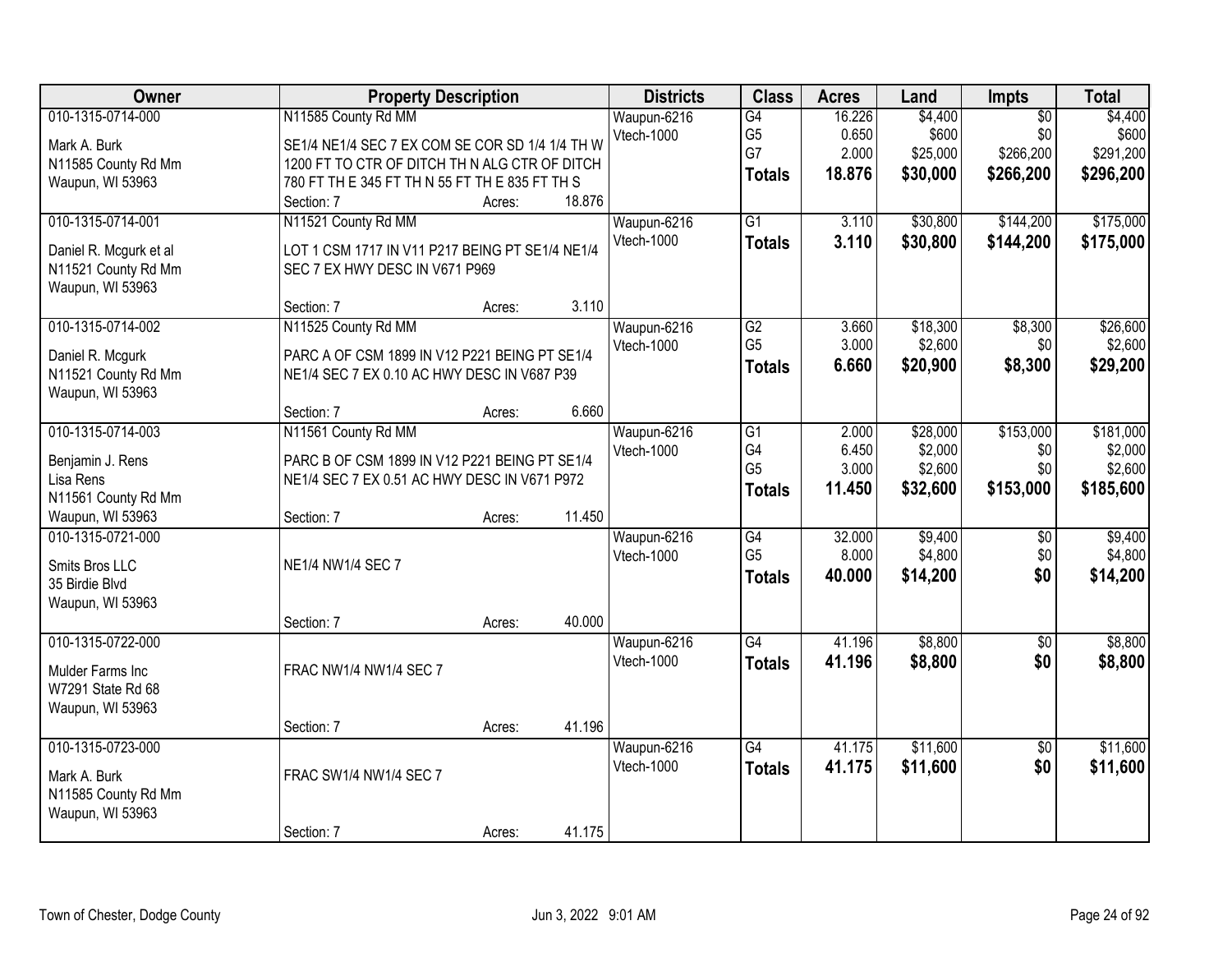| Owner                                 | <b>Property Description</b>                     |        |        | <b>Districts</b>  | <b>Class</b>    | <b>Acres</b> | Land     | <b>Impts</b>    | <b>Total</b> |
|---------------------------------------|-------------------------------------------------|--------|--------|-------------------|-----------------|--------------|----------|-----------------|--------------|
| 010-1315-0724-000                     |                                                 |        |        | Waupun-6216       | $\overline{G4}$ | 35.000       | \$9,800  | $\overline{$0}$ | \$9,800      |
| Mark A. Burk                          | SE1/4 NW1/4 SEC 7                               |        |        | Vtech-1000        | G <sub>5</sub>  | 4.000        | \$3,400  | \$0             | \$3,400      |
| N11585 County Rd Mm                   |                                                 |        |        |                   | G5M             | 1.000        | \$1,400  | \$0             | \$1,400      |
| Waupun, WI 53963                      |                                                 |        |        |                   | <b>Totals</b>   | 40.000       | \$14,600 | \$0             | \$14,600     |
|                                       | Section: 7                                      | Acres: | 40.000 |                   |                 |              |          |                 |              |
| 010-1315-0731-001                     |                                                 |        |        | Waupun-6216       | G4              | 39.114       | \$11,100 | \$0             | \$11,100     |
|                                       |                                                 |        |        | Vtech-1000        | <b>Totals</b>   | 39.114       | \$11,100 | \$0             | \$11,100     |
| Joshua D. Bos                         | LOT 1 CSM 7475 IN V51 P336 BEING PT FRAC NW1/4  |        |        |                   |                 |              |          |                 |              |
| Laura J. Bos                          | SW1/4, NE1/4 SW1/4, & NW1/4 SE1/4 SEC 7         |        |        |                   |                 |              |          |                 |              |
| W6256 Milligan Rd<br>Waupun, WI 53963 | Section: 7                                      | Acres: | 39.114 |                   |                 |              |          |                 |              |
| 010-1315-0732-001                     |                                                 |        |        | Waupun-6216       | $\overline{G4}$ | 12.000       | \$900    |                 | \$900        |
|                                       |                                                 |        |        | Vtech-1000        | G <sub>5</sub>  | 5.808        | \$5,000  | \$0<br>\$0      | \$5,000      |
| Robert D. Hopp et al                  | LOT 2 CSM 7475 IN V51 P336 BEING PT FRAC NW1/4  |        |        |                   |                 | 17,808       | \$5,900  | \$0             | \$5,900      |
| 31 Birdie Rd                          | SW1/4 & NE1/4 SW1/4 SEC 7                       |        |        |                   | <b>Totals</b>   |              |          |                 |              |
| Waupun, WI 53963                      |                                                 |        |        |                   |                 |              |          |                 |              |
|                                       | Section: 7                                      | Acres: | 17.808 |                   |                 |              |          |                 |              |
| 010-1315-0733-000                     |                                                 |        |        | Waupun-6216       | $\overline{G4}$ | 16.320       | \$4,600  | \$0             | \$4,600      |
| <b>Garret W Yunto Trust</b>           | THAT PT SW1/4 SW1/4 SEC 7 LYG N OF CL CORTES    |        |        | Vtech-1000        | G <sub>5</sub>  | 5.529        | \$4,700  | \$0             | \$4,700      |
| 9961 Wolverine Ln                     | <b>RD</b>                                       |        |        |                   | G5M             | 1.000        | \$1,400  | \$0             | \$1,400      |
| Belvidere, IL 61008                   |                                                 |        |        |                   | <b>Totals</b>   | 22.849       | \$10,700 | \$0             | \$10,700     |
|                                       | Section: 7                                      | Acres: | 22.849 |                   |                 |              |          |                 |              |
| 010-1315-0733-001                     |                                                 |        |        | Waupun-6216       | $\overline{G4}$ | 11.000       | \$3,300  | $\overline{50}$ | \$3,300      |
|                                       |                                                 |        |        | Vtech-1000        | G <sub>5</sub>  | 0.680        | \$100    | \$0             | \$100        |
| Garret W Yunto Trust                  | LOT 1 CSM 2499 IN V15 P146 BEING PT SW1/4 SW1/4 |        |        |                   | <b>Totals</b>   | 11.680       | \$3,400  | \$0             | \$3,400      |
| 9961 Wolverine Ln                     | SEC 7 & PT NW1/4 NW1/4 SEC 18                   |        |        |                   |                 |              |          |                 |              |
| Belvidere, IL 61008                   |                                                 |        |        |                   |                 |              |          |                 |              |
|                                       | Section: 7                                      | Acres: | 11.680 |                   |                 |              |          |                 |              |
| 010-1315-0734-000                     | W7194 Cortes Rd                                 |        |        | Waupun-6216       | $\overline{G1}$ | 1.140        | \$22,800 | \$100,200       | \$123,000    |
| Lucas Vanegtern                       | THAT PT SE1/4 SW1/4 SEC 7 LYG N OF N ROW LN     |        |        | Vtech-1000        | G4              | 9.649        | \$2,700  | \$0             | \$2,700      |
| W7194 Cortes Rd                       | CORTES RD AS DESC IN V227 P223                  |        |        |                   | G <sub>5</sub>  | 2.000        | \$1,700  | \$0             | \$1,700      |
| Waupun, WI 53963                      |                                                 |        |        |                   | <b>Totals</b>   | 12.789       | \$27,200 | \$100,200       | \$127,400    |
|                                       | Section: 7                                      | Acres: | 12.789 |                   |                 |              |          |                 |              |
| 010-1315-0734-002                     | W7171 Cortes Rd                                 |        |        | Waupun-6216       | $\overline{G1}$ | 5.000        | \$35,500 | \$75,000        | \$110,500    |
| Howard J. Tebeest                     | LOT 1 CSM 4155 IN V26 P24 BEING PT SE1/4 SW1/4  |        |        | <b>Vtech-1000</b> | <b>Totals</b>   | 5.000        | \$35,500 | \$75,000        | \$110,500    |
| Sharlene B. Tebeest                   | SEC 7 & PT NE1/4 NW1/4 SEC 18                   |        |        |                   |                 |              |          |                 |              |
| W7171 Cortes Rd                       |                                                 |        |        |                   |                 |              |          |                 |              |
| Waupun, WI 53963                      | Section: 7                                      | Acres: | 5.000  |                   |                 |              |          |                 |              |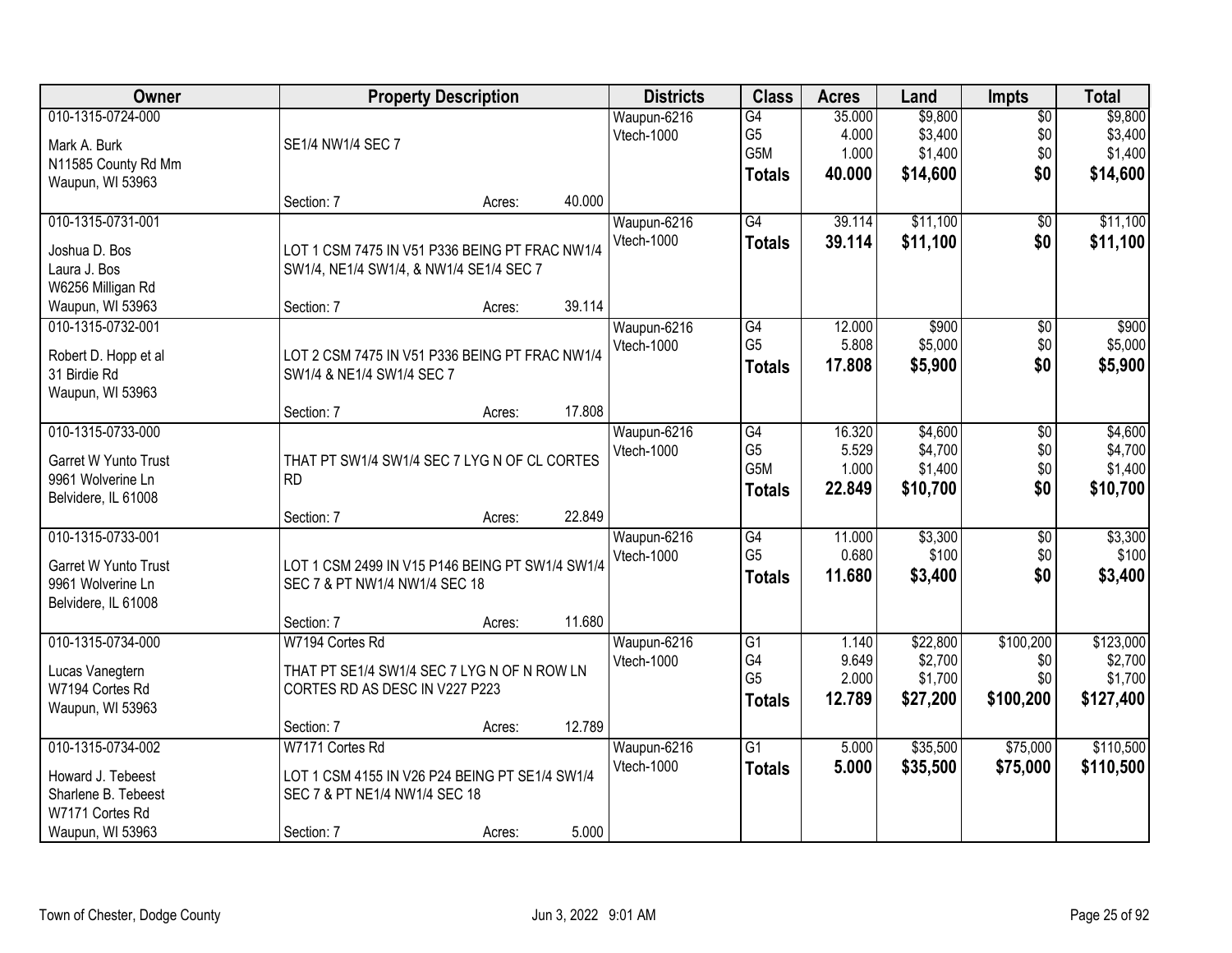| Owner                  | <b>Property Description</b>                     | <b>Districts</b> | <b>Class</b>           | <b>Acres</b> | Land            | Impts           | <b>Total</b>    |
|------------------------|-------------------------------------------------|------------------|------------------------|--------------|-----------------|-----------------|-----------------|
| 010-1315-0741-000      | N11489 County Rd M                              | Waupun-6216      | G4                     | 64.879       | \$18,500        | $\overline{50}$ | \$18,500        |
| Steven R. Guell        | N1/2 SE1/4 SEC 7 EX HWY DESC IN V671 P974 EX    | Vtech-1000       | G <sub>5</sub>         | 37.316       | \$31,200        | \$0             | \$31,200        |
| Susan D. Rens          | CSM 2327 IN V14 P245 ALSO N1/2 SW1/4 SEC 7 EX   |                  | G7                     | 1.000        | \$17,500        | \$139,500       | \$157,000       |
| N11489 County Rd M     | CSM 7475 IN V51 P336                            |                  | <b>Totals</b>          | 103.195      | \$67,200        | \$139,500       | \$206,700       |
| Waupun, WI 53963       | 103.195<br>Section: 7<br>Acres:                 |                  |                        |              |                 |                 |                 |
| 010-1315-0742-001      | W7042 Cortes Rd                                 | Waupun-6216      | $\overline{G1}$        | 1.570        | \$25,400        | \$161,400       | \$186,800       |
|                        |                                                 | Vtech-1000       | <b>Totals</b>          | 1.570        | \$25,400        | \$161,400       | \$186,800       |
| Daniel K. Rens         | LOT 1 CSM 2327 IN V14 P245 BEING PT NW1/4 SE1/4 |                  |                        |              |                 |                 |                 |
| Dawn L. Rens           | SEC <sub>7</sub>                                |                  |                        |              |                 |                 |                 |
| W7042 Cortes Rd        |                                                 |                  |                        |              |                 |                 |                 |
| Waupun, WI 53963       | 1.570<br>Section: 7<br>Acres:                   |                  |                        |              |                 |                 |                 |
| 010-1315-0743-000      | Cortes Rd                                       | Waupun-6216      | $\overline{G4}$        | 22.823       | \$6,900         | $\overline{50}$ | \$6,900         |
| Daniel K. Rens et al   | SW1/4 SE1/4 SEC 7 EX HWY DESC IN V674 P779      | Vtech-1000       | G <sub>5</sub>         | 17.000       | \$13,700        | \$0             | \$13,700        |
| N11371 County Rd M     |                                                 |                  | <b>Totals</b>          | 39.823       | \$20,600        | \$0             | \$20,600        |
| Waupun, WI 53963       |                                                 |                  |                        |              |                 |                 |                 |
|                        | 39.823<br>Section: 7<br>Acres:                  |                  |                        |              |                 |                 |                 |
| 010-1315-0744-000      | N11371 County Rd M                              | Waupun-6216      | $\overline{G4}$        | 33.598       | \$9,600         | $\overline{50}$ | \$9,600         |
|                        |                                                 | Vtech-1000       | G <sub>5</sub>         | 2.000        | \$1,000         | \$0             | \$1,000         |
| Marlene R. Rens et al  | THAT PT SE1/4 SE1/4 SEC 7 LYG W OF CL CTH M EX  |                  | G7                     | 1.660        | \$22,500        | \$115,600       | \$138,100       |
| N11371 County Rd M     | HWY DESC IN V674 P779 EX HWY DESC IN V674 P78.  |                  | <b>Totals</b>          | 37.258       | \$33,100        | \$115,600       | \$148,700       |
| Waupun, WI 53963       |                                                 |                  |                        |              |                 |                 |                 |
|                        | 37.258<br>Section: 7<br>Acres:                  |                  |                        |              |                 |                 |                 |
| 010-1315-0812-001      |                                                 | Waupun-6216      | $\overline{\text{X2}}$ | 4.610        | $\overline{50}$ | $\overline{30}$ | $\overline{50}$ |
| State of Wisconsin Dot | PT W1/2 NE1/4 & PT NE1/4 NW1/4 SEC 8 BEING A    | Vtech-1000       | <b>Totals</b>          | 4.610        | \$0             | \$0             | \$0             |
| c/o 4802 Sheboygan Ave | STRIP 82.50 FT WIDE FROM S LN SW1/4 NE1/4 TH    |                  |                        |              |                 |                 |                 |
| PO Box 7914            | NLY TO N LN SW1/4 NE1/4 ALSO A STRIP BEING      |                  |                        |              |                 |                 |                 |
| Madison, WI 53707-7914 | 4.610<br>Section: 8<br>Acres:                   |                  |                        |              |                 |                 |                 |
| 010-1315-0812-002      |                                                 | Waupun-6216      | $\overline{\text{X2}}$ | 0.660        | $\overline{50}$ | $\overline{50}$ | \$0             |
|                        |                                                 | Vtech-1000       | <b>Totals</b>          | 0.660        | \$0             | \$0             | \$0             |
| State of Wisconsin Dot | PT NE1/4 NW1/4 & NW1/4 NE1/4 SEC 8 COM N1/4     |                  |                        |              |                 |                 |                 |
| c/o 4802 Sheboygan Ave | COR SEC 8 TH N 89DEG 59MIN W 40.42 FT TH S      |                  |                        |              |                 |                 |                 |
| PO Box 7914            | 2DEG 11MIN 32SEC W 349.42 FT TH N 51DEG 56MIN   |                  |                        |              |                 |                 |                 |
| Madison, WI 53707-7914 | 0.660<br>Section: 8<br>Acres:                   |                  |                        |              |                 |                 |                 |
| 010-1315-0821-000      | N11635 County Rd M                              | Waupun-6216      | $\overline{G1}$        | 1.550        | \$25,300        | \$116,900       | \$142,200       |
| Daniel W. Zoschke      | LOT 1 CSM 1107 IN V8 P275 BEING PT NE1/4 NW1/4  | Vtech-1000       | <b>Totals</b>          | 1.550        | \$25,300        | \$116,900       | \$142,200       |
| N11635 County Rd M     | SEC 8 & PT DIAGRAM 8-13-15                      |                  |                        |              |                 |                 |                 |
| Waupun, WI 53963       |                                                 |                  |                        |              |                 |                 |                 |
|                        | 1.550<br>Section: 8<br>Acres:                   |                  |                        |              |                 |                 |                 |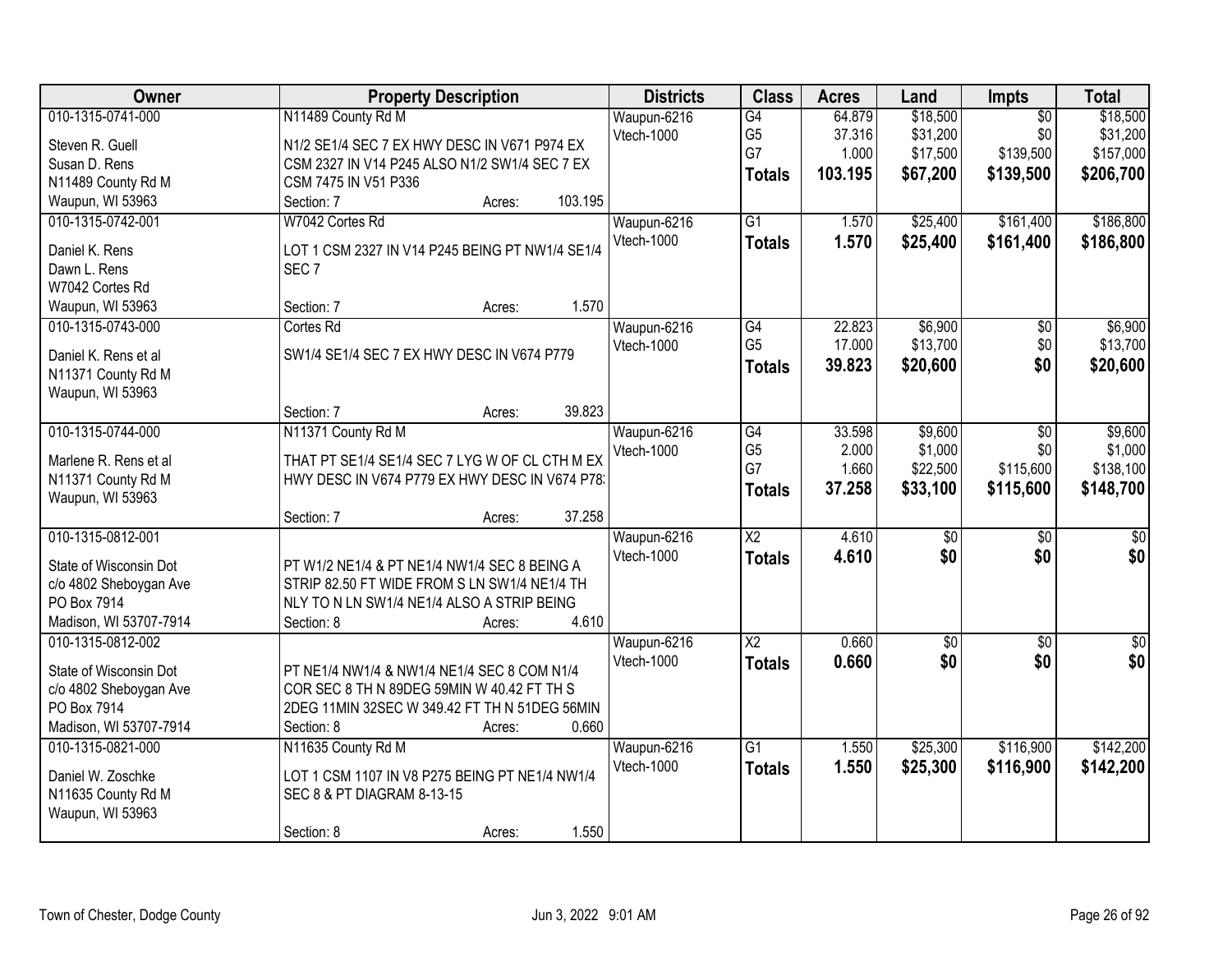| Owner                                  | <b>Property Description</b>                                                             | <b>Districts</b> | <b>Class</b>    | <b>Acres</b> | Land     | <b>Impts</b>    | <b>Total</b> |
|----------------------------------------|-----------------------------------------------------------------------------------------|------------------|-----------------|--------------|----------|-----------------|--------------|
| 010-1315-0821-001                      | N11662 County Rd M                                                                      | Waupun-6216      | $\overline{G1}$ | 1.529        | \$25,200 | \$107,600       | \$132,800    |
| David Buss                             | PT NE1/4 NW1/4 SEC 8 COM E LN AT INT OF CL CTH                                          | Vtech-1000       | <b>Totals</b>   | 1.529        | \$25,200 | \$107,600       | \$132,800    |
| Wanda Buss                             | M TH SWLY ALG CL 545.2 FT TH SELY 461.4 FT TO E                                         |                  |                 |              |          |                 |              |
| N11662 County Rd M                     | LN OF SD 1/4 1/4 TH N 551 FT TO POB EX THAT PT                                          |                  |                 |              |          |                 |              |
| Waupun, WI 53963                       | 1.529<br>Section: 8<br>Acres:                                                           |                  |                 |              |          |                 |              |
| 010-1315-0821-002                      | N11668 County Rd M                                                                      | Waupun-6216      | $\overline{G1}$ | 0.646        | \$18,500 | \$16,300        | \$34,800     |
|                                        |                                                                                         | Vtech-1000       | <b>Totals</b>   | 0.646        | \$18,500 | \$16,300        | \$34,800     |
| Phillip G. Tousey II                   | PT NE1/4 NW1/4 SEC 8 AS DESC IN V274 P82                                                |                  |                 |              |          |                 |              |
| Daniel Kastein                         |                                                                                         |                  |                 |              |          |                 |              |
| 904 S Madison                          | 0.646<br>Section: 8                                                                     |                  |                 |              |          |                 |              |
| Waupun, WI 53963                       | Acres:                                                                                  |                  |                 |              |          |                 |              |
| 010-1315-0821-003                      | N11638 County Rd M                                                                      | Waupun-6216      | $\overline{G1}$ | 1.590        | \$25,500 | \$113,100       | \$138,600    |
| Eric L. Parks                          | LOT 2 CSM 2846 IN V16 P379 BEING PT NE1/4 NW1/4                                         | Vtech-1000       | <b>Totals</b>   | 1.590        | \$25,500 | \$113,100       | \$138,600    |
| N11638 County Rd M                     | SEC <sub>8</sub>                                                                        |                  |                 |              |          |                 |              |
| Waupun, WI 53963                       |                                                                                         |                  |                 |              |          |                 |              |
|                                        | 1.590<br>Section: 8<br>Acres:                                                           |                  |                 |              |          |                 |              |
| 010-1315-0821-004                      | N11630 County Rd M                                                                      | Waupun-6216      | $\overline{G1}$ | 4.120        | \$33,300 | \$124,800       | \$158,100    |
| David L. Brown                         | LOT 1 CSM 2856 IN V16 P399 BEING PT NE1/4 NW1/4                                         | Vtech-1000       | <b>Totals</b>   | 4.120        | \$33,300 | \$124,800       | \$158,100    |
|                                        | SEC 8 (CORRECTED BY AFFIDAVIT IN DOC#                                                   |                  |                 |              |          |                 |              |
| N11630 County Rd M<br>Waupun, WI 53963 | 1089666)                                                                                |                  |                 |              |          |                 |              |
|                                        | 4.120<br>Section: 8<br>Acres:                                                           |                  |                 |              |          |                 |              |
| 010-1315-0821-010                      | County Rd M                                                                             | Waupun-6216      | $\overline{G5}$ | 0.345        | \$300    | $\overline{50}$ | \$300        |
|                                        |                                                                                         | Vtech-1000       |                 | 0.345        | \$300    | \$0             | \$300        |
| Collin W. Dykstra                      | THAT PT NE1/4 NW1/4 SEC 8 LYG ELY OF CTH M,                                             |                  | <b>Totals</b>   |              |          |                 |              |
| 138 Shadow Lake Dr                     | NELY OF CSM 2846 IN V16 P379 & SWLY OF PARC                                             |                  |                 |              |          |                 |              |
| Waupaca, WI 54981                      | DESC IN V722 P480 EX THAT PT BEING RR ROW AS                                            |                  |                 |              |          |                 |              |
|                                        | 0.345<br>Section: 8<br>Acres:                                                           |                  |                 |              |          |                 |              |
| 010-1315-0823-000                      | N11534 County Rd MM                                                                     | Waupun-6216      | $\overline{G1}$ | 1.190        | \$23,100 | \$83,800        | \$106,900    |
| <b>Betty Woxland</b>                   | PT SW1/4 NW1/4 SEC 8 AS DESC IN V299 P1 EX 0.85                                         | Vtech-1000       | <b>Totals</b>   | 1.190        | \$23,100 | \$83,800        | \$106,900    |
| 516 Morse St                           | AC HWY DESC IN V672 P651 & V440 P440                                                    |                  |                 |              |          |                 |              |
| Waupun, WI 53963                       |                                                                                         |                  |                 |              |          |                 |              |
|                                        | 1.190<br>Section: 8<br>Acres:                                                           |                  |                 |              |          |                 |              |
| 010-1315-0823-001                      |                                                                                         | Waupun-6216      | $\overline{G5}$ | 19.687       | \$47,900 | $\overline{50}$ | \$47,900     |
|                                        |                                                                                         | Vtech-1000       | <b>Totals</b>   | 19.687       | \$47,900 | \$0             | \$47,900     |
|                                        | Scott A & Gayle R Deyoung Living Trust   PT S1/2 NW1/4 SEC 8 COM INTR S LN NW1/4 & W RR |                  |                 |              |          |                 |              |
| Dated April 26 1                       | ROW LN TH W 886.38 FT TO POB TH W 1770.78 FT                                            |                  |                 |              |          |                 |              |
| N11534 County Rd M                     | TO CTR CTH M TH N 174.9 FT TH NELY ALG CL CTH                                           |                  |                 |              |          |                 |              |
| Waupun, WI 53963                       | Section: 8<br>19.687<br>Acres:                                                          |                  |                 |              |          |                 |              |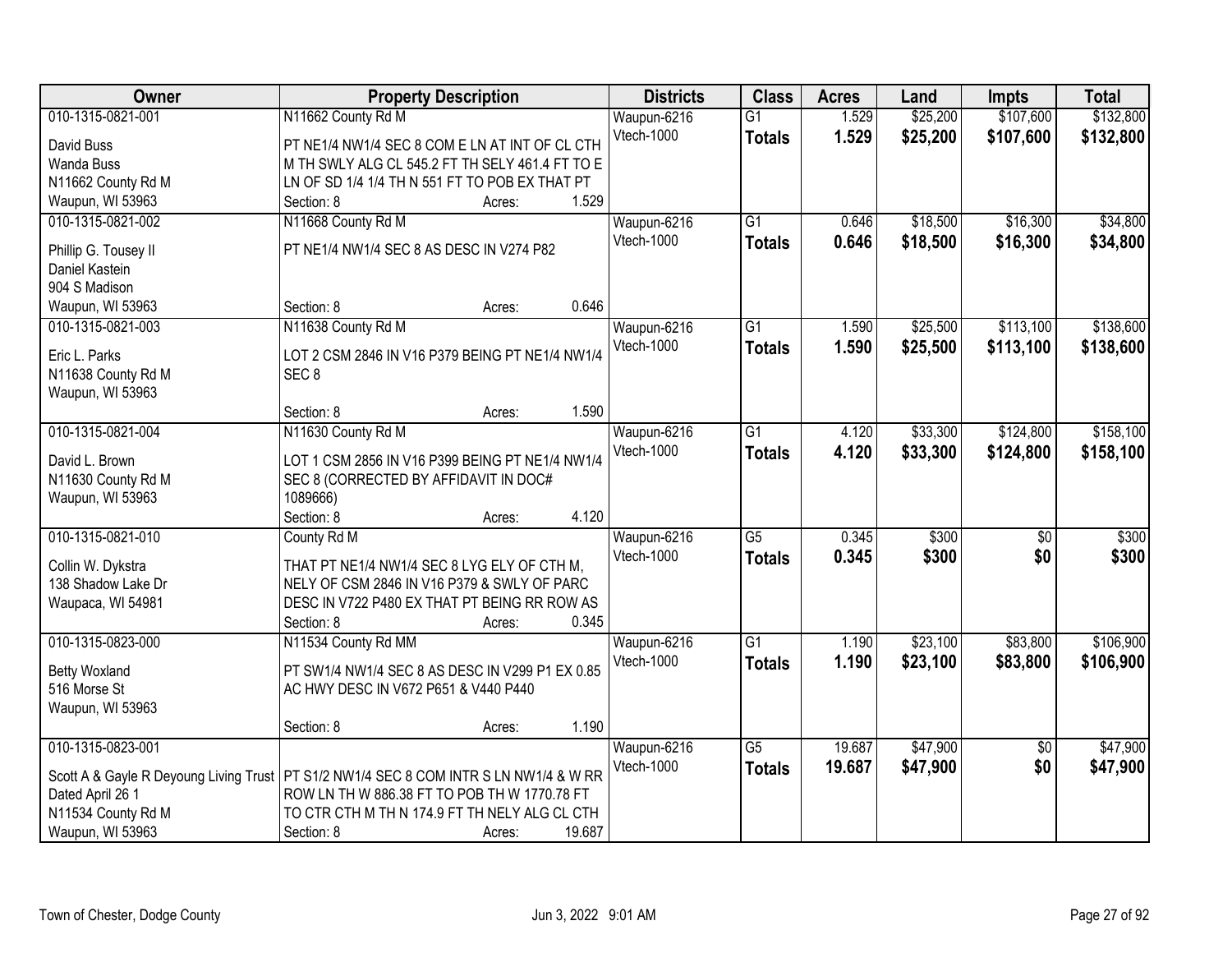| Owner                                                                                 | <b>Property Description</b> |        | <b>Districts</b> | <b>Class</b>      | <b>Acres</b>    | Land  | <b>Impts</b> | <b>Total</b>    |           |
|---------------------------------------------------------------------------------------|-----------------------------|--------|------------------|-------------------|-----------------|-------|--------------|-----------------|-----------|
| 010-1315-0823-002                                                                     | N11582 County Rd M          |        |                  | Waupun-6216       | $\overline{G1}$ | 0.771 | \$19,700     | \$139,200       | \$158,900 |
| Mel A. Nefstead                                                                       | LOT 3 BLK 1 STOFFEL PLAT    |        |                  | Vtech-1000        | <b>Totals</b>   | 0.771 | \$19,700     | \$139,200       | \$158,900 |
| Barbara K. Bresser                                                                    |                             |        |                  |                   |                 |       |              |                 |           |
| N11582 County Rd M                                                                    |                             |        |                  |                   |                 |       |              |                 |           |
| Waupun, WI 53963                                                                      | Section: 8                  | Acres: | 0.771            |                   |                 |       |              |                 |           |
| 010-1315-0823-003                                                                     | N11574 County Rd M          |        |                  | Waupun-6216       | $\overline{G1}$ | 0.771 | \$19,700     | \$109,300       | \$129,000 |
| Charlotte M. Roberts                                                                  | LOT 4 BLK 1 STOFFEL PLAT    |        |                  | Vtech-1000        | <b>Totals</b>   | 0.771 | \$19,700     | \$109,300       | \$129,000 |
| Rebecca T. Kohl                                                                       |                             |        |                  |                   |                 |       |              |                 |           |
| N11574 County Rd M                                                                    |                             |        |                  |                   |                 |       |              |                 |           |
| Waupun, WI 53963                                                                      | Section: 8                  | Acres: | 0.771            |                   |                 |       |              |                 |           |
| 010-1315-0823-004                                                                     | N11570 County Rd M          |        |                  | Waupun-6216       | $\overline{G1}$ | 0.771 | \$19,700     | \$214,400       | \$234,100 |
| Kevin P. Hutchison                                                                    | LOT 5 BLK 1 STOFFEL PLAT    |        |                  | Vtech-1000        | <b>Totals</b>   | 0.771 | \$19,700     | \$214,400       | \$234,100 |
| Darlene M. Hutchison                                                                  |                             |        |                  |                   |                 |       |              |                 |           |
| N11570 County Rd M                                                                    |                             |        |                  |                   |                 |       |              |                 |           |
| Waupun, WI 53963                                                                      | Section: 8                  | Acres: | 0.771            |                   |                 |       |              |                 |           |
| 010-1315-0823-005                                                                     | N11564 County Rd M          |        |                  | Waupun-6216       | $\overline{G1}$ | 0.771 | \$19,700     | \$131,800       | \$151,500 |
|                                                                                       |                             |        |                  | Vtech-1000        | <b>Totals</b>   | 0.771 | \$19,700     | \$131,800       | \$151,500 |
| Albert T. Preston et al                                                               | LOT 6 BLK 1 STOFFEL PLAT    |        |                  |                   |                 |       |              |                 |           |
| N11564 County Rd M                                                                    |                             |        |                  |                   |                 |       |              |                 |           |
| Waupun, WI 53963                                                                      |                             |        |                  |                   |                 |       |              |                 |           |
|                                                                                       | Section: 8                  | Acres: | 0.771            |                   |                 |       |              |                 |           |
| 010-1315-0823-006                                                                     | N11564 County Rd M          |        |                  | Waupun-6216       | $\overline{G1}$ | 0.771 | \$19,700     | \$35,600        | \$55,300  |
| Albert T. Preston et al                                                               | LOT 7 BLK 1 STOFFEL PLAT    |        |                  | <b>Vtech-1000</b> | <b>Totals</b>   | 0.771 | \$19,700     | \$35,600        | \$55,300  |
| N11564 County Rd M                                                                    |                             |        |                  |                   |                 |       |              |                 |           |
| Waupun, WI 53963                                                                      |                             |        |                  |                   |                 |       |              |                 |           |
|                                                                                       | Section: 8                  | Acres: | 0.771            |                   |                 |       |              |                 |           |
| 010-1315-0823-007                                                                     | County Rd M                 |        |                  | Waupun-6216       | $\overline{G1}$ | 0.771 | \$19,700     | $\sqrt{6}$      | \$19,700  |
| Albert T. Preston et al                                                               | LOT 1 BLK 2 STOFFEL PLAT    |        |                  | Vtech-1000        | <b>Totals</b>   | 0.771 | \$19,700     | \$0             | \$19,700  |
| N11564 County Rd M                                                                    |                             |        |                  |                   |                 |       |              |                 |           |
| Waupun, WI 53963                                                                      |                             |        |                  |                   |                 |       |              |                 |           |
|                                                                                       | Section: 8                  | Acres: | 0.771            |                   |                 |       |              |                 |           |
| 010-1315-0823-008                                                                     | County Rd M                 |        |                  | Waupun-6216       | $\overline{G1}$ | 0.771 | \$19,700     | $\overline{50}$ | \$19,700  |
|                                                                                       |                             |        |                  | Vtech-1000        | <b>Totals</b>   | 0.771 | \$19,700     | \$0             | \$19,700  |
| Scott A & Gayle R Deyoung Living Trust   LOT 2 BLK 2 STOFFEL PLAT<br>Dated April 26 1 |                             |        |                  |                   |                 |       |              |                 |           |
| N11534 County Rd M                                                                    |                             |        |                  |                   |                 |       |              |                 |           |
| Waupun, WI 53963                                                                      | Section: 8                  | Acres: | 0.771            |                   |                 |       |              |                 |           |
|                                                                                       |                             |        |                  |                   |                 |       |              |                 |           |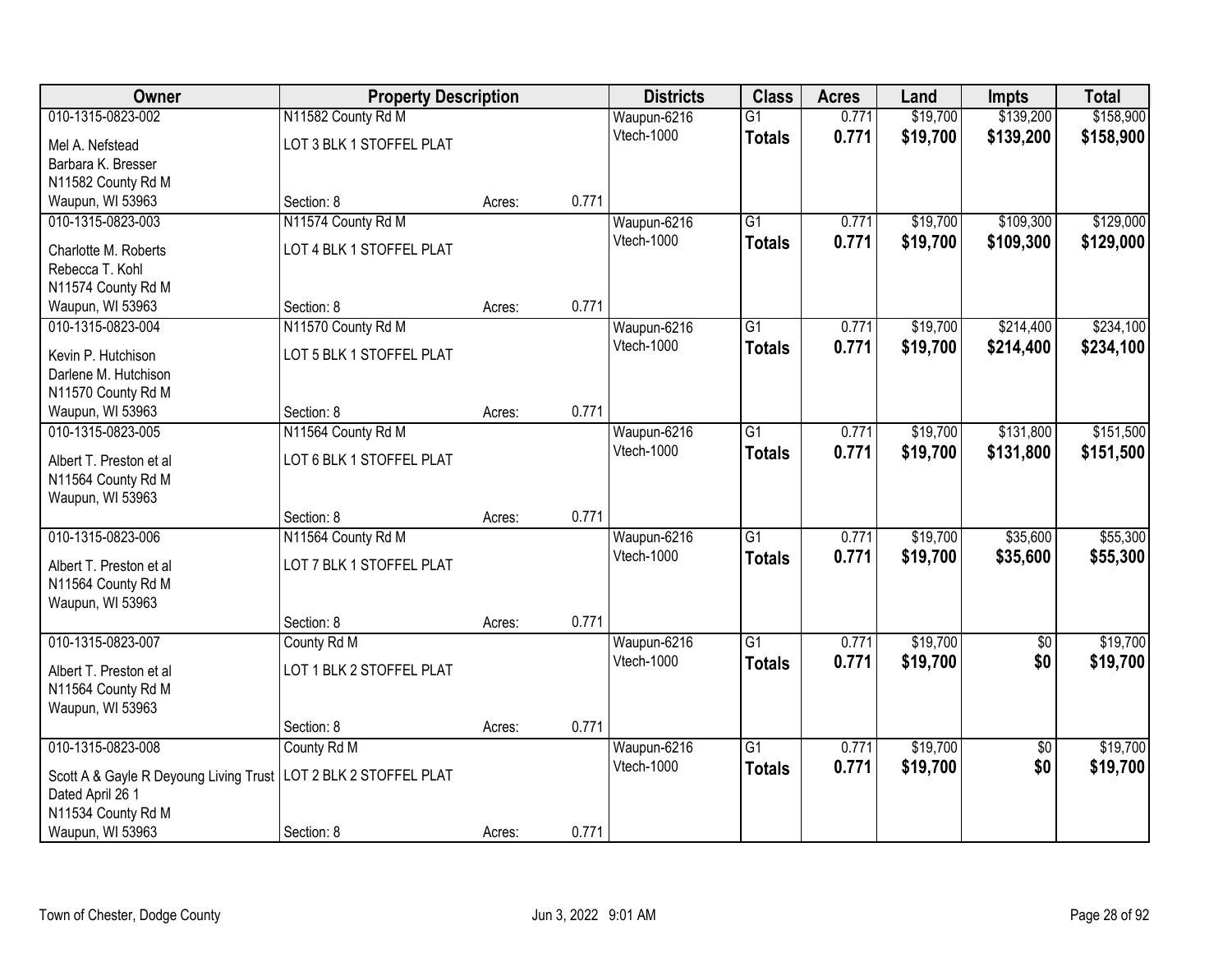| Owner                                                             |                                                 | <b>Property Description</b> |        | <b>Districts</b>  | <b>Class</b>    | <b>Acres</b> | Land     | <b>Impts</b>    | <b>Total</b> |
|-------------------------------------------------------------------|-------------------------------------------------|-----------------------------|--------|-------------------|-----------------|--------------|----------|-----------------|--------------|
| 010-1315-0823-009                                                 | County Rd M                                     |                             |        | Waupun-6216       | $\overline{G1}$ | 0.771        | \$19,700 | $\overline{50}$ | \$19,700     |
| Scott A & Gayle R Deyoung Living Trust   LOT 3 BLK 2 STOFFEL PLAT |                                                 |                             |        | Vtech-1000        | <b>Totals</b>   | 0.771        | \$19,700 | \$0             | \$19,700     |
| Dated April 26 1                                                  |                                                 |                             |        |                   |                 |              |          |                 |              |
| N11534 County Rd M                                                |                                                 |                             |        |                   |                 |              |          |                 |              |
| Waupun, WI 53963                                                  | Section: 8                                      | Acres:                      | 0.771  |                   |                 |              |          |                 |              |
| 010-1315-0823-010                                                 | N11534 County Rd M                              |                             |        | Waupun-6216       | $\overline{G1}$ | 0.771        | \$19,700 | \$278,200       | \$297,900    |
| Scott A & Gayle R Deyoung Living Trust                            | LOT 4 BLK 2 STOFFEL PLAT                        |                             |        | Vtech-1000        | <b>Totals</b>   | 0.771        | \$19,700 | \$278,200       | \$297,900    |
| Dated April 26 1                                                  |                                                 |                             |        |                   |                 |              |          |                 |              |
| N11534 County Rd M                                                |                                                 |                             |        |                   |                 |              |          |                 |              |
| Waupun, WI 53963                                                  | Section: 8                                      | Acres:                      | 0.771  |                   |                 |              |          |                 |              |
| 010-1315-0823-011                                                 | N11524 County Rd M                              |                             |        | Waupun-6216       | $\overline{G1}$ | 1.028        | \$22,200 | \$113,400       | \$135,600    |
| Marilyn B. Whiting                                                | LOT 5 BLK 2 STOFFEL PLAT                        |                             |        | Vtech-1000        | <b>Totals</b>   | 1.028        | \$22,200 | \$113,400       | \$135,600    |
| N11524 County Rd M                                                |                                                 |                             |        |                   |                 |              |          |                 |              |
| Waupun, WI 53963                                                  |                                                 |                             |        |                   |                 |              |          |                 |              |
|                                                                   | Section: 8                                      | Acres:                      | 1.028  |                   |                 |              |          |                 |              |
| 010-1315-0823-012                                                 | N11520 County Rd M                              |                             |        | Waupun-6216       | G1              | 0.831        | \$20,300 | \$148,600       | \$168,900    |
| Kevin R. Vanloo                                                   | NELY 100 FT LOT 6 BLK 2 STOFFEL PLAT & PARC     |                             |        | <b>Vtech-1000</b> | <b>Totals</b>   | 0.831        | \$20,300 | \$148,600       | \$168,900    |
| Vicki L. Vanloo                                                   | <b>DESC IN V530 P622</b>                        |                             |        |                   |                 |              |          |                 |              |
| N11520 County Rd M                                                |                                                 |                             |        |                   |                 |              |          |                 |              |
| Waupun, WI 53963                                                  | Section: 8                                      | Acres:                      | 0.831  |                   |                 |              |          |                 |              |
| 010-1315-0823-013                                                 | N11514 County Rd M                              |                             |        | Waupun-6216       | $\overline{G1}$ | 1.008        | \$22,000 | \$103,800       | \$125,800    |
| Patrick S. Stobb                                                  | LOT 7 & SWLY 20 FT LOT 6 BLK 2 STOFFEL PLAT     |                             |        | Vtech-1000        | <b>Totals</b>   | 1.008        | \$22,000 | \$103,800       | \$125,800    |
| N11514 County Rd M                                                |                                                 |                             |        |                   |                 |              |          |                 |              |
| Waupun, WI 53963                                                  |                                                 |                             |        |                   |                 |              |          |                 |              |
|                                                                   | Section: 8                                      | Acres:                      | 1.008  |                   |                 |              |          |                 |              |
| 010-1315-0823-014                                                 | County Rd M                                     |                             |        | Waupun-6216       | $\overline{G1}$ | 0.424        | \$15,500 | $\overline{50}$ | \$15,500     |
| Albert T. Preston et al                                           | OUTLOT A STOFFEL PLAT                           |                             |        | Vtech-1000        | <b>Totals</b>   | 0.424        | \$15,500 | \$0             | \$15,500     |
| N11564 County Rd M                                                |                                                 |                             |        |                   |                 |              |          |                 |              |
| Waupun, WI 53963                                                  |                                                 |                             |        |                   |                 |              |          |                 |              |
|                                                                   | Section: 8                                      | Acres:                      | 0.424  |                   |                 |              |          |                 |              |
| 010-1315-0824-000                                                 | County Rd M                                     |                             |        | Waupun-6216       | $\overline{G4}$ | 26.480       | \$7,400  | $\overline{50}$ | \$7,400      |
| Douglas K. Devries                                                | LOT 1 CSM 2846 IN V16 P379 BEING PT NE1/4 NW1/4 |                             |        | Vtech-1000        | G <sub>5</sub>  | 8.000        | \$6,800  | \$0             | \$6,800      |
| 7575 County Rd B                                                  | & PT SE1/4 NW1/4 SEC 8                          |                             |        |                   | <b>Totals</b>   | 34.480       | \$14,200 | \$0             | \$14,200     |
| Two Rivers, WI 54241                                              |                                                 |                             |        |                   |                 |              |          |                 |              |
|                                                                   | Section: 8                                      | Acres:                      | 34.480 |                   |                 |              |          |                 |              |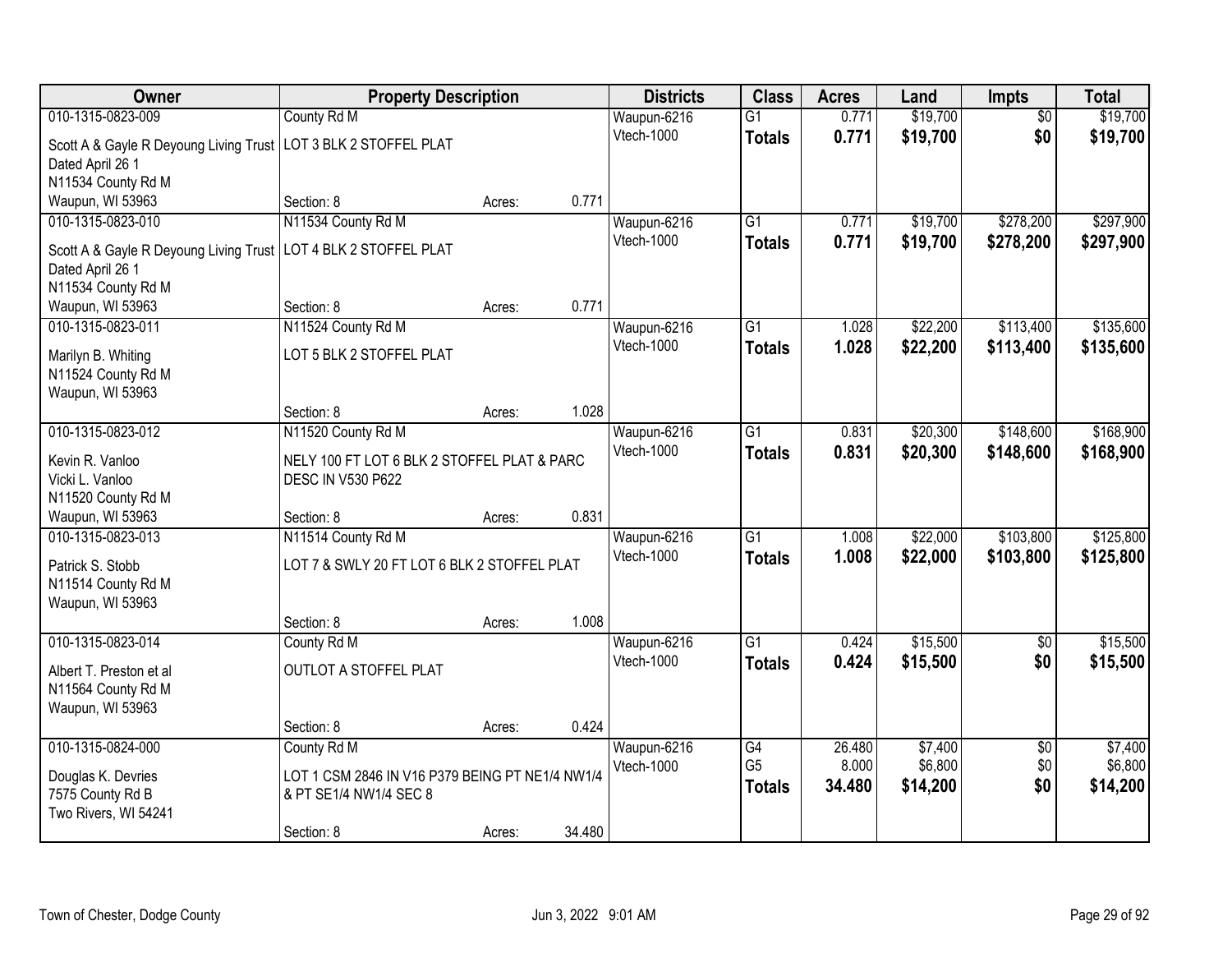| <b>Owner</b>                           | <b>Property Description</b>                                                             |        |        | <b>Districts</b> | <b>Class</b>    | <b>Acres</b> | Land     | <b>Impts</b>    | <b>Total</b> |
|----------------------------------------|-----------------------------------------------------------------------------------------|--------|--------|------------------|-----------------|--------------|----------|-----------------|--------------|
| 010-1315-0824-001                      | N11594 County Rd M                                                                      |        |        | Waupun-6216      | $\overline{G1}$ | 0.964        | \$21,600 | \$180,000       | \$201,600    |
| Raymond J. Pulda                       | LOT 1 BLK 1 STOFFEL PLAT                                                                |        |        | Vtech-1000       | <b>Totals</b>   | 0.964        | \$21,600 | \$180,000       | \$201,600    |
| Sherri A. Pulda                        |                                                                                         |        |        |                  |                 |              |          |                 |              |
| N11594 County Rd M                     |                                                                                         |        |        |                  |                 |              |          |                 |              |
| Waupun, WI 53963                       | Section: 8                                                                              | Acres: | 0.964  |                  |                 |              |          |                 |              |
| 010-1315-0824-002                      | N11586 County Rd M                                                                      |        |        | Waupun-6216      | $\overline{G1}$ | 0.771        | \$19,700 | \$153,900       | \$173,600    |
| <b>Kenneth Freriks</b>                 | LOT 2 BLK 1 STOFFEL PLAT                                                                |        |        | Vtech-1000       | Totals          | 0.771        | \$19,700 | \$153,900       | \$173,600    |
| Nancy M. Freriks                       |                                                                                         |        |        |                  |                 |              |          |                 |              |
| N11586 County Rd M                     |                                                                                         |        |        |                  |                 |              |          |                 |              |
| Waupun, WI 53963                       | Section: 8                                                                              | Acres: | 0.771  |                  |                 |              |          |                 |              |
| 010-1315-0831-000                      | Milligan Rd                                                                             |        |        | Waupun-6216      | G5              | 28.340       | \$24,100 | \$0             | \$24,100     |
| Daniel W. Zoschke                      | LOT 2 CSM 2456 IN V15 P64 BEING PT SW1/4 SEC 8                                          |        |        | Vtech-1000       | G <sub>6</sub>  | 12.000       | \$33,600 | \$0             | \$33,600     |
| N11635 County Rd M                     |                                                                                         |        |        |                  | <b>Totals</b>   | 40.340       | \$57,700 | \$0             | \$57,700     |
| Waupun, WI 53963                       |                                                                                         |        |        |                  |                 |              |          |                 |              |
|                                        | Section: 8                                                                              | Acres: | 40.340 |                  |                 |              |          |                 |              |
| 010-1315-0832-000                      | N11496 County Rd M                                                                      |        |        | Waupun-6216      | G1              | 1.000        | \$11,800 | \$92,000        | \$103,800    |
|                                        |                                                                                         |        |        | Vtech-1000       | G <sub>2</sub>  | 14.400       | \$52,700 | \$20,000        | \$72,700     |
| Central Wisconsin Real Estate          | PARC DESC IN CSM V4 P103 BEING PT N1/2 SW1/4<br>SEC 18 EX 0.28 AC HWY DESC IN V672 P376 |        |        |                  | <b>Totals</b>   | 15.400       | \$64,500 | \$112,000       | \$176,500    |
| Improvements LLC<br>4 Lori Ct          |                                                                                         |        |        |                  |                 |              |          |                 |              |
| Waupun, WI 53963                       | Section: 8                                                                              | Acres: | 15.400 |                  |                 |              |          |                 |              |
| 010-1315-0832-001                      | N11482 County Rd M                                                                      |        |        | Waupun-6216      | $\overline{G1}$ | 0.870        | \$20,700 | \$144,400       | \$165,100    |
|                                        |                                                                                         |        |        | Vtech-1000       | Totals          | 0.870        | \$20,700 | \$144,400       | \$165,100    |
| Bruce R. Ganz                          | LOT 1 CSM 2120 IN V13 P221 BEING PT NW1/4 SW1/4                                         |        |        |                  |                 |              |          |                 |              |
| Hollie L. Ganz<br>N11482 County Rd M   | SEC 8 EX 0.21 AC HWY DESC IN V687 P38                                                   |        |        |                  |                 |              |          |                 |              |
| Waupun, WI 53963                       | Section: 8                                                                              | Acres: | 0.870  |                  |                 |              |          |                 |              |
| 010-1315-0832-002                      | County Rd M                                                                             |        |        | Waupun-6216      | $\overline{G4}$ | 39.000       | \$11,600 | $\overline{60}$ | \$11,600     |
|                                        |                                                                                         |        |        | Vtech-1000       | G <sub>5</sub>  | 2.120        | \$1,100  | \$0             | \$1,100      |
| Paul L. Vande Zande                    | LOT 3 CSM 2456 IN V15 P64 BEING PT SW1/4 SEC 8                                          |        |        |                  | <b>Totals</b>   | 41.120       | \$12,700 | \$0             | \$12,700     |
| Wendy S. Vande Zande                   |                                                                                         |        |        |                  |                 |              |          |                 |              |
| N10965 State Rd 26<br>Waupun, WI 53963 | Section: 8                                                                              |        | 41.120 |                  |                 |              |          |                 |              |
| 010-1315-0833-000                      | Milligan Rd                                                                             | Acres: |        | Waupun-6216      | G4              | 23.056       | \$5,900  | $\overline{30}$ | \$5,900      |
|                                        |                                                                                         |        |        | Vtech-1000       | G <sub>5</sub>  | 1.500        | \$100    | \$0             | \$100        |
| Daniel K. Rens et al                   | S 5/8 OF SW1/4 SW1/4 SEC 8 & THAT PT SE1/4 SE1/4                                        |        |        |                  | <b>Totals</b>   | 24.556       | \$6,000  | \$0             | \$6,000      |
| N11371 County Rd M                     | SEC 7 LYG E OF CL CTH M EX HWY DESC IN V674                                             |        |        |                  |                 |              |          |                 |              |
| Waupun, WI 53963                       | P779 EX HWY DESC IN V674 P783                                                           |        |        |                  |                 |              |          |                 |              |
|                                        | Section: 8                                                                              | Acres: | 24.556 |                  |                 |              |          |                 |              |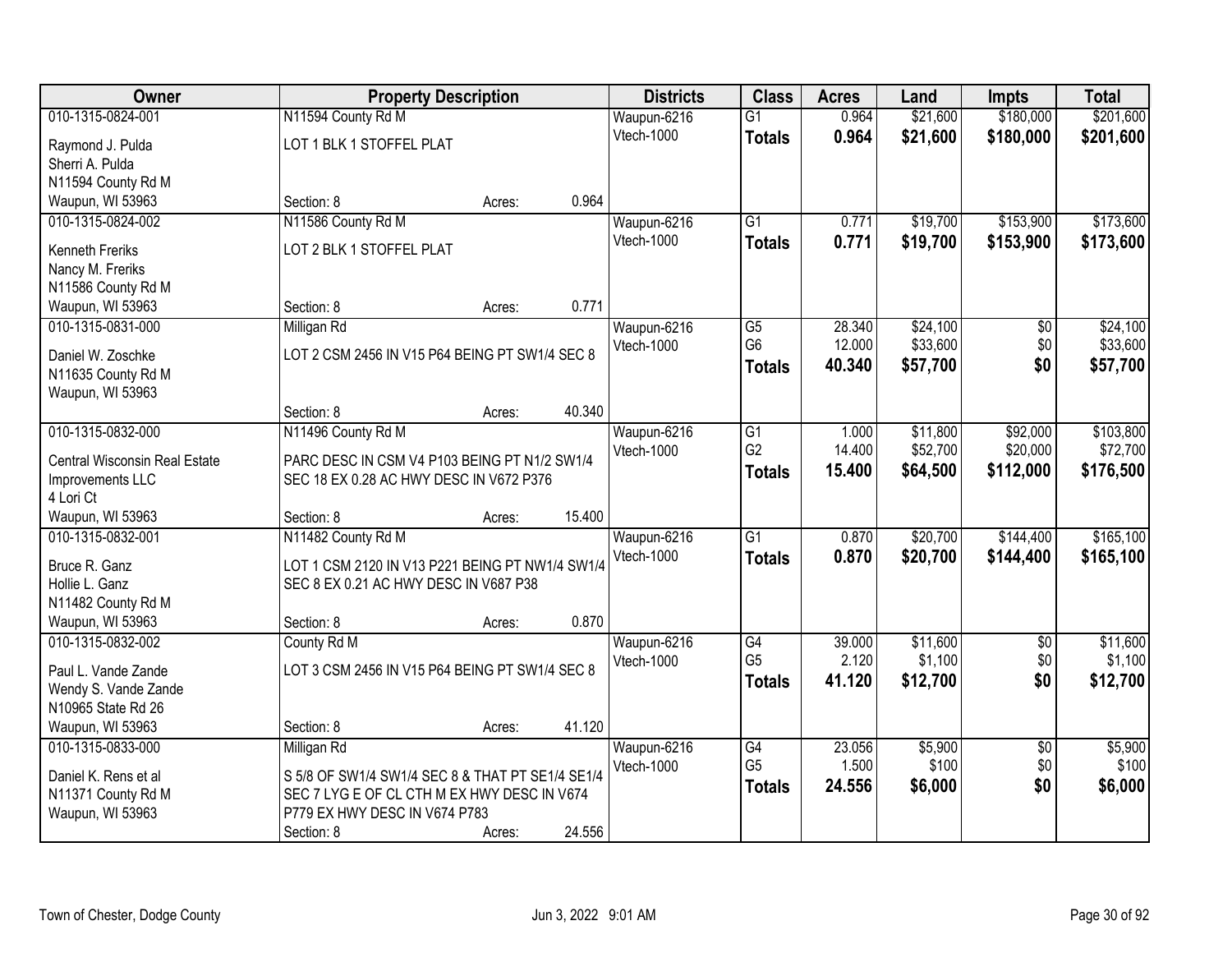| Owner                                                                                                                           | <b>Property Description</b>                                                                                                                                                                             | <b>Districts</b>                 | <b>Class</b>                                       | <b>Acres</b>              | Land                            | <b>Impts</b>                      | <b>Total</b>                          |
|---------------------------------------------------------------------------------------------------------------------------------|---------------------------------------------------------------------------------------------------------------------------------------------------------------------------------------------------------|----------------------------------|----------------------------------------------------|---------------------------|---------------------------------|-----------------------------------|---------------------------------------|
| 010-1315-0834-000<br>For Riel Estate Development LLC<br>424 Neevel Ave<br>Waupun, WI 53963                                      | Milligan Rd<br>LOT 1 CSM 2456 IN V15 P64 BEING PT E1/2 SW1/4<br>SEC <sub>8</sub>                                                                                                                        | Waupun-6216<br>Vtech-1000        | $\overline{G4}$<br>G <sub>5</sub><br><b>Totals</b> | 29.420<br>0.500<br>29.920 | \$7,500<br>\$100<br>\$7,600     | $\overline{50}$<br>\$0<br>\$0     | \$7,500<br>\$100<br>\$7,600           |
|                                                                                                                                 | 29.920<br>Section: 8<br>Acres:                                                                                                                                                                          |                                  |                                                    |                           |                                 |                                   |                                       |
| 010-1315-0834-001<br>Tyler J. Jansen<br>Carlie B. Jansen<br>W6792 Milligan Rd<br>Waupun, WI 53963                               | W6792 Milligan Rd<br>LOT 1 CSM 1779 IN V11 P327 BEING PT SE1/4 SW1/4<br>SEC 8 EX THAT PT DESC AS PARC II IN V1275 P817<br>ALSO THAT PT LOT 2 SD CSM AS DESC IN V1275<br>1.183<br>Section: 8<br>Acres:   | Waupun-6216<br>Vtech-1000        | $\overline{G1}$<br><b>Totals</b>                   | 1.183<br>1.183            | \$23,100<br>\$23,100            | \$134,500<br>\$134,500            | \$157,600<br>\$157,600                |
| 010-1315-0834-002<br>Brian A. Koepsell<br>Kaye J. Koepsell<br>W6790 Milligan Rd<br>Waupun, WI 53963                             | W6790 Milligan Rd<br>LOT 2 CSM 1779 IN V11 P327 BEING PT SE1/4 SW1/4<br>SEC 8 EX THAT PT DESC IN V1275 P815 ALSO THAT<br>PT LOT 1 SD CSM DESC AS PARC II IN V1275 P817<br>1.879<br>Section: 8<br>Acres: | Waupun-6216<br>Vtech-1000        | $\overline{G1}$<br><b>Totals</b>                   | 1.879<br>1.879            | \$27,300<br>\$27,300            | \$182,300<br>\$182,300            | \$209,600<br>\$209,600                |
| 010-1315-0834-003<br>Brian A. Koepsell<br>Kaye J. Koepsell<br>W6790 Milligan Rd<br>Waupun, WI 53963                             | Milligan Rd<br>LOT 3 CSM 1779 IN V11 P327 BEING PT SE1/4 SW1/4<br>SEC <sub>8</sub><br>4.520<br>Section: 8<br>Acres:                                                                                     | Waupun-6216<br>Vtech-1000        | $\overline{G4}$<br>G <sub>5</sub><br><b>Totals</b> | 4.000<br>0.520<br>4.520   | \$1,200<br>\$500<br>\$1,700     | \$0<br>\$0<br>\$0                 | \$1,200<br>\$500<br>\$1,700           |
| 010-1315-0841-000<br>Centralstar Cooperative et al<br>PO Box 191<br>Waupun, WI 53963                                            | N11463 State Rd 26<br>PT NE1/4 SE1/4 SEC 8 COM SE COR SD 1/4 1/4 TH N<br>990 FT TH W 957 FT TH S 990 FT TH E 957 FT TO<br>POB EX 0.85 AC HWY DESC IN V596 P892 EX CSM<br>Section: 8<br>19.505<br>Acres: | Waupun-6216<br>Vtech-1000        | $\overline{G2}$<br>G <sub>4</sub><br><b>Totals</b> | 2.000<br>17.505<br>19.505 | \$31,000<br>\$4,500<br>\$35,500 | \$1,140,600<br>\$0<br>\$1,140,600 | \$1,171,600<br>\$4,500<br>\$1,176,100 |
| 010-1315-0841-001<br>Joseph S. Boyce<br>N11471 State Rd 26<br>Waupun, WI 53963                                                  | N11471 State Rd 26<br>PT NE1/4 SE1/4 SEC 8 AS DESC IN V345 P645 EX 0.1<br>AC HWY DESC IN V593 P738<br>0.750<br>Section: 8<br>Acres:                                                                     | Waupun-6216<br>Vtech-1000        | $\overline{G1}$<br><b>Totals</b>                   | 0.750<br>0.750            | \$22,500<br>\$22,500            | \$149,100<br>\$149,100            | \$171,600<br>\$171,600                |
| 010-1315-0841-002<br>Jerry R & Shirley L Harmsen Revocable<br>Trust<br>301 Signal Butte Rd Lot 603<br>Apache Junction, AZ 85120 | N11481 State Rd 26<br>PT NE1/4 SE1/4 SEC 8 AS DESC IN V345 P614 EX 0.12<br>AC HWY DESC IN V578 P227<br>0.740<br>Section: 8<br>Acres:                                                                    | Waupun-6216<br><b>Vtech-1000</b> | $\overline{G1}$<br><b>Totals</b>                   | 0.740<br>0.740            | \$22,400<br>\$22,400            | \$158,900<br>\$158,900            | \$181,300<br>\$181,300                |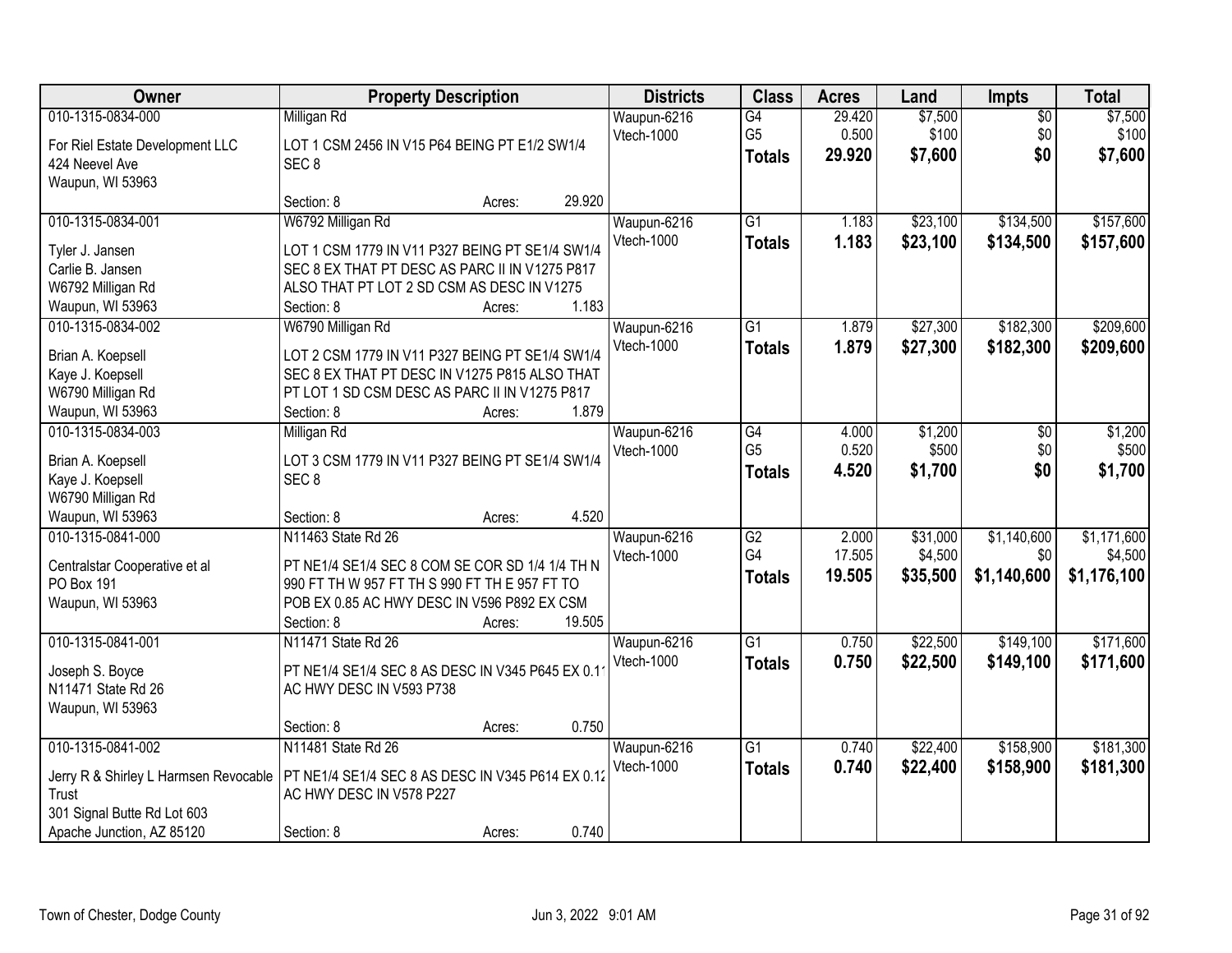| Owner                            | <b>Property Description</b>                       |        |        | <b>Districts</b> | <b>Class</b>     | <b>Acres</b> | Land            | Impts                  | <b>Total</b>        |
|----------------------------------|---------------------------------------------------|--------|--------|------------------|------------------|--------------|-----------------|------------------------|---------------------|
| 010-1315-0841-003                | N11487 State Rd 26                                |        |        | Waupun-6216      | $\overline{G1}$  | 0.740        | \$22,400        | \$173,900              | \$196,300           |
| Craig P. Ruis                    | LOT 1 CSM 1433 IN V10 P50 BEING PT SE1/4 NE1/4 &  |        |        | Vtech-1000       | <b>Totals</b>    | 0.740        | \$22,400        | \$173,900              | \$196,300           |
| Kari R. Ruis                     | PT NE1/4 SE1/4 SEC 8 EX 0.12 AC HWY DESC IN V596  |        |        |                  |                  |              |                 |                        |                     |
| N11487 State Rd 26               | P222                                              |        |        |                  |                  |              |                 |                        |                     |
| Waupun, WI 53963                 | Section: 8                                        | Acres: | 0.740  |                  |                  |              |                 |                        |                     |
| 010-1315-0841-004                | State Highway 26                                  |        |        | Waupun-6216      | $\overline{G2}$  | 1.395        | \$100           | $\overline{50}$        | \$100               |
|                                  |                                                   |        |        | Vtech-1000       | <b>Totals</b>    | 1.395        | \$100           | \$0                    | \$100               |
| East Central Breeders Assoc Coop | OL 1 CSM 4034 IN V25 P47 BEING PT NE1/4 SE1/4     |        |        |                  |                  |              |                 |                        |                     |
| PO Box 191                       | SEC <sub>8</sub>                                  |        |        |                  |                  |              |                 |                        |                     |
| Waupun, WI 53963                 |                                                   |        |        |                  |                  |              |                 |                        |                     |
|                                  | Section: 8                                        | Acres: | 1.395  |                  |                  |              |                 |                        |                     |
| 010-1315-0842-000                |                                                   |        |        | Waupun-6216      | $\overline{X2}$  | 5.000        | $\overline{50}$ | $\overline{50}$        | $\overline{50}$     |
| State of Wisconsin Dot           | PT SW1/4 SE1/4 & NW1/4 SE1/4 SEC 8 BEING A STRIF  |        |        | Vtech-1000       | <b>Totals</b>    | 5.000        | \$0             | \$0                    | \$0                 |
| c/o 4802 Sheboygan Ave           | 82.5 FT WIDE FROM S LN SW1/4 SE1/4 TH NLY THRU    |        |        |                  |                  |              |                 |                        |                     |
| PO Box 7914                      | SD 1/4 1/4'S TO N LN NW1/4 SE1/4                  |        |        |                  |                  |              |                 |                        |                     |
| Madison, WI 53707-7914           | Section: 8                                        | Acres: | 5.000  |                  |                  |              |                 |                        |                     |
| 010-1315-0843-000                |                                                   |        |        | Waupun-6216      | $\overline{G5}$  | 0.190        | \$200           | \$0                    | \$200               |
|                                  |                                                   |        |        | Vtech-1000       | <b>Totals</b>    | 0.190        | \$200           | \$0                    | \$200               |
| Vande Holsteins LLC              | SW1/4 SE1/4 SEC 8 EX RR ROW EX THAT PT CSM        |        |        |                  |                  |              |                 |                        |                     |
| N11363 State Rd 26               | 7085 IN V48 P288 LYG IN SD 1/4 1/4 (REMAINING     |        |        |                  |                  |              |                 |                        |                     |
| Waupun, WI 53963                 | PARCEL BEING THAT PT SD 1/4 1/4 LYG W OF RR)      |        | 0.190  |                  |                  |              |                 |                        |                     |
| 010-1315-0843-001                | Section: 8                                        | Acres: |        |                  | $\overline{G4}$  | 61.259       | \$15,400        |                        |                     |
|                                  |                                                   |        |        | Waupun-6216      | G <sub>5</sub>   | 2.310        | \$1,000         | $\overline{30}$<br>\$0 | \$15,400<br>\$1,000 |
| Paul L. Vande Zande et al        | LOT 2 CSM 7085 IN V48 P288 BEING PT SE1/4 SE1/4   |        |        | Vtech-1000       | G <sub>5</sub> M | 1.000        | \$1,400         | \$0                    | \$1,400             |
| N10965 State Rd 26               | & PT SW1/4 SE1/4 SEC 8                            |        |        |                  |                  | 64.569       |                 | \$0                    |                     |
| Waupun, WI 53963                 |                                                   |        |        |                  | <b>Totals</b>    |              | \$17,800        |                        | \$17,800            |
|                                  | Section: 8                                        | Acres: | 64.569 |                  |                  |              |                 |                        |                     |
| 010-1315-0844-000                | N11363 State Rd 26                                |        |        | Waupun-6216      | $\overline{G4}$  | 7.200        | \$1,800         | $\overline{50}$        | \$1,800             |
| Vande Holsteins LLC              | LOT 1 CSM 7085 IN V48 P288 BEING PT SE1/4 SE1/4   |        |        | Vtech-1000       | G7               | 2.000        | \$25,000        | \$179,900              | \$204,900           |
| N11363 State Rd 26               | SEC <sub>8</sub>                                  |        |        |                  | <b>Totals</b>    | 9.200        | \$26,800        | \$179,900              | \$206,700           |
| Waupun, WI 53963                 |                                                   |        |        |                  |                  |              |                 |                        |                     |
|                                  | Section: 8                                        | Acres: | 9.200  |                  |                  |              |                 |                        |                     |
| 010-1315-0911-000                |                                                   |        |        | Waupun-6216      | G4               | 1.076        | \$300           | $\overline{30}$        | \$300               |
|                                  |                                                   |        |        | Vtech-1000       | G <sub>5</sub>   | 2.580        | \$2,200         | \$0                    | \$2,200             |
| Silgan Containers Manufacturing  | PT SE1/4 SW1/4 SEC 4 & PT N1/2 NE1/4, NE1/4 NW1/4 |        |        |                  | <b>Totals</b>    | 3.656        | \$2,500         | \$0                    | \$2,500             |
| Corporation                      | SEC 9 & PT NW1/4 NW1/4, NE1/4 NW1/4, NW1/4 NE1/4  |        |        |                  |                  |              |                 |                        |                     |
| 21600 Oxnard St Ste 1600         | SEC 10 & PT SW1/4 SE1/4 SEC 3 AS DESC IN PARC C   |        |        |                  |                  |              |                 |                        |                     |
| Woodland Hills, CA 91367         | Section: 9                                        | Acres: | 3.656  |                  |                  |              |                 |                        |                     |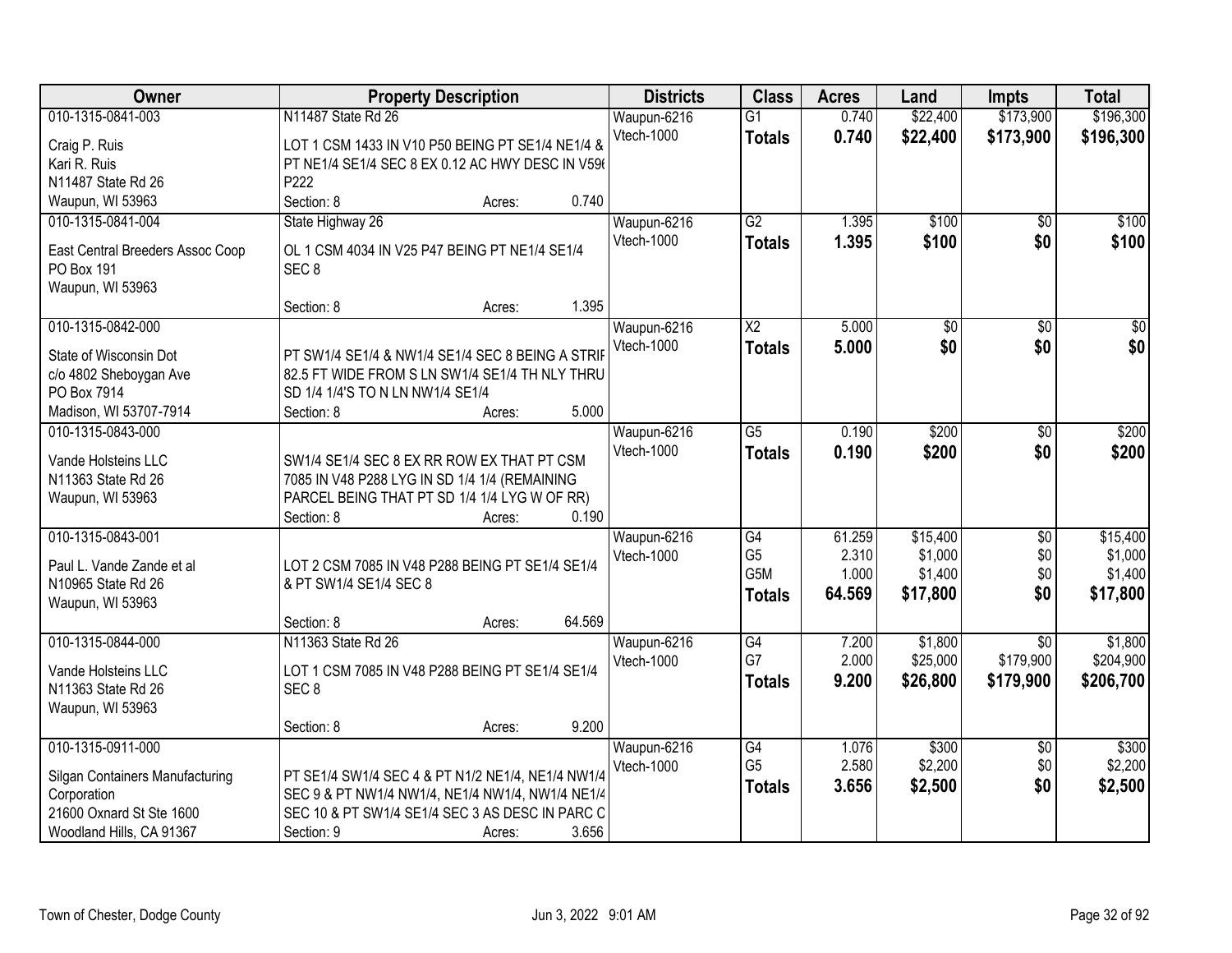| Owner                                 | <b>Property Description</b>                    | <b>Districts</b> | <b>Class</b>      | <b>Acres</b>    | Land   | <b>Impts</b> | <b>Total</b>    |           |
|---------------------------------------|------------------------------------------------|------------------|-------------------|-----------------|--------|--------------|-----------------|-----------|
| 010-1315-0911-001                     |                                                |                  | Waupun-6216       | $\overline{G4}$ | 40.338 | \$10,900     | $\overline{50}$ | \$10,900  |
| Michael D. Semrau                     | NE1/4 NE1/4 SEC 9 EX N 33 FT                   |                  | Vtech-1000        | <b>Totals</b>   | 40.338 | \$10,900     | \$0             | \$10,900  |
| N11655 County Rd I                    |                                                |                  |                   |                 |        |              |                 |           |
| Waupun, WI 53963                      |                                                |                  |                   |                 |        |              |                 |           |
|                                       | Section: 9                                     | Acres:           | 40.338            |                 |        |              |                 |           |
| 010-1315-0913-000                     |                                                |                  | Waupun-6216       | $\overline{G4}$ | 27.728 | \$5,200      | \$0             | \$5,200   |
| Daniel L. Bos                         | N2/3 OF SW1/4 NE1/4 SEC 9                      |                  | Vtech-1000        | <b>Totals</b>   | 27.728 | \$5,200      | \$0             | \$5,200   |
| Pamela J. Bos                         |                                                |                  |                   |                 |        |              |                 |           |
| W6256 Milligan Rd                     |                                                |                  |                   |                 |        |              |                 |           |
| Waupun, WI 53963                      | Section: 9                                     | Acres:           | 27.728            |                 |        |              |                 |           |
| 010-1315-0913-001                     |                                                |                  | Waupun-6216       | G4              | 2.700  | \$700        | \$0             | \$700     |
| Daniel L. Bos                         | S1/3 OF SW1/4 NE1/4 SEC 9                      |                  | Vtech-1000        | G <sub>5</sub>  | 11.223 | \$9,600      | \$0             | \$9,600   |
| Pamela J. Bos                         |                                                |                  |                   | <b>Totals</b>   | 13.923 | \$10,300     | \$0             | \$10,300  |
| W6256 Milligan Rd                     |                                                |                  |                   |                 |        |              |                 |           |
| Waupun, WI 53963                      | Section: 9                                     | Acres:           | 13.923            |                 |        |              |                 |           |
| 010-1315-0914-000                     |                                                |                  | Waupun-6216       | $\overline{G5}$ | 41.698 | \$35,500     | $\sqrt[6]{}$    | \$35,500  |
| Kirchoff Brunner Kutzke & Brunner LLC | SE1/4 NE1/4 SEC 9                              |                  | <b>Vtech-1000</b> | <b>Totals</b>   | 41.698 | \$35,500     | \$0             | \$35,500  |
| 220 W Lake St                         |                                                |                  |                   |                 |        |              |                 |           |
| Horicon, WI 53032                     |                                                |                  |                   |                 |        |              |                 |           |
|                                       | Section: 9                                     | Acres:           | 41.698            |                 |        |              |                 |           |
| 010-1315-0922-000                     | State Rd 26                                    |                  | Waupun-6216       | $\overline{G4}$ | 15.000 | \$4,300      | $\overline{50}$ | \$4,300   |
| Debra E. Levey et al                  | LOT 2 CSM 5337 IN V35 P54 BEING PT NW1/4 NW1/4 |                  | Vtech-1000        | G <sub>5</sub>  | 0.975  | \$900        | \$0             | \$900     |
| W10042 Oak Center Rd                  | & PT NE1/4 NW1/4 SEC 9 & PT SW1/4 SW1/4 & PT   |                  |                   | <b>Totals</b>   | 15.975 | \$5,200      | \$0             | \$5,200   |
| Waupun, WI 53963                      | SE1/4 SW1/4 SEC 4 EX THAT PT DESC IN DOC#      |                  |                   |                 |        |              |                 |           |
|                                       | Section: 9                                     | Acres:           | 15.975            |                 |        |              |                 |           |
| 010-1315-0922-058                     | N11684 State Rd 26                             |                  | Waupun-6216       | $\overline{G1}$ | 1.857  | \$29,300     | \$224,100       | \$253,400 |
| Derek Large                           | LOT 1 CSM 5337 IN V35 P54 BEING PT SW1/4 SW1/4 |                  | <b>Vtech-1000</b> | <b>Totals</b>   | 1.857  | \$29,300     | \$224,100       | \$253,400 |
| Beth Large                            | SEC 4 & PT NW1/4 NW1/4 SEC 9                   |                  |                   |                 |        |              |                 |           |
| N11684 State Rd 26                    |                                                |                  |                   |                 |        |              |                 |           |
| Waupun, WI 53963                      | Section: 9                                     | Acres:           | 1.857             |                 |        |              |                 |           |
| 010-1315-0922-059                     | State Rd 26                                    |                  | Waupun-6216       | $\overline{G2}$ | 0.368  | \$1,000      | \$6,800         | \$7,800   |
| Hoinacki Storage LLC                  | THAT PT LOT 2 CSM 5337 IN V35 P54 AS DESC IN   |                  | Vtech-1000        | <b>Totals</b>   | 0.368  | \$1,000      | \$6,800         | \$7,800   |
| 213 Fond Du Lac                       | DOC# 1045007 BEING PT NW1/4 NW1/4 SEC 9        |                  |                   |                 |        |              |                 |           |
| Waupun, WI 53963                      |                                                |                  |                   |                 |        |              |                 |           |
|                                       | Section: 9                                     | Acres:           | 0.368             |                 |        |              |                 |           |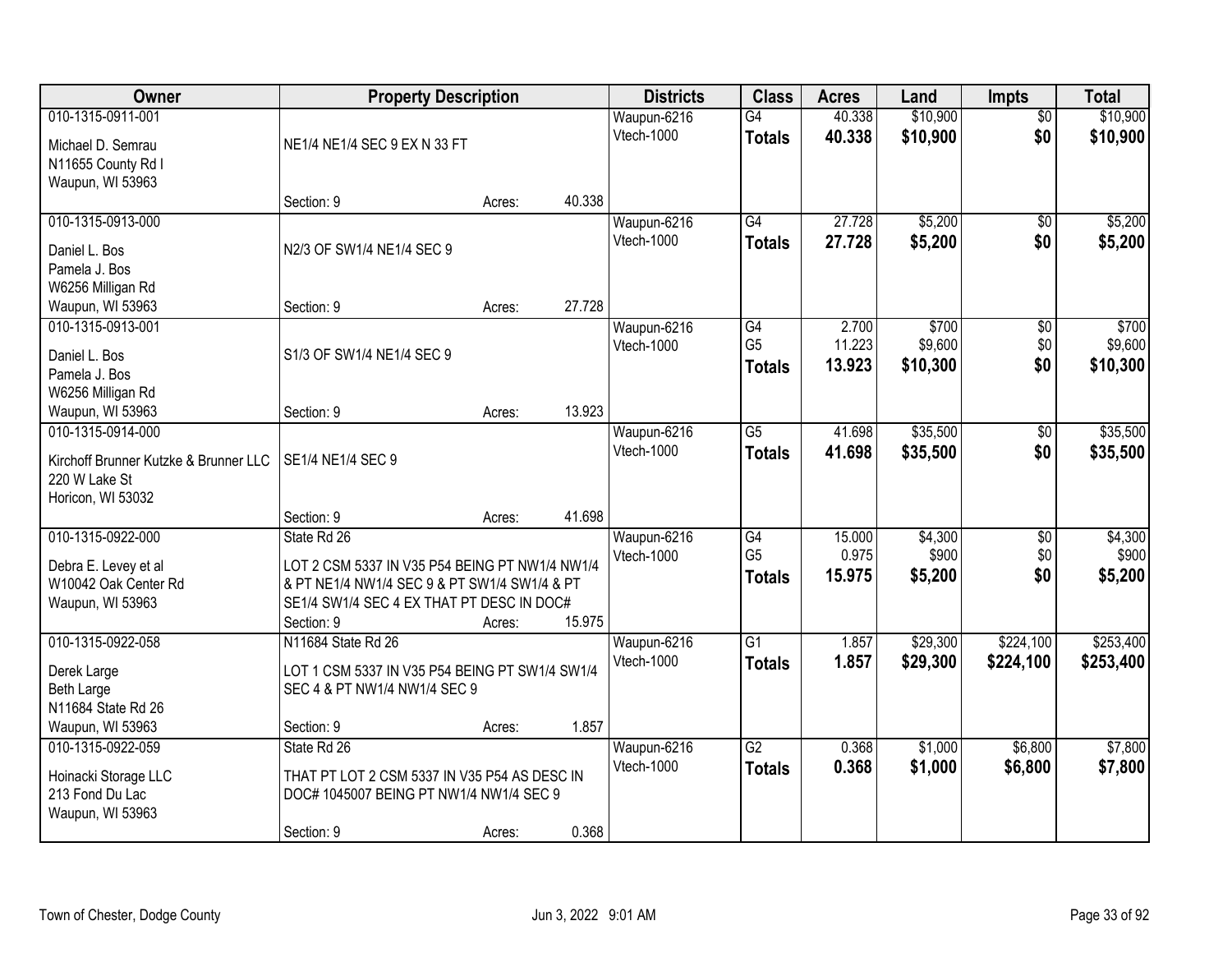| Owner                          | <b>Property Description</b>                          |        |        | <b>Districts</b>          | <b>Class</b>    | <b>Acres</b> | Land     | <b>Impts</b>    | <b>Total</b> |
|--------------------------------|------------------------------------------------------|--------|--------|---------------------------|-----------------|--------------|----------|-----------------|--------------|
| 010-1315-0923-001              | N11532 State Rd 26                                   |        |        | Waupun-6216               | $\overline{G1}$ | 6.110        | \$40,300 | \$129,500       | \$169,800    |
| Betty J. Woxland               | LOT 1 CSM 2595 IN V15 P321 BEING PT SW1/4 NW1/4      |        |        | <b>Vtech-1000</b>         | <b>Totals</b>   | 6.110        | \$40,300 | \$129,500       | \$169,800    |
| Douglas W. Woxland             | SEC <sub>9</sub>                                     |        |        |                           |                 |              |          |                 |              |
| 516 Morse St                   |                                                      |        |        |                           |                 |              |          |                 |              |
| Waupun, WI 53963               | Section: 9                                           | Acres: | 6.110  |                           |                 |              |          |                 |              |
| 010-1315-0924-001              |                                                      |        |        | Waupun-6216               | $\overline{G4}$ | 8.000        | \$2,100  | \$0             | \$2,100      |
|                                |                                                      |        |        | Vtech-1000                | G <sub>5</sub>  | 14.511       | \$12,400 | \$0             | \$12,400     |
| Daniel L. Bos                  | THAT PT OF S 994 FT OF SE1/4 NW1/4 SEC 9 LYG E       |        |        |                           | <b>Totals</b>   | 22.511       | \$14,500 | \$0             | \$14,500     |
| Pamela J. Bos                  | OF E ROW LN USH 151 EX HWY DESC IN V835 P464         |        |        |                           |                 |              |          |                 |              |
| W6256 Milligan Rd              |                                                      |        |        |                           |                 |              |          |                 |              |
| Waupun, WI 53963               | Section: 9                                           | Acres: | 22.511 |                           |                 |              |          |                 |              |
| 010-1315-0931-000              |                                                      |        |        | Waupun-6216               | G4              | 16.725       | \$4,400  | \$0             | \$4,400      |
| Daniel L. Bos                  | THAT PT OF N1/2 NE1/4 SW1/4 SEC 9 LYG E OF USH       |        |        | Vtech-1000                | <b>Totals</b>   | 16.725       | \$4,400  | \$0             | \$4,400      |
| Pamela J. Bos                  | <b>151 E ROW LN</b>                                  |        |        |                           |                 |              |          |                 |              |
| W6256 Milligan Rd              |                                                      |        |        |                           |                 |              |          |                 |              |
| Waupun, WI 53963               | Section: 9                                           | Acres: | 16.725 |                           |                 |              |          |                 |              |
| 010-1315-0931-001              |                                                      |        |        | Waupun-6216               | $\overline{G4}$ | 18.102       | \$5,200  | \$0             | \$5,200      |
|                                |                                                      |        |        | Vtech-1000                | <b>Totals</b>   | 18.102       | \$5,200  | \$0             | \$5,200      |
| Daniel L. Bos<br>Pamela J. Bos | S1/2 OF NE1/4 SW1/4 SEC 9 EX HWY DESC IN V323<br>P62 |        |        |                           |                 |              |          |                 |              |
| W6256 Milligan Rd              |                                                      |        |        |                           |                 |              |          |                 |              |
| Waupun, WI 53963               | Section: 9                                           | Acres: | 18.102 |                           |                 |              |          |                 |              |
| 010-1315-0932-000              | N11456 State Rd 26                                   |        |        |                           | $\overline{G1}$ | 2.800        | \$32,000 | \$111,200       | \$143,200    |
|                                |                                                      |        |        | Waupun-6216<br>Vtech-1000 |                 |              |          |                 |              |
| City of Waupun                 | LOT 1 CSM 547 IN V6 P376 BEING PT NW1/4 SW1/4        |        |        |                           | <b>Totals</b>   | 2.800        | \$32,000 | \$111,200       | \$143,200    |
| 201 E Main St                  | SEC 9 EX 0.29 AC HWY DESC IN V602 P748               |        |        |                           |                 |              |          |                 |              |
| Waupun, WI 53963               |                                                      |        |        |                           |                 |              |          |                 |              |
|                                | Section: 9                                           | Acres: | 2.800  |                           |                 |              |          |                 |              |
| 010-1315-0933-001              |                                                      |        |        | Waupun-6216               | $\overline{G4}$ | 3.798        | \$1,200  | $\overline{60}$ | \$1,200      |
| Daniel L. Bos                  | THAT PT OF SW1/4 SW1/4 SEC 9 LYG SELY OF E           |        |        | Vtech-1000                | <b>Totals</b>   | 3.798        | \$1,200  | \$0             | \$1,200      |
| Pamela J. Bos                  | ROW LN USH 151 EX HWY DESC IN V835 P464              |        |        |                           |                 |              |          |                 |              |
| W6256 Milligan Rd              |                                                      |        |        |                           |                 |              |          |                 |              |
| Waupun, WI 53963               | Section: 9                                           | Acres: | 3.798  |                           |                 |              |          |                 |              |
| 010-1315-0934-000              |                                                      |        |        | Waupun-6216               | $\overline{G4}$ | 19.258       | \$5,300  | $\overline{30}$ | \$5,300      |
|                                |                                                      |        |        | Vtech-1000                | <b>Totals</b>   | 19.258       | \$5,300  | \$0             | \$5,300      |
| Daniel L. Bos                  | W1/2 OF SE1/4 SW1/4 SEC 9 EX COM SE COR SD           |        |        |                           |                 |              |          |                 |              |
| Pamela J. Bos                  | W1/2 TH W 66 FT TH N 330 FT TH E 66 FT TH S 330      |        |        |                           |                 |              |          |                 |              |
| W6256 Milligan Rd              | FT TO POB EX HWY DESC IN V323 P62 EX HWY             |        |        |                           |                 |              |          |                 |              |
| Waupun, WI 53963               | Section: 9                                           | Acres: | 19.258 |                           |                 |              |          |                 |              |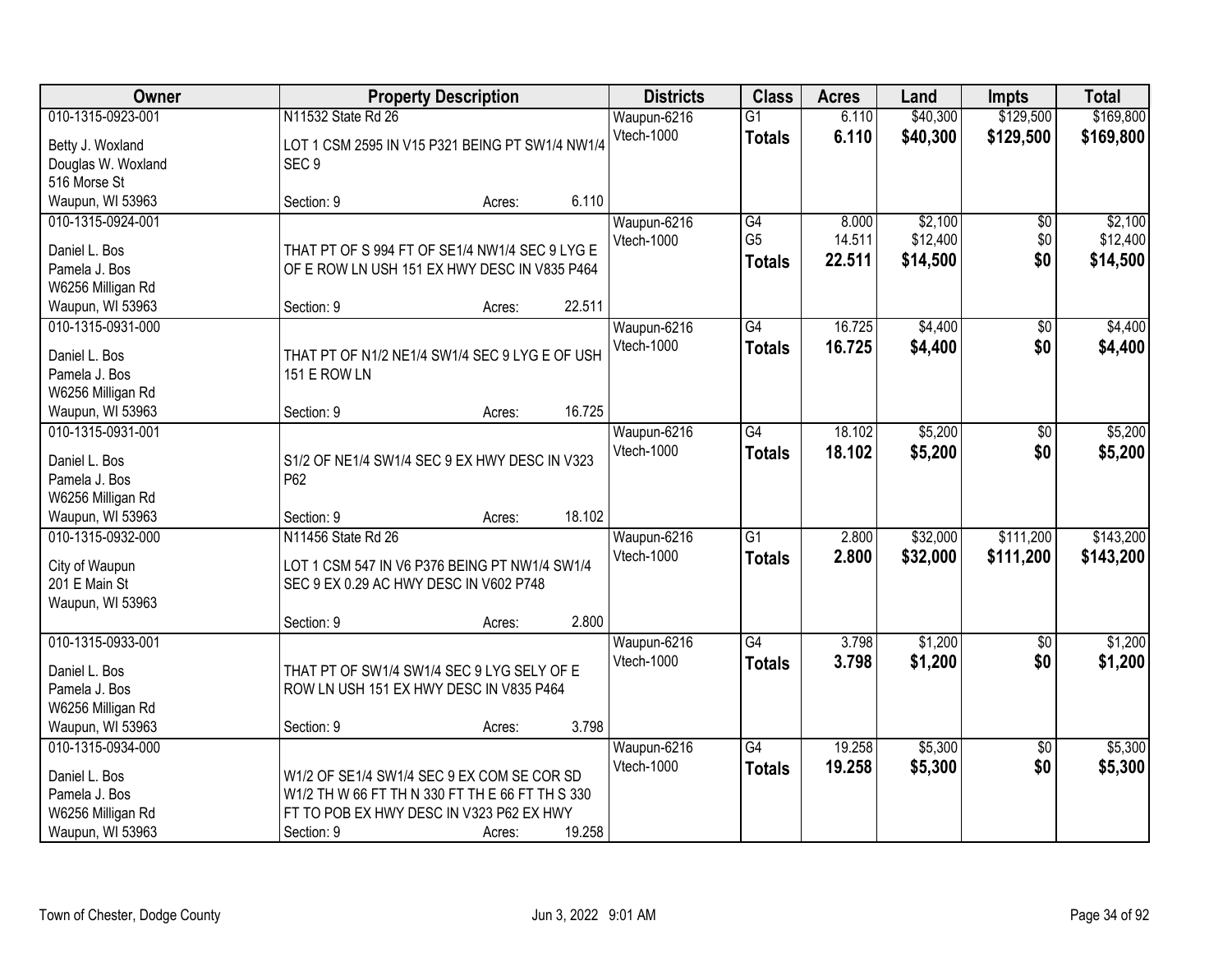| Owner                                 | <b>Property Description</b>                       |        |        | <b>Districts</b>          | <b>Class</b>    | <b>Acres</b> | Land     | <b>Impts</b>    | <b>Total</b> |
|---------------------------------------|---------------------------------------------------|--------|--------|---------------------------|-----------------|--------------|----------|-----------------|--------------|
| 010-1315-0934-001                     |                                                   |        |        | Waupun-6216               | G4              | 15.424       | \$4,700  | $\overline{50}$ | \$4,700      |
| Daniel L. Bos                         | E1/2 OF SE1/4 SW1/4 SEC 9 EX 5 AC ON S SIDE       |        |        | <b>Vtech-1000</b>         | <b>Totals</b>   | 15.424       | \$4,700  | \$0             | \$4,700      |
| Pamela J. Bos                         |                                                   |        |        |                           |                 |              |          |                 |              |
| W6256 Milligan Rd                     |                                                   |        |        |                           |                 |              |          |                 |              |
| Waupun, WI 53963                      | Section: 9                                        | Acres: | 15.424 |                           |                 |              |          |                 |              |
| 010-1315-0934-002                     | W6352 Milligan Rd                                 |        |        | Waupun-6216               | $\overline{G1}$ | 3.029        | \$30,600 | \$132,400       | \$163,000    |
| James A. Nummerdor                    | PT OF SE1/4 SW1/4 SEC 9 COM 280.5 FT W OF SE      |        |        | Vtech-1000                | <b>Totals</b>   | 3.029        | \$30,600 | \$132,400       | \$163,000    |
| Mary Nummerdor                        | COR TH N 330 FT TH W 445.5 FT TH S 330 FT TH E    |        |        |                           |                 |              |          |                 |              |
| W6352 Milligan Rd                     | 445.5 FT TO POB EX HWY DESC IN V835 P126          |        |        |                           |                 |              |          |                 |              |
| Waupun, WI 53963                      | Section: 9                                        | Acres: | 3.029  |                           |                 |              |          |                 |              |
| 010-1315-0934-003                     | W6320 Milligan Rd                                 |        |        | Waupun-6216               | $\overline{G1}$ | 2.125        | \$28,300 | \$230,200       | \$258,500    |
| Cody S. Gould                         | PT SE1/4 SW1/4 SEC 9 COM N1/4 COR SEC 16 TH N     |        |        | Vtech-1000                | <b>Totals</b>   | 2.125        | \$28,300 | \$230,200       | \$258,500    |
| W6320 Milligan Rd                     | 330 FT TH W 280.5 FT TH S 330 FT TH E 280.5 FT TO |        |        |                           |                 |              |          |                 |              |
| Waupun, WI 53963                      | POB                                               |        |        |                           |                 |              |          |                 |              |
|                                       | Section: 9                                        | Acres: | 2.125  |                           |                 |              |          |                 |              |
| 010-1315-0941-000                     |                                                   |        |        | Waupun-6216               | $\overline{G4}$ | 15.986       | \$4,300  | $\sqrt[6]{3}$   | \$4,300      |
|                                       |                                                   |        |        | <b>Vtech-1000</b>         | G <sub>5</sub>  | 19.280       | \$16,400 | \$0             | \$16,400     |
| Kirchoff Brunner Kutzke & Brunner LLC | E1/2 SE1/4 SEC 9 EX CSM 2733 IN V16 P182 EX CSM   |        |        |                           | <b>Totals</b>   | 35.266       | \$20,700 | \$0             | \$20,700     |
| 220 W Lake St                         | 3142 IN V18 P213                                  |        |        |                           |                 |              |          |                 |              |
| Horicon, WI 53032                     |                                                   |        | 35.266 |                           |                 |              |          |                 |              |
| 010-1315-0942-000                     | Section: 9                                        | Acres: |        |                           | $\overline{G4}$ | 39.256       | \$10,700 | $\overline{30}$ | \$10,700     |
|                                       |                                                   |        |        | Waupun-6216<br>Vtech-1000 | G <sub>5</sub>  | 2.000        | \$1,500  | \$0             | \$1,500      |
| Daniel L. Bos                         | NW1/4 SE1/4 SEC 9                                 |        |        |                           |                 | 41.256       | \$12,200 | \$0             | \$12,200     |
| Pamela J. Bos                         |                                                   |        |        |                           | <b>Totals</b>   |              |          |                 |              |
| W6256 Milligan Rd                     |                                                   |        |        |                           |                 |              |          |                 |              |
| Waupun, WI 53963                      | Section: 9                                        | Acres: | 41.256 |                           |                 |              |          |                 |              |
| 010-1315-0943-000                     | W6256 Milligan Rd                                 |        |        | Waupun-6216               | G4              | 36.919       | \$8,700  | $\sqrt{6}$      | \$8,700      |
| Daniel L. Bos                         | SW1/4 SE1/4 SEC 9                                 |        |        | Vtech-1000                | G <sub>5</sub>  | 1.000        | \$900    | \$0             | \$900        |
| Pamela J. Bos                         |                                                   |        |        |                           | G7              | 3.000        | \$32,500 | \$405,400       | \$437,900    |
| W6256 Milligan Rd                     |                                                   |        |        |                           | <b>Totals</b>   | 40.919       | \$42,100 | \$405,400       | \$447,500    |
| Waupun, WI 53963                      | Section: 9                                        | Acres: | 40.919 |                           |                 |              |          |                 |              |
| 010-1315-0944-000                     | W6188 Milligan Rd                                 |        |        | Waupun-6216               | $\overline{G1}$ | 5.000        | \$35,500 | \$175,800       | \$211,300    |
| James Ruissen                         | LOT 1 CSM 3142 IN V18 P213 BEING PT SE1/4 SE1/4   |        |        | Vtech-1000                | G <sub>5</sub>  | 2.970        | \$2,500  | \$0             | \$2,500      |
| Maria Ruissen                         | SEC <sub>9</sub>                                  |        |        |                           | <b>Totals</b>   | 7.970        | \$38,000 | \$175,800       | \$213,800    |
| W6188 Milligan Rd                     |                                                   |        |        |                           |                 |              |          |                 |              |
| Waupun, WI 53963                      | Section: 9                                        | Acres: | 7.970  |                           |                 |              |          |                 |              |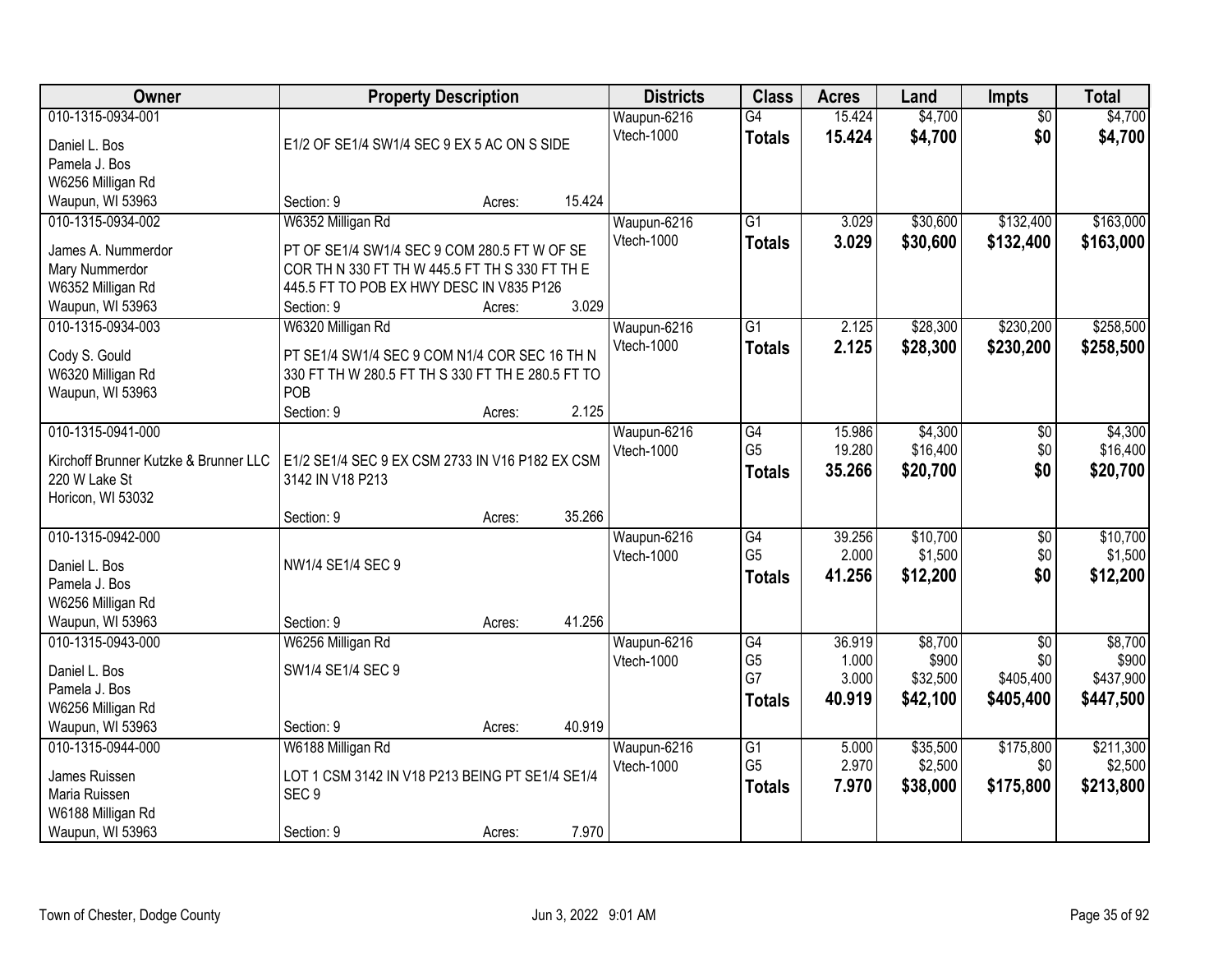| Owner                                                                                                                | <b>Property Description</b>                                                                                                                                                       |                  |         | <b>Districts</b>          | <b>Class</b>                                       | <b>Acres</b>               | Land                             | <b>Impts</b>                  | <b>Total</b>                     |
|----------------------------------------------------------------------------------------------------------------------|-----------------------------------------------------------------------------------------------------------------------------------------------------------------------------------|------------------|---------|---------------------------|----------------------------------------------------|----------------------------|----------------------------------|-------------------------------|----------------------------------|
| 010-1315-0944-001<br>Daniel L. Bos<br>Joshua D. Bos<br>W6206 Milligan Rd                                             | Milligan Rd<br>LOT 1 CSM 2733 IN V16 P182 BEING PT E1/2 SE1/4<br>SEC 9 & PT W1/2 SW1/4 SEC 10                                                                                     |                  |         | Waupun-6216<br>Vtech-1000 | $\overline{G4}$<br>G <sub>5</sub><br><b>Totals</b> | 53.000<br>13.030<br>66.030 | \$14,600<br>\$10,400<br>\$25,000 | $\overline{50}$<br>\$0<br>\$0 | \$14,600<br>\$10,400<br>\$25,000 |
| Waupun, WI 53963                                                                                                     | Section: 9                                                                                                                                                                        | Acres:           | 66.030  |                           |                                                    |                            |                                  |                               |                                  |
| 010-1315-1011-000<br>United States of America<br>c/o Us Fish & Wildlife @ Bhw Federal<br><b>Bldg</b><br>1 Federal Dr | E3/4 NE1/4 SEC 10<br>Section: 10                                                                                                                                                  | Acres:           | 117.594 | Waupun-6216<br>Vtech-1000 | X1<br><b>Totals</b>                                | 117.594<br>117.594         | \$0<br>\$0                       | \$0<br>\$0                    | \$0<br>\$0                       |
| Fort Snelling, MN 55111-4056                                                                                         |                                                                                                                                                                                   |                  |         |                           |                                                    |                            |                                  |                               |                                  |
| 010-1315-1012-001<br>Michael L. Vande Slunt et al<br>W5759 State Rd 49<br>Waupun, WI 53963                           | N11678 Shamrock Rd<br>THAT PT W1/2 OF NW1/4 NE1/4 SEC 10 LYG E OF RR<br>ROW EX PARC DESC IN DOC# 927880 EX COM SW<br>COR TH N 477 FT 6 1/2 IN TH E 340 FT TO CL OF<br>Section: 10 | Acres:           | 8.673   | Waupun-6216<br>Vtech-1000 | G1<br>G4<br><b>Totals</b>                          | 1.673<br>7.000<br>8.673    | \$26,000<br>\$2,100<br>\$28,100  | \$70,400<br>\$0<br>\$70,400   | \$96,400<br>\$2,100<br>\$98,500  |
| 010-1315-1012-002<br>Leroy L. Vande Slunt et al<br>N11597 Shamrock Rd<br>Waupun, WI 53963                            | N11597 Shamrock Rd<br>PT W1/2 OF NW1/4 NE1/4 SEC 10 BEING S 3 AC W OF<br>RD AS DESC IN V225 P279                                                                                  |                  | 3.000   | Waupun-6216<br>Vtech-1000 | G1<br><b>Totals</b>                                | 3.000<br>3.000             | \$30,500<br>\$30,500             | \$109,600<br>\$109,600        | \$140,100<br>\$140,100           |
| 010-1315-1012-003<br>David O. Garcia<br>Shanna L. Garcia<br>N11622 Shamrock Rd<br>Waupun, WI 53963                   | Section: 10<br>N11622 Shamrock Rd<br>THAT PT OF NW1/4 NE1/4 SEC 10 AS DESC IN V1129<br>P301<br>Section: 10                                                                        | Acres:<br>Acres: | 1.302   | Waupun-6216<br>Vtech-1000 | $\overline{G1}$<br><b>Totals</b>                   | 1.302<br>1.302             | \$23,800<br>\$23,800             | \$114,500<br>\$114,500        | \$138,300<br>\$138,300           |
| 010-1315-1013-000<br>Michael L. Vande Slunt et al<br>W5759 State Rd 49<br>Waupun, WI 53963                           | Shamrock Rd<br>THAT PT SW1/4 NE1/4 SEC 10 LYG E OF HWY EX E1/<br>OF SD 1/4 1/4<br>Section: 10                                                                                     | Acres:           | 15.715  | Waupun-6216<br>Vtech-1000 | G4<br>G <sub>5</sub><br><b>Totals</b>              | 7.535<br>8.180<br>15.715   | \$1,400<br>\$5,400<br>\$6,800    | $\overline{50}$<br>\$0<br>\$0 | \$1,400<br>\$5,400<br>\$6,800    |
| 010-1315-1013-001<br>Gordon Patrouille<br>Debra F. Patrouille<br>N11561 Shamrock Rd<br>Waupun, WI 53963              | N11561 Shamrock Rd<br>PARC 1 CSM 135 IN V5 P190 BEING PT SE1/4 NW1/4<br>& SW1/4 NE1/4 SEC 10<br>Section: 10                                                                       | Acres:           | 1.030   | Waupun-6216<br>Vtech-1000 | $\overline{G1}$<br><b>Totals</b>                   | 1.030<br>1.030             | \$22,200<br>\$22,200             | \$123,900<br>\$123,900        | \$146,100<br>\$146,100           |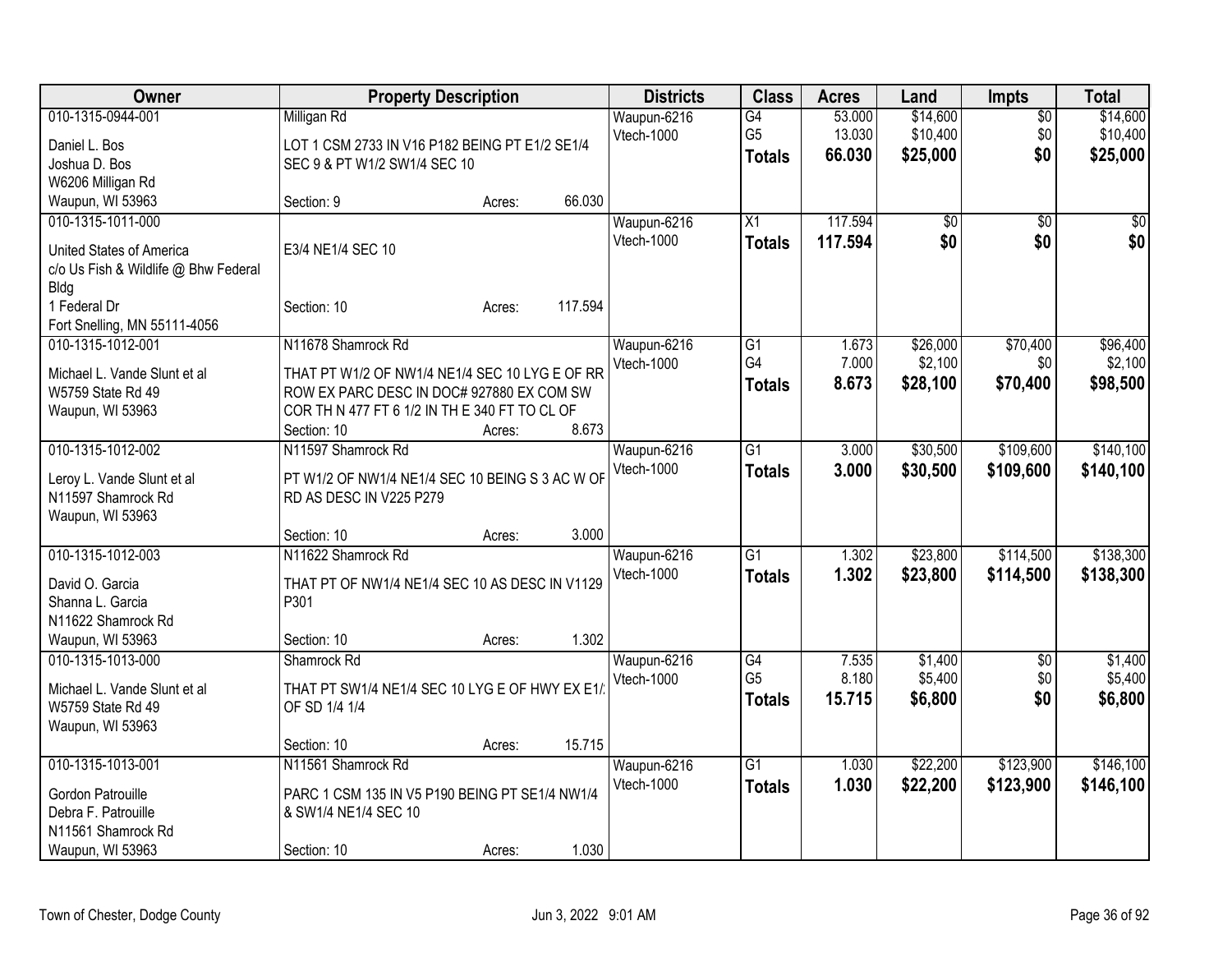| Owner                                            | <b>Property Description</b>                                          | <b>Districts</b> | <b>Class</b>    | <b>Acres</b> | Land     | <b>Impts</b>    | <b>Total</b> |
|--------------------------------------------------|----------------------------------------------------------------------|------------------|-----------------|--------------|----------|-----------------|--------------|
| 010-1315-1013-002                                | N11555 Shamrock Rd                                                   | Waupun-6216      | $\overline{G1}$ | 0.690        | \$18,900 | \$105,900       | \$124,800    |
| Gerald C. Hermann                                | PARC 2 CSM 135 IN V5 P190 BEING PT SE1/4 NW1/4                       | Vtech-1000       | <b>Totals</b>   | 0.690        | \$18,900 | \$105,900       | \$124,800    |
| Margaret Hermann                                 | & SW1/4 NE1/4 SEC 10                                                 |                  |                 |              |          |                 |              |
| N11555 Shamrock Rd                               |                                                                      |                  |                 |              |          |                 |              |
| Waupun, WI 53963                                 | 0.690<br>Section: 10<br>Acres:                                       |                  |                 |              |          |                 |              |
| 010-1315-1021-000                                |                                                                      | Waupun-6216      | G4              | 55.245       | \$13,900 | \$0             | \$13,900     |
| Nancy L. Drummy                                  | THAT PT E1/2 NW1/4 & NW1/4 NE1/4 LYG N & W OF                        | Vtech-1000       | <b>Totals</b>   | 55.245       | \$13,900 | \$0             | \$13,900     |
| Neil D. Drummy                                   | <b>RR ROW</b>                                                        |                  |                 |              |          |                 |              |
| N11760 County Rd I                               |                                                                      |                  |                 |              |          |                 |              |
| Waupun, WI 53963                                 | 55.245<br>Section: 10<br>Acres:                                      |                  |                 |              |          |                 |              |
| 010-1315-1021-001                                | N11597X Shamrock Rd                                                  | Waupun-6216      | G1              | 0.500        | \$17,000 | \$7,200         | \$24,200     |
|                                                  | PT SW1/4 NE1/4 & E1/2 NW1/4 SEC 10 AS DESC IN                        | Vtech-1000       | G <sub>5</sub>  | 5.600        | \$4,800  | \$0             | \$4,800      |
| Leroy L. Vande Slunt et al<br>N11597 Shamrock Rd | V360 P79                                                             |                  | <b>Totals</b>   | 6.100        | \$21,800 | \$7,200         | \$29,000     |
| Waupun, WI 53963                                 |                                                                      |                  |                 |              |          |                 |              |
|                                                  | 6.100<br>Section: 10<br>Acres:                                       |                  |                 |              |          |                 |              |
| 010-1315-1022-001                                |                                                                      | Waupun-6216      | $\overline{G4}$ | 39.808       | \$10,300 | $\overline{50}$ | \$10,300     |
|                                                  |                                                                      | Vtech-1000       | G <sub>5</sub>  | 0.910        | \$800    | \$0             | \$800        |
| Michael D. Semrau                                | NW1/4 NW1/4 SEC 10 EX N 33 FT EX CSM 2302 IN V14<br>P <sub>191</sub> |                  | <b>Totals</b>   | 40.718       | \$11,100 | \$0             | \$11,100     |
| N11655 County Rd I<br>Waupun, WI 53963           |                                                                      |                  |                 |              |          |                 |              |
|                                                  | 40.718<br>Section: 10<br>Acres:                                      |                  |                 |              |          |                 |              |
| 010-1315-1022-002                                | N11655 County Rd I                                                   | Waupun-6216      | $\overline{G1}$ | 1.590        | \$25,500 | \$105,400       | \$130,900    |
|                                                  |                                                                      | Vtech-1000       | <b>Totals</b>   | 1.590        | \$25,500 | \$105,400       | \$130,900    |
| Michael D. Semrau                                | LOT 1 CSM 2302 IN V14 P191 BEING PT NW1/4 NW1/4                      |                  |                 |              |          |                 |              |
| N11655 County Rd I<br>Waupun, WI 53963           | <b>SEC 10</b>                                                        |                  |                 |              |          |                 |              |
|                                                  | 1.590<br>Section: 10<br>Acres:                                       |                  |                 |              |          |                 |              |
| 010-1315-1023-000                                |                                                                      | Waupun-6216      | G4              | 41.100       | \$10,500 | $\overline{50}$ | \$10,500     |
|                                                  |                                                                      | Vtech-1000       | G <sub>5</sub>  | 1.000        | \$900    | \$0             | \$900        |
| Michael D. Semrau                                | SW1/4 NW1/4 SEC 10 EX A SMALL PIECE IN SE COR                        |                  | <b>Totals</b>   | 42.100       | \$11,400 | \$0             | \$11,400     |
| N11655 County Rd I                               | CUT OFF BY RR ALSO EX RR                                             |                  |                 |              |          |                 |              |
| Waupun, WI 53963                                 | 42.100<br>Section: 10                                                |                  |                 |              |          |                 |              |
| 010-1315-1024-001                                | Acres:                                                               | Waupun-6216      | G4              | 9.930        | \$2,800  | $\overline{50}$ | \$2,800      |
|                                                  |                                                                      | Vtech-1000       | G <sub>5</sub>  | 0.150        | \$100    | \$0             | \$100        |
| Kathleen M. Gibbs                                | PT SE1/4 NW1/4 & SW1/4 NE1/4 SEC 10 COM W1/4                         |                  | <b>Totals</b>   | 10.080       | \$2,900  | \$0             | \$2,900      |
| 1124 Circle Dr E                                 | COR TH ELY ALG 1/4 LN 1320.2 FT N 35DEG 22MIN E                      |                  |                 |              |          |                 |              |
| Beaver Dam, WI 53916                             | 600 FT N 86DEG 35MIN E 76.97 FT TO BEG TH NELY                       |                  |                 |              |          |                 |              |
|                                                  | 10.080<br>Section: 10<br>Acres:                                      |                  |                 |              |          |                 |              |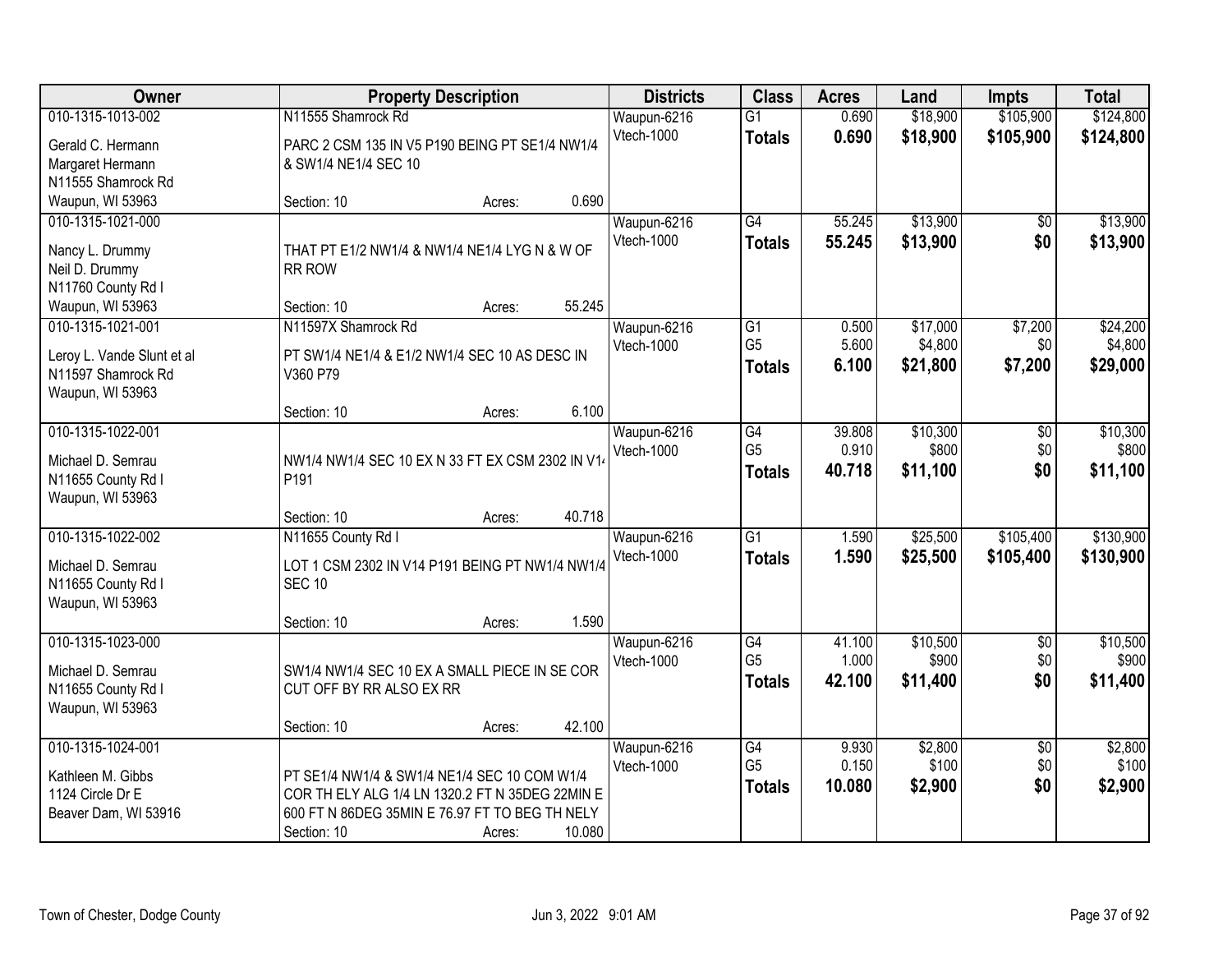| \$3,400<br>010-1315-1024-002<br>Peachy Rd<br>Waupun-6216<br>G4<br>11.847<br>$\overline{50}$<br><b>Vtech-1000</b><br>G <sub>5</sub><br>\$100<br>1.350<br>\$0 | \$3,400<br>\$100<br>\$3,500 |
|-------------------------------------------------------------------------------------------------------------------------------------------------------------|-----------------------------|
|                                                                                                                                                             |                             |
| Kathleen M. Gibbs<br>PT SE1/4 NW1/4 & SW1/4 NE1/4 SEC 10 COM AT C1/4                                                                                        |                             |
| \$0<br>13.197<br>\$3,500<br><b>Totals</b><br>1124 Circle Dr E<br>TH W TO RR ROW W TH N ALG SD ROW 600 FT TH E                                               |                             |
| 1059 FT TO CEN RD TH SLY 500 FT TO POB<br>Beaver Dam, WI 53916                                                                                              |                             |
| 13.197<br>Section: 10<br>Acres:                                                                                                                             |                             |
| $\overline{\text{X2}}$<br>15.666<br>010-1315-1024-003<br>$\overline{50}$<br>$\overline{50}$<br>Waupun-6216                                                  | $\sqrt{50}$                 |
| \$0<br>Vtech-1000<br>15.666<br>\$0<br><b>Totals</b>                                                                                                         | \$0                         |
| RR ROW IN SEC 10<br>State of Wisconsin Dnr                                                                                                                  |                             |
| PO Box 7921                                                                                                                                                 |                             |
| Madison, WI 53707-7921                                                                                                                                      |                             |
| 15.666<br>Section: 10<br>Acres:                                                                                                                             |                             |
| 010-1315-1031-000<br>\$10,300<br>Shamrock Rd<br>Waupun-6216<br>G4<br>38.931<br>$\overline{50}$                                                              | \$10,300                    |
| G <sub>5</sub><br>\$100<br>\$0<br>2.000<br>Vtech-1000<br>NE1/4 SW1/4 SEC 10<br>Kathleen M. Gibbs                                                            | \$100                       |
| 40.931<br>\$10,400<br>\$0<br><b>Totals</b><br>1124 Circle Dr E                                                                                              | \$10,400                    |
| Beaver Dam, WI 53916                                                                                                                                        |                             |
| 40.931<br>Section: 10<br>Acres:                                                                                                                             |                             |
| \$9,200<br>010-1315-1032-000<br>$\overline{G5}$<br>10.780<br>Waupun-6216<br>\$0                                                                             | \$9,200                     |
| Vtech-1000<br>\$9,200<br>\$0<br>10.780<br><b>Totals</b>                                                                                                     | \$9,200                     |
| Kirchoff Brunner Kutzke & Brunner LLC<br>THAT PT NW1/4 SW1/4 SEC 10 LYG W OF CL CTH I &                                                                     |                             |
| 220 W Lake St<br>LYG N OF CSM 1738 IN V11 P257 & LYG N CSM 2733                                                                                             |                             |
| IN V16 P182<br>Horicon, WI 53032                                                                                                                            |                             |
| 10.780<br>Section: 10<br>Acres:                                                                                                                             |                             |
| \$188,900<br>010-1315-1032-001<br>$\overline{G1}$<br>3.240<br>\$31,100<br>N11455 County Rd I<br>Waupun-6216                                                 | \$220,000                   |
| G <sub>5</sub><br>1.500<br>\$1,300<br>\$0<br>Vtech-1000<br>David W. Owens<br>LOT 1 CSM 1738 IN V11 P257 BEING PT NW1/4 SW1/4                                | \$1,300                     |
| \$188,900<br>4.740<br>\$32,400<br><b>Totals</b><br>N11455 County Rd I<br>SEC 10 ALSO PT NW1/4 SW1/4 AS DESC IN V595 P65                                     | \$221,300                   |
| Waupun, WI 53963                                                                                                                                            |                             |
| 4.740<br>Section: 10<br>Acres:                                                                                                                              |                             |
| $\overline{G1}$<br>\$25,700<br>\$158,000<br>010-1315-1032-002<br>N11449 County Rd I<br>Waupun-6216<br>1.611                                                 | \$183,700                   |
| \$25,700<br>Vtech-1000<br>1.611<br>\$158,000                                                                                                                | \$183,700                   |
| <b>Totals</b><br>Yvonne E. White<br>PT NW1/4 SW1/4 SEC 10 COM W1/4 COR SEC 10 TH I                                                                          |                             |
| 1149.80 FT TO CL CTH I TH S 24DEG 51 MIN W<br>Michael W. White                                                                                              |                             |
| 220.80 FT ALG SD CL TH ON A CURVE ALG SD CL<br>N11449 County Rd I                                                                                           |                             |
| Waupun, WI 53963<br>1.611<br>Section: 10<br>Acres:                                                                                                          |                             |
| \$179,300<br>010-1315-1032-003<br>N11421 County Rd I<br>$\overline{G1}$<br>\$29,000<br>Waupun-6216<br>2.400                                                 | \$208,300                   |
| Vtech-1000<br>2.400<br>\$29,000<br>\$179,300<br><b>Totals</b><br>PARC DESC IN CSM V2 P273 BEING PT NW1/4 SW1/4<br>Brian J. Ausloos                          | \$208,300                   |
| <b>SEC 10</b><br>Christina M. Ausloos                                                                                                                       |                             |
| N11421 County Rd I                                                                                                                                          |                             |
| Waupun, WI 53963<br>2.400<br>Section: 10<br>Acres:                                                                                                          |                             |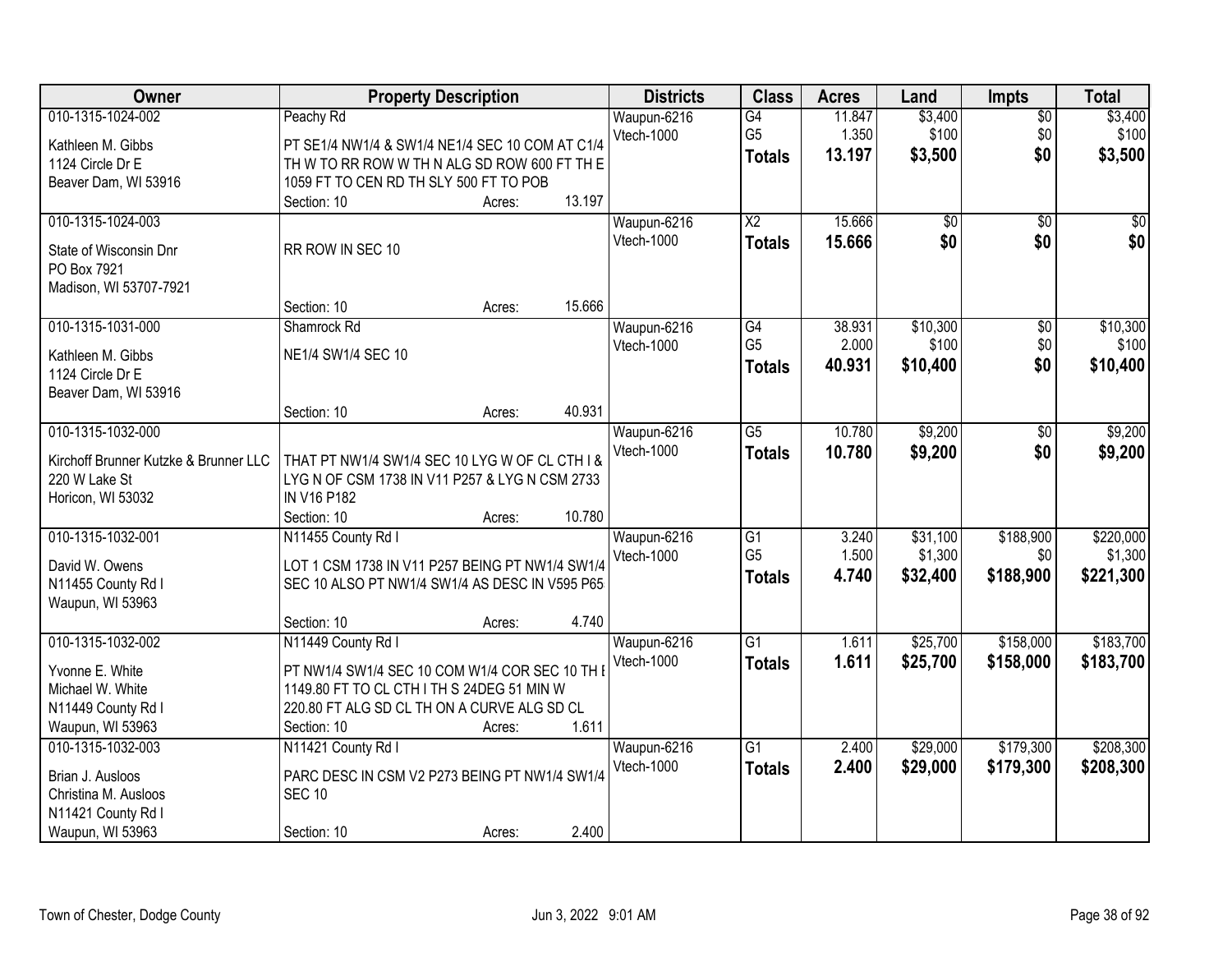| Owner                         | <b>Property Description</b>                                      |        |       | <b>Districts</b> | <b>Class</b>    | <b>Acres</b> | Land     | <b>Impts</b>    | <b>Total</b> |
|-------------------------------|------------------------------------------------------------------|--------|-------|------------------|-----------------|--------------|----------|-----------------|--------------|
| 010-1315-1032-004             | N11413 County Rd I                                               |        |       | Waupun-6216      | $\overline{G1}$ | 0.800        | \$20,000 | \$143,100       | \$163,100    |
| Neil H. Vandezande            | THAT PT NW1/4 SW1/4 SEC 10 AS DESC IN V392 P83                   |        |       | Vtech-1000       | <b>Totals</b>   | 0.800        | \$20,000 | \$143,100       | \$163,100    |
| Judith A. Vandezande          |                                                                  |        |       |                  |                 |              |          |                 |              |
| N11413 County Rd I            |                                                                  |        |       |                  |                 |              |          |                 |              |
| Waupun, WI 53963              | Section: 10                                                      | Acres: | 0.800 |                  |                 |              |          |                 |              |
| 010-1315-1032-005             | N11399 County Rd I                                               |        |       | Waupun-6216      | $\overline{G1}$ | 0.800        | \$20,000 | \$118,300       | \$138,300    |
|                               |                                                                  |        |       | Vtech-1000       | <b>Totals</b>   | 0.800        | \$20,000 | \$118,300       | \$138,300    |
| Darrall J. Schaver            | PT W1/2 SW1/4 SEC 10 COM 1149.8 FT E OF NW COF                   |        |       |                  |                 |              |          |                 |              |
| Gretchen R. Schaver           | SW1/4 TH S 24DEG 51MIN W 220.8 FT ALG CL CTH I                   |        |       |                  |                 |              |          |                 |              |
| N11399 County Rd I            | TH ON CURVE TO LEFT RADIUS 2864.93 FT, 1006.7                    |        |       |                  |                 |              |          |                 |              |
| Waupun, WI 53963              | Section: 10                                                      | Acres: | 0.800 |                  |                 |              |          |                 |              |
| 010-1315-1032-006             |                                                                  |        |       | Waupun-6216      | $\overline{G5}$ | 4.161        | \$3,600  | $\overline{50}$ | \$3,600      |
| Todd M. Knaup                 | THAT PT W1/2 SW1/4 SEC 10 LYG W OF RR ROW &                      |        |       | Vtech-1000       | <b>Totals</b>   | 4.161        | \$3,600  | \$0             | \$3,600      |
| N11450 County Rd I            | LYG E OF CL CTH I ALL OF ABOVE DESC PARC LYG                     |        |       |                  |                 |              |          |                 |              |
| Waupun, WI 53963              | IN ROW OF CTH I                                                  |        |       |                  |                 |              |          |                 |              |
|                               | Section: 10                                                      | Acres: | 4.161 |                  |                 |              |          |                 |              |
| 010-1315-1032-007             | N11450 County Rd I                                               |        |       | Waupun-6216      | $\overline{G1}$ | 5.310        | \$36,300 | \$162,400       | \$198,700    |
|                               |                                                                  |        |       | Vtech-1000       | <b>Totals</b>   | 5.310        | \$36,300 | \$162,400       | \$198,700    |
| Todd M. Knaup                 | LOT 2 CSM 3308 IN V19 P260 BEING PT W1/2 SW1/4                   |        |       |                  |                 |              |          |                 |              |
| N11450 County Rd I            | <b>SEC 10</b>                                                    |        |       |                  |                 |              |          |                 |              |
| Waupun, WI 53963              |                                                                  |        |       |                  |                 |              |          |                 |              |
|                               | Section: 10                                                      | Acres: | 5.310 |                  |                 |              |          |                 |              |
| 010-1315-1033-000             | N11389 County Rd I                                               |        |       | Waupun-6216      | $\overline{G1}$ | 1.160        | \$23,000 | \$107,800       | \$130,800    |
| Martin Van Buren              | LOT 1 OF CSM V2 P268 BEING PT W1/2 SW1/4 SEC 10                  |        |       | Vtech-1000       | <b>Totals</b>   | 1.160        | \$23,000 | \$107,800       | \$130,800    |
| Norma Van Buren               |                                                                  |        |       |                  |                 |              |          |                 |              |
| N11389 County Rd I            |                                                                  |        |       |                  |                 |              |          |                 |              |
| Waupun, WI 53963              | Section: 10                                                      | Acres: | 1.160 |                  |                 |              |          |                 |              |
| 010-1315-1033-001             | N11346 Ott Dr                                                    |        |       | Waupun-6216      | $\overline{G1}$ | 1.847        | \$27,100 | \$102,700       | \$129,800    |
|                               |                                                                  |        |       | Vtech-1000       | <b>Totals</b>   | 1.847        | \$27,100 | \$102,700       | \$129,800    |
| Sara L. Bresser               | LOT 1 CSM 5382 IN V35 P167 BEING PT SW1/4 SW1/4<br><b>SEC 10</b> |        |       |                  |                 |              |          |                 |              |
| Sara L. Van Buren<br>PO Box 3 |                                                                  |        |       |                  |                 |              |          |                 |              |
| Waupun, WI 53963              |                                                                  |        | 1.847 |                  |                 |              |          |                 |              |
| 010-1315-1033-002             | Section: 10                                                      | Acres: |       |                  | $\overline{G1}$ |              |          | \$150,100       | \$181,900    |
|                               | N11325 Ott Dr                                                    |        |       | Waupun-6216      |                 | 3.500        | \$31,800 |                 |              |
| Terry L. Beske                | LOT 2 OF CSM 557 IN V6 P389 BEING PT SW1/4                       |        |       | Vtech-1000       | <b>Totals</b>   | 3.500        | \$31,800 | \$150,100       | \$181,900    |
| Victoria I. Beske             | SW1/4 SEC 10                                                     |        |       |                  |                 |              |          |                 |              |
| N11325 Ott Dr                 |                                                                  |        |       |                  |                 |              |          |                 |              |
| Waupun, WI 53963              | Section: 10                                                      | Acres: | 3.500 |                  |                 |              |          |                 |              |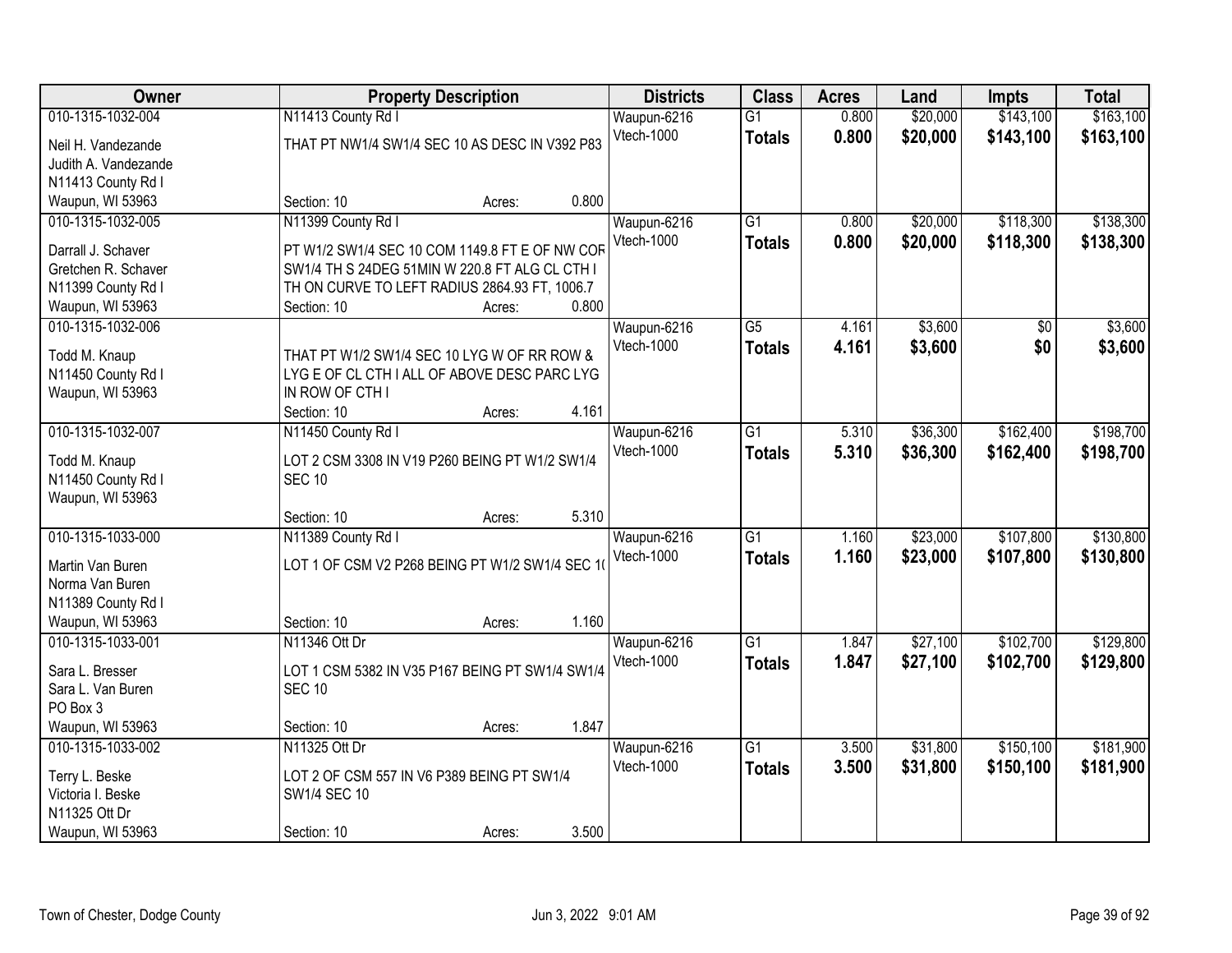| Owner                             |                                                              | <b>Property Description</b> |        | <b>Districts</b> | <b>Class</b>    | <b>Acres</b> | Land     | Impts      | <b>Total</b> |
|-----------------------------------|--------------------------------------------------------------|-----------------------------|--------|------------------|-----------------|--------------|----------|------------|--------------|
| 010-1315-1033-004                 | N11312 Ott Dr                                                |                             |        | Waupun-6216      | $\overline{G1}$ | 2.000        | \$28,000 | \$174,000  | \$202,000    |
| Michael Hoekstra                  | LOT 1 CSM 557 IN V6 P389 BEING PT SW1/4 SW1/4                |                             |        | Vtech-1000       | <b>Totals</b>   | 2.000        | \$28,000 | \$174,000  | \$202,000    |
| Susan E. Hoekstra                 | <b>SEC 10</b>                                                |                             |        |                  |                 |              |          |            |              |
| N11312 Ott Dr                     |                                                              |                             |        |                  |                 |              |          |            |              |
| Waupun, WI 53963                  | Section: 10                                                  | Acres:                      | 2.000  |                  |                 |              |          |            |              |
| 010-1315-1033-005                 | N11330 Ott Dr                                                |                             |        | Waupun-6216      | $\overline{G1}$ | 1.132        | \$26,200 | \$148,200  | \$174,400    |
|                                   |                                                              |                             |        | Vtech-1000       | <b>Totals</b>   | 1.132        | \$26,200 | \$148,200  | \$174,400    |
| Carolyn Holbach                   | LOT 3 IN CSM 691 IN V7 P94 BEING PT SW1/4 SW1/4              |                             |        |                  |                 |              |          |            |              |
| Harold G. Holbach                 | SEC 10 ALSO THAT PT LOT 2 CSM 5382 IN V35 P167               |                             |        |                  |                 |              |          |            |              |
| N11330 Ott Dr<br>Waupun, WI 53963 | AS DESC IN DOC# 1229641 & BEING PT SD 1/4 1/4<br>Section: 10 |                             | 1.132  |                  |                 |              |          |            |              |
| 010-1315-1033-006                 | N11350 Ott Dr                                                | Acres:                      |        | Waupun-6216      | $\overline{G1}$ | 1.713        | \$30,200 |            | \$30,200     |
|                                   |                                                              |                             |        | Vtech-1000       |                 |              |          | \$0        |              |
| Joseph P. Nagle                   | LOT 2 CSM 5382 IN V35 P167 BEING PT SW1/4 SW1/4              |                             |        |                  | <b>Totals</b>   | 1.713        | \$30,200 | \$0        | \$30,200     |
| Bre Anna M. Nagle                 | SEC 10 EX PARC DESC IN DOC# 1229641                          |                             |        |                  |                 |              |          |            |              |
| 440 Bittersweet Ln                |                                                              |                             |        |                  |                 |              |          |            |              |
| Waupun, WI 53963                  | Section: 10                                                  | Acres:                      | 1.713  |                  |                 |              |          |            |              |
| 010-1315-1033-007                 | N11412 Ott Dr                                                |                             |        | Waupun-6216      | $\overline{G1}$ | 2.595        | \$29,500 | \$231,400  | \$260,900    |
| Daniel L. Holz                    | LOT 3 CSM 5382 IN V35 P167 BEING PT W1/2 SW1/4               |                             |        | Vtech-1000       | <b>Totals</b>   | 2.595        | \$29,500 | \$231,400  | \$260,900    |
| Jennifer J. Holz                  | <b>SEC 10</b>                                                |                             |        |                  |                 |              |          |            |              |
| N11412 Ott Dr                     |                                                              |                             |        |                  |                 |              |          |            |              |
| Waupun, WI 53963                  | Section: 10                                                  | Acres:                      | 2.595  |                  |                 |              |          |            |              |
| 010-1315-1033-008                 | N11370 County Rd I                                           |                             |        | Waupun-6216      | $\overline{G1}$ | 2.680        | \$29,700 | \$25,200   | \$54,900     |
|                                   |                                                              |                             |        | Vtech-1000       | <b>Totals</b>   | 2.680        | \$29,700 | \$25,200   | \$54,900     |
| Daniel L. Holz                    | LOT 4 CSM 5382 IN V35 P167 BEING PT W1/2 SW1/4               |                             |        |                  |                 |              |          |            |              |
| Jennifer J. Holz                  | <b>SEC 10</b>                                                |                             |        |                  |                 |              |          |            |              |
| N11412 Ott Dr                     |                                                              |                             |        |                  |                 |              |          |            |              |
| Waupun, WI 53963                  | Section: 10                                                  | Acres:                      | 2.680  |                  |                 |              |          |            |              |
| 010-1315-1034-000                 |                                                              |                             |        | Waupun-6216      | G4              | 29.157       | \$7,200  | $\sqrt{6}$ | \$7,200      |
| Kathleen M. Gibbs                 | SE1/4 SW1/4 SEC 10 EX CSM 1312 IN V9 P176 EX                 |                             |        | Vtech-1000       | G <sub>5</sub>  | 4.520        | \$3,000  | \$0        | \$3,000      |
| 1124 Circle Dr E                  | PARC DESC IN V552 P705                                       |                             |        |                  | <b>Totals</b>   | 33.677       | \$10,200 | \$0        | \$10,200     |
| Beaver Dam, WI 53916              |                                                              |                             |        |                  |                 |              |          |            |              |
|                                   | Section: 10                                                  | Acres:                      | 33.677 |                  |                 |              |          |            |              |
| 010-1315-1034-001                 | W5928 Milligan Rd                                            |                             |        | Waupun-6216      | G1              | 1.480        | \$23,400 | \$104,100  | \$127,500    |
|                                   |                                                              |                             |        | Vtech-1000       | G4              | 5.500        | \$1,700  | \$0        | \$1,700      |
| <b>Brian Kartechner</b>           | LOT 1 CSM 1312 IN V9 P176 BEING PT SE1/4 SW1/4               |                             |        |                  | G <sub>5</sub>  | 0.500        | \$500    | \$0        | \$500        |
| W5928 Milligan Rd                 | SEC 10 ALSO THAT PT SD 1/4 1/4 AS DESC IN V552               |                             |        |                  | <b>Totals</b>   | 7.480        | \$25,600 | \$104,100  | \$129,700    |
| Waupun, WI 53963                  | P705                                                         |                             |        |                  |                 |              |          |            |              |
|                                   | Section: 10                                                  | Acres:                      | 7.480  |                  |                 |              |          |            |              |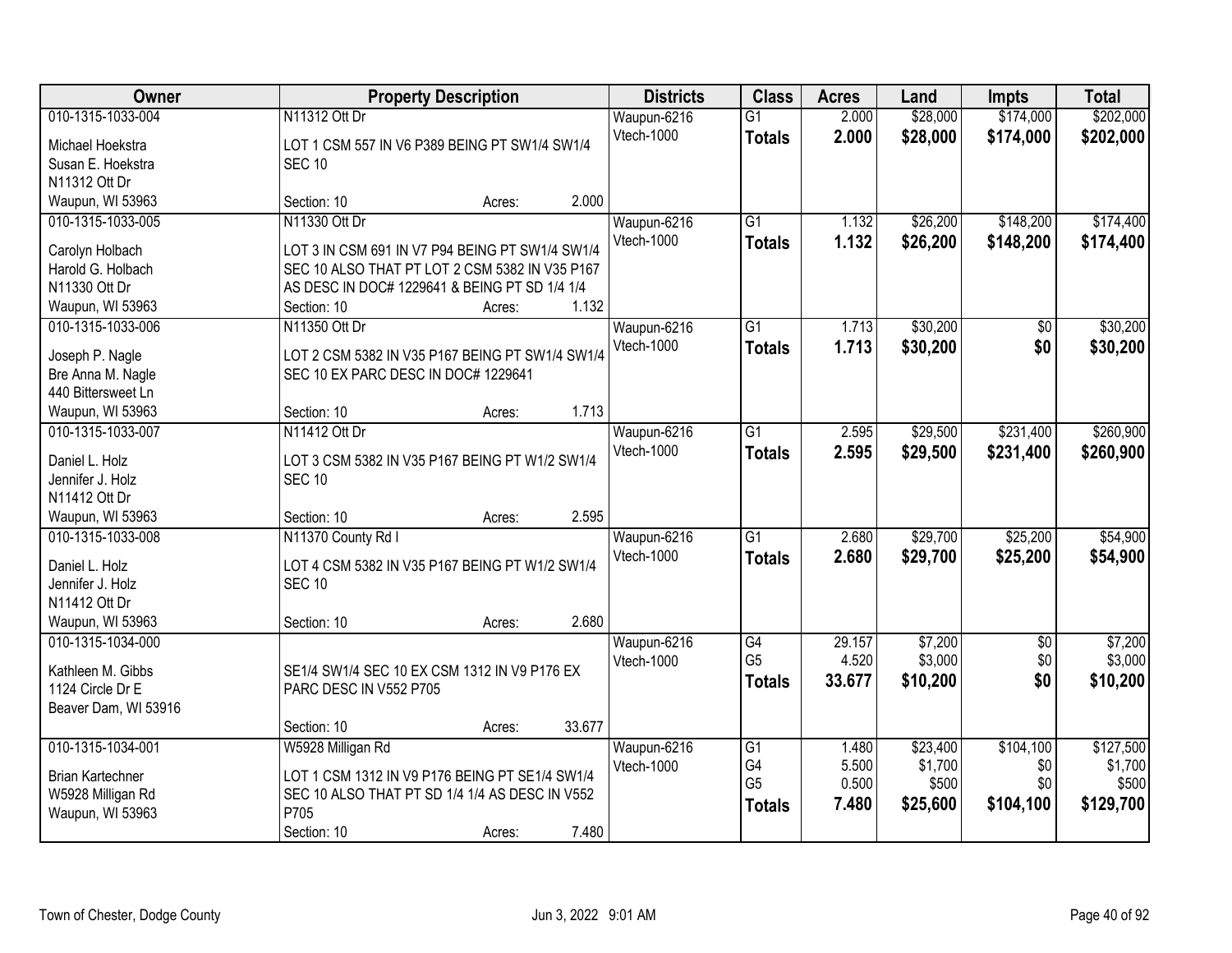| Owner                                                                                                       |                                                                       | <b>Property Description</b> |         | <b>Districts</b>          | <b>Class</b>                                             | <b>Acres</b>                       | Land                                        | <b>Impts</b>                         | <b>Total</b>                                  |
|-------------------------------------------------------------------------------------------------------------|-----------------------------------------------------------------------|-----------------------------|---------|---------------------------|----------------------------------------------------------|------------------------------------|---------------------------------------------|--------------------------------------|-----------------------------------------------|
| 010-1315-1041-000<br><b>United States of America</b><br>c/o Us Fish & Wildlife @ Bhw Federal<br><b>Bldg</b> | E1/2 SE1/4 SEC 10 EX W 214.5 FT                                       |                             |         | Waupun-6216<br>Vtech-1000 | X1<br><b>Totals</b>                                      | 69.134<br>69.134                   | $\overline{50}$<br>\$0                      | $\overline{50}$<br>\$0               | \$0<br>\$0                                    |
| 1 Federal Dr<br>Fort Snelling, MN 55111-4056                                                                | Section: 10                                                           | Acres:                      | 69.134  |                           |                                                          |                                    |                                             |                                      |                                               |
| 010-1315-1042-000<br>Kathleen M. Gibbs<br>1124 Circle Dr E<br>Beaver Dam, WI 53916                          | NW1/4 SE1/4 & W 214.50 FT OF NE1/4 SE1/4 SEC 10                       |                             |         | Waupun-6216<br>Vtech-1000 | G4<br>G <sub>5</sub><br><b>Totals</b>                    | 41.788<br>5.000<br>46.788          | \$10,100<br>\$2,700<br>\$12,800             | \$0<br>\$0<br>\$0                    | \$10,100<br>\$2,700<br>\$12,800               |
|                                                                                                             | Section: 10                                                           | Acres:                      | 46.788  |                           |                                                          |                                    |                                             |                                      |                                               |
| 010-1315-1043-000<br>Kathleen M. Gibbs<br>1124 Circle Dr E<br>Beaver Dam, WI 53916                          | N11372 Shamrock Rd<br>SW1/4 SE1/4 & W 214.50 FT OF SE1/4 SE1/4 SEC 10 |                             |         | Waupun-6216<br>Vtech-1000 | $\overline{G4}$<br>G <sub>5</sub><br>G7<br><b>Totals</b> | 41.925<br>3.000<br>2.000<br>46.925 | \$10,900<br>\$2,600<br>\$25,000<br>\$38,500 | \$0<br>\$0<br>\$110,400<br>\$110,400 | \$10,900<br>\$2,600<br>\$135,400<br>\$148,900 |
|                                                                                                             | Section: 10                                                           | Acres:                      | 46.925  |                           |                                                          |                                    |                                             |                                      |                                               |
| 010-1315-1111-000<br>United States of America<br>c/o Us Fish & Wildlife @ Bhw Federal<br><b>Bldg</b>        | ALL OF SEC 11                                                         |                             |         | Waupun-6216<br>Vtech-1000 | X1<br><b>Totals</b>                                      | 649.220<br>649.220                 | $\overline{50}$<br>\$0                      | \$0<br>\$0                           | \$0<br>\$0                                    |
| 1 Federal Dr<br>Fort Snelling, MN 55111-4056                                                                | Section: 11                                                           | Acres:                      | 649.220 |                           |                                                          |                                    |                                             |                                      |                                               |
| 010-1315-1211-000<br>United States of America<br>c/o Us Fish & Wildlife @ Bhw Federal<br><b>Bldg</b>        | ALL OF SEC 12                                                         |                             |         | Waupun-6216<br>Vtech-1000 | X1<br><b>Totals</b>                                      | 672.513<br>672.513                 | \$0<br>\$0                                  | \$0<br>\$0                           | $\sqrt{50}$<br>\$0                            |
| 1 Federal Dr<br>Fort Snelling, MN 55111-4056                                                                | Section: 12                                                           | Acres:                      | 672.513 |                           |                                                          |                                    |                                             |                                      |                                               |
| 010-1315-1311-000<br>United States of America<br>c/o Us Fish & Wildlife @ Bhw Federal<br><b>Bldg</b>        | ALL OF SEC 13                                                         |                             |         | Waupun-6216<br>Vtech-1000 | X1<br><b>Totals</b>                                      | 675.817<br>675.817                 | \$0<br>\$0                                  | \$0<br>\$0                           | $\overline{\$0}$<br>\$0                       |
| 1 Federal Dr<br>Fort Snelling, MN 55111-4056                                                                | Section: 13                                                           | Acres:                      | 675.817 |                           |                                                          |                                    |                                             |                                      |                                               |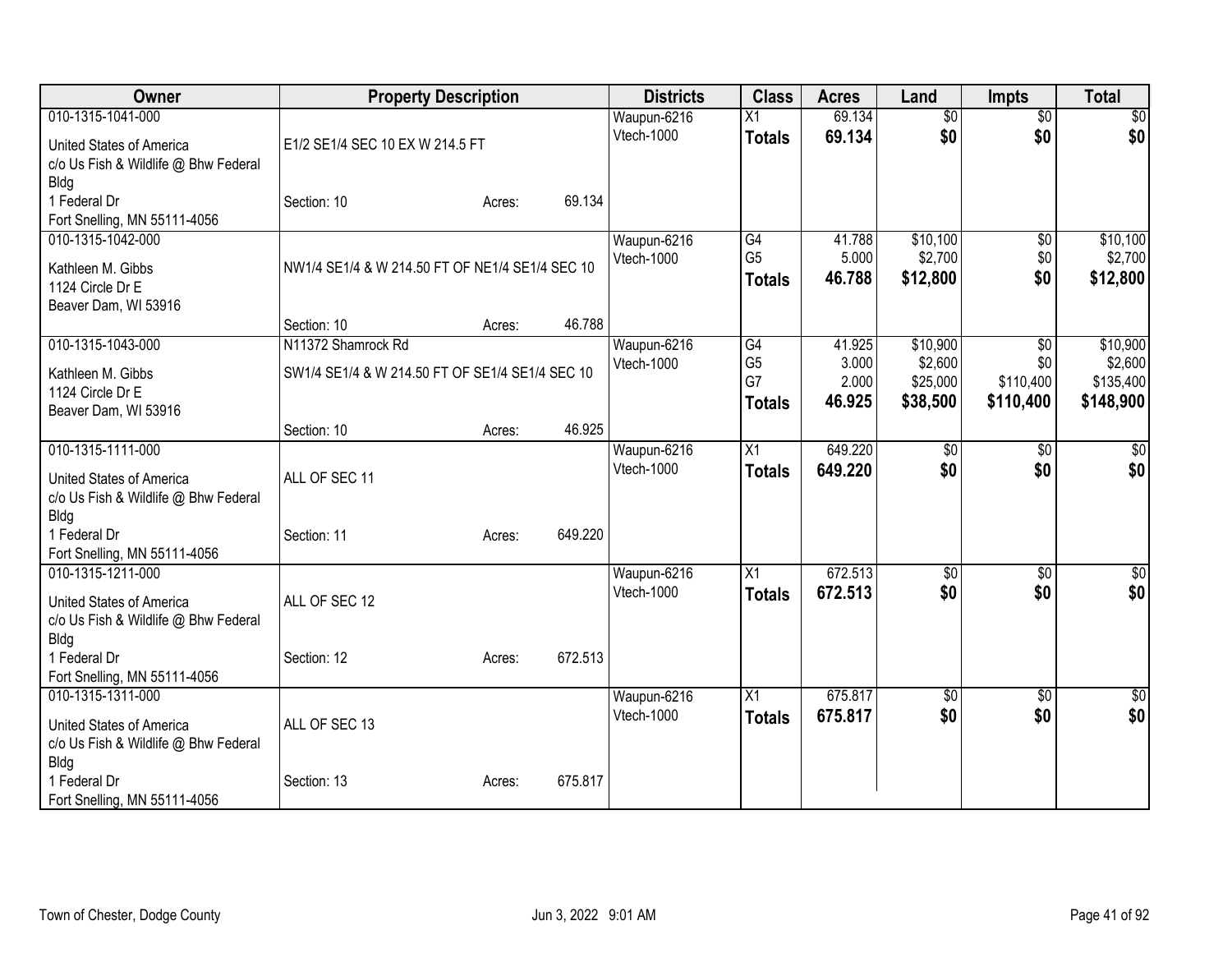| Owner                                        | <b>Property Description</b>                                      |        |         | <b>Districts</b>  | <b>Class</b>    | <b>Acres</b> | Land            | <b>Impts</b>    | <b>Total</b> |
|----------------------------------------------|------------------------------------------------------------------|--------|---------|-------------------|-----------------|--------------|-----------------|-----------------|--------------|
| 010-1315-1411-000                            |                                                                  |        |         | Waupun-6216       | Χ1              | 654.052      | $\overline{50}$ | $\overline{50}$ | \$0          |
| United States of America                     | ALL OF SEC 14                                                    |        |         | Vtech-1000        | <b>Totals</b>   | 654.052      | \$0             | \$0             | \$0          |
| c/o Us Fish & Wildlife @ Bhw Federal         |                                                                  |        |         |                   |                 |              |                 |                 |              |
| <b>Bldg</b>                                  |                                                                  |        |         |                   |                 |              |                 |                 |              |
| 1 Federal Dr                                 | Section: 14                                                      | Acres: | 654.052 |                   |                 |              |                 |                 |              |
| Fort Snelling, MN 55111-4056                 |                                                                  |        |         |                   |                 |              |                 |                 |              |
| 010-1315-1511-000                            |                                                                  |        |         | Waupun-6216       | $\overline{X1}$ | 41.821       | $\overline{50}$ | $\overline{50}$ | \$0          |
| United States of America                     | NE1/4 NE1/4 SEC 15                                               |        |         | Vtech-1000        | <b>Totals</b>   | 41.821       | \$0             | \$0             | \$0          |
| c/o Us Fish & Wildlife @ Bhw Federal         |                                                                  |        |         |                   |                 |              |                 |                 |              |
| <b>Bldg</b>                                  |                                                                  |        |         |                   |                 |              |                 |                 |              |
| 1 Federal Dr                                 | Section: 15                                                      | Acres: | 41.821  |                   |                 |              |                 |                 |              |
| Fort Snelling, MN 55111-4056                 |                                                                  |        |         |                   |                 |              |                 |                 |              |
| 010-1315-1512-000                            |                                                                  |        |         | Waupun-6216       | G4              | 40.000       | \$11,000        | $\overline{50}$ | \$11,000     |
| James Edmunds                                | LOT 2 CSM 1586 IN V10 P308 BEING PT E1/2 NW1/4 &                 |        |         | <b>Vtech-1000</b> | G <sub>5</sub>  | 57.000       | \$48,500        | \$0             | \$48,500     |
| PO Box 110                                   | PT W1/2 NE1/4 SEC 15                                             |        |         |                   | G5M             | 3.000        | \$4,100         | \$0             | \$4,100      |
| Waupun, WI 53963                             |                                                                  |        |         |                   | <b>Totals</b>   | 100.000      | \$63,600        | \$0             | \$63,600     |
|                                              | Section: 15                                                      | Acres: | 100.000 |                   |                 |              |                 |                 |              |
| 010-1315-1514-000                            |                                                                  |        |         | Waupun-6216       | X1              | 63.157       | $\overline{50}$ | \$0             | $\sqrt{50}$  |
| United States of America                     | E1/2 SW1/4 NE1/4 & SE1/4 NE1/4 SEC 15                            |        |         | Vtech-1000        | <b>Totals</b>   | 63.157       | \$0             | \$0             | \$0          |
| c/o Us Fish & Wildlife @ Bhw Federal         |                                                                  |        |         |                   |                 |              |                 |                 |              |
| Bldg                                         |                                                                  |        |         |                   |                 |              |                 |                 |              |
| 1 Federal Dr                                 | Section: 15                                                      | Acres: | 63.157  |                   |                 |              |                 |                 |              |
| Fort Snelling, MN 55111-4056                 |                                                                  |        |         |                   |                 |              |                 |                 |              |
| 010-1315-1522-000                            | W6019 Milligan Rd                                                |        |         | Waupun-6216       | G4              | 31.880       | \$7,100         | $\overline{50}$ | \$7,100      |
| Lorna Ann O'Donovan                          | LOT 1 CSM 1586 IN V10 P308 BEING PT NW1/4 NW1/4                  |        |         | Vtech-1000        | G <sub>5</sub>  | 1.000        | \$100           | \$0             | \$100        |
| W6019 Milligan Rd                            | & NE1/4 NW1/4 SEC 15                                             |        |         |                   | G7              | 3.000        | \$32,500        | \$99,600        | \$132,100    |
| Waupun, WI 53963                             |                                                                  |        |         |                   | <b>Totals</b>   | 35.880       | \$39,700        | \$99,600        | \$139,300    |
|                                              | Section: 15                                                      | Acres: | 35.880  |                   |                 |              |                 |                 |              |
| 010-1315-1522-001                            | N11222 County Rd I                                               |        |         | Waupun-6216       | $\overline{G1}$ | 1.000        | \$22,000        | \$121,600       | \$143,600    |
|                                              |                                                                  |        |         | Vtech-1000        | G4              | 2.529        | \$800           | \$0             | \$800        |
| Christine L. Wollinger<br>N11222 County Rd I | LOT 2 CSM 7558 IN V52 P244 BEING PT NW1/4 NW1/4<br><b>SEC 15</b> |        |         |                   | <b>Totals</b>   | 3.529        | \$22,800        | \$121,600       | \$144,400    |
| Waupun, WI 53963                             |                                                                  |        |         |                   |                 |              |                 |                 |              |
|                                              | Section: 15                                                      | Acres: | 3.529   |                   |                 |              |                 |                 |              |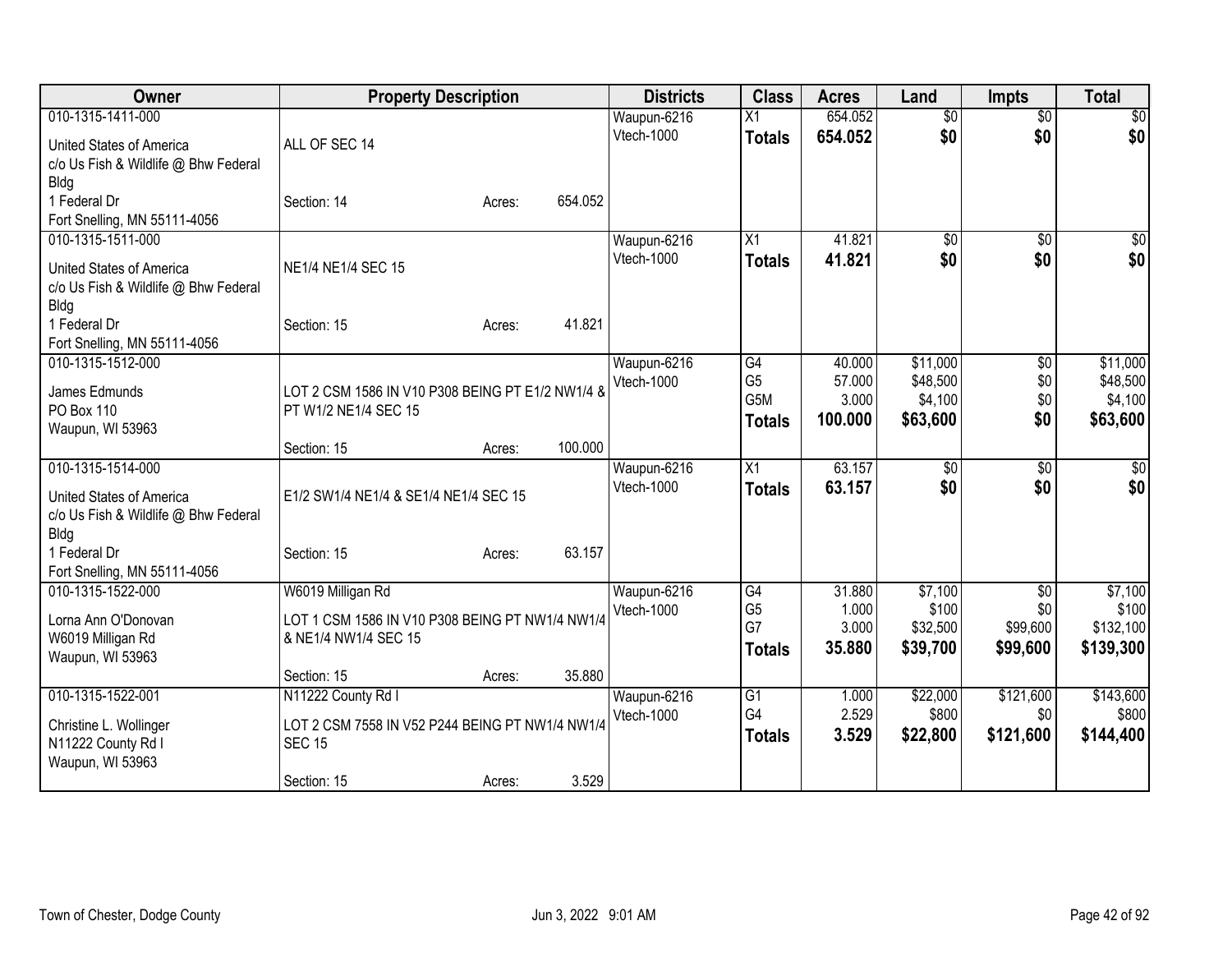| <b>Owner</b>                          | <b>Property Description</b>                                                    | <b>Districts</b>          | <b>Class</b>           | <b>Acres</b>   | Land                | <b>Impts</b>    | <b>Total</b>        |
|---------------------------------------|--------------------------------------------------------------------------------|---------------------------|------------------------|----------------|---------------------|-----------------|---------------------|
| 010-1315-1522-002                     | Milligan Rd                                                                    | Waupun-6216               | $\overline{G5}$        | 1.930          | \$1,700             | $\overline{50}$ | \$1,700             |
| Randall L. Frye                       | PT NW1/4 NW1/4 SEC 15 COM NW COR SD SEC TH E                                   | Vtech-1000                | <b>Totals</b>          | 1.930          | \$1,700             | \$0             | \$1,700             |
| Brenda S. Frye                        | 459 FT TO POB TH CONT E 115 FT TO CL CTH I TH S                                |                           |                        |                |                     |                 |                     |
| W6073 Milligan Rd                     | ALG SD CL 888.32 FT TH N 04DEG 37MIN 29SEC E                                   |                           |                        |                |                     |                 |                     |
| Waupun, WI 53963                      | 1.930<br>Section: 15<br>Acres:                                                 |                           |                        |                |                     |                 |                     |
| 010-1315-1522-003                     | W6073 Milligan Rd                                                              | Waupun-6216               | $\overline{G1}$        | 0.520          | \$17,200            | \$193,700       | \$210,900           |
|                                       |                                                                                | <b>Vtech-1000</b>         | <b>Totals</b>          | 0.520          | \$17,200            | \$193,700       | \$210,900           |
| Randall L. Frye                       | PT NW1/4 NW1/4 SEC 15 DESC IN V241 P340 & V806                                 |                           |                        |                |                     |                 |                     |
| Brenda S. Frye                        | P148 DESC AS COM NW1/4 SD SEC 15 TH E 315.84                                   |                           |                        |                |                     |                 |                     |
| W6073 Milligan Rd<br>Waupun, WI 53963 | FT TO POB TH S 04DEG 37MIN 29SEC E 188.13 FT<br>0.520<br>Section: 15<br>Acres: |                           |                        |                |                     |                 |                     |
| 010-1315-1522-004                     |                                                                                | Waupun-6216               | $\overline{G1}$        | 0.500          | \$17,000            | \$44,400        | \$61,400            |
|                                       | N11203 County Rd I                                                             | Vtech-1000                | G4                     | 3.680          | \$1,100             | \$0             | \$1,100             |
| <b>Born Rentals LLC</b>               | LOT 2 CSM 7320 IN V50 P271 BEING PT NE1/4 NE1/4                                |                           | G <sub>5</sub>         | 0.820          | \$700               | \$0             | \$700               |
| 409 Brandon                           | SEC 16 & PT NW1/4 NW1/4 SEC 15                                                 |                           | <b>Totals</b>          | 5.000          | \$18,800            | \$44,400        | \$63,200            |
| Waupun, WI 53963                      |                                                                                |                           |                        |                |                     |                 |                     |
|                                       | 5.000<br>Section: 15<br>Acres:                                                 |                           |                        |                |                     |                 |                     |
| 010-1315-1522-005                     |                                                                                | Waupun-6216               | $\overline{\text{X2}}$ | 12.385         | \$0                 | \$0             | \$0                 |
| State of Wisconsin Dnr                | RR ROW IN SEC 15 (99' WIDE)                                                    | Vtech-1000                | <b>Totals</b>          | 12.385         | \$0                 | \$0             | \$0                 |
| PO Box 7921                           |                                                                                |                           |                        |                |                     |                 |                     |
| Madison, WI 53707-7921                |                                                                                |                           |                        |                |                     |                 |                     |
|                                       | 12.385<br>Section: 15<br>Acres:                                                |                           |                        |                |                     |                 |                     |
| 010-1315-1522-006                     | County Rd I                                                                    | Waupun-6216               | $\overline{G4}$        | 6.105          | \$1,800             | \$0             | \$1,800             |
|                                       |                                                                                | Vtech-1000                | <b>Totals</b>          | 6.105          | \$1,800             | \$0             | \$1,800             |
| Randall L. Frye                       | LOT 1 CSM 7558 IN V52 P244 BEING PT NW1/4 NW1/4                                |                           |                        |                |                     |                 |                     |
| Brenda S. Frye                        | <b>SEC 15</b>                                                                  |                           |                        |                |                     |                 |                     |
| W6073 Milligan Rd                     | 6.105                                                                          |                           |                        |                |                     |                 |                     |
| Waupun, WI 53963<br>010-1315-1523-000 | Section: 15<br>Acres:                                                          |                           | $\overline{G1}$        |                |                     |                 |                     |
|                                       | N11182 County Rd I                                                             | Waupun-6216<br>Vtech-1000 | G4                     | 4.000<br>5.000 | \$25,000<br>\$1,300 | \$5,100<br>\$0  | \$30,100<br>\$1,300 |
| Joyce E. Buchholz                     | THAT PT OF W 70 AC OF S1/2 NW1/4 SEC 15 LYG W                                  |                           | G <sub>5</sub>         | 5.381          | \$4,600             | \$0             | \$4,600             |
| N11182 County Rd I                    | OF RR ROW                                                                      |                           | <b>Totals</b>          | 14.381         | \$30,900            | \$5,100         | \$36,000            |
| Waupun, WI 53963                      |                                                                                |                           |                        |                |                     |                 |                     |
|                                       | 14.381<br>Section: 15<br>Acres:                                                |                           |                        |                |                     |                 |                     |
| 010-1315-1524-000                     | County Rd I                                                                    | Waupun-6216               | $\overline{G4}$        | 44.072         | \$9,900             | $\overline{30}$ | \$9,900             |
| Joyce E. Buchholz                     | THAT PT OF W 70 AC OF S1/2 NW1/4 SEC 15 LYG E                                  | Vtech-1000                | G <sub>5</sub>         | 12.000         | \$10,200            | \$0             | \$10,200            |
| N11182 County Rd I                    | OF RR ROW                                                                      |                           | <b>Totals</b>          | 56.072         | \$20,100            | \$0             | \$20,100            |
| Waupun, WI 53963                      |                                                                                |                           |                        |                |                     |                 |                     |
|                                       | 56.072<br>Section: 15<br>Acres:                                                |                           |                        |                |                     |                 |                     |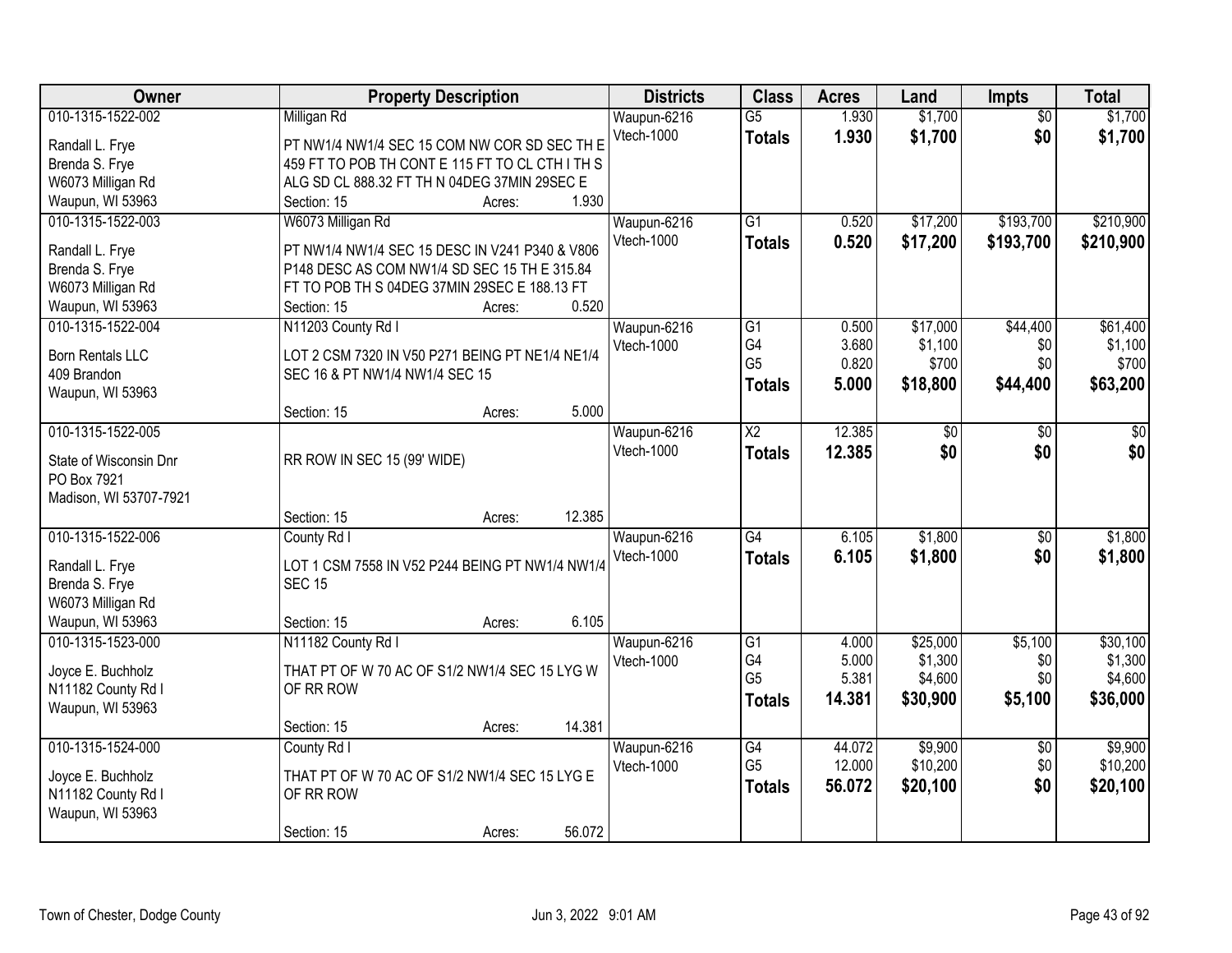| Owner                                |                                                  | <b>Property Description</b> |         | <b>Districts</b>          | <b>Class</b>    | <b>Acres</b> | Land            | <b>Impts</b>    | <b>Total</b>    |
|--------------------------------------|--------------------------------------------------|-----------------------------|---------|---------------------------|-----------------|--------------|-----------------|-----------------|-----------------|
| 010-1315-1531-000                    | Neitzel Rd                                       |                             |         | Waupun-6216               | G4              | 68.335       | \$12,800        | $\overline{50}$ | \$12,800        |
| Lorna A. O'Donovan                   | THAT PT N1/2 SW1/4 SEC 15 LYG E OF RR ROW        |                             |         | Vtech-1000                | G <sub>5</sub>  | 3.000        | \$2,600         | \$0             | \$2,600         |
| W6019 Milligan Rd                    |                                                  |                             |         |                           | <b>Totals</b>   | 71.335       | \$15,400        | \$0             | \$15,400        |
| Waupun, WI 53963                     |                                                  |                             |         |                           |                 |              |                 |                 |                 |
|                                      | Section: 15                                      | Acres:                      | 71.335  |                           |                 |              |                 |                 |                 |
| 010-1315-1532-000                    | N11037X County Rd I                              |                             |         | Waupun-6216               | G4              | 14.000       | \$1,000         | $\overline{30}$ | \$1,000         |
| Lorna A. O'Donovan                   | THAT PT NW1/4 SW1/4 SEC 15 LYG W OF RR ROW       |                             |         | Vtech-1000                | G7              | 0.429        | \$3,200         | \$11,500        | \$14,700        |
| W6019 Milligan Rd                    | ALSO THAT PT NE1/4 SE1/4 SEC 16 LYG E OF CTH I   |                             |         |                           | <b>Totals</b>   | 14.429       | \$4,200         | \$11,500        | \$15,700        |
| Waupun, WI 53963                     |                                                  |                             |         |                           |                 |              |                 |                 |                 |
|                                      | Section: 15                                      | Acres:                      | 14.429  |                           |                 |              |                 |                 |                 |
| 010-1315-1534-000                    | W6068 Neitzel Rd                                 |                             |         | Waupun-6216               | G1              | 1.300        | \$6,500         | \$301,200       | \$307,700       |
| Michael J. Kuzulka                   | LOT 1 CSM 6738 IN V46 P1 BEING THE SE1/4 SW1/4 & |                             |         | Vtech-1000                | G4              | 6.234        | \$1,600         | \$0             | \$1,600         |
| Sandra M. Kuzulka                    | PT OF SW1/4 SW1/4 SEC 15                         |                             |         |                           | G <sub>5</sub>  | 68.286       | \$56,500        | \$0             | \$56,500        |
| W6068 Neitzel Rd                     |                                                  |                             |         |                           | Totals          | 75.820       | \$64,600        | \$301,200       | \$365,800       |
| Waupun, WI 53963                     | Section: 15                                      | Acres:                      | 75.820  |                           |                 |              |                 |                 |                 |
| 010-1315-1541-000                    |                                                  |                             |         | Waupun-6216               | $\overline{X1}$ | 168.187      | $\overline{50}$ | \$0             | $\overline{30}$ |
|                                      |                                                  |                             |         | Vtech-1000                | <b>Totals</b>   | 168.187      | \$0             | \$0             | \$0             |
| United States of America             | <b>SE1/4 SEC 15</b>                              |                             |         |                           |                 |              |                 |                 |                 |
| c/o Us Fish & Wildlife @ Bhw Federal |                                                  |                             |         |                           |                 |              |                 |                 |                 |
| <b>Bldg</b><br>1 Federal Dr          | Section: 15                                      |                             | 168.187 |                           |                 |              |                 |                 |                 |
| Fort Snelling, MN 55111-4056         |                                                  | Acres:                      |         |                           |                 |              |                 |                 |                 |
| 010-1315-1611-000                    | W6147 Milligan Rd                                |                             |         | Waupun-6216               | G4              | 28.536       | \$8,100         | $\sqrt[6]{3}$   | \$8,100         |
|                                      |                                                  |                             |         | Vtech-1000                | G <sub>5</sub>  | 14.400       | \$12,300        | \$0             | \$12,300        |
| Joshua D. Bos                        | LOT 1 CSM 7320 IN V50 P271 BEING PT NE1/4 NE1/4  |                             |         |                           | G7              | 0.100        | \$500           | \$400           | \$900           |
| Laura J. Bos                         | SEC 16 & PT NW1/4 NW1/4 SEC 15                   |                             |         |                           | <b>Totals</b>   | 43.036       | \$20,900        | \$400           | \$21,300        |
| W6256 Milligan Rd                    |                                                  |                             |         |                           |                 |              |                 |                 |                 |
| Waupun, WI 53963                     | Section: 16                                      | Acres:                      | 43.036  |                           |                 |              |                 |                 |                 |
| 010-1315-1611-001                    | W6197 Milligan Rd                                |                             |         | Waupun-6216<br>Vtech-1000 | $\overline{G1}$ | 0.500        | \$17,000        | \$65,600        | \$82,600        |
| Georgia A. Mecklenberg               | W 150 FT OF N 150 FT NE1/4 NE1/4 SEC 16          |                             |         |                           | <b>Totals</b>   | 0.500        | \$17,000        | \$65,600        | \$82,600        |
| W6197 Milligan Rd                    |                                                  |                             |         |                           |                 |              |                 |                 |                 |
| Waupun, WI 53963                     |                                                  |                             |         |                           |                 |              |                 |                 |                 |
|                                      | Section: 16                                      | Acres:                      | 0.500   |                           |                 |              |                 |                 |                 |
| 010-1315-1612-000                    | Milligan Rd                                      |                             |         | Waupun-6216               | $\overline{G4}$ | 25.000       | \$7,100         | $\overline{50}$ | \$7,100         |
| Laura J. Bos                         | NW1/4 NE1/4 SEC 16                               |                             |         | Vtech-1000                | G <sub>5</sub>  | 16.169       | \$13,000        | \$0             | \$13,000        |
| Joshua D. Bos                        |                                                  |                             |         |                           | <b>Totals</b>   | 41.169       | \$20,100        | \$0             | \$20,100        |
| W6256 Milligan Rd                    |                                                  |                             |         |                           |                 |              |                 |                 |                 |
| Waupun, WI 53963                     | Section: 16                                      | Acres:                      | 41.169  |                           |                 |              |                 |                 |                 |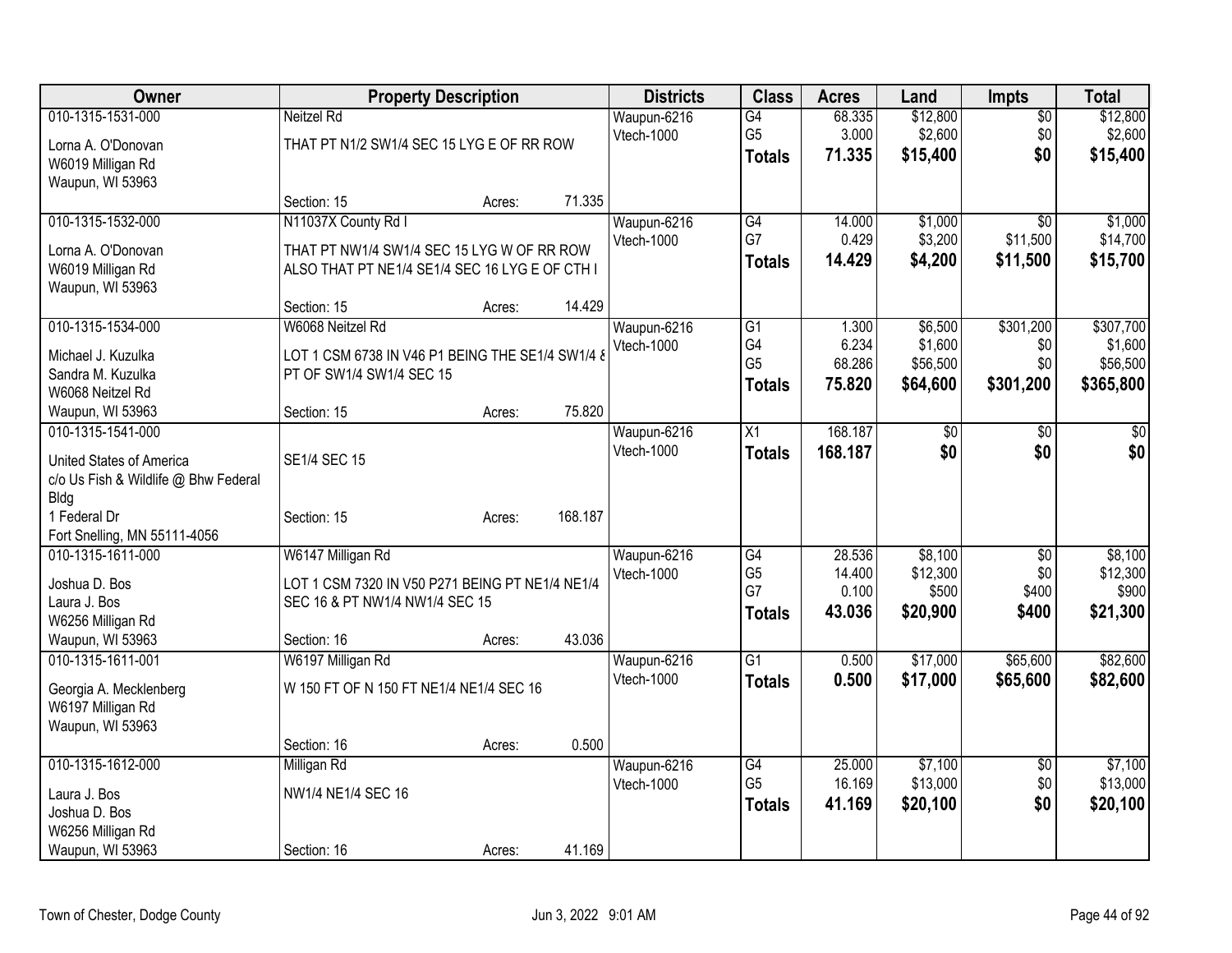| <b>Owner</b>                                                                                          |                                                                                                                                                                              | <b>Property Description</b> |         | <b>Districts</b>          | <b>Class</b>                                             | <b>Acres</b>                        | Land                                       | <b>Impts</b>                                     | <b>Total</b>                                 |
|-------------------------------------------------------------------------------------------------------|------------------------------------------------------------------------------------------------------------------------------------------------------------------------------|-----------------------------|---------|---------------------------|----------------------------------------------------------|-------------------------------------|--------------------------------------------|--------------------------------------------------|----------------------------------------------|
| 010-1315-1614-000<br>Lorna A. O'Donovan<br>W6019 Milligan Rd<br>Waupun, WI 53963                      | S1/2 NE1/4 SEC 16                                                                                                                                                            |                             |         | Waupun-6216<br>Vtech-1000 | G4<br>G <sub>5</sub><br><b>Totals</b>                    | 57.000<br>25.873<br>82.873          | \$16,200<br>\$15,300<br>\$31,500           | $\sqrt{$0}$<br>\$0<br>\$0                        | \$16,200<br>\$15,300<br>\$31,500             |
|                                                                                                       | Section: 16                                                                                                                                                                  | Acres:                      | 82.873  |                           |                                                          |                                     |                                            |                                                  |                                              |
| 010-1315-1621-000<br>Larry A. Hopp<br>Karen M. Hopp<br>N10533 Us Highway 151<br>Waupun, WI 53963      | Milligan Rd<br>LOT 1 CSM 2245 IN V14 P75 BEING PT NW1/4 SEC 16<br>EX HWY DESC IN V833 P22<br>Section: 16                                                                     | Acres:                      | 61.519  | Waupun-6216<br>Vtech-1000 | G4<br>G <sub>5</sub><br><b>Totals</b>                    | 42.370<br>19.149<br>61.519          | \$12,800<br>\$14,700<br>\$27,500           | $\overline{50}$<br>\$0<br>\$0                    | \$12,800<br>\$14,700<br>\$27,500             |
| 010-1315-1621-001                                                                                     | Milligan Rd                                                                                                                                                                  |                             |         | Waupun-6216               | $\overline{X2}$                                          | 0.818                               | \$0                                        | \$0                                              | $\sqrt{50}$                                  |
| State of Wisconsin Dot<br>c/o 944 Vanderperren Way<br>PO Box 28080<br>Green Bay, WI 54304-0080        | ALL THAT PT OF NE1/4 NW1/4 SEC 16 LYG NW OF<br>MILLIGAN RD AS DESC IN V833 P22 & BEING PT LOT<br>1 CSM 2245 IN V14 P75<br>Section: 16                                        | Acres:                      | 0.818   | Vtech-1000                | <b>Totals</b>                                            | 0.818                               | \$0                                        | \$0                                              | \$0                                          |
| 010-1315-1623-000<br>Eric P. Schaver<br>Stacy E. Schaver<br>W6488 Milligan Rd                         | W6488 Milligan Rd<br>LOT 2 CSM 2245 IN V14 P75 BEING PT NW1/4 SEC 16<br>EX 3.33 AC HWY DESC IN V833 P349                                                                     |                             |         | Waupun-6216<br>Vtech-1000 | $\overline{G4}$<br>G <sub>5</sub><br>G7<br><b>Totals</b> | 24.170<br>11.500<br>1.000<br>36.670 | \$4,500<br>\$8,600<br>\$17,500<br>\$30,600 | $\overline{50}$<br>\$0<br>\$113,900<br>\$113,900 | \$4,500<br>\$8,600<br>\$131,400<br>\$144,500 |
| Waupun, WI 53963<br>010-1315-1623-001                                                                 | Section: 16<br>Milligan Rd                                                                                                                                                   | Acres:                      | 36.670  | Waupun-6216               | $\overline{G4}$                                          | 35.000                              | \$9,000                                    | \$0                                              | \$9,000                                      |
| Paul L. Vande Zande<br>Wendy S. Vande Zande<br>N10965 State Rd 26<br>Waupun, WI 53963                 | LOT 3 CSM 2245 IN V14 P75 BEING PT S1/2 NW1/4<br>SEC 16 EX 1.92 AC HWY DESC IN V835 P125<br>Section: 16                                                                      | Acres:                      | 38.080  | Vtech-1000                | G <sub>5</sub><br>Totals                                 | 3.080<br>38.080                     | \$2,300<br>\$11,300                        | \$0<br>\$0                                       | \$2,300<br>\$11,300                          |
| 010-1315-1632-000                                                                                     | State Highway 26                                                                                                                                                             |                             |         | Waupun-6216               | G4                                                       | 33.000                              | \$9,200                                    | $\overline{60}$                                  | \$9,200                                      |
| Paul L. Vande Zande<br>Wendy S. Vande Zande<br>N10965 State Rd 26                                     | NW1/4 SW1/4 SEC 16 EX HWY DESC IN V322 P376 EX<br>HWY DESC IN V582 P277                                                                                                      |                             |         | Vtech-1000                | G <sub>5</sub><br><b>Totals</b>                          | 6.586<br>39.586                     | \$4,900<br>\$14,100                        | \$0<br>\$0                                       | \$4,900<br>\$14,100                          |
| Waupun, WI 53963                                                                                      | Section: 16                                                                                                                                                                  | Acres:                      | 39.586  |                           |                                                          |                                     |                                            |                                                  |                                              |
| 010-1315-1633-001<br>Andrew Vandezande<br>Ashley Vandezande<br>N11121 State Rd 26<br>Waupun, WI 53963 | State Rd 26<br>ALL OF NE1/4 SW1/4 & SE1/4 SW1/4 & PT OF SW1/4<br>SW1/4 SEC 16 & PT NW1/4 NW1/4 SEC 21 AS DESC IN<br>DOC# 1177056 EX PARC DESC IN DOC# 1262437<br>Section: 16 | Acres:                      | 127.532 | Waupun-6216<br>Vtech-1000 | G4<br>G <sub>5</sub><br><b>Totals</b>                    | 55.690<br>71.842<br>127.532         | \$12,400<br>\$61,100<br>\$73,500           | $\sqrt{6}$<br>\$0<br>\$0                         | \$12,400<br>\$61,100<br>\$73,500             |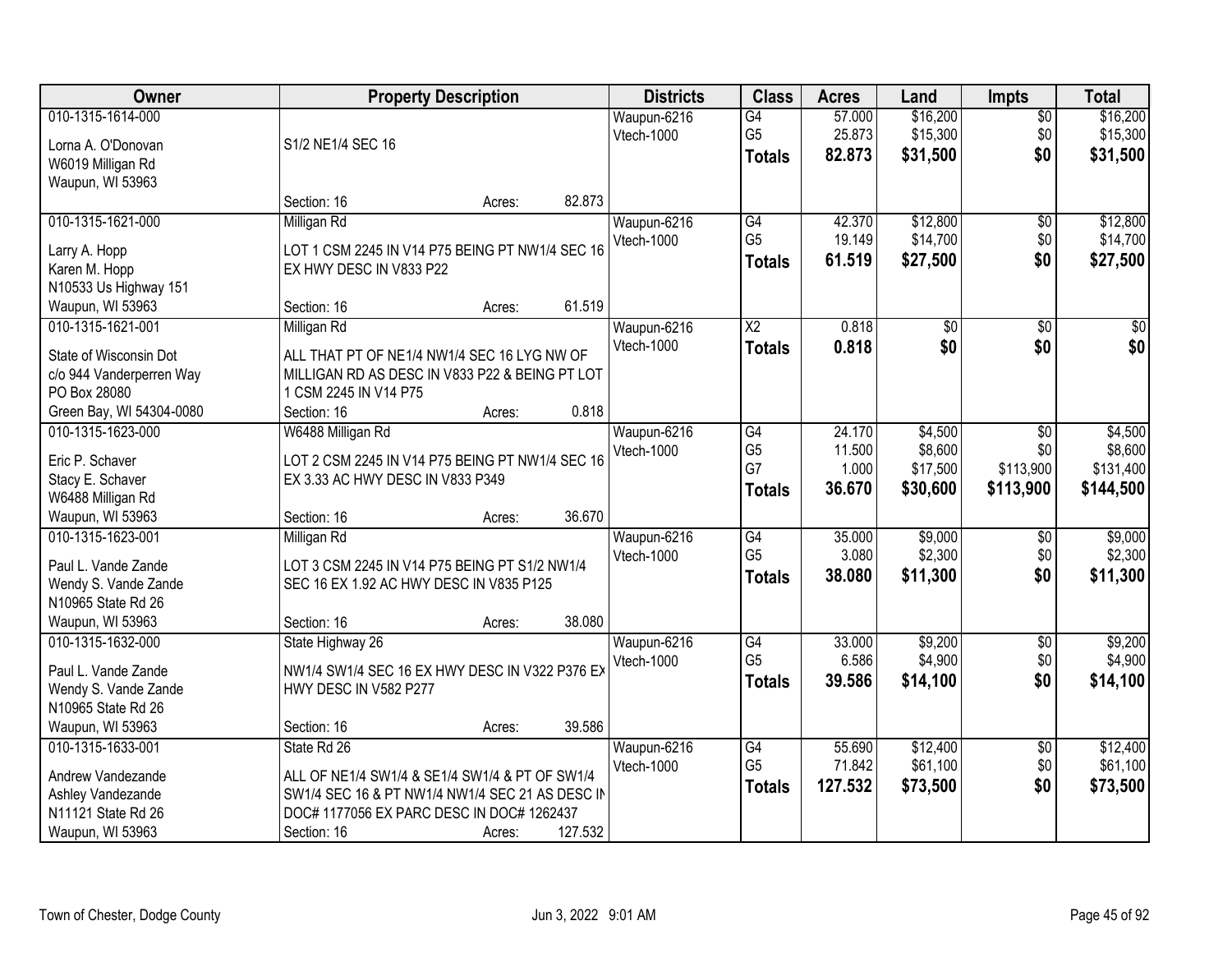| <b>Owner</b>                          | <b>Property Description</b>                     |        |        | <b>Districts</b>          | <b>Class</b>    | <b>Acres</b> | Land     | <b>Impts</b>           | <b>Total</b> |
|---------------------------------------|-------------------------------------------------|--------|--------|---------------------------|-----------------|--------------|----------|------------------------|--------------|
| 010-1315-1641-000                     | N11037 County Rd I                              |        |        | Waupun-6216               | $\overline{G1}$ | 3.474        | \$31,700 | \$87,400               | \$119,100    |
| Shawn D. O'Donovan                    | LOT 1 CSM 6276 IN V42 P203 BEING PT NE1/4 SE1/4 |        |        | Vtech-1000                | <b>Totals</b>   | 3.474        | \$31,700 | \$87,400               | \$119,100    |
| N11037 County Rd I                    | <b>SEC 16</b>                                   |        |        |                           |                 |              |          |                        |              |
| Waupun, WI 53963                      |                                                 |        |        |                           |                 |              |          |                        |              |
|                                       | Section: 16                                     | Acres: | 3.474  |                           |                 |              |          |                        |              |
| 010-1315-1642-000                     | County Rd I                                     |        |        | Waupun-6216               | G4              | 65.000       | \$17,500 | $\overline{50}$        | \$17,500     |
| Lorna A. O'Donovan                    | N1/2 SE1/4 SEC 16 EX THAT PT LYG E OF CTH I EX  |        |        | Vtech-1000                | G <sub>5</sub>  | 10.123       | \$8,600  | \$0                    | \$8,600      |
| W6019 Milligan Rd                     | CSM 6276 IN V42 P203                            |        |        |                           | <b>Totals</b>   | 75.123       | \$26,100 | \$0                    | \$26,100     |
| Waupun, WI 53963                      |                                                 |        |        |                           |                 |              |          |                        |              |
|                                       | Section: 16                                     | Acres: | 75.123 |                           |                 |              |          |                        |              |
| 010-1315-1643-000                     | N10929 County Rd I                              |        |        | Waupun-6216               | G1              | 4.750        | \$42,900 | \$804,000              | \$846,900    |
| Scotty M. Farrell                     | LOT 1 CSM 6589 IN V44 P300 BEING PT SW1/4 SE1/4 |        |        | Vtech-1000                | G <sub>5</sub>  | 1.407        | \$1,200  | \$0                    | \$1,200      |
| Erin K. Farrell                       | & PT SE1/4 SE1/4 SEC 16 ALSO THAT PT SD SW1/4   |        |        |                           | <b>Totals</b>   | 6.157        | \$44,100 | \$804,000              | \$848,100    |
| N10929 County Rd I                    | SE1/4 AS DESC IN DOC# 1177054                   |        |        |                           |                 |              |          |                        |              |
| Waupun, WI 53963                      | Section: 16                                     | Acres: | 6.157  |                           |                 |              |          |                        |              |
| 010-1315-1644-000                     | N10925 County Rd I                              |        |        | Waupun-6216               | $\overline{G1}$ | 1.000        | \$22,000 | \$236,500              | \$258,500    |
|                                       |                                                 |        |        | Vtech-1000                | G4              | 2.039        | \$500    | \$0                    | \$500        |
| Lucas M. Bruins                       | LOT 1 CSM 6561 IN V44 P237 BEING PT SE1/4 SE1/4 |        |        |                           | G <sub>5</sub>  | 3.742        | \$3,200  | \$0                    | \$3,200      |
| Sarah E. Bruins                       | <b>SEC 16</b>                                   |        |        |                           | <b>Totals</b>   | 6.781        | \$25,700 | \$236,500              | \$262,200    |
| N10925 County Rd I                    |                                                 |        | 6.781  |                           |                 |              |          |                        |              |
| Waupun, WI 53963<br>010-1315-1644-001 | Section: 16                                     | Acres: |        |                           | $\overline{G4}$ | 17.410       | \$3,600  |                        | \$3,600      |
|                                       | County Rd I                                     |        |        | Waupun-6216<br>Vtech-1000 | G <sub>5</sub>  | 3.423        | \$2,900  | $\overline{50}$<br>\$0 | \$2,900      |
| Neil D. Drummy                        | THAT PT OF SE1/4 SE1/4 SEC 16 LYG E OF CTH I    |        |        |                           | <b>Totals</b>   | 20.833       | \$6,500  | \$0                    | \$6,500      |
| Nancy L. Drummy                       | ALSO THAT PT OF SW1/4 SW1/4 SEC 15 LYG W OF     |        |        |                           |                 |              |          |                        |              |
| N11802 County Rd I                    | <b>RR ROW</b>                                   |        |        |                           |                 |              |          |                        |              |
| Waupun, WI 53963                      | Section: 16                                     | Acres: | 20.833 |                           |                 |              |          |                        |              |
| 010-1315-1644-002                     |                                                 |        |        | Waupun-6216               | $\overline{G4}$ | 31.308       | \$8,800  | $\overline{60}$        | \$8,800      |
| Ronald M. Rosati                      | S1/2 SE1/4 SEC 16 EX THAT PT LYG E OF CTH I EX  |        |        | Vtech-1000                | G <sub>5</sub>  | 23.340       | \$19,900 | \$0                    | \$19,900     |
| 11750 Windsor Dr                      | CSM 6561 IN V44 P237 EX CSM 6589 IN V44 P300 EX |        |        |                           | <b>Totals</b>   | 54.648       | \$28,700 | \$0                    | \$28,700     |
| Huntley, IL 60142                     | PARC DESC IN DOC# 1177054                       |        |        |                           |                 |              |          |                        |              |
|                                       | Section: 16                                     | Acres: | 54.648 |                           |                 |              |          |                        |              |
| 010-1315-1711-000                     | Milligan Rd                                     |        |        | Waupun-6216               | G4              | 32.470       | \$8,400  | $\overline{30}$        | \$8,400      |
| For Riel Estate Development LLC       | PT N1/2 NE1/4 SEC 17 COM N1/4 COR SEC 17 TH N   |        |        | Vtech-1000                | G <sub>5</sub>  | 6.000        | \$5,100  | \$0                    | \$5,100      |
| 424 Neevel Ave                        | 87DEG 38MIN 51SEC E 1011.86 FT TO POB TH N      |        |        |                           | <b>Totals</b>   | 38.470       | \$13,500 | \$0                    | \$13,500     |
| Waupun, WI 53963                      | 87DEG 38MIN 51SEC E 1347.73 FT TH S 34DEG       |        |        |                           |                 |              |          |                        |              |
|                                       | Section: 17                                     | Acres: | 38.470 |                           |                 |              |          |                        |              |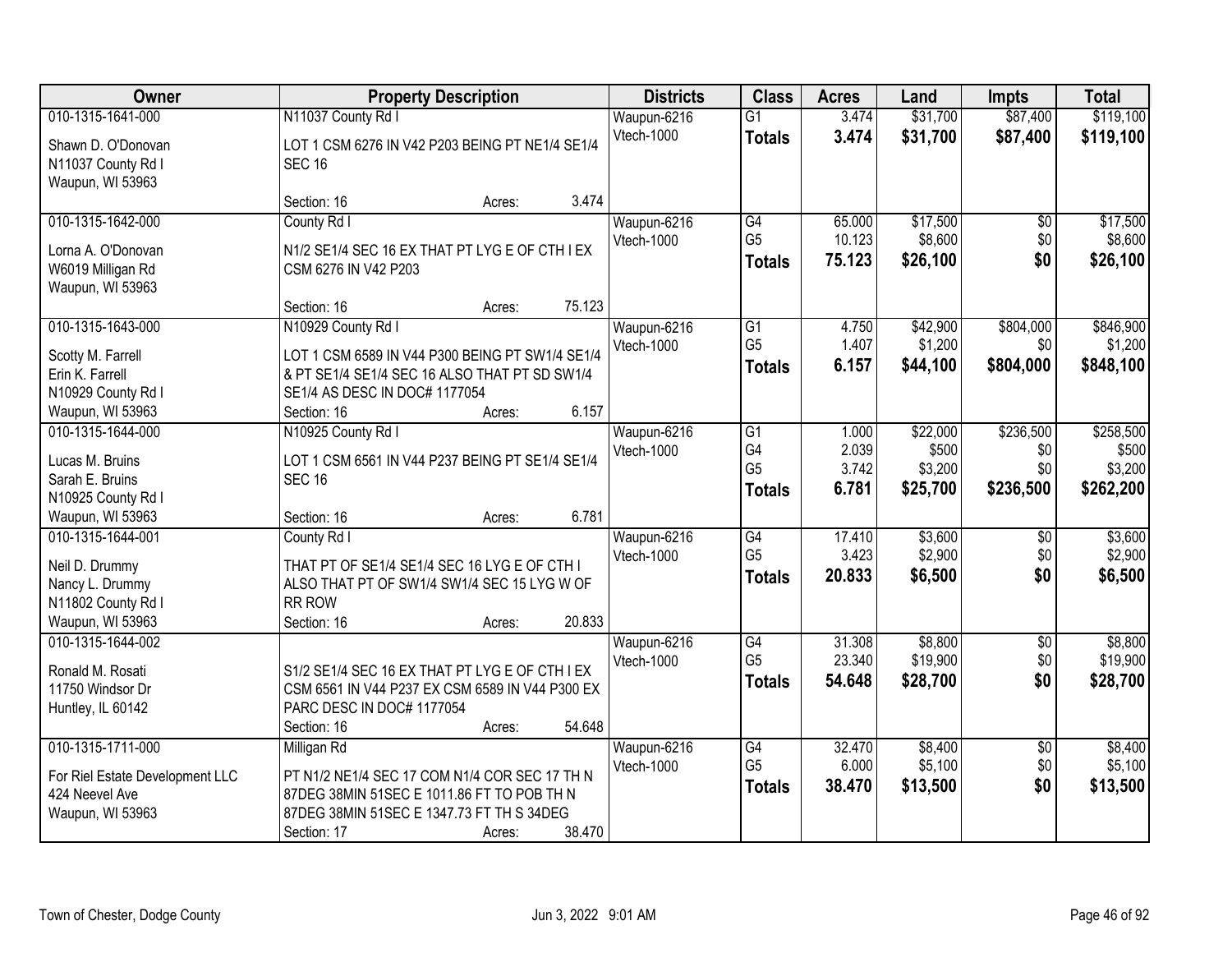| Owner                                                                                                          | <b>Property Description</b>                                                                                                                                                                            | <b>Districts</b>          | <b>Class</b>                                             | <b>Acres</b>                     | Land                                     | <b>Impts</b>                              | <b>Total</b>                               |
|----------------------------------------------------------------------------------------------------------------|--------------------------------------------------------------------------------------------------------------------------------------------------------------------------------------------------------|---------------------------|----------------------------------------------------------|----------------------------------|------------------------------------------|-------------------------------------------|--------------------------------------------|
| 010-1315-1712-000<br>Jeffry C. Duchac<br>Kathleen L. Duchac<br>W6647 Milligan Rd                               | W6647 Milligan Rd<br>LOT 1 CSM 2892 IN V17 P57 BEING PT NW1/4 NE1/4<br><b>SEC 17</b>                                                                                                                   | Waupun-6216<br>Vtech-1000 | $\overline{G1}$<br>G4<br><b>Totals</b>                   | 2.120<br>4.000<br>6.120          | \$28,300<br>\$1,200<br>\$29,500          | \$312,000<br>\$0<br>\$312,000             | \$340,300<br>\$1,200<br>\$341,500          |
| Waupun, WI 53963                                                                                               | 6.120<br>Section: 17<br>Acres:                                                                                                                                                                         |                           |                                                          |                                  |                                          |                                           |                                            |
| 010-1315-1712-001<br>Nicholas Giudice<br><b>Ashley Giudice</b><br>W6631 Milligan Rd<br>Waupun, WI 53963        | W6631 Milligan Rd<br>LOT 2 CSM 2892 IN V17 P57 BEING PT NW1/4 NE1/4<br><b>SEC 17</b><br>1.100<br>Section: 17<br>Acres:                                                                                 | Waupun-6216<br>Vtech-1000 | $\overline{G1}$<br><b>Totals</b>                         | 1.100<br>1.100                   | \$22,600<br>\$22,600                     | \$172,600<br>\$172,600                    | \$195,200<br>\$195,200                     |
| 010-1315-1712-002<br>State of Wisconsin Dot<br>c/o 4802 Sheboygan Ave<br>PO Box 7914<br>Madison, WI 53707-7914 | Buwalda Rd<br>PT E1/2 NE1/4 SEC 17 BEING A STRIP 82.5 FT WIDE<br>FROM S LN SW1/4 NE1/4 TH NLY TO N LN NW1/4<br>NE1/4 SEC 17 SD STRIP BEING OLD RR<br>5.000<br>Section: 17<br>Acres:                    | Waupun-6216<br>Vtech-1000 | $\overline{\text{X2}}$<br><b>Totals</b>                  | 5.000<br>5.000                   | \$0<br>\$0                               | $\overline{50}$<br>\$0                    | $\overline{50}$<br>\$0                     |
| 010-1315-1713-000<br>Paul L. Vande Zande<br>Wendy S. Vande Zande<br>N10965 State Rd 26<br>Waupun, WI 53963     | US Highway 151<br>PT NE1/4 SEC 17 COM N1/4 COR SEC 17 TH N<br>87DEG 38MIN 51SEC E 94.37 FT TH S 0DEG 48MIN<br>9SEC E 855.29 FT TO POB TH N 87DEG 34MIN 24SEC<br>60.210<br>Section: 17<br>Acres:        | Waupun-6216<br>Vtech-1000 | G4<br>G <sub>5</sub><br><b>Totals</b>                    | 55.210<br>5.000<br>60.210        | \$15,100<br>\$4,300<br>\$19,400          | $\overline{50}$<br>\$0<br>\$0             | \$15,100<br>\$4,300<br>\$19,400            |
| 010-1315-1714-000<br>Andrew Vandezande<br>Ashley Vandezande<br>N11121 State Rd 26<br>Waupun, WI 53963          | N11121 State Rd 26<br>THAT PT S1/2 NE1/4 SEC 17 LYG SELY OF SLY ROW<br>LN USH 151 & LYG W OF W ROW LN STH 26 (HWY AS<br>DESC IN V322 P444) EX HWY DESC IN V835 P122<br>24.276<br>Section: 17<br>Acres: | Waupun-6216<br>Vtech-1000 | G4<br>G7<br><b>Totals</b>                                | 22.776<br>1.500<br>24.276        | \$6,200<br>\$21,300<br>\$27,500          | $\overline{30}$<br>\$288,700<br>\$288,700 | \$6,200<br>\$310,000<br>\$316,200          |
| 010-1315-1721-000<br>Lyle R. Bronkhorst et al<br>W6779 Milligan Rd<br>Waupun, WI 53963                         | Buwalda Rd<br>NE1/4 NW1/4 SEC 17 ALSO PT NW1/4 NE1/4 SD SEC<br>LYG W OF RR ROW EX CSM IN V4 P10<br>31.072<br>Section: 17<br>Acres:                                                                     | Waupun-6216<br>Vtech-1000 | G4<br>G <sub>5</sub><br><b>Totals</b>                    | 20.310<br>10.762<br>31.072       | \$5,500<br>\$8,000<br>\$13,500           | $\overline{50}$<br>\$0<br>\$0             | \$5,500<br>\$8,000<br>\$13,500             |
| 010-1315-1721-001<br>Lyle R. Bronkhorst et al<br>W6779 Milligan Rd<br>Waupun, WI 53963                         | W6779 Milligan Rd<br>PARC DESC IN CSM V4 P10 BEING PT NE1/4 NW1/4<br><b>SEC 17</b><br>9.790<br>Section: 17<br>Acres:                                                                                   | Waupun-6216<br>Vtech-1000 | $\overline{G1}$<br>G4<br>G <sub>5</sub><br><b>Totals</b> | 3.290<br>5.500<br>1.000<br>9.790 | \$31,200<br>\$1,400<br>\$900<br>\$33,500 | \$154,800<br>\$0<br>\$0<br>\$154,800      | \$186,000<br>\$1,400<br>\$900<br>\$188,300 |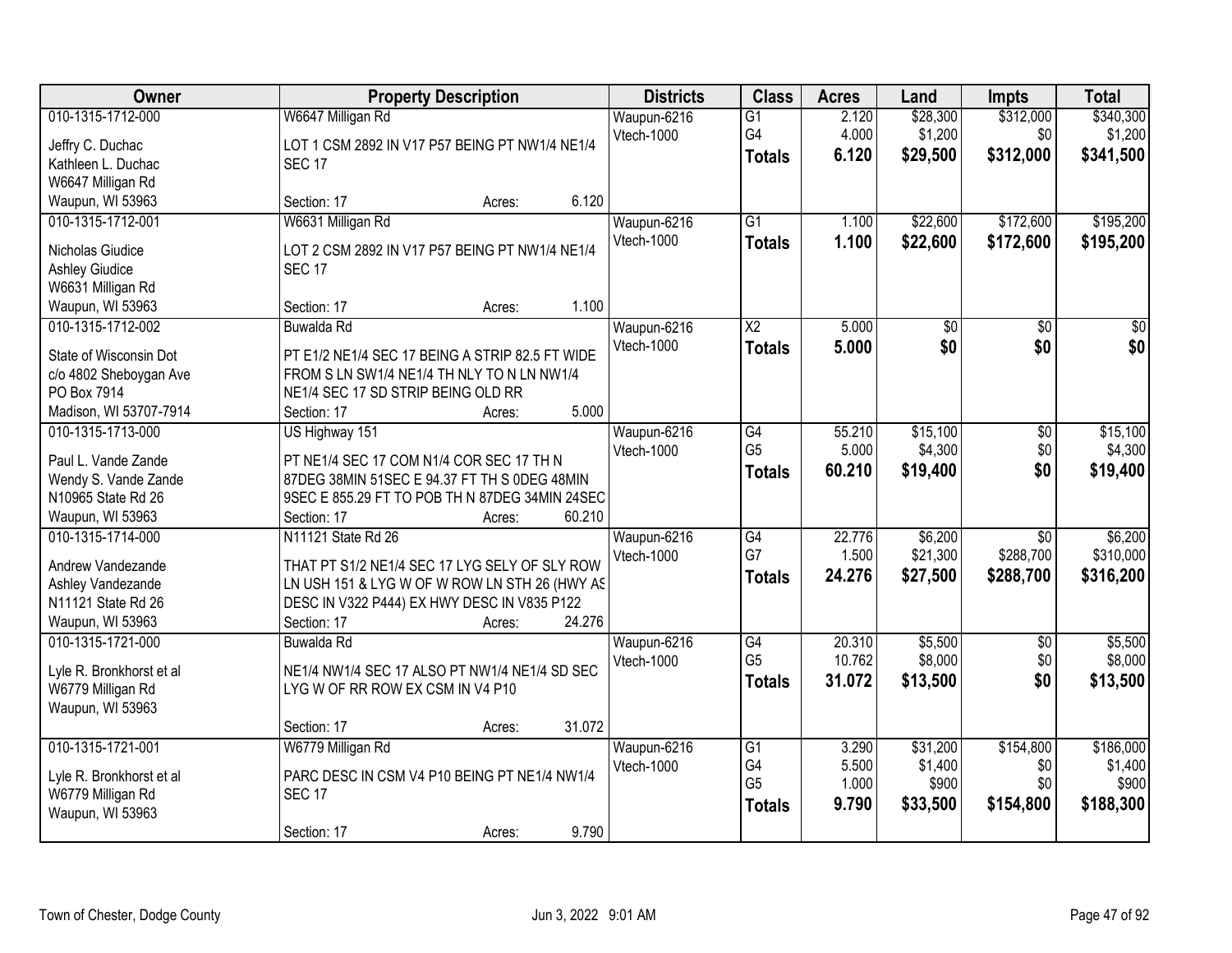| Owner                                  | <b>Property Description</b>                     | <b>Districts</b>  | <b>Class</b>    | <b>Acres</b> | Land     | Impts           | <b>Total</b> |
|----------------------------------------|-------------------------------------------------|-------------------|-----------------|--------------|----------|-----------------|--------------|
| 010-1315-1722-000                      | N11290 County Rd M                              | Waupun-6216       | G4              | 37.151       | \$10,300 | $\overline{50}$ | \$10,300     |
| Donald R. Vanegtern                    | THAT PT OF N 30 AC OF NE1/4 NE1/4 SEC 18 LYG    | Vtech-1000        | G7              | 5.000        | \$37,500 | \$441,600       | \$479,100    |
| Kandi Vanegtern                        | ELY OF CL CTH M ALSO COM INT CL CTH M & S LN    |                   | <b>Totals</b>   | 42.151       | \$47,800 | \$441,600       | \$489,400    |
| N11290 County Rd M                     | OF N 30 AC THE TO SEC LN TH S 142 FT TH W TO    |                   |                 |              |          |                 |              |
| Waupun, WI 53963                       | 42.151<br>Section: 17<br>Acres:                 |                   |                 |              |          |                 |              |
| 010-1315-1722-001                      | W6809 Milligan Rd                               | Waupun-6216       | $\overline{G1}$ | 2.750        | \$32,900 | \$151,200       | \$184,100    |
|                                        |                                                 | Vtech-1000        | <b>Totals</b>   | 2.750        | \$32,900 | \$151,200       | \$184,100    |
| Ci D. Pratt                            | PT NW1/4 NW1/4 SEC 17 AS DESC IN V347 P1        |                   |                 |              |          |                 |              |
| Alyssa K. Pratt                        |                                                 |                   |                 |              |          |                 |              |
| W6809 Milligan Rd                      | 2.750<br>Section: 17                            |                   |                 |              |          |                 |              |
| Waupun, WI 53963                       | Acres:                                          |                   |                 |              |          |                 |              |
| 010-1315-1722-002                      | W6817 Milligan Rd                               | Waupun-6216       | G1              | 2.000        | \$28,000 | \$315,500       | \$343,500    |
| Brian N. Manske                        | LOT 1 CSM 5642 IN V37 P136 BEING PT NW1/4 NW1/4 | Vtech-1000        | <b>Totals</b>   | 2.000        | \$28,000 | \$315,500       | \$343,500    |
| Amy R. Manske                          | <b>SEC 17</b>                                   |                   |                 |              |          |                 |              |
| W6817 Milligan Rd                      |                                                 |                   |                 |              |          |                 |              |
| Waupun, WI 53963                       | 2.000<br>Section: 17<br>Acres:                  |                   |                 |              |          |                 |              |
| 010-1315-1723-000                      | County Rd M                                     | Waupun-6216       | $\overline{G4}$ | 35.734       | \$10,200 | \$0             | \$10,200     |
|                                        | SW1/4 NW1/4 SEC 17                              | Vtech-1000        | G <sub>5</sub>  | 4.000        | \$3,400  | \$0             | \$3,400      |
| Donald R. Vanegtern<br>Kandi Vanegtern |                                                 |                   | <b>Totals</b>   | 39.734       | \$13,600 | \$0             | \$13,600     |
| N11290 County Rd M                     |                                                 |                   |                 |              |          |                 |              |
| Waupun, WI 53963                       | 39.734<br>Section: 17<br>Acres:                 |                   |                 |              |          |                 |              |
| 010-1315-1724-000                      | Buwalda Rd                                      | Waupun-6216       | G4              | 34.000       | \$9,700  | \$0             | \$9,700      |
|                                        |                                                 | <b>Vtech-1000</b> | G <sub>5</sub>  | 0.919        | \$100    | \$0             | \$100        |
| Lyle R. Bronkhorst et al               | SE1/4 NW1/4 SEC 17 ALSO THAT PT SW1/4 NE1/4 SD  |                   | <b>Totals</b>   | 34.919       | \$9,800  | \$0             | \$9,800      |
| W6779 Milligan Rd                      | SEC LYG W OF RR ROW EX PARCS IN CSM V6 P262,    |                   |                 |              |          |                 |              |
| Waupun, WI 53963                       | V6 P254, V8 P150, V10 P245                      |                   |                 |              |          |                 |              |
|                                        | 34.919<br>Section: 17<br>Acres:                 |                   |                 |              |          |                 |              |
| 010-1315-1724-001                      | N11155 Buwalda Rd                               | Waupun-6216       | $\overline{G1}$ | 2.120        | \$28,300 | \$112,600       | \$140,900    |
| Larry G. Uhazie                        | LOT 1 CSM 465 IN V6 P262 BEING PT SE1/4 NW1/4   | Vtech-1000        | <b>Totals</b>   | 2.120        | \$28,300 | \$112,600       | \$140,900    |
| N11155 Buwalda Rd                      | <b>SEC 17</b>                                   |                   |                 |              |          |                 |              |
| Waupun, WI 53963                       |                                                 |                   |                 |              |          |                 |              |
|                                        | 2.120<br>Section: 17<br>Acres:                  |                   |                 |              |          |                 |              |
| 010-1315-1724-002                      | N11131 Buwalda Rd                               | Waupun-6216       | $\overline{G1}$ | 1.020        | \$22,100 | \$210,800       | \$232,900    |
|                                        |                                                 | Vtech-1000        | <b>Totals</b>   | 1.020        | \$22,100 | \$210,800       | \$232,900    |
| Jeffrey S. Schwark                     | PARC 1 CSM 458 IN V6 P254 BEING PT SW1/4 NE1/4  |                   |                 |              |          |                 |              |
| Robin C. Schwark                       | & PT SE1/4 NW1/4 SEC 17                         |                   |                 |              |          |                 |              |
| N11131 Buwalda Rd                      |                                                 |                   |                 |              |          |                 |              |
| Waupun, WI 53963                       | 1.020<br>Section: 17<br>Acres:                  |                   |                 |              |          |                 |              |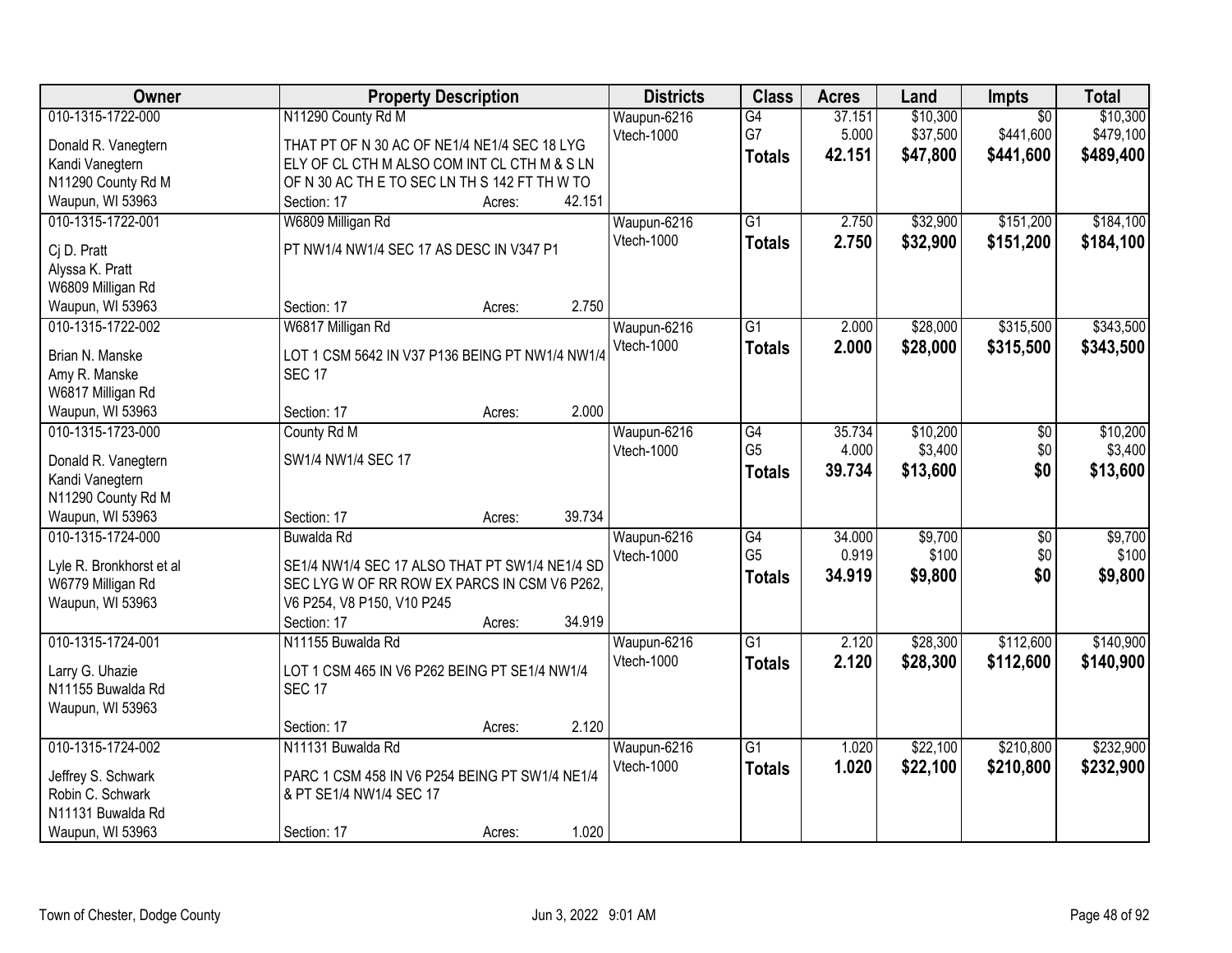| Owner                | <b>Property Description</b>                     | <b>Districts</b> | <b>Class</b>    | <b>Acres</b> | Land     | <b>Impts</b>    | <b>Total</b> |
|----------------------|-------------------------------------------------|------------------|-----------------|--------------|----------|-----------------|--------------|
| 010-1315-1724-003    | N11129 Buwalda Rd                               | Waupun-6216      | $\overline{G1}$ | 0.700        | \$19,000 | \$289,400       | \$308,400    |
| Earl T. Figge Jr     | PT SE1/4 NW1/4 PT SW1/4 NE 1/4 SEC 17 BEING     | Vtech-1000       | <b>Totals</b>   | 0.700        | \$19,000 | \$289,400       | \$308,400    |
| Jane E. Figge        | PARC 2 OF CSM 458 IN V6 P254 EX COM SE COR SD   |                  |                 |              |          |                 |              |
| N11129 Buwalda Rd    | PARC 2 TH S 88DEG 56MIN 35 SEC W 359 FT TH N    |                  |                 |              |          |                 |              |
| Waupun, WI 53963     | 0.700<br>Section: 17<br>Acres:                  |                  |                 |              |          |                 |              |
| 010-1315-1724-004    | N11119 Buwalda Rd                               | Waupun-6216      | $\overline{G1}$ | 1.200        | \$23,200 | \$185,300       | \$208,500    |
|                      |                                                 | Vtech-1000       | <b>Totals</b>   | 1.200        | \$23,200 | \$185,300       | \$208,500    |
| Andrew J. Steinhauer | PT SE1/4 NW1/4 PT SW1/4 NE 1/4 SEC 17 BEING LOT |                  |                 |              |          |                 |              |
| Cynthia Steinhauer   | 1 OF CSM 1034 IN V8 P150 & PT PARC 2 OF CSM 458 |                  |                 |              |          |                 |              |
| N11119 Buwalda Rd    | IN V6 P254 COM SE COR SD PARC 2 TH S 88DEG      |                  |                 |              |          |                 |              |
| Waupun, WI 53963     | 1.200<br>Section: 17<br>Acres:                  |                  |                 |              |          |                 |              |
| 010-1315-1724-005    | N11105 Buwalda Rd                               | Waupun-6216      | G1              | 1.092        | \$22,600 | \$167,100       | \$189,700    |
| Evelyn Buwalda       | LOT 1 CSM 6002 IN V40 P141 BEING PT SW1/4 NE1/4 | Vtech-1000       | <b>Totals</b>   | 1.092        | \$22,600 | \$167,100       | \$189,700    |
| Erwin L. Buwalda     | & PT SE1/4 NW1/4 SEC 17                         |                  |                 |              |          |                 |              |
| N11101 Buwalda Rd    |                                                 |                  |                 |              |          |                 |              |
| Waupun, WI 53963     | 1.092<br>Section: 17<br>Acres:                  |                  |                 |              |          |                 |              |
| 010-1315-1731-000    | Buwalda Rd                                      | Waupun-6216      | G4              | 34.103       | \$10,300 | \$0             | \$10,300     |
|                      |                                                 | Vtech-1000       | <b>Totals</b>   | 34.103       | \$10,300 | \$0             | \$10,300     |
| Ericka Gilge et al   | NE1/4 SW1/4 EX S 33 FT ALSO THAT PT NW1/4 SE1/4 |                  |                 |              |          |                 |              |
| N11105 Buwalda Rd    | SEC 17 LYG W OF RR ROW EX S 33 FT EX HWY DES(   |                  |                 |              |          |                 |              |
| Waupun, WI 53963     | IN V322 P440 EX CSM 6002 IN V40 P141            |                  |                 |              |          |                 |              |
|                      | 34.103<br>Section: 17<br>Acres:                 |                  |                 |              |          |                 |              |
| 010-1315-1731-001    | N11101 Buwalda Rd                               | Waupun-6216      | $\overline{G4}$ | 2.377        | \$700    | $\overline{30}$ | \$700        |
| Ericka Gilge et al   | LOT 2 CSM 6002 IN V40 P141 BEING PT NW1/4 SE1/4 | Vtech-1000       | G7              | 2.000        | \$25,000 | \$302,900       | \$327,900    |
| N11105 Buwalda Rd    | & PT NE1/4 SW1/4 SEC 17                         |                  | <b>Totals</b>   | 4.377        | \$25,700 | \$302,900       | \$328,600    |
| Waupun, WI 53963     |                                                 |                  |                 |              |          |                 |              |
|                      | 4.377<br>Section: 17<br>Acres:                  |                  |                 |              |          |                 |              |
| 010-1315-1732-000    | Buwalda Rd                                      | Waupun-6216      | $\overline{G4}$ | 25.426       | \$6,700  | $\overline{50}$ | \$6,700      |
|                      |                                                 | Vtech-1000       | G <sub>5</sub>  | 17.000       | \$14,500 | \$0             | \$14,500     |
| Ericka Gilge et al   | NW1/4 SW1/4 SEC 17                              |                  |                 |              |          | \$0             |              |
| N11105 Buwalda Rd    |                                                 |                  | <b>Totals</b>   | 42.426       | \$21,200 |                 | \$21,200     |
| Waupun, WI 53963     |                                                 |                  |                 |              |          |                 |              |
|                      | 42.426<br>Section: 17<br>Acres:                 |                  |                 |              |          |                 |              |
| 010-1315-1733-000    | County Rd M                                     | Waupun-6216      | G4              | 14.309       | \$4,100  | $\overline{50}$ | \$4,100      |
| Dennis W. Derksen    | N1/2 OF SW1/4 SW1/4 SEC 17                      | Vtech-1000       | G <sub>5</sub>  | 7.000        | \$6,000  | \$0             | \$6,000      |
| Julie A. Derksen     |                                                 |                  | <b>Totals</b>   | 21.309       | \$10,100 | \$0             | \$10,100     |
| N10902 County Rd M   |                                                 |                  |                 |              |          |                 |              |
| Waupun, WI 53963     | 21.309<br>Section: 17<br>Acres:                 |                  |                 |              |          |                 |              |
|                      |                                                 |                  |                 |              |          |                 |              |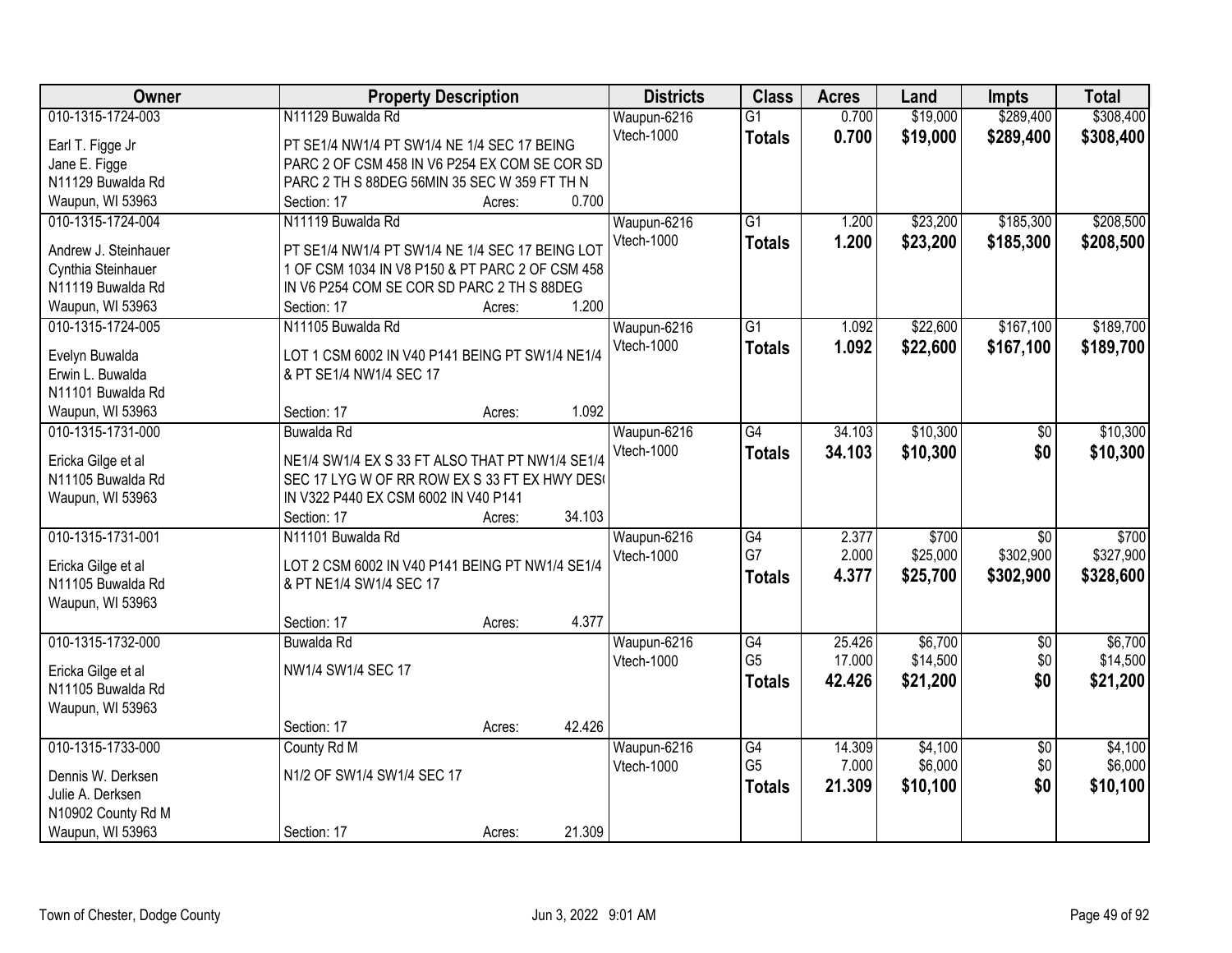| \$18,500<br>010-1315-1733-001<br>US Highway 151<br>$\overline{G5}$<br>21.759<br>Waupun-6216<br>$\overline{50}$                    | \$18,500    |
|-----------------------------------------------------------------------------------------------------------------------------------|-------------|
| Vtech-1000<br>\$0<br>21.759<br>\$18,500<br><b>Totals</b><br>S1/2 OF SW1/4 SW1/4 SEC 17 LYG N OF HWY & NW1/<br>Betty J. Henning    | \$18,500    |
| NW1/4 SEC 20 LYG N OF HWY EX HWY DESC IN V322<br>N10894 County Rd M                                                               |             |
| Waupun, WI 53963<br>P435                                                                                                          |             |
| 21.759<br>Section: 17<br>Acres:                                                                                                   |             |
| \$1,400<br>010-1315-1734-000<br>US Highway 151<br>G4<br>5.000<br>Waupun-6216<br>\$0                                               | \$1,400     |
| G <sub>5</sub><br>30.773<br>\$26,200<br>\$0<br>Vtech-1000<br>SE1/4 SW1/4 & S 33 FT OF NE1/4 SW1/4 SEC 17 EX<br>Ericka Gilge et al | \$26,200    |
| \$0<br>35.773<br>\$27,600<br><b>Totals</b><br>N11105 Buwalda Rd<br>HWY DESC IN V322 P440 EX HWY DESC IN V835 P12                  | \$27,600    |
| Waupun, WI 53963                                                                                                                  |             |
| 35.773<br>Section: 17<br>Acres:                                                                                                   |             |
| 010-1315-1741-000<br>\$11,000<br>State Highway 26<br>Waupun-6216<br>$\overline{G4}$<br>39.978<br>\$0                              | \$11,000    |
| Vtech-1000<br>\$11,000<br>\$0<br>39.978<br><b>Totals</b><br>NE1/4 SE1/4 SEC 17 EX HWY DESC IN V322 P376 EX                        | \$11,000    |
| Paul L. Vande Zande<br>HWY DESC IN V582 P277<br>Wendy S. Vande Zande                                                              |             |
| N10965 State Rd 26                                                                                                                |             |
| 39.978<br>Waupun, WI 53963<br>Section: 17<br>Acres:                                                                               |             |
| G4<br>28.041<br>\$7,100<br>010-1315-1742-000<br>US Highway 151<br>Waupun-6216<br>$\sqrt[6]{3}$                                    | \$7,100     |
| \$2,700<br>G5M<br>2.000<br>Vtech-1000<br>\$0                                                                                      | \$2,700     |
| Paul L. Vande Zande<br>THAT PT NW1/4 SE1/4 SEC 17 LYG E OF RR ROW<br>\$0<br>30.041<br>\$9,800<br><b>Totals</b>                    | \$9,800     |
| ALSO S 33 FT LYG W OF RR ROW EX HWY DESC IN<br>Wendy S. Vande Zande                                                               |             |
| N10965 State Rd 26<br>V322 P376 EX HWY DESC IN V835 P122                                                                          |             |
| 30.041<br>Waupun, WI 53963<br>Section: 17<br>Acres:                                                                               |             |
| $\overline{X2}$<br>5.340<br>010-1315-1742-001<br>$\overline{50}$<br>$\overline{50}$<br><b>Buwalda Rd</b><br>Waupun-6216           | $\sqrt{50}$ |
| \$0<br>5.340<br>Vtech-1000<br>\$0<br><b>Totals</b><br>State of Wisconsin Dot<br>PT W1/2 SE1/4 & W1/2 NE1/4 SEC 17 BEING A STRIP   | \$0         |
| c/o 4802 Sheboygan Ave<br>82.5 FT WIDE FROM S LN SW1/4 SE1/4 TH NLY THRU                                                          |             |
| PO Box 7914<br>SD 1/4 1/4'S TO N LN NW1/4 NE1/4 SEC 17 EX 82.5 FT                                                                 |             |
| Madison, WI 53707-7914<br>5.340<br>Section: 17<br>Acres:                                                                          |             |
| \$6,100<br>G4<br>40.756<br>010-1315-1743-000<br>State Highway 26<br>Waupun-6216<br>\$0                                            | \$6,100     |
| Vtech-1000<br>\$6,100<br>\$0<br>40.756<br><b>Totals</b><br>SW1/4 SE1/4 SEC 17 EX RR ROW<br>Paul L. Vande Zande                    | \$6,100     |
| Wendy S. Vande Zande                                                                                                              |             |
| N10965 State Rd 26                                                                                                                |             |
| 40.756<br>Waupun, WI 53963<br>Section: 17<br>Acres:                                                                               |             |
| 010-1315-1744-000<br>N10965 State Rd 26<br>33.692<br>\$6,300<br>Waupun-6216<br>G4<br>$\overline{50}$                              | \$6,300     |
| G <sub>5</sub><br>4.460<br>\$3,800<br>\$0<br>Vtech-1000<br>SE1/4 SE1/4 SEC 17 EX HWY DESC IN V582 P277<br>Paul L. Vande Zande     | \$3,800     |
| G7<br>3.000<br>\$32,500<br>\$259,500<br>Wendy S. Vande Zande                                                                      | \$292,000   |
| \$42,600<br>41.152<br>\$259,500<br><b>Totals</b><br>N10965 State Rd 26                                                            | \$302,100   |
| 41.152<br>Waupun, WI 53963<br>Section: 17<br>Acres:                                                                               |             |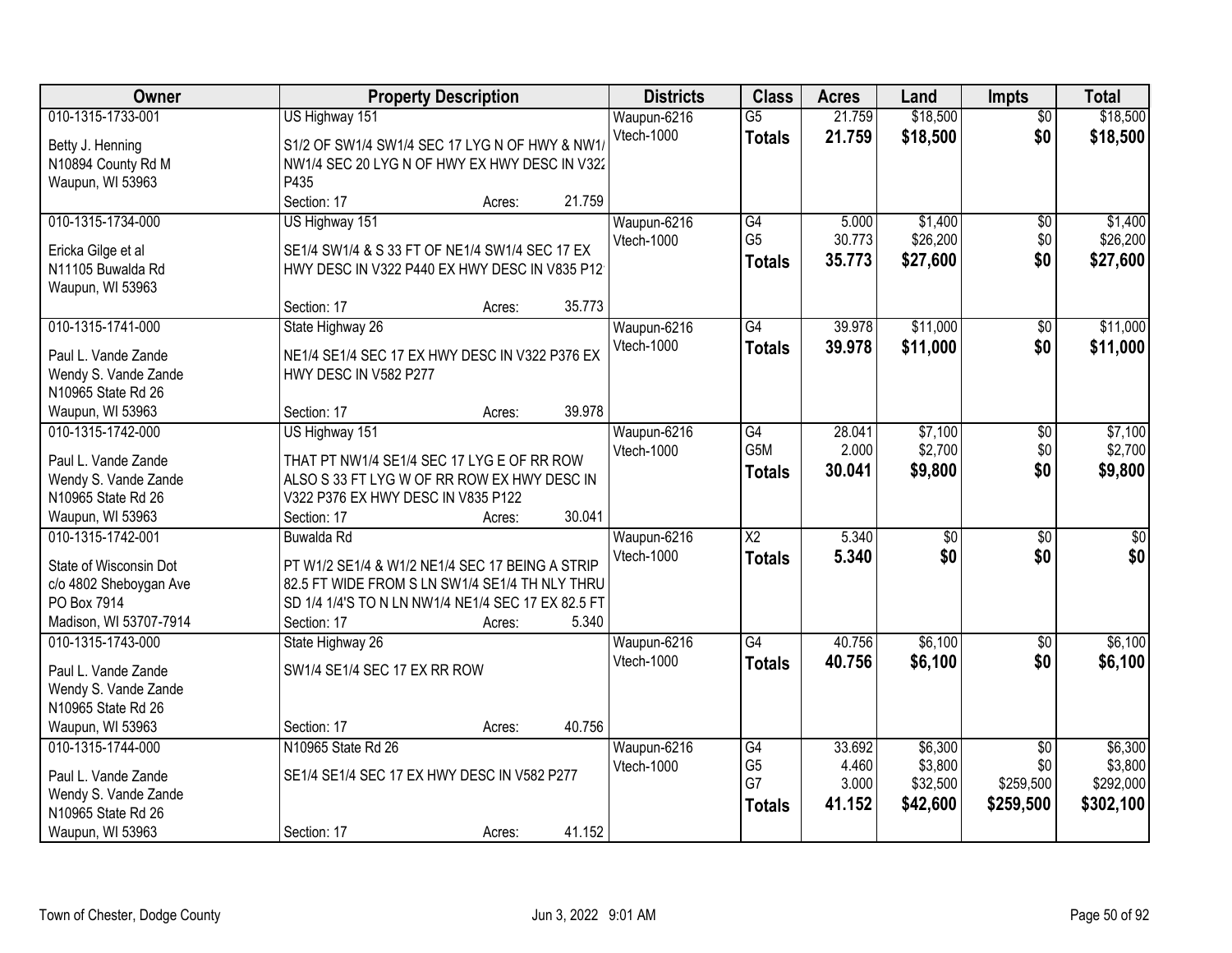| Owner                   |                                                  | <b>Property Description</b> |        | <b>Districts</b> | <b>Class</b>         | <b>Acres</b> | Land     | <b>Impts</b>  | <b>Total</b> |
|-------------------------|--------------------------------------------------|-----------------------------|--------|------------------|----------------------|--------------|----------|---------------|--------------|
| 010-1315-1811-000       | County Rd M                                      |                             |        | Waupun-6216      | G4                   | 19.929       | \$5,200  | $\sqrt{$0}$   | \$5,200      |
| Donald R. Vanegtern     | THAT PT OF N 30 AC OF NE1/4 NE1/4 SEC 18 LYG     |                             |        | Vtech-1000       | G <sub>5</sub>       | 1.000        | \$900    | \$0           | \$900        |
| Kandi Vanegtern         | WLY OF CL CTH M EX HWY DESC IN V673 P342         |                             |        |                  | <b>Totals</b>        | 20.929       | \$6,100  | \$0           | \$6,100      |
| N11290 County Rd M      | (ACREAGE CALCULATED PER OCCUPATION - PER         |                             |        |                  |                      |              |          |               |              |
| Waupun, WI 53963        | Section: 18                                      | Acres:                      | 20.929 |                  |                      |              |          |               |              |
| 010-1315-1812-000       |                                                  |                             |        | Waupun-6216      | $\overline{G4}$      | 28,880       | \$8,100  | \$0           | \$8,100      |
|                         |                                                  |                             |        | Vtech-1000       | G <sub>5</sub> M     | 17.850       | \$21,400 | \$0           | \$21,400     |
| Daniel K. Rens et al    | NW1/4 NE1/4 & PT NE1/4 NE1/4 SEC 18 COM SW COF   |                             |        |                  | <b>Totals</b>        | 46.730       | \$29,500 | \$0           | \$29,500     |
| N11371 County Rd M      | NE1/4 NE1/4 TH N 423.06 FT TH ELY 828.3 FT TO    |                             |        |                  |                      |              |          |               |              |
| Waupun, WI 53963        | CTR CTH M TH SLY ALG CL CTH M TO S LN NE1/4      |                             | 46.730 |                  |                      |              |          |               |              |
|                         | Section: 18                                      | Acres:                      |        |                  |                      |              |          |               |              |
| 010-1315-1813-000       | N11139 County Rd M                               |                             |        | Waupun-6216      | G2<br>G <sub>5</sub> | 15.000       | \$72,500 | \$162,200     | \$234,700    |
| Rapids Housing, LLC     | PT S1/2 NE1/4 SEC 18 AS DESC IN V657 P715 EX     |                             |        | Vtech-1000       |                      | 3.050        | \$2,600  | \$0           | \$2,600      |
| PO Box 804              | V718 P693 EX ANY PT THAT MAY BE DESC IN V662     |                             |        |                  | <b>Totals</b>        | 18.050       | \$75,100 | \$162,200     | \$237,300    |
| Stevens Point, WI 54481 | P795                                             |                             |        |                  |                      |              |          |               |              |
|                         | Section: 18                                      | Acres:                      | 18.050 |                  |                      |              |          |               |              |
| 010-1315-1813-001       |                                                  |                             |        | Waupun-6216      | G4                   | 25.353       | \$7,200  | $\sqrt[6]{3}$ | \$7,200      |
| Daniel K. Rens et al    | PT SW1/4 NE1/4 SEC 18 COM NW COR SD 1/4 1/4 TH   |                             |        | Vtech-1000       | G <sub>5</sub>       | 3.000        | \$2,600  | \$0           | \$2,600      |
| N11371 County Rd M      | E 1125 FT TH S 1100 FT TH W 1125 FT TH N 1100 FT |                             |        |                  | <b>Totals</b>        | 28.353       | \$9,800  | \$0           | \$9,800      |
| Waupun, WI 53963        | TO POB                                           |                             |        |                  |                      |              |          |               |              |
|                         | Section: 18                                      | Acres:                      | 28.353 |                  |                      |              |          |               |              |
| 010-1315-1814-000       | N11197 County Rd M                               |                             |        | Waupun-6216      | $\overline{G1}$      | 0.770        | \$19,700 | \$163,600     | \$183,300    |
|                         |                                                  |                             |        | Vtech-1000       | <b>Totals</b>        | 0.770        | \$19,700 | \$163,600     | \$183,300    |
| Adam A. Respalje        | PT E1/2 NE1/4 SEC 18 AS DESC IN V328 P303 EX     |                             |        |                  |                      |              |          |               |              |
| Courtney L. Respalje    | HWY DESC IN V672 P272                            |                             |        |                  |                      |              |          |               |              |
| N11197 County Rd M      |                                                  |                             |        |                  |                      |              |          |               |              |
| Waupun, WI 54963        | Section: 18                                      | Acres:                      | 0.770  |                  |                      |              |          |               |              |
| 010-1315-1814-001       | N11181 County Rd M                               |                             |        | Waupun-6216      | $\overline{G1}$      | 0.518        | \$17,200 | \$114,000     | \$131,200    |
| Robert O. Barsch        | PT SE1/4 NE1/4 SEC 18 AS DESC IN V340 P416 EX    |                             |        | Vtech-1000       | <b>Totals</b>        | 0.518        | \$17,200 | \$114,000     | \$131,200    |
| N11175 County Rd M      | HWY DESC IN V672 P270                            |                             |        |                  |                      |              |          |               |              |
| Waupun, WI 53963        |                                                  |                             |        |                  |                      |              |          |               |              |
|                         | Section: 18                                      | Acres:                      | 0.518  |                  |                      |              |          |               |              |
| 010-1315-1814-002       | N11175 County Rd M                               |                             |        | Waupun-6216      | $\overline{G1}$      | 0.770        | \$19,700 | \$148,800     | \$168,500    |
|                         |                                                  |                             |        | Vtech-1000       | <b>Totals</b>        | 0.770        | \$19,700 | \$148,800     | \$168,500    |
| Robert O. Barsch        | PT SE1/4 NE1/4 SEC 18 AS DESC IN V361 P22 EX     |                             |        |                  |                      |              |          |               |              |
| Tana L. Sloan-Barsch    | HWY DESC IN V672 P326 ALSO THAT PT SD 1/4 1/4    |                             |        |                  |                      |              |          |               |              |
| N11175 County Rd M      | AS DESC IN V718 P693                             |                             |        |                  |                      |              |          |               |              |
| Waupun, WI 53963        | Section: 18                                      | Acres:                      | 0.770  |                  |                      |              |          |               |              |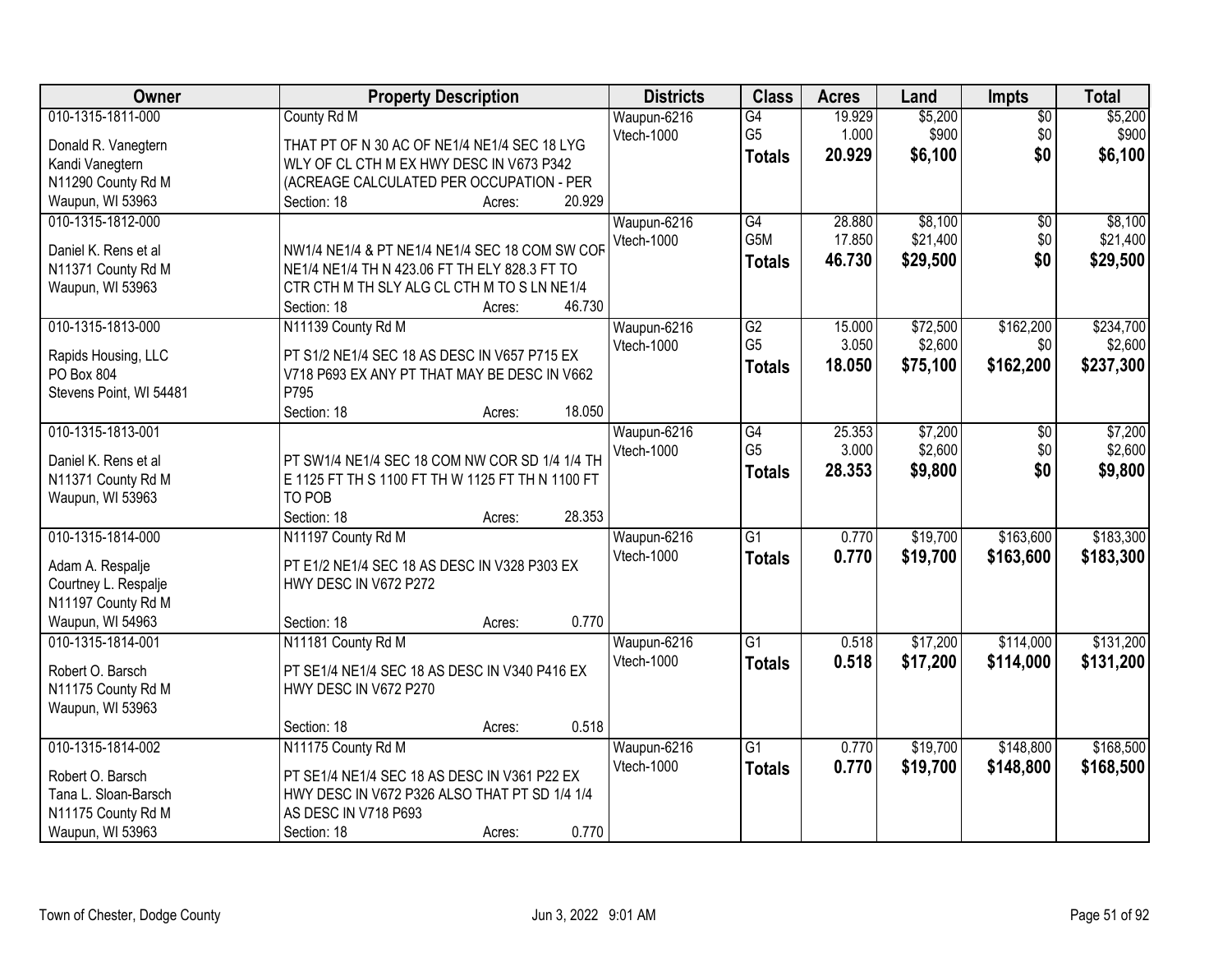| Owner                                     | <b>Property Description</b>                                                                   |        | <b>Districts</b> | <b>Class</b>    | <b>Acres</b> | Land     | <b>Impts</b>    | <b>Total</b> |
|-------------------------------------------|-----------------------------------------------------------------------------------------------|--------|------------------|-----------------|--------------|----------|-----------------|--------------|
| 010-1315-1814-003                         | County Rd M                                                                                   |        | Waupun-6216      | $\overline{G4}$ | 29.198       | \$8,800  | $\overline{50}$ | \$8,800      |
| Donald R. Vanegtern                       | PT NE1/4 SE1/4 & PT E1/2 NE1/4 SEC 18 COM 2640                                                |        | Vtech-1000       | G <sub>5</sub>  | 5.000        | \$4,300  | \$0             | \$4,300      |
| Kandi Vanegtern                           | FT N OF SE COR TH N ALG E LN TO S LN OF 2 AC                                                  |        |                  | <b>Totals</b>   | 34.198       | \$13,100 | \$0             | \$13,100     |
| N11290 County Rd M                        | PARC DESC IN V95 P156 TH W ALG S LN SD V95                                                    |        |                  |                 |              |          |                 |              |
| Waupun, WI 53963                          | Section: 18<br>Acres:                                                                         | 34.198 |                  |                 |              |          |                 |              |
| 010-1315-1821-001                         | Cortes Rd                                                                                     |        | Waupun-6216      | G4              | 55.347       | \$16,300 | $\overline{50}$ | \$16,300     |
|                                           |                                                                                               |        | Vtech-1000       | G5M             | 7.000        | \$8,400  | \$0             | \$8,400      |
| Daniel L. Bos et al                       | NE1/4 NW1/4 SEC 18 & SE1/4 SW1/4 SEC 7 EX THAT                                                |        |                  | <b>Totals</b>   | 62.347       | \$24,700 | \$0             | \$24,700     |
| W6206 Milligan Rd                         | PT LYG N OF N ROW LN CORTES RD AS DESC IN                                                     |        |                  |                 |              |          |                 |              |
| Waupun, WI 53963                          | V503 P610 EX CSM 4155 IN V26 P24                                                              |        |                  |                 |              |          |                 |              |
|                                           | Section: 18<br>Acres:                                                                         | 62.347 |                  |                 |              |          |                 |              |
| 010-1315-1822-001                         | W7235 Cortes Rd                                                                               |        | Waupun-6216      | G1              | 1.000        | \$22,000 | \$107,700       | \$129,700    |
| Thomas R. Clark                           | LOT 2 CSM 2499 IN V15 P146 BEING PT FRAC SW1/4                                                |        | Vtech-1000       | G <sub>5</sub>  | 35.020       | \$29,800 | \$0             | \$29,800     |
| W7235 Cortes Rd                           | SW1/4 SEC 7 & PT W1/2 FRAC NW1/4 SEC 18                                                       |        |                  | Totals          | 36.020       | \$51,800 | \$107,700       | \$159,500    |
| Waupun, WI 53963                          |                                                                                               |        |                  |                 |              |          |                 |              |
|                                           | Section: 18<br>Acres:                                                                         | 36.020 |                  |                 |              |          |                 |              |
| 010-1315-1823-000                         | Cortes Rd                                                                                     |        | Waupun-6216      | $\overline{G4}$ | 49.331       | \$13,700 | \$0             | \$13,700     |
|                                           |                                                                                               |        | Vtech-1000       | G <sub>5</sub>  | 1.889        | \$100    | \$0             | \$100        |
| Garret W Yunto Trust<br>9961 Wolverine Ln | THAT PT OF SW1/4 SW1/4 SEC 7 LYG S OF CL                                                      |        |                  | <b>Totals</b>   | 51.220       | \$13,800 | \$0             | \$13,800     |
| Belvidere, IL 61008                       | CORTES RD & ALL OF NW1/4 NW1/4, SW1/4 NW1/4 &<br>NW1/4 SW1/4 SEC 18 EX S 40 ACRES OF SD NW1/4 |        |                  |                 |              |          |                 |              |
|                                           | Section: 18<br>Acres:                                                                         | 51.220 |                  |                 |              |          |                 |              |
| 010-1315-1823-001                         | W7295 Cortes Rd                                                                               |        | Waupun-6216      | $\overline{G1}$ | 3.000        | \$30,500 | \$184,000       | \$214,500    |
|                                           |                                                                                               |        | Vtech-1000       |                 | 3.000        | \$30,500 |                 | \$214,500    |
| Charles C. Schuett                        | LOT 1 CSM IN V2 P191 BEING PT SW1/4 NW1/4 SEC                                                 |        |                  | <b>Totals</b>   |              |          | \$184,000       |              |
| W7295 Cortes Rd                           | 18 ALSO PARC DESC IN V558 P842                                                                |        |                  |                 |              |          |                 |              |
| Waupun, WI 53963                          |                                                                                               |        |                  |                 |              |          |                 |              |
|                                           | Section: 18<br>Acres:                                                                         | 3.000  |                  |                 |              |          |                 |              |
| 010-1315-1824-000                         |                                                                                               |        | Waupun-6216      | $\overline{G5}$ | 36.000       | \$21,600 | $\overline{60}$ | \$21,600     |
| Daniel K. Rens et al                      | SE1/4 NW1/4 SEC 18                                                                            |        | Vtech-1000       | G <sub>6</sub>  | 4.000        | \$9,600  | \$0             | \$9,600      |
| N11371 County Rd M                        |                                                                                               |        |                  | <b>Totals</b>   | 40.000       | \$31,200 | \$0             | \$31,200     |
| Waupun, WI 53963                          |                                                                                               |        |                  |                 |              |          |                 |              |
|                                           | Section: 18<br>Acres:                                                                         | 40.000 |                  |                 |              |          |                 |              |
| 010-1315-1831-000                         |                                                                                               |        | Waupun-6216      | G4              | 10.763       | \$2,900  | $\overline{50}$ | \$2,900      |
|                                           |                                                                                               |        | Vtech-1000       | G <sub>5</sub>  | 25.710       | \$21,900 | \$0             | \$21,900     |
| Michael D. Semrau                         | NE1/4 SW1/4 SEC 18 EX THAT PT CSM IN V4 P296                                                  |        |                  | <b>Totals</b>   | 36.473       | \$24,800 | \$0             | \$24,800     |
| N11655 County Rd I                        | LYG IN SD 1/4 1/4                                                                             |        |                  |                 |              |          |                 |              |
| Waupun, WI 53963                          |                                                                                               |        |                  |                 |              |          |                 |              |
|                                           | Section: 18<br>Acres:                                                                         | 36.473 |                  |                 |              |          |                 |              |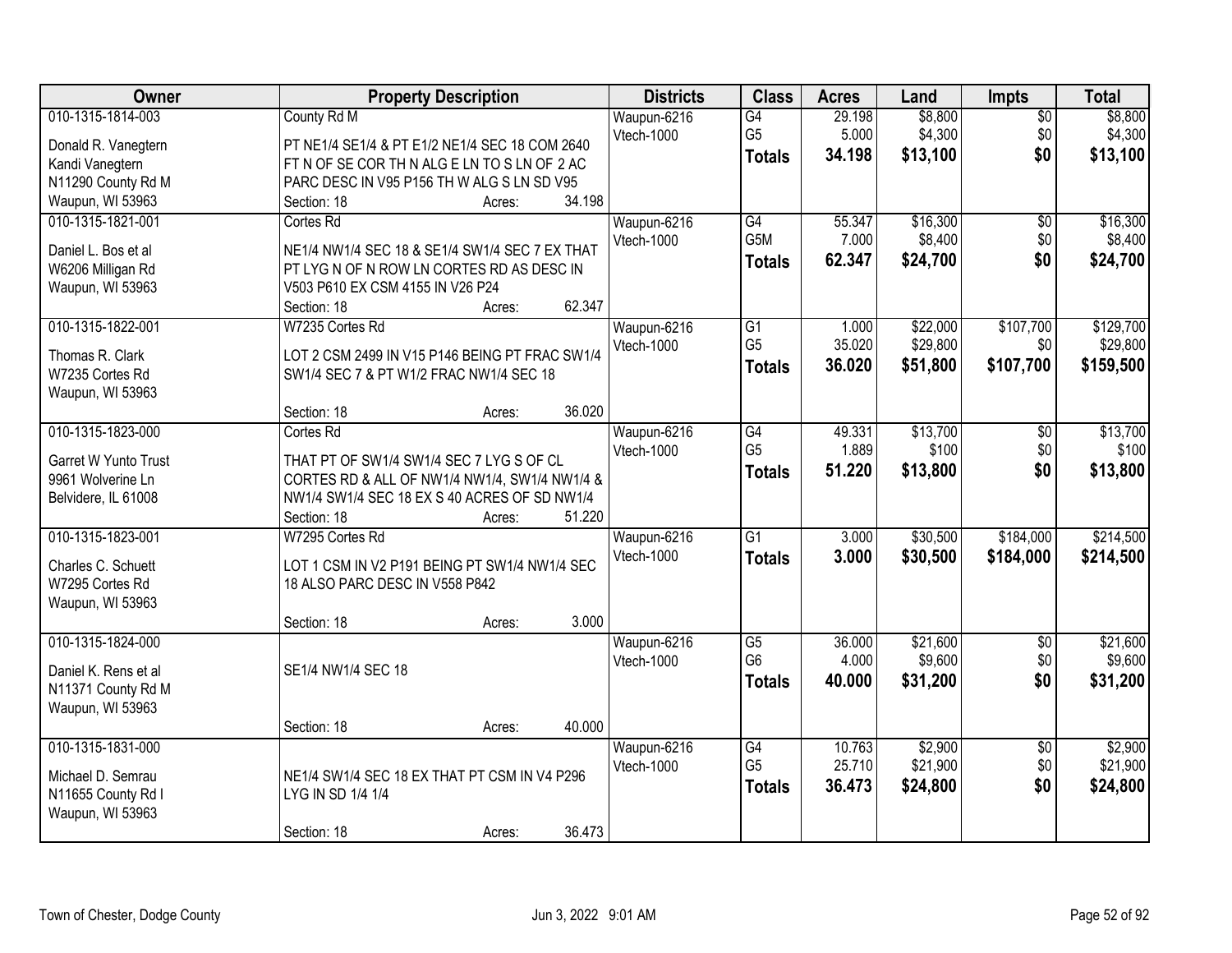| Owner                                                                               | <b>Property Description</b>                   |        |        | <b>Districts</b> | <b>Class</b>    | <b>Acres</b> | Land     | Impts           | <b>Total</b> |
|-------------------------------------------------------------------------------------|-----------------------------------------------|--------|--------|------------------|-----------------|--------------|----------|-----------------|--------------|
| 010-1315-1831-001                                                                   | W7140 Yunto Ln                                |        |        | Waupun-6216      | G1              | 5.790        | \$37,500 | \$152,300       | \$189,800    |
| Lauren R Lemke Revocable Living Trust   PT E1/2 SW1/4 SEC 18 AS DESC IN CSM V4 P296 |                                               |        |        | Vtech-1000       | <b>Totals</b>   | 5.790        | \$37,500 | \$152,300       | \$189,800    |
| Dated January 22                                                                    |                                               |        |        |                  |                 |              |          |                 |              |
| W7140 Yunto Ln                                                                      |                                               |        |        |                  |                 |              |          |                 |              |
| Waupun, WI 53963                                                                    | Section: 18                                   | Acres: | 5.790  |                  |                 |              |          |                 |              |
| 010-1315-1832-000                                                                   | W7305 Cortes Rd                               |        |        | Waupun-6216      | G1              | 1.500        | \$25,000 | \$143,000       | \$168,000    |
| Michael D. Semrau                                                                   | S 40 AC OF FRAC NW1/4 SW1/4 SEC 18            |        |        | Vtech-1000       | G4              | 17.000       | \$4,700  | \$0             | \$4,700      |
| N11655 County Rd I                                                                  |                                               |        |        |                  | G <sub>5</sub>  | 21.500       | \$18,300 | \$0             | \$18,300     |
| Waupun, WI 53963                                                                    |                                               |        |        |                  | <b>Totals</b>   | 40.000       | \$48,000 | \$143,000       | \$191,000    |
|                                                                                     | Section: 18                                   | Acres: | 40.000 |                  |                 |              |          |                 |              |
| 010-1315-1833-000                                                                   | Cortes Rd                                     |        |        | Waupun-6216      | $\overline{G5}$ | 18.193       | \$13,700 | $\overline{50}$ | \$13,700     |
| Michael D. Semrau                                                                   | W1/2 SW1/4 SW1/4 SEC 18 COM 30 RDS (495 FT) E |        |        | Vtech-1000       | G <sub>6</sub>  | 2.000        | \$4,800  | \$0             | \$4,800      |
| N11655 County Rd I                                                                  | OF SW COR TH W TO SD COR TH N 80 RDS (1320    |        |        |                  | Totals          | 20.193       | \$18,500 | \$0             | \$18,500     |
| Waupun, WI 53963                                                                    | FT) TH E 50 RDS (825 FT) TH SWLY TO POB       |        |        |                  |                 |              |          |                 |              |
|                                                                                     | Section: 18                                   | Acres: | 20.193 |                  |                 |              |          |                 |              |
| 010-1315-1833-001                                                                   |                                               |        |        | Waupun-6216      | G4              | 8.000        | \$2,400  | \$0             | \$2,400      |
| Michael D. Semrau                                                                   | E1/2 OF SW1/4 SW1/4 SEC 18 (PREV DESC IN V86  |        |        | Vtech-1000       | G <sub>5</sub>  | 12.279       | \$10,500 | \$0             | \$10,500     |
| N11655 County Rd I                                                                  | P472) EX THAT PT DESC IN V175 P326            |        |        |                  | <b>Totals</b>   | 20.279       | \$12,900 | \$0             | \$12,900     |
| Waupun, WI 53963                                                                    |                                               |        |        |                  |                 |              |          |                 |              |
|                                                                                     | Section: 18                                   | Acres: | 20.279 |                  |                 |              |          |                 |              |
| 010-1315-1834-000                                                                   |                                               |        |        | Waupun-6216      | $\overline{G4}$ | 34.288       | \$9,100  | $\overline{30}$ | \$9,100      |
| Michael D. Semrau                                                                   | SE1/4 SW1/4 SEC 18 EX S 1 RD AS DESC IN V175  |        |        | Vtech-1000       | G <sub>5</sub>  | 5.000        | \$4,300  | \$0             | \$4,300      |
| N11655 County Rd I                                                                  | P326 ALSO EX THAT PT CSM IN V4 P296 LYG IN SD |        |        |                  | <b>Totals</b>   | 39.288       | \$13,400 | \$0             | \$13,400     |
| Waupun, WI 53963                                                                    | $1/4$ $1/4$                                   |        |        |                  |                 |              |          |                 |              |
|                                                                                     | Section: 18                                   | Acres: | 39.288 |                  |                 |              |          |                 |              |
| 010-1315-1841-000                                                                   | County Rd M                                   |        |        | Waupun-6216      | $\overline{G5}$ | 39.816       | \$29,900 | \$0             | \$29,900     |
| Keith & Donna Bruins Family Trust                                                   | PT NE1/4 SE1/4 SEC 18 AS DESC IN V545 P557 EX |        |        | Vtech-1000       | <b>Totals</b>   | 39.816       | \$29,900 | \$0             | \$29,900     |
| N4993 Oak Grove Rd                                                                  | HWY DESC IN V674 P453                         |        |        |                  |                 |              |          |                 |              |
| Brandon, WI 53919                                                                   |                                               |        |        |                  |                 |              |          |                 |              |
|                                                                                     | Section: 18                                   | Acres: | 39.816 |                  |                 |              |          |                 |              |
| 010-1315-1842-000                                                                   | Yunto Ln                                      |        |        | Waupun-6216      | G4              | 17.661       | \$5,100  | $\overline{50}$ | \$5,100      |
| Michael D. Semrau                                                                   | THAT PT NW1/4 SE1/4 SEC 18 LYG N OF CL YUNTO  |        |        | Vtech-1000       | G <sub>5</sub>  | 1.720        | \$600    | \$0             | \$600        |
| N11655 County Rd I                                                                  | LN EX HWY DESC IN V672 P647 EX HWY DESC IN    |        |        |                  | <b>Totals</b>   | 19.381       | \$5,700  | \$0             | \$5,700      |
| Waupun, WI 53963                                                                    | V672 P643                                     |        |        |                  |                 |              |          |                 |              |
|                                                                                     | Section: 18                                   | Acres: | 19.381 |                  |                 |              |          |                 |              |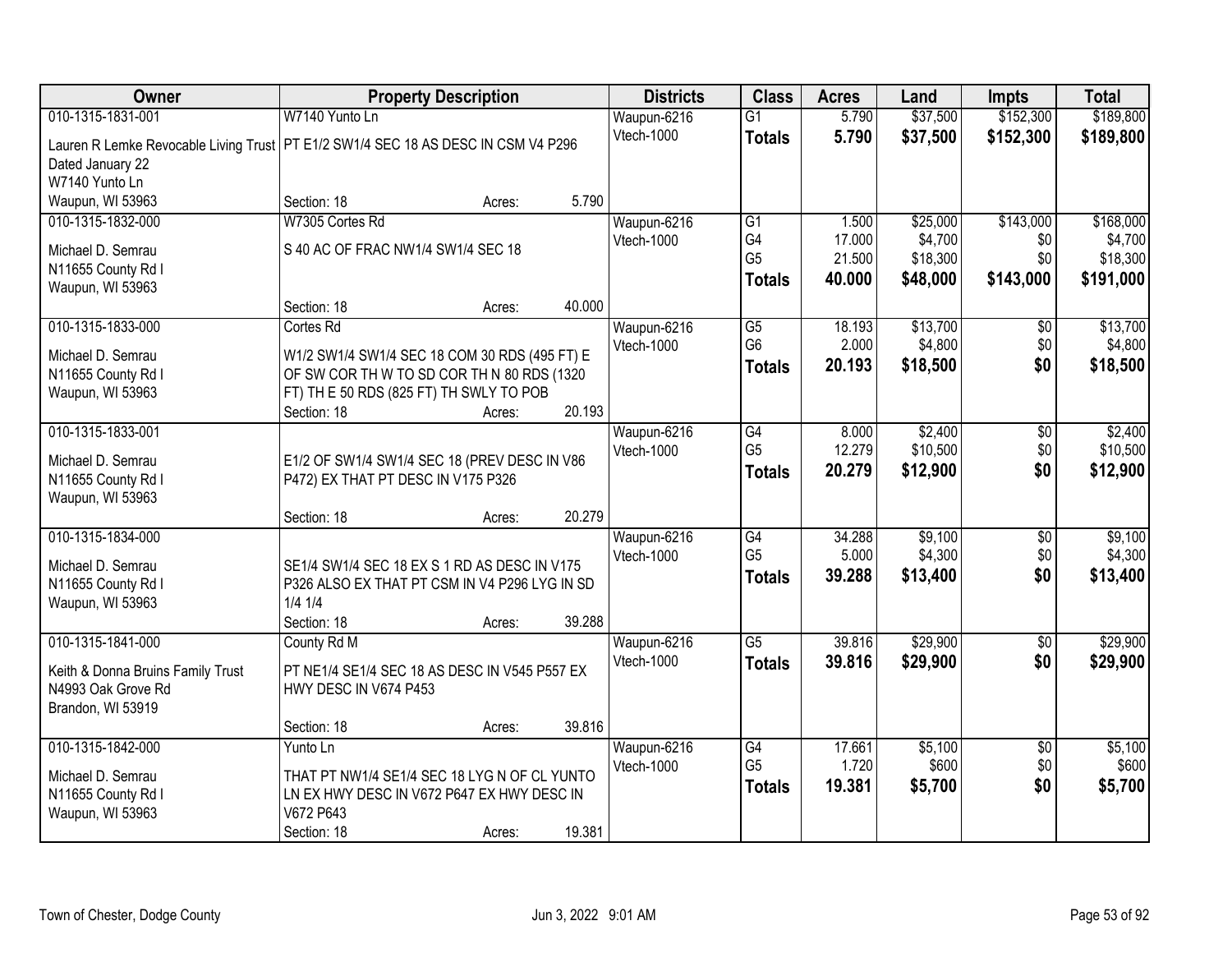| Owner                |                                                                                                    | <b>Property Description</b> |        | <b>Districts</b> | <b>Class</b>    | <b>Acres</b> | Land     | <b>Impts</b>    | <b>Total</b> |
|----------------------|----------------------------------------------------------------------------------------------------|-----------------------------|--------|------------------|-----------------|--------------|----------|-----------------|--------------|
| 010-1315-1842-001    |                                                                                                    |                             |        | Waupun-6216      | $\overline{G4}$ | 19.603       | \$5,400  | $\overline{50}$ | \$5,400      |
| Michael D. Semrau    | THAT PT NW1/4 SE1/4 SEC 18 LYG S OF CL YUNTO                                                       |                             |        | Vtech-1000       | <b>Totals</b>   | 19.603       | \$5,400  | \$0             | \$5,400      |
| N11655 County Rd I   | LN EX HWY DESC IN V672 P647 EX HWY DESC IN                                                         |                             |        |                  |                 |              |          |                 |              |
| Waupun, WI 53963     | V672 P643                                                                                          |                             |        |                  |                 |              |          |                 |              |
|                      | Section: 18                                                                                        | Acres:                      | 19.603 |                  |                 |              |          |                 |              |
| 010-1315-1843-000    |                                                                                                    |                             |        | Waupun-6216      | $\overline{G4}$ | 38.859       | \$10,200 | \$0             | \$10,200     |
|                      |                                                                                                    |                             |        | Vtech-1000       | <b>Totals</b>   | 38.859       | \$10,200 | \$0             | \$10,200     |
| Michael D. Semrau    | SW1/4 SE1/4 & S 1 RD (16.5 FT) OF SE1/4 SW1/4 SEC<br>18 ALSO PT SW1/4 SW1/4 SEC 18 AS DESC IN V175 |                             |        |                  |                 |              |          |                 |              |
| N11655 County Rd I   | P326 EX HWY DESC IN V672 P643 EX CSM 4545 IN                                                       |                             |        |                  |                 |              |          |                 |              |
| Waupun, WI 53963     | Section: 18                                                                                        | Acres:                      | 38.859 |                  |                 |              |          |                 |              |
| 010-1315-1843-001    | N10961 County Rd M                                                                                 |                             |        | Waupun-6216      | $\overline{G1}$ | 2.000        | \$28,000 | \$115,000       | \$143,000    |
|                      |                                                                                                    |                             |        | Vtech-1000       |                 |              |          |                 |              |
| Kent S. Lange        | LOT 1 CSM 4545 IN V29 P39 BEING PT SW1/4 SE1/4                                                     |                             |        |                  | <b>Totals</b>   | 2.000        | \$28,000 | \$115,000       | \$143,000    |
| W7237 County Rd C    | <b>SEC 18</b>                                                                                      |                             |        |                  |                 |              |          |                 |              |
| Burnett, WI 53922    |                                                                                                    |                             |        |                  |                 |              |          |                 |              |
|                      | Section: 18                                                                                        | Acres:                      | 2.000  |                  |                 |              |          |                 |              |
| 010-1315-1844-000    | N10902 County Rd M                                                                                 |                             |        | Waupun-6216      | G4              | 36.735       | \$10,100 | \$0             | \$10,100     |
| Dennis W. Derksen    | SE1/4 SE1/4 SEC 18 EX HWY DESC IN V321 P572 EX                                                     |                             |        | Vtech-1000       | G <sub>5</sub>  | 2.540        | \$2,200  | \$0             | \$2,200      |
| Julie A. Derksen     | HWY DESC IN V672 P641 ALSO INCL THAT PT SD                                                         |                             |        |                  | G5M             | 1.000        | \$1,400  | \$0             | \$1,400      |
| N10902 County Rd M   | HWY AS DESC IN V689 P685                                                                           |                             |        |                  | G7              | 1.000        | \$17,500 | \$142,100       | \$159,600    |
| Waupun, WI 53963     | Section: 18                                                                                        | Acres:                      | 41.275 |                  | <b>Totals</b>   | 41.275       | \$31,200 | \$142,100       | \$173,300    |
| 010-1315-1911-000    | N10894 County Rd M                                                                                 |                             |        | Waupun-6216      | $\overline{G1}$ | 1.700        | \$26,200 | \$186,500       | \$212,700    |
|                      |                                                                                                    |                             |        | Vtech-1000       | G4              | 14.000       | \$4,200  | \$0             | \$4,200      |
| Betty J. Henning     | PT OF E1/2 NE1/4 SEC 19 LYG NW OF USH 151 EX                                                       |                             |        |                  | G <sub>5</sub>  | 17.305       | \$14,700 | \$0             | \$14,700     |
| N10894 County Rd M   | HWY DESC IN V322 P435                                                                              |                             |        |                  | <b>Totals</b>   | 33.005       | \$45,100 | \$186,500       | \$231,600    |
| Waupun, WI 53963     |                                                                                                    |                             |        |                  |                 |              |          |                 |              |
|                      | Section: 19                                                                                        | Acres:                      | 33.005 |                  |                 |              |          |                 |              |
| 010-1315-1912-000    |                                                                                                    |                             |        | Waupun-6216      | G4              | 12.296       | \$3,200  | $\sqrt{6}$      | \$3,200      |
| Dennis W. Derksen    | N1/2 OF NW1/4 NE1/4 SEC 19                                                                         |                             |        | Vtech-1000       | G <sub>5</sub>  | 8.000        | \$6,800  | \$0             | \$6,800      |
| Julie A. Derksen     |                                                                                                    |                             |        |                  | <b>Totals</b>   | 20.296       | \$10,000 | \$0             | \$10,000     |
| N10902 County Rd M   |                                                                                                    |                             |        |                  |                 |              |          |                 |              |
| Waupun, WI 53963     | Section: 19                                                                                        | Acres:                      | 20.296 |                  |                 |              |          |                 |              |
| 010-1315-1912-001    | County Rd M                                                                                        |                             |        | Waupun-6216      | G4              | 16.711       | \$1,900  | $\overline{30}$ | \$1,900      |
|                      |                                                                                                    |                             |        | Vtech-1000       | G <sub>5</sub>  | 2.000        | \$1,200  | \$0             | \$1,200      |
| Plum Creek Dairy LLC | S1/2 NW1/4 NE1/4 SEC 19 EX HWY DESC IN V322                                                        |                             |        |                  | <b>Totals</b>   | 18.711       | \$3,100  | \$0             | \$3,100      |
| N11135 Cottonwood Rd | P208                                                                                               |                             |        |                  |                 |              |          |                 |              |
| Waupun, WI 53963     |                                                                                                    |                             |        |                  |                 |              |          |                 |              |
|                      | Section: 19                                                                                        | Acres:                      | 18.711 |                  |                 |              |          |                 |              |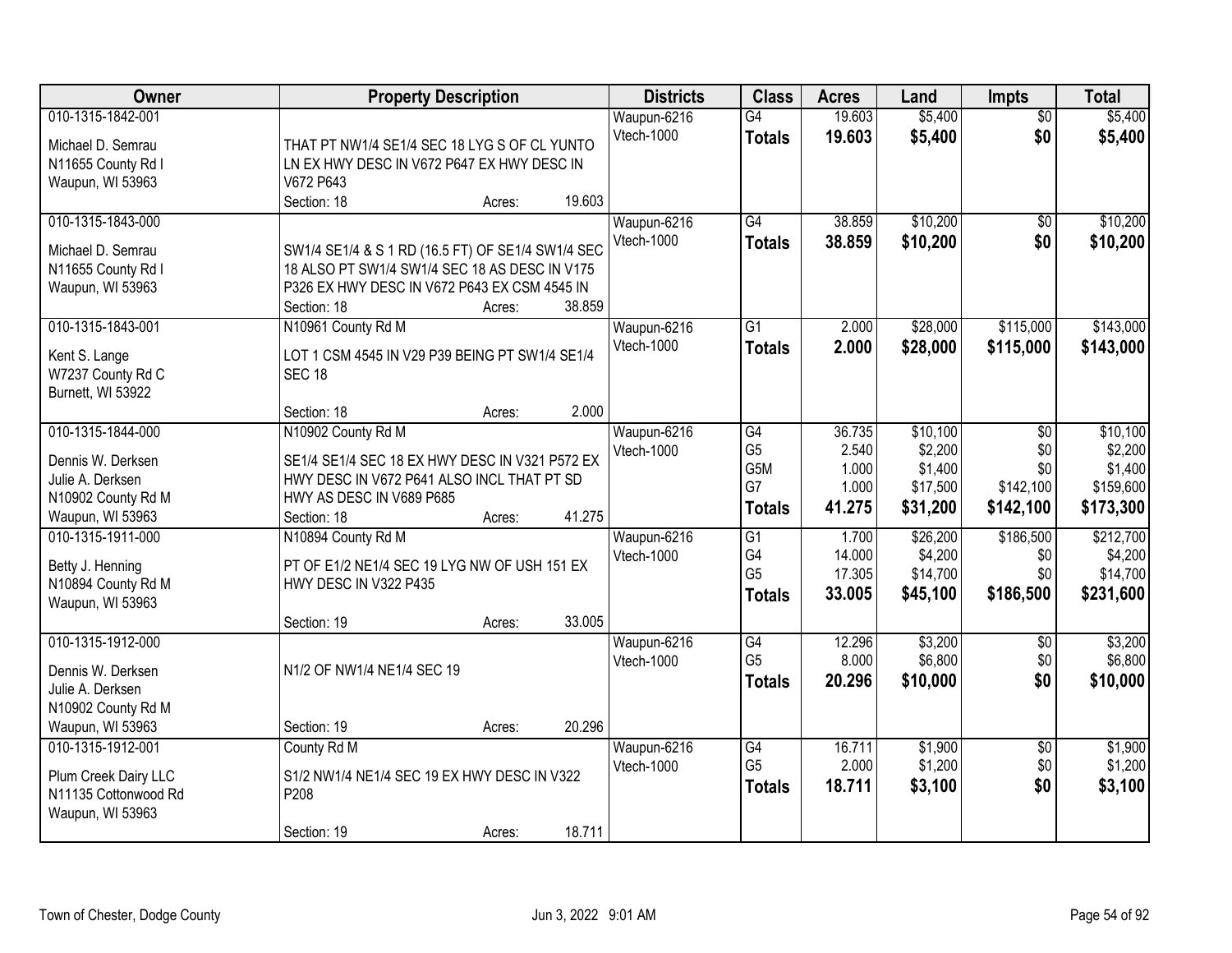| Owner                                                                                                   | <b>Property Description</b>                                                                                                                                                                                        | <b>Districts</b>                 | <b>Class</b>                          | <b>Acres</b>              | Land                            | Impts                                     | <b>Total</b>                      |
|---------------------------------------------------------------------------------------------------------|--------------------------------------------------------------------------------------------------------------------------------------------------------------------------------------------------------------------|----------------------------------|---------------------------------------|---------------------------|---------------------------------|-------------------------------------------|-----------------------------------|
| 010-1315-1913-000<br>Plum Creek Dairy LLC<br>N11135 Cottonwood Rd<br>Waupun, WI 53963                   | N10735 US Highway 151<br>THAT PT OF SW1/4 NE1/4 & NW1/4 SE1/4 SEC 19 LYC<br>NWLY OF CL USH 151 EX HWY DESC IN V322 P208<br>EX HWY DESC IN V842 P982                                                                | Waupun-6216<br>Vtech-1000        | G4<br>G7<br><b>Totals</b>             | 22.624<br>2.000<br>24.624 | \$4,500<br>\$25,000<br>\$29,500 | $\overline{50}$<br>\$896,000<br>\$896,000 | \$4,500<br>\$921,000<br>\$925,500 |
| 010-1315-1914-000<br>Plum Creek Dairy LLC<br>N11135 Cottonwood Rd<br>Waupun, WI 53963                   | 24.624<br>Section: 19<br>Acres:<br>E1/2 NE1/4 SEC 19 LYG S OF CL USH 151 EX HWY<br>DESC IN V322 P435 EX HWY DESC IN V845 P169 EX<br>THAT PT CSM 4362 IN V27 P213 LYG IN SD E1/2<br>16.037<br>Section: 19<br>Acres: | Waupun-6216<br>Vtech-1000        | G4<br><b>Totals</b>                   | 16.037<br>16.037          | \$4,100<br>\$4,100              | \$0<br>\$0                                | \$4,100<br>\$4,100                |
| 010-1315-1914-001<br>David E. Vesper<br>Mary A. Vesper<br>N10754 Us Highway 151<br>Waupun, WI 53963     | N10754 US Highway 151<br>LOT 1 CSM 4362 IN V27 P213 BEING PT NE1/4 NE1/4<br>& SE1/4 NE1/4 SEC 19 & PT NW1/4 NW1/4 & SW1/4<br><b>NW1/4 SEC 20</b><br>14.000<br>Section: 19<br>Acres:                                | Waupun-6216<br>Vtech-1000        | $\overline{G1}$<br><b>Totals</b>      | 14.000<br>14.000          | \$58,000<br>\$58,000            | \$135,000<br>\$135,000                    | \$193,000<br>\$193,000            |
| 010-1315-1921-000<br>Plum Creek Dairy LLC<br>N11135 Cottonwood Rd<br>Waupun, WI 53963                   | NE1/4 NW1/4 SEC 19<br>40.000<br>Section: 19<br>Acres:                                                                                                                                                              | Waupun-6216<br><b>Vtech-1000</b> | G4<br>G <sub>5</sub><br><b>Totals</b> | 38.000<br>2.000<br>40.000 | \$4,100<br>\$1,700<br>\$5,800   | \$0<br>\$0<br>\$0                         | \$4,100<br>\$1,700<br>\$5,800     |
| 010-1315-1922-000<br>Michael D. Semrau<br>N11655 County Rd I<br>Waupun, WI 53963                        | THAT PT E1/2 FRAC NW1/4 NW1/4 SEC 19 LYG N OF<br><b>CREEK</b><br>12.749<br>Section: 19<br>Acres:                                                                                                                   | Waupun-6216<br>Vtech-1000        | $\overline{G5}$<br><b>Totals</b>      | 12.749<br>12.749          | \$10,900<br>\$10,900            | $\overline{50}$<br>\$0                    | \$10,900<br>\$10,900              |
| 010-1315-1922-001<br>Plum Creek Dairy LLC<br>N11135 Cottonwood Rd<br>Waupun, WI 53963                   | PT E1/2 FRAC NW1/4 NW1/4 SEC 19 LYG S OF CREE                                                                                                                                                                      | Waupun-6216<br><b>Vtech-1000</b> | $\overline{G5}$<br><b>Totals</b>      | 7.323<br>7.323            | \$6,200<br>\$6,200              | $\overline{50}$<br>\$0                    | \$6,200<br>\$6,200                |
| 010-1315-1922-002<br>Roy C. Lemmenes<br>Loretta J. Lemmenes<br>N11137 Cottonwood Rd<br>Waupun, WI 53963 | 7.323<br>Section: 19<br>Acres:<br>THAT PT OF W1/2 FRAC NW1/4 NW1/4 SEC 19 LYG N<br>OF CREEK (FOR ASSESSMENT PURPOSES<br>ACREAGE INCLUDES AREA OF OVERLAP W/<br>13.292<br>Section: 19<br>Acres:                     | Waupun-6216<br><b>Vtech-1000</b> | $\overline{G5}$<br><b>Totals</b>      | 13.292<br>13.292          | \$11,300<br>\$11,300            | $\overline{50}$<br>\$0                    | \$11,300<br>\$11,300              |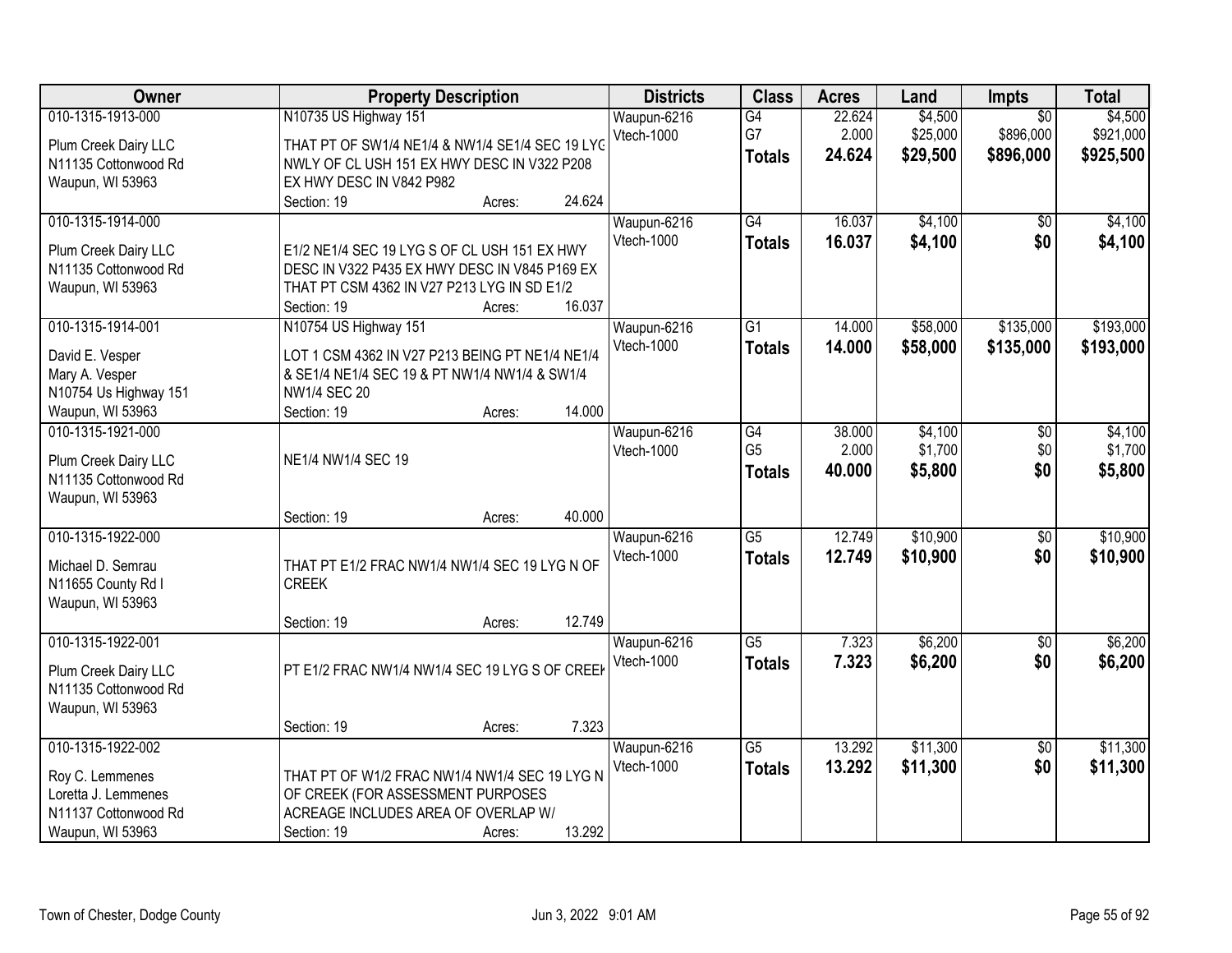| Owner                                                                                            | <b>Property Description</b>                                                                                                                         |        |        | <b>Districts</b>                 | <b>Class</b>                                | <b>Acres</b>                       | Land                                       | <b>Impts</b>                                     | <b>Total</b>                                 |
|--------------------------------------------------------------------------------------------------|-----------------------------------------------------------------------------------------------------------------------------------------------------|--------|--------|----------------------------------|---------------------------------------------|------------------------------------|--------------------------------------------|--------------------------------------------------|----------------------------------------------|
| 010-1315-1922-003<br>Larry A. Hopp<br>Karen M. Hopp<br>N10533 Us Highway 151<br>Waupun, WI 53963 | 7.5 AC ON S END OF W1/2 NW1/4 NW1/4 SEC 19 (FOR<br>ASSESSMENT PURPOSES ACREAGE DOES NOT<br>INCLUDE AREA OF OVERLAP BEING THAT PT LYG<br>Section: 19 | Acres: | 6.808  | Waupun-6216<br>Vtech-1000        | $\overline{G5}$<br><b>Totals</b>            | 6.808<br>6.808                     | \$5,800<br>\$5,800                         | $\overline{50}$<br>\$0                           | \$5,800<br>\$5,800                           |
| 010-1315-1923-000<br>Larry A. Hopp<br>Karen M. Hopp<br>N10533 Us Highway 151<br>Waupun, WI 53963 | FRAC SW1/4 NW1/4 SEC 19<br>Section: 19                                                                                                              | Acres: | 40.511 | Waupun-6216<br>Vtech-1000        | $\overline{G4}$<br><b>Totals</b>            | 40.511<br>40.511                   | \$11,300<br>\$11,300                       | \$0<br>\$0                                       | \$11,300<br>\$11,300                         |
| 010-1315-1924-000<br>Plum Creek Dairy LLC<br>N11135 Cottonwood Rd<br>Waupun, WI 53963            | SE1/4 NW1/4 SEC 19<br>Section: 19                                                                                                                   | Acres: | 40.000 | Waupun-6216<br>Vtech-1000        | $\overline{G4}$<br><b>Totals</b>            | 40.000<br>40.000                   | \$11,900<br>\$11,900                       | \$0<br>\$0                                       | \$11,900<br>\$11,900                         |
| 010-1315-1931-000<br>Plum Creek Dairy LLC<br>N11135 Cottonwood Rd<br>Waupun, WI 53963            | N10630 US Highway 151<br>THAT PT NE1/4 SW1/4 SEC 19 LYG S OF CL USH 151<br>EX HWY DESC IN V322 P446 EX HWY DESC IN V845<br>P167<br>Section: 19      | Acres: | 10.461 | Waupun-6216<br>Vtech-1000        | $\overline{G4}$<br>G7<br><b>Totals</b>      | 8.461<br>2.000<br>10.461           | \$2,400<br>\$25,000<br>\$27,400            | $\sqrt[6]{}$<br>\$98,200<br>\$98,200             | \$2,400<br>\$123,200<br>\$125,600            |
| 010-1315-1931-001<br>Plum Creek Dairy LLC<br>N11135 Cottonwood Rd<br>Waupun, WI 53963            | THAT PT NE1/4 SW1/4 SEC 19 LYG NWLY OF USH<br>151 EX 5.53 AC HWY DESC IN V842 P982<br>Section: 19                                                   | Acres: | 14.920 | Waupun-6216<br>Vtech-1000        | $\overline{G4}$<br><b>Totals</b>            | 14.920<br>14.920                   | \$4,500<br>\$4,500                         | \$0<br>\$0                                       | \$4,500<br>\$4,500                           |
| 010-1315-1932-000<br>Larry A. Hopp<br>Karen M. Hopp<br>N10533 Us Highway 151<br>Waupun, WI 53963 | FRAC NW1/4 SW1/4 SEC 19 EX HWY DESC IN V322<br>P431 EX HWY DESC IN V832 P311<br>Section: 19                                                         | Acres: | 39.483 | Waupun-6216<br><b>Vtech-1000</b> | G4<br><b>Totals</b>                         | 39.483<br>39.483                   | \$9,500<br>\$9,500                         | \$0<br>\$0                                       | \$9,500<br>\$9,500                           |
| 010-1315-1933-000<br>Larry A. Hopp<br>Karen M. Hopp<br>N10533 Us Highway 151<br>Waupun, WI 53963 | N10533 US Highway 151<br>FRAC SW1/4 SW1/4 SEC 19 EX HWY DESC IN V312<br>P30 EX HWY DESC IN V322 P431 EX HWY DESC IN<br>V832 P311<br>Section: 19     | Acres: | 29.330 | Waupun-6216<br><b>Vtech-1000</b> | G4<br>G <sub>5</sub><br>G7<br><b>Totals</b> | 25.000<br>3.330<br>1.000<br>29.330 | \$6,800<br>\$2,900<br>\$17,500<br>\$27,200 | $\overline{50}$<br>\$0<br>\$219,300<br>\$219,300 | \$6,800<br>\$2,900<br>\$236,800<br>\$246,500 |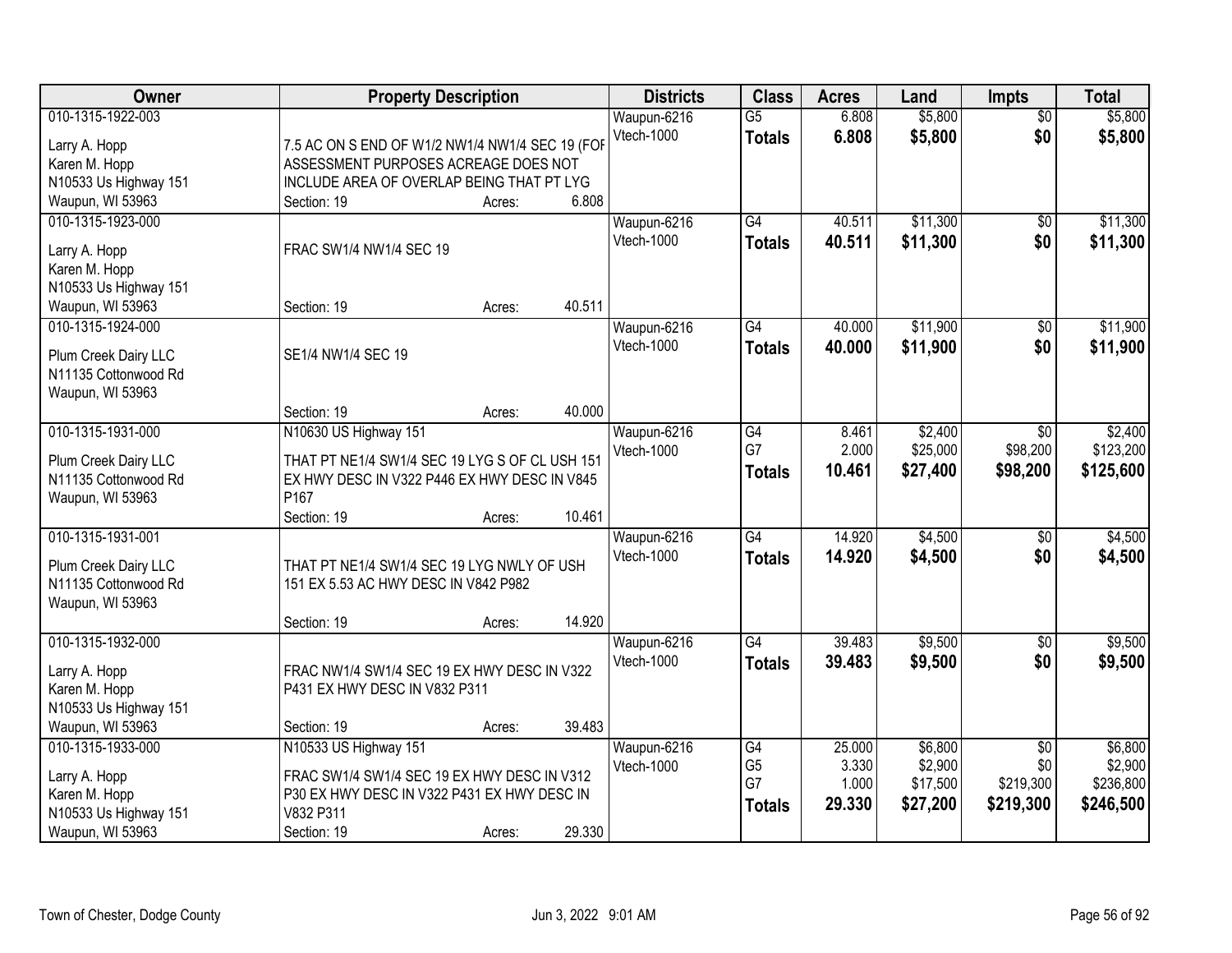| Owner                                                                                  |                                                                                                               | <b>Property Description</b> |        | <b>Districts</b>          | <b>Class</b>                                             | <b>Acres</b>                       | Land                                       | <b>Impts</b>                                   | <b>Total</b>                                |
|----------------------------------------------------------------------------------------|---------------------------------------------------------------------------------------------------------------|-----------------------------|--------|---------------------------|----------------------------------------------------------|------------------------------------|--------------------------------------------|------------------------------------------------|---------------------------------------------|
| 010-1315-1934-000<br>Plum Creek Dairy LLC<br>N11135 Cottonwood Rd<br>Waupun, WI 53963  | SE1/4 SW1/4 SEC 19 EX HWY DESC IN V322 P446                                                                   |                             |        | Waupun-6216<br>Vtech-1000 | G4<br><b>Totals</b>                                      | 40.115<br>40.115                   | \$8,800<br>\$8,800                         | $\overline{50}$<br>\$0                         | \$8,800<br>\$8,800                          |
|                                                                                        | Section: 19                                                                                                   | Acres:                      | 40.115 |                           |                                                          |                                    |                                            |                                                |                                             |
| 010-1315-1941-000<br>Plum Creek Dairy LLC<br>N11135 Cottonwood Rd<br>Waupun, WI 53963  | N3/4 OF NE1/4 SE1/4 SEC 19                                                                                    |                             | 30.512 | Waupun-6216<br>Vtech-1000 | G4<br><b>Totals</b>                                      | 30.512<br>30.512                   | \$8,400<br>\$8,400                         | $\overline{50}$<br>\$0                         | \$8,400<br>\$8,400                          |
| 010-1315-1941-001                                                                      | Section: 19                                                                                                   | Acres:                      |        | Waupun-6216               | G4                                                       | 4.247                              | \$1,100                                    | $\overline{50}$                                | \$1,100                                     |
| Steven K. Schmidt<br>Linda M. Schmidt<br>W6898 Oakwood Rd                              | THAT PT OF NW1/4 SW1/4 SEC 20 & NE1/4 SE1/4 SEC<br>19 DESC AS PARC A IN V998 P40                              |                             |        | Vtech-1000                | <b>Totals</b>                                            | 4.247                              | \$1,100                                    | \$0                                            | \$1,100                                     |
| Waupun, WI 53963                                                                       | Section: 19                                                                                                   | Acres:                      | 4.247  |                           |                                                          |                                    |                                            |                                                |                                             |
| 010-1315-1942-000<br>Plum Creek Dairy LLC<br>N11135 Cottonwood Rd<br>Waupun, WI 53963  | THAT PT NW1/4 SE1/4 & SW1/4 NE1/4 SEC 19 LYG<br>SELY OF S ROW USH 151 EX HWY DESC IN V845<br>P <sub>167</sub> |                             | 31.686 | Waupun-6216<br>Vtech-1000 | $\overline{G4}$<br><b>Totals</b>                         | 31.686<br>31.686                   | \$7,700<br>\$7,700                         | \$0<br>\$0                                     | \$7,700<br>\$7,700                          |
| 010-1315-1943-000                                                                      | Section: 19                                                                                                   | Acres:                      |        | Waupun-6216               | $\overline{G4}$                                          | 20.217                             | \$5,300                                    | \$0                                            | \$5,300                                     |
| Plum Creek Dairy LLC<br>N11135 Cottonwood Rd<br>Waupun, WI 53963                       | N1/2 SW1/4 SE1/4 SEC 19<br>Section: 19                                                                        | Acres:                      | 20.217 | Vtech-1000                | <b>Totals</b>                                            | 20.217                             | \$5,300                                    | \$0                                            | \$5,300                                     |
| 010-1315-1943-001                                                                      |                                                                                                               |                             |        | Waupun-6216               | G4                                                       | 19.000                             | \$5,100                                    | $\overline{50}$                                | \$5,100                                     |
| Richard J. Van Buren et al<br>W7153 Oakwood Rd<br>Waupun, WI 53963                     | S1/2 OF SW1/4 SE1/4 SEC 19                                                                                    |                             |        | Vtech-1000                | G <sub>5</sub><br><b>Totals</b>                          | 1.000<br>20.000                    | \$100<br>\$5,200                           | \$0<br>\$0                                     | \$100<br>\$5,200                            |
|                                                                                        | Section: 19                                                                                                   | Acres:                      | 20.000 |                           |                                                          |                                    |                                            |                                                |                                             |
| 010-1315-2011-000<br><b>Bruins Dairy LLC</b><br>N10798 State Rd 26<br>Waupun, WI 53963 | N10825 State Rd 26<br>NE1/4 NE1/4 SEC 20 EX HWY DESC IN V584 P745<br>Section: 20                              | Acres:                      | 40.718 | Waupun-6216<br>Vtech-1000 | $\overline{G4}$<br>G <sub>5</sub><br>G7<br><b>Totals</b> | 30.770<br>8.948<br>1.000<br>40.718 | \$8,400<br>\$7,600<br>\$17,500<br>\$33,500 | $\overline{50}$<br>\$0<br>\$81,200<br>\$81,200 | \$8,400<br>\$7,600<br>\$98,700<br>\$114,700 |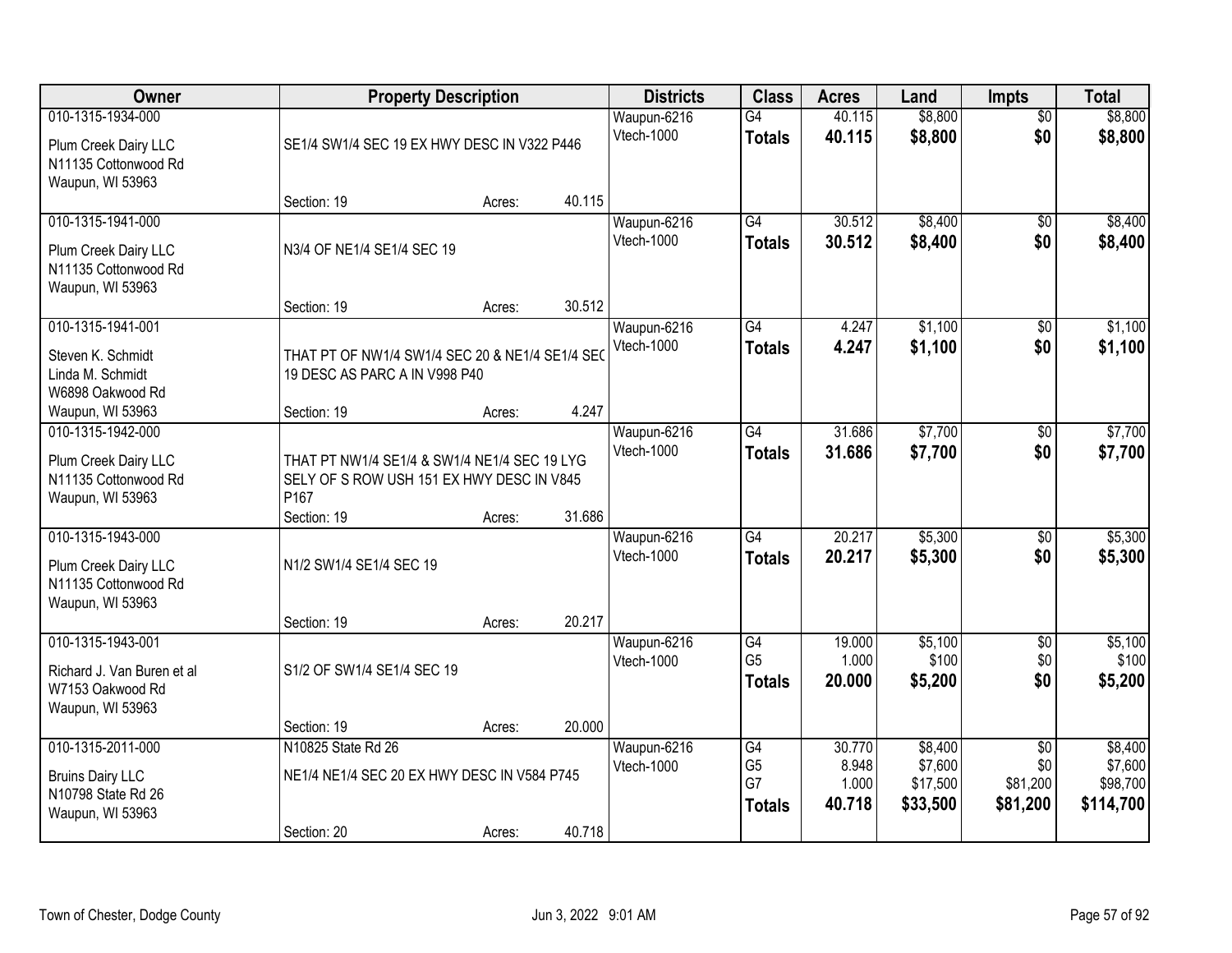| Owner                   |                                                    | <b>Property Description</b> |        | <b>Districts</b>          | <b>Class</b>                       | <b>Acres</b>     | Land                 | <b>Impts</b>           | <b>Total</b>         |
|-------------------------|----------------------------------------------------|-----------------------------|--------|---------------------------|------------------------------------|------------------|----------------------|------------------------|----------------------|
| 010-1315-2012-000       |                                                    |                             |        | Waupun-6216               | G4                                 | 13.559           | \$3,000              | $\overline{$0}$        | \$3,000              |
| <b>Bruins Dairy LLC</b> | THAT PT NW1/4 NE1/4 SEC 20 LYG E OF RR ROW         |                             |        | Vtech-1000                | G <sub>5</sub><br>G5M              | 12.250<br>10.000 | \$10,400<br>\$13,500 | \$0<br>\$0             | \$10,400<br>\$13,500 |
| N10798 State Rd 26      |                                                    |                             |        |                           |                                    | 35.809           | \$26,900             | \$0                    | \$26,900             |
| Waupun, WI 53963        |                                                    |                             |        |                           | <b>Totals</b>                      |                  |                      |                        |                      |
|                         | Section: 20                                        | Acres:                      | 35.809 |                           |                                    |                  |                      |                        |                      |
| 010-1315-2012-001       |                                                    |                             |        | Waupun-6216               | $\overline{G5}$                    | 3.141            | \$2,700              | \$0                    | \$2,700              |
| Ericka Gilge et al      | THAT PT NW1/4 NE1/4 SEC 20 LYG W OF RR ROW         |                             |        | Vtech-1000                | <b>Totals</b>                      | 3.141            | \$2,700              | \$0                    | \$2,700              |
| N11105 Buwalda Rd       |                                                    |                             |        |                           |                                    |                  |                      |                        |                      |
| Waupun, WI 53963        |                                                    |                             |        |                           |                                    |                  |                      |                        |                      |
|                         | Section: 20                                        | Acres:                      | 3.141  |                           |                                    |                  |                      |                        |                      |
| 010-1315-2012-002       |                                                    |                             |        | Waupun-6216               | X2                                 | 4.950            | \$0                  | \$0                    | $\sqrt{50}$          |
| State of Wisconsin Dot  | PT W1/2 SE1/4 & W1/2 NE1/4 SEC 20 BEING A STRIP    |                             |        | Vtech-1000                | <b>Totals</b>                      | 4.950            | \$0                  | \$0                    | \$0                  |
| c/o 4802 Sheboygan Ave  | 82.5 FT WIDE FROM S LN SW1/4 SE1/4 TH NLY THRU     |                             |        |                           |                                    |                  |                      |                        |                      |
| PO Box 7914             | SD 1/4 1/4'S TO N LN NW1/4 NE1/4 SEC 20 EX 82.5 FT |                             |        |                           |                                    |                  |                      |                        |                      |
| Madison, WI 53707-7914  | Section: 20                                        | Acres:                      | 4.950  |                           |                                    |                  |                      |                        |                      |
| 010-1315-2013-000       |                                                    |                             |        | Waupun-6216               | G4                                 | 19.801           | \$5,100              | \$0                    | \$5,100              |
| <b>Bruins Dairy LLC</b> | SW1/4 NE1/4 SEC 20 EX RR ROW                       |                             |        | Vtech-1000                | G <sub>5</sub><br>G <sub>5</sub> M | 15.000<br>4.000  | \$12,800<br>\$5,400  | \$0<br>\$0             | \$12,800<br>\$5,400  |
| N10798 State Rd 26      |                                                    |                             |        |                           | <b>Totals</b>                      | 38.801           | \$23,300             | \$0                    | \$23,300             |
| Waupun, WI 53963        |                                                    |                             |        |                           |                                    |                  |                      |                        |                      |
|                         | Section: 20                                        | Acres:                      | 38.801 |                           |                                    |                  |                      |                        |                      |
| 010-1315-2014-000       | State Highway 26                                   |                             |        | Waupun-6216<br>Vtech-1000 | $\overline{G4}$<br>G <sub>5</sub>  | 37.000<br>3.209  | \$10,100<br>\$2,800  | $\overline{50}$<br>\$0 | \$10,100<br>\$2,800  |
| <b>Bruins Dairy LLC</b> | SE1/4 NE1/4 SEC 20 EX HWY DESC IN V584 P745        |                             |        |                           | <b>Totals</b>                      | 40.209           | \$12,900             | \$0                    | \$12,900             |
| N10798 State Rd 26      |                                                    |                             |        |                           |                                    |                  |                      |                        |                      |
| Waupun, WI 53963        |                                                    |                             |        |                           |                                    |                  |                      |                        |                      |
|                         | Section: 20                                        | Acres:                      | 40.209 |                           |                                    |                  |                      |                        |                      |
| 010-1315-2021-000       |                                                    |                             |        | Waupun-6216<br>Vtech-1000 | $\overline{G5}$<br>G <sub>6</sub>  | 36.511<br>4.000  | \$31,100<br>\$9,600  | $\overline{$0}$<br>\$0 | \$31,100<br>\$9,600  |
| Ericka Gilge et al      | NE1/4 NW1/4 SEC 20                                 |                             |        |                           | <b>Totals</b>                      | 40.511           | \$40,700             | \$0                    | \$40,700             |
| N11105 Buwalda Rd       |                                                    |                             |        |                           |                                    |                  |                      |                        |                      |
| Waupun, WI 53963        |                                                    |                             |        |                           |                                    |                  |                      |                        |                      |
| 010-1315-2022-000       | Section: 20                                        | Acres:                      | 40.511 |                           |                                    |                  |                      |                        |                      |
|                         | US Highway 151                                     |                             |        | Waupun-6216<br>Vtech-1000 | G4<br>G <sub>5</sub>               | 11.897<br>15.957 | \$3,000<br>\$13,600  | $\overline{60}$<br>\$0 | \$3,000<br>\$13,600  |
| Plum Creek Dairy LLC    | THAT PT NW1/4 NW1/4 SEC 20 & SW1/4 SW1/4 SEC 1     |                             |        |                           | <b>Totals</b>                      | 27.854           | \$16,600             | \$0                    | \$16,600             |
| N11135 Cottonwood Rd    | LYG S OF USH 151 EX HWY DESC IN V322 P435 EX       |                             |        |                           |                                    |                  |                      |                        |                      |
| Waupun, WI 53963        | HWY DESC IN V845 P169 EX THAT PT CSM 4362 IN       |                             |        |                           |                                    |                  |                      |                        |                      |
|                         | Section: 20                                        | Acres:                      | 27.854 |                           |                                    |                  |                      |                        |                      |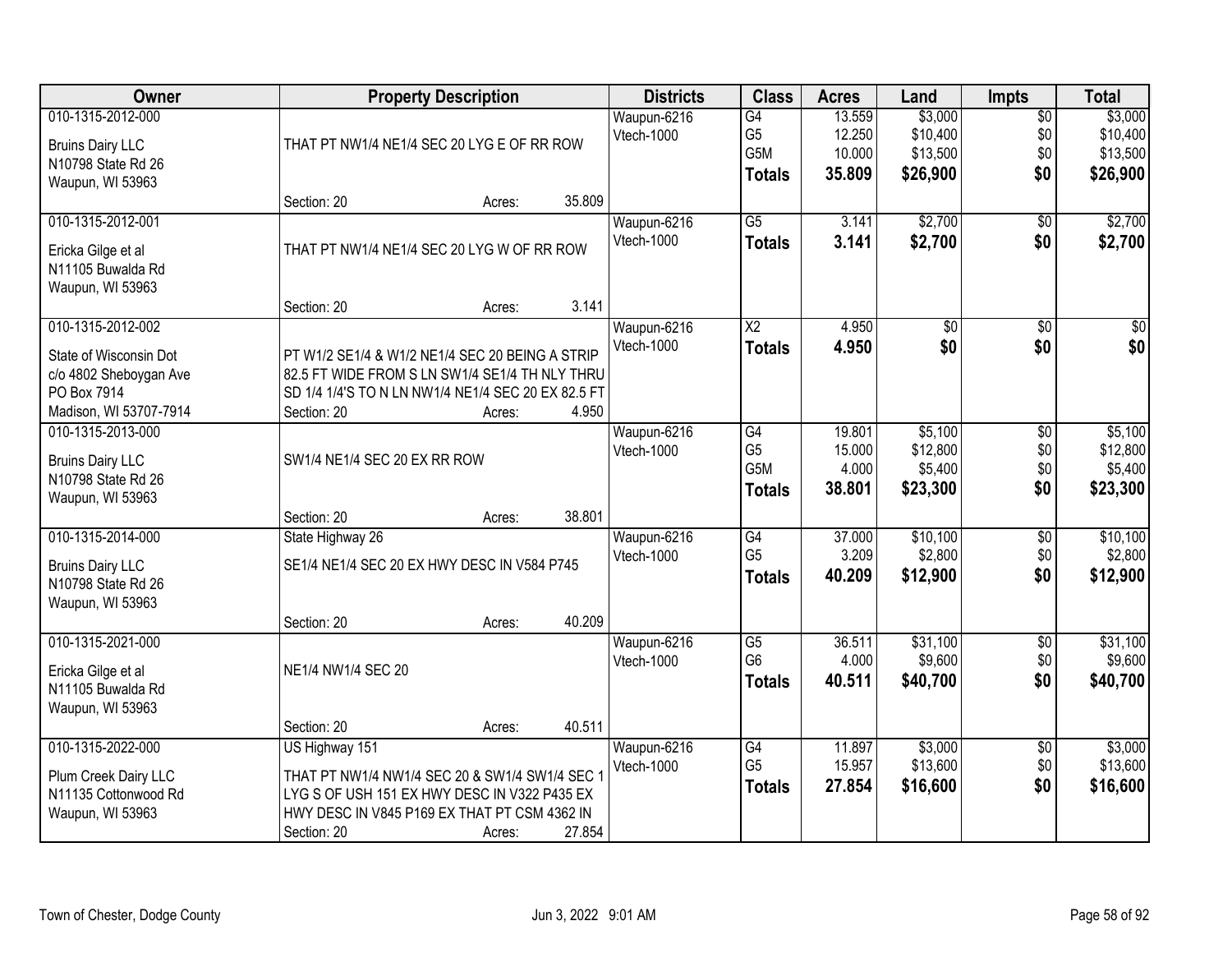| Owner                                                                                              |                                                                                                                                                                        | <b>Property Description</b> |                  | <b>Districts</b>          | <b>Class</b>                                                                 | <b>Acres</b>                                | Land                                                  | <b>Impts</b>                                | <b>Total</b>                                            |
|----------------------------------------------------------------------------------------------------|------------------------------------------------------------------------------------------------------------------------------------------------------------------------|-----------------------------|------------------|---------------------------|------------------------------------------------------------------------------|---------------------------------------------|-------------------------------------------------------|---------------------------------------------|---------------------------------------------------------|
| 010-1315-2023-000<br>Plum Creek Dairy LLC<br>N11135 Cottonwood Rd<br>Waupun, WI 53963              | SW1/4 NW1/4 SEC 20 EX THAT PT CSM 4362 IN V27<br>P213 LYG IN SD 1/4 1/4                                                                                                |                             |                  | Waupun-6216<br>Vtech-1000 | $\overline{G4}$<br>G <sub>5</sub><br><b>Totals</b>                           | 36.863<br>3.000<br>39.863                   | \$9,800<br>\$2,600<br>\$12,400                        | $\sqrt{$0}$<br>\$0<br>\$0                   | \$9,800<br>\$2,600<br>\$12,400                          |
|                                                                                                    | Section: 20                                                                                                                                                            | Acres:                      | 39.863           |                           |                                                                              |                                             |                                                       |                                             |                                                         |
| 010-1315-2024-000<br>Plum Creek Dairy LLC<br>N11135 Cottonwood Rd<br>Waupun, WI 53963              | SE1/4 NW1/4 SEC 20<br>Section: 20                                                                                                                                      | Acres:                      | 40.556           | Waupun-6216<br>Vtech-1000 | G4<br>G <sub>5</sub><br>G5M<br><b>Totals</b>                                 | 20.556<br>17.000<br>3.000<br>40.556         | \$5,500<br>\$14,500<br>\$4,100<br>\$24,100            | $\overline{50}$<br>\$0<br>\$0<br>\$0        | \$5,500<br>\$14,500<br>\$4,100<br>\$24,100              |
| 010-1315-2032-000                                                                                  |                                                                                                                                                                        |                             |                  | Waupun-6216               | $\overline{G4}$                                                              | 30.717                                      | \$8,300                                               | \$0                                         | \$8,300                                                 |
| Plum Creek Dairy LLC<br>N11135 Cottonwood Rd<br>Waupun, WI 53963                                   | N3/4 OF NW1/4 SW1/4 SEC 20                                                                                                                                             |                             |                  | Vtech-1000                | <b>Totals</b>                                                                | 30.717                                      | \$8,300                                               | \$0                                         | \$8,300                                                 |
|                                                                                                    | Section: 20                                                                                                                                                            | Acres:                      | 30.717           |                           |                                                                              |                                             |                                                       |                                             |                                                         |
| 010-1315-2033-000<br>Steven K. Schmidt<br>Linda M. Schmidt<br>W6898 Oakwood Rd<br>Waupun, WI 53963 | W6898 Oakwood Rd<br>THAT PT OF NW1/4 SW1/4 & SW1/4 SW1/4 SEC 20 &<br>PT OF NE1/4 SE1/4 & SE1/4 SE1/4 SEC 19 DESC AS<br>PARC B IN V998 P40<br>Section: 20               | Acres:                      | 97.603           | Waupun-6216<br>Vtech-1000 | G4<br>G <sub>5</sub><br>G7<br><b>Totals</b>                                  | 89.603<br>6.000<br>2.000<br>97.603          | \$23,400<br>\$3,500<br>\$25,000<br>\$51,900           | \$0<br>\$0<br>\$275,000<br>\$275,000        | \$23,400<br>\$3,500<br>\$300,000<br>\$326,900           |
| 010-1315-2034-001<br>Kc Steele Farms LLC<br>2224 Hillington Green<br>Madison, WI 53726             | Oakwood Rd<br>LOT 1 CSM 4084 IN V25 P155 BEING PT NE1/4 SW1/4<br>& PT SE1/4 SW1/4 SEC 20                                                                               |                             |                  | Waupun-6216<br>Vtech-1000 | G4<br>G <sub>5</sub><br><b>Totals</b>                                        | 47.000<br>0.907<br>47.907                   | \$10,300<br>\$100<br>\$10,400                         | $\overline{50}$<br>\$0<br>\$0               | \$10,300<br>\$100<br>\$10,400                           |
| 010-1315-2034-002<br>Gary J. Luchini<br>Kim S. Luchini<br>W6722 Oakwood Rd<br>Waupun, WI 53963     | Section: 20<br>W6722 Oakwood Rd<br>LOT 2 CSM 4084 IN V25 P155 BEING PT NE1/4 SW1/4.<br>PT SE1/4 SW1/4, PT NW1/4 SE1/4 & PT SW1/4 SE1/4<br><b>SEC 20</b><br>Section: 20 | Acres:<br>Acres:            | 47.907<br>40.000 | Waupun-6216<br>Vtech-1000 | $\overline{G1}$<br>G4<br>G <sub>5</sub><br>G <sub>5</sub> M<br><b>Totals</b> | 1.000<br>32.000<br>6.000<br>1.000<br>40.000 | \$22,000<br>\$8,300<br>\$4,900<br>\$1,400<br>\$36,600 | \$310,500<br>\$0<br>\$0<br>\$0<br>\$310,500 | \$332,500<br>\$8,300<br>\$4,900<br>\$1,400<br>\$347,100 |
| 010-1315-2041-001<br>Donald Rechek<br>Debra K. Rechek<br>N10607 State Rd 26<br>Waupun, WI 53963    | N10607 State Rd 26<br>PARC DESC IN CSM 85 IN V5 P120 BEING PT NE1/4<br>SE1/4 SEC 20<br>Section: 20                                                                     | Acres:                      | 1.000            | Waupun-6216<br>Vtech-1000 | $\overline{G1}$<br><b>Totals</b>                                             | 1.000<br>1.000                              | \$22,000<br>\$22,000                                  | \$145,200<br>\$145,200                      | \$167,200<br>\$167,200                                  |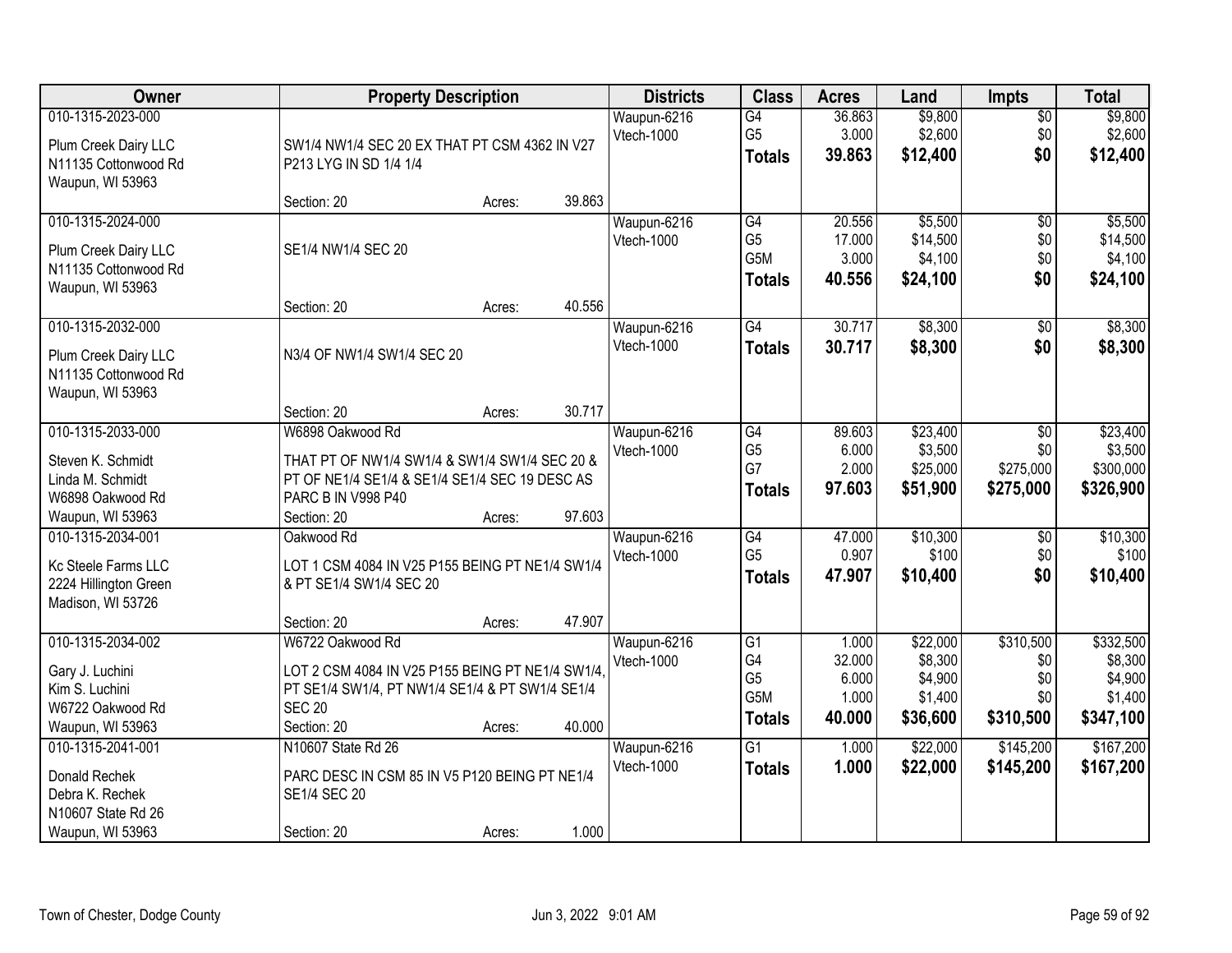| Owner                  | <b>Property Description</b>                       | <b>Districts</b> | <b>Class</b>    | <b>Acres</b> | Land            | <b>Impts</b>    | <b>Total</b>    |
|------------------------|---------------------------------------------------|------------------|-----------------|--------------|-----------------|-----------------|-----------------|
| 010-1315-2041-002      | N10605 State Rd 26                                | Waupun-6216      | G4              | 33.777       | \$8,400         | $\overline{50}$ | \$8,400         |
| Kc Steele Farms LLC    | LOT 1 CSM 4244 IN V26 P228 BEING PT NE1/4 SE1/4   | Vtech-1000       | G7              | 1.992        | \$24,900        | \$20,300        | \$45,200        |
| 2224 Hillington Green  | & PT SE1/4 SE1/4 SEC 20 EX THAT PT SD LOT 1 AS    |                  | <b>Totals</b>   | 35.769       | \$33,300        | \$20,300        | \$53,600        |
| Madison, WI 53726      | DESC IN V954 P10 EX THAT PT DOC# 1310665 LYG      |                  |                 |              |                 |                 |                 |
|                        | 35.769<br>Section: 20<br>Acres:                   |                  |                 |              |                 |                 |                 |
| 010-1315-2042-001      |                                                   | Waupun-6216      | $\overline{X2}$ | 4.990        | $\overline{50}$ | $\overline{30}$ | $\overline{50}$ |
|                        |                                                   | Vtech-1000       | <b>Totals</b>   | 4.990        | \$0             | \$0             | \$0             |
| State of Wisconsin Dot | PT W1/2 SE1/4 SEC 20 BEING 82.5 FT WIDE OLD RR    |                  |                 |              |                 |                 |                 |
| c/o 4802 Sheboygan Ave | ROW & RUNNING FROM S LN SW1/4 SE1/4 TH NLY        |                  |                 |              |                 |                 |                 |
| PO Box 7914            | THRU SD 1/4 1/4'S TO N LN NW1/4 SE1/4             |                  |                 |              |                 |                 |                 |
| Madison, WI 53707-7914 | 4.990<br>Section: 20<br>Acres:                    |                  |                 |              |                 |                 |                 |
| 010-1315-2044-001      | N10591 State Rd 26                                | Waupun-6216      | $\overline{G1}$ | 2.324        | \$28,800        | \$120,200       | \$149,000       |
| Thomas M. Holbach      | LOT 1 CSM V1 P334 BEING PT SE1/4 SE1/4 SEC 20     | Vtech-1000       | <b>Totals</b>   | 2.324        | \$28,800        | \$120,200       | \$149,000       |
| N10591 State Rd 26     | ALSO THAT PT NE1/4 SE1/4 & SE1/4 SE1/4 SEC 20 AS  |                  |                 |              |                 |                 |                 |
| Waupun, WI 53963       | DESC IN DOC# 1310665                              |                  |                 |              |                 |                 |                 |
|                        | 2.324<br>Section: 20<br>Acres:                    |                  |                 |              |                 |                 |                 |
| 010-1315-2044-002      | N10577 State Rd 26                                | Waupun-6216      | $\overline{G4}$ | 1.318        | \$400           | $\sqrt{6}$      | \$400           |
|                        |                                                   | Vtech-1000       | G7              | 0.500        | \$8,800         | \$17,600        | \$26,400        |
| Michael J. Cousineau   | E 165 FT OF N 132 FT OF S 907.5 FT SE1/4 SE1/4    |                  | <b>Totals</b>   | 1.818        | \$9,200         | \$17,600        | \$26,800        |
| Lee A. Cousineau       | SEC 20 AS DESC IN V559 P391 ALSO THAT PT SD 1/4   |                  |                 |              |                 |                 |                 |
| 211 W Main St          | 1/4 AS DESC IN V1005 P712                         |                  |                 |              |                 |                 |                 |
| Waupun, WI 53963       | 1.818<br>Section: 20<br>Acres:                    |                  |                 |              |                 |                 |                 |
| 010-1315-2044-003      |                                                   | Waupun-6216      | G4              | 74.520       | \$19,800        | $\overline{50}$ | \$19,800        |
| Kc Steele Farms LLC    | THAT PT LYG IN NW1/4 SE1/4, NE1/4 SE1/4, SE1/4    | Vtech-1000       | G <sub>5</sub>  | 37.378       | \$56,300        | \$0             | \$56,300        |
| 2224 Hillington Green  | SE1/4 & SW1/4 SE1/4 SEC 20 & PT LOT 1 CSM 4244 IN |                  | <b>Totals</b>   | 111.898      | \$76,100        | \$0             | \$76,100        |
| Madison, WI 53726      | V26 P228 AS DESC IN V967 P332 EX PARC DESC IN     |                  |                 |              |                 |                 |                 |
|                        | 111.898<br>Section: 20<br>Acres:                  |                  |                 |              |                 |                 |                 |
| 010-1315-2111-001      | County Rd I                                       | Waupun-6216      | G4              | 65.088       | \$17,000        | $\sqrt{6}$      | \$17,000        |
|                        |                                                   | Vtech-1000       | G <sub>5</sub>  | 12.000       | \$10,200        | \$0             | \$10,200        |
| Neil D. Drummy         | N1/2 NE1/4 LYG E OF CTH I & N1/2 OF S1/2 OF NE1/4 |                  | G5M             | 2.000        | \$2,700         | \$0             | \$2,700         |
| Nancy L. Drummy        | LYG E OF CTH I EX RR ROW ALSO THAT PT OF          |                  | Totals          | 79.088       | \$29,900        | \$0             | \$29,900        |
| N11802 County Rd I     | NW1/4 NW1/4 SEC 22 LYG W OF RR ROW                |                  |                 |              |                 |                 |                 |
| Waupun, WI 53963       | 79.088<br>Section: 21<br>Acres:                   |                  |                 |              |                 |                 |                 |
| 010-1315-2113-001      | N10746 County Rd I                                | Waupun-6216      | $\overline{G4}$ | 14.116       | \$4,300         | $\overline{50}$ | \$4,300         |
| Alan D. Verhage        | S1/2 OF SW1/4 NE1/4 SEC 21 EX THAT PT CSM 4921    | Vtech-1000       | G <sub>5</sub>  | 1.500        | \$1,300         | \$0             | \$1,300         |
| Shirley M. Verhage     | IN V31 P295 LYG IN SD 1/4 1/4                     |                  | G7              | 0.500        | \$3,800         | \$36,000        | \$39,800        |
| 51 Birdie Blvd         |                                                   |                  | <b>Totals</b>   | 16.116       | \$9,400         | \$36,000        | \$45,400        |
| Waupun, WI 53963       | 16.116<br>Section: 21<br>Acres:                   |                  |                 |              |                 |                 |                 |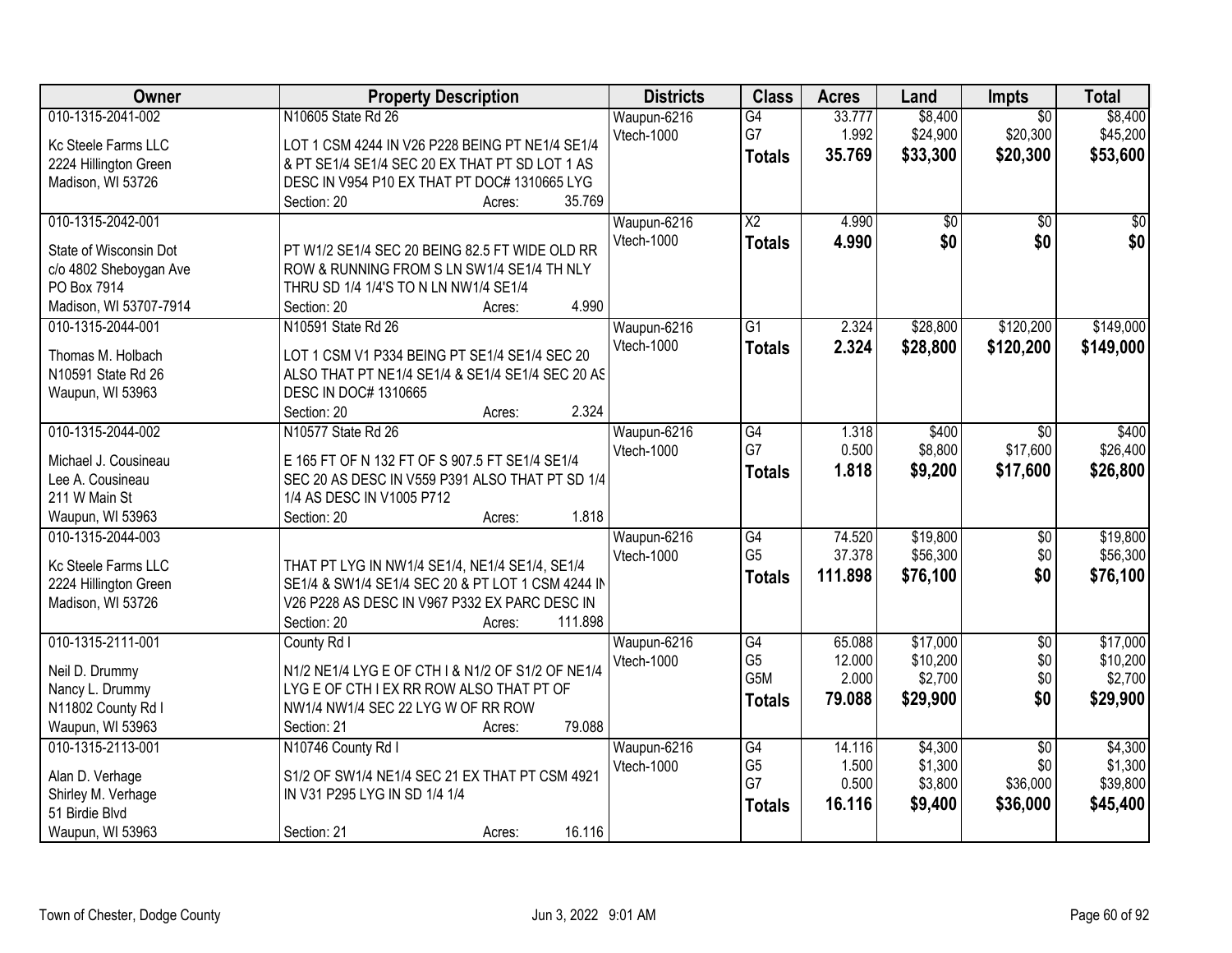| Owner                                                                                                      | <b>Property Description</b>                                                                                                                                                                                                                  | <b>Districts</b>          | <b>Class</b>                                | <b>Acres</b>                         | Land                                         | Impts                                     | <b>Total</b>                                   |
|------------------------------------------------------------------------------------------------------------|----------------------------------------------------------------------------------------------------------------------------------------------------------------------------------------------------------------------------------------------|---------------------------|---------------------------------------------|--------------------------------------|----------------------------------------------|-------------------------------------------|------------------------------------------------|
| 010-1315-2113-002<br>Brian M. Tenpass<br>Laura L. Tenpass                                                  | N10718 County Rd I<br>LOT 1 CSM 4921 IN V31 P295 BEING PT SW1/4 NE1/4<br>& PT NW1/4 SE1/4 SEC 21                                                                                                                                             | Waupun-6216<br>Vtech-1000 | G4<br>G7<br><b>Totals</b>                   | 8.400<br>1.600<br>10.000             | \$2,500<br>\$22,000<br>\$24,500              | $\overline{50}$<br>\$214,100<br>\$214,100 | \$2,500<br>\$236,100<br>\$238,600              |
| N10718 County Rd I<br>Waupun, WI 53963                                                                     | 10.000<br>Section: 21<br>Acres:                                                                                                                                                                                                              |                           |                                             |                                      |                                              |                                           |                                                |
| 010-1315-2114-001<br>Alan D. Verhage<br>Shirley M. Verhage<br>51 Birdie Blvd                               | S1/2 OF SE1/4 NE1/4 SEC 21 EX RR ROW                                                                                                                                                                                                         | Waupun-6216<br>Vtech-1000 | G4<br>G <sub>5</sub><br><b>Totals</b>       | 5.000<br>15.366<br>20,366            | \$1,300<br>\$13,100<br>\$14,400              | \$0<br>\$0<br>\$0                         | \$1,300<br>\$13,100<br>\$14,400                |
| Waupun, WI 53963<br>010-1315-2121-000<br><b>Bruins Dairy LLC</b><br>N10798 State Rd 26<br>Waupun, WI 53963 | 20.366<br>Section: 21<br>Acres:<br>N10879 County Rd I<br>NE1/4 NW1/4, LOT 2 CSM 2381 IN V14 P348, PT NW1/<br>NW1/4, SW1/4 NE1/4, NW1/4 NE1/4 & NE1/4 NE1/4 SE(<br>21 AS DESC IN DOC# 1152051<br>114.737<br>Section: 21<br>Acres:             | Waupun-6216<br>Vtech-1000 | G4<br>G <sub>5</sub><br>G7<br><b>Totals</b> | 98.697<br>14.040<br>2.000<br>114.737 | \$22,300<br>\$12,000<br>\$15,000<br>\$49,300 | \$0<br>\$0<br>\$98,900<br>\$98,900        | \$22,300<br>\$12,000<br>\$113,900<br>\$148,200 |
| 010-1315-2122-001<br>Levi R. Bruins<br>Megan A. Bruins<br>N10848 State Rd 26                               | N10848 State Rd 26<br>LOT 1 CSM 7253 IN V50 P61 BEING PT NW1/4 NW1/4<br><b>SEC 21</b>                                                                                                                                                        | Waupun-6216<br>Vtech-1000 | G1<br><b>Totals</b>                         | 2.442<br>2.442                       | \$29,100<br>\$29,100                         | \$131,600<br>\$131,600                    | \$160,700<br>\$160,700                         |
| Waupun, WI 53963<br>010-1315-2122-003<br><b>Bruins Dairy LLC</b><br>N10798 State Rd 26<br>Waupun, WI 53963 | 2.442<br>Section: 21<br>Acres:<br>N10848 State Rd 26<br>LOT 1 CSM 2381 IN V14 P348 BEING PT NW1/4 NW1/4<br>SEC 21 ALSO THAT PT SD 1/4 1/4 AS DESC IN DOC#<br>1262437 EX CSM 7253 IN V50 P61 BEING PT NW1/4<br>Section: 21<br>7.728<br>Acres: | Waupun-6216<br>Vtech-1000 | $\overline{G4}$<br>G7<br><b>Totals</b>      | 6.680<br>1.048<br>7.728              | \$2,000<br>\$17,900<br>\$19,900              | $\overline{30}$<br>\$29,500<br>\$29,500   | \$2,000<br>\$47,400<br>\$49,400                |
| 010-1315-2123-000<br>Marcene G. Bruins<br>N10798 State Rd 26<br>Waupun, WI 53963                           | N10798 State Rd 26<br>SW1/4 NW1/4 SEC 21 EX HWY DESC IN V579 P530<br>40.386<br>Section: 21<br>Acres:                                                                                                                                         | Waupun-6216<br>Vtech-1000 | $\overline{G4}$<br>G7<br><b>Totals</b>      | 35.386<br>5.000<br>40.386            | \$9,800<br>\$37,500<br>\$47,300              | $\overline{50}$<br>\$635,500<br>\$635,500 | \$9,800<br>\$673,000<br>\$682,800              |
| 010-1315-2124-000<br>Marcene G. Bruins<br>N10798 State Rd 26<br>Waupun, WI 53963                           | SE1/4 NW1/4 SEC 21<br>41.995<br>Section: 21<br>Acres:                                                                                                                                                                                        | Waupun-6216<br>Vtech-1000 | G4<br>G <sub>5</sub><br><b>Totals</b>       | 40.495<br>1.500<br>41.995            | \$11,500<br>\$1,300<br>\$12,800              | $\overline{50}$<br>\$0<br>\$0             | \$11,500<br>\$1,300<br>\$12,800                |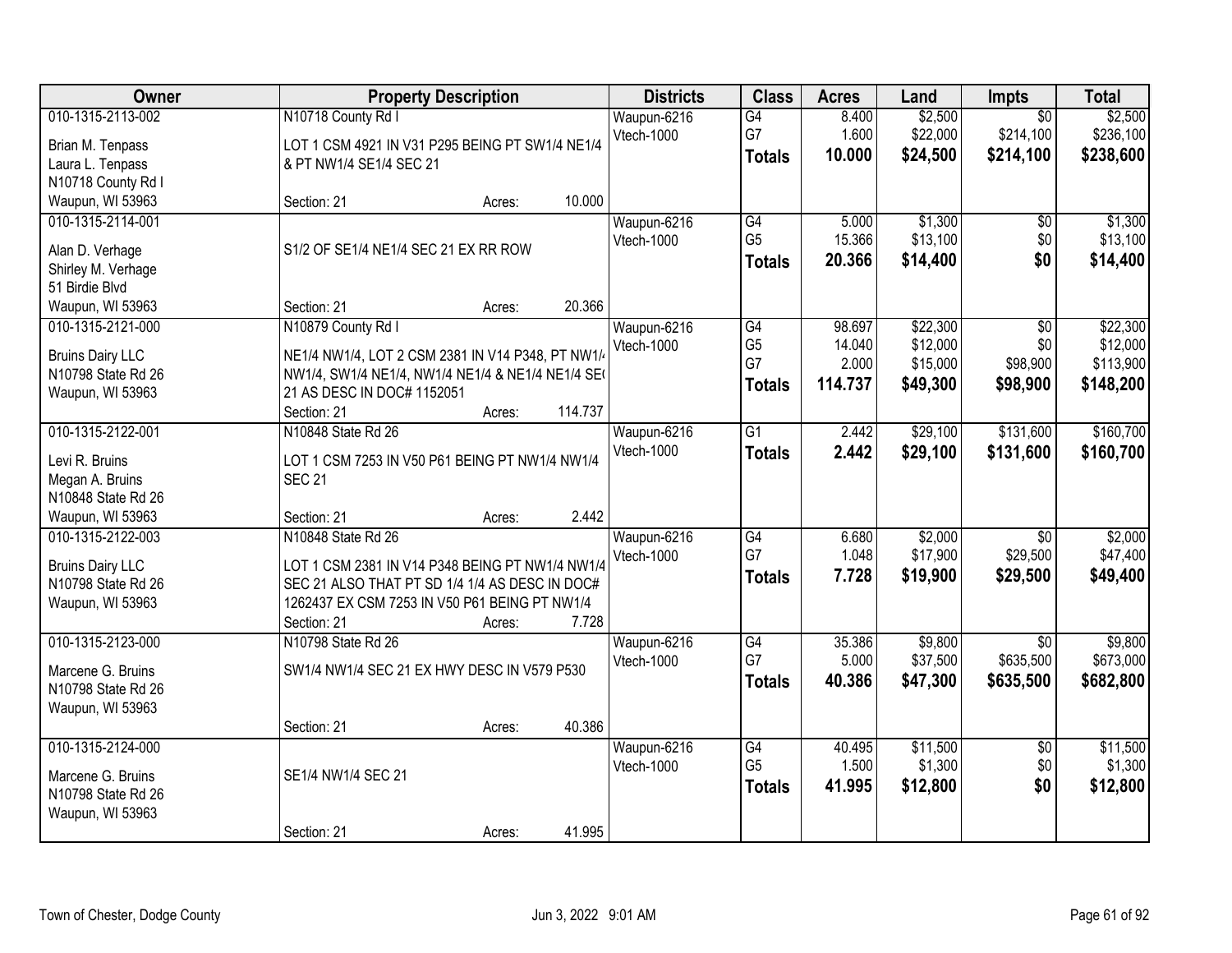| Owner                     |                                                | <b>Property Description</b> |        | <b>Districts</b> | <b>Class</b>    | <b>Acres</b> | Land            | <b>Impts</b>    | <b>Total</b> |
|---------------------------|------------------------------------------------|-----------------------------|--------|------------------|-----------------|--------------|-----------------|-----------------|--------------|
| 010-1315-2131-000         | County Rd I                                    |                             |        | Waupun-6216      | $\overline{G4}$ | 40.738       | \$11,000        | $\overline{50}$ | \$11,000     |
| Marcene G. Bruins         | NE1/4 SW1/4 SEC 21                             |                             |        | Vtech-1000       | G <sub>5</sub>  | 1.000        | \$100           | \$0             | \$100        |
| N10798 State Rd 26        |                                                |                             |        |                  | <b>Totals</b>   | 41.738       | \$11,100        | \$0             | \$11,100     |
| Waupun, WI 53963          |                                                |                             |        |                  |                 |              |                 |                 |              |
|                           | Section: 21                                    | Acres:                      | 41.738 |                  |                 |              |                 |                 |              |
| 010-1315-2132-000         |                                                |                             |        | Waupun-6216      | G4              | 38.463       | \$10,100        | $\overline{50}$ | \$10,100     |
| Roxane J. Tillema         | NW1/4 SW1/4 SEC 21 EX CSM 2669 IN V16 P64 EX   |                             |        | Vtech-1000       | <b>Totals</b>   | 38.463       | \$10,100        | \$0             | \$10,100     |
| Brian L. Rake             | HWY DESC IN V595 P977                          |                             |        |                  |                 |              |                 |                 |              |
| N8350 Schulz Rd           |                                                |                             |        |                  |                 |              |                 |                 |              |
| Beaver Dam, WI 53916-9301 | Section: 21                                    | Acres:                      | 38.463 |                  |                 |              |                 |                 |              |
| 010-1315-2132-001         | N10612 State Rd 26                             |                             |        | Waupun-6216      | G1              | 1.000        | \$22,000        | \$8,800         | \$30,800     |
|                           |                                                |                             |        | Vtech-1000       | <b>Totals</b>   | 1.000        | \$22,000        | \$8,800         | \$30,800     |
| Bruce L. Pluim            | LOT 1 CSM 2669 IN V16 P64 BEING PT NW1/4 SW1/4 |                             |        |                  |                 |              |                 |                 |              |
| Clint A. Pluim            | <b>SEC 21</b>                                  |                             |        |                  |                 |              |                 |                 |              |
| N10612 State Rd 26        |                                                |                             |        |                  |                 |              |                 |                 |              |
| Waupun, WI 53963          | Section: 21                                    | Acres:                      | 1.000  |                  |                 |              |                 |                 |              |
| 010-1315-2132-002         | N10612 State Rd 26                             |                             |        | Waupun-6216      | $\overline{G1}$ | 1.240        | \$23,400        | \$109,700       | \$133,100    |
| Carl B. Pluim et al       | LOT 2 CSM 2669 IN V16 P64 BEING PT NW1/4 SW1/4 |                             |        | Vtech-1000       | <b>Totals</b>   | 1.240        | \$23,400        | \$109,700       | \$133,100    |
| N10612 State Rd 26        | <b>SEC 21</b>                                  |                             |        |                  |                 |              |                 |                 |              |
| Waupun, WI 53963          |                                                |                             |        |                  |                 |              |                 |                 |              |
|                           | Section: 21                                    | Acres:                      | 1.240  |                  |                 |              |                 |                 |              |
| 010-1315-2133-000         | State Highway 26                               |                             |        | Waupun-6216      | $\overline{G4}$ | 33.387       | \$9,200         | \$0             | \$9,200      |
| Roxane J. Tillema         | SW1/4 SW1/4 SEC 21 EX THAT PT LYG S & W OF STH |                             |        | Vtech-1000       | <b>Totals</b>   | 33.387       | \$9,200         | \$0             | \$9,200      |
| Brian L. Rake             | 26 EX HWY DESC IN V316 P688 EX HWY DESC IN     |                             |        |                  |                 |              |                 |                 |              |
| N8350 Schulz Rd           | V595 P977                                      |                             |        |                  |                 |              |                 |                 |              |
| Beaver Dam, WI 53916-9301 | Section: 21                                    | Acres:                      | 33.387 |                  |                 |              |                 |                 |              |
| 010-1315-2133-001         | W6498 Oakwood Rd                               |                             |        | Waupun-6216      | X4              | 4.533        | $\overline{60}$ | $\sqrt{6}$      | $\sqrt{50}$  |
|                           |                                                |                             |        | Vtech-1000       | <b>Totals</b>   | 4.533        | \$0             | \$0             | \$0          |
| Town of Chester           | THAT PT SW1/4 SW1/4 SEC 12 LYG S & W STH 26    |                             |        |                  |                 |              |                 |                 |              |
| W6498 Oakwood Rd          |                                                |                             |        |                  |                 |              |                 |                 |              |
| Waupun, WI 53963          |                                                |                             |        |                  |                 |              |                 |                 |              |
|                           | Section: 21                                    | Acres:                      | 4.533  |                  |                 |              |                 |                 |              |
| 010-1315-2134-000         | County Rd I                                    |                             |        | Waupun-6216      | G4              | 39.512       | \$11,500        | $\overline{50}$ | \$11,500     |
| Roxane J. Tillema         | SE1/4 SW1/4 SEC 21 EX THAT PT E OF CTH I & EX  |                             |        | Vtech-1000       | <b>Totals</b>   | 39.512       | \$11,500        | \$0             | \$11,500     |
| Brian L. Rake             | HWY DESC IN V595 P977                          |                             |        |                  |                 |              |                 |                 |              |
| N8350 Schulz Rd           |                                                |                             |        |                  |                 |              |                 |                 |              |
| Beaver Dam, WI 53916-9301 | Section: 21                                    | Acres:                      | 39.512 |                  |                 |              |                 |                 |              |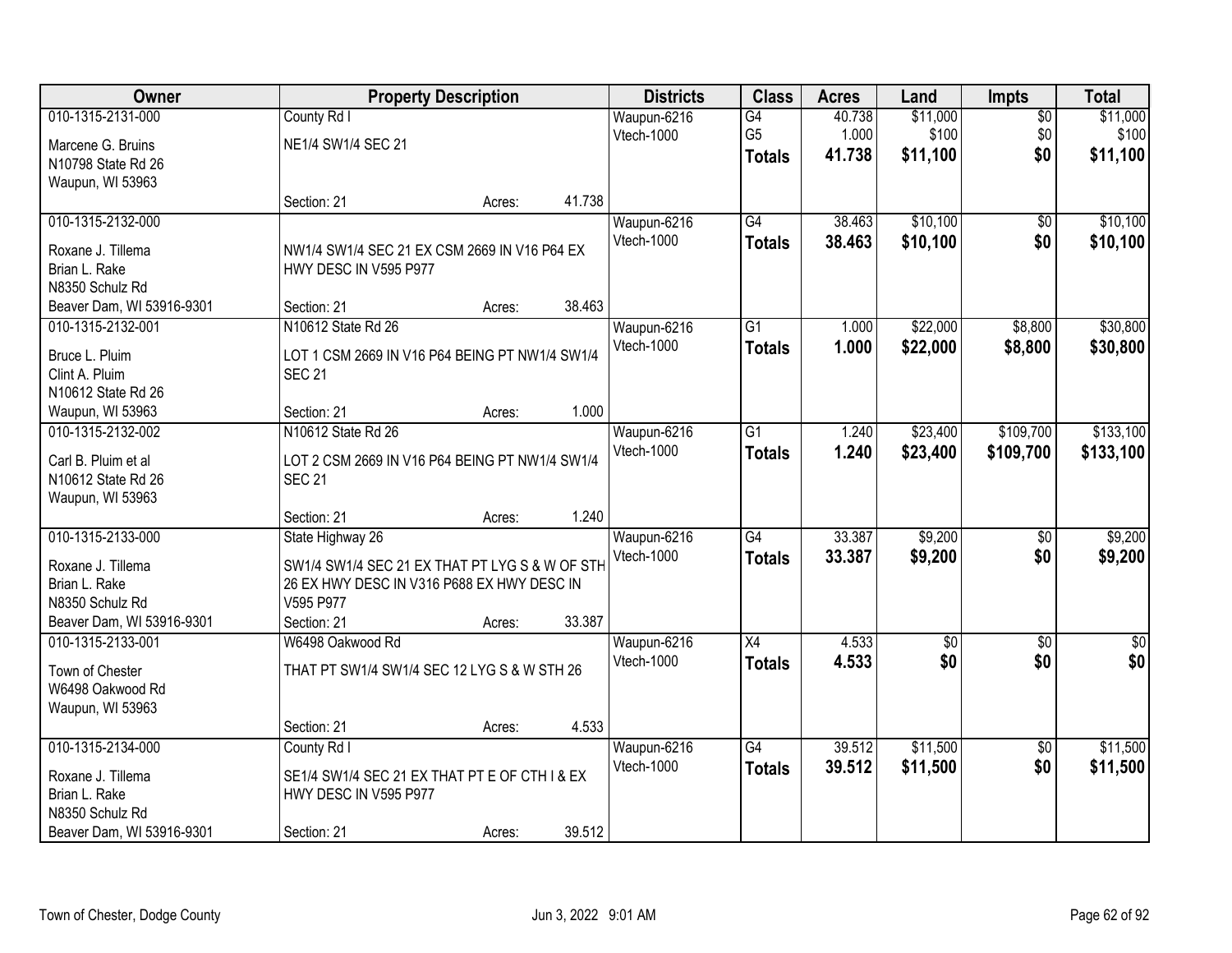| Owner                                 | <b>Property Description</b>                        |        |         | <b>Districts</b> | <b>Class</b>         | <b>Acres</b> | Land            | <b>Impts</b>    | <b>Total</b> |
|---------------------------------------|----------------------------------------------------|--------|---------|------------------|----------------------|--------------|-----------------|-----------------|--------------|
| 010-1315-2142-000                     | County Rd I                                        |        |         | Waupun-6216      | $\overline{G4}$      | 47.977       | \$12,700        | $\overline{50}$ | \$12,700     |
| Alan D. Verhage                       | N 65 RODS (1072.5 FT) OF SE1/4 SEC 21 EX RR ROW    |        |         | Vtech-1000       | G <sub>5</sub>       | 15.880       | \$13,500        | \$0             | \$13,500     |
| Shirley M. Verhage                    | EX THAT PT CSM 4921 IN V31 P295 LYG IN SD SE1/4    |        |         |                  | <b>Totals</b>        | 63.857       | \$26,200        | \$0             | \$26,200     |
| 51 Birdie Blvd                        | (ACREAGE INCLUDES GAP WITH S 95 RODS)              |        |         |                  |                      |              |                 |                 |              |
| Waupun, WI 53963                      | Section: 21                                        | Acres: | 63.857  |                  |                      |              |                 |                 |              |
| 010-1315-2143-000                     | N10584 County Rd I                                 |        |         | Waupun-6216      | G4                   | 82.600       | \$22,700        | \$0             | \$22,700     |
|                                       |                                                    |        |         | Vtech-1000       | G <sub>5</sub>       | 10.144       | \$10,200        | \$0             | \$10,200     |
| Irvan R. Possin                       | S 95 RODS (1567.5 FT) OF SE1/4 SEC 21 EX RR ROW    |        |         |                  | G7                   | 2.940        | \$32,100        | \$188,200       | \$220,300    |
| Sarah A. Possin<br>1042 Briarwood Ln  | ALSO THAT PT SE1/4 SW1/4 SEC 21 LYG E OF STH<br>26 |        |         |                  | <b>Totals</b>        | 95.684       | \$65,000        | \$188,200       | \$253,200    |
| Fond Du Lac, WI 54935                 | Section: 21                                        | Acres: | 95.684  |                  |                      |              |                 |                 |              |
| 010-1315-2144-001                     |                                                    |        |         | Waupun-6216      | $\overline{X2}$      | 6.855        | $\overline{50}$ |                 | $\sqrt{30}$  |
|                                       |                                                    |        |         | Vtech-1000       |                      |              |                 | \$0<br>\$0      |              |
| State of Wisconsin Dnr                | RR ROW IN SEC 21                                   |        |         |                  | <b>Totals</b>        | 6.855        | \$0             |                 | \$0          |
| PO Box 7921                           |                                                    |        |         |                  |                      |              |                 |                 |              |
| Madison, WI 53707-7921                |                                                    |        |         |                  |                      |              |                 |                 |              |
|                                       | Section: 21                                        | Acres: | 6.855   |                  |                      |              |                 |                 |              |
| 010-1315-2211-000                     |                                                    |        |         | Waupun-6216      | X1                   | 167.641      | \$0             | \$0             | $\sqrt{50}$  |
| United States of America              | <b>NE1/4 SEC 22</b>                                |        |         | Vtech-1000       | <b>Totals</b>        | 167.641      | \$0             | \$0             | \$0          |
| c/o Us Fish & Wildlife @ Bhw Federal  |                                                    |        |         |                  |                      |              |                 |                 |              |
| <b>Bldg</b>                           |                                                    |        |         |                  |                      |              |                 |                 |              |
| 1 Federal Dr                          | Section: 22                                        | Acres: | 167.641 |                  |                      |              |                 |                 |              |
| Fort Snelling, MN 55111-4056          |                                                    |        |         |                  |                      |              |                 |                 |              |
| 010-1315-2221-000                     |                                                    |        |         | Waupun-6216      | $\overline{G5}$      | 10.480       | \$8,900         | $\frac{1}{20}$  | \$8,900      |
|                                       |                                                    |        |         | Vtech-1000       | <b>Totals</b>        | 10.480       | \$8,900         | \$0             | \$8,900      |
| Douglas L. Asmus et al                | NW1/4 OF NE1/4 NW1/4 SEC 22                        |        |         |                  |                      |              |                 |                 |              |
| c/o Michael S. Kindschuh              |                                                    |        |         |                  |                      |              |                 |                 |              |
| W7076 Badger Ave                      |                                                    |        |         |                  |                      |              |                 |                 |              |
| Wild Rose, WI 54984                   | Section: 22                                        | Acres: | 10.480  |                  |                      |              |                 |                 |              |
| 010-1315-2222-000                     | W6069 Neitzel Rd                                   |        |         | Waupun-6216      | $\overline{G1}$      | 1.000        | \$5,000         | \$323,100       | \$328,100    |
| Jay W. Panetti                        | NW1/4 NW1/4 SEC 22 LYG E OF RR ROW                 |        |         | Vtech-1000       | G4<br>G <sub>5</sub> | 2.781        | \$700           | \$0             | \$700        |
| Amy K. Panetti                        |                                                    |        |         |                  |                      | 34.520       | \$29,400        | \$0             | \$29,400     |
| W6069 Neitzel Rd                      |                                                    |        |         |                  | <b>Totals</b>        | 38.301       | \$35,100        | \$323,100       | \$358,200    |
| Waupun, WI 53963                      | Section: 22                                        | Acres: | 38.301  |                  |                      |              |                 |                 |              |
| 010-1315-2222-001                     |                                                    |        |         | Waupun-6216      | $\overline{X2}$      | 6.305        | $\overline{50}$ | $\overline{30}$ | $\sqrt{50}$  |
|                                       | RR ROW IN SEC 22                                   |        |         | Vtech-1000       | <b>Totals</b>        | 6.305        | \$0             | \$0             | \$0          |
| State of Wisconsin Dnr<br>PO Box 7921 |                                                    |        |         |                  |                      |              |                 |                 |              |
| Madison, WI 53707-7921                |                                                    |        |         |                  |                      |              |                 |                 |              |
|                                       | Section: 22                                        |        | 6.305   |                  |                      |              |                 |                 |              |
|                                       |                                                    | Acres: |         |                  |                      |              |                 |                 |              |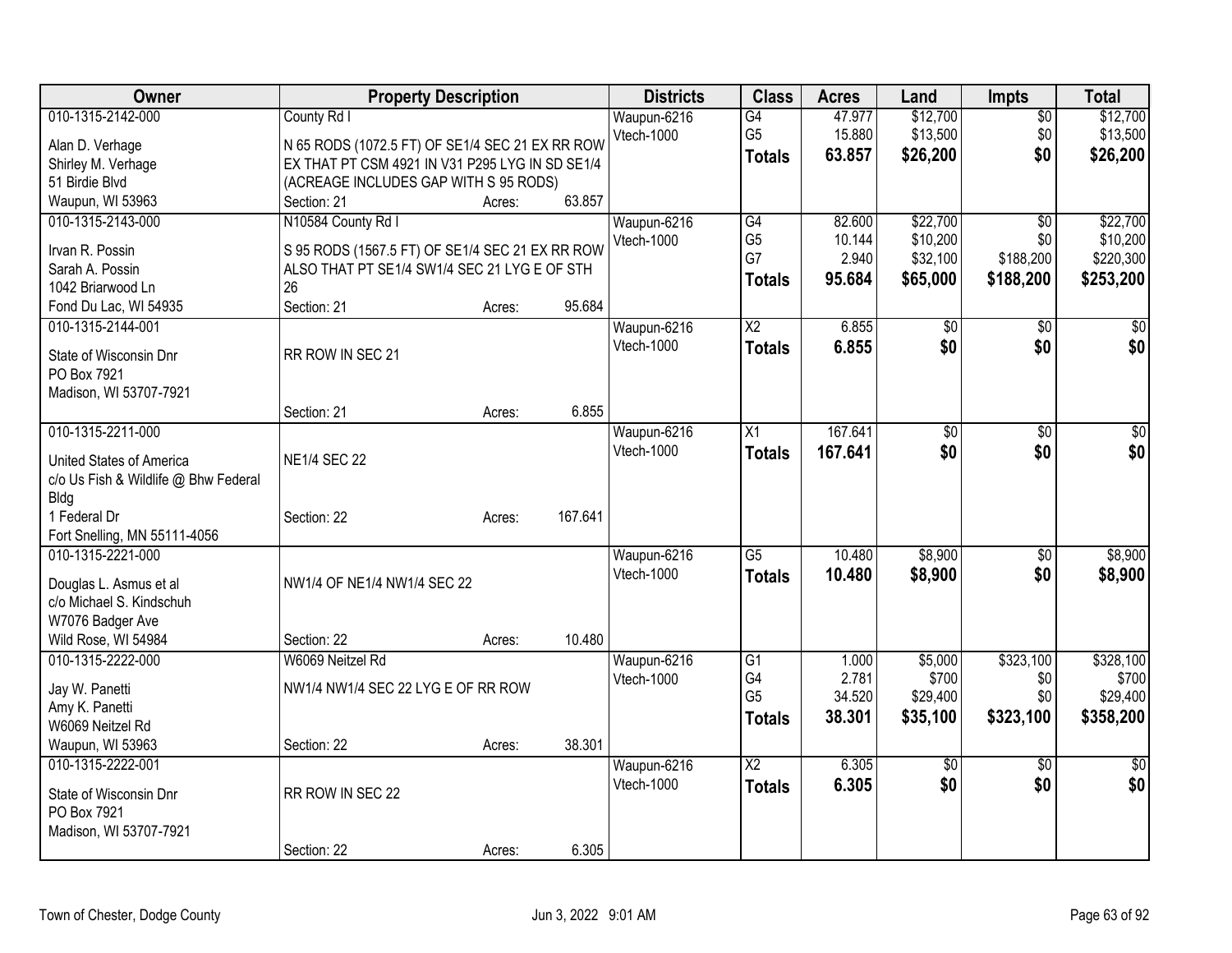| Owner                                             | <b>Property Description</b>                     |        |         | <b>Districts</b>          | <b>Class</b>    | <b>Acres</b>     | Land                 | <b>Impts</b>           | <b>Total</b>         |
|---------------------------------------------------|-------------------------------------------------|--------|---------|---------------------------|-----------------|------------------|----------------------|------------------------|----------------------|
| 010-1315-2223-000                                 |                                                 |        |         | Waupun-6216<br>Vtech-1000 | $\overline{G5}$ | 19.960<br>19.960 | \$17,000<br>\$17,000 | $\overline{50}$<br>\$0 | \$17,000<br>\$17,000 |
| Jeffry C. Duchac                                  | N1/2 SW1/4 NW1/4 SEC 22 EX FORMER RR ROW        |        |         |                           | <b>Totals</b>   |                  |                      |                        |                      |
| Kathleen L. Duchac                                | <b>DESC IN V671 P420</b>                        |        |         |                           |                 |                  |                      |                        |                      |
| W6647 Milligan Rd                                 |                                                 |        |         |                           |                 |                  |                      |                        |                      |
| Waupun, WI 53963                                  | Section: 22                                     | Acres: | 19.960  |                           |                 |                  |                      |                        |                      |
| 010-1315-2223-001                                 | Sommers Rd                                      |        |         | Waupun-6216               | G4              | 5.000            | \$1,300              | \$0                    | \$1,300              |
| Jeffry C. Duchac                                  | LOT 1 CSM 6294 IN V42 P245 BEING PT SW1/4 NW1/4 |        |         | Vtech-1000                | G <sub>5</sub>  | 38.814           | \$33,000             | \$0                    | \$33,000             |
| Kathleen L. Duchac                                | & W1/2 SW1/4 SEC 22                             |        |         |                           | G5M             | 4.000            | \$5,400              | \$0                    | \$5,400              |
| W6647 Milligan Rd                                 |                                                 |        |         |                           | <b>Totals</b>   | 47.814           | \$39,700             | \$0                    | \$39,700             |
| Waupun, WI 53963                                  | Section: 22                                     | Acres: | 47.814  |                           |                 |                  |                      |                        |                      |
| 010-1315-2224-000                                 |                                                 |        |         | Waupun-6216               | $\overline{X1}$ | 73.424           | \$0                  | \$0                    | $\sqrt{50}$          |
| United States of America                          | E1/2 NW1/4 EX NW1/4 OF NE1/4 NW1/4 SEC 22       |        |         | Vtech-1000                | <b>Totals</b>   | 73.424           | \$0                  | \$0                    | \$0                  |
| c/o Us Fish & Wildlife @ Bhw Federal              |                                                 |        |         |                           |                 |                  |                      |                        |                      |
| Bldg                                              |                                                 |        |         |                           |                 |                  |                      |                        |                      |
| 1 Federal Dr                                      | Section: 22                                     | Acres: | 73.424  |                           |                 |                  |                      |                        |                      |
| Fort Snelling, MN 55111-4056                      |                                                 |        |         |                           |                 |                  |                      |                        |                      |
| 010-1315-2231-000                                 |                                                 |        |         | Waupun-6216               | $\overline{X1}$ | 84.157           | $\overline{50}$      | \$0                    | \$0                  |
|                                                   |                                                 |        |         | Vtech-1000                | <b>Totals</b>   | 84.157           | \$0                  | \$0                    | \$0                  |
| United States of America                          | E1/2 SW1/4 SEC 22                               |        |         |                           |                 |                  |                      |                        |                      |
| c/o Us Fish & Wildlife @ Bhw Federal              |                                                 |        |         |                           |                 |                  |                      |                        |                      |
| Bldg<br>1 Federal Dr                              |                                                 |        | 84.157  |                           |                 |                  |                      |                        |                      |
|                                                   | Section: 22                                     | Acres: |         |                           |                 |                  |                      |                        |                      |
| Fort Snelling, MN 55111-4056<br>010-1315-2233-000 | Sommers Rd                                      |        |         | Waupun-6216               | G4              | 48.000           | \$12,700             | \$0                    | \$12,700             |
|                                                   |                                                 |        |         | Vtech-1000                | G <sub>5</sub>  | 7.132            | \$5,400              | \$0                    | \$5,400              |
| Irvan R. Possin                                   | LOT 2 CSM 6294 IN V42 P245 BEING PT W1/2 SW1/4  |        |         |                           | <b>Totals</b>   | 55.132           | \$18,100             | \$0                    | \$18,100             |
| Sarah A. Possin                                   | <b>SEC 22</b>                                   |        |         |                           |                 |                  |                      |                        |                      |
| 1042 Briarwood Ln                                 |                                                 |        |         |                           |                 |                  |                      |                        |                      |
| Fond Du Lac, WI 54935                             | Section: 22                                     | Acres: | 55.132  |                           |                 |                  |                      |                        |                      |
| 010-1315-2241-000                                 |                                                 |        |         | Waupun-6216               | X1              | 166.105          | \$0                  | \$0                    | $\overline{50}$      |
| United States of America                          | SE1/4 SEC 22                                    |        |         | Vtech-1000                | <b>Totals</b>   | 166.105          | \$0                  | \$0                    | \$0                  |
| c/o Us Fish & Wildlife @ Bhw Federal              |                                                 |        |         |                           |                 |                  |                      |                        |                      |
| Bldg                                              |                                                 |        |         |                           |                 |                  |                      |                        |                      |
| 1 Federal Dr                                      | Section: 22                                     | Acres: | 166.105 |                           |                 |                  |                      |                        |                      |
| Fort Snelling, MN 55111-4056                      |                                                 |        |         |                           |                 |                  |                      |                        |                      |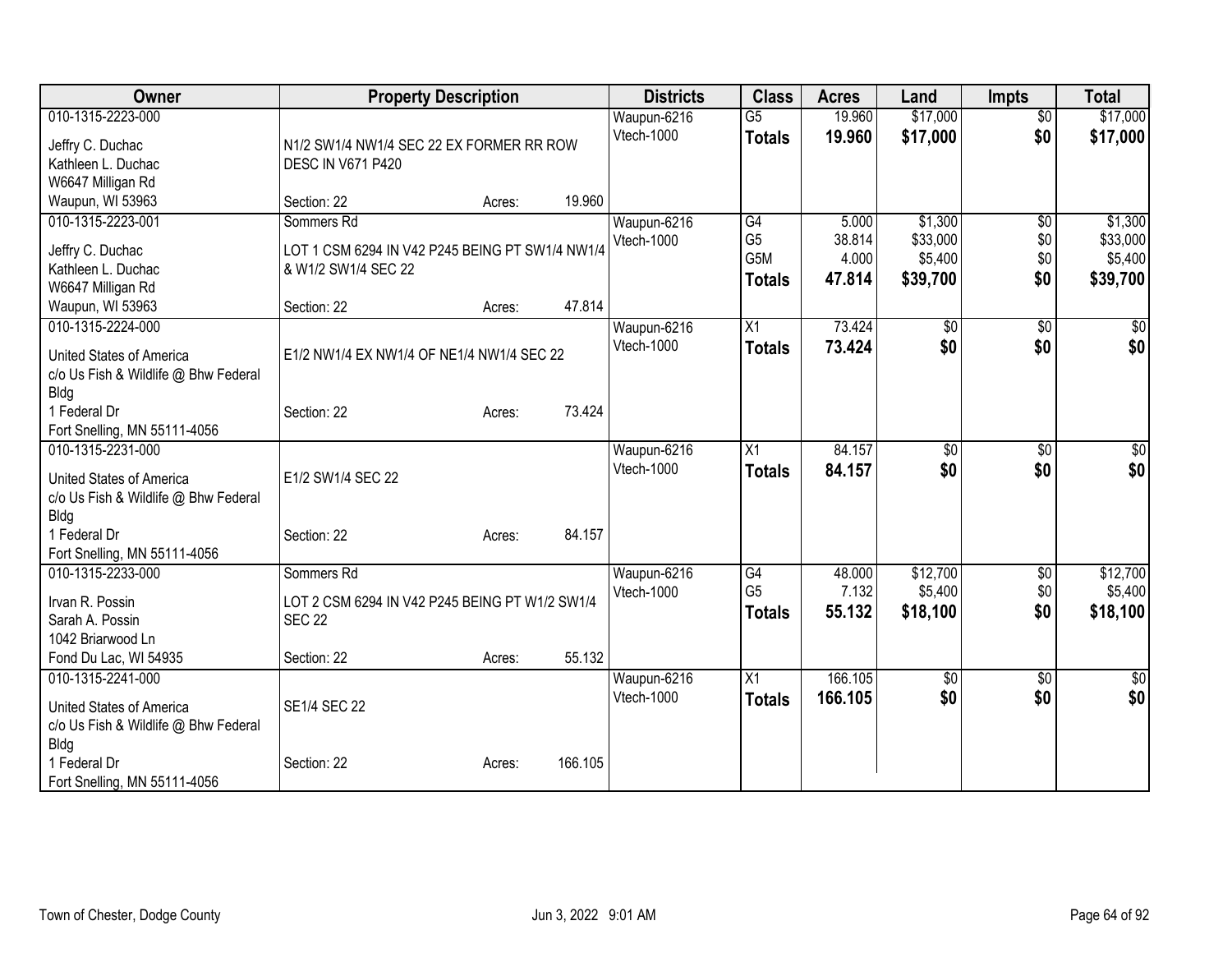| <b>Owner</b>                         |                     | <b>Property Description</b> |         | <b>Districts</b> | <b>Class</b>    | <b>Acres</b> | Land            | <b>Impts</b>    | <b>Total</b> |
|--------------------------------------|---------------------|-----------------------------|---------|------------------|-----------------|--------------|-----------------|-----------------|--------------|
| 010-1315-2311-000                    |                     |                             |         | Waupun-6216      | $\overline{X1}$ | 164.970      | $\overline{50}$ | $\overline{30}$ | \$0          |
| United States of America             | <b>NE1/4 SEC 23</b> |                             |         | Vtech-1000       | <b>Totals</b>   | 164.970      | \$0             | \$0             | \$0          |
| c/o Us Fish & Wildlife @ Bhw Federal |                     |                             |         |                  |                 |              |                 |                 |              |
| <b>Bldg</b>                          |                     |                             |         |                  |                 |              |                 |                 |              |
| 1 Federal Dr                         | Section: 23         | Acres:                      | 164.970 |                  |                 |              |                 |                 |              |
| Fort Snelling, MN 55111-4056         |                     |                             |         |                  |                 |              |                 |                 |              |
| 010-1315-2321-000                    |                     |                             |         | Waupun-6216      | X1              | 161.967      | \$0             | $\sqrt{6}$      | \$0          |
| United States of America             | <b>NW1/4 SEC 23</b> |                             |         | Vtech-1000       | <b>Totals</b>   | 161.967      | \$0             | \$0             | \$0          |
| c/o Us Fish & Wildlife @ Bhw Federal |                     |                             |         |                  |                 |              |                 |                 |              |
| <b>Bldg</b>                          |                     |                             |         |                  |                 |              |                 |                 |              |
| 1 Federal Dr                         | Section: 23         | Acres:                      | 161.967 |                  |                 |              |                 |                 |              |
| Fort Snelling, MN 55111-4056         |                     |                             |         |                  |                 |              |                 |                 |              |
| 010-1315-2331-000                    |                     |                             |         | Waupun-6216      | X1              | 162.387      | \$0             | $\overline{30}$ | \$0          |
| United States of America             | SW1/4 SEC 23        |                             |         | Vtech-1000       | <b>Totals</b>   | 162.387      | \$0             | \$0             | \$0          |
| c/o Us Fish & Wildlife @ Bhw Federal |                     |                             |         |                  |                 |              |                 |                 |              |
| <b>Bldg</b>                          |                     |                             |         |                  |                 |              |                 |                 |              |
| 1 Federal Dr                         | Section: 23         | Acres:                      | 162.387 |                  |                 |              |                 |                 |              |
| Fort Snelling, MN 55111-4056         |                     |                             |         |                  |                 |              |                 |                 |              |
| 010-1315-2341-000                    |                     |                             |         | Waupun-6216      | X1              | 165.142      | $\overline{50}$ | \$0             | \$0          |
| United States of America             | <b>SE1/4 SEC 23</b> |                             |         | Vtech-1000       | <b>Totals</b>   | 165.142      | \$0             | \$0             | \$0          |
| c/o Us Fish & Wildlife @ Bhw Federal |                     |                             |         |                  |                 |              |                 |                 |              |
| <b>Bldg</b>                          |                     |                             |         |                  |                 |              |                 |                 |              |
| 1 Federal Dr                         | Section: 23         | Acres:                      | 165.142 |                  |                 |              |                 |                 |              |
| Fort Snelling, MN 55111-4056         |                     |                             |         |                  |                 |              |                 |                 |              |
| 010-1315-2411-000                    |                     |                             |         | Waupun-6216      | X1              | 344.595      | $\overline{50}$ | \$0             | \$0          |
| United States of America             | E1/2 SEC 24         |                             |         | Vtech-1000       | <b>Totals</b>   | 344.595      | \$0             | \$0             | \$0          |
| c/o Us Fish & Wildlife @ Bhw Federal |                     |                             |         |                  |                 |              |                 |                 |              |
| <b>Bldg</b>                          |                     |                             |         |                  |                 |              |                 |                 |              |
| 1 Federal Dr                         | Section: 24         | Acres:                      | 344.595 |                  |                 |              |                 |                 |              |
| Fort Snelling, MN 55111-4056         |                     |                             |         |                  |                 |              |                 |                 |              |
| 010-1315-2421-000                    |                     |                             |         | Waupun-6216      | X1              | 164.393      | $\overline{50}$ | \$0             | $\sqrt{50}$  |
| United States of America             | <b>NW1/4 SEC 24</b> |                             |         | Vtech-1000       | <b>Totals</b>   | 164.393      | \$0             | \$0             | \$0          |
| c/o Us Fish & Wildlife @ Bhw Federal |                     |                             |         |                  |                 |              |                 |                 |              |
| <b>Bldg</b>                          |                     |                             |         |                  |                 |              |                 |                 |              |
| 1 Federal Dr                         | Section: 24         | Acres:                      | 164.393 |                  |                 |              |                 |                 |              |
| Fort Snelling, MN 55111-4056         |                     |                             |         |                  |                 |              |                 |                 |              |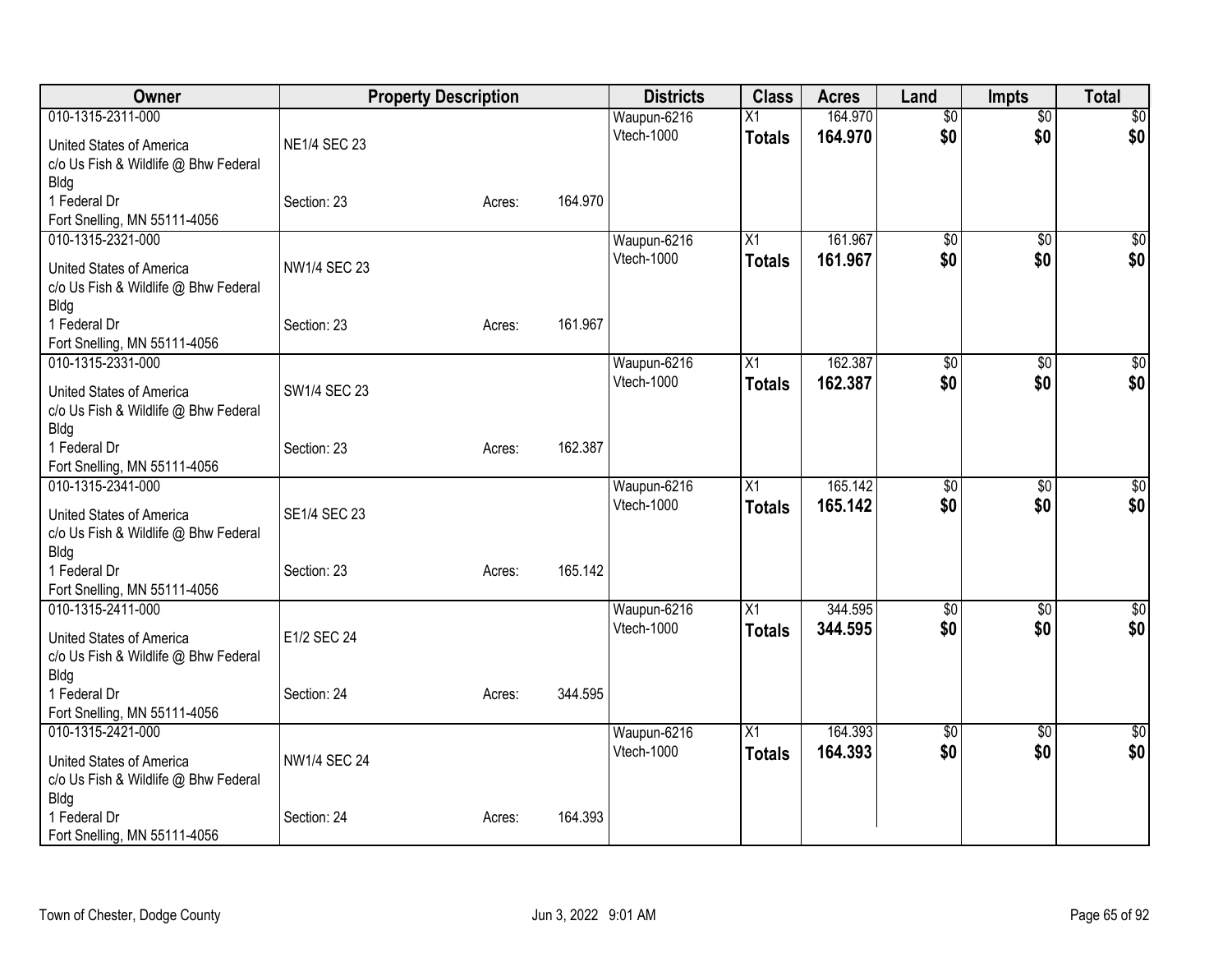| Owner                                               |                     | <b>Property Description</b> |         | <b>Districts</b> | <b>Class</b>    | <b>Acres</b> | Land            | <b>Impts</b>    | <b>Total</b>    |
|-----------------------------------------------------|---------------------|-----------------------------|---------|------------------|-----------------|--------------|-----------------|-----------------|-----------------|
| 010-1315-2431-000                                   |                     |                             |         | Waupun-6216      | X1              | 164.581      | $\overline{50}$ | $\overline{50}$ | \$0             |
| United States of America                            | SW1/4 SEC 24        |                             |         | Vtech-1000       | <b>Totals</b>   | 164.581      | \$0             | \$0             | \$0             |
| c/o Us Fish & Wildlife @ Bhw Federal                |                     |                             |         |                  |                 |              |                 |                 |                 |
| <b>Bldg</b>                                         |                     |                             |         |                  |                 |              |                 |                 |                 |
| 1 Federal Dr                                        | Section: 24         | Acres:                      | 164.581 |                  |                 |              |                 |                 |                 |
| Fort Snelling, MN 55111-4056                        |                     |                             |         |                  |                 |              |                 |                 |                 |
| 010-1315-2511-000                                   |                     |                             |         | Waupun-6216      | X1              | 666.390      | \$0             | $\sqrt{6}$      | \$0             |
| United States of America                            | ALL OF SEC 25       |                             |         | Vtech-1000       | <b>Totals</b>   | 666.390      | \$0             | \$0             | \$0             |
| c/o Us Fish & Wildlife @ Bhw Federal                |                     |                             |         |                  |                 |              |                 |                 |                 |
| <b>Bldg</b>                                         |                     |                             |         |                  |                 |              |                 |                 |                 |
| 1 Federal Dr                                        | Section: 25         | Acres:                      | 666.390 |                  |                 |              |                 |                 |                 |
| Fort Snelling, MN 55111-4056<br>010-1315-2611-000   |                     |                             |         | Waupun-6216      | X1              | 163.411      | \$0             | $\overline{30}$ | \$0             |
|                                                     |                     |                             |         | Vtech-1000       | <b>Totals</b>   | 163.411      | \$0             | \$0             | \$0             |
| United States of America                            | <b>NE1/4 SEC 26</b> |                             |         |                  |                 |              |                 |                 |                 |
| c/o Us Fish & Wildlife @ Bhw Federal                |                     |                             |         |                  |                 |              |                 |                 |                 |
| <b>Bldg</b><br>1 Federal Dr                         | Section: 26         |                             | 163.411 |                  |                 |              |                 |                 |                 |
| Fort Snelling, MN 55111-4056                        |                     | Acres:                      |         |                  |                 |              |                 |                 |                 |
| 010-1315-2621-000                                   |                     |                             |         | Waupun-6216      | X1              | 160.000      | \$0             | \$0             | \$0             |
|                                                     |                     |                             |         | Vtech-1000       | <b>Totals</b>   | 160.000      | \$0             | \$0             | \$0             |
| United States of America                            | NW1/4 SEC 26        |                             |         |                  |                 |              |                 |                 |                 |
| c/o Us Fish & Wildlife @ Bhw Federal<br><b>Bldg</b> |                     |                             |         |                  |                 |              |                 |                 |                 |
| 1 Federal Dr                                        | Section: 26         | Acres:                      | 160.000 |                  |                 |              |                 |                 |                 |
| Fort Snelling, MN 55111-4056                        |                     |                             |         |                  |                 |              |                 |                 |                 |
| 010-1315-2631-000                                   |                     |                             |         | Waupun-6216      | $\overline{X1}$ | 160.788      | $\overline{50}$ | $\overline{50}$ | $\overline{50}$ |
| United States of America                            | SW1/4 SEC 26        |                             |         | Vtech-1000       | <b>Totals</b>   | 160.788      | \$0             | \$0             | \$0             |
| c/o Us Fish & Wildlife @ Bhw Federal                |                     |                             |         |                  |                 |              |                 |                 |                 |
| Bldg                                                |                     |                             |         |                  |                 |              |                 |                 |                 |
| 1 Federal Dr                                        | Section: 26         | Acres:                      | 160.788 |                  |                 |              |                 |                 |                 |
| Fort Snelling, MN 55111-4056                        |                     |                             |         |                  |                 |              |                 |                 |                 |
| 010-1315-2641-000                                   |                     |                             |         | Waupun-6216      | $\overline{X1}$ | 165.167      | \$0             | \$0             | \$0             |
| United States of America                            | <b>SE1/4 SEC 26</b> |                             |         | Vtech-1000       | <b>Totals</b>   | 165.167      | \$0             | \$0             | \$0             |
| c/o Us Fish & Wildlife @ Bhw Federal                |                     |                             |         |                  |                 |              |                 |                 |                 |
| <b>Bldg</b>                                         |                     |                             |         |                  |                 |              |                 |                 |                 |
| 1 Federal Dr                                        | Section: 26         | Acres:                      | 165.167 |                  |                 |              |                 |                 |                 |
| Fort Snelling, MN 55111-4056                        |                     |                             |         |                  |                 |              |                 |                 |                 |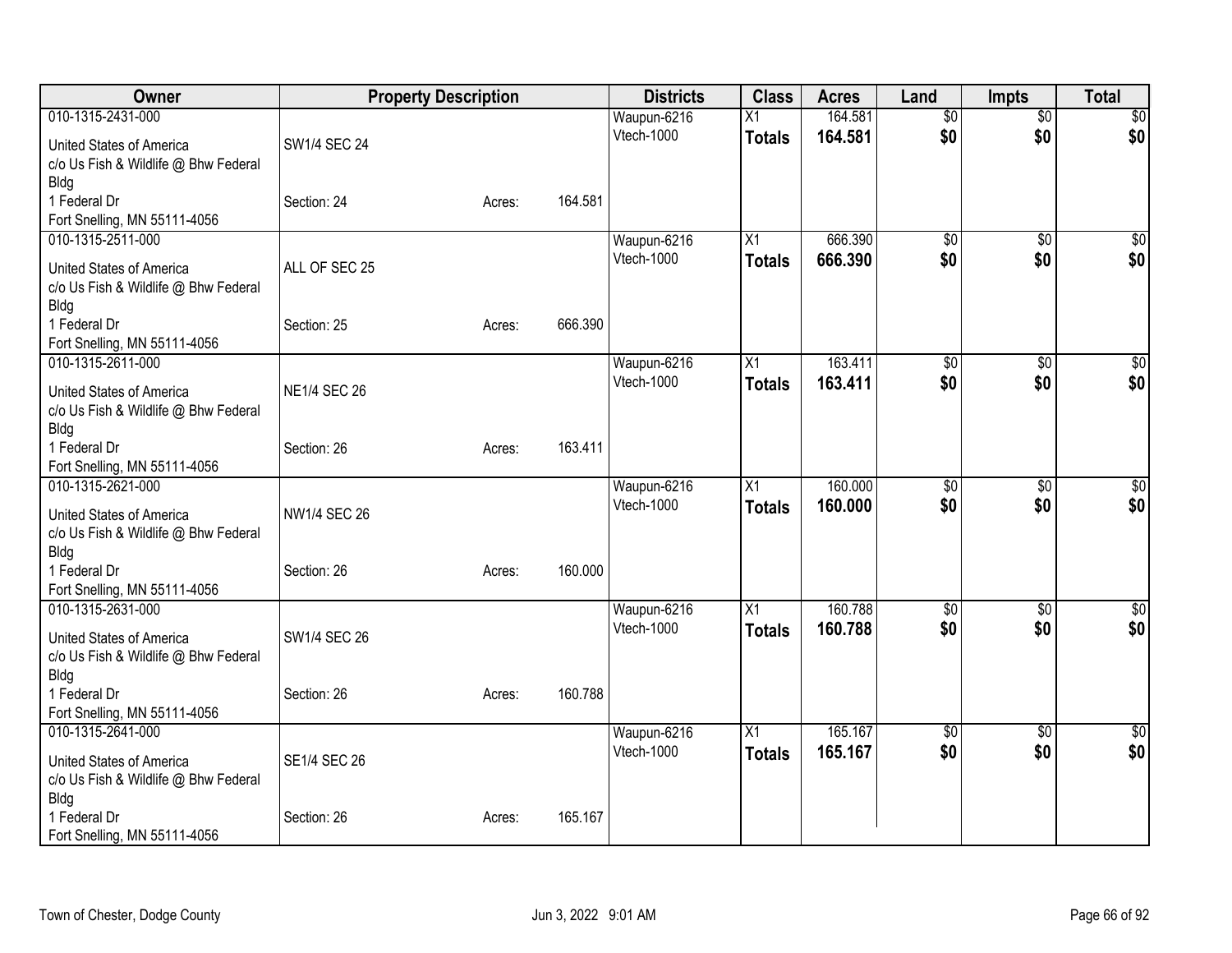| Owner                                             | <b>Property Description</b> |        |         | <b>Districts</b>          | <b>Class</b>                        | <b>Acres</b>     | Land                | <b>Impts</b>           | <b>Total</b>    |
|---------------------------------------------------|-----------------------------|--------|---------|---------------------------|-------------------------------------|------------------|---------------------|------------------------|-----------------|
| 010-1315-2711-000                                 |                             |        |         | Waupun-6216               | $\overline{X1}$                     | 164.559          | $\overline{60}$     | $\overline{50}$        | $\overline{50}$ |
| United States of America                          | <b>NE1/4 SEC 27</b>         |        |         | Vtech-1000                | <b>Totals</b>                       | 164.559          | \$0                 | \$0                    | \$0             |
| c/o Us Fish & Wildlife @ Bhw Federal              |                             |        |         |                           |                                     |                  |                     |                        |                 |
| Bldg                                              |                             |        |         |                           |                                     |                  |                     |                        |                 |
| 1 Federal Dr                                      | Section: 27                 | Acres: | 164.559 |                           |                                     |                  |                     |                        |                 |
| Fort Snelling, MN 55111-4056<br>010-1315-2721-000 |                             |        |         | Waupun-6216               | $\overline{X1}$                     | 41.799           | $\overline{50}$     | $\overline{30}$        | $\sqrt{50}$     |
|                                                   |                             |        |         | Vtech-1000                | <b>Totals</b>                       | 41.799           | \$0                 | \$0                    | \$0             |
| United States of America                          | NE1/4 NW1/4 SEC 27          |        |         |                           |                                     |                  |                     |                        |                 |
| c/o Us Fish & Wildlife @ Bhw Federal              |                             |        |         |                           |                                     |                  |                     |                        |                 |
| <b>Bldg</b><br>1 Federal Dr                       | Section: 27                 | Acres: | 41.799  |                           |                                     |                  |                     |                        |                 |
| Fort Snelling, MN 55111-4056                      |                             |        |         |                           |                                     |                  |                     |                        |                 |
| 010-1315-2722-000                                 | Sommers Rd                  |        |         | Waupun-6216               | G4                                  | 40.937           | \$10,800            | \$0                    | \$10,800        |
| Edward P. Meyer                                   | NW1/4 NW1/4 SEC 27          |        |         | Vtech-1000                | G <sub>5</sub>                      | 1.000            | \$100               | \$0                    | \$100           |
| N10319 County Rd I                                |                             |        |         |                           | <b>Totals</b>                       | 41.937           | \$10,900            | \$0                    | \$10,900        |
| Burnett, WI 53922                                 |                             |        |         |                           |                                     |                  |                     |                        |                 |
|                                                   | Section: 27                 | Acres: | 41.937  |                           |                                     |                  |                     |                        |                 |
| 010-1315-2723-000                                 |                             |        |         | Waupun-6216               | G4                                  | 39.017           | \$10,200            | $\overline{50}$        | \$10,200        |
| Edward P. Meyer                                   | SW1/4 NW1/4 SEC 27          |        |         | Vtech-1000                | G <sub>5</sub>                      | 3.000<br>42.017  | \$2,600<br>\$12,800 | \$0<br>\$0             | \$2,600         |
| N10319 County Rd I                                |                             |        |         |                           | <b>Totals</b>                       |                  |                     |                        | \$12,800        |
| Burnett, WI 53922                                 |                             |        |         |                           |                                     |                  |                     |                        |                 |
| 010-1315-2724-000                                 | Section: 27                 | Acres: | 42.017  |                           |                                     |                  | \$7,900             |                        | \$7,900         |
|                                                   |                             |        |         | Waupun-6216<br>Vtech-1000 | $\overline{G4}$<br>G <sub>5</sub> M | 30.878<br>11.000 | \$13,200            | $\overline{50}$<br>\$0 | \$13,200        |
| Zellmer Family Trust                              | SE1/4 NW1/4 SEC 27          |        |         |                           | <b>Totals</b>                       | 41.878           | \$21,100            | \$0                    | \$21,100        |
| W8923 Brown Deer Dr                               |                             |        |         |                           |                                     |                  |                     |                        |                 |
| Wautoma, WI 54982-7172                            | Section: 27                 | Acres: | 41.878  |                           |                                     |                  |                     |                        |                 |
| 010-1315-2731-000                                 |                             |        |         | Waupun-6216               | G4                                  | 24.248           | \$5,600             | $\sqrt[6]{}$           | \$5,600         |
|                                                   |                             |        |         | Vtech-1000                | G <sub>5</sub>                      | 18.000           | \$15,300            | \$0                    | \$15,300        |
| Zellmer Family Trust<br>W8923 Brown Deer Dr       | NE1/4 SW1/4 SEC 27          |        |         |                           | <b>Totals</b>                       | 42.248           | \$20,900            | \$0                    | \$20,900        |
| Wautoma, WI 54982-7172                            |                             |        |         |                           |                                     |                  |                     |                        |                 |
|                                                   | Section: 27                 | Acres: | 42.248  |                           |                                     |                  |                     |                        |                 |
| 010-1315-2732-000                                 | State Highway 26            |        |         | Waupun-6216               | $\overline{G4}$                     | 37.584           | \$9,300             | $\overline{50}$        | \$9,300         |
| Rhonda L. Harder                                  | NW1/4 SW1/4 SEC 27          |        |         | Vtech-1000                | G <sub>5</sub>                      | 5.000            | \$4,300             | \$0                    | \$4,300         |
| N10224 State Rd 26                                |                             |        |         |                           | <b>Totals</b>                       | 42.584           | \$13,600            | \$0                    | \$13,600        |
| Burnett, WI 53922                                 |                             |        |         |                           |                                     |                  |                     |                        |                 |
|                                                   | Section: 27                 | Acres: | 42.584  |                           |                                     |                  |                     |                        |                 |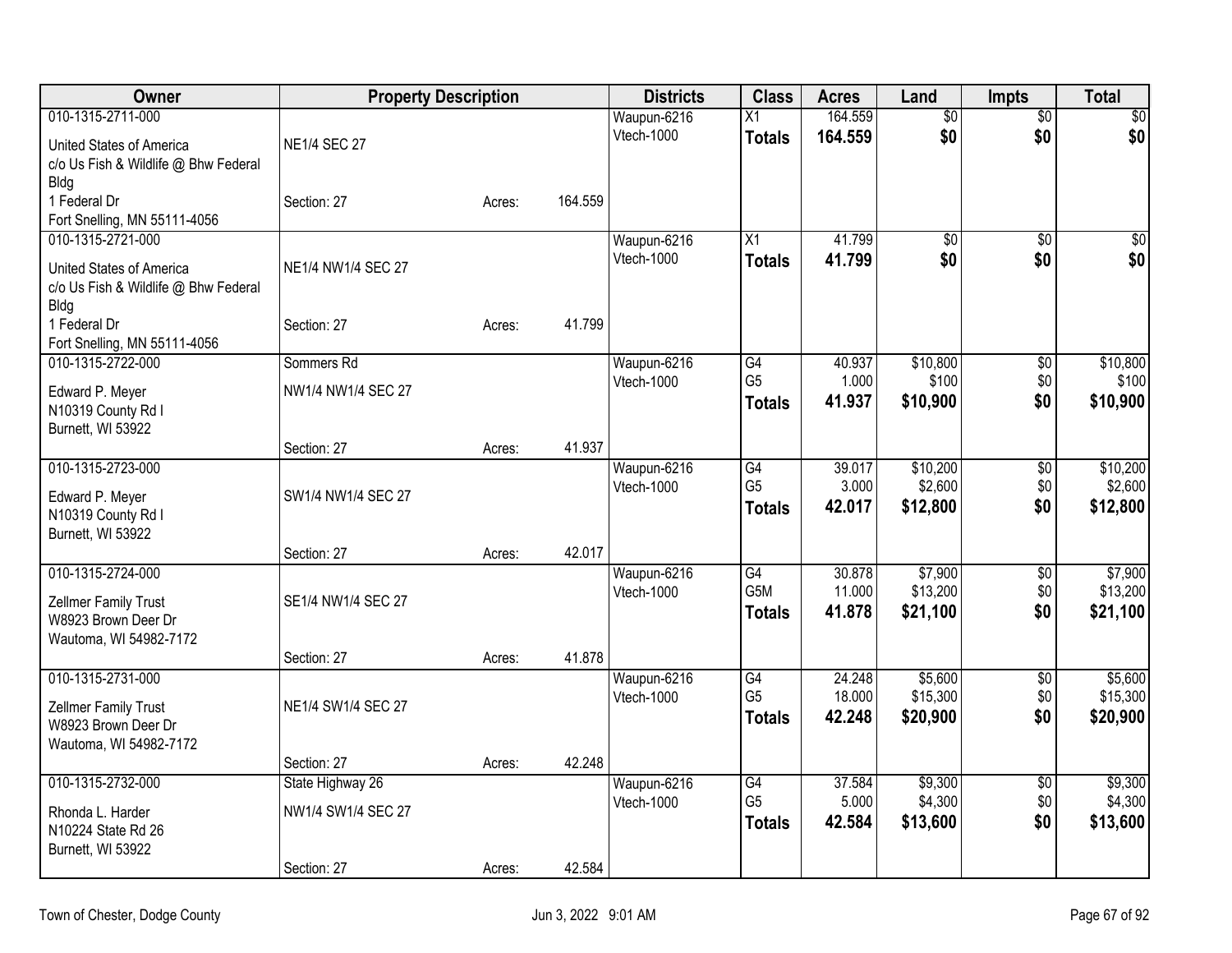| Owner                                        |                                                        | <b>Property Description</b> |         | <b>Districts</b> | <b>Class</b>           | <b>Acres</b> | Land            | <b>Impts</b>    | <b>Total</b> |
|----------------------------------------------|--------------------------------------------------------|-----------------------------|---------|------------------|------------------------|--------------|-----------------|-----------------|--------------|
| 010-1315-2733-000                            | State Highway 26                                       |                             |         | Waupun-6216      | G4                     | 38.807       | \$10,100        | $\overline{50}$ | \$10,100     |
| Rhonda L. Harder                             | SW1/4 SW1/4 SEC 27 ALSO THAT PT OF SE1/4 SE1/4         |                             |         | Vtech-1000       | G <sub>5</sub>         | 3.000        | \$2,600         | \$0             | \$2,600      |
| N10224 State Rd 26                           | SEC 28 LYG ELY OF RR ROW                               |                             |         |                  | G5M                    | 2.000        | \$2,700         | \$0             | \$2,700      |
| Burnett, WI 53922                            |                                                        |                             |         |                  | <b>Totals</b>          | 43.807       | \$15,400        | \$0             | \$15,400     |
|                                              | Section: 27                                            | Acres:                      | 43.807  |                  |                        |              |                 |                 |              |
| 010-1315-2734-000                            | Pautsch Rd                                             |                             |         | Waupun-6216      | G1                     | 0.500        | \$11,000        | \$1,200         | \$12,200     |
| Daryl M. Schelter                            | SE1/4 SW1/4 SEC 27                                     |                             |         | Vtech-1000       | G4                     | 31.929       | \$8,600         | \$0             | \$8,600      |
| Ann B. Schelter                              |                                                        |                             |         |                  | G <sub>5</sub>         | 10.000       | \$8,500         | \$0             | \$8,500      |
| W6012 Pautsch Rd                             |                                                        |                             |         |                  | <b>Totals</b>          | 42.429       | \$28,100        | \$1,200         | \$29,300     |
| Burnett, WI 53922                            | Section: 27                                            | Acres:                      | 42.429  |                  |                        |              |                 |                 |              |
| 010-1315-2741-000                            |                                                        |                             |         | Waupun-6216      | X1                     | 157.720      | $\overline{50}$ | \$0             | $\sqrt{50}$  |
|                                              |                                                        |                             |         | Vtech-1000       | <b>Totals</b>          | 157.720      | \$0             | \$0             | \$0          |
| United States of America                     | SE1/4 EX PT OF SW1/4 SE1/4 SEC 27 BEG SW COR           |                             |         |                  |                        |              |                 |                 |              |
| c/o Us Fish & Wildlife @ Bhw Federal<br>Bldg | SD 1/4 1/4 TH N TO NW COR THE 660 FT TH SWLY<br>TO POB |                             |         |                  |                        |              |                 |                 |              |
| 1 Federal Dr                                 | Section: 27                                            | Acres:                      | 157.720 |                  |                        |              |                 |                 |              |
| Fort Snelling, MN 55111-4056                 |                                                        |                             |         |                  |                        |              |                 |                 |              |
| 010-1315-2743-000                            |                                                        |                             |         | Waupun-6216      | G4                     | 3.211        | \$1,000         | \$0             | \$1,000      |
|                                              |                                                        |                             |         | Vtech-1000       | G <sub>5</sub>         | 7.000        | \$6,000         | \$0             | \$6,000      |
| Daryl M. Schelter                            | PT SW1/4 SE1/4 SEC 27 COM SW COR SD 1/4 1/4 TH         |                             |         |                  | <b>Totals</b>          | 10.211       | \$7,000         | \$0             | \$7,000      |
| Ann B. Schelter                              | N TO NW COR SD 1/4 1/4 TH E 660 FT TH SWLY IN A        |                             |         |                  |                        |              |                 |                 |              |
| W6012 Pautsch Rd                             | STRAIGHT LN TO POB                                     |                             |         |                  |                        |              |                 |                 |              |
| Burnett, WI 53922                            | Section: 27                                            | Acres:                      | 10.211  |                  |                        |              |                 |                 |              |
| 010-1315-2811-001                            |                                                        |                             |         | Waupun-6216      | $\overline{\text{X2}}$ | 13.213       | \$0             | $\sqrt[6]{}$    | $\sqrt{50}$  |
| State of Wisconsin Dnr                       | RR ROW IN SEC 28                                       |                             |         | Vtech-1000       | <b>Totals</b>          | 13.213       | \$0             | \$0             | \$0          |
| PO Box 7921                                  |                                                        |                             |         |                  |                        |              |                 |                 |              |
| Madison, WI 53707-7921                       |                                                        |                             |         |                  |                        |              |                 |                 |              |
|                                              | Section: 28                                            | Acres:                      | 13.213  |                  |                        |              |                 |                 |              |
| 010-1315-2812-000                            |                                                        |                             |         | Waupun-6216      | G4                     | 36.949       | \$9,200         | $\overline{60}$ | \$9,200      |
| Irvan R. Possin                              | THAT PT NW1/4 NE1/4 SEC 28 LYG NELY OF CL STH          |                             |         | Vtech-1000       | G <sub>5</sub>         | 1.000        | \$100           | \$0             | \$100        |
| Sarah A. Possin                              | 26 EX PARC DESC IN V324 P589 ALSO THAT PT              |                             |         |                  | <b>Totals</b>          | 37.949       | \$9,300         | \$0             | \$9,300      |
| 1042 Briarwood Ln                            | SW1/4 NE1/4 SEC 28 AS DESC IN V334 P636 EX HWY         |                             |         |                  |                        |              |                 |                 |              |
| Fond Du Lac, WI 54935                        | Section: 28                                            | Acres:                      | 37.949  |                  |                        |              |                 |                 |              |
| 010-1315-2813-000                            | N10320 State Rd 26                                     |                             |         | Waupun-6216      | G4                     | 89.600       | \$23,200        | $\overline{50}$ | \$23,200     |
|                                              |                                                        |                             |         | Vtech-1000       | G <sub>5</sub>         | 8.000        | \$6,800         | \$0             | \$6,800      |
| Edward P. Meyer                              | SW1/4 NE1/4 SEC 28 ALSO THAT PT NW1/4 NE1/4            |                             |         |                  | G7                     | 3.000        | \$32,500        | \$95,200        | \$127,700    |
| N10319 County Rd I                           | SEC 28 AS DESC IN V324 P589 EX PARC DESC IN            |                             |         |                  | <b>Totals</b>          | 100.600      | \$62,500        | \$95,200        | \$157,700    |
| Burnett, WI 53922                            | V334 P636 EX THAT PT LYG WLY OF STH 26 EX HWY          |                             |         |                  |                        |              |                 |                 |              |
|                                              | Section: 28                                            | Acres:                      | 100.600 |                  |                        |              |                 |                 |              |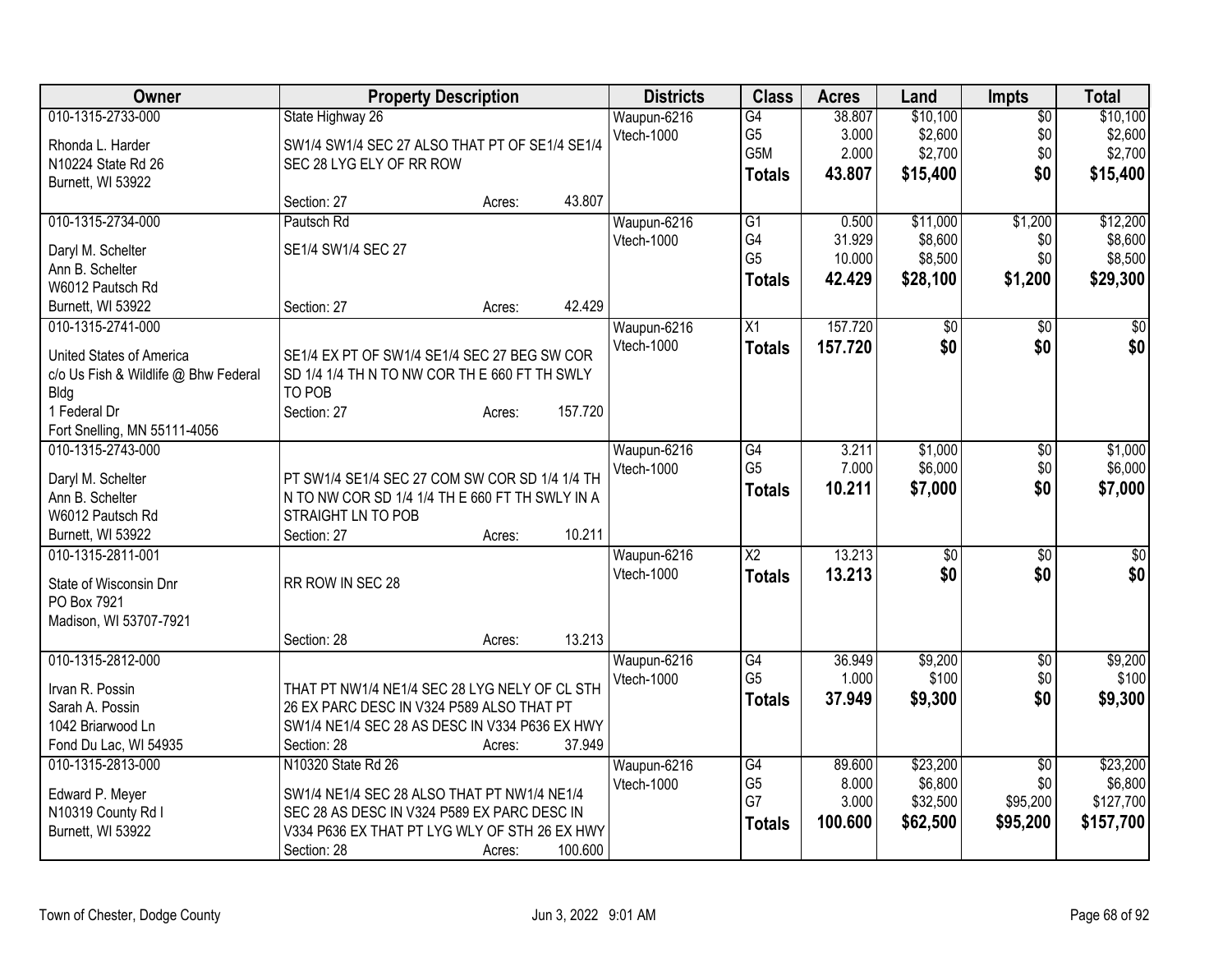| Owner                  | <b>Property Description</b>                    | <b>Districts</b> | <b>Class</b>    | <b>Acres</b> | Land     | Impts           | <b>Total</b> |
|------------------------|------------------------------------------------|------------------|-----------------|--------------|----------|-----------------|--------------|
| 010-1315-2813-001      | State Rd 26                                    | Waupun-6216      | G4              | 16.980       | \$4,400  | $\overline{50}$ | \$4,400      |
| Edward P. Meyer        | THAT PT SW1/4 NE1/4 SEC 28 LYG WLY OF STH 26   | Vtech-1000       | <b>Totals</b>   | 16.980       | \$4,400  | \$0             | \$4,400      |
| N10319 County Rd I     | EX HWY DESC IN V577 P74 EX THAT PT PARC DESC   |                  |                 |              |          |                 |              |
| Burnett, WI 53922      | IN DOC# 1172494 (AS CORRECTED IN DOC#          |                  |                 |              |          |                 |              |
|                        | 16.980<br>Section: 28<br>Acres:                |                  |                 |              |          |                 |              |
| 010-1315-2821-000      | N10417 State Rd 26                             | Waupun-6216      | $\overline{G1}$ | 1.920        | \$27,500 | \$145,400       | \$172,900    |
|                        |                                                | Vtech-1000       | G4              | 5.680        | \$1,800  | \$0             | \$1,800      |
| Kelly M. Hoffmann      | THAT PT NW1/4 NE1/4, PT SW1/4 NE1/4, PT NE1/4  |                  | <b>Totals</b>   | 7.600        | \$29,300 | \$145,400       | \$174,700    |
| N10417 State Rd 26     | NW1/4 & PT SE1/4 NW1/4 SEC 28 AS DESC IN DOC#  |                  |                 |              |          |                 |              |
| Burnett, WI 53922      | 1188320 (BEING A CORRECTION TO DOC# 1172494    |                  |                 |              |          |                 |              |
|                        | 7.600<br>Section: 28<br>Acres:                 |                  |                 |              |          |                 |              |
| 010-1315-2821-001      | W6303 Sommers Rd                               | Waupun-6216      | $\overline{G1}$ | 1.592        | \$25,600 | \$11,200        | \$36,800     |
| David H. Landaal       | THAT PT NE1/4 NW1/4 SEC 28 LYG N & E OF HWY EX | Vtech-1000       | <b>Totals</b>   | 1.592        | \$25,600 | \$11,200        | \$36,800     |
| 540 E Main St          | HWY DESC IN V577 P966                          |                  |                 |              |          |                 |              |
| Waupun, WI 53963       |                                                |                  |                 |              |          |                 |              |
|                        | 1.592<br>Section: 28<br>Acres:                 |                  |                 |              |          |                 |              |
| 010-1315-2822-000      | County Rd I                                    | Waupun-6216      | G4              | 25.737       | \$6,600  | \$0             | \$6,600      |
|                        |                                                | Vtech-1000       | G <sub>5</sub>  | 3.000        | \$2,600  | \$0             | \$2,600      |
| Brent J. Flier et al   | THAT PT OF NW1/4 SEC 28 LYG W OF CTH I EX HWY  |                  | <b>Totals</b>   | 28.737       | \$9,200  | \$0             | \$9,200      |
| W7881 County Rd Aw     | DESC IN V317 P189 EX PARC DESC IN DOC#         |                  |                 |              |          |                 |              |
| Waupun, WI 53963       | 1157582                                        |                  |                 |              |          |                 |              |
|                        | 28.737<br>Section: 28<br>Acres:                |                  |                 |              |          |                 |              |
| 010-1315-2822-001      | N10460 County Rd I                             | Waupun-6216      | $\overline{G2}$ | 5.599        | \$37,000 | \$86,600        | \$123,600    |
| William Baney          | THAT PT NW1/4 NW1/4 SEC 28 AS DESC IN V301     | Vtech-1000       | <b>Totals</b>   | 5.599        | \$37,000 | \$86,600        | \$123,600    |
| c/o 224 N Elizabeth St | P320 EX HWY DESC IN V316 P686 EX HWY DESC IN   |                  |                 |              |          |                 |              |
| PO Box 114             | V577 P43                                       |                  |                 |              |          |                 |              |
| Jefferson, WI 53549    | 5.599<br>Section: 28<br>Acres:                 |                  |                 |              |          |                 |              |
| 010-1315-2822-002      | N10448 County Rd I                             | Waupun-6216      | G1              | 2.171        | \$28,400 | \$256,600       | \$285,000    |
|                        |                                                | Vtech-1000       | G4              | 20.923       | \$6,400  | \$0             | \$6,400      |
| Michael E. Mutz        | LOT 1 CSM 4304 IN V27 P83 BEING PT NW1/4 NW1/4 |                  | <b>Totals</b>   | 23.094       | \$34,800 | \$256,600       | \$291,400    |
| N10448 County Rd I     | SEC 28 ALSO THAT PT SD NW1/4 NW1/4 & NE1/4     |                  |                 |              |          |                 |              |
| Burnett, WI 53922      | NW1/4 SEC 28 AS DESC IN DOC# 1146840<br>23.094 |                  |                 |              |          |                 |              |
|                        | Section: 28<br>Acres:                          |                  |                 |              |          |                 |              |
| 010-1315-2822-003      | N10430 County Rd I                             | Waupun-6216      | $\overline{G1}$ | 2.000        | \$28,000 | \$103,800       | \$131,800    |
| Jonathon Rechek        | LOT 2 CSM 4304 IN V27 P83 BEING PT NW1/4 NW1/4 | Vtech-1000       | <b>Totals</b>   | 2.000        | \$28,000 | \$103,800       | \$131,800    |
| Samantha Abler         | <b>SEC 28</b>                                  |                  |                 |              |          |                 |              |
| N10430 County Rd I     |                                                |                  |                 |              |          |                 |              |
| Burnett, WI 53922      | 2.000<br>Section: 28<br>Acres:                 |                  |                 |              |          |                 |              |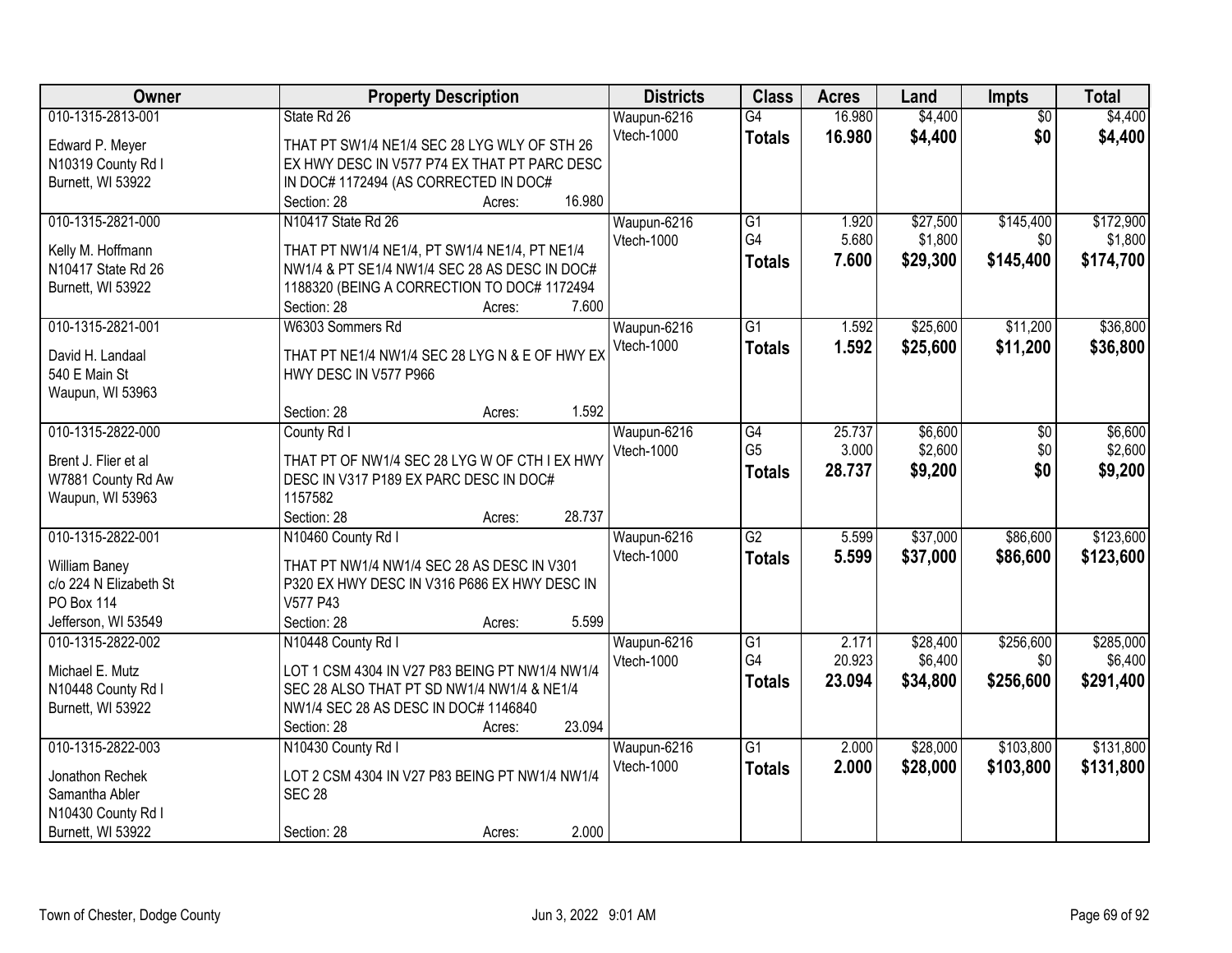| 010-1315-2824-000<br>81.039<br>\$19,400<br>\$19,400<br>County Rd I<br>Waupun-6216<br>G4<br>$\overline{50}$<br><b>Vtech-1000</b><br>G5M<br>\$14,000<br>\$0<br>\$14,000<br>10.000<br>Paul L. Vande Zande<br>THAT PT OF NW1/4 SEC 28 LYG E OF CTH I EX PARC<br>\$0<br>91.039<br>\$33,400<br>\$33,400<br><b>Totals</b><br>Wendy S. Vande Zande<br>LYGN & E OF STH 26 EX PARC DESC IN V301 P320<br>EX HWY DESC IN V317 P189 EX HWY DESC IN V575<br>N10965 State Rd 26<br>91.039<br>Waupun, WI 53963<br>Section: 28<br>Acres:<br>\$18,700<br>\$18,700<br>010-1315-2831-000<br>$\overline{G4}$<br>73.230<br>County Rd I<br>Waupun-6216<br>\$0<br>G5M<br>8.000<br>\$10,800<br>\$0<br>\$10,800<br>Vtech-1000<br>Miedema Irrevocable Trust Dated April<br>NW1/4 SW1/4 & NE1/4 SW1/4 SEC 28 EX HWY DESC |
|----------------------------------------------------------------------------------------------------------------------------------------------------------------------------------------------------------------------------------------------------------------------------------------------------------------------------------------------------------------------------------------------------------------------------------------------------------------------------------------------------------------------------------------------------------------------------------------------------------------------------------------------------------------------------------------------------------------------------------------------------------------------------------------------|
|                                                                                                                                                                                                                                                                                                                                                                                                                                                                                                                                                                                                                                                                                                                                                                                              |
|                                                                                                                                                                                                                                                                                                                                                                                                                                                                                                                                                                                                                                                                                                                                                                                              |
|                                                                                                                                                                                                                                                                                                                                                                                                                                                                                                                                                                                                                                                                                                                                                                                              |
|                                                                                                                                                                                                                                                                                                                                                                                                                                                                                                                                                                                                                                                                                                                                                                                              |
|                                                                                                                                                                                                                                                                                                                                                                                                                                                                                                                                                                                                                                                                                                                                                                                              |
|                                                                                                                                                                                                                                                                                                                                                                                                                                                                                                                                                                                                                                                                                                                                                                                              |
|                                                                                                                                                                                                                                                                                                                                                                                                                                                                                                                                                                                                                                                                                                                                                                                              |
| \$0<br>81.230<br>\$29,500<br>\$29,500<br><b>Totals</b><br>17 2017<br>V317 P320 EX CSM 6717 IN V45 P288                                                                                                                                                                                                                                                                                                                                                                                                                                                                                                                                                                                                                                                                                       |
| 6 Birdie Blvd                                                                                                                                                                                                                                                                                                                                                                                                                                                                                                                                                                                                                                                                                                                                                                                |
| 81.230<br>Section: 28<br>Waupun, WI 53963<br>Acres:                                                                                                                                                                                                                                                                                                                                                                                                                                                                                                                                                                                                                                                                                                                                          |
| $\overline{G7}$<br>\$26,400<br>\$169,600<br>\$196,000<br>010-1315-2832-000<br>N10218 County Rd I<br>Waupun-6216<br>2.186                                                                                                                                                                                                                                                                                                                                                                                                                                                                                                                                                                                                                                                                     |
| Vtech-1000<br>2.186<br>\$26,400<br>\$169,600<br>\$196,000                                                                                                                                                                                                                                                                                                                                                                                                                                                                                                                                                                                                                                                                                                                                    |
| <b>Totals</b><br>LOT 1 CSM 6717 IN V45 P288 BEING PT NW1/4 SW1/4<br>Gwendolyn A. Vick                                                                                                                                                                                                                                                                                                                                                                                                                                                                                                                                                                                                                                                                                                        |
| Rodney C. Bensley<br><b>SEC 28</b>                                                                                                                                                                                                                                                                                                                                                                                                                                                                                                                                                                                                                                                                                                                                                           |
| N10218 County Rd I                                                                                                                                                                                                                                                                                                                                                                                                                                                                                                                                                                                                                                                                                                                                                                           |
| 2.186<br>Burnett, WI 53922<br>Section: 28<br>Acres:                                                                                                                                                                                                                                                                                                                                                                                                                                                                                                                                                                                                                                                                                                                                          |
| 010-1315-2833-000<br>$\overline{G4}$<br>\$10,300<br>\$10,300<br>County Rd I<br>Waupun-6216<br>40.671<br>\$0                                                                                                                                                                                                                                                                                                                                                                                                                                                                                                                                                                                                                                                                                  |
| <b>Vtech-1000</b><br>\$0<br>40.671<br>\$10,300<br>\$10,300<br><b>Totals</b><br>SW1/4 SW1/4 SEC 28 EX HWY DESC IN V316 P684<br>Joyce M. Tenpass et al                                                                                                                                                                                                                                                                                                                                                                                                                                                                                                                                                                                                                                         |
| 209 Woodland Dr Apt 7                                                                                                                                                                                                                                                                                                                                                                                                                                                                                                                                                                                                                                                                                                                                                                        |
| Beaver Dam, WI 53916                                                                                                                                                                                                                                                                                                                                                                                                                                                                                                                                                                                                                                                                                                                                                                         |
| 40.671<br>Section: 28<br>Acres:                                                                                                                                                                                                                                                                                                                                                                                                                                                                                                                                                                                                                                                                                                                                                              |
| 010-1315-2834-000<br>\$11,000<br>\$11,000<br>$\overline{G4}$<br>41.308<br>$\overline{50}$<br>County Rd C<br>Waupun-6216                                                                                                                                                                                                                                                                                                                                                                                                                                                                                                                                                                                                                                                                      |
| G <sub>5</sub><br>1.000<br>\$100<br>\$0<br>\$100<br>Vtech-1000                                                                                                                                                                                                                                                                                                                                                                                                                                                                                                                                                                                                                                                                                                                               |
| SE1/4 SW1/4 SEC 28<br>Miedema Irrevocable Trust Dated April<br>\$0<br>\$11,100<br>42.308<br>\$11,100<br><b>Totals</b>                                                                                                                                                                                                                                                                                                                                                                                                                                                                                                                                                                                                                                                                        |
| 17 2017                                                                                                                                                                                                                                                                                                                                                                                                                                                                                                                                                                                                                                                                                                                                                                                      |
| 6 Birdie Blvd                                                                                                                                                                                                                                                                                                                                                                                                                                                                                                                                                                                                                                                                                                                                                                                |
| 42.308<br>Waupun, WI 53963<br>Section: 28<br>Acres:                                                                                                                                                                                                                                                                                                                                                                                                                                                                                                                                                                                                                                                                                                                                          |
| G4<br>\$10,400<br>$\overline{50}$<br>010-1315-2841-000<br>N10224 State Rd 26<br>Waupun-6216<br>41.141<br>\$10,400                                                                                                                                                                                                                                                                                                                                                                                                                                                                                                                                                                                                                                                                            |
| G7<br>\$25,000<br>\$251,100<br>2.000<br>\$276,100<br><b>Vtech-1000</b><br>NE1/4 SE1/4 & THAT PT NW1/4 SE1/4 SEC 28 LYG E<br>Rhonda L. Harder                                                                                                                                                                                                                                                                                                                                                                                                                                                                                                                                                                                                                                                 |
| \$35,400<br>\$251,100<br>\$286,500<br>43.141<br><b>Totals</b><br>N10224 State Rd 26<br>OF STH 26 EX RR ROW EX HWY DESC IN V576 P143                                                                                                                                                                                                                                                                                                                                                                                                                                                                                                                                                                                                                                                          |
| Burnett, WI 53922                                                                                                                                                                                                                                                                                                                                                                                                                                                                                                                                                                                                                                                                                                                                                                            |
| 43.141<br>Section: 28<br>Acres:                                                                                                                                                                                                                                                                                                                                                                                                                                                                                                                                                                                                                                                                                                                                                              |
| 010-1315-2843-000<br>State Highway 26<br>Waupun-6216<br>\$21,300<br>\$21,300<br>G4<br>75.116<br>$\overline{50}$                                                                                                                                                                                                                                                                                                                                                                                                                                                                                                                                                                                                                                                                              |
| G <sub>5</sub><br>1.000<br>\$100<br>\$0<br>\$100<br>Vtech-1000<br>THAT PT OF W1/2 SE1/4 SEC 28 LYG W OF STH 26 EX<br>Paul L. Vande Zande et al                                                                                                                                                                                                                                                                                                                                                                                                                                                                                                                                                                                                                                               |
| \$0<br>\$21,400<br>76.116<br>\$21,400<br><b>Totals</b><br>HWY DESC IN V576 P143<br>W10965 State Rd 26                                                                                                                                                                                                                                                                                                                                                                                                                                                                                                                                                                                                                                                                                        |
| Waupun, WI 53963                                                                                                                                                                                                                                                                                                                                                                                                                                                                                                                                                                                                                                                                                                                                                                             |
| 76.116<br>Section: 28<br>Acres:                                                                                                                                                                                                                                                                                                                                                                                                                                                                                                                                                                                                                                                                                                                                                              |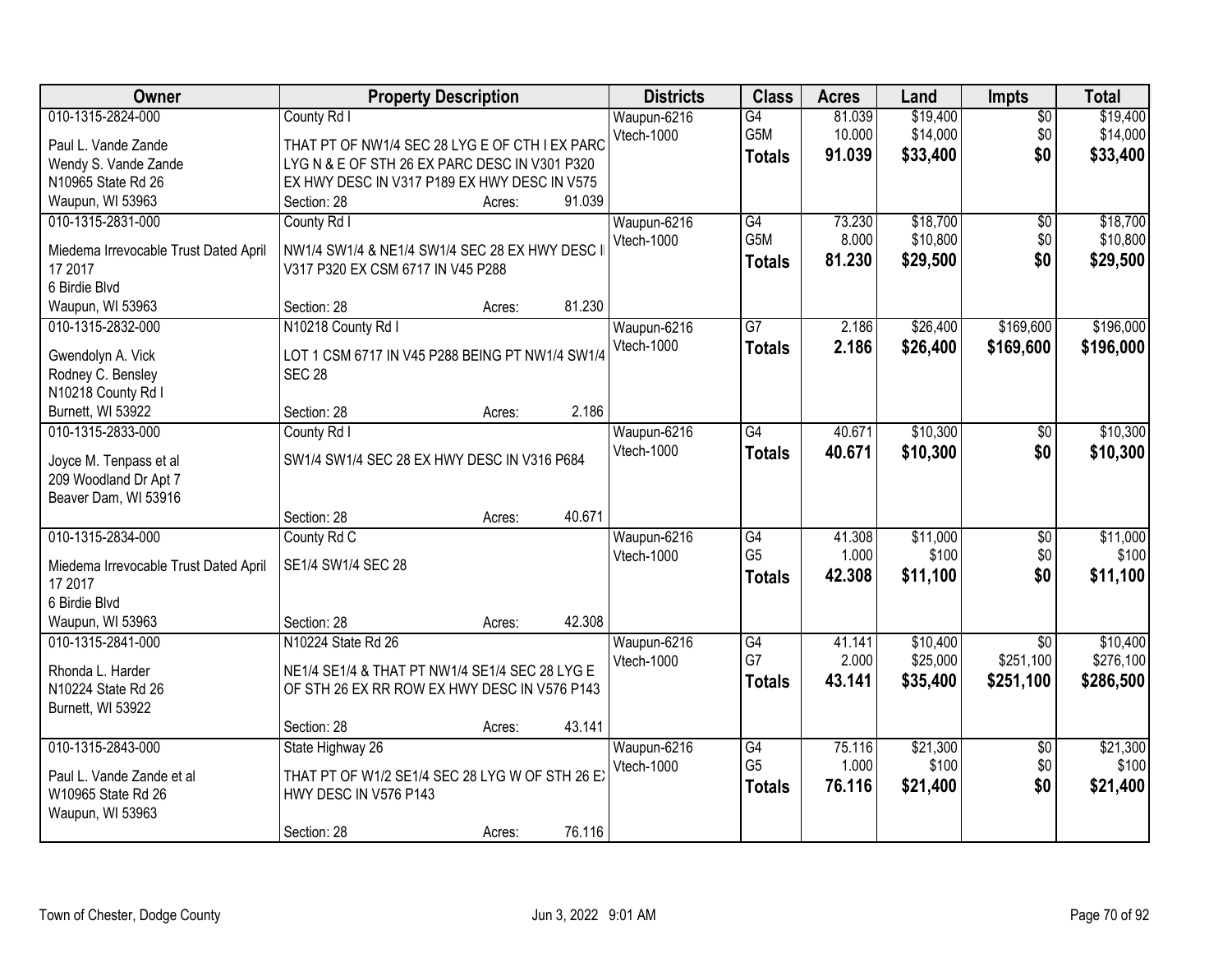| Owner                                 | <b>Property Description</b>                     |        |        | <b>Districts</b> | <b>Class</b>           | <b>Acres</b>    | Land                | <b>Impts</b>    | <b>Total</b>       |
|---------------------------------------|-------------------------------------------------|--------|--------|------------------|------------------------|-----------------|---------------------|-----------------|--------------------|
| 010-1315-2844-000                     | N10126 State Rd 26                              |        |        | Waupun-6216      | $\overline{G1}$        | 3.159           | \$30,900            | \$127,900       | \$158,800          |
| Roland R. Passow                      | LOT 1 CSM 5476 IN V36 P61 BEING PT SE1/4 SE1/4  |        |        | Vtech-1000       | <b>Totals</b>          | 3.159           | \$30,900            | \$127,900       | \$158,800          |
| Cathy J. Passow                       | <b>SEC 28</b>                                   |        |        |                  |                        |                 |                     |                 |                    |
| N10126 State Rd 26                    |                                                 |        |        |                  |                        |                 |                     |                 |                    |
| Burnett, WI 53922                     | Section: 28                                     | Acres: | 3.159  |                  |                        |                 |                     |                 |                    |
| 010-1315-2911-000                     | Oakwood Rd                                      |        |        | Waupun-6216      | G4                     | 31.679          | \$8,300             | $\overline{50}$ | \$8,300            |
|                                       |                                                 |        |        | Vtech-1000       | G <sub>5</sub>         | 10.000          | \$7,800             | \$0             | \$7,800            |
| Brent J. Flier et al                  | NE1/4 NE1/4 SEC 29                              |        |        |                  | <b>Totals</b>          | 41.679          | \$16,100            | \$0             | \$16,100           |
| W7881 County Rd Aw                    |                                                 |        |        |                  |                        |                 |                     |                 |                    |
| Waupun, WI 53963                      |                                                 |        | 41.679 |                  |                        |                 |                     |                 |                    |
| 010-1315-2912-000                     | Section: 29                                     | Acres: |        |                  |                        |                 |                     |                 |                    |
|                                       | W6639 Oakwood Rd                                |        |        | Waupun-6216      | G1<br>G4               | 2.000           | \$28,000<br>\$6,500 | \$205,900       | \$233,900          |
| Richard L. Bronkhorst                 | THAT PT NW1/4 NE1/4 SEC 29 E OF RR ROW          |        |        | Vtech-1000       | G <sub>5</sub>         | 25.671<br>8.500 | \$7,300             | \$0<br>\$0      | \$6,500<br>\$7,300 |
| W6639 Oakwood Rd                      |                                                 |        |        |                  |                        | 36.171          |                     |                 |                    |
| Waupun, WI 53963                      |                                                 |        |        |                  | <b>Totals</b>          |                 | \$41,800            | \$205,900       | \$247,700          |
|                                       | Section: 29                                     | Acres: | 36.171 |                  |                        |                 |                     |                 |                    |
| 010-1315-2912-001                     | Oakwood Rd                                      |        |        | Waupun-6216      | $\overline{\text{X2}}$ | 10.202          | $\overline{50}$     | $\sqrt[6]{}$    | $\sqrt{50}$        |
| State of Wisconsin Dot                | RR ROW BEING A STRIP 82.5 FT WIDE FROM S LN     |        |        | Vtech-1000       | <b>Totals</b>          | 10.202          | \$0                 | \$0             | \$0                |
| c/o 4802 Sheboygan Ave                | SW1/4 SE1/4 TH NLY TO N LN NW1/4 NE1/4 BEING PT |        |        |                  |                        |                 |                     |                 |                    |
| PO Box 7914                           | W1/2 SE1/4 & W1/2 NE1/4 SEC 29 EX PARC DESC IN  |        |        |                  |                        |                 |                     |                 |                    |
| Madison, WI 53707-7914                | Section: 29                                     | Acres: | 10.202 |                  |                        |                 |                     |                 |                    |
| 010-1315-2913-000                     |                                                 |        |        | Waupun-6216      | $\overline{G4}$        | 36.067          | \$9,700             | \$0             | \$9,700            |
|                                       |                                                 |        |        | Vtech-1000       | <b>Totals</b>          | 36.067          | \$9,700             | \$0             | \$9,700            |
| Edward P. Meyer                       | THAT PT SW1/4 NE1/4 SEC 29 LYG E OF RR ROW      |        |        |                  |                        |                 |                     |                 |                    |
| N10319 County Rd I                    |                                                 |        |        |                  |                        |                 |                     |                 |                    |
| Burnett, WI 53922                     |                                                 |        |        |                  |                        |                 |                     |                 |                    |
|                                       | Section: 29                                     | Acres: | 36.067 |                  |                        |                 |                     |                 |                    |
| 010-1315-2914-000                     | N10319 County Rd I                              |        |        | Waupun-6216      | $\overline{G4}$        | 28.615          | \$6,300             | $\overline{50}$ | \$6,300            |
| Edward P. Meyer                       | SE1/4 NE1/4 SEC 29 EX HWY DESC IN V317 P134     |        |        | Vtech-1000       | G <sub>5</sub><br>G7   | 11.215<br>2.000 | \$9,600<br>\$25,000 | \$0             | \$9,600            |
| N10319 County Rd I                    | ALSO THAT PT SW1/4 NW1/4 SEC 28 AS DESC IN      |        |        |                  |                        |                 |                     | \$87,100        | \$112,100          |
| Burnett, WI 53922                     | DOC# 1157582                                    |        |        |                  | <b>Totals</b>          | 41.830          | \$40,900            | \$87,100        | \$128,000          |
|                                       | Section: 29                                     | Acres: | 41.830 |                  |                        |                 |                     |                 |                    |
| 010-1315-2921-000                     | W6753 Oakwood Rd                                |        |        | Waupun-6216      | $\overline{G1}$        | 1.500           | \$7,500             | \$356,500       | \$364,000          |
|                                       | NE1/4 NW1/4 SEC 29 & THAT PT NW1/4 NE1/4 W OF   |        |        | Vtech-1000       | G4                     | 16.655          | \$4,500             | \$0             | \$4,500            |
| Raymond W. Hofman<br>Brenda L. Hofman | RR ROW                                          |        |        |                  | G <sub>5</sub>         | 27.000          | \$22,200            | \$0             | \$22,200           |
| W6753 Oakwood Rd                      |                                                 |        |        |                  | <b>Totals</b>          | 45.155          | \$34,200            | \$356,500       | \$390,700          |
| Waupun, WI 53963                      | Section: 29                                     | Acres: | 45.155 |                  |                        |                 |                     |                 |                    |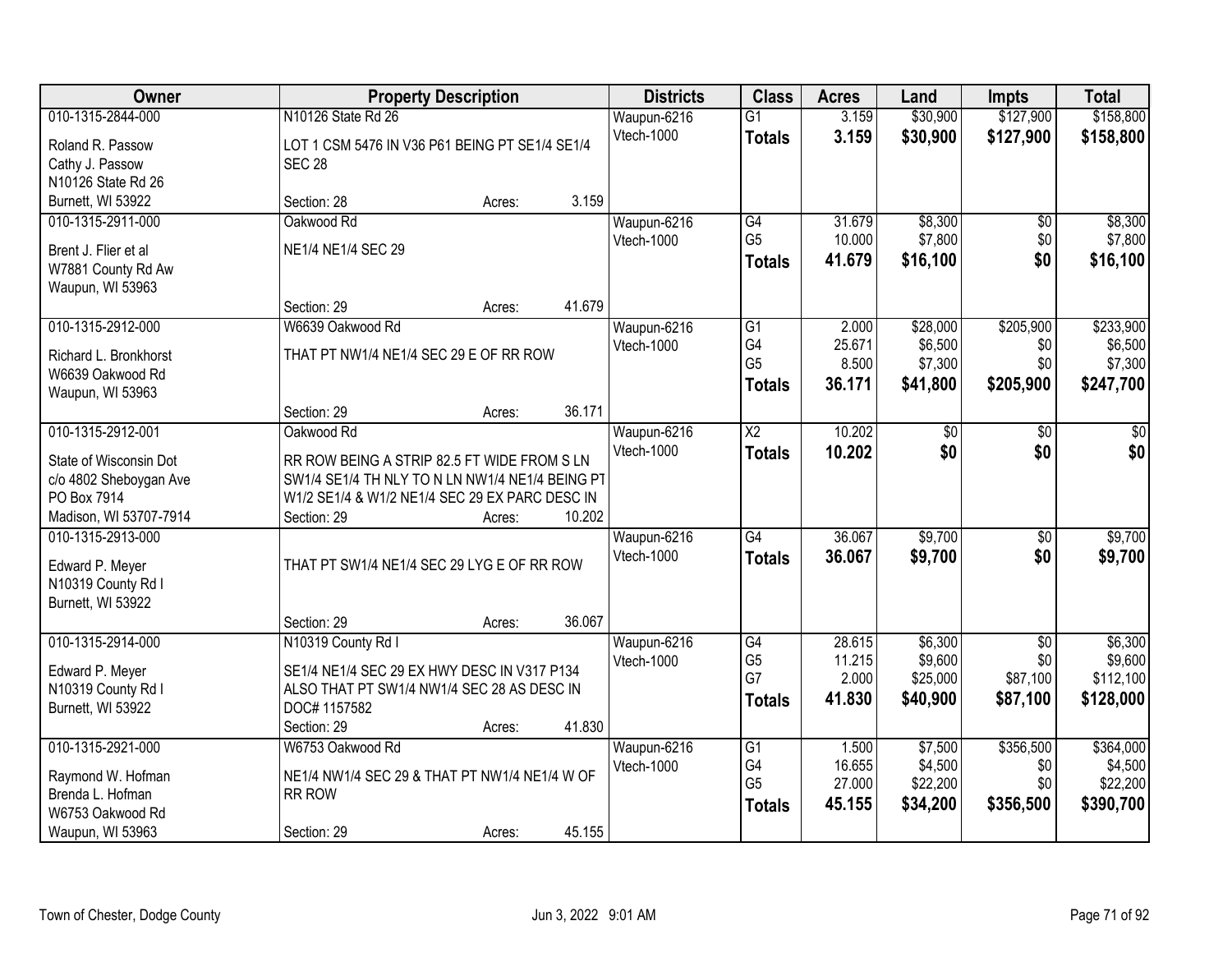| Owner                                 |                                                                                                  | <b>Property Description</b> |        | <b>Districts</b> | <b>Class</b>    | <b>Acres</b> | Land     | <b>Impts</b>    | <b>Total</b> |
|---------------------------------------|--------------------------------------------------------------------------------------------------|-----------------------------|--------|------------------|-----------------|--------------|----------|-----------------|--------------|
| 010-1315-2922-000                     | Oakwood Rd                                                                                       |                             |        | Waupun-6216      | $\overline{G4}$ | 23.746       | \$6,500  | \$0             | \$6,500      |
| Ben & Pauline Buchholz Trust Agreemer | NW1/4 NW1/4 SEC 29                                                                               |                             |        | Vtech-1000       | G <sub>5</sub>  | 18.000       | \$14,600 | \$0             | \$14,600     |
| W6991 Oakwood Rd                      |                                                                                                  |                             |        |                  | <b>Totals</b>   | 41.746       | \$21,100 | \$0             | \$21,100     |
| Waupun, WI 53963                      |                                                                                                  |                             |        |                  |                 |              |          |                 |              |
|                                       | Section: 29                                                                                      | Acres:                      | 41.746 |                  |                 |              |          |                 |              |
| 010-1315-2923-000                     | Oakwood Rd                                                                                       |                             |        | Waupun-6216      | G4              | 38.500       | \$9,800  | $\overline{50}$ | \$9,800      |
| Ben & Pauline Buchholz Trust Agreemer | SW1/4 NW1/4 SEC 29                                                                               |                             |        | Vtech-1000       | G <sub>5</sub>  | 3.000        | \$2,600  | \$0             | \$2,600      |
| W6991 Oakwood Rd                      |                                                                                                  |                             |        |                  | <b>Totals</b>   | 41.500       | \$12,400 | \$0             | \$12,400     |
| Waupun, WI 53963                      |                                                                                                  |                             |        |                  |                 |              |          |                 |              |
|                                       | Section: 29                                                                                      | Acres:                      | 41.500 |                  |                 |              |          |                 |              |
| 010-1315-2924-000                     |                                                                                                  |                             |        | Waupun-6216      | G4              | 35.133       | \$7,800  | $\overline{50}$ | \$7,800      |
| Edward P. Meyer                       | SE1/4 NW1/4 & THAT PT SW1/4 NE1/4 SEC 29 LYG W                                                   |                             |        | Vtech-1000       | G <sub>5</sub>  | 10.000       | \$8,500  | \$0             | \$8,500      |
| N10319 County Rd I                    | OF RR ROW                                                                                        |                             |        |                  | <b>Totals</b>   | 45.133       | \$16,300 | \$0             | \$16,300     |
| Burnett, WI 53922                     |                                                                                                  |                             |        |                  |                 |              |          |                 |              |
|                                       | Section: 29                                                                                      | Acres:                      | 45.133 |                  |                 |              |          |                 |              |
| 010-1315-2931-000                     | County Rd C                                                                                      |                             |        | Waupun-6216      | G4              | 21.860       | \$5,700  | \$0             | \$5,700      |
| Darwin L. Berndt                      | NE1/4 SW1/4 & THAT PT NW1/4 SE1/4 SEC 29 LYG W                                                   |                             |        | Vtech-1000       | G <sub>5</sub>  | 23.000       | \$19,600 | \$0             | \$19,600     |
| Louise R. Zamzow                      | OF RR ROW                                                                                        |                             |        |                  | <b>Totals</b>   | 44.860       | \$25,300 | \$0             | \$25,300     |
| W6800 County Rd C                     |                                                                                                  |                             |        |                  |                 |              |          |                 |              |
| Burnett, WI 53922                     | Section: 29                                                                                      | Acres:                      | 44.860 |                  |                 |              |          |                 |              |
| 010-1315-2932-000                     |                                                                                                  |                             |        | Waupun-6216      | G4              | 26.768       | \$6,100  | \$0             | \$6,100      |
| Randall M. Henken                     | NW1/4 SW1/4 SEC 29                                                                               |                             |        | Vtech-1000       | G <sub>5</sub>  | 14.500       | \$12,400 | \$0             | \$12,400     |
| Michelle M. Henken                    |                                                                                                  |                             |        |                  | <b>Totals</b>   | 41.268       | \$18,500 | \$0             | \$18,500     |
| W6952 County Rd C                     |                                                                                                  |                             |        |                  |                 |              |          |                 |              |
| Burnett, WI 53922                     | Section: 29                                                                                      | Acres:                      | 41.268 |                  |                 |              |          |                 |              |
| 010-1315-2933-000                     | County Rd C                                                                                      |                             |        | Waupun-6216      | $\overline{G4}$ | 13.817       | \$3,600  | $\overline{$0}$ | \$3,600      |
| Randall M. Henken                     | SW1/4 SW1/4 SEC 29 EX THAT PT CSM 167 IN V5                                                      |                             |        | Vtech-1000       | G <sub>5</sub>  | 27.350       | \$22,500 | \$0             | \$22,500     |
| Michelle M. Henken                    | P232 LYG IN SD 1/4 1/4                                                                           |                             |        |                  | <b>Totals</b>   | 41.167       | \$26,100 | \$0             | \$26,100     |
| W6952 County Rd C                     |                                                                                                  |                             |        |                  |                 |              |          |                 |              |
| Burnett, WI 53922                     | Section: 29                                                                                      | Acres:                      | 41.167 |                  |                 |              |          |                 |              |
| 010-1315-2934-000                     | County Rd C                                                                                      |                             |        | Waupun-6216      | G4              | 24.749       | \$6,800  | $\overline{60}$ | \$6,800      |
|                                       |                                                                                                  |                             |        | Vtech-1000       | G <sub>5</sub>  | 16.005       | \$13,100 | \$0             | \$13,100     |
| Darwin L. Berndt<br>Louise R. Zamzow  | SE1/4 SW1/4 SEC 29 EX CSM 4516 IN V28 P273 ALSO<br>THAT PT SW1/4 SE1/4 SEC 29 LYG W OF RR ROW EX |                             |        |                  | <b>Totals</b>   | 40.754       | \$19,900 | \$0             | \$19,900     |
| W6800 County Rd C                     | COM INT OF N LN OF HWY & W LN RR TH W 66 FT                                                      |                             |        |                  |                 |              |          |                 |              |
| Burnett, WI 53922                     | Section: 29                                                                                      | Acres:                      | 40.754 |                  |                 |              |          |                 |              |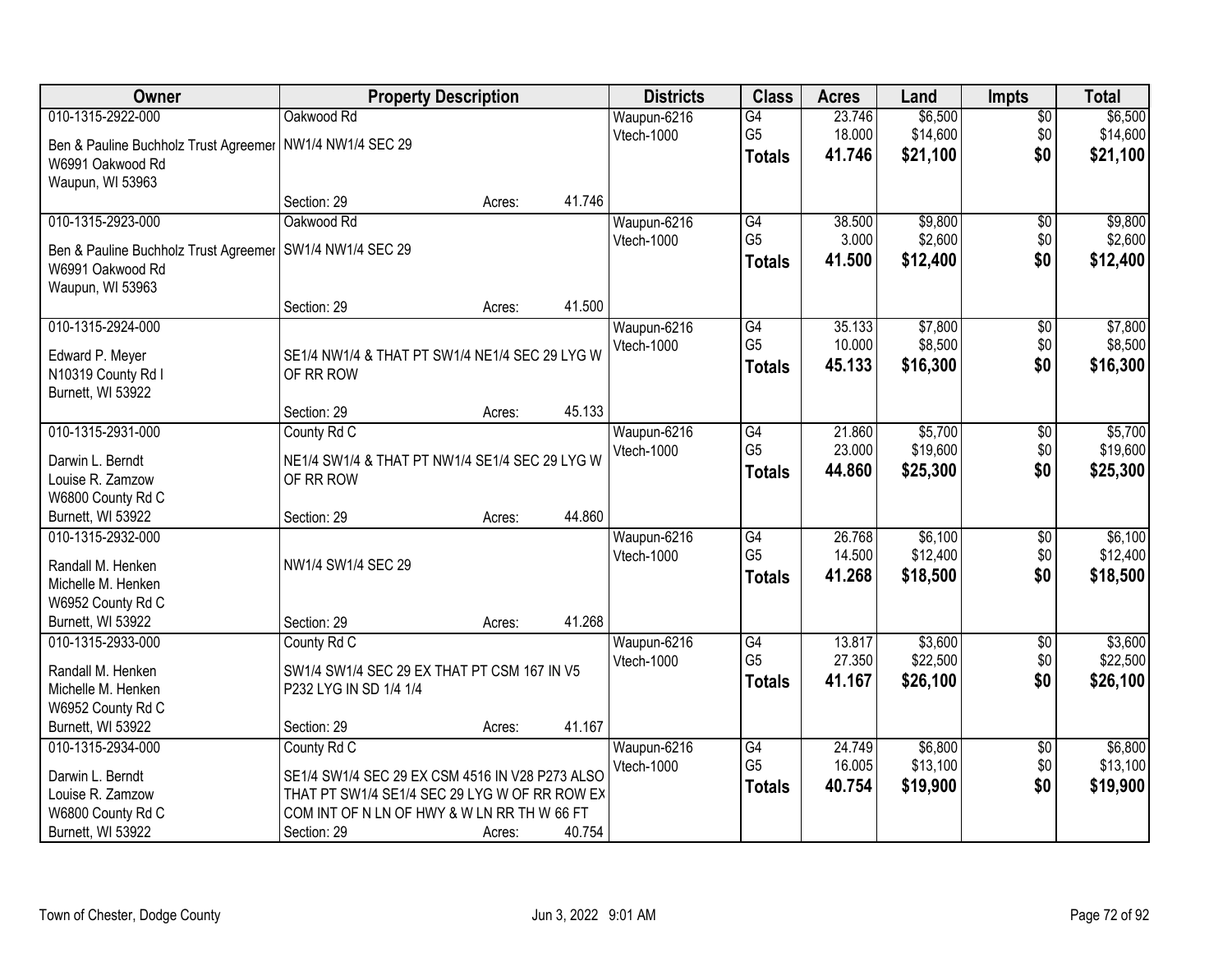| Owner                               | <b>Property Description</b>                                              | <b>Districts</b>  | <b>Class</b>    | <b>Acres</b> | Land            | Impts           | <b>Total</b>    |
|-------------------------------------|--------------------------------------------------------------------------|-------------------|-----------------|--------------|-----------------|-----------------|-----------------|
| 010-1315-2934-001                   | W6800 County Rd C                                                        | Waupun-6216       | $\overline{G1}$ | 1.903        | \$27,400        | \$215,200       | \$242,600       |
| Darwin L. Berndt                    | LOT 1 CSM 4516 IN V28 P273 BEING PT SE1/4 SW1/4                          | Vtech-1000        | G <sub>5</sub>  | 2.092        | \$1,800         | \$0             | \$1,800         |
| Susan A. Berndt                     | SEC 29 ALSO THAT PT SD 1/4 1/4 AS DESC IN DOC#                           |                   | <b>Totals</b>   | 3.995        | \$29,200        | \$215,200       | \$244,400       |
| W6800 County Rd C                   | 1264156                                                                  |                   |                 |              |                 |                 |                 |
| Burnett, WI 53922                   | 3.995<br>Section: 29<br>Acres:                                           |                   |                 |              |                 |                 |                 |
| 010-1315-2941-000                   | County Rd I                                                              | Waupun-6216       | $\overline{G4}$ | 38.129       | \$9,600         | $\overline{50}$ | \$9,600         |
|                                     |                                                                          | Vtech-1000        | <b>Totals</b>   | 38.129       | \$9,600         | \$0             | \$9,600         |
| Harlan L & Viola V Henken Revocable | NE1/4 SE1/4 SEC 29 EX PARC DESC IN V16 P422                              |                   |                 |              |                 |                 |                 |
| Trust Dated March 3                 | (COM SE COR TH N 264 FT TH W 198 FT TH S 264 FT                          |                   |                 |              |                 |                 |                 |
| N10123 County Rd I                  | TH E 198 FT TO POB) EX HWY DESC IN V317 P322 EX<br>38.129<br>Section: 29 |                   |                 |              |                 |                 |                 |
| Burnett, WI 53922                   | Acres:                                                                   |                   |                 |              |                 |                 |                 |
| 010-1315-2941-001                   | County Rd I                                                              | Waupun-6216       | $\overline{X4}$ | 1.200        | $\overline{50}$ | $\overline{50}$ | $\overline{50}$ |
| <b>Atwater Cemetery Association</b> | THAT PT OF NE1/4 SE1/4 SEC 29 COM SE COR TH N                            | Vtech-1000        | <b>Totals</b>   | 1.200        | \$0             | \$0             | \$0             |
| Address Unavailable                 | 264 FT TH W 198 FT TH S 264 FT TH E 198 FT TO                            |                   |                 |              |                 |                 |                 |
| Burnett, WI 53922                   | POB                                                                      |                   |                 |              |                 |                 |                 |
|                                     | 1.200<br>Section: 29<br>Acres:                                           |                   |                 |              |                 |                 |                 |
| 010-1315-2941-002                   | N10235 County Rd I                                                       | Waupun-6216       | G1              | 2.000        | \$28,000        | \$252,300       | \$280,300       |
| Nick Maas                           | LOT 1 CSM 6394 IN V43 P163 BEING PT NE1/4 SE1/4                          | Vtech-1000        | <b>Totals</b>   | 2.000        | \$28,000        | \$252,300       | \$280,300       |
| Becky Maas                          | <b>SEC 29</b>                                                            |                   |                 |              |                 |                 |                 |
| N10235 County Rd I                  |                                                                          |                   |                 |              |                 |                 |                 |
| Burnett, WI 53922                   | 2.000<br>Section: 29<br>Acres:                                           |                   |                 |              |                 |                 |                 |
| 010-1315-2942-000                   | County Rd C                                                              | Waupun-6216       | $\overline{G4}$ | 48.875       | \$12,700        | $\overline{50}$ | \$12,700        |
|                                     |                                                                          | Vtech-1000        | G5M             | 16.000       | \$21,600        | \$0             | \$21,600        |
| Darwin L. Berndt                    | THAT PT W1/2 SE1/4 SEC 29 LYG E OF RR ROW EX                             |                   |                 | 64.875       | \$34,300        | \$0             | \$34,300        |
| Louise R. Zamzow                    | COM INT OF CL HWY & E LN RR ROW TH E 140.25 FT                           |                   | <b>Totals</b>   |              |                 |                 |                 |
| W6800 County Rd C                   | TH N 165 FT TH W 66 FT TH N 90.75 FT TH W 74.25                          |                   |                 |              |                 |                 |                 |
| Burnett, WI 53922                   | 64.875<br>Section: 29<br>Acres:                                          |                   |                 |              |                 |                 |                 |
| 010-1315-2943-000                   | W6606 County Rd C                                                        | Waupun-6216       | $\overline{G7}$ | 3.478        | \$33,700        | \$108,000       | \$141,700       |
| Mary K. Manney                      | LOT 1 CSM 7149 IN V49 P144 BEING PT SW1/4 SE1/4                          | <b>Vtech-1000</b> | <b>Totals</b>   | 3.478        | \$33,700        | \$108,000       | \$141,700       |
| Schawn P. Kelley                    | <b>SEC 29</b>                                                            |                   |                 |              |                 |                 |                 |
| W6606 County Rd C                   |                                                                          |                   |                 |              |                 |                 |                 |
| Burnett, WI 53922                   | 3.478<br>Section: 29<br>Acres:                                           |                   |                 |              |                 |                 |                 |
| 010-1315-2943-002                   | W6708 County Rd C                                                        | Waupun-6216       | $\overline{G1}$ | 0.375        | \$14,500        | \$97,000        | \$111,500       |
|                                     |                                                                          | <b>Vtech-1000</b> | <b>Totals</b>   | 0.375        | \$14,500        | \$97,000        | \$111,500       |
| Dustin G. Vandekamp                 | PT SW1/4 SE1/4 SEC 29 COM AT INTR OF W LN OF                             |                   |                 |              |                 |                 |                 |
| Melanie D. Vandekamp                | RR ROW & N LN OF RD TH W 99 FT TH N 165 FT TH                            |                   |                 |              |                 |                 |                 |
| W6708 County Rd C                   | E 99 FT TH S 165 FT TO POB                                               |                   |                 |              |                 |                 |                 |
| Burnett, WI 53922                   | 0.375<br>Section: 29<br>Acres:                                           |                   |                 |              |                 |                 |                 |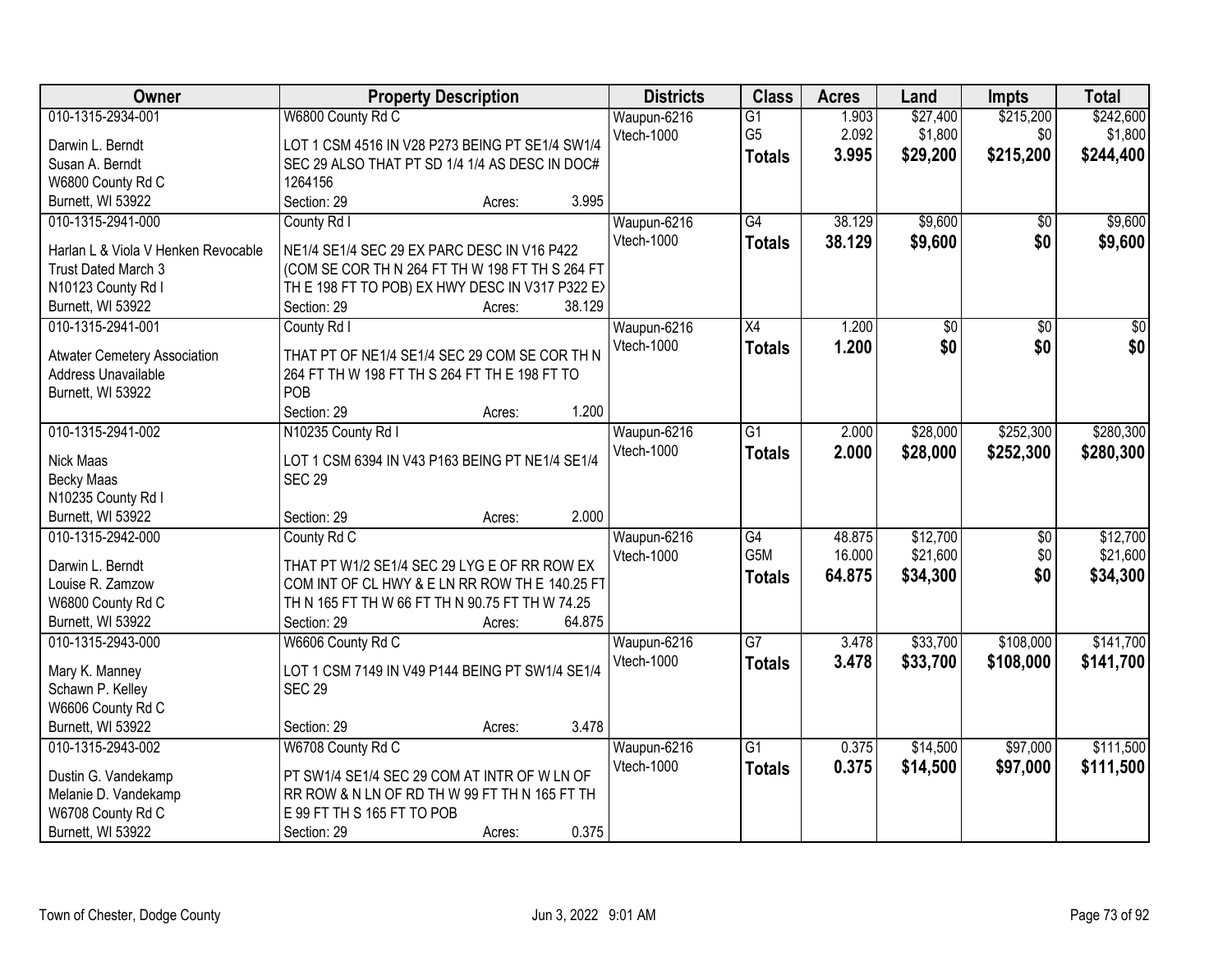| Owner                                   | <b>Property Description</b>                     |        |        | <b>Districts</b> | <b>Class</b>    | <b>Acres</b> | Land     | <b>Impts</b>    | <b>Total</b> |
|-----------------------------------------|-------------------------------------------------|--------|--------|------------------|-----------------|--------------|----------|-----------------|--------------|
| 010-1315-2943-003                       | W6698 County Rd C                               |        |        | Waupun-6216      | $\overline{G2}$ | 1.040        | \$16,500 | \$34,200        | \$50,700     |
| <b>High Point Trust</b>                 | PT SW1/4 SE1/4 SEC 29 COM INTR CL CTH C & E RR  |        |        | Vtech-1000       | <b>Totals</b>   | 1.040        | \$16,500 | \$34,200        | \$50,700     |
| c/o Roy Derksen                         | ROW LN TH N ODEG 16MIN W 255.75 FT TO POB TH    |        |        |                  |                 |              |          |                 |              |
| 11579 Hemp Rd                           | CONT N 0DEG 16MIN W 310.59 FT TH E // TO SD CL  |        |        |                  |                 |              |          |                 |              |
| Brandon, WI 53919                       | Section: 29                                     | Acres: | 1.040  |                  |                 |              |          |                 |              |
| 010-1315-2943-004                       | W6696 County Rd C                               |        |        | Waupun-6216      | $\overline{G1}$ | 0.570        | \$17,700 | \$114,400       | \$132,100    |
|                                         |                                                 |        |        | Vtech-1000       | Totals          | 0.570        | \$17,700 | \$114,400       | \$132,100    |
| Aaron Sellnow                           | PT SW1/4 SE1/4 SEC 29 AS DESC IN V257 P59       |        |        |                  |                 |              |          |                 |              |
| W6696 County Rd C<br>Burnett, WI 53922  |                                                 |        |        |                  |                 |              |          |                 |              |
|                                         | Section: 29                                     | Acres: | 0.570  |                  |                 |              |          |                 |              |
| 010-1315-2943-005                       | W6690 County Rd C                               |        |        | Waupun-6216      | G1              | 0.250        | \$12,000 | \$94,600        | \$106,600    |
|                                         |                                                 |        |        | Vtech-1000       | <b>Totals</b>   | 0.250        | \$12,000 | \$94,600        | \$106,600    |
| Neal L. Frank                           | PARC 1 CSM 211 IN V5 P296 BEING PT SW1/4 SE1/4  |        |        |                  |                 |              |          |                 |              |
| W6690 County Rd C                       | <b>SEC 29</b>                                   |        |        |                  |                 |              |          |                 |              |
| Burnett, WI 53922                       |                                                 |        |        |                  |                 |              |          |                 |              |
|                                         | Section: 29                                     | Acres: | 0.250  |                  |                 |              |          |                 |              |
| 010-1315-2943-006                       | W6684 County Rd C                               |        |        | Waupun-6216      | $\overline{G1}$ | 0.550        | \$17,500 | \$86,100        | \$103,600    |
| Darlene M. Fuhrer                       | PARC 2 CSM 211 IN V5 P296 BEING PT SW1/4 SE1/4  |        |        | Vtech-1000       | <b>Totals</b>   | 0.550        | \$17,500 | \$86,100        | \$103,600    |
| W7752 County Rd C                       | <b>SEC 29</b>                                   |        |        |                  |                 |              |          |                 |              |
| Beaver Dam, WI 53916                    |                                                 |        |        |                  |                 |              |          |                 |              |
|                                         | Section: 29                                     | Acres: | 0.550  |                  |                 |              |          |                 |              |
| 010-1315-2944-000                       | N10123X County Rd I                             |        |        | Waupun-6216      | G4              | 25.744       | \$6,700  | $\overline{50}$ | \$6,700      |
| Harlan L & Viola V Henken Revocable     | SE1/4 SE1/4 SEC 29 EX THAT PT DESC IN V293 P237 |        |        | Vtech-1000       | G7              | 1.000        | \$7,500  | \$53,800        | \$61,300     |
| Trust Dated March 3                     | & V337 P583 EX HWY DESC IN V317 P322 EX CSM IN  |        |        |                  | <b>Totals</b>   | 26.744       | \$14,200 | \$53,800        | \$68,000     |
| N10123 County Rd I                      | V3 P260                                         |        |        |                  |                 |              |          |                 |              |
| Burnett, WI 53922                       | Section: 29                                     | Acres: | 26.744 |                  |                 |              |          |                 |              |
| 010-1315-2944-001                       | N10123 County Rd I                              |        |        | Waupun-6216      | $\overline{G4}$ | 10.110       | \$2,600  | $\overline{50}$ | \$2,600      |
|                                         |                                                 |        |        | Vtech-1000       | G <sub>5</sub>  | 0.700        | \$100    | \$0             | \$100        |
| Harlan L & Viola V Henken Revocable     | CSM V3 P260 BEING PT SE1/4 SE1/4 SEC 29         |        |        |                  | G7              | 1.000        | \$17,500 | \$99,500        | \$117,000    |
| Trust Dated March 3                     |                                                 |        |        |                  | <b>Totals</b>   | 11.810       | \$20,200 | \$99,500        | \$119,700    |
| N10123 County Rd I<br>Burnett, WI 53922 | Section: 29                                     |        | 11.810 |                  |                 |              |          |                 |              |
| 010-1315-2944-002                       | W6592 County Rd C                               | Acres: |        | Waupun-6216      | $\overline{G1}$ | 2.065        | \$28,200 | \$160,900       | \$189,100    |
|                                         |                                                 |        |        | Vtech-1000       |                 | 2.065        | \$28,200 | \$160,900       | \$189,100    |
| Andrew G. Lesko                         | PT SE1/4 SE1/4 SEC 29 AS DESC IN V293 P237 &    |        |        |                  | <b>Totals</b>   |              |          |                 |              |
| W6592 County Rd C                       | V337 P583 ALSO PT SW1/4 SE1/4 SEC 29 AS DESC IN |        |        |                  |                 |              |          |                 |              |
| Burnett, WI 53922                       | V294 P442                                       |        |        |                  |                 |              |          |                 |              |
|                                         | Section: 29                                     | Acres: | 2.065  |                  |                 |              |          |                 |              |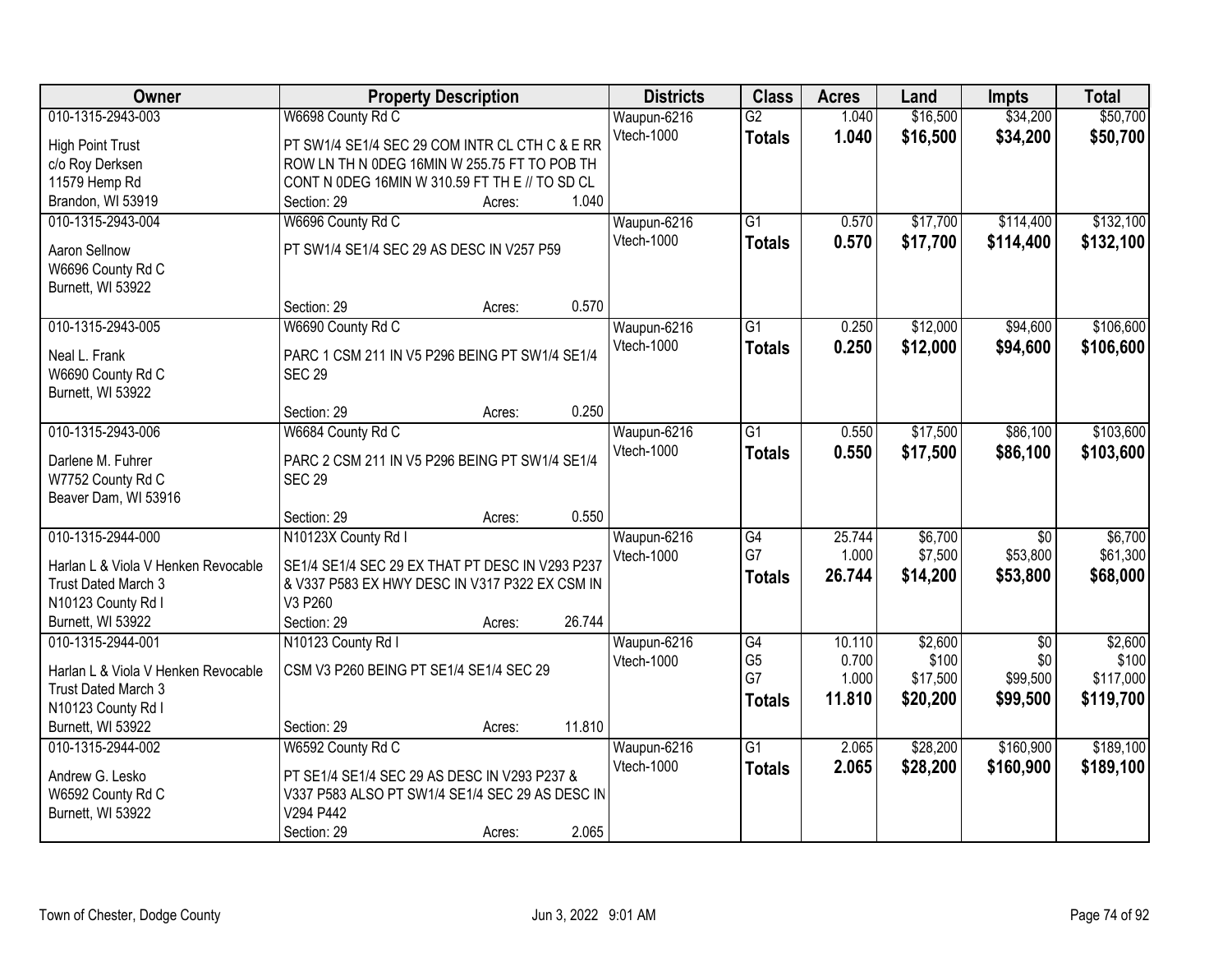| Owner                                 |                                                 | <b>Property Description</b> |        | <b>Districts</b> | <b>Class</b>    | <b>Acres</b>   | Land                | <b>Impts</b>     | <b>Total</b>         |
|---------------------------------------|-------------------------------------------------|-----------------------------|--------|------------------|-----------------|----------------|---------------------|------------------|----------------------|
| 010-1315-3011-000                     | W6991 Oakwood Rd                                |                             |        | Waupun-6216      | $\overline{G4}$ | 30.817         | \$8,400             | $\overline{50}$  | \$8,400              |
| Ben & Pauline Buchholz Trust Agreemer | NE1/4 NE1/4 SEC 30 EX CSM 4354 IN V27 P195      |                             |        | Vtech-1000       | G <sub>5</sub>  | 4.000          | \$2,700             | \$0              | \$2,700              |
| W6991 Oakwood Rd                      |                                                 |                             |        |                  | G7              | 3.000          | \$32,500            | \$206,200        | \$238,700            |
| Waupun, WI 53963                      |                                                 |                             |        |                  | <b>Totals</b>   | 37.817         | \$43,600            | \$206,200        | \$249,800            |
|                                       | Section: 30                                     | Acres:                      | 37.817 |                  |                 |                |                     |                  |                      |
| 010-1315-3011-001                     | W6915 Oakwood Rd                                |                             |        | Waupun-6216      | $\overline{G1}$ | 2.183          | \$28,500            | \$160,800        | \$189,300            |
| Amy L. Hopp                           | LOT 1 CSM 4354 IN V27 P195 BEING PT NE1/4 NE1/4 |                             |        | Vtech-1000       | <b>Totals</b>   | 2.183          | \$28,500            | \$160,800        | \$189,300            |
| W6915 Oakwood Rd                      | <b>SEC 30</b>                                   |                             |        |                  |                 |                |                     |                  |                      |
| Waupun, WI 53963                      |                                                 |                             |        |                  |                 |                |                     |                  |                      |
|                                       | Section: 30                                     | Acres:                      | 2.183  |                  |                 |                |                     |                  |                      |
| 010-1315-3012-000                     | Oakwood Rd                                      |                             |        | Waupun-6216      | G4              | 39.000         | \$8,600             | $\overline{50}$  | \$8,600              |
| Richard J. Van Buren                  | NW1/4 NE1/4 SEC 30                              |                             |        | Vtech-1000       | G <sub>5</sub>  | 1.000          | \$100               | \$0              | \$100                |
| Wanda J. Van Buren                    |                                                 |                             |        |                  | <b>Totals</b>   | 40.000         | \$8,700             | \$0              | \$8,700              |
| W7153 Oakwood Rd                      |                                                 |                             |        |                  |                 |                |                     |                  |                      |
| Waupun, WI 53963                      | Section: 30                                     | Acres:                      | 40.000 |                  |                 |                |                     |                  |                      |
| 010-1315-3013-000                     | Oakwood Rd                                      |                             |        | Waupun-6216      | G4              | 40.456         | \$4,700             | \$0              | \$4,700              |
|                                       |                                                 |                             |        | Vtech-1000       | <b>Totals</b>   | 40.456         | \$4,700             | \$0              | \$4,700              |
| Richard J. Van Buren et al            | SW1/4 NE1/4 SEC 30                              |                             |        |                  |                 |                |                     |                  |                      |
| W7153 Oakwood Rd                      |                                                 |                             |        |                  |                 |                |                     |                  |                      |
| Waupun, WI 53963                      | Section: 30                                     | Acres:                      | 40.456 |                  |                 |                |                     |                  |                      |
| 010-1315-3014-000                     |                                                 |                             |        | Waupun-6216      | $\overline{G4}$ | 27.544         | \$6,300             | $\overline{50}$  | \$6,300              |
|                                       |                                                 |                             |        | Vtech-1000       | G <sub>5</sub>  | 13.000         | \$11,100            | \$0              | \$11,100             |
| Randall M. Henken                     | SE1/4 NE1/4 SEC 30                              |                             |        |                  | <b>Totals</b>   | 40.544         | \$17,400            | \$0              | \$17,400             |
| Michelle M. Henken                    |                                                 |                             |        |                  |                 |                |                     |                  |                      |
| W6952 County Rd C                     |                                                 |                             |        |                  |                 |                |                     |                  |                      |
| Burnett, WI 53922                     | Section: 30                                     | Acres:                      | 40.544 |                  |                 |                |                     |                  |                      |
| 010-1315-3021-000                     | W7153 Oakwood Rd                                |                             |        | Waupun-6216      | G4              | 29.425         | \$6,400             | $\overline{50}$  | \$6,400              |
| Richard J. Van Buren et al            | NE1/4 NW1/4 SEC 30                              |                             |        | Vtech-1000       | G5<br>G7        | 9.000<br>2.000 | \$6,900<br>\$25,000 | \$0<br>\$197,000 | \$6,900<br>\$222,000 |
| W7153 Oakwood Rd                      |                                                 |                             |        |                  |                 | 40.425         | \$38,300            | \$197,000        | \$235,300            |
| Waupun, WI 53963                      |                                                 |                             |        |                  | <b>Totals</b>   |                |                     |                  |                      |
|                                       | Section: 30                                     | Acres:                      | 40.425 |                  |                 |                |                     |                  |                      |
| 010-1315-3022-000                     | Oakwood Rd                                      |                             |        | Waupun-6216      | G4              | 21.019         | \$5,900             | $\sqrt{6}$       | \$5,900              |
| Thomas Bruins et al                   | NW1/4 FRAC NW1/4 SEC 30 EX 0.72 AC PARC IN NW   |                             |        | Vtech-1000       | G <sub>5</sub>  | 14.000         | \$11,500            | \$0              | \$11,500             |
| 733 Park St                           | COR FOR SCHOOL (DESC IN V307 P116) EX 0.09 AC   |                             |        |                  | <b>Totals</b>   | 35.019         | \$17,400            | \$0              | \$17,400             |
| Waupun, WI 53963-1531                 | HWY DESC IN V832 P308 EX THAT PT CSM 4286 IN    |                             |        |                  |                 |                |                     |                  |                      |
|                                       | Section: 30                                     | Acres:                      | 35.019 |                  |                 |                |                     |                  |                      |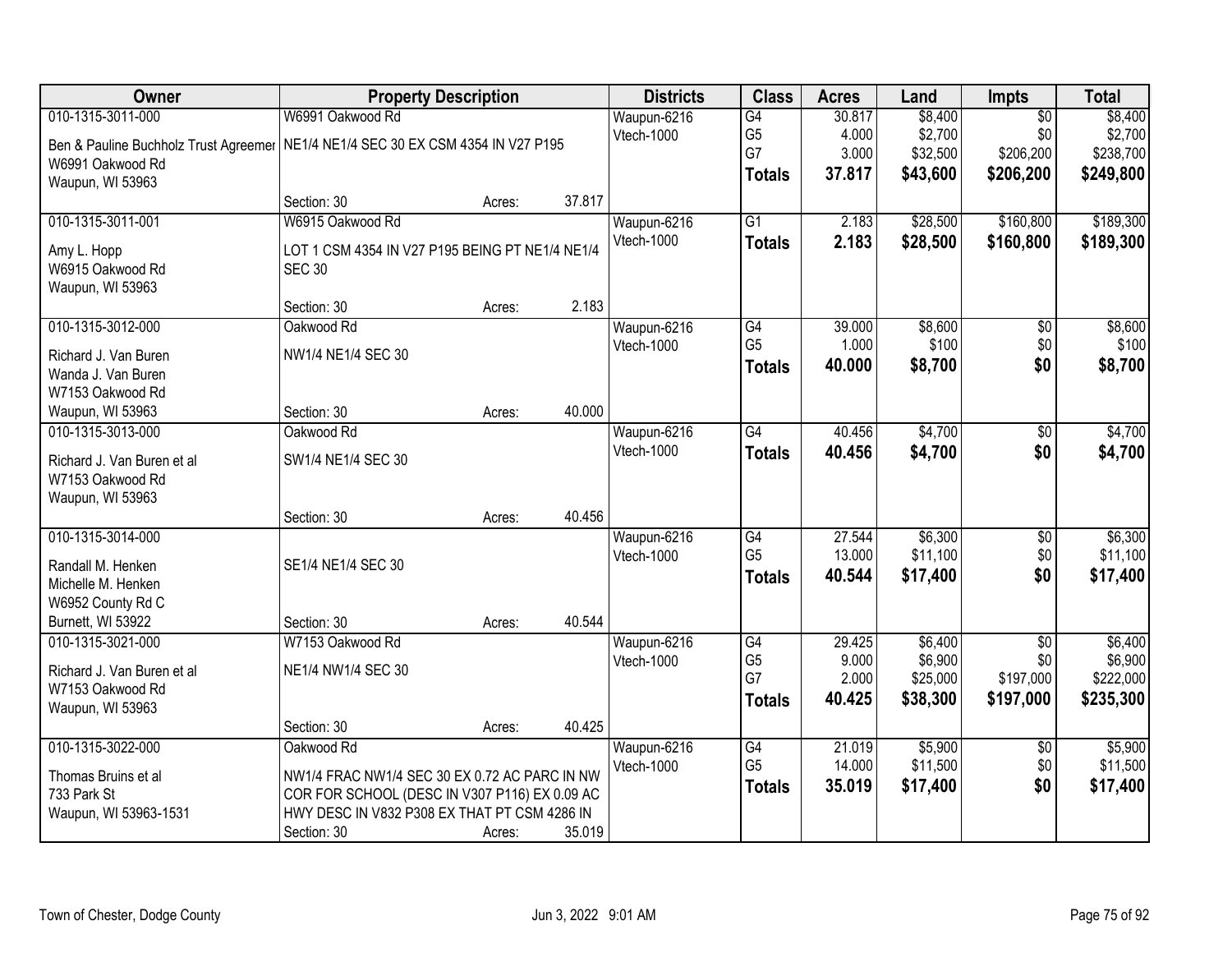| Owner                                  |                                                 | <b>Property Description</b> |        | <b>Districts</b> | <b>Class</b>    | <b>Acres</b> | Land     | <b>Impts</b>    | <b>Total</b> |
|----------------------------------------|-------------------------------------------------|-----------------------------|--------|------------------|-----------------|--------------|----------|-----------------|--------------|
| 010-1315-3023-001                      | W7201 Oakwood Rd                                |                             |        | Waupun-6216      | $\overline{G1}$ | 2.041        | \$28,100 | \$308,300       | \$336,400    |
| Randall G. Mulder                      | LOT 1 CSM 4286 IN V27 P42 BEING PT NW1/4 NW1/4  |                             |        | Vtech-1000       | G <sub>5</sub>  | 23.000       | \$19,600 | \$0             | \$19,600     |
| Kathleen M. Mulder                     | & PT SW1/4 NW1/4 SEC 30                         |                             |        |                  | <b>Totals</b>   | 25.041       | \$47,700 | \$308,300       | \$356,000    |
| W7201 Oakwood Rd                       |                                                 |                             |        |                  |                 |              |          |                 |              |
| Waupun, WI 53963                       | Section: 30                                     | Acres:                      | 25.041 |                  |                 |              |          |                 |              |
| 010-1315-3024-000                      | Oakwood Rd                                      |                             |        | Waupun-6216      | G4              | 24.474       | \$6,600  | \$0             | \$6,600      |
| Richard J. Van Buren et al             | SE1/4 NW1/4 SEC 30                              |                             |        | Vtech-1000       | G <sub>5</sub>  | 16.000       | \$13,600 | \$0             | \$13,600     |
| W7153 Oakwood Rd                       |                                                 |                             |        |                  | <b>Totals</b>   | 40.474       | \$20,200 | \$0             | \$20,200     |
| Waupun, WI 53963                       |                                                 |                             |        |                  |                 |              |          |                 |              |
|                                        | Section: 30                                     | Acres:                      | 40.474 |                  |                 |              |          |                 |              |
| 010-1315-3031-000                      |                                                 |                             |        | Waupun-6216      | $\overline{G4}$ | 21.539       | \$5,700  | \$0             | \$5,700      |
|                                        |                                                 |                             |        | Vtech-1000       | G <sub>5</sub>  | 18.000       | \$15,300 | \$0             | \$15,300     |
| Ross T. Henken                         | NE1/4 SW1/4 SEC 30                              |                             |        |                  | <b>Totals</b>   | 39.539       | \$21,000 | \$0             | \$21,000     |
| Georgia J. Henken<br>W7096 County Rd C |                                                 |                             |        |                  |                 |              |          |                 |              |
| Burnett, WI 53922                      | Section: 30                                     | Acres:                      | 39.539 |                  |                 |              |          |                 |              |
| 010-1315-3032-000                      |                                                 |                             |        | Waupun-6216      | G4              | 24.480       | \$6,700  | \$0             | \$6,700      |
|                                        |                                                 |                             |        | Vtech-1000       | G <sub>5</sub>  | 59.867       | \$50,900 | \$0             | \$50,900     |
| Dustin D. Brunn                        | W1/2 OF SW1/4 NW1/4, ALL OF NW1/4 SW1/4 & SW1/4 |                             |        |                  | G5M             | 2.000        | \$2,700  | \$0             | \$2,700      |
| Elizabeth A. Brunn                     | SW1/4 SEC 30 EX CSM 6384 IN V43 P131 EX THAT PT |                             |        |                  | <b>Totals</b>   | 86.347       | \$60,300 | \$0             | \$60,300     |
| 701 Columbia St                        | SD SW1/4 SW1/4 LYG SELY OF SD CSM               |                             |        |                  |                 |              |          |                 |              |
| Horicon, WI 53032                      | Section: 30                                     | Acres:                      | 86.347 |                  |                 |              |          |                 |              |
| 010-1315-3033-000                      | N10160 Hilbert Rd                               |                             |        | Waupun-6216      | G4              | 4.000        | \$1,200  | $\overline{30}$ | \$1,200      |
| Mark Reglin                            | LOT 1 CSM 6565 IN V44 P246 BEING PT SW1/4 SW1/4 |                             |        | Vtech-1000       | G <sub>5</sub>  | 5.686        | \$4,900  | \$0             | \$4,900      |
| Alexandra K. Reglin                    | <b>SEC 30</b>                                   |                             |        |                  | <b>Totals</b>   | 9.686        | \$6,100  | \$0             | \$6,100      |
| 424 S Roosevelt Dr                     |                                                 |                             |        |                  |                 |              |          |                 |              |
| Beaver Dam, WI 53916                   | Section: 30                                     | Acres:                      | 9.686  |                  |                 |              |          |                 |              |
| 010-1315-3033-001                      | N10168 Hilbert Rd                               |                             |        | Waupun-6216      | $\overline{G1}$ | 2.000        | \$28,000 | \$153,900       | \$181,900    |
| David T. Bresser                       | LOT 1 CSM 6384 IN V43 P131 BEING PT SW1/4 SW1/4 |                             |        | Vtech-1000       | G4              | 2.000        | \$500    | \$0             | \$500        |
| Judith K. Bresser                      | <b>SEC 30</b>                                   |                             |        |                  | G <sub>5</sub>  | 1.707        | \$1,500  | \$0             | \$1,500      |
| N10168 Hilbert Rd                      |                                                 |                             |        |                  | <b>Totals</b>   | 5.707        | \$30,000 | \$153,900       | \$183,900    |
| Burnett, WI 53922                      | Section: 30                                     | Acres:                      | 5.707  |                  |                 |              |          |                 |              |
| 010-1315-3034-000                      | W7096 County Rd C                               |                             |        | Waupun-6216      | G4              | 66.000       | \$18,500 | $\overline{30}$ | \$18,500     |
|                                        |                                                 |                             |        | Vtech-1000       | G <sub>5</sub>  | 11.895       | \$10,100 | \$0             | \$10,100     |
| Ross T. Henken                         | SE1/4 SW1/4 & SW1/4 SE1/4 SEC 30                |                             |        |                  | G7              | 2.000        | \$25,000 | \$229,700       | \$254,700    |
| Georgia J. Henken                      |                                                 |                             |        |                  | <b>Totals</b>   | 79.895       | \$53,600 | \$229,700       | \$283,300    |
| W7096 County Rd C                      |                                                 |                             |        |                  |                 |              |          |                 |              |
| Burnett, WI 53922                      | Section: 30                                     | Acres:                      | 79.895 |                  |                 |              |          |                 |              |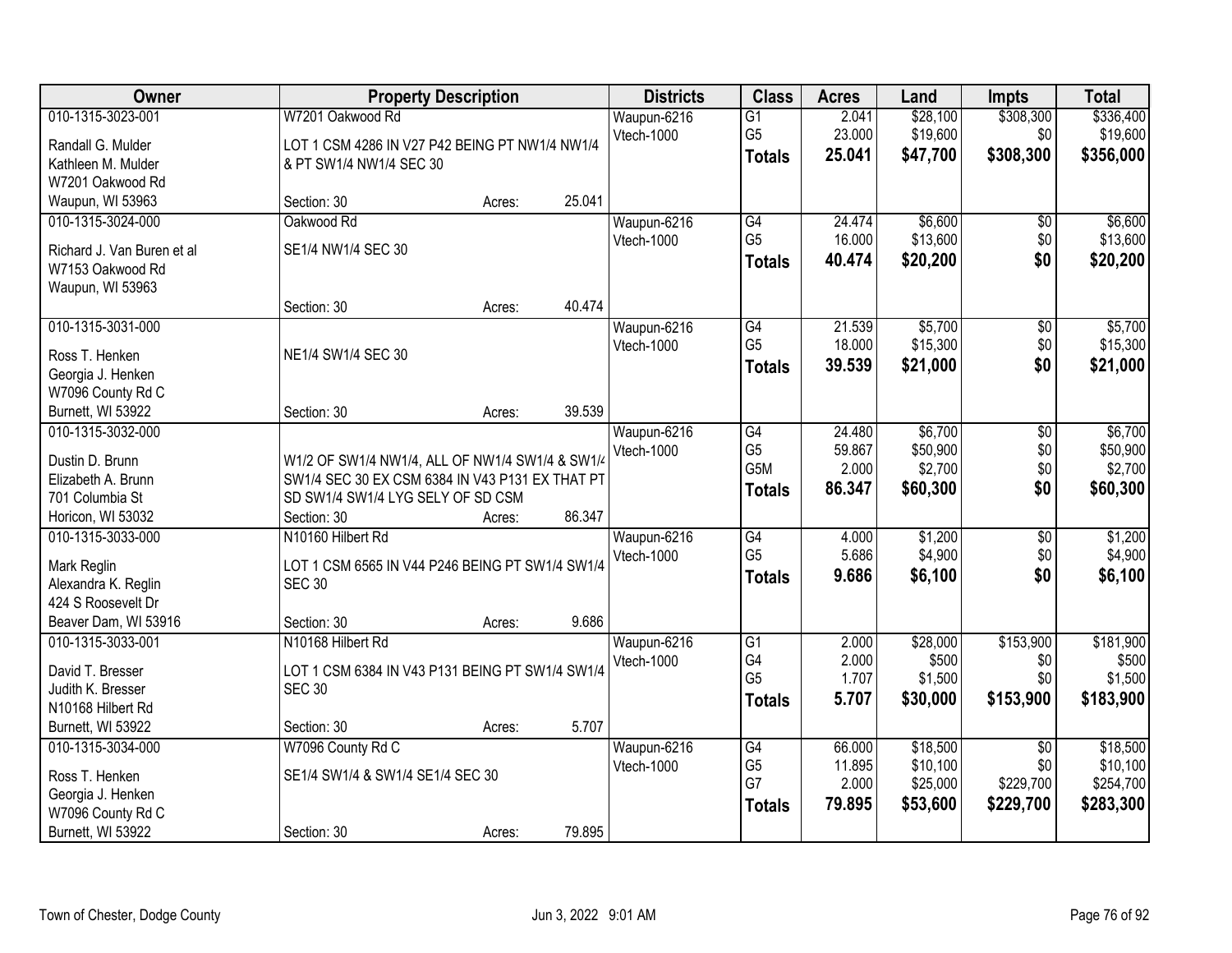| Owner                                   | <b>Property Description</b>                                          |        |        | <b>Districts</b>          | <b>Class</b>         | <b>Acres</b> | Land             | Impts                  | <b>Total</b>     |
|-----------------------------------------|----------------------------------------------------------------------|--------|--------|---------------------------|----------------------|--------------|------------------|------------------------|------------------|
| 010-1315-3041-000                       |                                                                      |        |        | Waupun-6216               | G4                   | 40.637       | \$11,100         | $\overline{50}$        | \$11,100         |
| Randall M. Henken                       | NE1/4 SE1/4 SEC 30                                                   |        |        | Vtech-1000                | <b>Totals</b>        | 40.637       | \$11,100         | \$0                    | \$11,100         |
| Michelle M. Henken                      |                                                                      |        |        |                           |                      |              |                  |                        |                  |
| W6952 County Rd C                       |                                                                      |        |        |                           |                      |              |                  |                        |                  |
| Burnett, WI 53922                       | Section: 30                                                          | Acres: | 40.637 |                           |                      |              |                  |                        |                  |
| 010-1315-3042-000                       |                                                                      |        |        | Waupun-6216               | G4                   | 40.409       | \$10,600         | $\overline{50}$        | \$10,600         |
| Ross T. Henken                          | NW1/4 SE1/4 SEC 30                                                   |        |        | Vtech-1000                | <b>Totals</b>        | 40.409       | \$10,600         | \$0                    | \$10,600         |
| Georgia J. Henken                       |                                                                      |        |        |                           |                      |              |                  |                        |                  |
| W7096 County Rd C                       |                                                                      |        |        |                           |                      |              |                  |                        |                  |
| Burnett, WI 53922                       | Section: 30                                                          | Acres: | 40.409 |                           |                      |              |                  |                        |                  |
| 010-1315-3044-001                       | W6914 County Rd C                                                    |        |        | Waupun-6216               | G1                   | 1.578        | \$25,500         | \$134,800              | \$160,300        |
| Mildred A. Henken et al                 | LOT 1 CSM 4230 IN V26 P198 BEING PT SE1/4 SE1/4                      |        |        | Vtech-1000                | <b>Totals</b>        | 1.578        | \$25,500         | \$134,800              | \$160,300        |
| W6914 County Rd C                       | <b>SEC 30</b>                                                        |        |        |                           |                      |              |                  |                        |                  |
| Burnett, WI 53922                       |                                                                      |        |        |                           |                      |              |                  |                        |                  |
|                                         | Section: 30                                                          | Acres: | 1.578  |                           |                      |              |                  |                        |                  |
| 010-1315-3044-002                       | W6952X County Rd C                                                   |        |        | Waupun-6216               | G4                   | 31.908       | \$8,800          | \$0                    | \$8,800          |
|                                         |                                                                      |        |        | Vtech-1000                | G <sub>5</sub>       | 4.000        | \$3,400          | \$0                    | \$3,400          |
| Randall M. Henken<br>Michelle M. Henken | SE1/4 SE1/4 SEC 30 EX CSM 4230 IN V26 P198 EX<br>CSM 5735 IN V38 P48 |        |        |                           | G7                   | 1.000        | \$17,500         | \$106,900              | \$124,400        |
| W6952 County Rd C                       |                                                                      |        |        |                           | <b>Totals</b>        | 36.908       | \$29,700         | \$106,900              | \$136,600        |
| Burnett, WI 53922                       | Section: 30                                                          | Acres: | 36.908 |                           |                      |              |                  |                        |                  |
| 010-1315-3044-003                       | W6952 County Rd C                                                    |        |        | Waupun-6216               | $\overline{G1}$      | 2.196        | \$28,500         | \$227,800              | \$256,300        |
|                                         |                                                                      |        |        | Vtech-1000                | <b>Totals</b>        | 2.196        | \$28,500         | \$227,800              | \$256,300        |
| Randall M. Henken                       | LOT 1 CSM 5735 IN V38 P48 BEING PT SE1/4 SE1/4                       |        |        |                           |                      |              |                  |                        |                  |
| Michelle M. Henken                      | <b>SEC 30</b>                                                        |        |        |                           |                      |              |                  |                        |                  |
| W6952 County Rd C<br>Burnett, WI 53922  | Section: 30                                                          | Acres: | 2.196  |                           |                      |              |                  |                        |                  |
| 010-1315-3111-000                       | County Rd C                                                          |        |        | Waupun-6216               | G4                   | 12.821       | \$2,400          | $\overline{50}$        | \$2,400          |
|                                         |                                                                      |        |        | Vtech-1000                | G <sub>5</sub>       | 8.000        | \$6,500          | \$0                    | \$6,500          |
| Rodney C. Bensley                       | E1/2 NE1/4 NE1/4 SEC 31                                              |        |        |                           | <b>Totals</b>        | 20.821       | \$8,900          | \$0                    | \$8,900          |
| Gwendolyn A. Vick                       |                                                                      |        |        |                           |                      |              |                  |                        |                  |
| N10218 County Rd I                      |                                                                      |        |        |                           |                      |              |                  |                        |                  |
| Burnett, WI 53922                       | Section: 31                                                          | Acres: | 20.821 |                           |                      | 18.801       |                  |                        |                  |
| 010-1315-3111-001                       | W6977 County Rd C                                                    |        |        | Waupun-6216<br>Vtech-1000 | G4<br>G <sub>5</sub> | 0.500        | \$4,500<br>\$100 | $\overline{50}$<br>\$0 | \$4,500<br>\$100 |
| Linda S. Vanloo                         | W1/2 NE1/4 NE1/4 SEC 31                                              |        |        |                           | G7                   | 1.500        | \$21,300         | \$220,100              | \$241,400        |
| W6977 County Rd C                       |                                                                      |        |        |                           | <b>Totals</b>        | 20.801       | \$25,900         | \$220,100              | \$246,000        |
| Burnett, WI 53922                       |                                                                      |        |        |                           |                      |              |                  |                        |                  |
|                                         | Section: 31                                                          | Acres: | 20.801 |                           |                      |              |                  |                        |                  |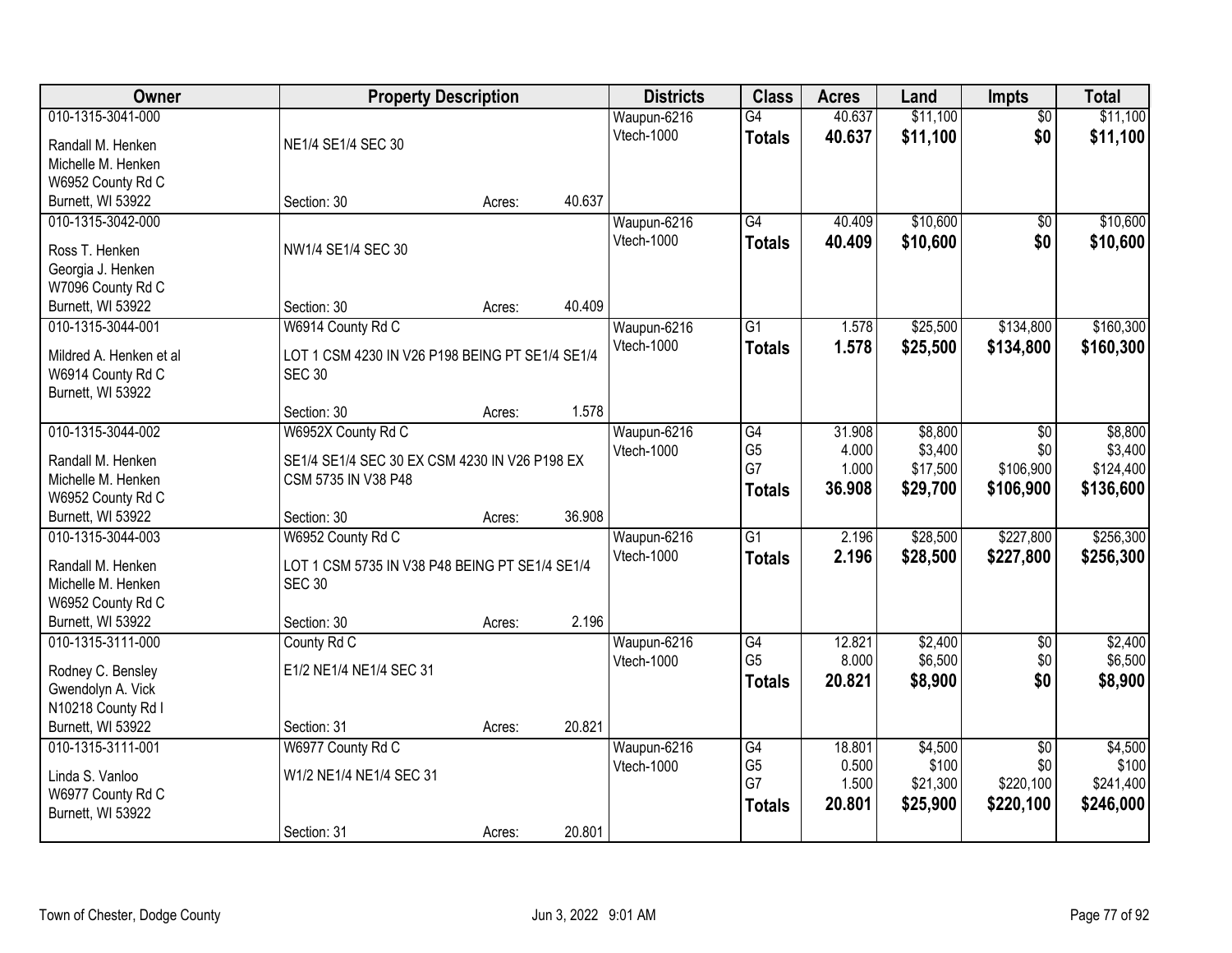| Owner              | <b>Property Description</b>                    |        |        | <b>Districts</b> | <b>Class</b>     | <b>Acres</b> | Land     | <b>Impts</b>    | <b>Total</b> |
|--------------------|------------------------------------------------|--------|--------|------------------|------------------|--------------|----------|-----------------|--------------|
| 010-1315-3112-000  | County Rd C                                    |        |        | Waupun-6216      | G4               | 34.541       | \$8,700  | $\sqrt{$0}$     | \$8,700      |
| Ross T. Henken     | NW1/4 NE1/4 SEC 31                             |        |        | Vtech-1000       | G <sub>5</sub>   | 7.000        | \$5,200  | \$0             | \$5,200      |
| Georgia J. Henken  |                                                |        |        |                  | <b>Totals</b>    | 41.541       | \$13,900 | \$0             | \$13,900     |
| W7096 County Rd C  |                                                |        |        |                  |                  |              |          |                 |              |
| Burnett, WI 53922  | Section: 31                                    | Acres: | 41.541 |                  |                  |              |          |                 |              |
| 010-1315-3113-000  |                                                |        |        | Waupun-6216      | G4               | 11.000       | \$2,800  | $\overline{50}$ | \$2,800      |
|                    |                                                |        |        | Vtech-1000       | G <sub>5</sub>   | 10.065       | \$8,600  | \$0             | \$8,600      |
| Ross T. Henken     | SW1/4 NE1/4 SEC 31                             |        |        |                  | G <sub>5</sub> M | 20.000       | \$27,000 | \$0             | \$27,000     |
| Georgia J. Henken  |                                                |        |        |                  | <b>Totals</b>    | 41.065       | \$38,400 | \$0             | \$38,400     |
| W7096 County Rd C  |                                                |        |        |                  |                  |              |          |                 |              |
| Burnett, WI 53922  | Section: 31                                    | Acres: | 41.065 |                  |                  |              |          |                 |              |
| 010-1315-3114-000  |                                                |        |        | Waupun-6216      | $\overline{G4}$  | 12.000       | \$2,700  | $\overline{60}$ | \$2,700      |
| Rodney C. Bensley  | E1/2 SE1/4 NE1/4 SEC 31                        |        |        | Vtech-1000       | G <sub>5</sub>   | 8.583        | \$7,300  | \$0             | \$7,300      |
| Gwendolyn A. Vick  |                                                |        |        |                  | <b>Totals</b>    | 20.583       | \$10,000 | \$0             | \$10,000     |
| N10218 County Rd I |                                                |        |        |                  |                  |              |          |                 |              |
| Burnett, WI 53922  | Section: 31                                    | Acres: | 20.583 |                  |                  |              |          |                 |              |
| 010-1315-3114-001  |                                                |        |        | Waupun-6216      | $\overline{G4}$  | 12.000       | \$3,300  | \$0             | \$3,300      |
|                    |                                                |        |        | Vtech-1000       | G <sub>5</sub>   | 5.563        | \$4,800  | \$0             | \$4,800      |
| Linda S. Vanloo    | W1/2 SE1/4 NE1/4 SEC 31                        |        |        |                  | G <sub>5</sub> M | 3.000        | \$3,600  | \$0             | \$3,600      |
| W6977 County Rd C  |                                                |        |        |                  | <b>Totals</b>    | 20.563       | \$11,700 | \$0             | \$11,700     |
| Burnett, WI 53922  |                                                |        |        |                  |                  |              |          |                 |              |
|                    | Section: 31                                    | Acres: | 20.563 |                  |                  |              |          |                 |              |
| 010-1315-3121-000  | W7195 County Rd C                              |        |        | Waupun-6216      | $\overline{G1}$  | 0.400        | \$2,000  | \$219,900       | \$221,900    |
| David L. Neumann   | NE1/4 NW1/4 SEC 31                             |        |        | Vtech-1000       | G4               | 15.000       | \$4,200  | \$0             | \$4,200      |
| Jill A. Neumann    |                                                |        |        |                  | G <sub>5</sub>   | 25.240       | \$21,500 | \$0             | \$21,500     |
| W7195 County Rd C  |                                                |        |        |                  | <b>Totals</b>    | 40.640       | \$27,700 | \$219,900       | \$247,600    |
| Burnett, WI 53922  | Section: 31                                    | Acres: | 40.640 |                  |                  |              |          |                 |              |
| 010-1315-3122-000  | W7237 County Rd C                              |        |        | Waupun-6216      | $\overline{G1}$  | 1.000        | \$22,000 | \$102,800       | \$124,800    |
|                    |                                                |        |        | Vtech-1000       | G4               | 15.000       | \$3,200  | \$0             | \$3,200      |
| Kent S. Lange      | LOT 2 OF CSM 1875 IN V12 P178 BEING PT OF FRAC |        |        |                  | G <sub>5</sub>   | 0.710        | \$100    | \$0             | \$100        |
| Rebecca L. Lange   | NW1/4 NW1/4 SEC 31 EX V820 P706                |        |        |                  | <b>Totals</b>    | 16.710       | \$25,300 | \$102,800       | \$128,100    |
| W7237 County Rd C  |                                                |        |        |                  |                  |              |          |                 |              |
| Burnett, WI 53922  | Section: 31                                    | Acres: | 16.710 |                  |                  |              |          |                 |              |
| 010-1315-3122-001  | County Rd C                                    |        |        | Waupun-6216      | G4               | 3.000        | \$800    | $\overline{60}$ | \$800        |
| Carol M. Cooper    | LOT 1 CSM 529 IN V6 P349 BEING PT FRAC NW1/4   |        |        | Vtech-1000       | G <sub>5</sub>   | 12.000       | \$10,200 | \$0             | \$10,200     |
| David L. Cooper    | NW1/4 SEC 31                                   |        |        |                  | G <sub>5</sub> M | 1.000        | \$1,200  | \$0             | \$1,200      |
| W7239 County Rd C  |                                                |        |        |                  | <b>Totals</b>    | 16.000       | \$12,200 | \$0             | \$12,200     |
| Burnett, WI 53922  | Section: 31                                    | Acres: | 16.000 |                  |                  |              |          |                 |              |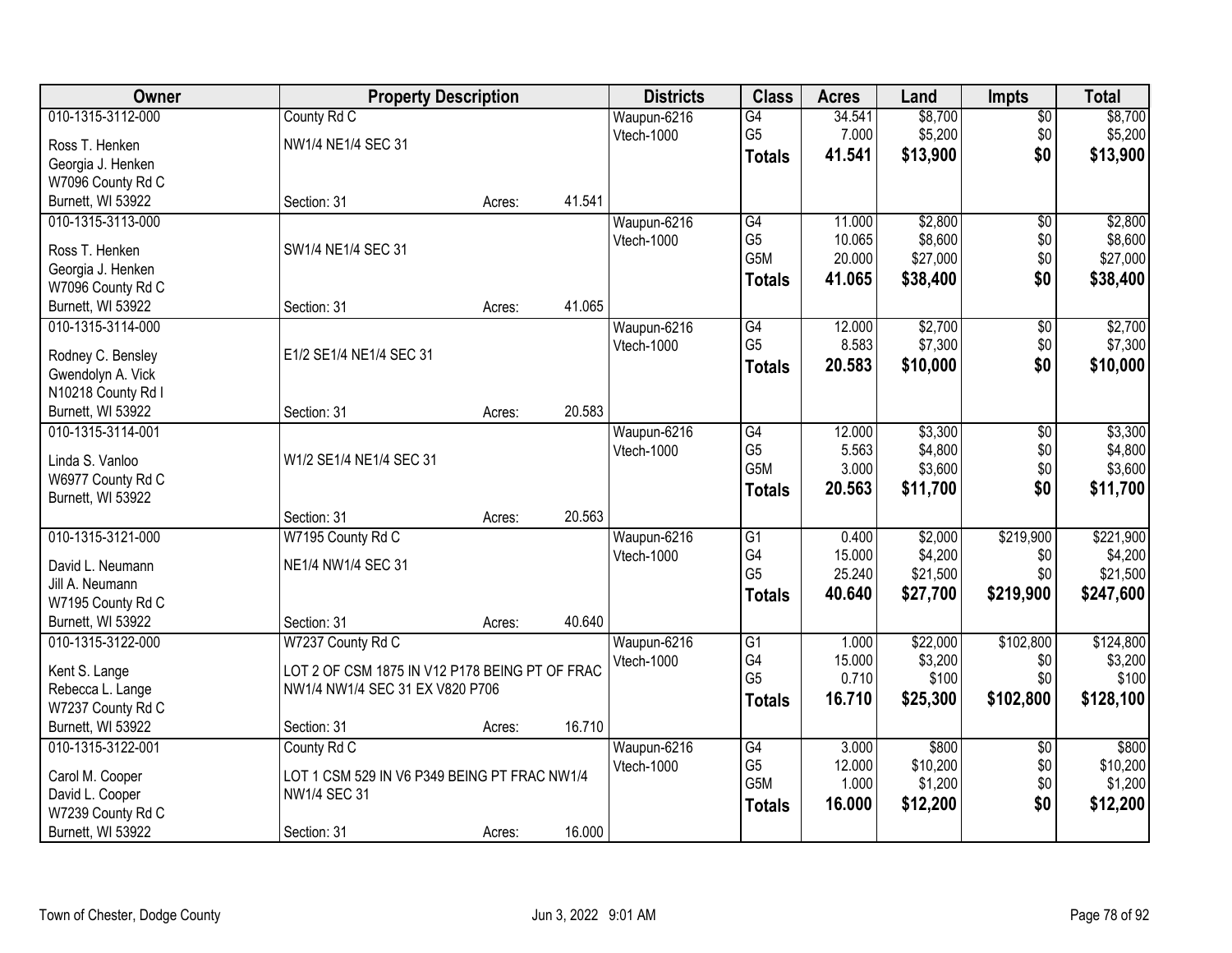| Owner                                  | <b>Property Description</b>                     |        |        | <b>Districts</b> | <b>Class</b>    | <b>Acres</b> | Land     | <b>Impts</b>    | <b>Total</b> |
|----------------------------------------|-------------------------------------------------|--------|--------|------------------|-----------------|--------------|----------|-----------------|--------------|
| 010-1315-3122-002                      | W7201 County Rd C                               |        |        | Waupun-6216      | $\overline{G1}$ | 2.000        | \$28,000 | \$186,800       | \$214,800    |
| Timothy L. Sallach                     | LOT 1 CSM 763 IN V7 P202 BEING PT NW1/4 NW1/4   |        |        | Vtech-1000       | <b>Totals</b>   | 2.000        | \$28,000 | \$186,800       | \$214,800    |
| Sandra L. Sallach                      | <b>SEC 31</b>                                   |        |        |                  |                 |              |          |                 |              |
| W7201 County Rd C                      |                                                 |        |        |                  |                 |              |          |                 |              |
| Burnett, WI 53922                      | Section: 31                                     | Acres: | 2.000  |                  |                 |              |          |                 |              |
| 010-1315-3122-003                      | W7239 County Rd C                               |        |        | Waupun-6216      | $\overline{G1}$ | 2.540        | \$29,400 | \$129,300       | \$158,700    |
|                                        |                                                 |        |        | Vtech-1000       | <b>Totals</b>   | 2.540        | \$29,400 | \$129,300       | \$158,700    |
| David L. Cooper                        | LOT 1 OF CSM 1875 IN V12 P178 BEING PT FRAC     |        |        |                  |                 |              |          |                 |              |
| Carol M. Cooper                        | NW1/4 NW1/4 SEC 31 ALSO INC PARC DESC IN V820   |        |        |                  |                 |              |          |                 |              |
| W7239 County Rd C                      | P706                                            |        |        |                  |                 |              |          |                 |              |
| Burnett, WI 53922                      | Section: 31                                     | Acres: | 2.540  |                  |                 |              |          |                 |              |
| 010-1315-3122-004                      | N10074 Hazelnut Rd                              |        |        | Waupun-6216      | G1              | 4.000        | \$33,000 | \$186,800       | \$219,800    |
| Danny L. Muhle                         | LOT 1 CSM 323 IN V6 P62 BEING PT FRAC NW1/4     |        |        | Vtech-1000       | <b>Totals</b>   | 4.000        | \$33,000 | \$186,800       | \$219,800    |
| N10074 Hazelnut Rd                     | NW1/4 SEC 31                                    |        |        |                  |                 |              |          |                 |              |
| Burnett, WI 53922                      |                                                 |        |        |                  |                 |              |          |                 |              |
|                                        | Section: 31                                     | Acres: | 4.000  |                  |                 |              |          |                 |              |
| 010-1315-3123-000                      | <b>Hazelnut Rd</b>                              |        |        | Waupun-6216      | G4              | 8.302        | \$2,300  | $\sqrt[6]{3}$   | \$2,300      |
|                                        |                                                 |        |        | Vtech-1000       | G <sub>5</sub>  | 34.600       | \$28,800 | \$0             | \$28,800     |
| David L. Neumann                       | FRAC SW1/4 NW1/4 SEC 31                         |        |        |                  | <b>Totals</b>   | 42.902       | \$31,100 | \$0             | \$31,100     |
| Jill A. Neumann                        |                                                 |        |        |                  |                 |              |          |                 |              |
| W7195 County Rd C<br>Burnett, WI 53922 | Section: 31                                     |        | 42.902 |                  |                 |              |          |                 |              |
| 010-1315-3124-000                      |                                                 | Acres: |        |                  | $\overline{G4}$ | 19.397       | \$5,500  |                 | \$5,500      |
|                                        |                                                 |        |        | Waupun-6216      | G <sub>5</sub>  | 22.000       | \$18,700 | \$0<br>\$0      | \$18,700     |
| David L. Neumann                       | SE1/4 NW1/4 SEC 31                              |        |        | Vtech-1000       |                 | 41.397       |          | \$0             |              |
| Jill A. Neumann                        |                                                 |        |        |                  | <b>Totals</b>   |              | \$24,200 |                 | \$24,200     |
| W7195 County Rd C                      |                                                 |        |        |                  |                 |              |          |                 |              |
| Burnett, WI 53922                      | Section: 31                                     | Acres: | 41.397 |                  |                 |              |          |                 |              |
| 010-1315-3131-000                      | Redwood Rd                                      |        |        | Waupun-6216      | $\overline{G4}$ | 28.254       | \$7,100  | $\overline{50}$ | \$7,100      |
| Carol C. Brossard                      | LOT 2 CSM 6361 IN V43 P80 BEING PT NW1/4 SW1/4, |        |        | Vtech-1000       | G <sub>5</sub>  | 21.105       | \$18,000 | \$0             | \$18,000     |
| Dennis W. Brossard                     | ALL OF NE1/4 SW1/4 & PT SE1/4 SW1/4 SEC 31 EX   |        |        |                  | G7              | 1.000        | \$8,800  | \$2,700         | \$11,500     |
| N9069 Basswood Rd                      | CSM 6806 IN V46 P181                            |        |        |                  | <b>Totals</b>   | 50.359       | \$33,900 | \$2,700         | \$36,600     |
| Beaver Dam, WI 53916                   | Section: 31                                     | Acres: | 50.359 |                  |                 |              |          |                 |              |
| 010-1315-3132-001                      | Redwood Rd                                      |        |        | Waupun-6216      | G4              | 4.000        | \$1,000  | $\overline{60}$ | \$1,000      |
|                                        |                                                 |        |        | Vtech-1000       | G <sub>5</sub>  | 17.402       | \$14,300 | \$0             | \$14,300     |
| Pahl Irrevocable Trust Dated April 19  | LOT 1 CSM 6361 IN V43 P80 BEING PT NW1/4 SW1/4  |        |        |                  | <b>Totals</b>   | 21.402       | \$15,300 | \$0             | \$15,300     |
| 2017                                   | <b>SEC 31</b>                                   |        |        |                  |                 |              |          |                 |              |
| W265 Raven Rd                          |                                                 |        |        |                  |                 |              |          |                 |              |
| Fall River, WI 53932                   | Section: 31                                     | Acres: | 21.402 |                  |                 |              |          |                 |              |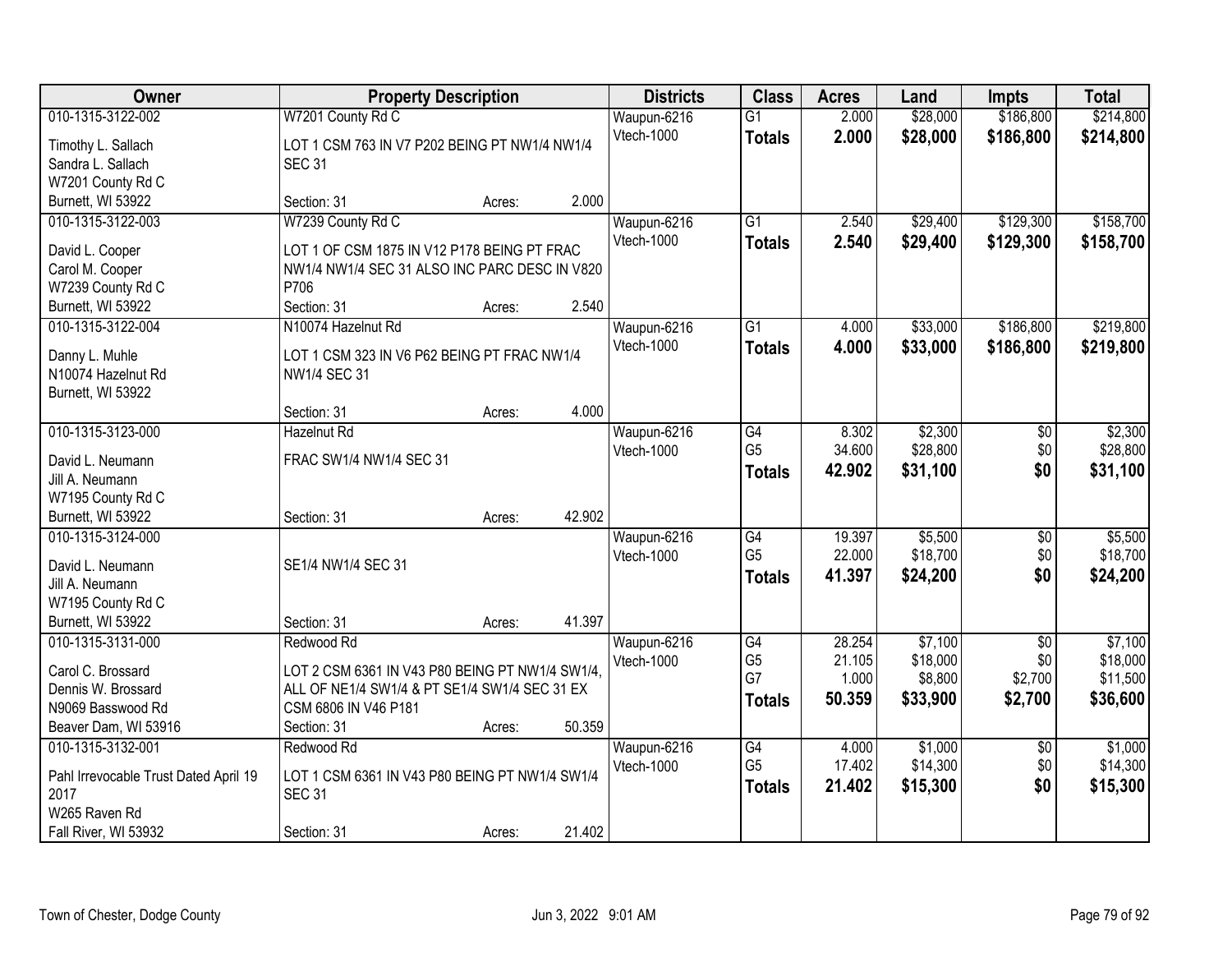| Owner                                 | <b>Property Description</b>                     | <b>Districts</b> | <b>Class</b>    | <b>Acres</b> | Land     | Impts           | <b>Total</b> |
|---------------------------------------|-------------------------------------------------|------------------|-----------------|--------------|----------|-----------------|--------------|
| 010-1315-3133-000                     | N9726 Hazelnut Rd                               | Waupun-6216      | $\overline{G4}$ | 21.910       | \$6,000  | $\overline{50}$ | \$6,000      |
| Robert J. Koneck                      | LOT 1 CSM 2099 IN V13 P178 BEING PT SW1/4 SEC   | Vtech-1000       | G <sub>5</sub>  | 17.900       | \$14,300 | \$0             | \$14,300     |
| Laurie B. Koneck                      | 31                                              |                  | G7              | 7.000        | \$42,500 | \$1,499,400     | \$1,541,900  |
| N9726 Hazelnut Rd                     |                                                 |                  | <b>Totals</b>   | 46.810       | \$62,800 | \$1,499,400     | \$1,562,200  |
| Burnett, WI 53922                     | 46.810<br>Section: 31<br>Acres:                 |                  |                 |              |          |                 |              |
| 010-1315-3134-000                     | W7190 Redwood Rd                                | Waupun-6216      | G4              | 6.810        | \$2,000  | $\overline{50}$ | \$2,000      |
|                                       |                                                 | Vtech-1000       | G <sub>5</sub>  | 28.777       | \$29,100 | \$0             | \$29,100     |
| Thomas & Sally Gawle Revocable Trust  | SW1/4 SW1/4 & W 28 ACRES OF SE1/4 SW1/4 SEC 31  |                  | G7              | 4.000        | \$35,000 | \$190,000       | \$225,000    |
| Dated July 21 2021                    | EX THAT PT CSM 2099 IN V13 P178 LYG IN SD 1/4   |                  | <b>Totals</b>   | 39.587       | \$66,100 | \$190,000       | \$256,100    |
| W7190 Redwood Rd                      | 1/4'S                                           |                  |                 |              |          |                 |              |
| Burnett, WI 53933                     | Section: 31<br>39.587<br>Acres:                 |                  |                 |              |          |                 |              |
| 010-1315-3134-001                     | Redwood Rd                                      | Waupun-6216      | G4              | 6.000        | \$1,600  | $\overline{50}$ | \$1,600      |
| Pahl Irrevocable Trust Dated April 19 | LOT 3 CSM 6361 IN V43 P80 BEING PT SE1/4 SW1/4  | Vtech-1000       | G <sub>5</sub>  | 0.665        | \$600    | \$0             | \$600        |
| 2017                                  | <b>SEC 31</b>                                   |                  | <b>Totals</b>   | 6.665        | \$2,200  | \$0             | \$2,200      |
| W265 Raven Rd                         |                                                 |                  |                 |              |          |                 |              |
| Fall River, WI 53932                  | 6.665<br>Section: 31<br>Acres:                  |                  |                 |              |          |                 |              |
| 010-1315-3134-002                     | W7122 Redwood Rd                                | Waupun-6216      | $\overline{G1}$ | 1.000        | \$22,000 | \$264,300       | \$286,300    |
|                                       |                                                 | Vtech-1000       | G <sub>5</sub>  | 4.776        | \$3,600  | \$0             | \$3,600      |
| Andrea M. Brossard                    | LOT 1 CSM 6806 IN V46 P181 BEING PT SE1/4 SW1/4 |                  | <b>Totals</b>   | 5.776        | \$25,600 | \$264,300       | \$289,900    |
| W7122 Redwood Rd                      | & PT NE1/4 SW1/4 SEC 31                         |                  |                 |              |          |                 |              |
| Burnett, WI 53922                     |                                                 |                  |                 |              |          |                 |              |
|                                       | 5.776<br>Section: 31<br>Acres:                  |                  |                 |              |          |                 |              |
| 010-1315-3141-000                     | W6922 Redwood Rd                                | Waupun-6216      | $\overline{G4}$ | 51.000       | \$12,200 | \$0             | \$12,200     |
| Duane I. Petrie                       | NE1/4 SE1/4 SEC 31 ALSO THAT PT OF NE1/4 SW1/4. | Vtech-1000       | G <sub>5</sub>  | 28.008       | \$22,500 | \$0             | \$22,500     |
| W6922 Redwood Rd                      | NW1/4 SW1/4 & SW1/4 SW1/4 SEC 32 AS DESC IN     |                  | G5M<br>G7       | 7.000        | \$9,500  | \$0             | \$9,500      |
| Burnett, WI 53922                     | V1109 P623 (AS CORRECTED IN DOC# 1166015)       |                  |                 | 2.000        | \$25,000 | \$106,900       | \$131,900    |
|                                       | 88.008<br>Section: 31<br>Acres:                 |                  | <b>Totals</b>   | 88.008       | \$69,200 | \$106,900       | \$176,100    |
| 010-1315-3142-000                     | W7026 Redwood Rd                                | Waupun-6216      | $\overline{G1}$ | 1.300        | \$23,800 | \$89,400        | \$113,200    |
| Dianne D. Witte                       | THAT PT OF W1/2 SE1/4 SEC 31 LYG N OF CL        | Vtech-1000       | G4              | 21.388       | \$4,000  | \$0             | \$4,000      |
| W7026 Redwood Rd                      | REDWOOD RD EX CSM 3134 IN V18 P196 EX THAT      |                  | G <sub>5</sub>  | 21.000       | \$17,900 | \$0             | \$17,900     |
| Burnett, WI 53922                     | PT DESC IN V978 P106                            |                  | <b>Totals</b>   | 43.688       | \$45,700 | \$89,400        | \$135,100    |
|                                       | 43.688<br>Section: 31<br>Acres:                 |                  |                 |              |          |                 |              |
| 010-1315-3142-001                     | W7024 Redwood Rd                                | Waupun-6216      | $\overline{G1}$ | 5.712        | \$37,300 | \$172,200       | \$209,500    |
|                                       |                                                 | Vtech-1000       | <b>Totals</b>   | 5.712        | \$37,300 | \$172,200       | \$209,500    |
| Terry A. Bauer                        | LOT 1 CSM 3134 IN V18 P196 BEING PT W1/2 SE1/4  |                  |                 |              |          |                 |              |
| Deborah L. Bauer                      | SEC 31 ALSO THAT PT SD W1/2 AS DESC IN V978     |                  |                 |              |          |                 |              |
| W7024 Redwood Rd                      | P106                                            |                  |                 |              |          |                 |              |
| Burnett, WI 53922                     | 5.712<br>Section: 31<br>Acres:                  |                  |                 |              |          |                 |              |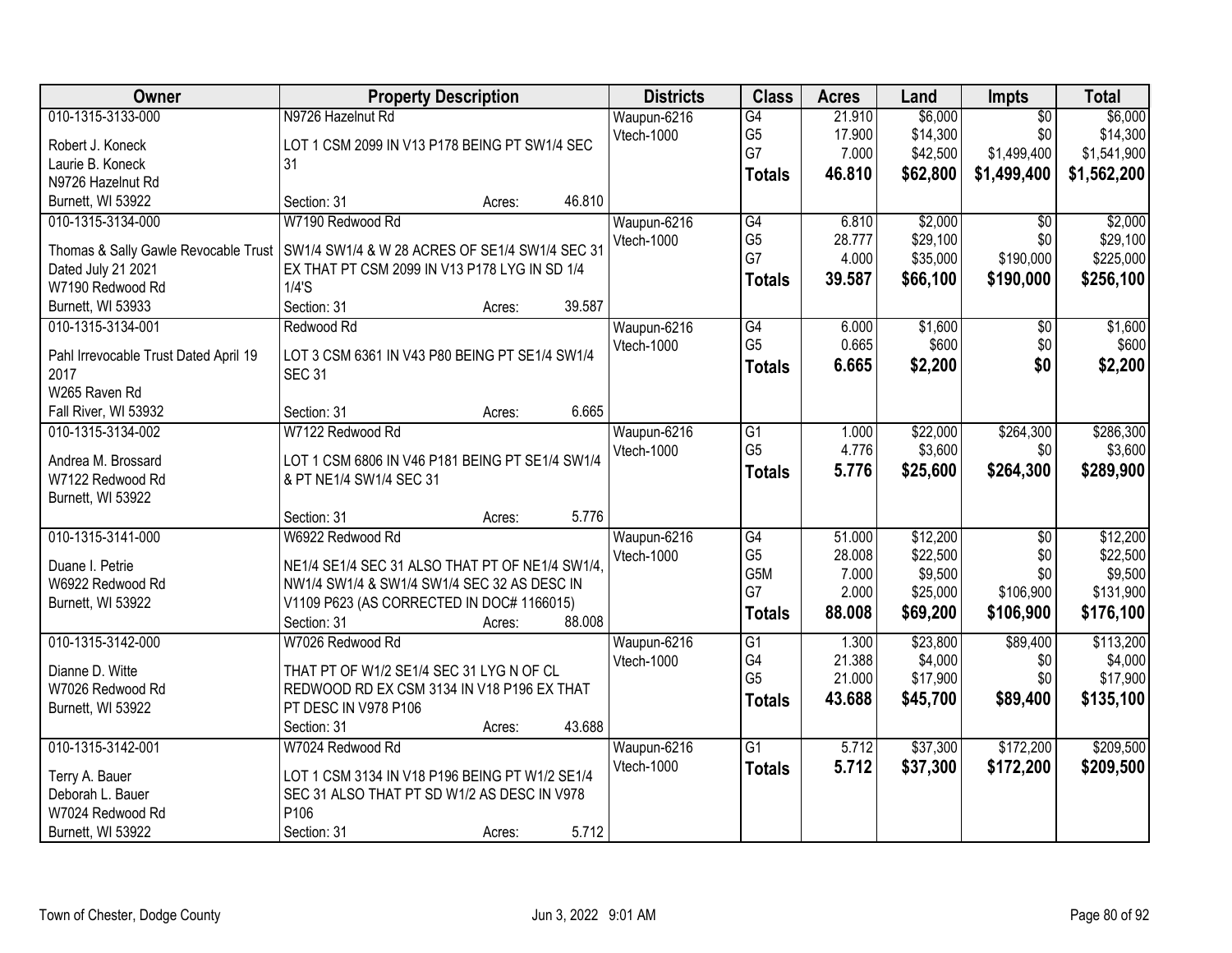| <b>Owner</b>                           | <b>Property Description</b>                     |        |        | <b>Districts</b> | <b>Class</b>    | <b>Acres</b> | Land            | Impts           | <b>Total</b> |
|----------------------------------------|-------------------------------------------------|--------|--------|------------------|-----------------|--------------|-----------------|-----------------|--------------|
| 010-1315-3143-000                      | Redwood Rd                                      |        |        | Waupun-6216      | $\overline{G4}$ | 26.553       | \$7,800         | $\overline{50}$ | \$7,800      |
| Terry A. Bauer                         | SW1/4 SE1/4 SEC 31 LYG S OF REDWOOD RD EX       |        |        | Vtech-1000       | G <sub>5</sub>  | 2.280        | \$1,300         | \$0             | \$1,300      |
| Deborah L. Bauer                       | <b>CSM IN V2 P122</b>                           |        |        |                  | G5M             | 2.000        | \$2,700         | \$0             | \$2,700      |
| W7024 Redwood Rd                       |                                                 |        |        |                  | <b>Totals</b>   | 30.833       | \$11,800        | \$0             | \$11,800     |
| Burnett, WI 53922                      | Section: 31                                     | Acres: | 30.833 |                  |                 |              |                 |                 |              |
| 010-1315-3143-001                      | W7017 Redwood Rd                                |        |        | Waupun-6216      | $\overline{G1}$ | 1.140        | \$22,800        | \$39,500        | \$62,300     |
|                                        |                                                 |        |        | Vtech-1000       | <b>Totals</b>   | 1.140        | \$22,800        | \$39,500        | \$62,300     |
| Rbbf Tradition Trust of January 4 2018 | PARC DESC IN CSM V2 P122 BEING PT SW1/4 SE1/4   |        |        |                  |                 |              |                 |                 |              |
| W7017 Redwood Rd                       | <b>SEC 31</b>                                   |        |        |                  |                 |              |                 |                 |              |
| Burnett, WI 53922                      | Section: 31                                     | Acres: | 1.140  |                  |                 |              |                 |                 |              |
| 010-1315-3144-000                      | Redwood Rd                                      |        |        | Waupun-6216      | $\overline{G4}$ | 31.000       | \$8,200         | $\overline{50}$ | \$8,200      |
|                                        |                                                 |        |        | Vtech-1000       | G <sub>5</sub>  | 8.061        | \$4,400         | \$0             | \$4,400      |
| Matthew L. Brunn                       | LOT 2 CSM 7014 IN V48 P95 BEING PT SE1/4 SE1/4  |        |        |                  |                 | 39.061       | \$12,600        | \$0             |              |
| Kayla B. Brunn                         | <b>SEC 31</b>                                   |        |        |                  | <b>Totals</b>   |              |                 |                 | \$12,600     |
| W7452 Hemlock Rd                       |                                                 |        |        |                  |                 |              |                 |                 |              |
| Beaver Dam, WI 53916                   | Section: 31                                     | Acres: | 39.061 |                  |                 |              |                 |                 |              |
| 010-1315-3144-001                      | W6931 Redwood Rd                                |        |        | Waupun-6216      | $\overline{G1}$ | 1.770        | \$26,600        | \$180,600       | \$207,200    |
| Justin J. Braun                        | LOT 1 CSM 7014 IN V48 P95 BEING PT SE1/4 SE1/4  |        |        | Vtech-1000       | G4              | 0.300        | \$100           | \$0             | \$100        |
| Shelby L. Fischer                      | <b>SEC 31</b>                                   |        |        |                  | <b>Totals</b>   | 2.070        | \$26,700        | \$180,600       | \$207,300    |
| W6931 Redwood Rd                       |                                                 |        |        |                  |                 |              |                 |                 |              |
| Burnett, WI 53922                      | Section: 31                                     | Acres: | 2.070  |                  |                 |              |                 |                 |              |
| 010-1315-3212-001                      | W6603 County Rd C                               |        |        | Waupun-6216      | $\overline{G1}$ | 2.000        | \$28,000        | \$126,400       | \$154,400    |
|                                        |                                                 |        |        | Vtech-1000       | <b>Totals</b>   | 2.000        | \$28,000        | \$126,400       | \$154,400    |
| Irving J. Koch                         | PARC DESC IN CSM V2 P189 BEING PT NE1/4 NE1/4   |        |        |                  |                 |              |                 |                 |              |
| Lois J. Koch                           | & PT NW1/4 NE1/4 SEC 32                         |        |        |                  |                 |              |                 |                 |              |
| W6603 County Rd C                      |                                                 |        |        |                  |                 |              |                 |                 |              |
| Burnett, WI 53922                      | Section: 32                                     | Acres: | 2.000  |                  |                 |              |                 |                 |              |
| 010-1315-3212-002                      | W6705 County Rd C                               |        |        | Waupun-6216      | $\overline{G1}$ | 1.002        | \$22,000        | \$101,100       | \$123,100    |
| Donald H. Dobbratz II                  | PARCEL 1 & 2 AS DESC IN DOC# 1043961 BEING PT   |        |        | Vtech-1000       | <b>Totals</b>   | 1.002        | \$22,000        | \$101,100       | \$123,100    |
| Dawn M. Dobbratz                       | NW1/4 NE1/4 & PT NE1/4 NW1/4 SEC 32             |        |        |                  |                 |              |                 |                 |              |
| W6705 County Rd C                      |                                                 |        |        |                  |                 |              |                 |                 |              |
| Burnett, WI 53922                      | Section: 32                                     | Acres: | 1.002  |                  |                 |              |                 |                 |              |
| 010-1315-3212-003                      |                                                 |        |        | Waupun-6216      | $\overline{X2}$ | 10.280       | $\overline{50}$ | $\overline{30}$ | $\sqrt{50}$  |
|                                        |                                                 |        |        | Vtech-1000       | <b>Totals</b>   | 10.280       | \$0             | \$0             | \$0          |
| State of Wisconsin Dot                 | PT W1/2 SE1/4 & W1/2 NE1/4 SEC 32 BEING A STRIP |        |        |                  |                 |              |                 |                 |              |
| c/o 4802 Sheboygan Ave                 | 82.5 FT WIDE FROM S LN SW1/4 SE1/4 TH NLY TO N  |        |        |                  |                 |              |                 |                 |              |
| PO Box 7914                            | LN NW1/4 NE1/4 SEC 32 AS DESC IN V525 P251      |        |        |                  |                 |              |                 |                 |              |
| Madison, WI 53707-7914                 | Section: 32                                     | Acres: | 10.280 |                  |                 |              |                 |                 |              |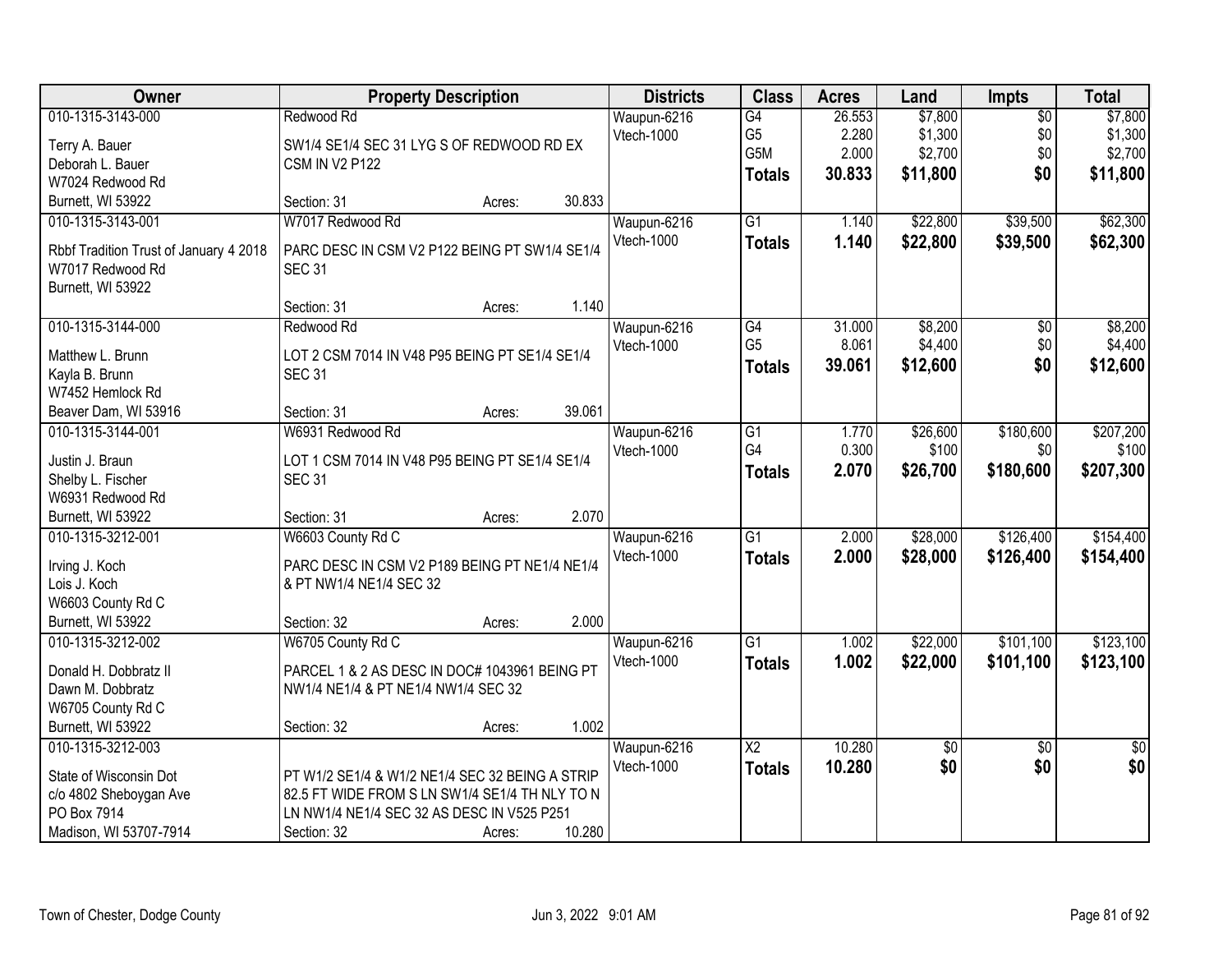| Owner                                | <b>Property Description</b>                      | <b>Districts</b> | <b>Class</b>     | <b>Acres</b> | Land     | Impts           | <b>Total</b> |
|--------------------------------------|--------------------------------------------------|------------------|------------------|--------------|----------|-----------------|--------------|
| 010-1315-3214-000                    | N9959 County Rd I                                | Waupun-6216      | $\overline{G4}$  | 146.383      | \$32,000 | $\overline{30}$ | \$32,000     |
| Harlan L & Viola V Henken Revocable  | NE1/4 SEC 32 EX PARC DESC IN V242 P347 EX CSM    | Vtech-1000       | G <sub>5</sub>   | 1.600        | \$100    | \$0             | \$100        |
| Trust Dated March 3                  | IN V2 P189 EX RR ROW EX HWY DESC IN V316 P682    |                  | G7               | 2.000        | \$25,000 | \$347,100       | \$372,100    |
| N10123 County Rd I                   | EX PARC DESC IN V568 P740 EX PARC DESC AS        |                  | <b>Totals</b>    | 149.983      | \$57,100 | \$347,100       | \$404,200    |
| Burnett, WI 53922                    | 149.983<br>Section: 32<br>Acres:                 |                  |                  |              |          |                 |              |
| 010-1315-3221-000                    | W6711 County Rd C                                | Waupun-6216      | $\overline{G2}$  | 1.000        | \$23,500 | \$16,100        | \$39,600     |
| <b>Atwater Conservation Club Inc</b> | PT NE1/4 NW1/4 SEC 32 BEG 132 FT W OF W LN RR    | Vtech-1000       | <b>Totals</b>    | 1.000        | \$23,500 | \$16,100        | \$39,600     |
| c/o Nathan Grams                     | ROW TH W 264 FT TH S 165 FT TH E 264 FT TH N     |                  |                  |              |          |                 |              |
| 3150 Bailey Ct                       | 165 FT TO POB                                    |                  |                  |              |          |                 |              |
| Oshkosh, WI 54904                    | 1.000<br>Section: 32<br>Acres:                   |                  |                  |              |          |                 |              |
| 010-1315-3222-001                    | W6807 County Rd C                                | Waupun-6216      | $\overline{G1}$  | 3.200        | \$31,000 | \$124,000       | \$155,000    |
|                                      |                                                  | Vtech-1000       | <b>Totals</b>    | 3.200        | \$31,000 | \$124,000       | \$155,000    |
| Todd R. Knutson                      | CSM 167 IN V5 P232 BEING PT SW1/4 SW1/4 SEC 29   |                  |                  |              |          |                 |              |
| Cheryl L. Knutson                    | PT NW1/4 NW1/4 SEC 32                            |                  |                  |              |          |                 |              |
| W6807 County Rd C                    |                                                  |                  |                  |              |          |                 |              |
| Burnett, WI 53922                    | 3.200<br>Section: 32<br>Acres:                   |                  |                  |              |          |                 |              |
| 010-1315-3223-000                    | County Rd C                                      | Waupun-6216      | $\overline{G4}$  | 46.000       | \$12,600 | \$0             | \$12,600     |
| Rodney C. Bensley                    | W1/2 OF NW1/4 SEC 32 EX THAT PT CSM 167 IN V5    | Vtech-1000       | G <sub>5</sub>   | 29.380       | \$25,000 | \$0             | \$25,000     |
| Gwendolyn A. Vick                    | P232 LYG IN SD W1/2                              |                  | G5M              | 6.500        | \$8,800  | \$0             | \$8,800      |
| N10218 County Rd I                   |                                                  |                  | <b>Totals</b>    | 81.880       | \$46,400 | \$0             | \$46,400     |
| Burnett, WI 53922                    | 81.880<br>Section: 32<br>Acres:                  |                  |                  |              |          |                 |              |
| 010-1315-3224-000                    | W6727 County Rd C                                | Waupun-6216      | $\overline{G1}$  | 1.000        | \$22,000 | \$151,400       | \$173,400    |
| Gwendolyn A. Vick                    | E1/2 OF NW1/4 SEC 32 EX THAT PT PARC DESC IN     | Vtech-1000       | G4               | 55.000       | \$14,400 | \$0             | \$14,400     |
| Rodney C. Bensley                    | V242 P347 LYG IN SD 1/4 1/4 EX PARC DESC IN V246 |                  | G <sub>5</sub>   | 0.983        | \$900    | \$0             | \$900        |
| N10218 County Rd I                   | P5 ALSO THAT PT OF W1/2 OF NE1/4 SEC 32 DESC     |                  | G <sub>5</sub> M | 32.000       | \$41,600 | \$0             | \$41,600     |
| Burnett, WI 53922                    | 88.983<br>Section: 32<br>Acres:                  |                  | <b>Totals</b>    | 88.983       | \$78,900 | \$151,400       | \$230,300    |
| 010-1315-3231-000                    | Redwood Rd                                       | Waupun-6216      | $\overline{G4}$  | 8.520        | \$2,200  | $\overline{50}$ | \$2,200      |
|                                      |                                                  | Vtech-1000       | G <sub>5</sub>   | 4.000        | \$3,000  | \$0             | \$3,000      |
| Alvin N. Buchholz                    | PT E1/2 SW1/4 & PT W1/2 SE1/4 SEC 32 COM AT A    |                  | G <sub>5</sub> M | 14.000       | \$16,800 | \$0             | \$16,800     |
| N9501 County Rd I                    | POINT 615.78 FT E OF NW COR OF NE1/4 SW1/4 TH §  |                  | <b>Totals</b>    | 26.520       | \$22,000 | \$0             | \$22,000     |
| Burnett, WI 53922                    | TO CL OF REDWOOD RD THE ALG SD CL TO W ROV       |                  |                  |              |          |                 |              |
|                                      | 26.520<br>Section: 32<br>Acres:                  |                  |                  |              |          |                 |              |
| 010-1315-3231-002                    | W6800 Redwood Rd                                 | Waupun-6216      | G4               | 8.000        | \$1,500  | $\overline{50}$ | \$1,500      |
| John Petrie                          | PT OF E1/2 SW1/4 SEC 32 COM NW COR OF NE1/4      | Vtech-1000       | G <sub>5</sub>   | 1.984        | \$1,200  | \$0             | \$1,200      |
| W6801 Redwood Rd                     | SW1/4 SD SEC 32 TH S 85 1/2 RODS TO CL OF HWY    |                  | G5M              | 4.000        | \$5,400  | \$0             | \$5,400      |
| Burnett, WI 53922                    | THE ALG SD CL 37 RODS & 8 LKS TH N TO E-W 1/4    |                  | G7               | 2.000        | \$25,000 | \$12,600        | \$37,600     |
|                                      | 15.984<br>Section: 32<br>Acres:                  |                  | <b>Totals</b>    | 15.984       | \$33,100 | \$12,600        | \$45,700     |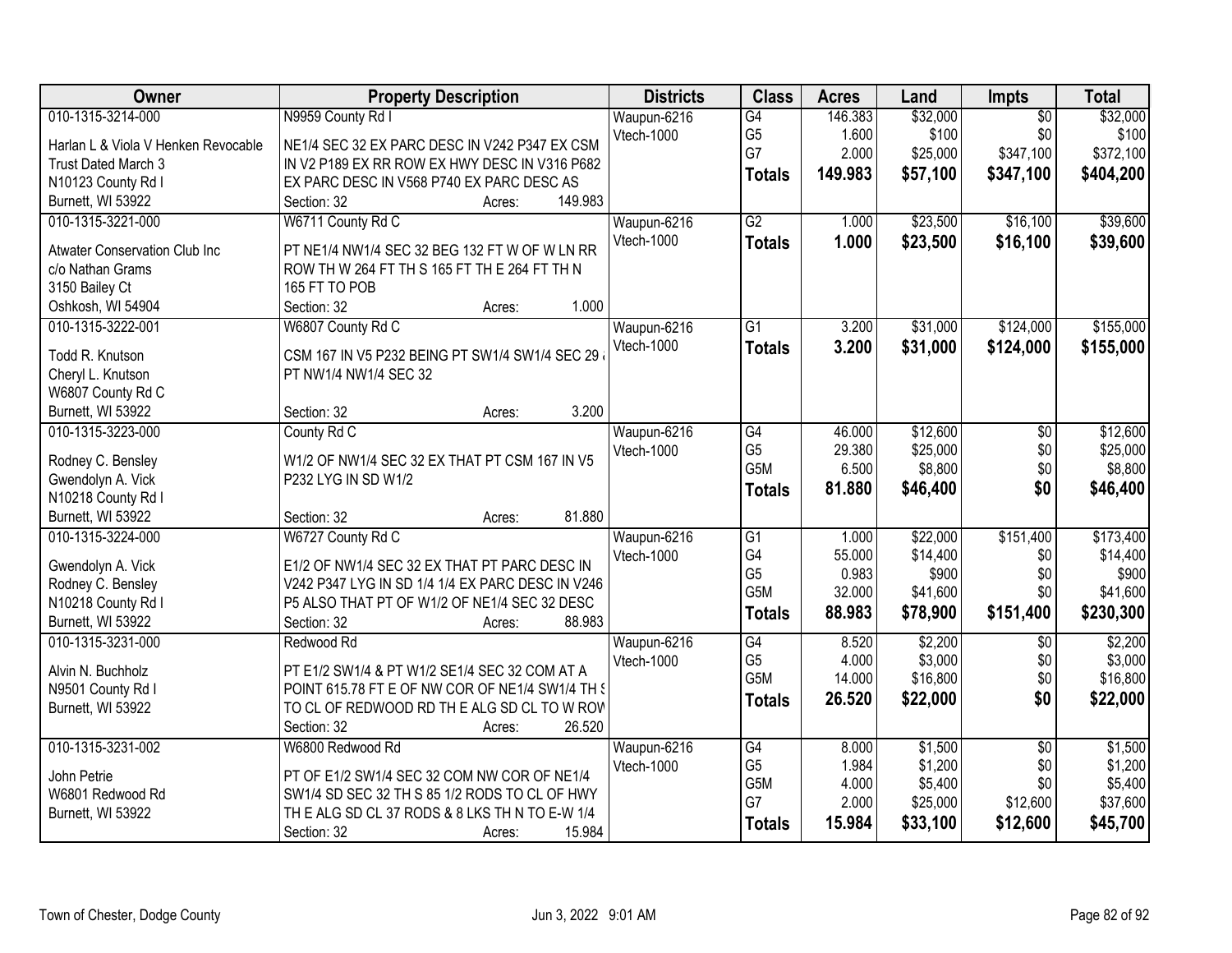| Owner                                                                                                  | <b>Property Description</b>                                                                                                                                                                           | <b>Districts</b>          | <b>Class</b>                                              | <b>Acres</b>                        | Land                                       | Impts                                | <b>Total</b>                                 |
|--------------------------------------------------------------------------------------------------------|-------------------------------------------------------------------------------------------------------------------------------------------------------------------------------------------------------|---------------------------|-----------------------------------------------------------|-------------------------------------|--------------------------------------------|--------------------------------------|----------------------------------------------|
| 010-1315-3233-000<br>Alan Verhage<br>Shirley Verhage<br>51 Birdie Blvd                                 | Redwood Rd<br>W1/2 OF SW1/4 SEC 32 EX THAT THAT PT LYG N OF<br>REDWOOD RD EX CSM 6437 IN V43 P267                                                                                                     | Waupun-6216<br>Vtech-1000 | G4<br>G <sub>5</sub><br>G5M<br><b>Totals</b>              | 22.000<br>14.871<br>1.500<br>38.371 | \$5,400<br>\$12,200<br>\$2,100<br>\$19,700 | $\overline{50}$<br>\$0<br>\$0<br>\$0 | \$5,400<br>\$12,200<br>\$2,100<br>\$19,700   |
| Waupun, WI 53963                                                                                       | 38.371<br>Section: 32<br>Acres:                                                                                                                                                                       |                           |                                                           |                                     |                                            |                                      |                                              |
| 010-1315-3233-001<br>John Petrie<br>W6801 Redwood Rd<br>Burnett, WI 53922                              | W6801 Redwood Rd<br>LOT 1 CSM 6437 IN V43 P267 BEING PT SW1/4 SW1/4<br><b>SEC 32</b>                                                                                                                  | Waupun-6216<br>Vtech-1000 | $\overline{G1}$<br><b>Totals</b>                          | 2.152<br>2.152                      | \$28,400<br>\$28,400                       | \$82,600<br>\$82,600                 | \$111,000<br>\$111,000                       |
|                                                                                                        | 2.152<br>Section: 32<br>Acres:                                                                                                                                                                        |                           |                                                           |                                     |                                            |                                      |                                              |
| 010-1315-3234-000<br>Bradley K. Brockhaus<br>W6701 Christian Rd<br>Burnett, WI 53922                   | W6701X Christian Rd<br>THAT PT SE1/4 SW1/4 SEC 32 LYG S OF CL OF RD                                                                                                                                   | Waupun-6216<br>Vtech-1000 | $\overline{G4}$<br>G <sub>5</sub><br><b>Totals</b>        | 23.389<br>16.000<br>39.389          | \$5,600<br>\$12,900<br>\$18,500            | $\overline{50}$<br>\$0<br>\$0        | \$5,600<br>\$12,900<br>\$18,500              |
|                                                                                                        | 39.389<br>Section: 32<br>Acres:                                                                                                                                                                       |                           |                                                           |                                     |                                            |                                      |                                              |
| 010-1315-3241-001<br>Jason D. Schlesner<br>N3933 Fairwood Rd<br>Reeseville, WI 53579                   | N9891 County Rd I<br>NE1/4 SE1/4 SEC 32 EX PT LYG S & E OF HWY EX<br>HWY DESC IN V317 P136                                                                                                            | Waupun-6216<br>Vtech-1000 | G4<br>G <sub>5</sub><br>G7<br><b>Totals</b>               | 13.253<br>11.270<br>3.000<br>27.523 | \$3,300<br>\$9,600<br>\$32,500<br>\$45,400 | \$0<br>\$0<br>\$155,700<br>\$155,700 | \$3,300<br>\$9,600<br>\$188,200<br>\$201,100 |
|                                                                                                        | 27.523<br>Section: 32<br>Acres:                                                                                                                                                                       |                           |                                                           |                                     |                                            |                                      |                                              |
| 010-1315-3242-000<br>Jason D. Schlesner<br>N3933 Fairwood Rd<br>Reeseville, WI 53579                   | DOC# 1268279 IN ERROR NW1/4 SE1/4 ALSO THAT<br>PT SW1/4 SE1/4 LYG N CL REDWOOD RD EX THAT<br>PT DESC IN V138 P225 EX RR ROW EX THAT PT LYG<br>36.900<br>Section: 32<br>Acres:                         | Waupun-6216<br>Vtech-1000 | $\overline{G4}$<br>G <sub>5</sub><br>G5M<br><b>Totals</b> | 31.590<br>3.310<br>2.000<br>36.900  | \$7,800<br>\$2,300<br>\$2,700<br>\$12,800  | $\overline{50}$<br>\$0<br>\$0<br>\$0 | \$7,800<br>\$2,300<br>\$2,700<br>\$12,800    |
| 010-1315-3243-000<br>Mari L. Heideman<br>Jeffrey L. Heideman<br>N9795 County Rd I<br>Burnett, WI 53922 | N9795 County Rd I<br>PT OF NW1/4 SE1/4 & SW1/4 SE1/4 SEC 32 COM CL<br>OF HWY 198 FT WLY OF E LN TH ELY ALG SD HWY<br>198 FT TO E LN TH N ALG E LN 150 FT TH WLY 171<br>2.380<br>Section: 32<br>Acres: | Waupun-6216<br>Vtech-1000 | $\overline{G1}$<br><b>Totals</b>                          | 2.380<br>2.380                      | \$29,000<br>\$29,000                       | \$112,600<br>\$112,600               | \$141,600<br>\$141,600                       |
| 010-1315-3243-001<br>Arletta M. Mischler et al<br>N9898 County Rd I<br>Burnett, WI 53922               | THAT PT OF SW1/4 SE1/4 SEC 32 LYG S OF CL<br>REDWOOD RD (PER V139 P74) & LYG E OF RR ROW<br>EX THAT PT LYG E OF HWY EX HWY DESC IN V318<br>21.301<br>Section: 32<br>Acres:                            | Waupun-6216<br>Vtech-1000 | G4<br>G <sub>5</sub><br><b>Totals</b>                     | 19.411<br>1.890<br>21.301           | \$5,800<br>\$1,600<br>\$7,400              | $\overline{30}$<br>\$0<br>\$0        | \$5,800<br>\$1,600<br>\$7,400                |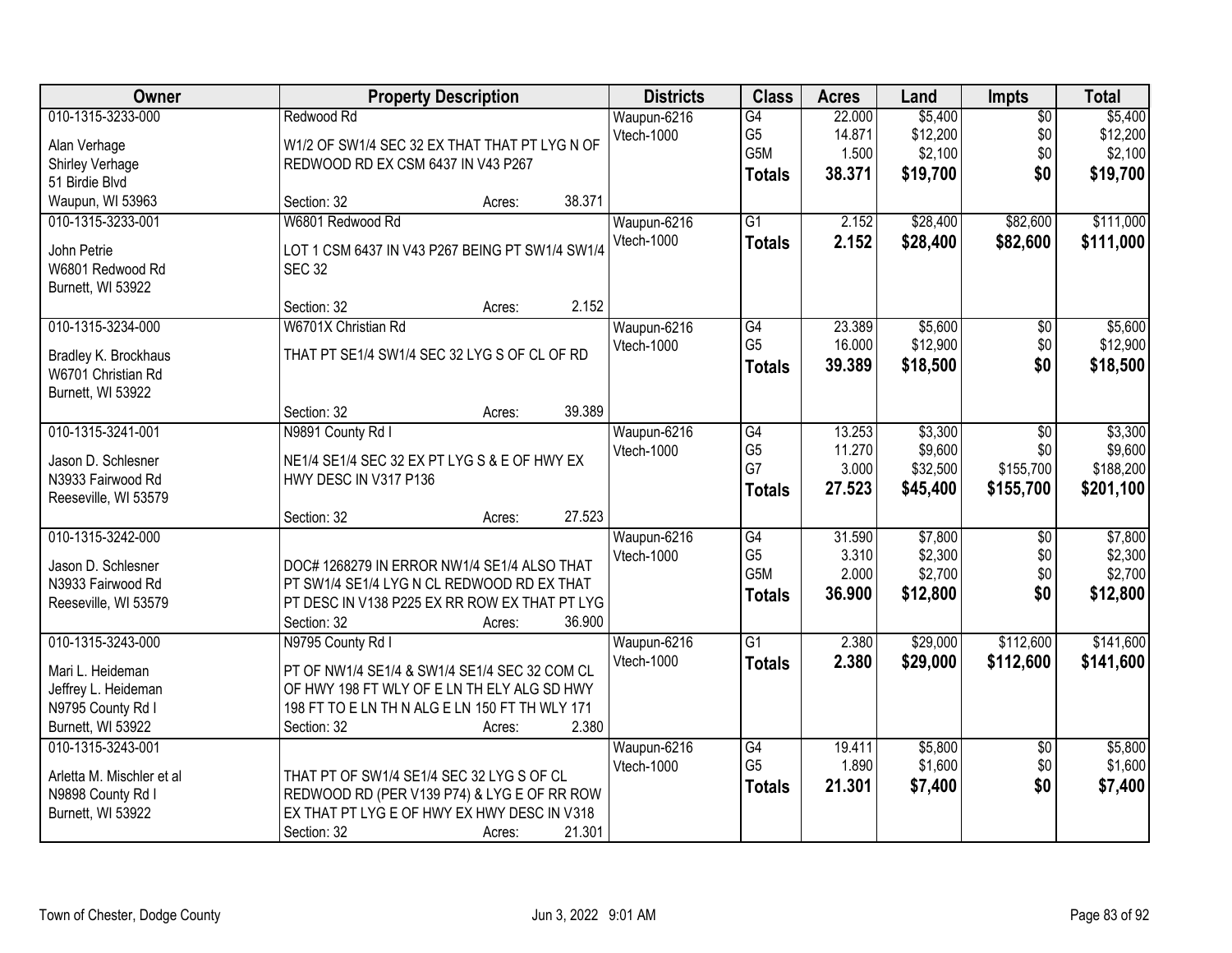| Owner                                                                                                        |                                                                                                                                                                                           | <b>Property Description</b> |        | <b>Districts</b>          | <b>Class</b>                                       | <b>Acres</b>                       | Land                                     | <b>Impts</b>                  | <b>Total</b>                             |
|--------------------------------------------------------------------------------------------------------------|-------------------------------------------------------------------------------------------------------------------------------------------------------------------------------------------|-----------------------------|--------|---------------------------|----------------------------------------------------|------------------------------------|------------------------------------------|-------------------------------|------------------------------------------|
| 010-1315-3243-002<br>Bradley K. Brockhaus<br>W6701 Christian Rd<br>Burnett, WI 53922                         | THAT PT SW1/4 SE1/4 SEC 32 LYG W OF RR                                                                                                                                                    |                             |        | Waupun-6216<br>Vtech-1000 | $\overline{G5}$<br><b>Totals</b>                   | 1.399<br>1.399                     | \$1,200<br>\$1,200                       | $\overline{50}$<br>\$0        | \$1,200<br>\$1,200                       |
|                                                                                                              | Section: 32                                                                                                                                                                               | Acres:                      | 1.399  |                           |                                                    |                                    |                                          |                               |                                          |
| 010-1315-3244-001<br>Tyler J. Diedrich<br>N9788 County Rd I<br>Burnett, WI 53922                             | N9788 County Rd I<br>LOT 1 CSM 534 IN V6 P354 BEING PT SW1/4, SE1/4, 8<br>NE1/4 OF SE1/4 SEC 32 ALSO THAT PT NE1/4 SE1/4<br>& SW1/4 SE1/4 DESC AS PARCS A & B IN V576 P554<br>Section: 32 | Acres:                      | 7.920  | Waupun-6216<br>Vtech-1000 | $\overline{G1}$<br>G4<br><b>Totals</b>             | 3.920<br>4.000<br>7.920            | \$32,800<br>\$1,200<br>\$34,000          | \$133,100<br>\$0<br>\$133,100 | \$165,900<br>\$1,200<br>\$167,100        |
| 010-1315-3311-000<br>Rhonda L. Harder<br>N10224 State Rd 26<br>Burnett, WI 53922                             | State Highway 26<br>SE1/4 SE1/4 SEC 28 & NE1/4 NE1/4 SEC 33 EX THAT<br>PT SD SE1/4 SE1/4 LYG E OF RR ROW EX RR ROW<br>EX HWY DESC IN V580 P741 EX CSM 5476 IN V36 P61<br>Section: 33      | Acres:                      | 69.543 | Waupun-6216<br>Vtech-1000 | G4<br>G <sub>5</sub><br>G5M<br><b>Totals</b>       | 63.643<br>0.900<br>5.000<br>69.543 | \$16,800<br>\$100<br>\$6,800<br>\$23,700 | \$0<br>\$0<br>\$0<br>\$0      | \$16,800<br>\$100<br>\$6,800<br>\$23,700 |
| 010-1315-3311-001<br>State of Wisconsin Dnr<br>c/o 101 S Webster St<br>PO Box 7921<br>Madison, WI 53707-7921 | ABANDONED RR ROW LYG IN SEC 33<br>Section: 33                                                                                                                                             | Acres:                      | 13.366 | Waupun-6216<br>Vtech-1000 | $\overline{\text{X2}}$<br><b>Totals</b>            | 13.366<br>13.366                   | \$0<br>\$0                               | $\frac{1}{20}$<br>\$0         | \$0<br>\$0                               |
| 010-1315-3312-000<br>Joshua D. Bos<br>Laura J. Bos<br>W6256 Milligan Rd<br>Waupun, WI 53963                  | County Rd C<br>NW1/4 NE1/4 SEC 33 EX HWY DESC IN V587 P137 EX<br>CSM 3248 IN V19 P130 EX CSM 3521 IN V21 P99<br>Section: 33                                                               | Acres:                      | 28.800 | Waupun-6216<br>Vtech-1000 | $\overline{G4}$<br>G <sub>5</sub><br><b>Totals</b> | 28.000<br>0.800<br>28.800          | \$8,500<br>\$100<br>\$8,600              | $\overline{50}$<br>\$0<br>\$0 | \$8,500<br>\$100<br>\$8,600              |
| 010-1315-3312-001<br>Douglas P. Koch<br>Cynthia L. Koch<br>N10081 State Rd 26<br>Burnett, WI 53922           | N10081 State Rd 26<br>LOT 1 CSM 3248 IN V19 P130 BEING PT NW1/4 NE1/4<br>SEC 33 SEC 33<br>Section: 33                                                                                     | Acres:                      | 2.730  | Waupun-6216<br>Vtech-1000 | G1<br><b>Totals</b>                                | 2.730<br>2.730                     | \$29,800<br>\$29,800                     | \$96,900<br>\$96,900          | \$126,700<br>\$126,700                   |
| 010-1315-3312-002<br>Michelle Danowski<br>Bryan Danowski<br>N10007 State Rd 26<br>Burnett, WI 53922          | N10007 State Rd 26<br>DOC# 1280044 IN ERROR LOT 1 CSM 3521 IN V21<br>P99 BEING PT NW1/4 NE1/4 SEC 33<br>Section: 33                                                                       | Acres:                      | 8.560  | Waupun-6216<br>Vtech-1000 | $\overline{G1}$<br><b>Totals</b>                   | 8.560<br>8.560                     | \$44,400<br>\$44,400                     | \$210,100<br>\$210,100        | \$254,500<br>\$254,500                   |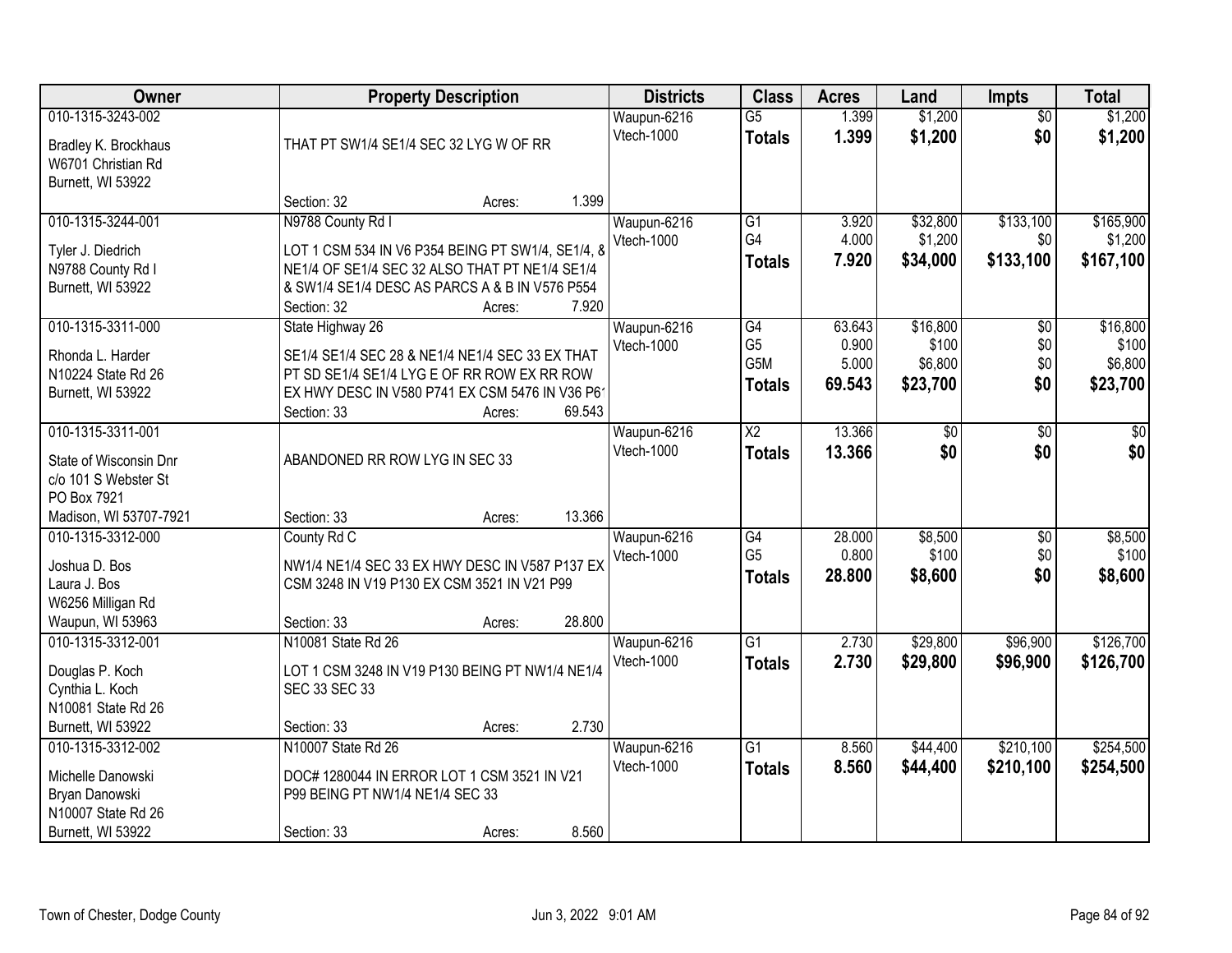| Owner                               | <b>Property Description</b>                     |        |        | <b>Districts</b> | <b>Class</b>    | <b>Acres</b> | Land     | <b>Impts</b>    | <b>Total</b> |
|-------------------------------------|-------------------------------------------------|--------|--------|------------------|-----------------|--------------|----------|-----------------|--------------|
| 010-1315-3313-000                   | N9945 State Rd 26                               |        |        | Waupun-6216      | $\overline{G4}$ | 40.135       | \$10,400 | $\overline{50}$ | \$10,400     |
| Ronald L. Hull                      | SW1/4 NE1/4 & THAT PT OF SE1/4 NE1/4 SEC 33 LYG |        |        | Vtech-1000       | G <sub>5</sub>  | 5.000        | \$4,300  | \$0             | \$4,300      |
| Joan L. Hull                        | W OF CL STH 26 EX HWY DESC IN V587 P145         |        |        |                  | G7              | 1.000        | \$17,500 | \$80,700        | \$98,200     |
| N9945 State Rd 26                   |                                                 |        |        |                  | <b>Totals</b>   | 46.135       | \$32,200 | \$80,700        | \$112,900    |
| Burnett, WI 53922                   | Section: 33                                     | Acres: | 46.135 |                  |                 |              |          |                 |              |
| 010-1315-3314-000                   | N9945X State Rd 26                              |        |        | Waupun-6216      | G4              | 23.000       | \$5,900  | $\overline{50}$ | \$5,900      |
|                                     |                                                 |        |        | Vtech-1000       | G <sub>5</sub>  | 3.260        | \$2,100  | \$0             | \$2,100      |
| Ronald L. Hull                      | LOT 3 CSM 1540 IN V10 P234 BEING PT SE1/4 NE1/4 |        |        |                  | G7              | 2.000        | \$15,000 | \$66,500        | \$81,500     |
| Joan L. Hull                        | SEC 33 EX 1.47 AC HWY DESC IN V587 P145         |        |        |                  | <b>Totals</b>   | 28.260       | \$23,000 | \$66,500        | \$89,500     |
| N9945 State Rd 26                   |                                                 |        |        |                  |                 |              |          |                 |              |
| Burnett, WI 53922                   | Section: 33                                     | Acres: | 28.260 |                  |                 |              |          |                 |              |
| 010-1315-3321-000                   | County Rd C                                     |        |        | Waupun-6216      | G4              | 38.731       | \$11,000 | $\overline{50}$ | \$11,000     |
| Joshua D. Bos                       | NE1/4 NW1/4 SEC 33                              |        |        | Vtech-1000       | G <sub>5</sub>  | 1.000        | \$100    | \$0             | \$100        |
| Laura J. Bos                        |                                                 |        |        |                  | G5M             | 2.000        | \$2,700  | \$0             | \$2,700      |
| W6256 Milligan Rd                   |                                                 |        |        |                  | <b>Totals</b>   | 41.731       | \$13,800 | \$0             | \$13,800     |
| Waupun, WI 53963                    | Section: 33                                     | Acres: | 41.731 |                  |                 |              |          |                 |              |
| 010-1315-3322-000                   | County Rd C                                     |        |        | Waupun-6216      | G4              | 36.549       | \$9,000  | \$0             | \$9,000      |
|                                     |                                                 |        |        | Vtech-1000       | G <sub>5</sub>  | 0.500        | \$500    | \$0             | \$500        |
| Dennis L. Henken                    | NW1/4 NW1/4 SEC 33 EX W 606 FT OF N 259 FT EX   |        |        |                  | <b>Totals</b>   | 37.049       | \$9,500  | \$0             | \$9,500      |
| N10123 County Rd I                  | HWY DESC IN V316 P682                           |        |        |                  |                 |              |          |                 |              |
| Burnett, WI 53922                   |                                                 |        |        |                  |                 |              |          |                 |              |
|                                     | Section: 33                                     | Acres: | 37.049 |                  |                 |              |          |                 |              |
| 010-1315-3322-001                   | W6473 County Rd C                               |        |        | Waupun-6216      | $\overline{G}$  | 1.910        | \$24,300 | \$41,200        | \$65,500     |
| Harlan L & Viola V Henken Revocable | PT NW1/4 NW1/4 SEC 33 AS DESC IN V379 P312      |        |        | Vtech-1000       | <b>Totals</b>   | 1.910        | \$24,300 | \$41,200        | \$65,500     |
| Trust Dated March 3                 |                                                 |        |        |                  |                 |              |          |                 |              |
| N10123 County Rd I                  |                                                 |        |        |                  |                 |              |          |                 |              |
| Burnett, WI 53922                   | Section: 33                                     | Acres: | 1.910  |                  |                 |              |          |                 |              |
| 010-1315-3322-002                   | W6481 County Rd C                               |        |        | Waupun-6216      | $\overline{G1}$ | 0.710        | \$19,100 | \$104,500       | \$123,600    |
|                                     |                                                 |        |        | Vtech-1000       | <b>Totals</b>   | 0.710        | \$19,100 | \$104,500       | \$123,600    |
| Robert G. Mecklenberg               | E 120 FT OF W 285 FT OF N 259 FT NW1/4 NW1/4    |        |        |                  |                 |              |          |                 |              |
| Pamela K. Mecklenberg               | <b>SEC 33</b>                                   |        |        |                  |                 |              |          |                 |              |
| W6481 County Rd C                   |                                                 |        |        |                  |                 |              |          |                 |              |
| Burnett, WI 53922                   | Section: 33                                     | Acres: | 0.710  |                  |                 |              |          |                 |              |
| 010-1315-3322-003                   | W6499 County Rd C                               |        |        | Waupun-6216      | $\overline{G1}$ | 0.574        | \$17,700 | \$26,700        | \$44,400     |
| Dean C. Brinkmann                   | W 165 FT OF N 259 FT OF NW1/4 NW1/4 SEC 33 EX   |        |        | Vtech-1000       | <b>Totals</b>   | 0.574        | \$17,700 | \$26,700        | \$44,400     |
| W6499 County Rd C                   | HWY DESC IN V317 P324 (ALL AS DESC IN V816      |        |        |                  |                 |              |          |                 |              |
| Burnett, WI 53922                   | P294)                                           |        |        |                  |                 |              |          |                 |              |
|                                     | Section: 33                                     | Acres: | 0.574  |                  |                 |              |          |                 |              |
|                                     |                                                 |        |        |                  |                 |              |          |                 |              |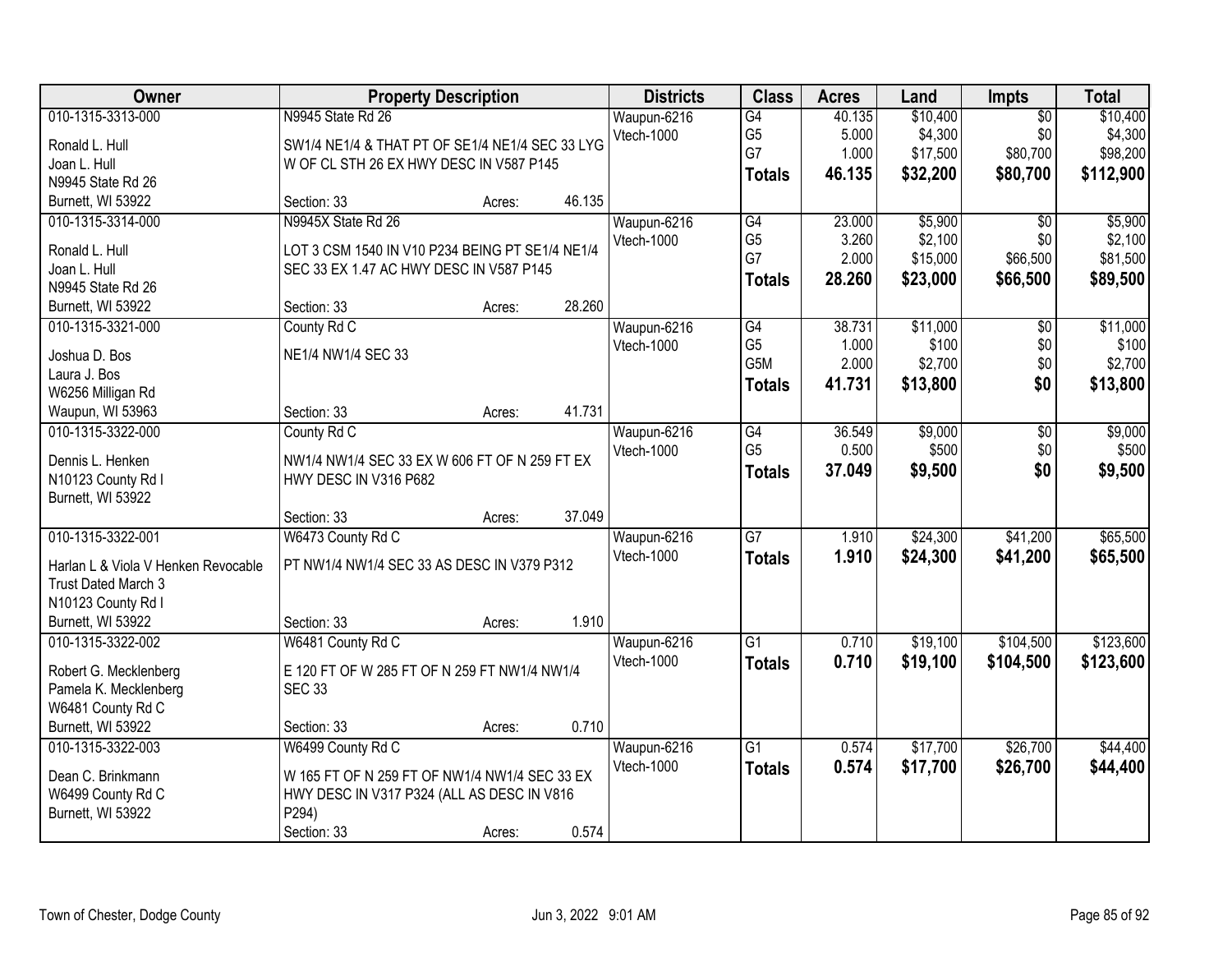| Owner                               | <b>Property Description</b>                     |        |        | <b>Districts</b> | <b>Class</b>          | <b>Acres</b>     | Land     | <b>Impts</b>    | <b>Total</b> |
|-------------------------------------|-------------------------------------------------|--------|--------|------------------|-----------------------|------------------|----------|-----------------|--------------|
| 010-1315-3323-000                   | County Rd I                                     |        |        | Waupun-6216      | $\overline{G4}$       | 27.318           | \$6,700  | $\sqrt{$0}$     | \$6,700      |
| Dennis L. Henken                    | SW1/4 NW1/4 SEC 33 EX HWY DESC IN V316 P682     |        |        | Vtech-1000       | G <sub>5</sub>        | 13.000           | \$11,100 | \$0             | \$11,100     |
| N10123 County Rd I                  |                                                 |        |        |                  | <b>Totals</b>         | 40.318           | \$17,800 | \$0             | \$17,800     |
| Burnett, WI 53922                   |                                                 |        |        |                  |                       |                  |          |                 |              |
|                                     | Section: 33                                     | Acres: | 40.318 |                  |                       |                  |          |                 |              |
| 010-1315-3324-000                   | County Rd I                                     |        |        | Waupun-6216      | G4                    | 32.636           | \$7,100  | $\overline{50}$ | \$7,100      |
| Ronald L. Hull                      | SE1/4 NW1/4 SEC 33                              |        |        | Vtech-1000       | G <sub>5</sub>        | 3.000            | \$2,600  | \$0             | \$2,600      |
| Joan L. Hull                        |                                                 |        |        |                  | G5M                   | 6.000            | \$8,100  | \$0             | \$8,100      |
| N9945 State Rd 26                   |                                                 |        |        |                  | <b>Totals</b>         | 41.636           | \$17,800 | \$0             | \$17,800     |
| Burnett, WI 53922                   | Section: 33                                     | Acres: | 41.636 |                  |                       |                  |          |                 |              |
| 010-1315-3332-001                   | N9898 County Rd I                               |        |        | Waupun-6216      | $\overline{G1}$       | 4.000            | \$33,000 | \$172,200       | \$205,200    |
| Arletta M. Mischler et al           | LOT 1 CSM 6635 IN V45 P93 BEING PT NW1/4 SW1/4  |        |        | Vtech-1000       | G <sub>5</sub>        | 15.064           | \$12,800 | \$0             | \$12,800     |
| N9898 County Rd I                   | <b>SEC 33</b>                                   |        |        |                  | <b>Totals</b>         | 19.064           | \$45,800 | \$172,200       | \$218,000    |
| Burnett, WI 53922                   |                                                 |        |        |                  |                       |                  |          |                 |              |
|                                     | Section: 33                                     | Acres: | 19.064 |                  |                       |                  |          |                 |              |
| 010-1315-3332-002                   | County Rd I                                     |        |        | Waupun-6216      | G4                    | 12.785           | \$3,000  | $\sqrt[6]{3}$   | \$3,000      |
| Glen E & La Verne L Navis Revocable | LOT 2 CSM 6635 IN V45 P93 BEING PT NW1/4 SW1/4  |        |        | Vtech-1000       | G <sub>5</sub>        | 2.570            | \$2,200  | \$0             | \$2,200      |
| Living Trust Dated                  | <b>SEC 33</b>                                   |        |        |                  | <b>Totals</b>         | 15.355           | \$5,200  | \$0             | \$5,200      |
| 522 E Lincoln St                    |                                                 |        |        |                  |                       |                  |          |                 |              |
| Waupun, WI 53963                    | Section: 33                                     | Acres: | 15.355 |                  |                       |                  |          |                 |              |
| 010-1315-3333-000                   | County Rd Cl                                    |        |        | Waupun-6216      | G4                    | 93.922           | \$22,300 | $\overline{50}$ | \$22,300     |
| Arletta M. Mischler et al           | W1/2 SW1/4 SEC 33 & SE1/4 SE1/4 SEC 32 & ALL    |        |        | Vtech-1000       | G <sub>5</sub>        | 4.814            | \$3,300  | \$0             | \$3,300      |
| N9898 County Rd I                   | THAT PT OF NE1/4 SE1/4 SEC 32 THAT LIES SE OF   |        |        |                  | <b>Totals</b>         | 98.736           | \$25,600 | \$0             | \$25,600     |
| Burnett, WI 53922                   | HWY ALSO THAT PT SW1/4 SE1/4 SEC 32 THAT LIES   |        |        |                  |                       |                  |          |                 |              |
|                                     | Section: 33                                     | Acres: | 98.736 |                  |                       |                  |          |                 |              |
| 010-1315-3334-001                   | W6398 County Rd Cl                              |        |        | Waupun-6216      | G4                    | 14.491           | \$3,400  | $\sqrt{6}$      | \$3,400      |
| Christopher J& Jessi Kuhn Revocable | LOT 1 CSM 6506 IN V44 P96 BEING PT E1/2 SW1/4   |        |        | Vtech-1000       | G <sub>5</sub><br>G5M | 7.364            | \$6,100  | \$0             | \$6,100      |
| <b>Trust Dated Februar</b>          | <b>SEC 33</b>                                   |        |        |                  |                       | 15.209<br>37.064 | \$21,300 | \$0<br>\$0      | \$21,300     |
| 253 Walker St                       |                                                 |        |        |                  | <b>Totals</b>         |                  | \$30,800 |                 | \$30,800     |
| Waupun, WI 53963                    | Section: 33                                     | Acres: | 37.064 |                  |                       |                  |          |                 |              |
| 010-1315-3341-000                   | N9878 State Rd 26                               |        |        | Waupun-6216      | $\overline{G1}$       | 4.990            | \$35,500 | \$142,600       | \$178,100    |
| Francis & Sallie Oechsner Trust     | LOT 2 CSM 1540 IN V10 P234 BEING PT SE1/4 NE1/4 |        |        | Vtech-1000       | G4                    | 4.000            | \$1,200  | \$0             | \$1,200      |
| Agreement                           | & PT NE1/4 SE1/4 SEC 33 EX 0.67 AC HWY DESC IN  |        |        |                  | <b>Totals</b>         | 8.990            | \$36,700 | \$142,600       | \$179,300    |
| N9878 State Rd 26                   | V587 P149                                       |        |        |                  |                       |                  |          |                 |              |
| Burnett, WI 53922                   | Section: 33                                     | Acres: | 8.990  |                  |                       |                  |          |                 |              |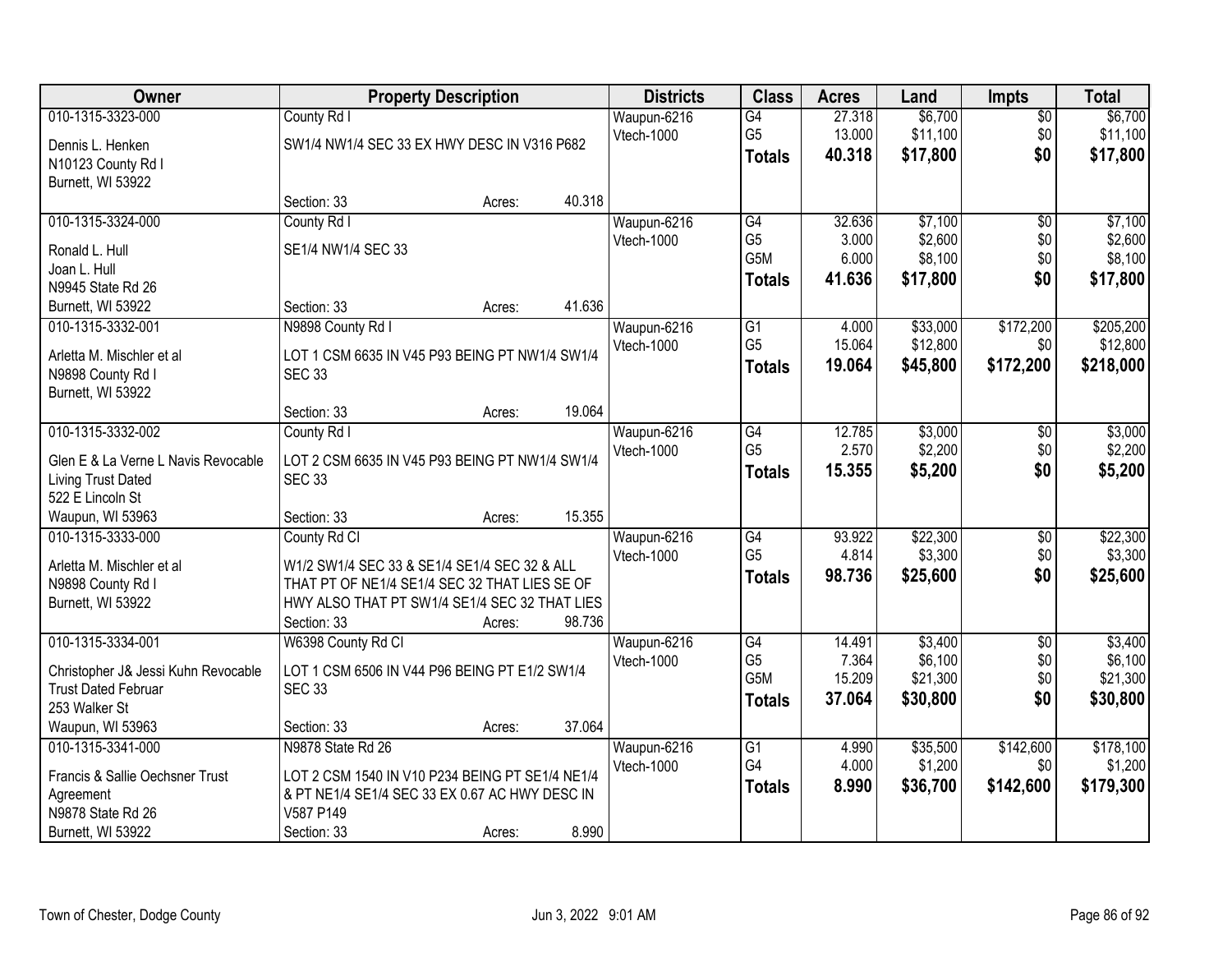| 010-1315-3341-001<br>\$4,700<br>State Highway 26<br>$\overline{G4}$<br>19.700<br>Waupun-6216<br>$\overline{50}$<br>Vtech-1000<br>19.700<br>\$4,700<br>\$0 | \$4,700                  |
|-----------------------------------------------------------------------------------------------------------------------------------------------------------|--------------------------|
|                                                                                                                                                           |                          |
| LOT 1 CSM 1540 IN V10 P234 BEING PT NE1/4 SE1/4<br>Ronald L. Hull                                                                                         | \$4,700<br><b>Totals</b> |
| Joan L. Hull<br>SEC 33 EX 1.66 AC HWY DESC IN V587 P145                                                                                                   |                          |
| N9945 State Rd 26                                                                                                                                         |                          |
| 19.700<br>Burnett, WI 53922<br>Section: 33<br>Acres:                                                                                                      |                          |
| N9873 State Rd 26<br>$\overline{G1}$<br>\$18,500<br>\$80,600<br>010-1315-3341-004<br>Waupun-6216<br>0.652<br>0.652<br>Vtech-1000                          | \$99,100                 |
| \$18,500<br>\$80,600<br><b>Totals</b><br>PT NE1/4 SE1/4 SEC 33 AS DESC IN V213 P62 EX<br>Ida M. Holbach                                                   | \$99,100                 |
| N9873 State Rd 26<br>HWY DESC IN V576 P148                                                                                                                |                          |
| Burnett, WI 53922                                                                                                                                         |                          |
| 0.652<br>Section: 33<br>Acres:                                                                                                                            |                          |
| 010-1315-3343-000<br>N9755 State Rd 26<br>Waupun-6216<br>26.955<br>\$6,700<br>G4<br>\$0                                                                   | \$6,700                  |
| G <sub>5</sub><br>1.400<br>\$100<br>\$0<br>Vtech-1000<br>CSM IN ERROR LOT 3 CSM 6506 IN V44 P96 BEING<br>Henry G. Braatz                                  | \$100                    |
| G7<br>2.000<br>\$25,000<br>\$103,800<br>Mary M. Braatz<br>PT W1/2 SE1/4 & E1/2 SE1/4 SEC 33 EX THAT PT LYG                                                | \$128,800                |
| 30.355<br>\$31,800<br>\$103,800<br><b>Totals</b><br>N9755 State Rd 26<br>IN SE1/4 SE1/4                                                                   | \$135,600                |
| 30.355<br>Section: 33<br>Burnett, WI 53922<br>Acres:                                                                                                      |                          |
| 010-1315-3343-001<br>W6206 County Rd Cl<br>0.921<br>\$21,200<br>\$61,100<br>Waupun-6216<br>G1                                                             | \$82,300                 |
| Vtech-1000<br>0.921<br>\$21,200<br>\$61,100                                                                                                               |                          |
| <b>Totals</b><br>Louis C. Pautsch<br>PT SW1/4 SE1/4 SEC 33 COM INT CL STH 26 & S LN                                                                       | \$82,300                 |
| OF SD SEC 23 TH W 278 FT TH N 187 FT TH E 269 FT<br>Dorothy C. Pautsch                                                                                    |                          |
| 8 IN TO SD CL TH SLY 189 FT TO POB EX HWY DESC<br>W6051 Pautsch Rd                                                                                        |                          |
| 0.921<br>Burnett, WI 53922<br>Section: 33<br>Acres:                                                                                                       |                          |
| \$20,700<br>010-1315-3343-002<br>$\overline{G4}$<br>89.000<br>County Rd Cl<br>\$0<br>Waupun-6216                                                          | \$20,700                 |
| G <sub>5</sub><br>12.084<br>\$10,300<br>\$0<br>Vtech-1000<br>Troy J. Ferron<br>LOT 2 CSM 6506 IN V44 P96 BEING PT E1/2 SW1/4 &                            | \$10,300                 |
| \$0<br>101.084<br>\$31,000<br><b>Totals</b><br>Todd J. Ferron<br>PT W1/2 SE1/4 SEC 33                                                                     | \$31,000                 |
| N8481 Fir Rd                                                                                                                                              |                          |
| 101.084<br>Beaver Dam, WI 53916<br>Section: 33<br>Acres:                                                                                                  |                          |
| Waupun-6216<br>$\overline{X4}$<br>0.008<br>010-1315-3343-003<br>$\sqrt{$0}$<br>$\overline{50}$<br>County Rd Cl                                            | $\overline{50}$          |
| \$0<br>0.008<br>\$0<br>Vtech-1000<br><b>Totals</b>                                                                                                        | \$0                      |
| THAT PT SW1/4 SE1/4 SEC 33 AS DESC IN V133 P553<br>Waupun School District                                                                                 |                          |
| Joint School District #1<br>EX THAT PT DESC IN V222 P486                                                                                                  |                          |
| 950 Wilcox St                                                                                                                                             |                          |
| 0.008<br>Waupun, WI 53963<br>Section: 33<br>Acres:                                                                                                        |                          |
| 010-1315-3344-000<br>0.450<br>\$100<br>Waupun-6216<br>G4<br>$\overline{50}$                                                                               | \$100                    |
| Vtech-1000<br>0.450<br>\$100<br>\$0<br><b>Totals</b><br>Lester E Buchholz Revocable Trust<br>SE1/4 SE1/4 SEC 33 EX RR ROW EX THAT PT CSM IN               | \$100                    |
| Dated October 23 2014<br>V4 P3 LYG IN SD 1/4 1/4 EX CSM 3353 IN V20 P48 EX                                                                                |                          |
| HWY DESC IN V579 P472 EX THAT PT LYG E OF RR<br>N9722 State Rd 26                                                                                         |                          |
| Burnett, WI 53922<br>Section: 33<br>0.450<br>Acres:                                                                                                       |                          |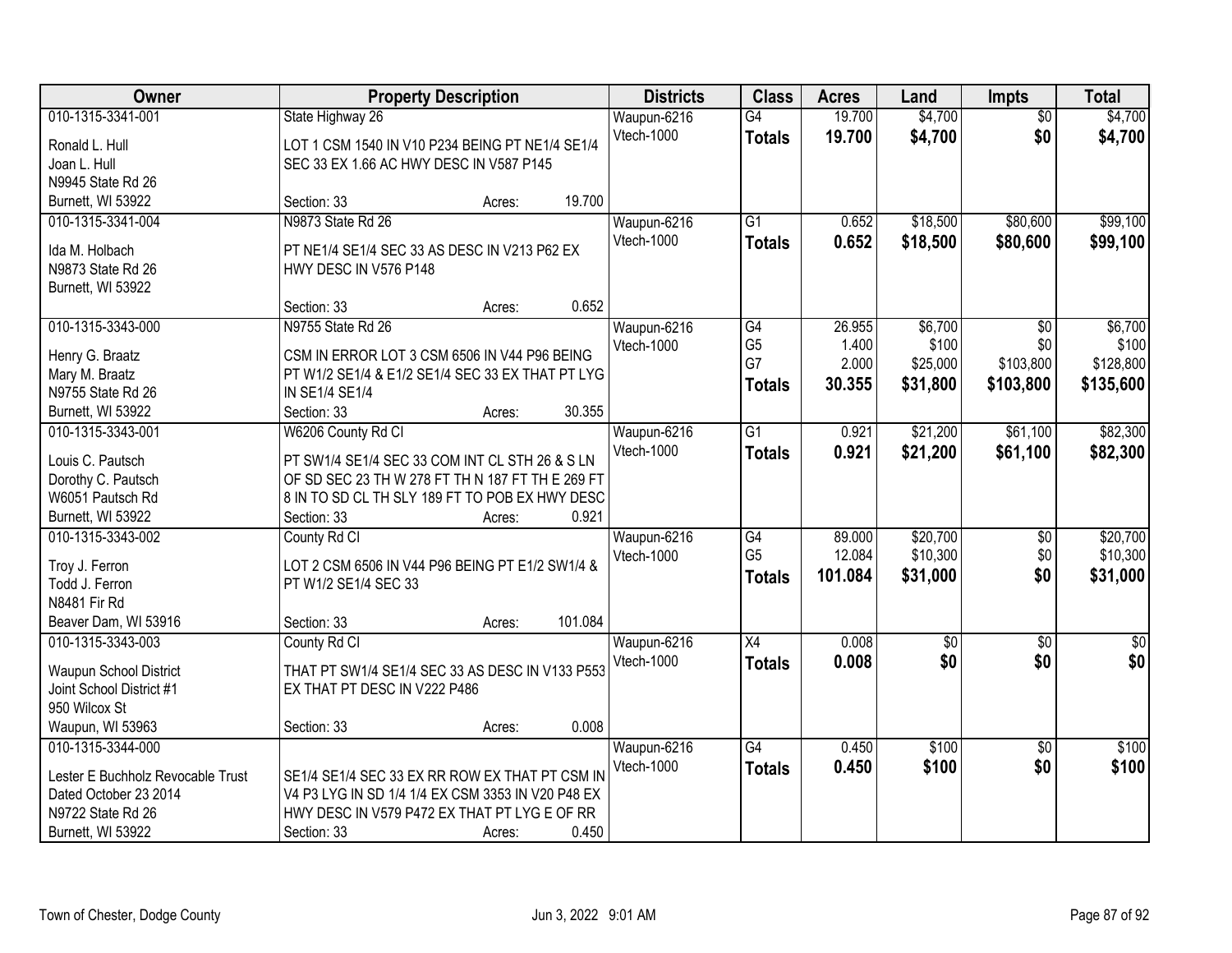| Owner                                |                                                | <b>Property Description</b> |        | <b>Districts</b>  | <b>Class</b>    | <b>Acres</b> | Land            | <b>Impts</b>    | <b>Total</b>    |
|--------------------------------------|------------------------------------------------|-----------------------------|--------|-------------------|-----------------|--------------|-----------------|-----------------|-----------------|
| 010-1315-3344-001                    | N9796 State Rd 26                              |                             |        | Waupun-6216       | $\overline{G1}$ | 1.010        | \$22,100        | \$12,900        | \$35,000        |
| Randall E. Pieper                    | LOT 1 CSM 3353 IN V20 P48 BEING PT SE1/4 SE1/4 |                             |        | Vtech-1000        | G4              | 4.000        | \$1,200         | \$0             | \$1,200         |
| N9796 State Rd 26                    | <b>SEC 33</b>                                  |                             |        |                   | <b>Totals</b>   | 5.010        | \$23,300        | \$12,900        | \$36,200        |
| Burnett, WI 53922                    |                                                |                             |        |                   |                 |              |                 |                 |                 |
|                                      | Section: 33                                    | Acres:                      | 5.010  |                   |                 |              |                 |                 |                 |
| 010-1315-3344-002                    | N9722 State Rd 26                              |                             |        | Waupun-6216       | $\overline{G1}$ | 2.000        | \$28,000        | \$132,400       | \$160,400       |
| Lester E Buchholz Revocable Trust    | LOT 2 CSM 3353 IN V20 P48 BEING PT SE1/4 SE1/4 |                             |        | Vtech-1000        | G4              | 25.140       | \$6,800         | \$0             | \$6,800         |
| Dated October 23 2014                | <b>SEC 33</b>                                  |                             |        |                   | G <sub>5</sub>  | 0.800        | \$100           | \$0             | \$100           |
| N9722 State Rd 26                    |                                                |                             |        |                   | <b>Totals</b>   | 27.940       | \$34,900        | \$132,400       | \$167,300       |
| Burnett, WI 53922                    | Section: 33                                    | Acres:                      | 27.940 |                   |                 |              |                 |                 |                 |
| 010-1315-3344-003                    |                                                |                             |        | Waupun-6216       | $\overline{G5}$ | 0.008        | \$100           | \$0             | \$100           |
| Lester E Buchholz Revocable Trust    | THAT PT LOT 3 CSM 6506 IN V44 P96 BEING PT     |                             |        | Vtech-1000        | <b>Totals</b>   | 0.008        | \$100           | \$0             | \$100           |
| Dated October 23 2014                | SE1/4 SE1/4 SEC 33                             |                             |        |                   |                 |              |                 |                 |                 |
| N9722 State Rd 26                    |                                                |                             |        |                   |                 |              |                 |                 |                 |
| Burnett, WI 53922                    | Section: 33                                    | Acres:                      | 0.008  |                   |                 |              |                 |                 |                 |
| 010-1315-3411-000                    |                                                |                             |        | Waupun-6216       | X1              | 84.272       | $\overline{50}$ | $\overline{50}$ | $\overline{30}$ |
| United States of America             | E1/2 NE1/4 SEC 34                              |                             |        | <b>Vtech-1000</b> | <b>Totals</b>   | 84.272       | \$0             | \$0             | \$0             |
| c/o Us Fish & Wildlife @ Bhw Federal |                                                |                             |        |                   |                 |              |                 |                 |                 |
| Bldg                                 |                                                |                             |        |                   |                 |              |                 |                 |                 |
| 1 Federal Dr                         | Section: 34                                    | Acres:                      | 84.272 |                   |                 |              |                 |                 |                 |
| Fort Snelling, MN 55111-4056         |                                                |                             |        |                   |                 |              |                 |                 |                 |
| 010-1315-3412-000                    | Pautsch Rd                                     |                             |        | Waupun-6216       | $\overline{G5}$ | 42.299       | \$36,000        | \$0             | \$36,000        |
| Steven B. Lenz                       | NW1/4 NE1/4 SEC 34                             |                             |        | <b>Vtech-1000</b> | <b>Totals</b>   | 42.299       | \$36,000        | \$0             | \$36,000        |
| 716 Beekman St                       |                                                |                             |        |                   |                 |              |                 |                 |                 |
| Waupun, WI 53963                     |                                                |                             |        |                   |                 |              |                 |                 |                 |
|                                      | Section: 34                                    | Acres:                      | 42.299 |                   |                 |              |                 |                 |                 |
| 010-1315-3413-000                    |                                                |                             |        | Waupun-6216       | $\overline{G4}$ | 3.000        | \$800           | $\overline{50}$ | \$800           |
| Louis Pautsch                        | SW1/4 NE1/4 SEC 34                             |                             |        | Vtech-1000        | G <sub>5</sub>  | 38.963       | \$33,100        | \$0             | \$33,100        |
| Dorothy Pautsch                      |                                                |                             |        |                   | <b>Totals</b>   | 41.963       | \$33,900        | \$0             | \$33,900        |
| W6051 Pautsch Rd                     |                                                |                             |        |                   |                 |              |                 |                 |                 |
| Burnett, WI 53922                    | Section: 34                                    | Acres:                      | 41.963 |                   |                 |              |                 |                 |                 |
| 010-1315-3421-000                    | Pautsch Rd                                     |                             |        | Waupun-6216       | $\overline{G4}$ | 22.453       | \$5,100         | $\overline{50}$ | \$5,100         |
| Daryl M. Schelter                    | NE1/4 NW1/4 SEC 34                             |                             |        | Vtech-1000        | G <sub>5</sub>  | 20.000       | \$17,000        | \$0             | \$17,000        |
| Ann B. Schelter                      |                                                |                             |        |                   | <b>Totals</b>   | 42.453       | \$22,100        | \$0             | \$22,100        |
| W6012 Pautsch Rd                     |                                                |                             |        |                   |                 |              |                 |                 |                 |
| Burnett, WI 53922                    | Section: 34                                    | Acres:                      | 42.453 |                   |                 |              |                 |                 |                 |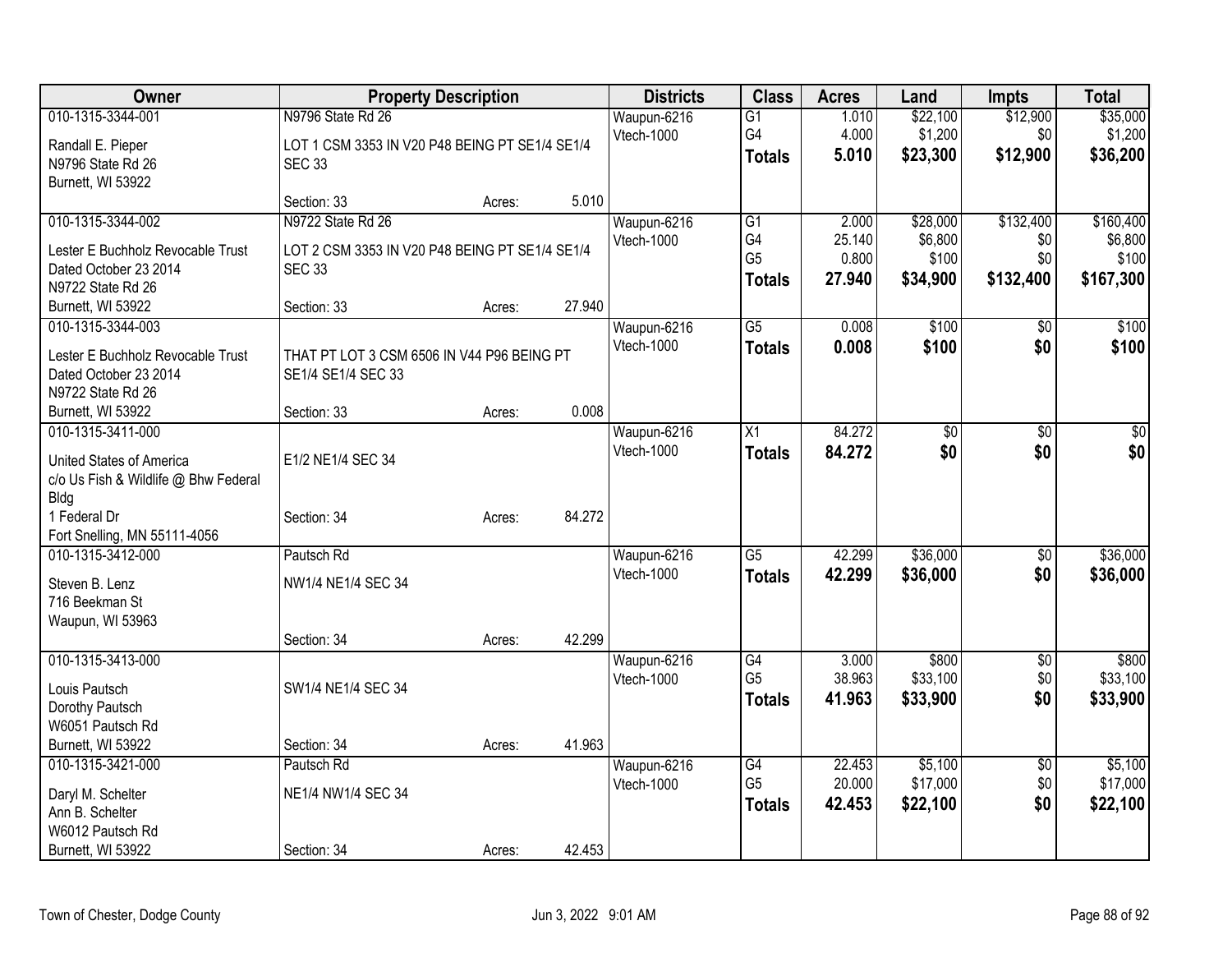| Owner                             | <b>Property Description</b>                     |        |        | <b>Districts</b> | <b>Class</b>    | <b>Acres</b> | Land     | <b>Impts</b>    | <b>Total</b> |
|-----------------------------------|-------------------------------------------------|--------|--------|------------------|-----------------|--------------|----------|-----------------|--------------|
| 010-1315-3422-000                 | W6014 Pautsch Rd                                |        |        | Waupun-6216      | G4              | 40.351       | \$9,400  | $\overline{50}$ | \$9,400      |
| Daryl M. Schelter                 | NW1/4 NW1/4 SEC 34                              |        |        | Vtech-1000       | G <sub>5</sub>  | 1.000        | \$100    | \$0             | \$100        |
| Ann B. Schelter                   |                                                 |        |        |                  | G7              | 1.000        | \$17,500 | \$258,800       | \$276,300    |
| W6012 Pautsch Rd                  |                                                 |        |        |                  | <b>Totals</b>   | 42.351       | \$27,000 | \$258,800       | \$285,800    |
| Burnett, WI 53922                 | Section: 34                                     | Acres: | 42.351 |                  |                 |              |          |                 |              |
| 010-1315-3423-000                 | W6051 Pautsch Rd                                |        |        | Waupun-6216      | $\overline{G4}$ | 38.089       | \$10,100 | $\overline{50}$ | \$10,100     |
|                                   |                                                 |        |        | Vtech-1000       | G <sub>5</sub>  | 4.000        | \$3,400  | \$0             | \$3,400      |
| Louis Pautsch                     | SW1/4 NW1/4 SEC 34 ALSO THAT PT OF SE1/4 NE1/4  |        |        |                  | G7              | 1.000        | \$17,500 | \$119,400       | \$136,900    |
| Dorothy Pautsch                   | SEC 33 LYG E OF RR ROW                          |        |        |                  | <b>Totals</b>   | 43.089       | \$31,000 | \$119,400       | \$150,400    |
| W6051 Pautsch Rd                  |                                                 |        |        |                  |                 |              |          |                 |              |
| Burnett, WI 53922                 | Section: 34                                     | Acres: | 43.089 |                  |                 |              |          |                 |              |
| 010-1315-3424-000                 | Pautsch Rd                                      |        |        | Waupun-6216      | G4              | 27.500       | \$7,400  | $\overline{50}$ | \$7,400      |
| Louis Pautsch                     | SE1/4 NW1/4 SEC 34                              |        |        | Vtech-1000       | G <sub>5</sub>  | 13.911       | \$11,800 | \$0             | \$11,800     |
| Dorothy Pautsch                   |                                                 |        |        |                  | G7              | 0.500        | \$3,800  | \$500           | \$4,300      |
| W6051 Pautsch Rd                  |                                                 |        |        |                  | <b>Totals</b>   | 41.911       | \$23,000 | \$500           | \$23,500     |
| Burnett, WI 53922                 | Section: 34                                     | Acres: | 41.911 |                  |                 |              |          |                 |              |
| 010-1315-3431-000                 |                                                 |        |        | Waupun-6216      | $\overline{G4}$ | 16.750       | \$3,600  | \$0             | \$3,600      |
|                                   |                                                 |        |        | Vtech-1000       | G <sub>5</sub>  | 28.741       | \$24,500 | \$0             | \$24,500     |
| Lester E Buchholz Revocable Trust | N1/2 OF SW1/4 SEC 34 & ALL THAT PT OF NE1/4     |        |        |                  | <b>Totals</b>   | 45.491       | \$28,100 | \$0             | \$28,100     |
| Dated October 23 2014             | SE1/4 SEC 33 LYG E OF RR ROW IN SEC 33 EX PARC  |        |        |                  |                 |              |          |                 |              |
| N9722 State Rd 26                 | DESC IN V331 P395                               |        |        |                  |                 |              |          |                 |              |
| Burnett, WI 53922                 | Section: 34                                     | Acres: | 45.491 |                  |                 |              |          |                 |              |
| 010-1315-3432-001                 |                                                 |        |        | Waupun-6216      | $\overline{G4}$ | 17.150       | \$4,600  | $\overline{30}$ | \$4,600      |
| Louis Pautsch                     | THAT PT OF NE1/4 SE1/4 SEC 33 & N1/2 SW1/4 SEC  |        |        | Vtech-1000       | G <sub>5</sub>  | 21.863       | \$18,600 | \$0             | \$18,600     |
| Dorothy Pautsch                   | 34 AS DESC IN V331 P395                         |        |        |                  | <b>Totals</b>   | 39.013       | \$23,200 | \$0             | \$23,200     |
| W6051 Pautsch Rd                  |                                                 |        |        |                  |                 |              |          |                 |              |
| Burnett, WI 53922                 | Section: 34                                     | Acres: | 39.013 |                  |                 |              |          |                 |              |
| 010-1315-3433-000                 | <b>Mallard Rd</b>                               |        |        | Waupun-6216      | G4              | 45.740       | \$10,700 | $\overline{60}$ | \$10,700     |
|                                   |                                                 |        |        | Vtech-1000       | G <sub>5</sub>  | 23.375       | \$19,900 | \$0             | \$19,900     |
| Lester E Buchholz Revocable Trust | SE1/4 SE1/4 SEC 33 EX RR ROW EX HWY DESC IN     |        |        |                  | <b>Totals</b>   | 69.115       | \$30,600 | \$0             | \$30,600     |
| Dated October 23 2014             | V579 P472 EX CSM 3353 IN V20 P48 EX THAT PT LYG |        |        |                  |                 |              |          |                 |              |
| N9722 State Rd 26                 | W OF RR ROW ALSO S1/2 SW1/4 SEC 34 EX CSM IN    |        |        |                  |                 |              |          |                 |              |
| Burnett, WI 53922                 | Section: 34                                     | Acres: | 69.115 |                  |                 |              |          |                 |              |
| 010-1315-3433-001                 | W6094 Mallard Rd                                |        |        | Waupun-6216      | $\overline{G1}$ | 1.000        | \$22,000 | \$118,500       | \$140,500    |
| Jason P. Heeringa                 | LOT 1 CSM 3713 IN V22 P214 BEING PT SW1/4 SW1/4 |        |        | Vtech-1000       | <b>Totals</b>   | 1.000        | \$22,000 | \$118,500       | \$140,500    |
| W6094 Mallard Rd                  | SEC 34 & PT SE1/4 SE1/4 SEC 33                  |        |        |                  |                 |              |          |                 |              |
| Burnett, WI 53922                 |                                                 |        |        |                  |                 |              |          |                 |              |
|                                   | Section: 34                                     | Acres: | 1.000  |                  |                 |              |          |                 |              |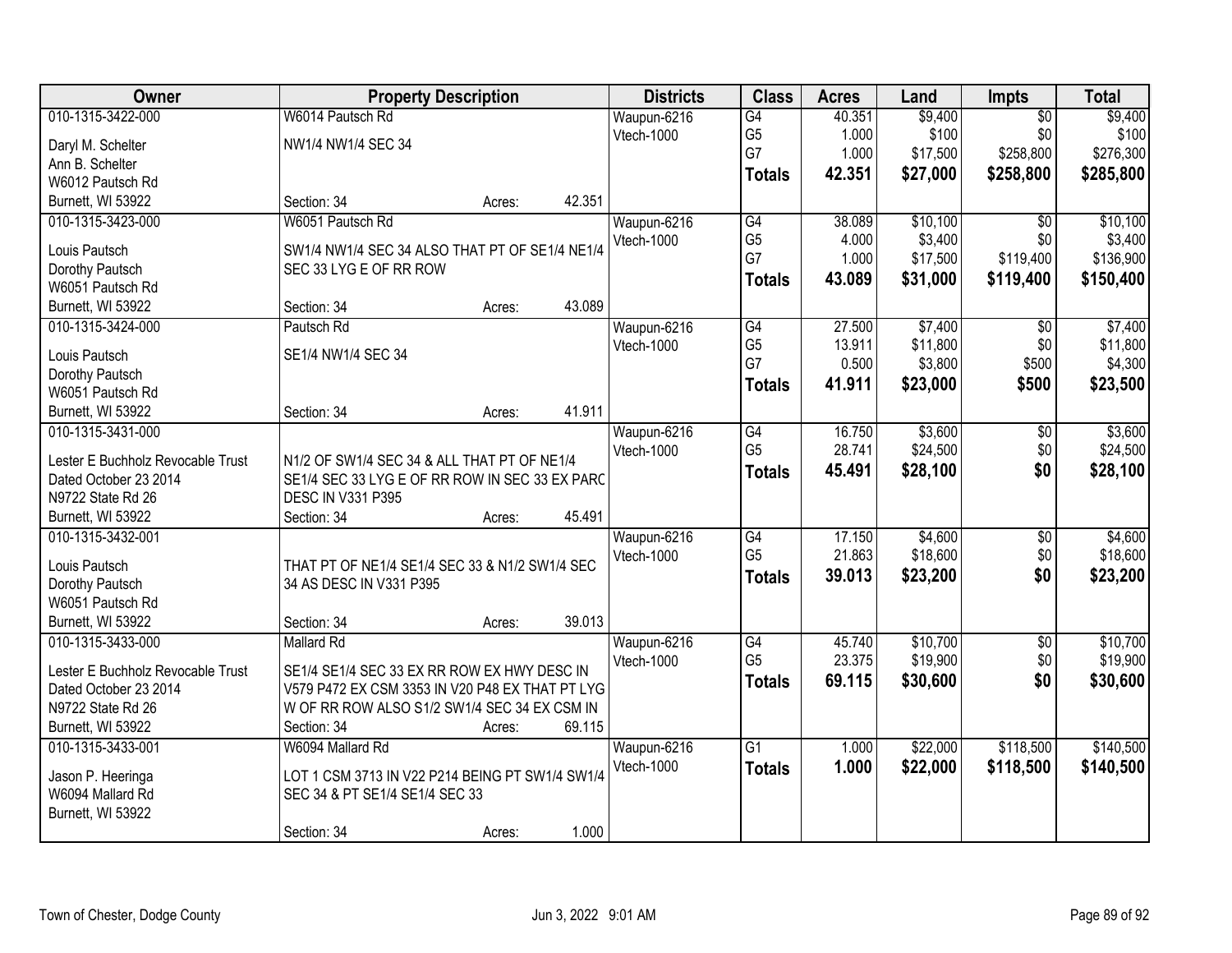| Owner             | <b>Property Description</b>                      |        |        | <b>Districts</b> | <b>Class</b>    | <b>Acres</b> | Land     | <b>Impts</b>    | <b>Total</b> |
|-------------------|--------------------------------------------------|--------|--------|------------------|-----------------|--------------|----------|-----------------|--------------|
| 010-1315-3433-002 | W6070 Mallard Rd                                 |        |        | Waupun-6216      | $\overline{G1}$ | 1.003        | \$22,000 | \$148,100       | \$170,100    |
| Fred R. Piehl     | LOT 2 CSM 3713 IN V22 P214 BEING PT SW1/4 SW1/4  |        |        | Vtech-1000       | G4              | 3.000        | \$900    | \$0             | \$900        |
| Karen M. Piehl    | SEC 34 & PT SE1/4 SE1/4 SEC 33                   |        |        |                  | <b>Totals</b>   | 4.003        | \$22,900 | \$148,100       | \$171,000    |
| W6070 Mallard Rd  |                                                  |        |        |                  |                 |              |          |                 |              |
| Burnett, WI 53922 | Section: 34                                      | Acres: | 4.003  |                  |                 |              |          |                 |              |
| 010-1315-3434-001 |                                                  |        |        | Waupun-6216      | G4              | 9.343        | \$2,300  | $\overline{50}$ | \$2,300      |
|                   |                                                  |        |        | Vtech-1000       | G <sub>5</sub>  | 0.500        | \$100    | \$0             | \$100        |
| James R. Beck     | PT SE1/4 SW1/4 SEC 34 COM SE COR SD 1/4 1/4 TH   |        |        |                  | <b>Totals</b>   | 9.843        | \$2,400  | \$0             | \$2,400      |
| Marsha L. Beck    | N 561 FT TH W 544.5 FT TH SWLY 742.5 FT TH E 825 |        |        |                  |                 |              |          |                 |              |
| W5890 Mallard Rd  | FT TO POB                                        |        |        |                  |                 |              |          |                 |              |
| Burnett, WI 53922 | Section: 34                                      | Acres: | 9.843  |                  |                 |              |          |                 |              |
| 010-1315-3441-000 |                                                  |        |        | Waupun-6216      | G4              | 10.000       | \$2,800  | $\overline{50}$ | \$2,800      |
| James R. Beck     | NE1/4 SE1/4 SEC 34                               |        |        | Vtech-1000       | G <sub>5</sub>  | 31.493       | \$26,800 | \$0             | \$26,800     |
| Marsha L. Beck    |                                                  |        |        |                  | <b>Totals</b>   | 41.493       | \$29,600 | \$0             | \$29,600     |
| W5890 Mallard Rd  |                                                  |        |        |                  |                 |              |          |                 |              |
| Burnett, WI 53922 | Section: 34                                      | Acres: | 41.493 |                  |                 |              |          |                 |              |
| 010-1315-3442-000 |                                                  |        |        | Waupun-6216      | $\overline{G4}$ | 1.000        | \$300    | \$0             | \$300        |
|                   |                                                  |        |        | Vtech-1000       | G <sub>5</sub>  | 19.418       | \$16,500 | \$0             | \$16,500     |
| Louis Pautsch     | THAT PT NW1/4 SE1/4 SEC 34 N OF MILL CREEK       |        |        |                  | <b>Totals</b>   | 20.418       | \$16,800 | \$0             | \$16,800     |
| Dorothy Pautsch   |                                                  |        |        |                  |                 |              |          |                 |              |
| W6051 Pautsch Rd  |                                                  |        |        |                  |                 |              |          |                 |              |
| Burnett, WI 53922 | Section: 34                                      | Acres: | 20.418 |                  |                 |              |          |                 |              |
| 010-1315-3442-001 |                                                  |        |        | Waupun-6216      | $\overline{G4}$ | 2.000        | \$500    | $\overline{30}$ | \$500        |
| James R. Beck     | THAT PT NW1/4 SE1/4 SEC 34 S OF MILL CREEK       |        |        | Vtech-1000       | G <sub>5</sub>  | 19.219       | \$16,400 | \$0             | \$16,400     |
| Marsha L. Beck    |                                                  |        |        |                  | <b>Totals</b>   | 21.219       | \$16,900 | \$0             | \$16,900     |
| W5890 Mallard Rd  |                                                  |        |        |                  |                 |              |          |                 |              |
| Burnett, WI 53922 | Section: 34                                      | Acres: | 21.219 |                  |                 |              |          |                 |              |
| 010-1315-3443-000 | W5890 Mallard Rd                                 |        |        | Waupun-6216      | G1              | 2.000        | \$28,000 | \$284,800       | \$312,800    |
|                   |                                                  |        |        | Vtech-1000       | G4              | 28.309       | \$7,700  | \$0             | \$7,700      |
| James R. Beck     | SW1/4 SE1/4 SEC 34                               |        |        |                  | G <sub>5</sub>  | 9.000        | \$6,900  | \$0             | \$6,900      |
| Marsha L. Beck    |                                                  |        |        |                  | G5M             | 3.000        | \$4,100  | \$0             | \$4,100      |
| W5890 Mallard Rd  |                                                  |        |        |                  | <b>Totals</b>   | 42.309       | \$46,700 | \$284,800       | \$331,500    |
| Burnett, WI 53922 | Section: 34                                      | Acres: | 42.309 |                  |                 |              |          |                 |              |
| 010-1315-3444-000 |                                                  |        |        | Waupun-6216      | $\overline{G5}$ | 38.159       | \$32,500 | $\overline{30}$ | \$32,500     |
| James R. Beck     | SE1/4 SE1/4 SEC 34                               |        |        | Vtech-1000       | G <sub>6</sub>  | 4.000        | \$10,800 | \$0             | \$10,800     |
| Marsha L. Beck    |                                                  |        |        |                  | <b>Totals</b>   | 42.159       | \$43,300 | \$0             | \$43,300     |
| W5890 Mallard Rd  |                                                  |        |        |                  |                 |              |          |                 |              |
| Burnett, WI 53922 | Section: 34                                      | Acres: | 42.159 |                  |                 |              |          |                 |              |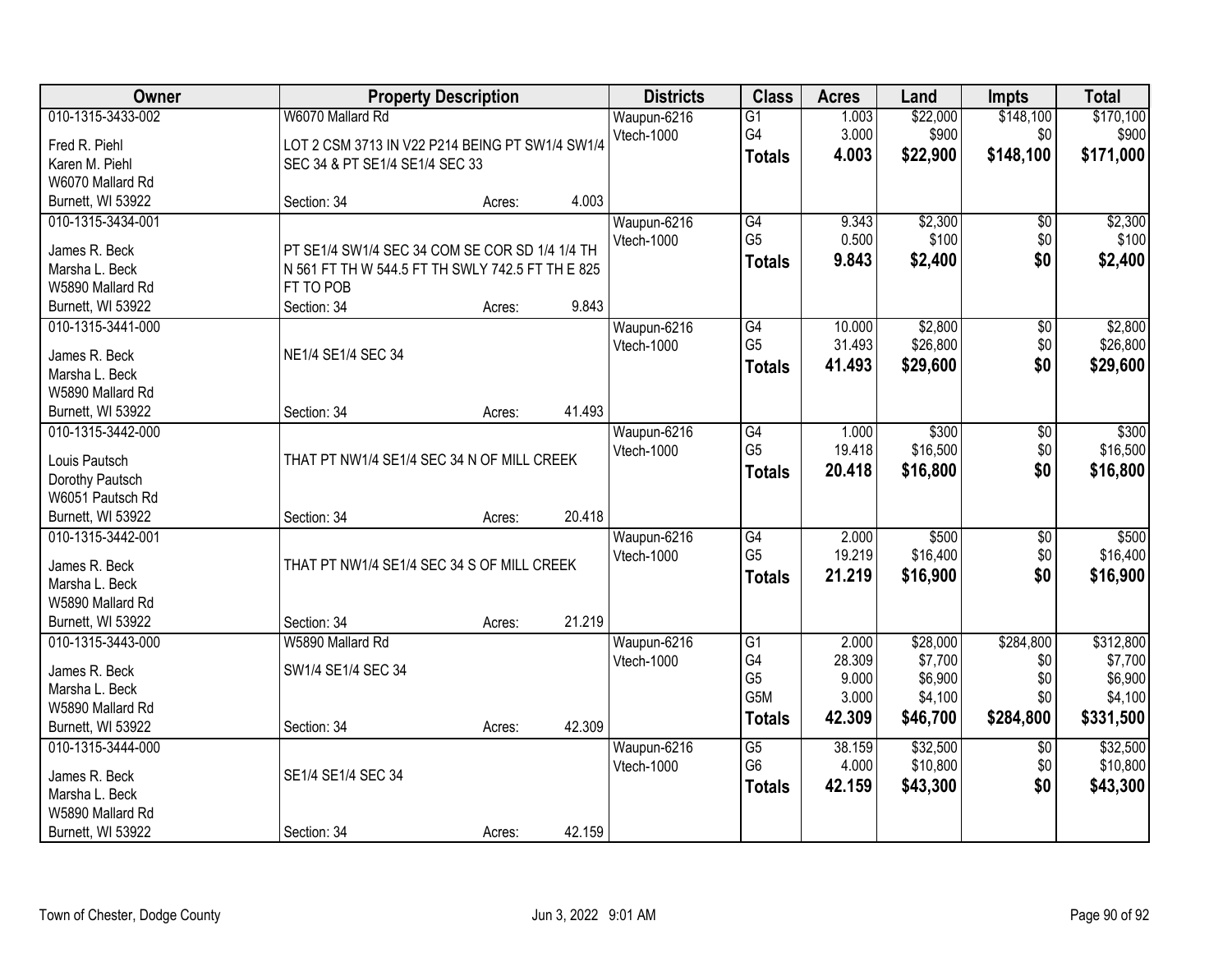| Owner                                | <b>Property Description</b> |        |         | <b>Districts</b> | <b>Class</b>  | <b>Acres</b> | Land            | <b>Impts</b>    | <b>Total</b> |
|--------------------------------------|-----------------------------|--------|---------|------------------|---------------|--------------|-----------------|-----------------|--------------|
| 010-1315-3511-000                    |                             |        |         | Waupun-6216      | X1            | 166.970      | $\overline{50}$ | $\overline{50}$ | \$0          |
| United States of America             | NE1/4 SEC 35                |        |         | Vtech-1000       | <b>Totals</b> | 166.970      | \$0             | \$0             | \$0          |
| c/o Us Fish & Wildlife @ Bhw Federal |                             |        |         |                  |               |              |                 |                 |              |
| <b>Bldg</b>                          |                             |        |         |                  |               |              |                 |                 |              |
| 1 Federal Dr                         | Section: 35                 | Acres: | 166.970 |                  |               |              |                 |                 |              |
| Fort Snelling, MN 55111-4056         |                             |        |         |                  |               |              |                 |                 |              |
| 010-1315-3521-000                    |                             |        |         | Waupun-6216      | X1            | 164.741      | $\overline{50}$ | \$0             | \$0          |
| United States of America             | NW1/4 SEC 35                |        |         | Vtech-1000       | <b>Totals</b> | 164.741      | \$0             | \$0             | \$0          |
| c/o Us Fish & Wildlife @ Bhw Federal |                             |        |         |                  |               |              |                 |                 |              |
| <b>Bldg</b>                          |                             |        |         |                  |               |              |                 |                 |              |
| 1 Federal Dr                         | Section: 35                 | Acres: | 164.741 |                  |               |              |                 |                 |              |
| Fort Snelling, MN 55111-4056         |                             |        |         |                  |               |              |                 |                 |              |
| 010-1315-3531-000                    |                             |        |         | Waupun-6216      | X1            | 165.548      | $\sqrt[6]{}$    | $\sqrt{6}$      | \$0          |
| United States of America             | SW1/4 SEC 35                |        |         | Vtech-1000       | <b>Totals</b> | 165.548      | \$0             | \$0             | \$0          |
| c/o Us Fish & Wildlife @ Bhw Federal |                             |        |         |                  |               |              |                 |                 |              |
| <b>Bldg</b>                          |                             |        |         |                  |               |              |                 |                 |              |
| 1 Federal Dr                         | Section: 35                 | Acres: | 165.548 |                  |               |              |                 |                 |              |
| Fort Snelling, MN 55111-4056         |                             |        |         |                  |               |              |                 |                 |              |
| 010-1315-3541-000                    |                             |        |         | Waupun-6216      | X1            | 166.114      | $\sqrt[6]{}$    | \$0             | \$0          |
|                                      |                             |        |         | Vtech-1000       | <b>Totals</b> | 166.114      | \$0             | \$0             | \$0          |
| United States of America             | SE1/4 SEC 35                |        |         |                  |               |              |                 |                 |              |
| c/o Us Fish & Wildlife @ Bhw Federal |                             |        |         |                  |               |              |                 |                 |              |
| <b>Bldg</b>                          |                             |        |         |                  |               |              |                 |                 |              |
| 1 Federal Dr                         | Section: 35                 | Acres: | 166.114 |                  |               |              |                 |                 |              |
| Fort Snelling, MN 55111-4056         |                             |        |         |                  |               |              |                 |                 |              |